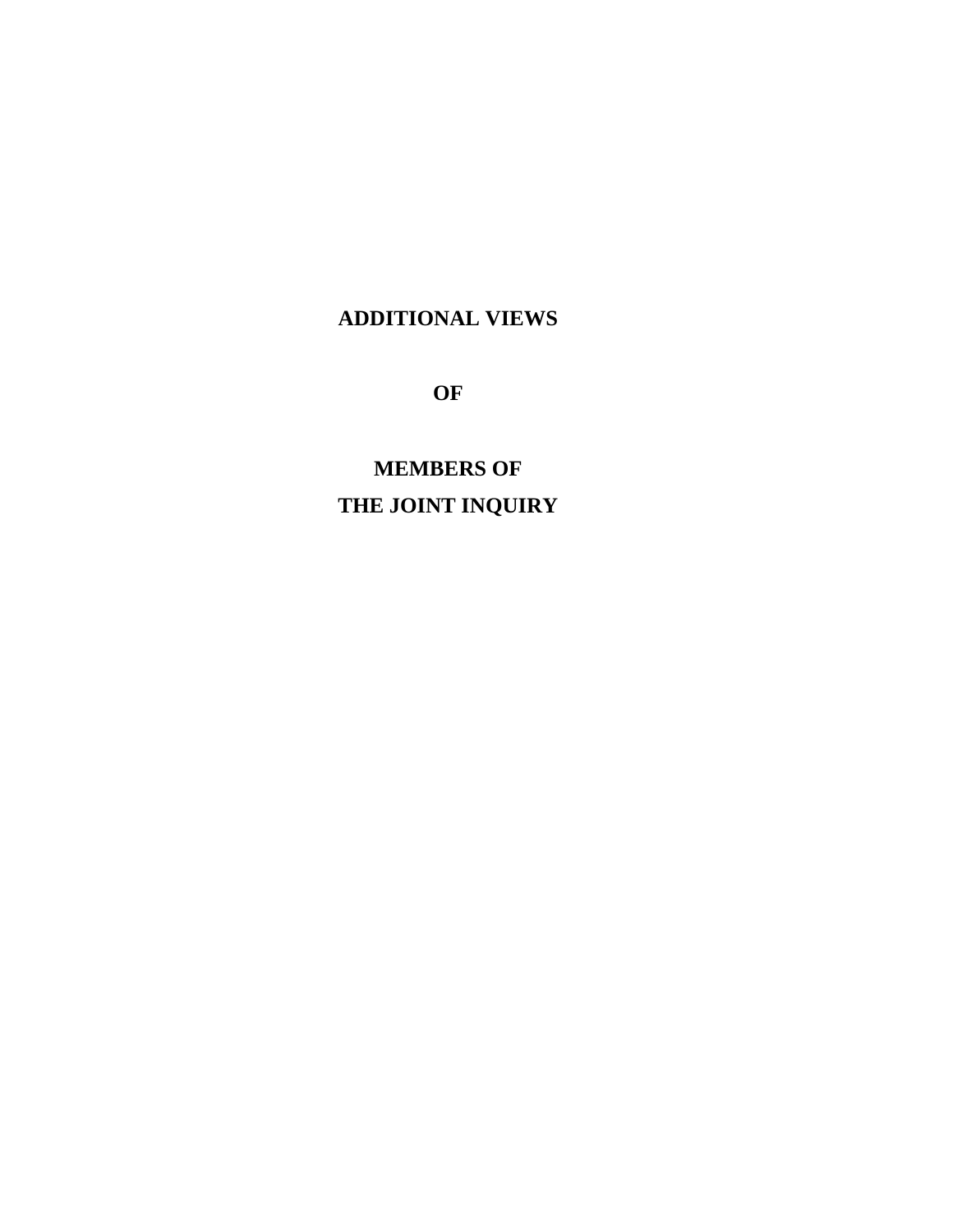On December 10, 2002, the Report of the Joint Inquiry was voted on and approved by the House Permanent Select Committee on Intelligence and the Senate Select Committee on Intelligence. The following additional views were submitted by individual members of those committees.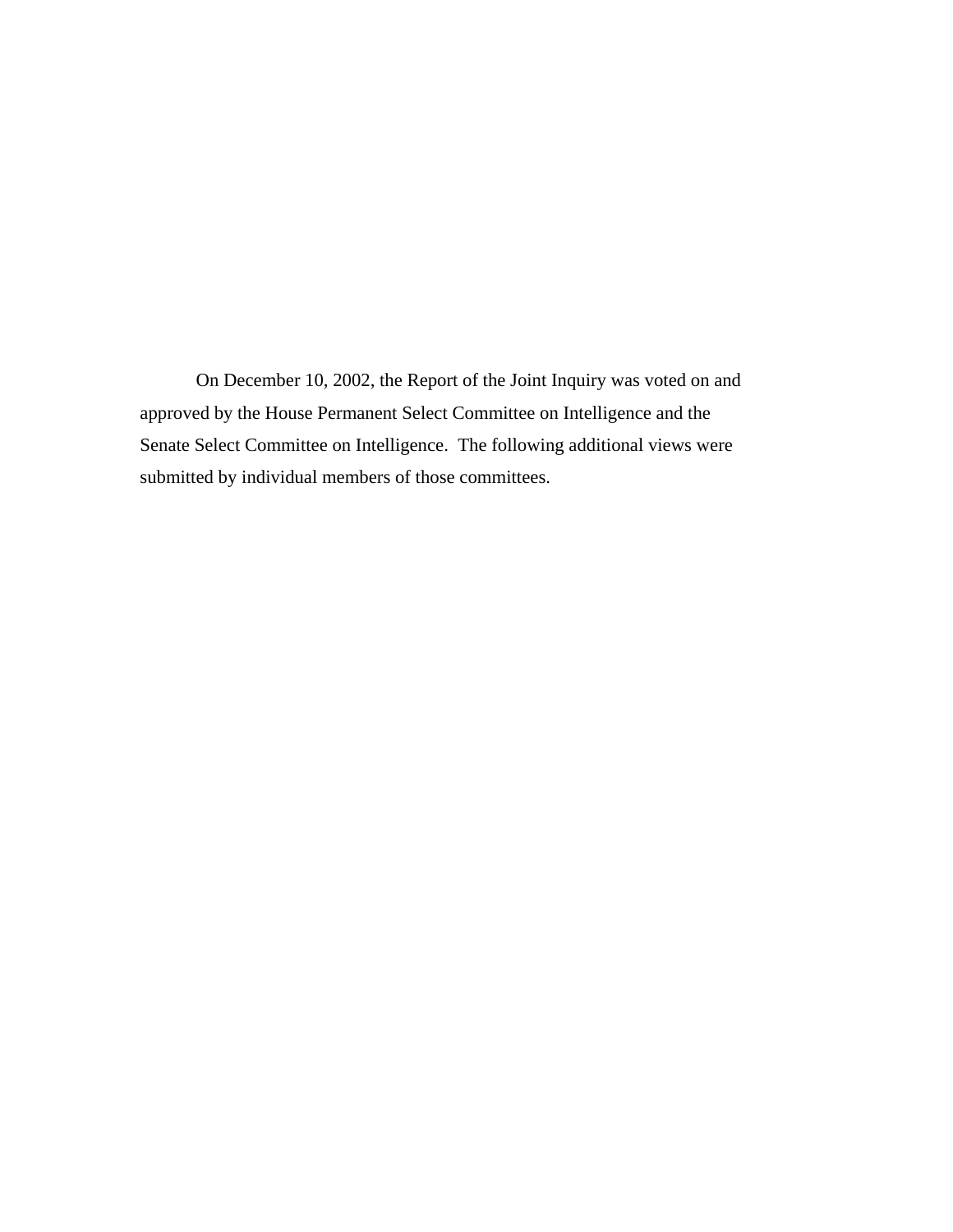# **September 11 and the Imperative of Reform in the U.S. Intelligence Community**

# **Additional Views of Senator Richard C. Shelby Vice Chairman, Senate Select Committee on Intelligence**

December 10, 2002

"In actual practice, the successful end to the Cold War and the lack of any national intelligence disasters since then seem to militate in favor of keeping the existing structure until some crisis proves it to be in dire need of repair. . . . Thus we are likely to live with a decentralized intelligence system – and the impulse toward centralization – until a crisis re-aligns the political and bureaucratic players or compels them to cooperate in new ways."

> — Deputy Chief, CIA History Staff publication dated  $2001<sup>1</sup>$

Our country's Intelligence Community was born because of the devastating surprise attack the United States suffered at Japanese hands at Pearl Harbor on December 7, 1941. In the wake of that disaster, America's political leaders concluded "that the surprise attack could have been blunted if the various commanders and departments had coordinated their actions and shared their intelligence." This was the inspiration behind the National Security Act of 1947,

<sup>1</sup> *Central Intelligence: Origin and Evolution* (Langley, Virginia: CIA History Staff, CIA Center for the Study of Intelligence, 2001), from the Historical Perspective by Dr. Michael Warner [hereinafter "Warner"], at 2 & 18.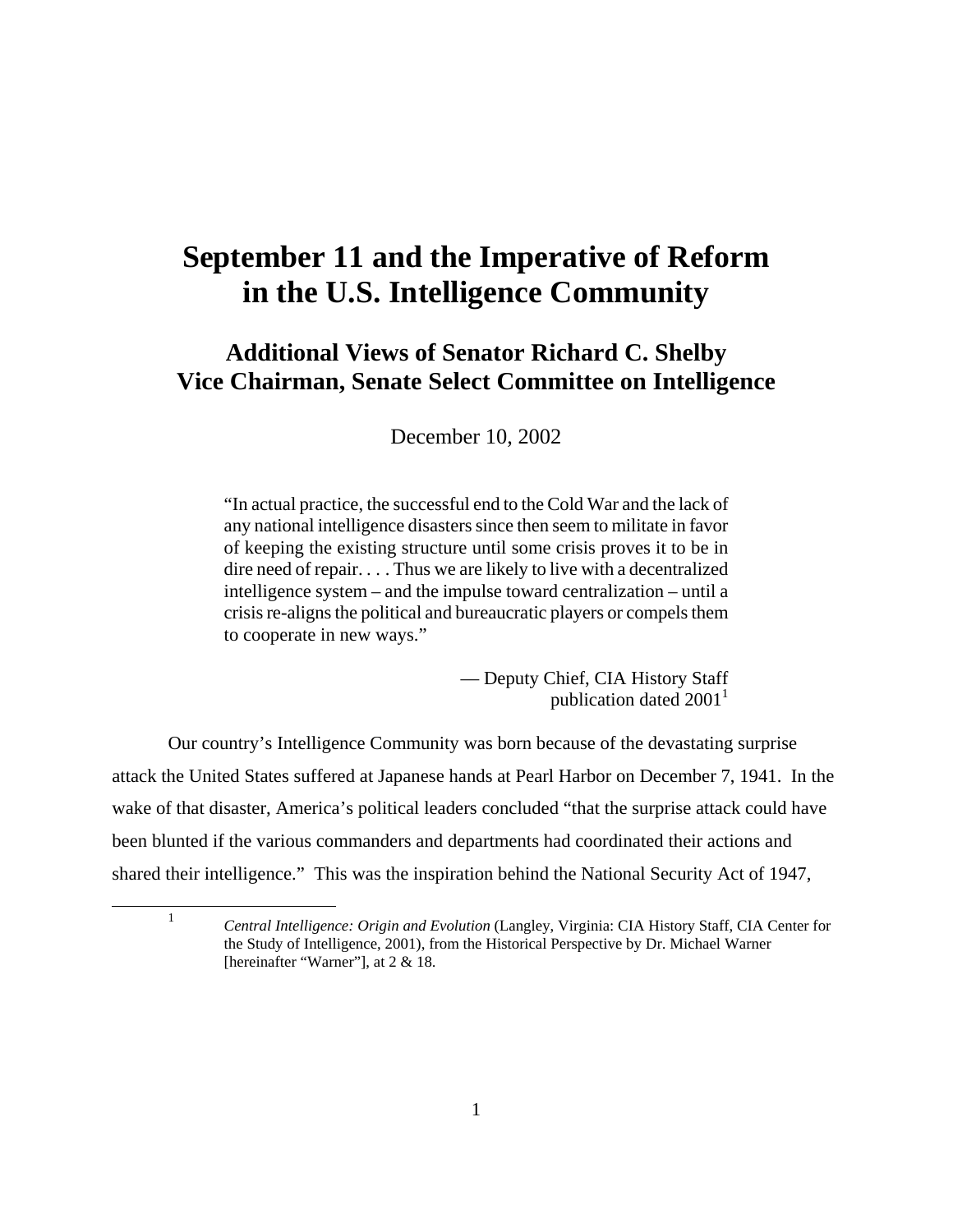which "attempted to implement the principles of unity of command and unity of intelligence."<sup>2</sup>

Sixty years later, on September 11, 2001, we suffered another devastating surprise attack, this time by international terrorists bent upon slaughtering Americans in the name of their God. This second attack is the subject of the findings and recommendations of the unprecedented Joint Inquiry conducted by the Senate Select Committee on Intelligence (SSCI) and the House Permanent Select Committee on Intelligence (HPSCI). In this document, I offer my own assessments and suggestions, based upon my four and a half years as Chairman of the SSCI and one and a half years as its Vice Chairman. These additional views are intended to complement and expand upon the findings and recommendations of the Joint Inquiry.

Long before the September 11 attacks, I made no secret of my feelings of disappointment in the U.S. Intelligence Community for its performance in a string of smaller-scale intelligence failures during the last decade. Since September 11 I have similarly hid from no one my belief that the Intelligence Community does not have the decisive and innovative leadership it needs to reform itself and to adapt to the formidable challenges of the  $21<sup>st</sup>$  Century.

In the following pages, I offer my suggestions about where our Intelligence Community should go from here. These views represent the distilled wisdom of my eight years on the SSCI, of innumerable hearings, briefings, and visits to sensitive sites and facilities, and of thousands of man-hours of diligent work by intelligence oversight professionals on the SSCI staff over several years. Most of all, these Additional Views represent the conclusions I have reached as a result of the work of our Joint Inquiry Staff and the many private and public committee hearings we have had into the intelligence failures that led up to September 11.

<sup>2</sup> Warner, *supra*, at 1.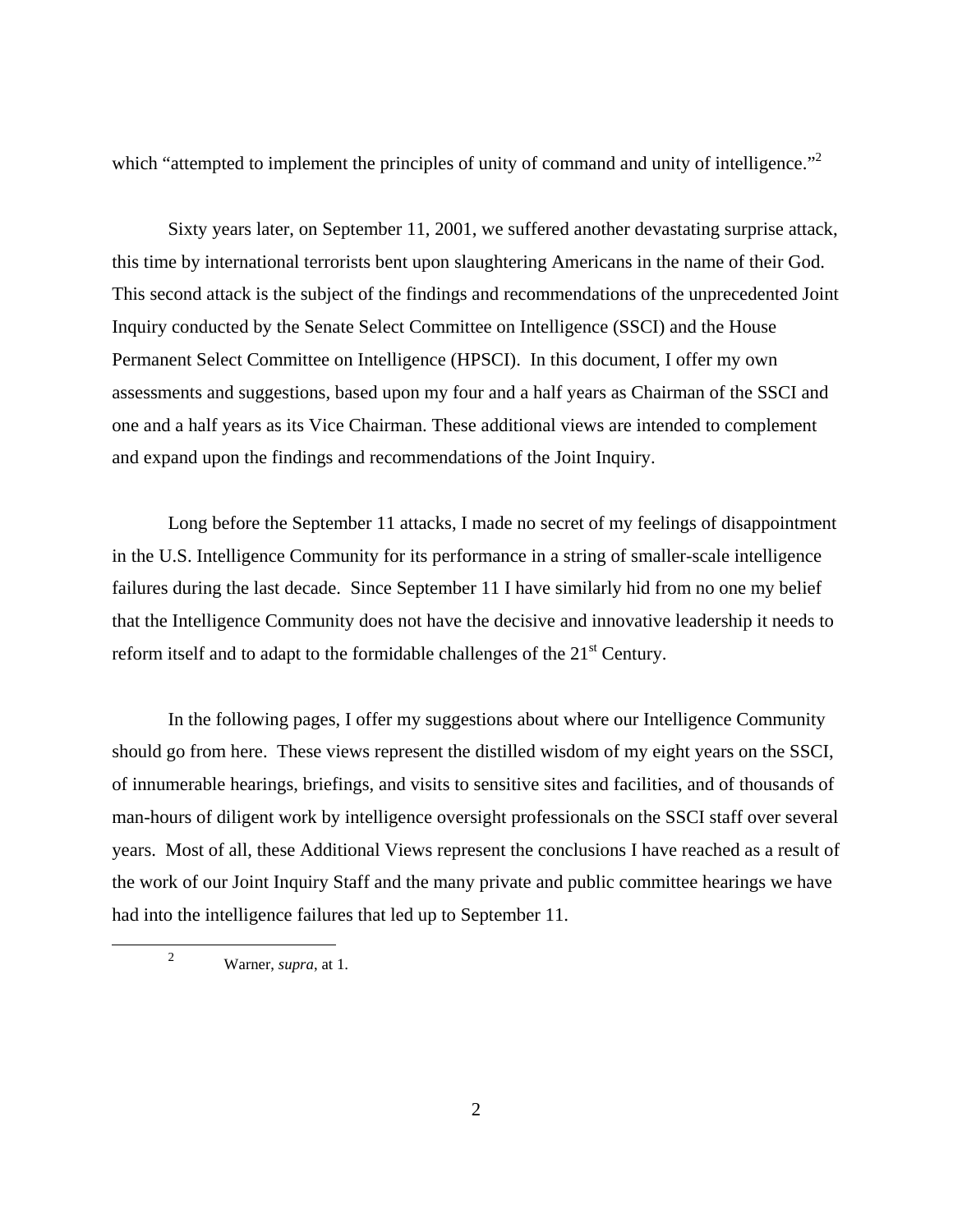I hope that the American public servants who inherit responsibility for these matters during the 108<sup>th</sup> Congress and the second half of President Bush's first term will carefully consider my arguments herein. Thousands of Americans have already been killed by the enemy in the war declared against us by international terrorists, and though we have enjoyed some signal successes since our counteroffensive began in late September 2001, our Intelligence Community remains poorly prepared for the range of challenges it will confront in the years ahead.

Too much has happened for us to be able to conclude that the American people and our national security interests can be protected simply by throwing more resources at agencies still fundamentally wedded to the pre-September 11 *status quo*. I salute the brave and resourceful Americans – both in and out of uniform – who are even at this moment taking the fight to the enemy in locations around the world. These patriots, however, deserve better than our government's recommitment to the bureaucratic recipes that helped leave us less prepared for this crisis than we should have been.

I hope that the Joint Inquiry's report – and these Additional Views thereto – will help spur the kind of broad-ranging debate in Congress, within the Administration, and among the American public that our present circumstances deserve. The road to real intelligence reform is littered with the carcasses of forgotten studies and ignored reports. We cannot afford to let the results of this unprecedented Joint Inquiry be forgotten as well. The American people will not forgive us if we fail to make the changes necessary to ensure that they are better protected in the future.

### **Executive Summary**

3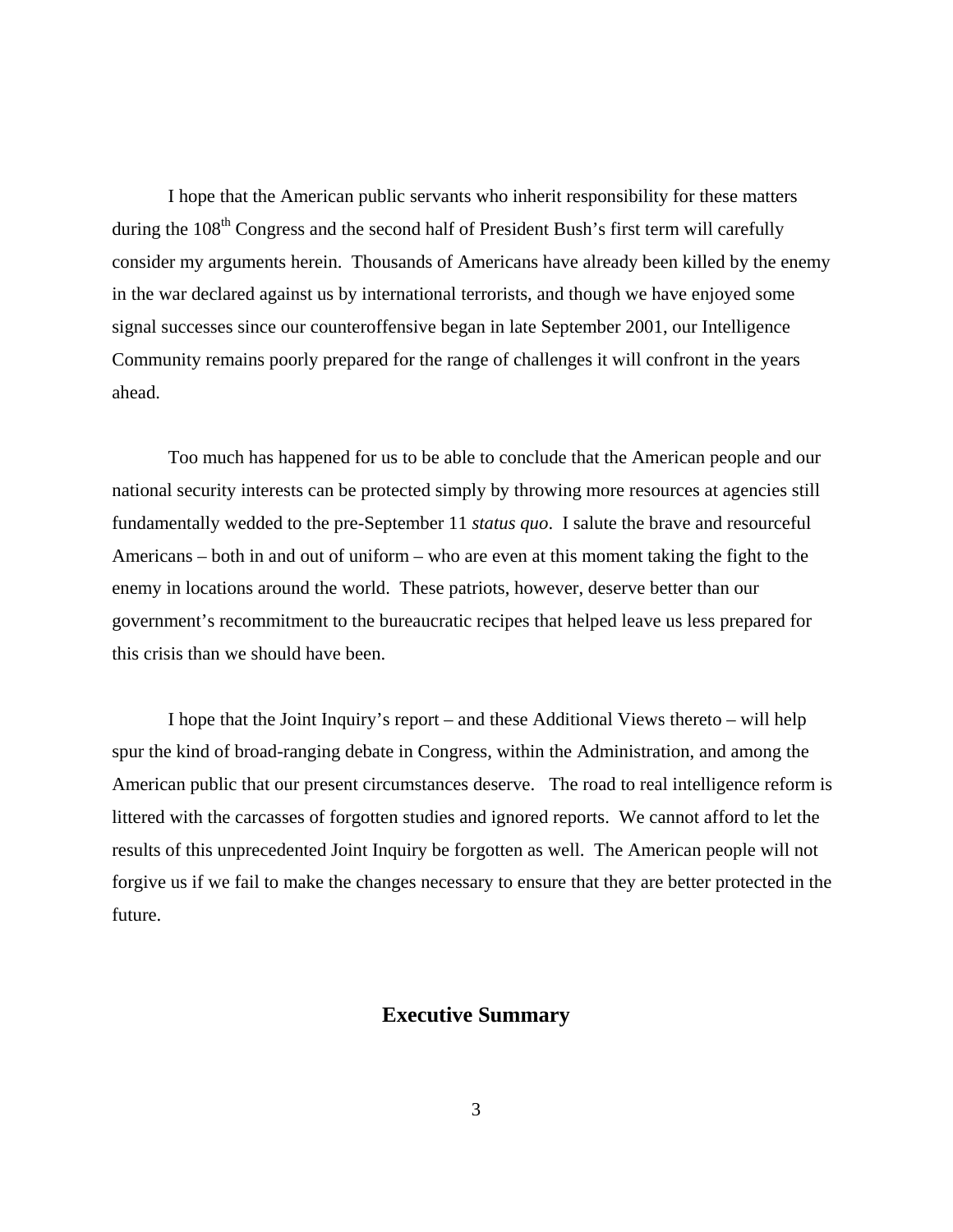**Community Structure and Organization.** With respect to the structure and organization of the U.S. Intelligence Community (IC), the story of counterterrorism (CT) intelligence work before September 11 illustrates not only the unwillingness of the Director of Central Intelligence (DCI) fully to exercise the powers he had to direct resources and attention to CT, but also the institutional weakness of the DCI's office within the Community. Caught ambiguously between its responsibilities for providing national-level intelligence and providing support to the Department of Defense to which most IC agencies owe their primary allegiance, the Community proved relatively unresponsive to the DCI's at least partly rhetorical 1998 declaration of "war" against Al-Qa'ida. The fragmented nature of the DCI's authority has exacerbated the centrifugal tendencies of bureaucratic politics and has helped ensure that the IC responds too slowly and too disjointedly to shifting threats. Ten years after the end of the Cold War, the Community still faces inordinate difficulty responding to evolving national security threats.

To help alleviate these problems, the office of the DCI should be given more management and budgetary authority over IC organs and be separated from the job of the CIA Director, as the Joint Inquiry suggests in urging that we consider reinventing the DCI as the "Director of National Intelligence." Moreover, the DCI (or DNI, as the case may be) should be compelled actually to use these powers in order to effect real IC coordination and management. An Intelligence Community finally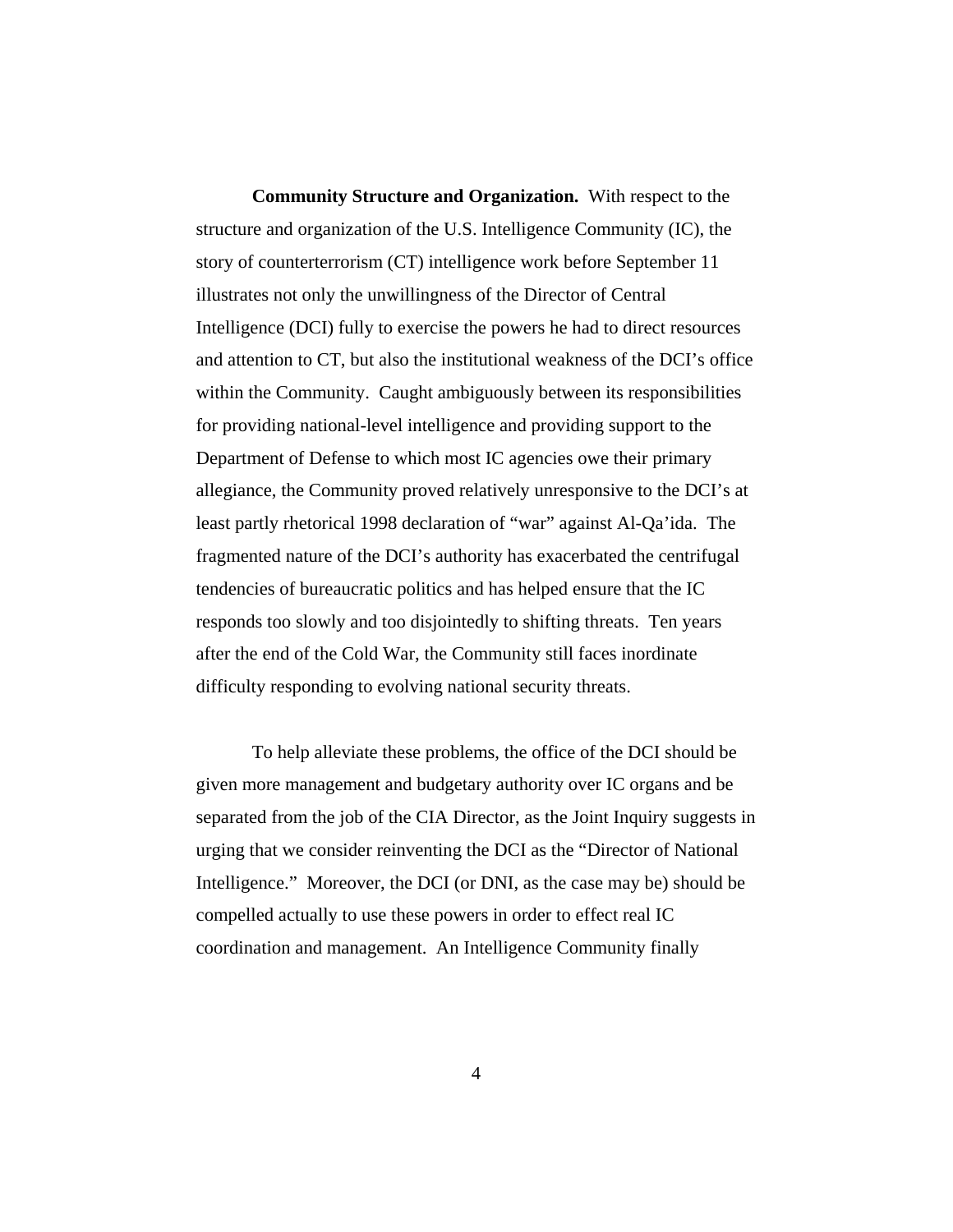capable of being coherently managed as a Community would be able to reform and improve itself in numerous ways that prove frustratingly elusive today – ultimately providing both its national-level civilian and its military customers with better support. Congress should give serious consideration, in its intelligence reform efforts, to developing an approach loosely analogous to that adopted by the Goldwater-Nichols Act in reforming the military command structure in order to overcome entrenched bureaucratic interests and forge a much more effective "joint" whole out of a motley and disputatious collection of parts.

Most importantly, Congress and the Administration should focus upon ensuring an organizational structure that will not only help the IC respond to current threats but will enable our intelligence bureaucracies to change themselves as threats evolve in the future. We must not only learn the lessons of the past but learn how to keep learning lessons as we change and adapt in the future. To this end, the IC should adopt uniform personnel and administrative standards in order to help ensure that its personnel and organizational units remain unique and valuable individual resources but also become administratively fungible assets, capable of being reorganized and redirected efficiently as circumstances demand. It will also be necessary to break the mindset within the IC that holds that only intelligence professionals actually employed by the traditional collection agencies can engage in collection or analysis of those agencies' signature types of intelligence. The traditional collection agencies' expertise in "their" areas should be used to enrich the Community's pool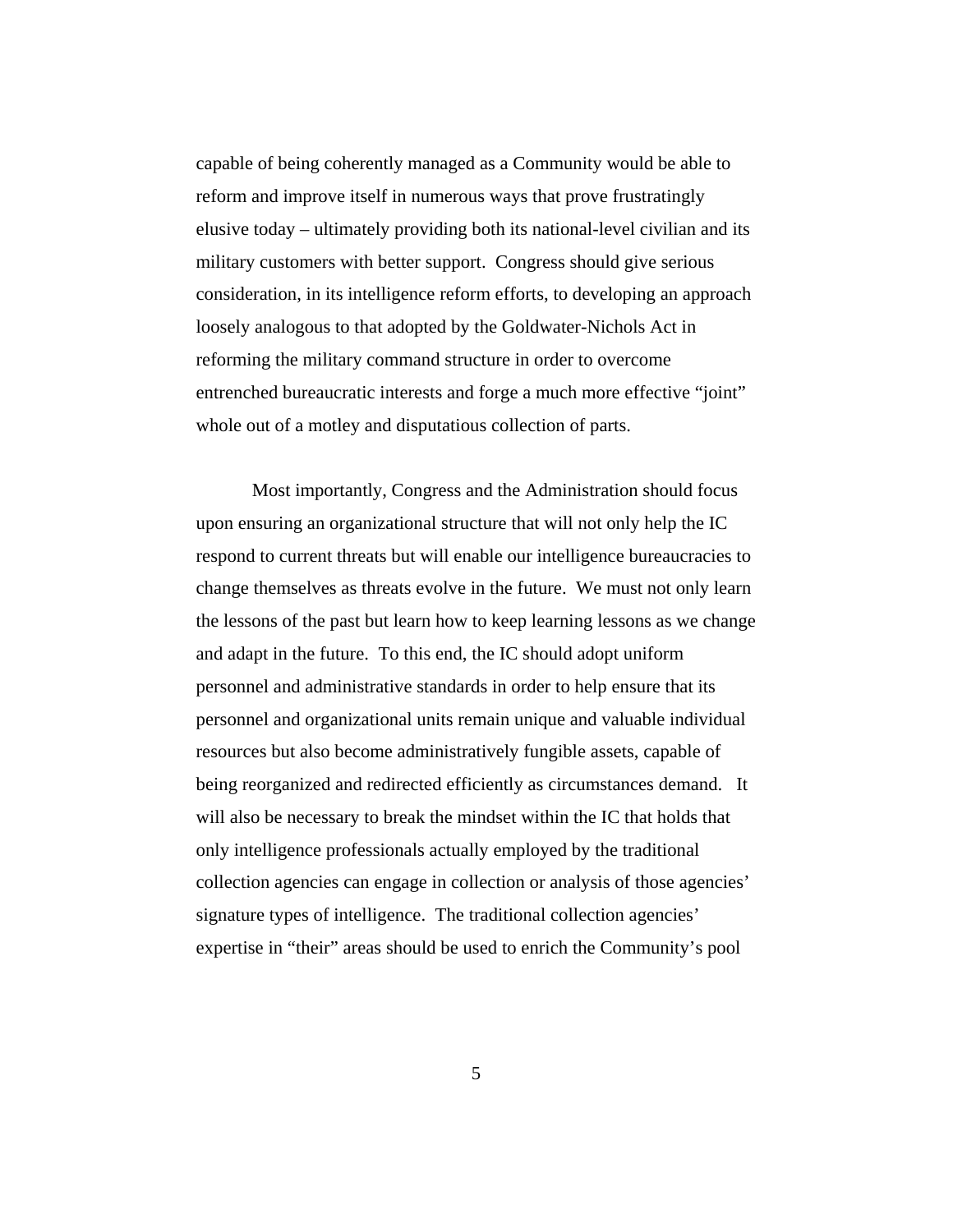of intelligence know-how rather than as barriers to entry wielded in defense of bureaucratic and financial "turf." Instead, the collection agencies should be charged with certifying – but not running or controlling – training curricula within other IC agencies that will produce competent specialists in the relevant fields.

Ultimately, Congress and the Administration re-examine the basic structure of the intelligence provisions of the National Security Act of 1947 in light of the circumstances and challenges our country faces today. Returning to these roots might suggest the need to separate our country's "central" intelligence analytical functions from the resource-hungry collection responsibilities that make agencies into self-interested bureaucratic "players."

**Information-Sharing.** Our Joint Inquiry has highlighted fundamental problems with information-sharing within the IC, depriving analysts of the information access they need in order to draw the inferences and develop the conclusions necessary to inform decisionmaking. The IC's abject failure to "connect the dots" before September 11, 2001 illustrates the need to wholly re-think the Community's approach to these issues.

The CIA's chronic failure, before September 11, to share with other agencies the names of known Al-Qa'ida terrorists who it knew to be in the country allowed at least two such terrorists the opportunity to live,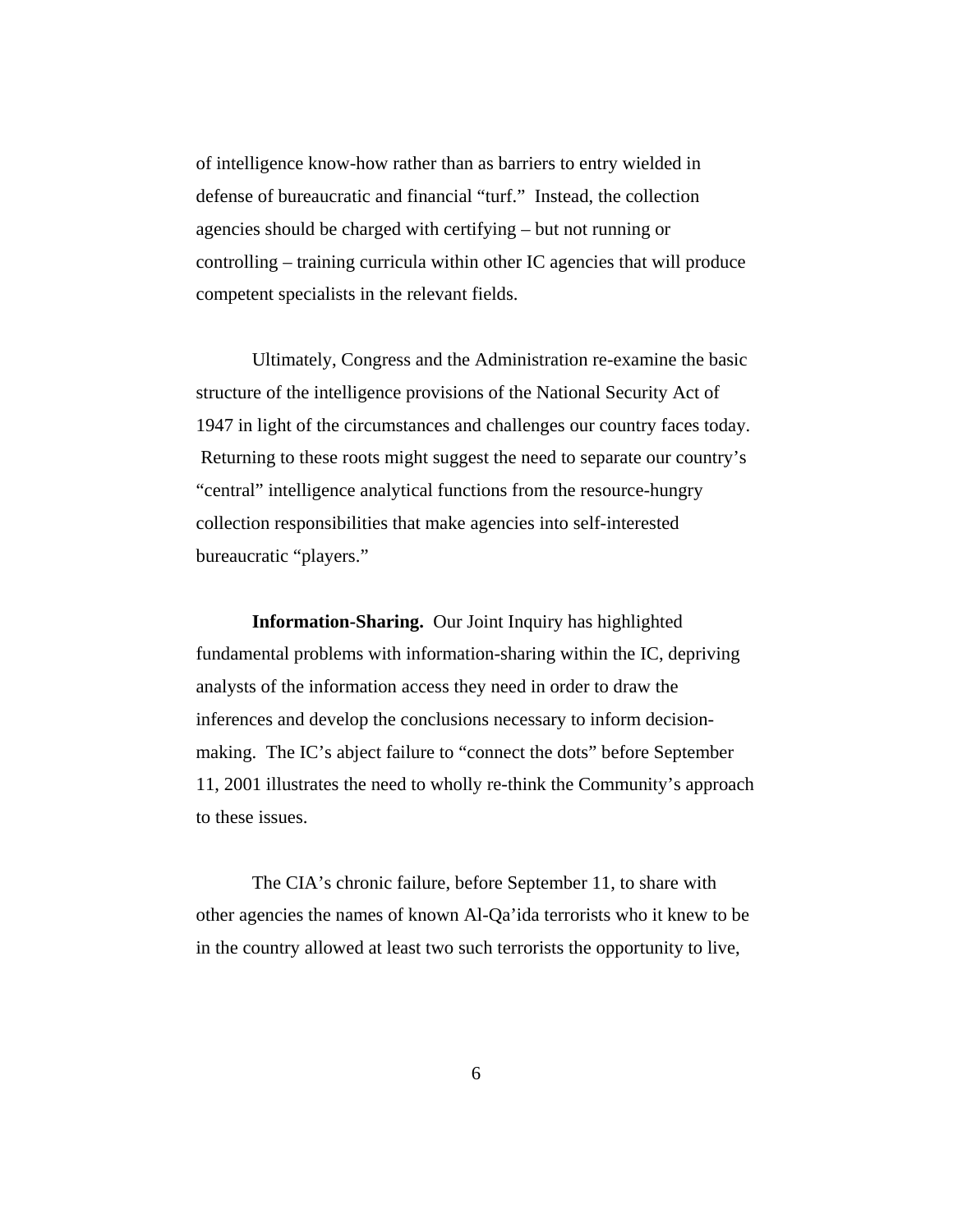move, and prepare for the attacks without hindrance from the very federal officials whose job it is to find them. Sadly, the CIA seems to have concluded that the maintenance of its information monopoly was more important that stopping terrorists from entering or operating within the United States. Nor did the FBI fare much better, for even when notified in the so-called "Phoenix Memo" of the danger of Al-Qa'ida flight school training, its agents failed to understand or act upon this information in the broader context of information the FBI already possessed about terrorist efforts to target or use U.S. civil aviation. The CIA watchlisting and FBI Phoenix stories illustrate both the potential of sophisticated informationsharing and good information-empowered analysis and the perils of failing to share information promptly and efficiently between (and within) organizations. They demonstrate the need to ensure that intelligence analysis is conducted on a truly "all-source" basis by experts permitted to access all relevant information – no matter where in the IC it happens to reside.

The IC's methods of information-sharing before September 11 suffered from profound flaws, and in most respects still do. In order to overcome bureaucratic information-hoarding and empower analysts to do the work our national security requires them to do, we need to take decisive steps to reexamine the fundamental intellectual assumptions that have guided the IC's approach to managing national security information. As one witness told the Joint Inquiry, we may need "to create a new paradigm wherein 'ownership' of information belonged with the analysts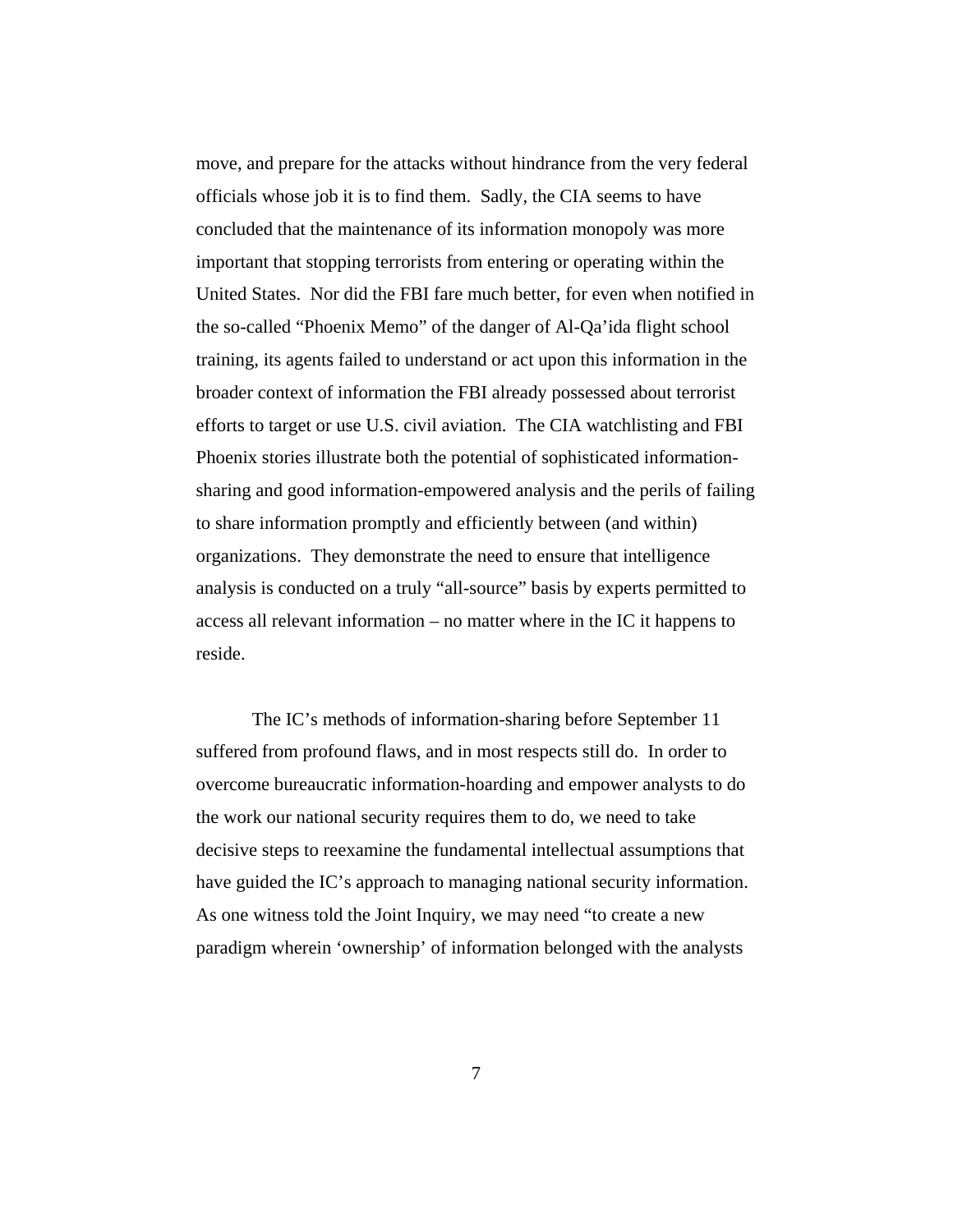and not the collectors." In addition, the imbalance between analysis and collection makes clear that in addition to being empowered to conduct true "all-source" analysis, our analysts will also need to be supplied with powerful new tools if they are to provide analytical value-added to the huge volumes of information the IC brings in every day. Recent development and initiatives in comprehensive databasing and data-mining suggest that solutions to these challenges may be within our reach. The information-analysis organization within the new Department of Homeland Security als has great potential to contribute to effective CT information-sharing and analyst-empowerment within the U.S. Government – and Congress has given it the legal tools it needs to play this crucial catalytic role. Meanwhile, Congress should take decisive steps to help stem our contemporary culture of endemic "leaking" of national security information to the media, so as better to ensure that our analysts remain better informed about terrorists than the terrorists do about them.

**Intelligence-Law Enforcement Coordination**. The September 11 story also illustrates the tremendous problems of coordination between U.S. law enforcement and intelligence entities that developed out of a long series of misunderstandings, timorous lawyering, and mistaken assumptions. Congress and the Administration have made progress since September 11 in breaking down some of the mythologies that impeded coordination. Thanks to Congress' passage of the USA PATRIOT Act of 2001 and the Justice Department's success in appellate litigation to compel the Foreign Intelligence Surveillance Court to implement these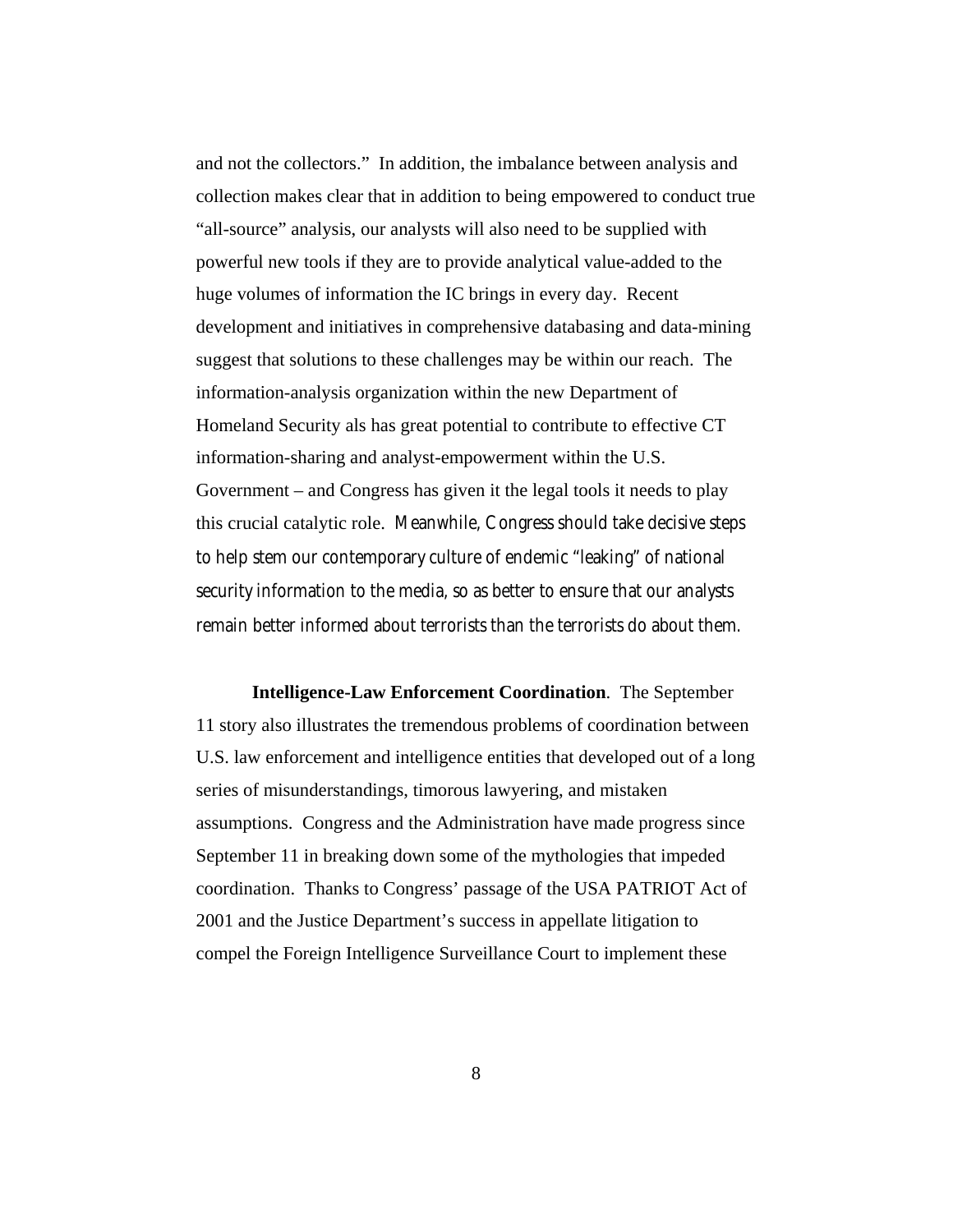changes, for instance, the legally fallacious "Wall" previously assumed to exist between intelligence and law enforcement work has been breached and years of coordination-impeding Justice Department legal reticence has been overcome.

With luck, we will never again see the kind of decision-making exhibited when the CIA refused to share information with FBI criminal investigators about two known Al-Qa'ida terrorists (and soon-to-be suicide hijackers) in the United States, and when the FBI – only days before the September 11 attacks – deliberately restricted many of its agents from participating in the effort to track down these terrorists on the theory that this was work in which criminal investigators should play no role. Hopefully we will also no longer see the kind of fundamental legal misunderstanding displayed by FBI lawyers in the Moussaoui case, in which investigators in Minneapolis were led on a three-week wild goose chase by a faulty analysis of the Foreign Intelligence Surveillance Act (FISA). It will take sustained Congressional oversight in order to ensure compliance with the information-sharing authorities and mandates of the USA PATRIOT Act, but it is imperative that we ensure that such problems do not recur. To help achieve this, Congress should modify the Act's "sunset" provisions and should approve legislation proposed by Senators Kyl and Schumer to modify FISA's "foreign power" standard.

**Domestic Intelligence**. The story of September 11 is also replete with the FBI's problems of internal counterterrorism and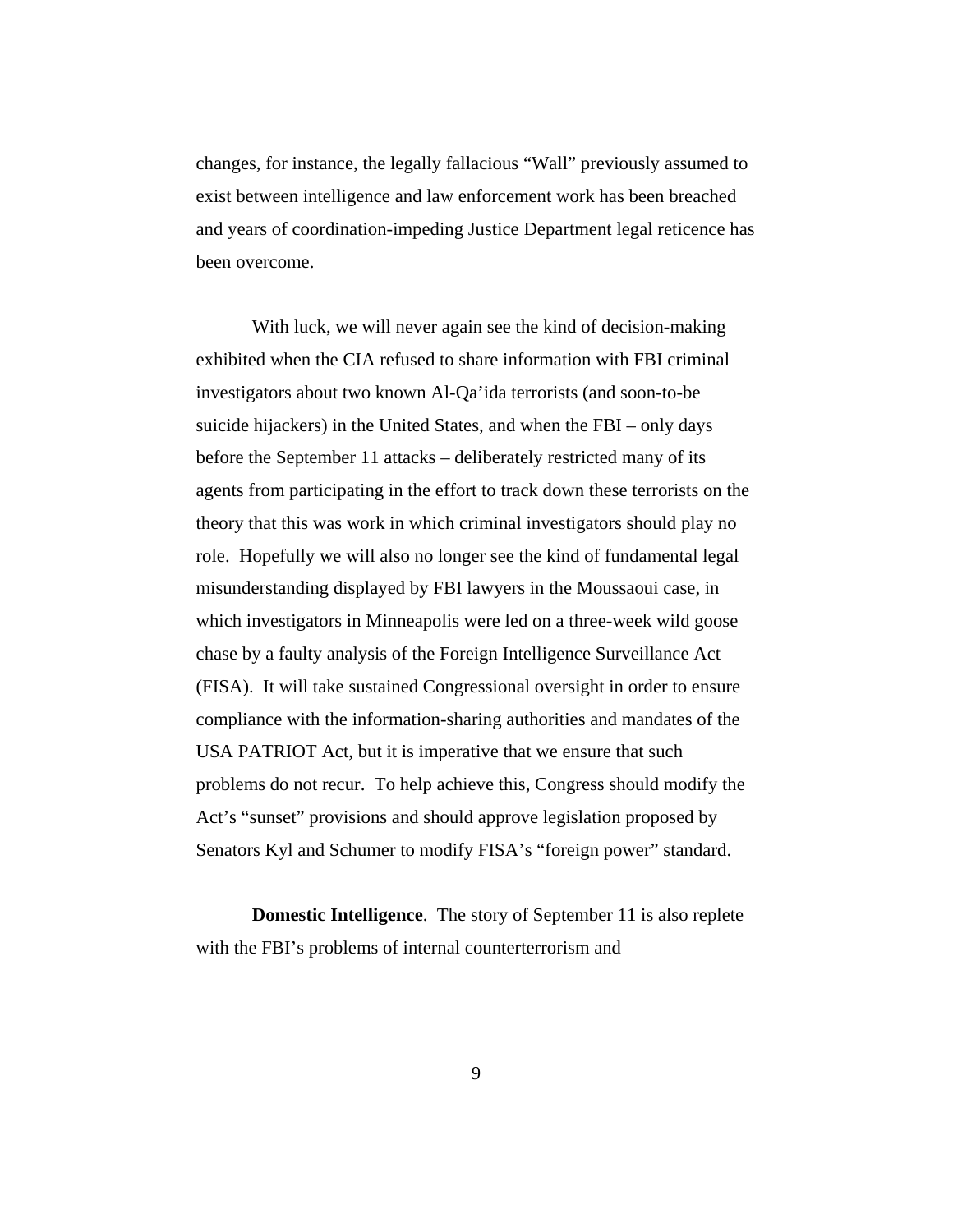counterintelligence (CI) coordination, information-sharing, and basic institutional competence. The FBI was unaware of what information it possessed relevant to internal terrorist threats, unwilling to devote serious time, attention, or resources to basic intelligence analytical work, and too organizationally fragmented and technologically impoverished to fix these shortfalls even had it understood them and really wished to do so. These problems persisted, moreover, through a major FBI reorganization ostensibly designed to address these problems, which had been well known for years.

The FBI's problems in these respects suggests that the Bureau's organizational and institutional culture is terribly flawed, and indeed that the Bureau – as a law enforcement organization – is fundamentally incapable, in its present form, of providing Americans with the security they require against foreign terrorist and intelligence threats. Modern intelligence work increasingly focuses upon shadowy transnational targets, such as international terrorist organizations, that lack easilyidentifiable geographic loci, organizational structures, behavioral patterns, or other information "signatures." Against such targets, intelligence collection and analysis requires an approach to acquiring, managing, and understanding information quite different from that which prevails in the law enforcement community. The United States already has a domestic intelligence agency in the form of the FBI, but this agency is presently unequal to the challenge, and provides neither first-rate CT and CI competence nor the degree of civil liberty protections that would obtain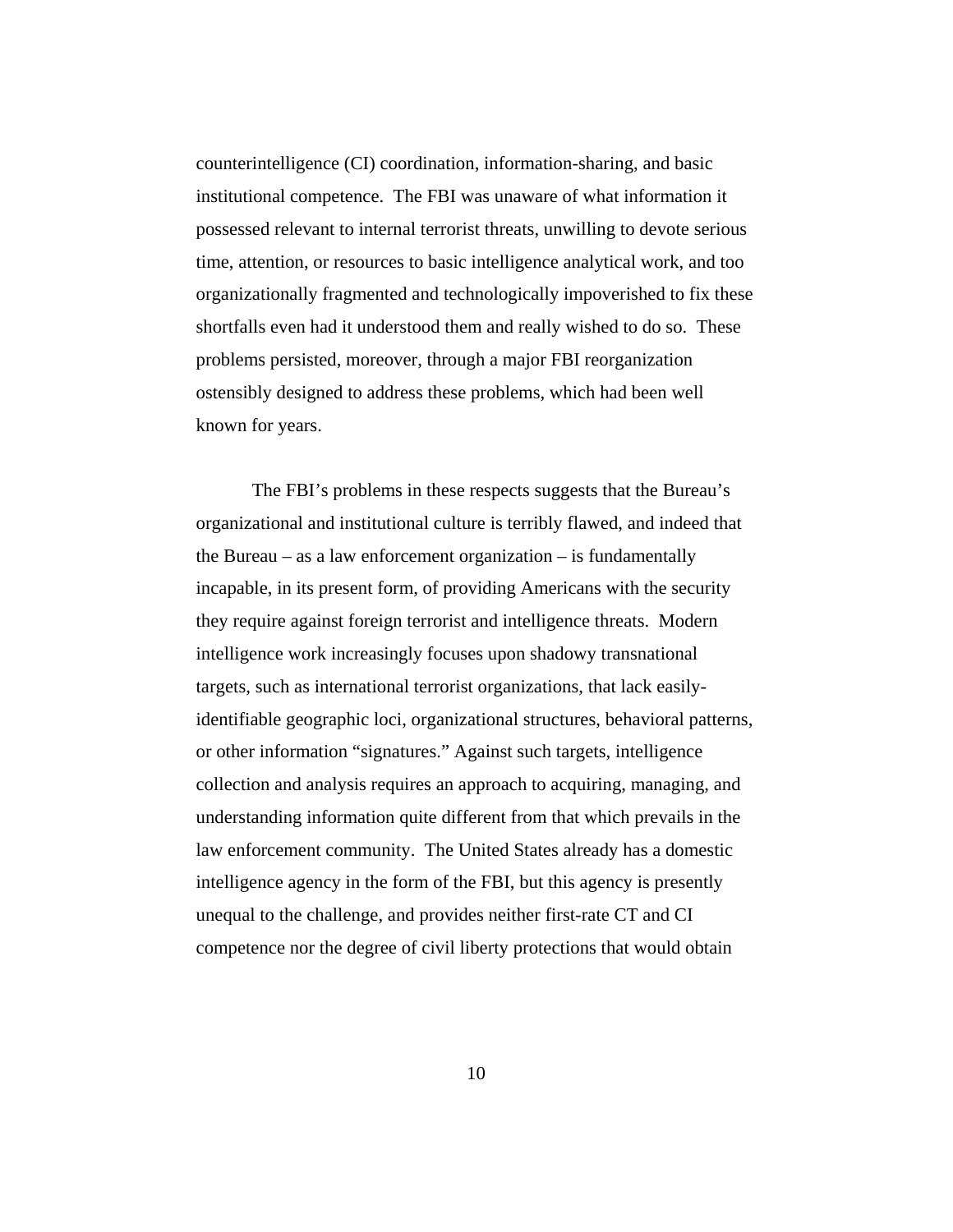were domestic intelligence collectors deprived of their badges, guns, and arrest powers and devoted wholly to CI and CT tasks.

This pattern of dysfunction compels us to consider radical reform at the FBI. A very strong argument can be made for removing the CI and CT portfolios from the Bureau, placing them in a stand-alone member of the Intelligence Community that would be responsible for domestic intelligence collection and analysis but would have no law enforcement powers or responsibilities. Alternatively, it might be sufficient to separate the CI and CT functions of the FBI into a semi-autonomous organization that reports to the FBI director for purposes of overall coordination and accountability, but which would in every other respect be wholly separate from the "criminal" components of the FBI. A third approach might be to move the FBI's CI and CT functions to the new Department of Homeland Security, thereby adding a domestic collection element to that organization's soon-to-be-created Undersecretariat for Information Analysis and Infrastructure Protection. Some kind of radical reform of the FBI is long overdue, and should be a major item on the "intelligence reform" agenda for the 108<sup>th</sup> Congress. The Bush Administration and the 108th Congress should make it a high priority to resolve these issues, and to put the domestic components of our Intelligence Community on a footing that will enable them to meet the challenges of the  $21<sup>st</sup>$  century.

**Human Intelligence.** The status quo of IC approaches to human intelligence (HUMINT) was tested against the Al-Qa'ida threat and found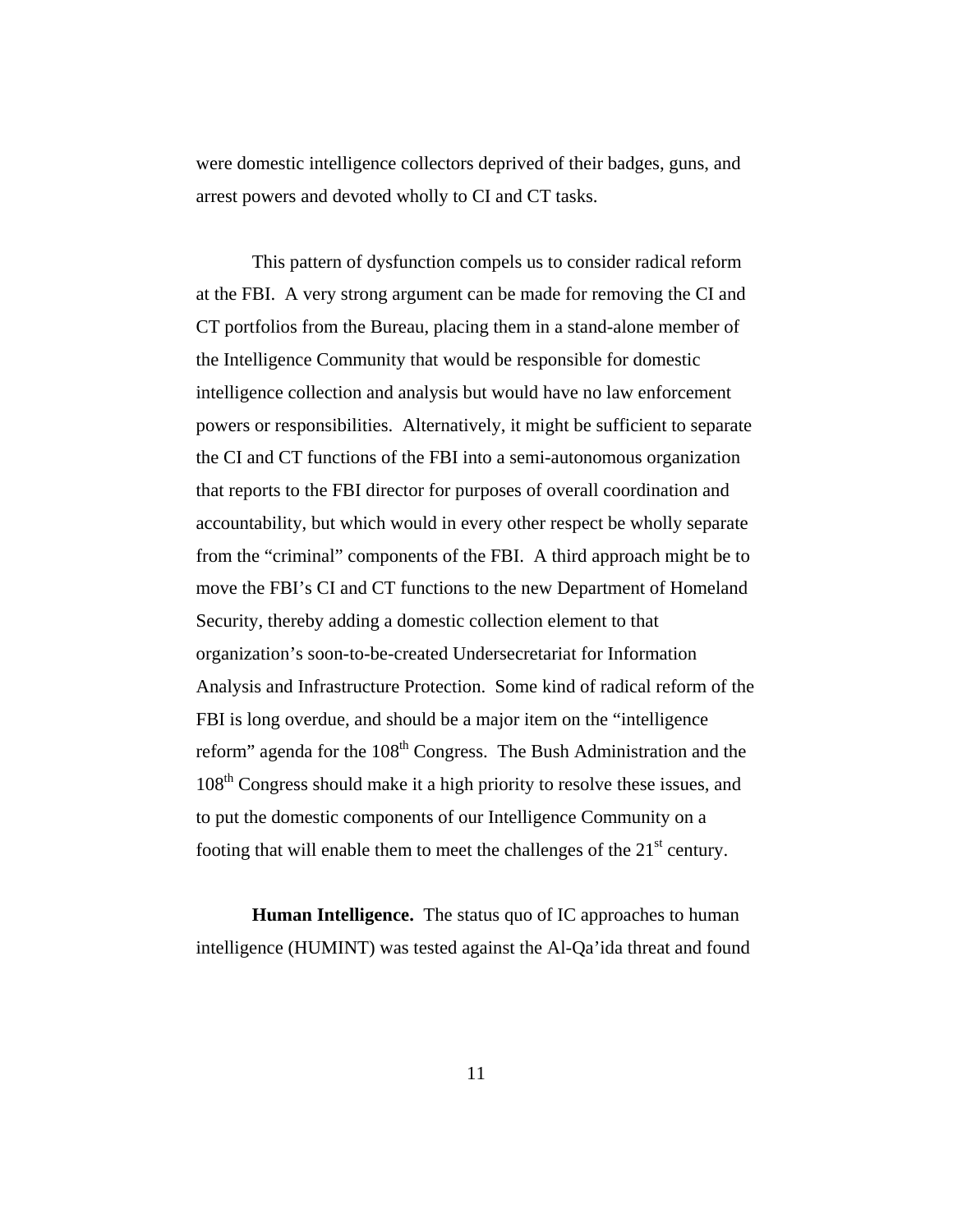wanting. The CIA's Directorate of Operations (DO) has been too reluctant to develop non-traditional HUMINT platforms, and has stuck too much and for too long with the comparatively easy work of operating under diplomatic cover from U.S. embassies. This approach is patently unsuited to HUMINT collection against nontraditional threats such as terrorism or proliferation targets, and the CIA must move emphatically to develop an entirely new collection paradigm involving greater use of nonofficial cover (NOC) officers. Among other things, this will necessitate greater efforts to hire HUMINT collectors from ethnically and culturally diverse backgrounds, though without a fundamental shift in the CIA's HUMINT paradigm diversity for diversity's sake will be of little help. The CIA should also spend more time developing its own sources, and less time relying upon the political munificence of foreign liaison services.

**Covert Action.** The CIA's decidedly mixed record of success in offensive operations against Al-Qa'ida before September 11 illustrates the need for the President to convey legal authorities with absolute clarity. If we are not to continue to encourage the kind of risk-averse decisionmaking that inevitably follows from command-level indecision, our intelligence operators risking their lives in the field need to know that their own government will make clear to them what their job is and protect them when they do it. Congress should bear this in mind when conducting its legitimate oversight of covert action programs in the future, even as it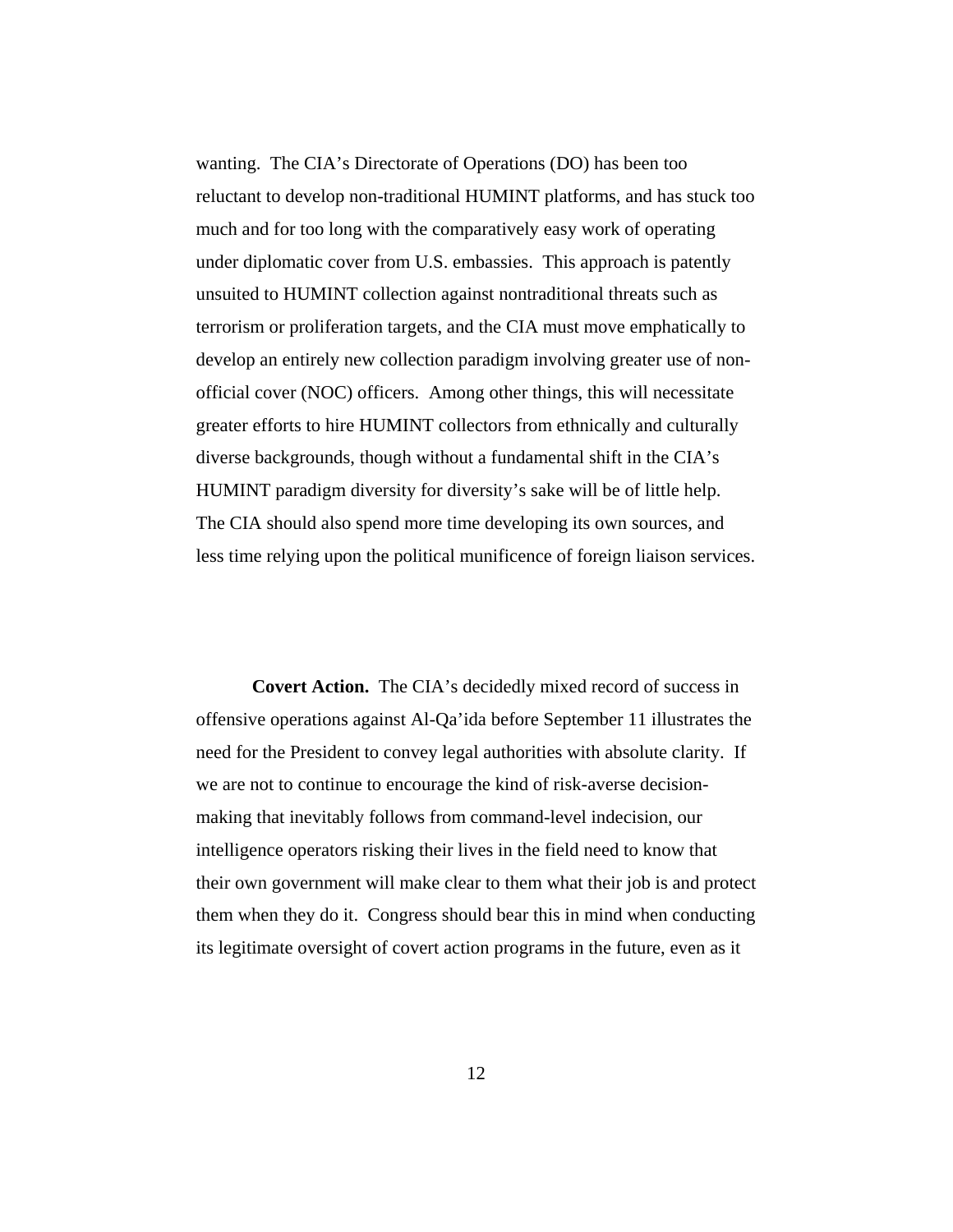struggles to cope with the oversight challenges posed by the potential for the Defense Department to take a greater role in such activities.

**Accountability.** The story of September 11 is one replete with failures: to share information, to coordinate with other agencies; to understand the law, follow existing rules and procedures, and use available legal authorities in order to accomplish vital goals; to devote or redirect sufficient resources and personnel to counterterrorism work; to communicate priorities clearly and effectively to IC components; to take seriously the crucial work of strategic counterterrorism analysis; and most importantly, to rise above parochial bureaucratic interests in the name of protecting the American people from terrorist attack.

The DCI has declared us to be at "war" against Al-Qa'ida since 1998, and as the President has declared, we have really been so since at least September 11. Some have suggested that this means that we should postpone holding anyone accountable within the Intelligence Community until this war is over and the threat recedes. I respectfully disagree.

The threat we face today is in no danger of subsiding any time soon, and the problems our Intelligence Community faces are not ones wisely left unaddressed any longer. Precisely *because* we face a grave and ongoing threat, we must begin reforming the Community immediately. Otherwise we will be unable to meet this threat. The metaphor of "war" is instructive, for wise generals do not hesitate to hold their subordinates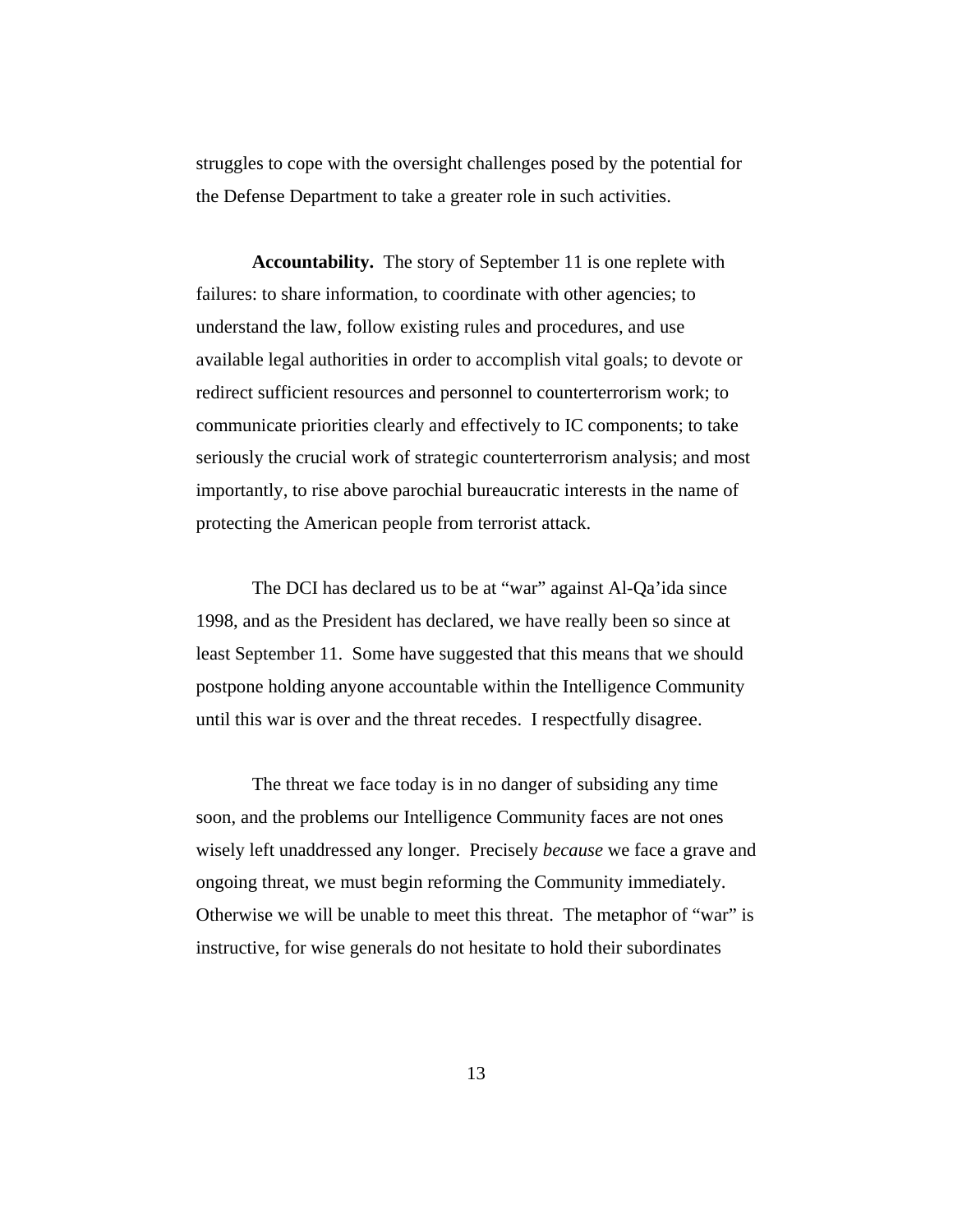accountable while the battle still rages, disciplining or cashiering those who fail to do their duty. So also do wise Presidents dispose of their faltering generals under fire. Indeed, failures in wartime are traditionally considered less excusable, and are punished more severely, than failures in times of peace.

Nor should we forget that accountability has two sides. It is also a core responsibility of all good leaders to reward those who perform well, and promote them to positions of ever greater responsibility. In urging the Intelligence Community to hold its employees accountable, the IC must therefore both discipline those who fall down on the job and reward those who have excelled.

For these reasons, it is disappointing to me that despite the Joint Inquiry's explicit mandate to "lay a basis for assessing the accountability of institutions and officials of government" and despite its extensive findings documenting recurring and widespread Community shortcomings in the months and years leading up to September 11, the Joint Inquiry has not seen fit to identify *any* of the individuals whose decisions left us so unprepared. I urge President Bush to examine the Joint Inquiry's findings in order to determine the extent to which he has been well served by his "generals" in the Intelligence Community.

Some have argued that we should avoid this issue of accountability lest we encourage the development of yet more risk-aversion within the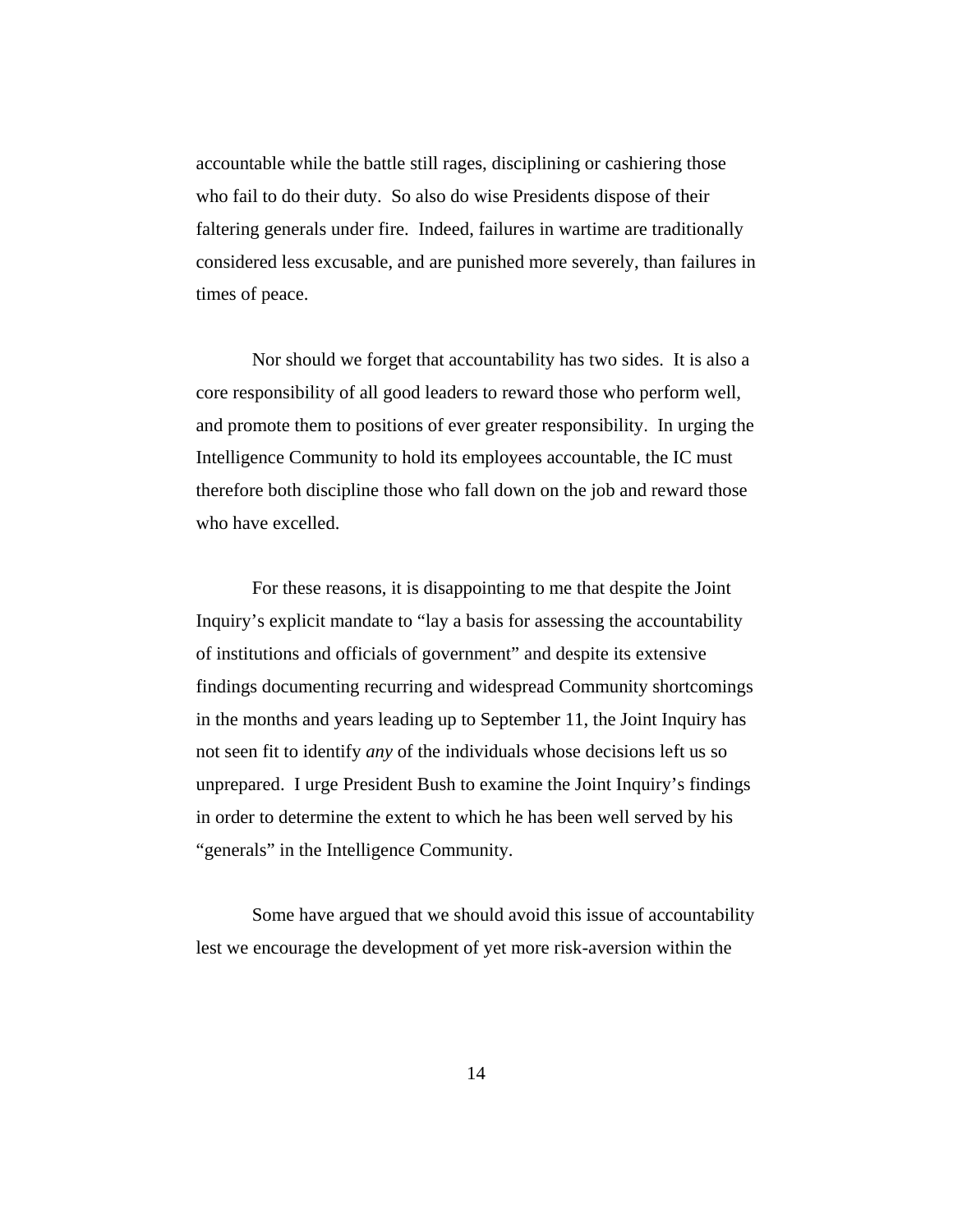Community. I do not believe this is the case. The failings leading up to September 11 were not ones of impetuousness, the punishment for which might indeed discourage the risk-taking inherent in and necessary to good intelligence work. The failures of September 11 were generally ones not of reckless *commission* but rather of nervous *omission*. They were failures to take the necessary steps to rise above petty parochial interests and concerns in the service of the common good. These are not failings that will be exacerbated by accountability. Quite the contrary. And, more importantly, it is clear that without real accountability, these many problems will simply remain unaddressed – leaving us needlessly vulnerable in the future.

I advocate no crusade to hold low-level employees accountable for the failures of September 11. There clearly were some individual failings, but for the most part our hard-working and dedicated intelligence professionals did very well, given the limited tools and resources they received and the constricting institutional culture and policy guidance they faced. The IC's rank-and-file deserve no discredit for resource decisions and for creating these policies.

Ultimately, as the findings of the Joint Inquiry make clear – though they stop short of actually saying so – accountability must begin with those whose job it was to steer the IC and its constituent agencies through these shoals, and to ensure that all of them cooperated to the best of their abilities in protecting our national security. Responsibility must lie with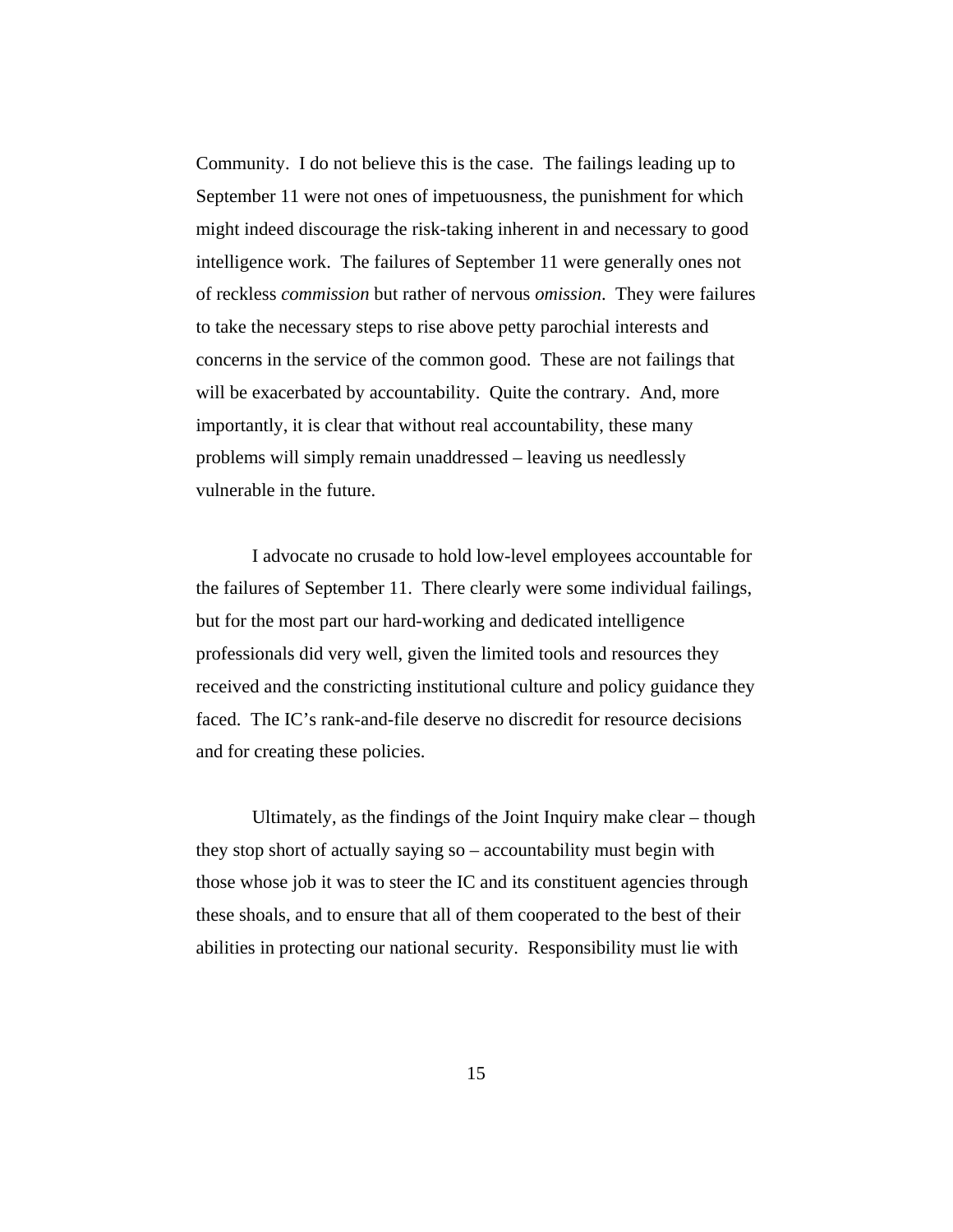the leaders who took so little action for so long, to address problems so well known. In this context, we must not be afraid publicly to name names. The U.S. Intelligence Community would have been far better prepared for September 11 but for the failure of successive agency leaders to work wholeheartedly to overcome the institutional and cultural obstacles to inter-agency cooperation and coordination that bedeviled counterterrorism efforts before the attacks: DCIs George Tenet and John Deutch, FBI Director Louis Freeh, and NSA Directors Michael Hayden and Kenneth Minnihan, and NSA Deputy Director Barbara McNamara. These individuals are not responsible for the disaster of September 11, of course, for that infamy belongs to Al-Qa'ida's 19 suicide hijackers and the terrorist infrastructure that supported them. As the leaders of the United States Intelligence Community, however, these officials failed in significant ways to ensure that this country was as prepared as it could have been.

#### **I.** *Intelligence Community Structure*

#### A. *The DCI's Problematic "War" of 1998*

The Director of Central Intelligence (DCI) testified before Congress in February 2001 that he considered Usama bin Laden and Al-Qa'ida to be *the most important national security*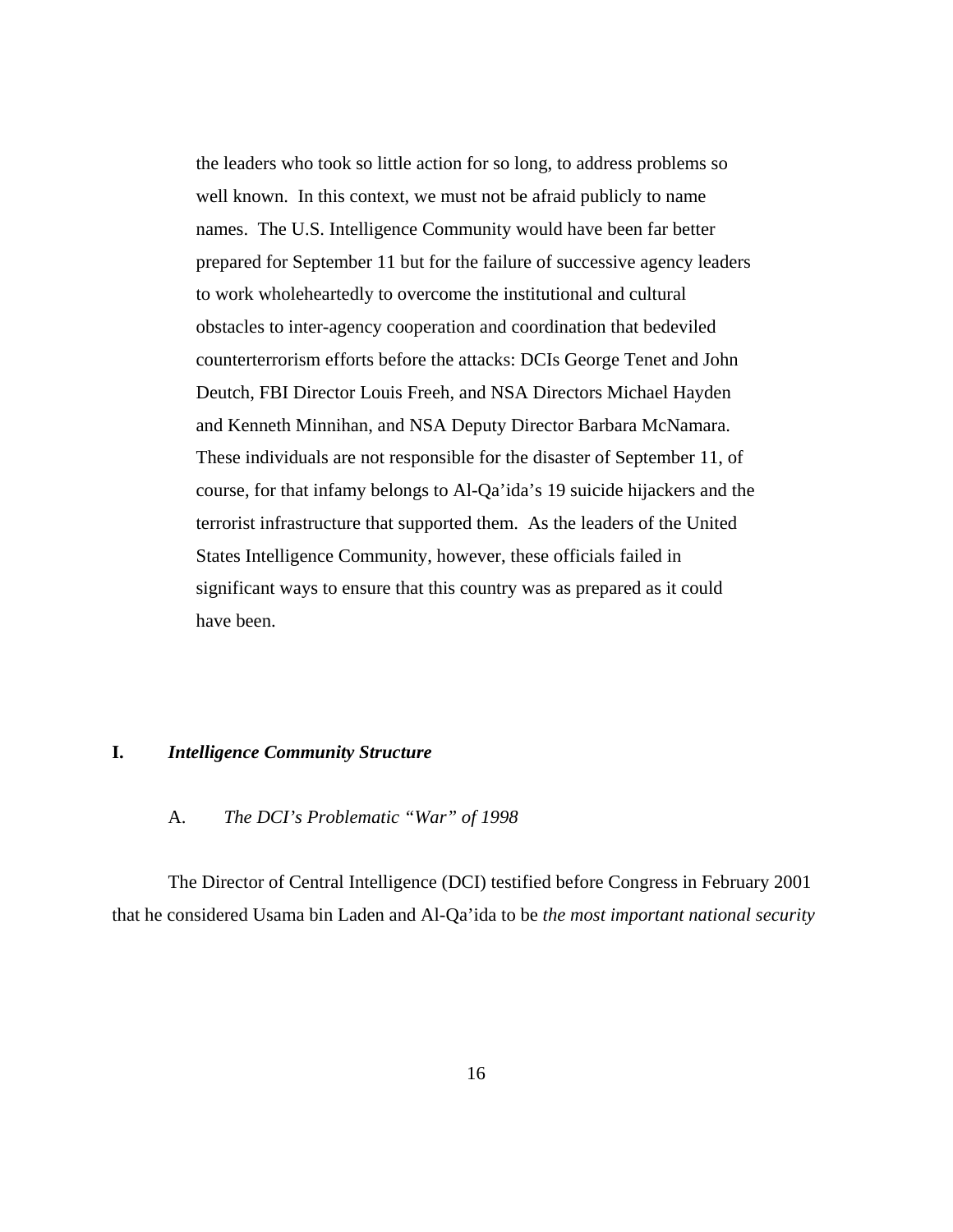*threat* faced by the United States.<sup>3</sup> In December 1998, in fact – in the wake of the terrorist bombings of the U.S. embassies in Dar es Salaam, Tanzania, and Nairobi, Kenya – he had proclaimed that "[w]e are at war" with  $Al-Qa'ida.<sup>4</sup>$  The story of this "war," however, underlines the problematic nature of the U.S. Intelligence Community's management structure.

As the Joint Inquiry Staff (JIS) has noted in its presentations to the Committees, "[d]espite the DCI's declaration of war in 1998, there was no massive shift in budget or reassignment of personnel to counterterrorism until after September 11, 2001."5 Indeed, the amount of money and other resources devoted to counterterrorism (CT) work after the DCI's "declaration of war" in 1998 barely changed at all. The budget requests sent to Congress relating to the CIA's Counterterrorism Center (CTC), for instance, rose only marginally – in the low single-digit percentages each year into Fiscal Year 2001 – and at rates of increase essentially unchanged from their slow growth before the "war." (These requests, incidentally, were met or exceeded by Congress, even to the point that the CIA ended Fiscal Year 2001 with millions of dollars in counterterrorism money left *unspent*. 6 )

In his 1998 "declaration of war," the DCI had declared to his deputies at the CIA that "I

<sup>3</sup> Senate Select Committee on Intelligence, hearing into "Worldwide Threats to National Security" (February 7, 2001) (remarks of George Tenet, declaring that "Osama bin Laden and his global network of lieutenants and associates remain the most immediate and serious threat.")

<sup>4</sup> JIS, written statement submitted to joint SSCI/HPSCI hearing (September 18, 2001), at 9.

<sup>&</sup>lt;sup>5</sup> JIS, written statement submitted to joint SSCI/HPSCI hearing (September 18, 2001), at 10.

<sup>6</sup> The detailed figures remain classified.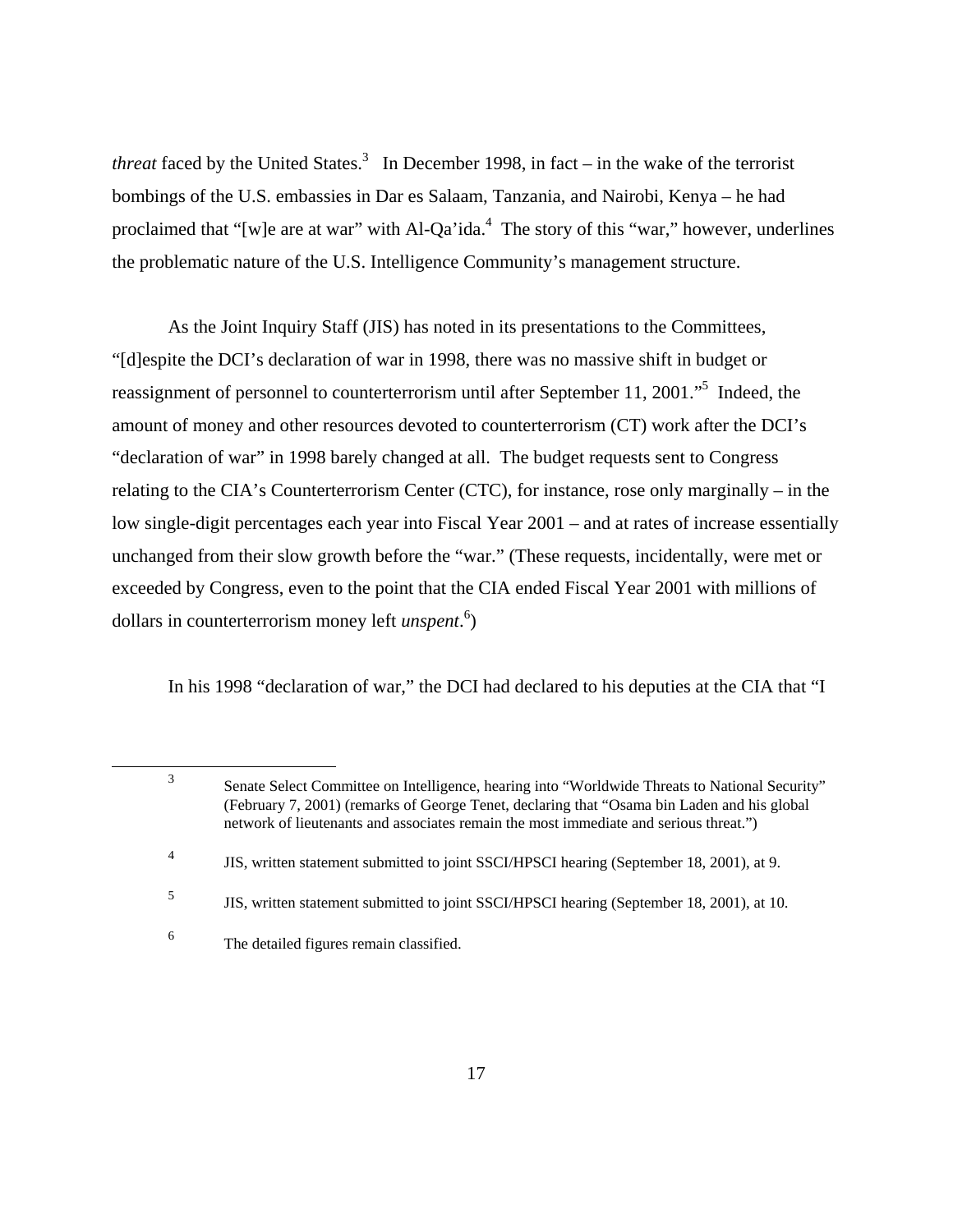want no resources or people spared in this effort, either inside the CIA or the Community."7 CIA officials also told the HPSCI on March 4, 1999 – in a written response to questions about the CIA's proposed budget for Fiscal Year 2000 – that "the Agency as a whole is well positioned" to work against Al-Qa'ida targets, and that they were "confident that funding could be redirected internally, if needed, in a crisis."8

<sup>7</sup> JIS, written statement submitted to joint SSCI/HPSCI hearing (September 18, 2001), at 9.

<sup>8</sup> Central Intelligence Agency, response to "HPSCI Questions for the Record" (March 4, 1999) (declassified portion).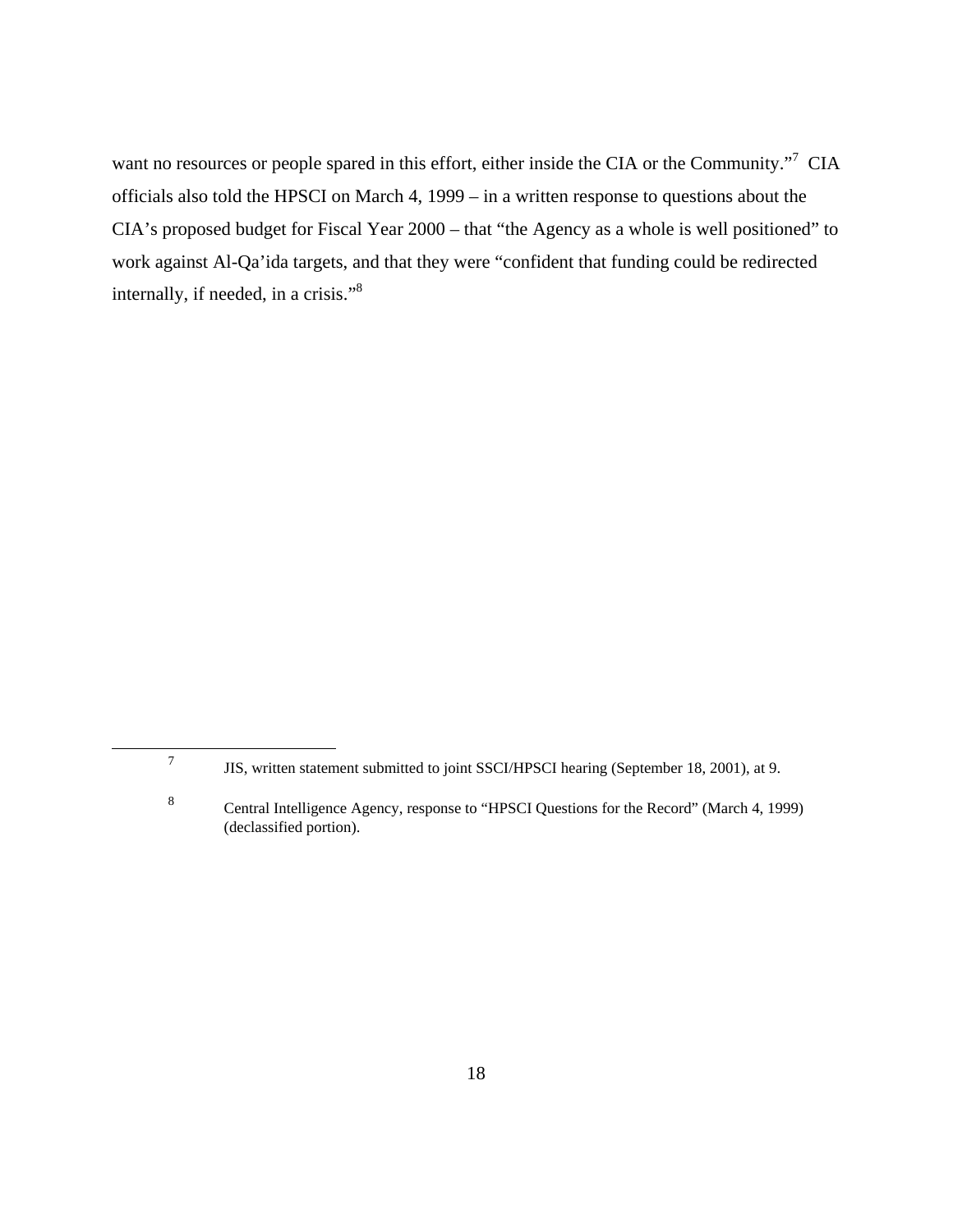Shortly thereafter, however, a study conducted within the CTC found that it was unable to carry out more ambitious plans against Al-Qa'da for lack of money and personnel,<sup>9</sup> and CIA officials reported being "seriously overwhelmed by the volume of information and workload" before September 11, 2001.<sup>10</sup> According to former CTC chief Cofer Black, "before September 11, we did not have enough people, money, or sufficiently flexible rules of engagement."<sup>11</sup> The troops fighting the DCI's "war," in short, didn't have the support they needed. (Even when the DCI requested additional counterterrorism money from Congress, it almost invariably did so in the form of supplemental appropriations requests – thus denying Community managers the ability to prepare long-term plans and programs because these increases were not made a part of the Community's *recurring* budgeting process.)

Under the National Security Act of 1947, the DCI has considerable budgetary power over the U.S. Intelligence Community. His consent is needed before agency budget requests can be folded into the National Foreign Intelligence Program (NFIP) budget proposal, and he has authority over reprogramming both money and personnel between agencies.<sup>12</sup> Simultaneously serving as Director of the CIA, the DCI also has essentially complete authority over *that*

<sup>9</sup> This was the conclusion presented to an internal CIA conference on September 16, 1999. Further information about this internal study, however, has not been declassified. <sup>10</sup> JIS, written statement submitted to joint SSCI/HPSCI hearing (September 18, 2001), at 13. <sup>11</sup> Cofer Black, written statement submitted to joint SSCI/HPSCI hearing (September 26, 2001), at 10. <sup>12</sup> *See* 50 U.S.C. § 403-4(b), (c), and (d).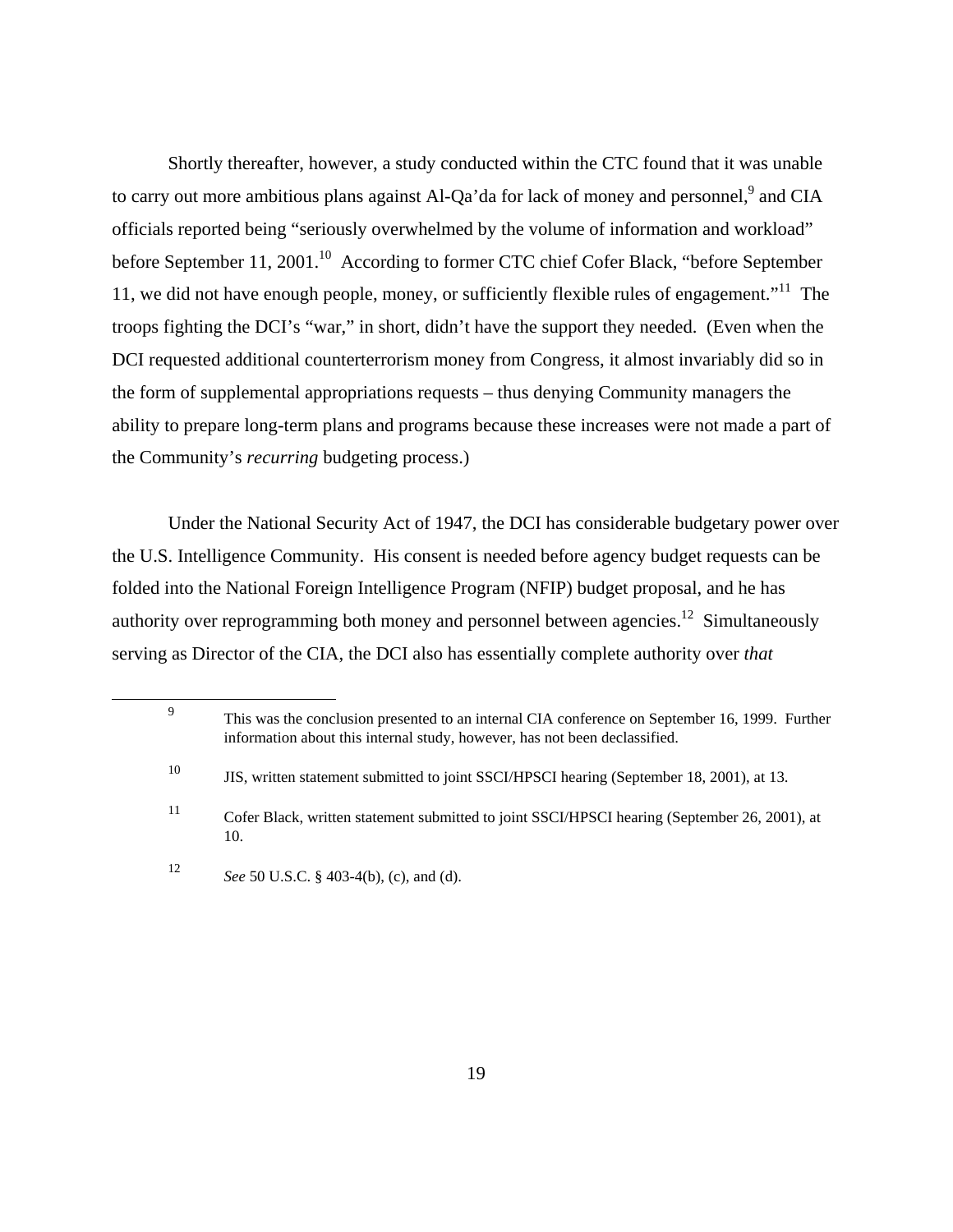organization, both with respect to budget requests and day-to-day management. If a DCI were willing actually to *use* the full range of powers available to him, these statutory levers would give him considerable influence over the Community. One of the great unanswered questions of our September 11 inquiry, therefore, is how the DCI could have considered himself to be "at war" against this country's most important foreign threat without bothering to use the full range of authorities at his disposal in this fight.

Unfortunately, part of the reason for this failure is the current DCI's longstanding determination – which he expressed quite frankly to some of us at a SSCI off-site meeting – that he does not really *consider* himself to be DCI. His principal interest and focus in office, he has told us, revolves around his role as head of the CIA, rather than his role as head of the Community as a whole. (The DCI has also publicly supported the creation of an Undersecretary of Defense for Intelligence [USDI], which seems likely only to reduce his influence over the Defense components of the U.S. Intelligence Community.) Part of the reason may also lie in the merely rhetorical nature of the DCI's 1998 proclamation: since September 11 the DCI has pointed to his "declaration of war" as a token of his pre-September 11 seriousness of purpose against Al-Qa'ida, but it does not appear to have been circulated or known outside a small circle of intimates before that date. And part of the reason that more was not done may also lie at higher levels of political authority. The nature of the "war" contemplated in 1998 certainly pales in comparison to the use of that term after September 11, and officials have suggested in the press that they undertook, as much as was politically possible at the time.<sup>13</sup>

<sup>13</sup> *See, e.g.*, Barton Gellman, "Broad Effort Launched After '98 Attacks," *Washington Post*  (December 19, 2001), at A1 (quoting former Assistant Secretary of State for South Asian Affairs Karl Inderfurth that "Until September 11<sup>th</sup>, there was certainly not any groundswell of support to mount a major attack on the Taliban."); Bob Drogin, "U.S. Had Plan for Covert Afghan Options Before 9/11," *Los Angeles Times* (May 18, 2002), at A14 (quoting former Clinton Administration State Department official that invasion of Afghanistan was "really not an option" before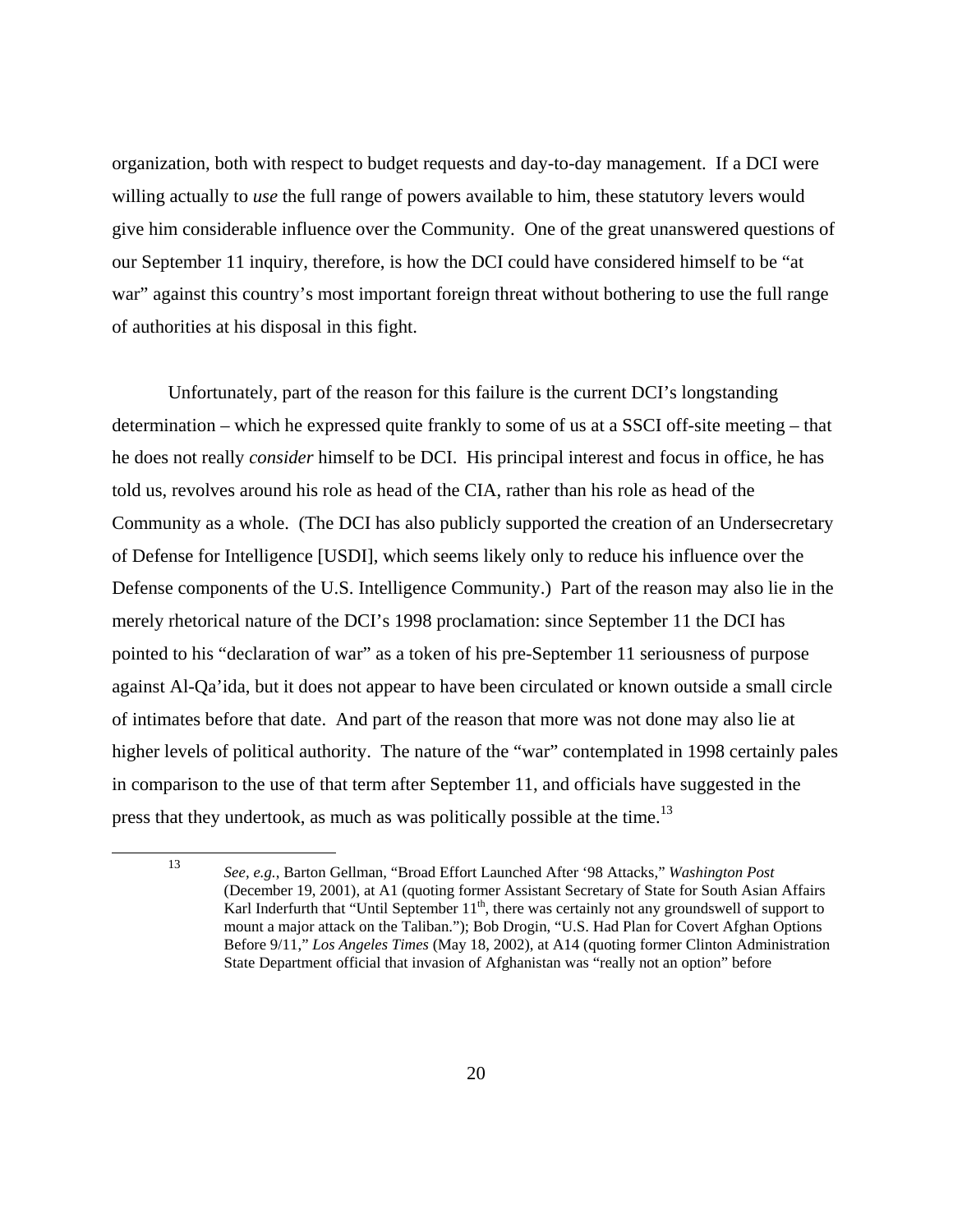That said, there can be no gainsaying that even if the DCI *had* really meant to "declare war" against Al-Qa'ida in 1998, the fragmented structure of the Intelligence Community and his tenuous authority over its component agencies would have greatly handicapped any effort to conduct an effective counterterrorist campaign from the DCI's office. His existing budget and reprogramming authorities under Section 104 of the National Security Act, for instance, extends by its terms only to the NFIP budget – and not to the Joint Military Intelligence Program (JMIP) and the Tactical Intelligence and Related Accounts (TIARA) budgets.<sup>14</sup> For this reason, no serious plan to reform the U.S. Intelligence Community can ignore the problem of Community management and the weaknesses of the *office* of the DCI as the Community's nominal head.

### 2. *Reinvigorating the Office of the DCI?*

The most obvious problem with respect to the IC's ability to act as a coherent and effective whole is the fact that more than 80 percent of its budgets and personnel resources are controlled by the Department of Defense (DOD). The DCI may be the titular head of the Intelligence Community, but the National Security Agency (NSA), National Imagery and Mapping Agency (NIMA), National Reconnaissance Office (NRO), Defense Intelligence

September 11).

<sup>14</sup> Section 104 only discusses the NFIP. *See* 50 U.S.C. §§ 403-4(b) (budget approval); 403-4(c) (reprogramming); & 403-4(d) (transfer of funds and/or personnel).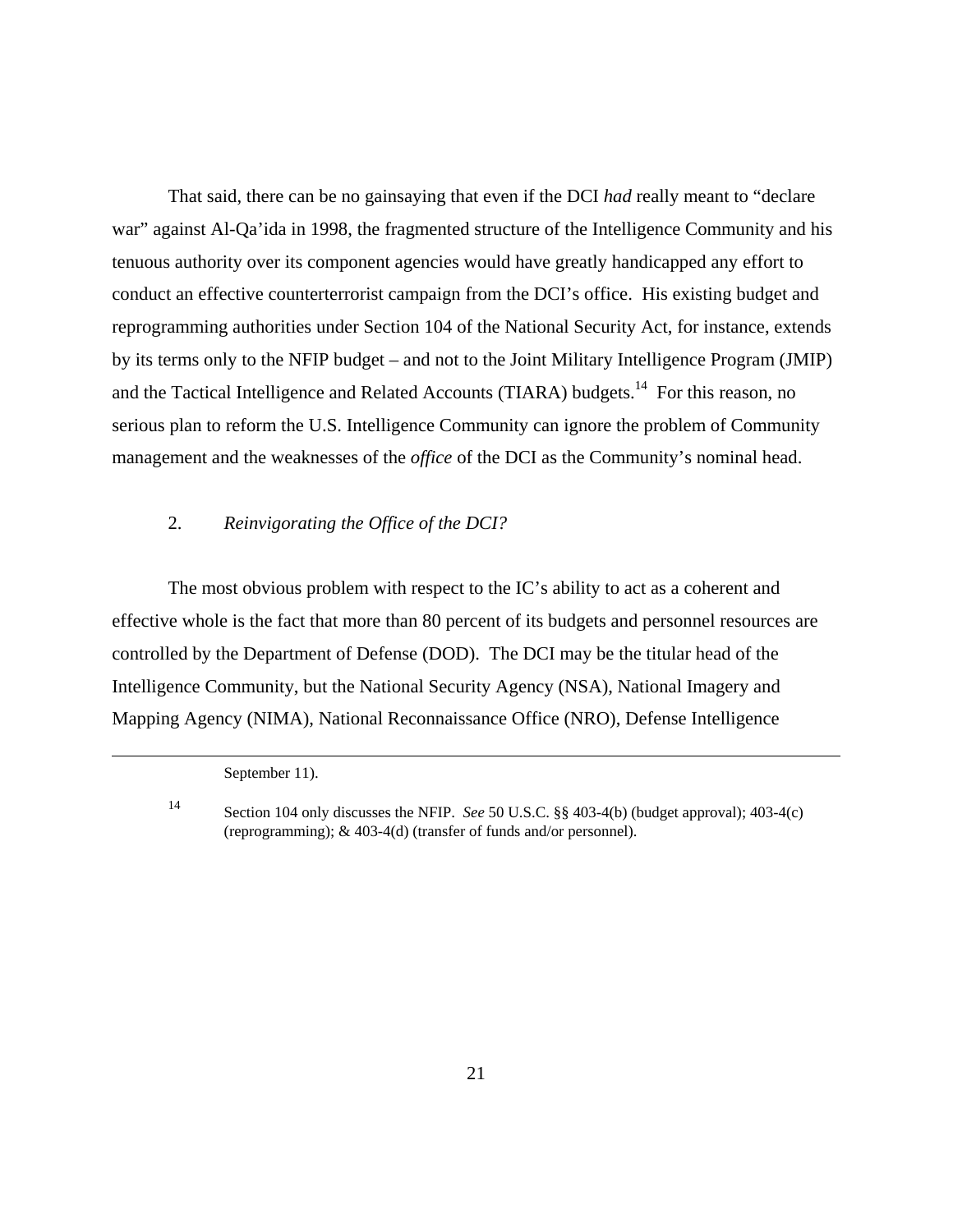Agency (DIA), and military service intelligence arms are all DOD organizations and report first and foremost to the Secretary of Defense. (The heads of NSA and DIA, and the service intelligence agencies are active duty military officers, and the NRO Director is an Undersecretary of the Air Force.) Only the CIA itself – and a comparatively tiny "Community Management Staff" (CMS) – is unambiguously under the authority of the DCI.

The domination of the IC by the Department of Defense is perhaps the most fundamental bureaucratic fact of life for anyone who aspires to manage the Community as a whole. As one organizational history of the CIA has noted, "[t]he DCI never became the manager of the Intelligence Community," and decisions over the years to "us[e] declining resources first and foremost to support military operations effectively blunted the Congressional emphasis upon centralization by limiting the wherewithal that DCIs and agency heads could devote to national and strategic objectives."15

Nor is this arrangement entirely accidental. This awkward balance of authority between DCI and the Secretary of Defense reflects an inability finally to decide whether agencies such as NSA and NIMA are "really" national intelligence agencies that should report to the DCI or "combat support agencies" that should report to DOD. The U.S. military, of course, is an enormous – and, in wartime, perhaps the most important – consumer of certain sorts of intelligence product, particularly signals intelligence (SIGINT), photographic and other imagery (IMINT), and mapping products. Without immediate access to such support, our armed forces would have difficulty knowing where they are, where the enemy is, and what the enemy is doing. The reason that the military possesses integral service intelligence arms and cryptologic support

<sup>15</sup> Warner, *supra*, at 8 & 17.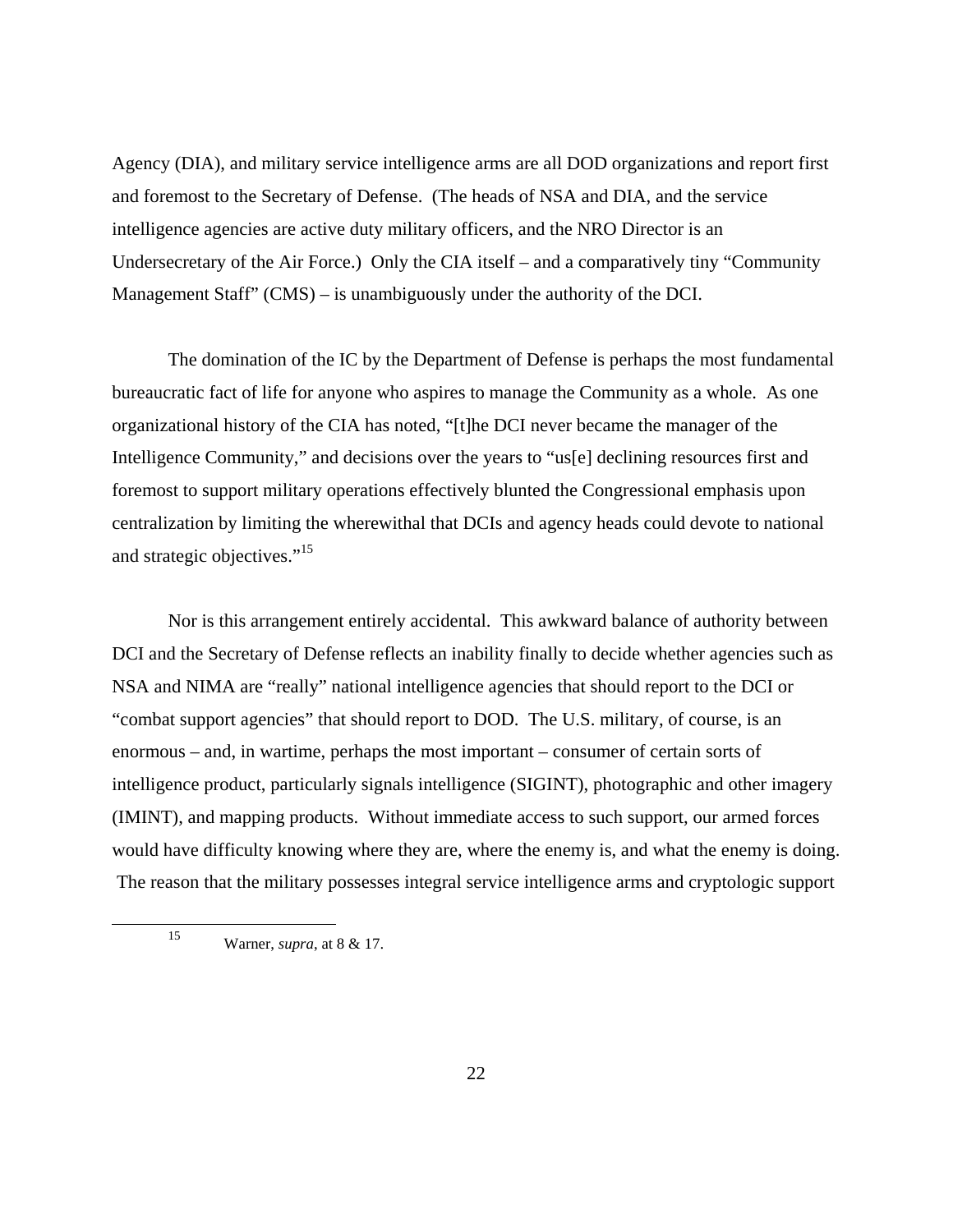components, in fact, is precisely because the imperatives of war planning and operational decision-making do not permit these functions to be entirely separated from the military chain of command. This attitude, however, also exists at the national level: DOD officials insist that organizations such as NSA and NIMA are, above all else, "combat support agencies." Implicitly, this means that in any unresolvable resource-allocation conflict between the Secretary of Defense and the DCI, the Secretary must prevail.

The difficulty lies in the fact that the DOD components of the Intelligence Community are also vital parts of the *national* intelligence system, and provide crucial intelligence products to national-level consumers, including the President. To the extent that DOD's domination of IC resources impedes the Community's ability to provide adequate national-level support – and to the extent that such high-level bureaucratic stand-offs hamper the IC's ability to reorient itself against dangerous emerging threats, or to *reform* itself in response to intelligence failures – we face grave challenges.

These problems have led many to suggest the need finally to empower the DCI to act as the *true* head of the U.S. Intelligence Community. At one pole, such suggestions have included proposals to give the DCI full budgetary and management authority over all IC components – effectively taking them out of DOD and establishing the DCI as something akin to a cabinetlevel "Secretary of Intelligence." (Former National Security Advisor Brent Scowcroft has allegedly recommended something to this effect, but his report has never been released – supposedly due to Defense Department opposition.) At the other pole, some in Congress have suggested merely ending the "dual-hatted" nature of the DCI's office by separating the roles of DCI and CIA Director.

23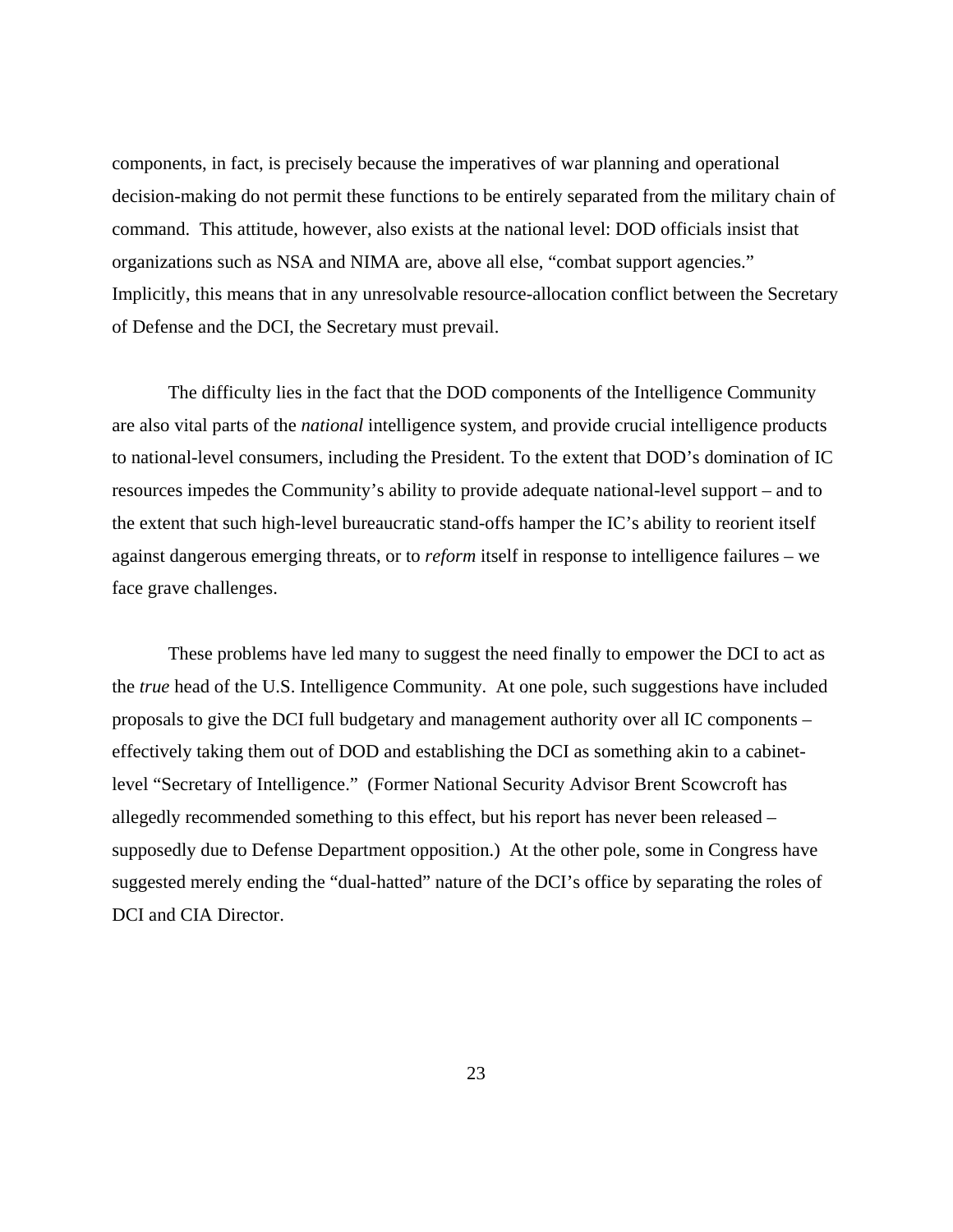In my view, these two poles leave us with a Hobson's choice between the virtually unworkable and the clearly undesirable. Creating a *true* DCI would entail removing dozens of billions of dollars of annual budgets from the Defense Department, and depriving it of "ownership" over "its" "combat support organizations." In contemporary Washington bureaucratic politics, this would be a daunting challenge; DOD and its Congressional allies would make such centralization an uphill battle, to say the least.

Indeed, if anything, the trend in the post-September 11 world is *against* DCI centralization. DOD has asked for, and Congress has now established, a new Undersecretary of Defense for Intelligence (USDI) to oversee and coordinate DOD's intelligence components, creating what may well be, in effect, a Pentagon DCI – and one, moreover, likely to have at least as much influence over the agencies in question than the DCI himself. DOD's Joint Intelligence Task Force for Counterterrorism (JITF-CT) already reproduces at least some of the analytical functions of the CIA's CTC, DIA analysts already supply all-source analysis across a wide range of functional and regional specialties, and press accounts suggest that the Pentagon is increasingly interested in establishing its own parallel covert action capability using Special Operations Forces (SOF) troops.16 DOD is, in short, creating a parallel universe of intelligence organs increasingly independent of the DCI. Particularly under a DCI who prizes his role as CIA Director above his Community responsibilities, the prospects for DCI centralization are grim indeed.

On the other hand, without more, proposals merely to separate the DCI's office from that of the CIA Director will likely only make the situation worse. At the moment, one of the few

<sup>16</sup> Susan Schmidt & Thomas E. Ricks, "Pentagon Plans Shift in War on Terror; Special Operations Command's Role to Grow With Covert Approach," *Washington Post* (September 18, 2002), at A1.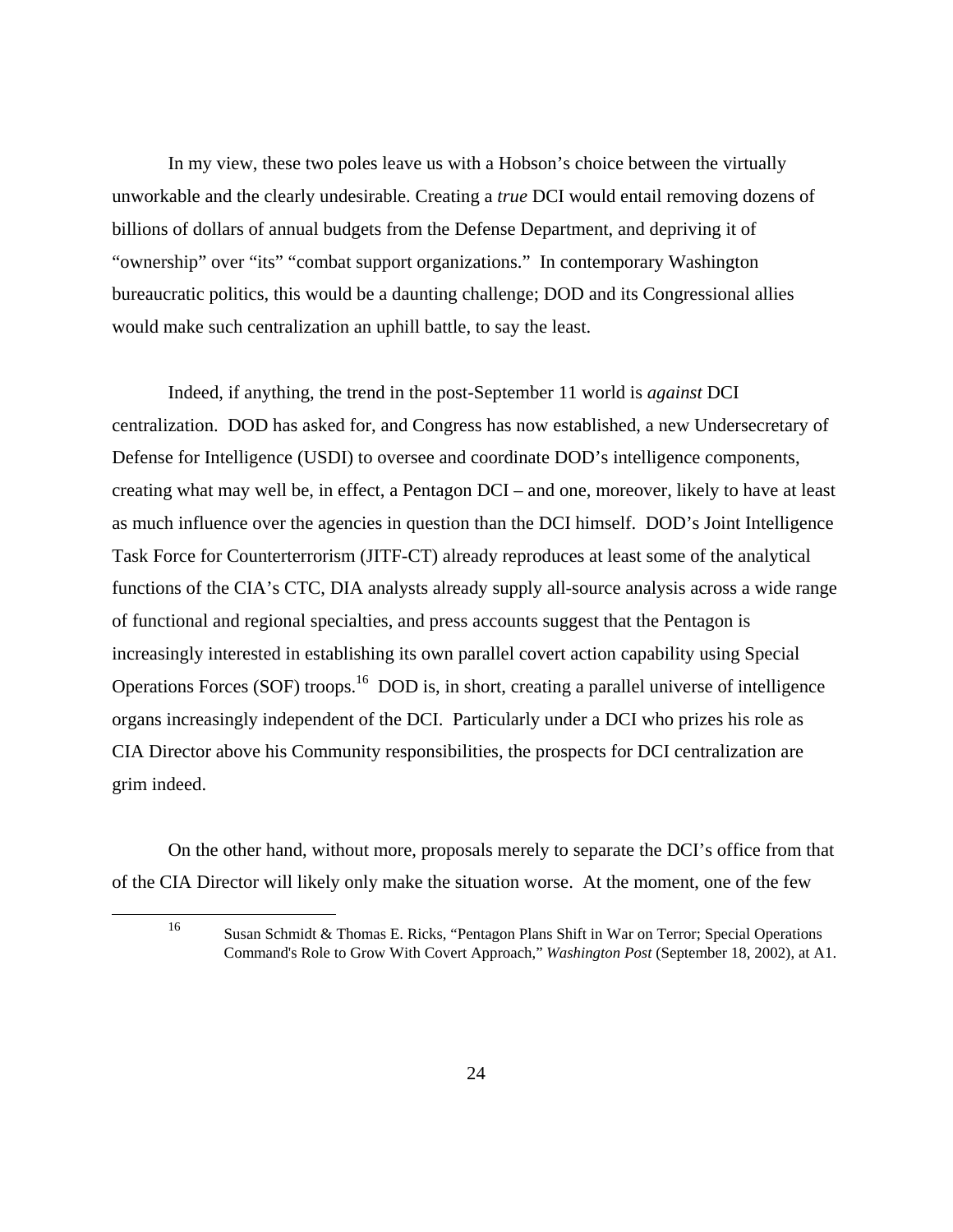sources of bureaucratic power the DCI enjoys is his "ownership" of what is, in theory at least, the nation's premier intelligence analysis organization – and its only specialist HUMINT collection agency – the CIA. Heading the CIA gives the DCI at least "a seat at the table" in national-level debates: a DCI *without* the limited but non-trivial bureaucratic clout of the CIA behind him would find himself even more marginalized and ineffective than the office is today.

My experience with the fragmented and disjointed Community management process have led me to conclude that the best answer is probably to give more management and budgetary authority over IC organs to an effective DCI focused upon issues of IC coordination and management – as the Joint Inquiry has suggested by urging that we consider the creation of a "Director of National Intelligence" with powerful new Community-management authority. Because he will need to use these new powers to arbitrate between and set policies for selfinterested bureaucratic "players" within the Intelligence Community rather than *be* one of them, this augmented DCI (or DNI, as the case may be) should not simultaneously hold the position of CIA Director.

The "combat support" argument is, in my view, overblown. There is nothing to suggest that organizations like NSA and NIMA would *deny* crucial support to the Defense Department the moment that they were taken out of the DOD chain of command. Any lingering doubts about the effectiveness of the Pentagon's "combat support" from intelligence agencies could be allayed by improving the effectiveness and resources devoted to the services' organic intelligence and cryptologic components. (Civilian directors of NSA and NIMA – appointed with DCI and Secretary of Defense concurrance – could serve as Assistant DCIs for SIGINT and IMINT, respectively, serving alongside an Assistant DCI for Military Intelligence, a high-ranking military officer charged with ensuring that the IC is at all times aware of and responsive to

25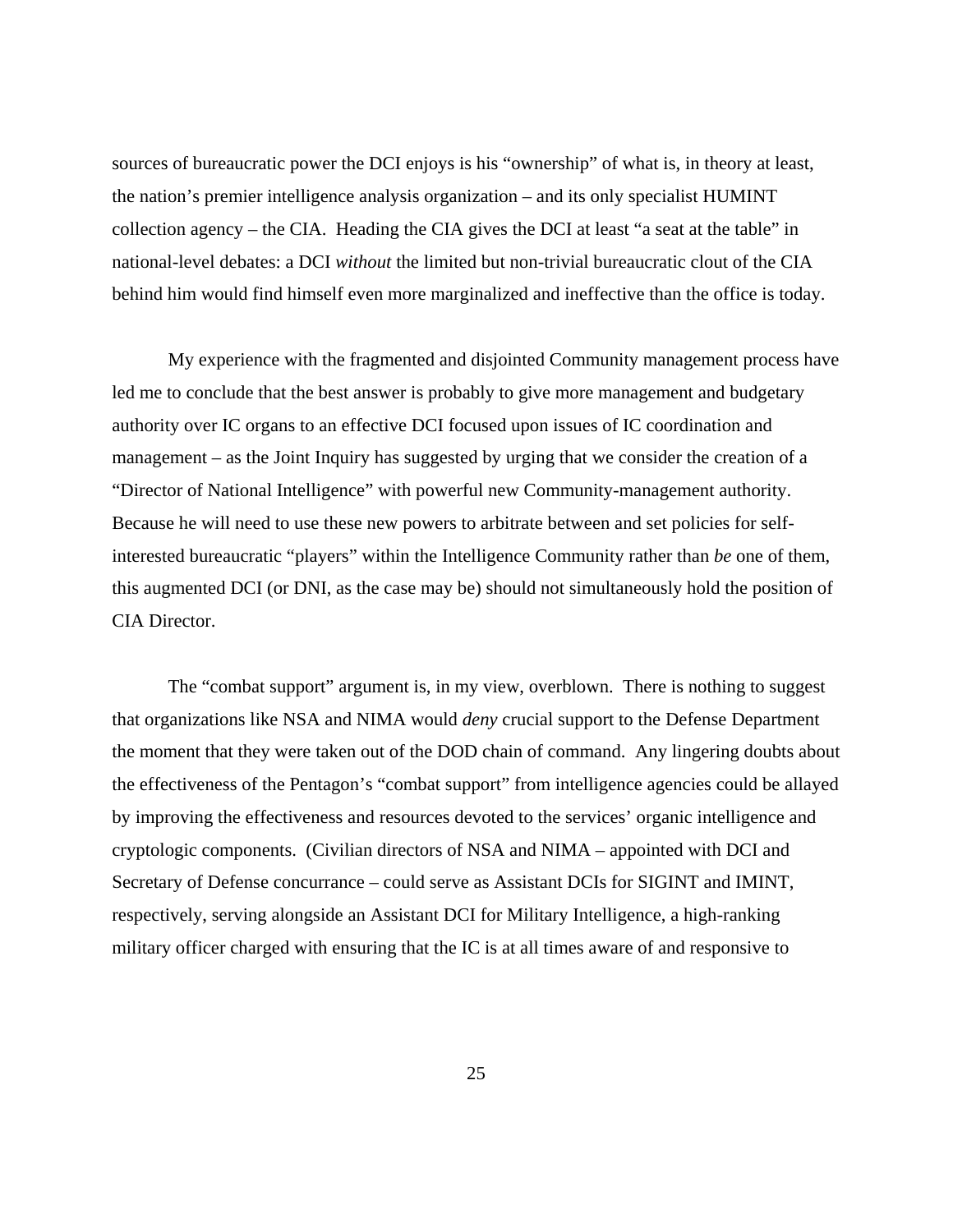military needs.) Best of all, an Intelligence Community finally capable of being coherently managed *as a Community* would be able to reform and improve itself in numerous ways that prove frustratingly elusive today – ultimately providing both its national-level civilian *and* its warfighter customers with better support.

Congress took a remarkable step in reforming the basic structure of the military command system in 1986 with the passage of the Goldwater-Nichols legislation.<sup>17</sup> This landmark legislation – which reformed the roles of the Chiefs of Staff and created an entirely new system of regional unified commanders – tilted at what were thought to be bureaucratic windmills and ran into fearsome bureaucratic opposition, but it succeeded brilliantly and helped our armed forces find new strength and coherence in war-winning "joint" operations. The success of the Goldwater-Nichols reforms should be a lesson to Intelligence Community reformers today, for it teaches that it *is* possible sometimes to overcome entrenched bureaucratic interests and forge a much more effective whole out of a motley and disputatious collection of parts.

Unfortunately, Congress, the Administration, and the American public have yet to engage in much of a debate about these issues. Perhaps nothing can shock us into serious debates about the fundamental structure of our Intelligence Community if the horror of September 11 cannot, but I am hopeful that the SSCI and HPSCI will make these issues a centerpiece of their agenda for the  $108<sup>th</sup>$  Congress. I urge them strongly to do so.

#### C. *An Agile and Responsive IC*

<sup>17</sup> Public Law 99-433 (October 1, 1986).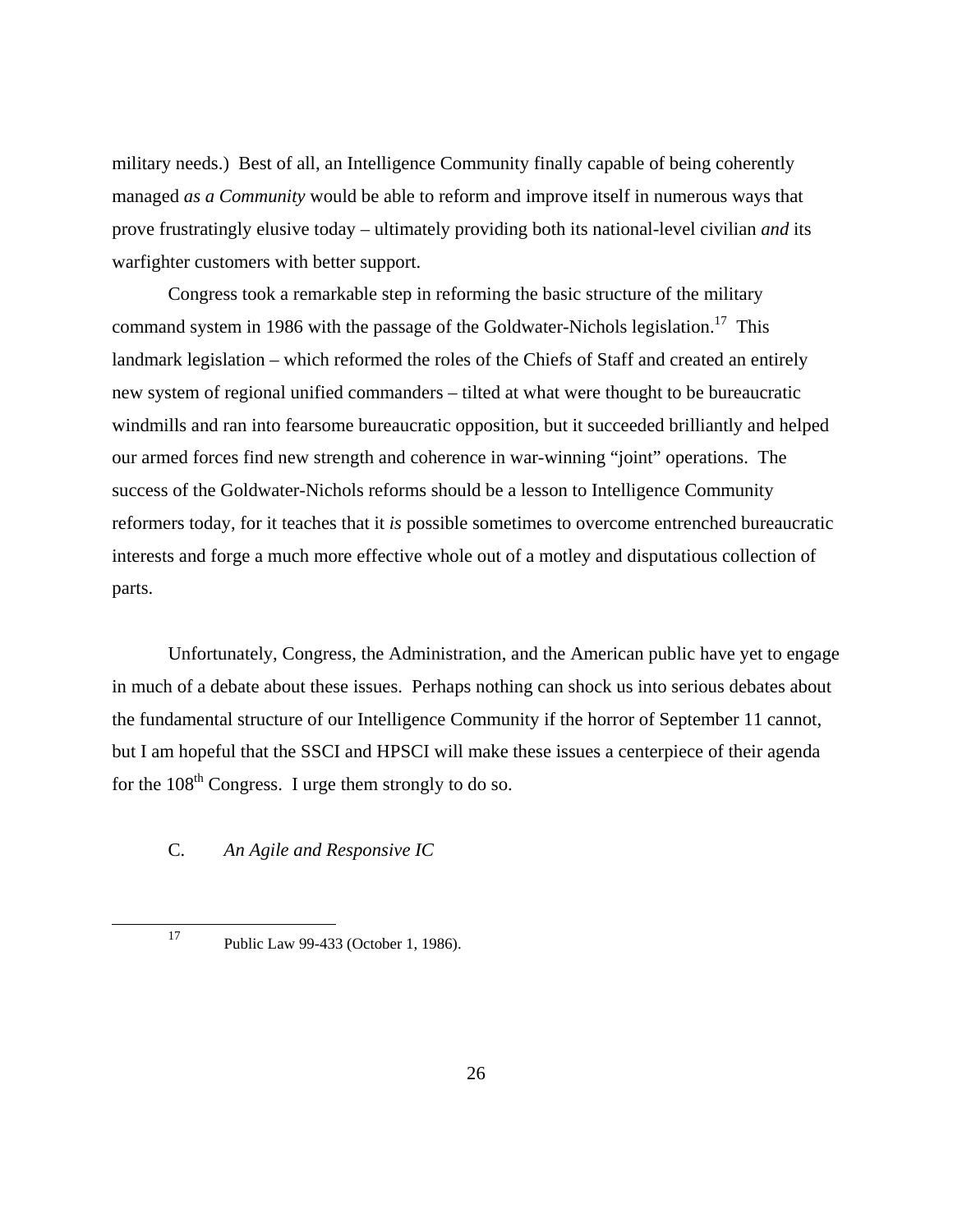As the 108<sup>th</sup> Congress takes up these reform challenges, I would like to offer some additional suggestions that I believe would help the IC both meet the challenges it faces today and be prepared for those it may face tomorrow. One of the roots of our problems in coping with threats such as that posed by Al-Qa'ida beginning in the 1990s is that the tools with which we have had to fight transnational terrorism were designed for another era. The U.S. Intelligence Community is hard-wired to fight the Cold War, engineered in order to do a superlative job of attacking the intelligence "targets" presented by a totalitarian superpower rival but nowhere near as agile and responsive to vague, shifting transnational threats as we have needed it to be.

The lesson of September 11, therefore, should be not simply that we need to reform ourselves so as to be able to address the terrorist threat but also that *we need an Intelligence Community agile enough to evolve as threats evolve, on a continuing basis.* Hard-wiring the IC in order to fight terrorists, I should emphasize, is precisely the *wrong* answer, because such an approach would surely leave us unprepared for the next major threat, whatever it turns out to be. Our task must be to ensure that whatever we do to "fix" the problems that helped leave us unprepared in the autumn of 2001, we make sure that the Intelligence Community can change, adapt, and move in unanticipated directions in the future. Otherwise the IC will face little but a future punctuated by more intelligence failures, more Congressional inquiries, and more Commissions.

This is perhaps the most powerful argument for strengthening the DCI's ability to lead the Intelligence Community *as a community*, insofar as it is notoriously difficult to reorient large bureaucracies under the best of circumstances, and virtually impossible to do so simply by *persuasion.* But there are additional steps that Congress and the Administration should consider in order to make the IC "quicker on its feet" in anticipating and preparing for – and, where that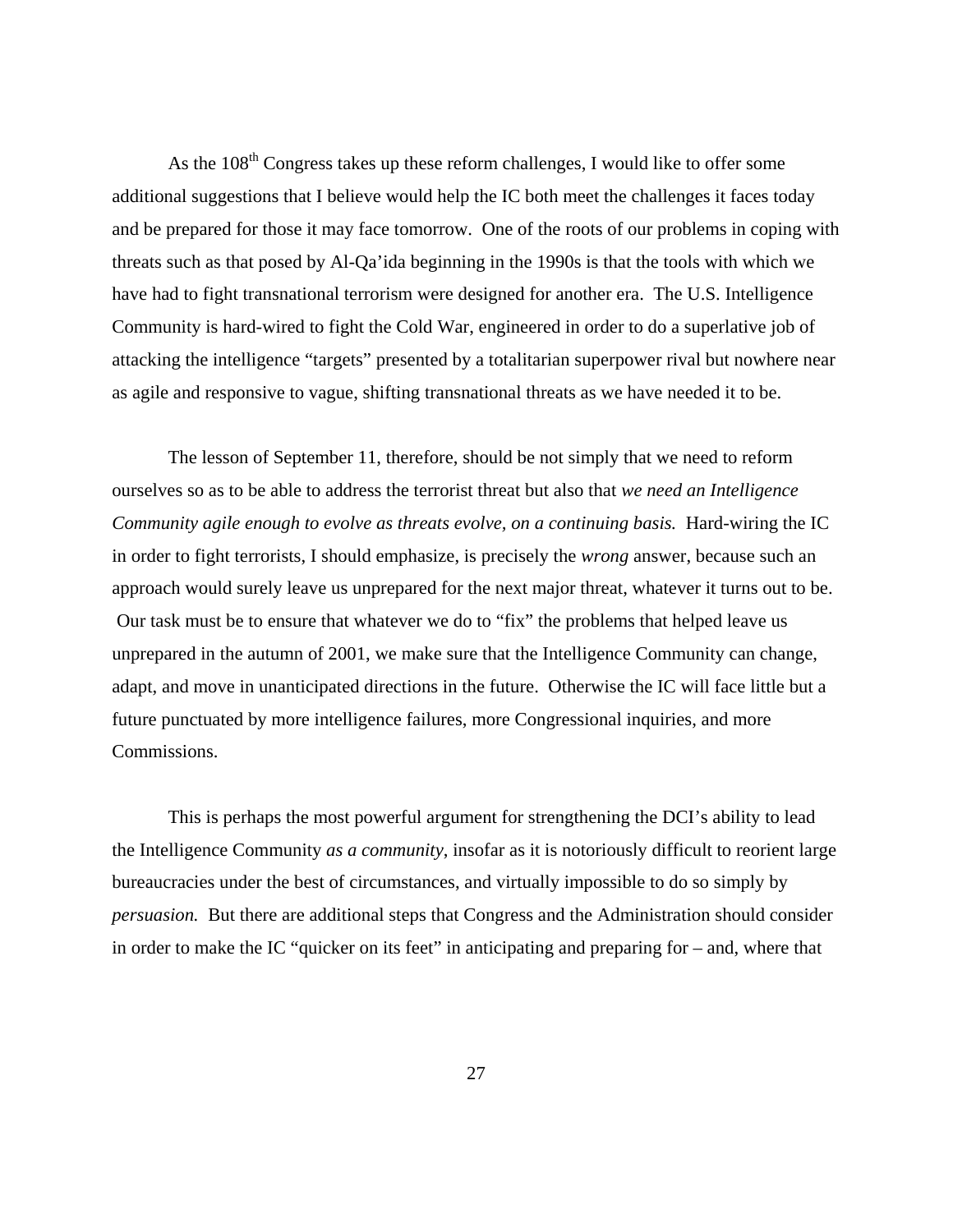fails, responding to – future threats.

Well short of putting the entire Community under a "Secretary for Intelligence," one way to greatly augment the ability of the Intelligence Community to adapt flexibly and effectively to future threats would be to increase the degree of uniformity in its personnel management system. A homogenized payment and benefits structure for the Community would not necessarily require putting the agencies themselves under the DCI's operational command. It would, however, enable the IC to move personnel and reorganize organizational structures on an *ad hoc*  basis much more effectively in response to future developments.

Achieving such organizational flexibility – and the conceptual flexibility that must accompany it – will be essential if the Community is not simply to replace its dangerous and inflexible Cold War hard-wiring with an equally rigid and unadaptable CT paradigm. This is what might be called the "meta-lesson" of our current round of "lessons learned" studies of intelligence failures: we must not only learn the lessons of the past but learn *how* to *keep* learning lessons as we change and adapt in the future. Adopting uniform personnel standards would help the Community ensure that its personnel and organizational units remain unique and valuable individual resources but they would also become *administratively* fungible assets, capable of being reorganized and redirected efficiently as circumstances demand.

The CIA, to its credit, has experimented in recent years with approaches to organizing "virtual stations" – *ad hoc* issue-focused organizations mimicking the structure of an overseas Directorate of Operations outpost, but simply existing within CIA Headquarters. In the future, the IC as a whole will need to learn from (and improve upon) this concept, by developing ways to "swarm" personnel and resources from various portions of the Community upon issues of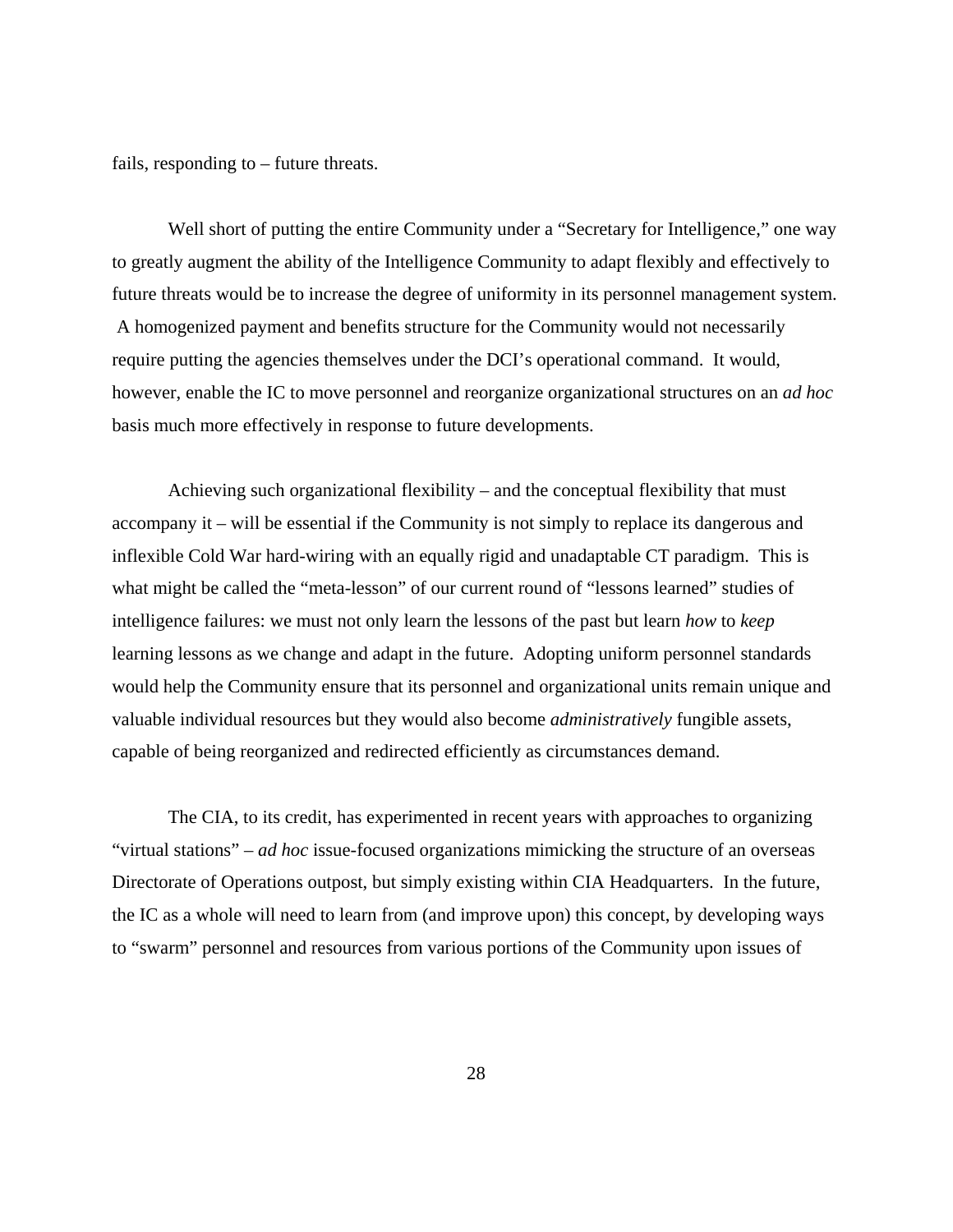particular importance as circumstances demand. At the same time, the IC will have to be willing to move personnel resources *out* of programs and organizations that no longer fulfil their missions, or whose targets have been superseded in priority lists by more important threats. We must, in short, be willing to build new structures and raze old ones in a continual process of "creative destruction" not unlike competitive corporate approaches used in the private sector.

Concomitant with this, it will also be necessary to break the artificial definitional monopoly within the IC that holds that only intelligence professionals actually employed by the traditional collection agencies can engage in collection or analysis of those agencies' signature types of intelligence. We should be open to unconventional HUMINT collection opportunities, for instance, and should not deny non-CIA analysts a chance to provide the analytical "valueadded" that can be obtained by making them more aware than they are today of the origins of their information. And we should reject the self-satisfied assumptions of NSA managers that only NSA personnel can be trusted with analyzing "raw" SIGINT data. (Unfortunately, the Administration seems to be heading in precisely the wrong direction in this respect. If recent reports are to be believed, the President intends to ratify the information-monopolistic *status quo*  by issuing an Executive Order to make Homeland Security intelligence analysts dependent upon the traditional IC collection bureaucracies to tell these analysts what information is relevant.<sup>18</sup>)

The traditional collection agencies *do* have valuable expertise in "their" areas, but this expertise should be used to enrich the Community's pool of intelligence expertise rather than simply as barriers to entry wielded in defense of bureaucratic and financial "turf." Instead, the collection agencies should be charged with certifying – but not running or controlling – training

<sup>18</sup> *See, e.g.*, Dan Eggen & John Mintz, "Homeland Security Won't Have Diet of Raw Intelligence," *Washington Post* (December 6, 2002) at 43.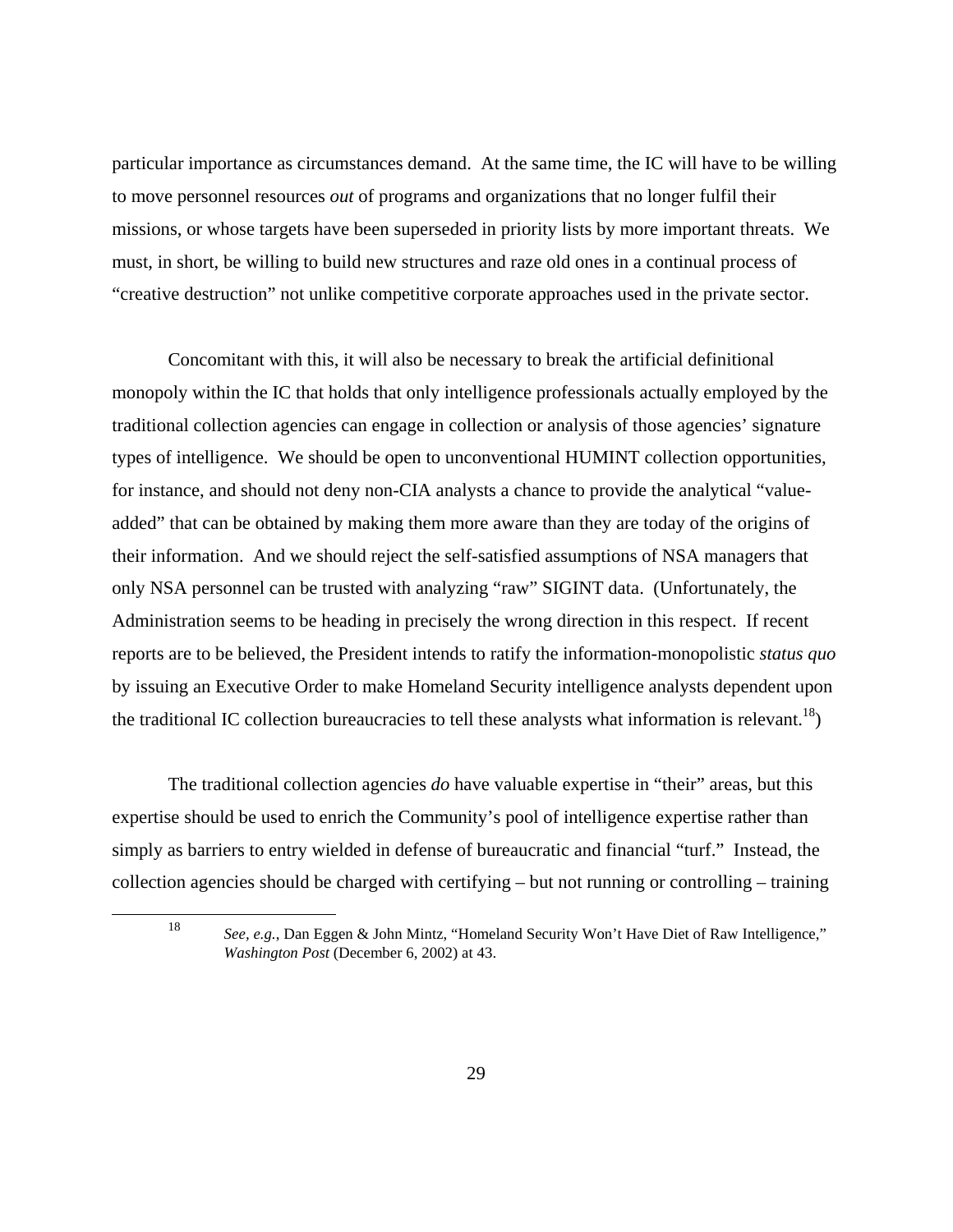curricula within other IC agencies that will produce competent specialists in the relevant fields. A SIGINT analyst, for instance, should be properly trained to meet the relevant professional standards (*e.g.*, compliance with USSID 18), but there is no reason why he must receive his paycheck from NSA in order to make important contributions to the Community. Agencies such as CIA and NSA with special expertise in a particular "INT" should become jealous advocates and guardians of high professional standards within the Community as a whole, but they should no longer be permitted to use their expertise to maintain parochial information monopolies.

Fundamentally, Congress and the Administration should be willing, over the coming months, carefully to examine the basic structure of the intelligence provisions of the National Security Act of 1947 in light of the circumstances and challenges our country faces today. At a time in which the State Department and the military services provided the only thing resembling national-level information collection and analytical expertise in the entire U.S. Government, the Act set up a "central" intelligence agency to be an objective source of information and to stand above the bureaucratic political infighting of the day. It was to be what Colonel William ("Wild Bill") Donovan had called for in October 1946: "a centralized, impartial, independent agency that is qualified to meet the atomic age."19 In 2002, however, the CIA no longer quite fulfils that function, now existing as one of many bureaucratic fiefdoms within a sprawling – and Defensedominated – Intelligence Community.

<sup>19</sup> Thomas F. Troy, *Donovan and the CIA: A History of the Establishment of the Central Intelligence Agency* (Langley, Virginia: CIA Center for the Study of Intelligence, 1981), *supra*, at 382 (quoting Donovan); *see also id.* at 408 (noting that "Congress wanted CIA . . . [to be] free from undue military influence as well as Department control."); *id.* at 410 (noting that Donovan "recognized that the appropriate status for intelligence was independence and that such independence required the establishment of an 'agency' free of any other department of government").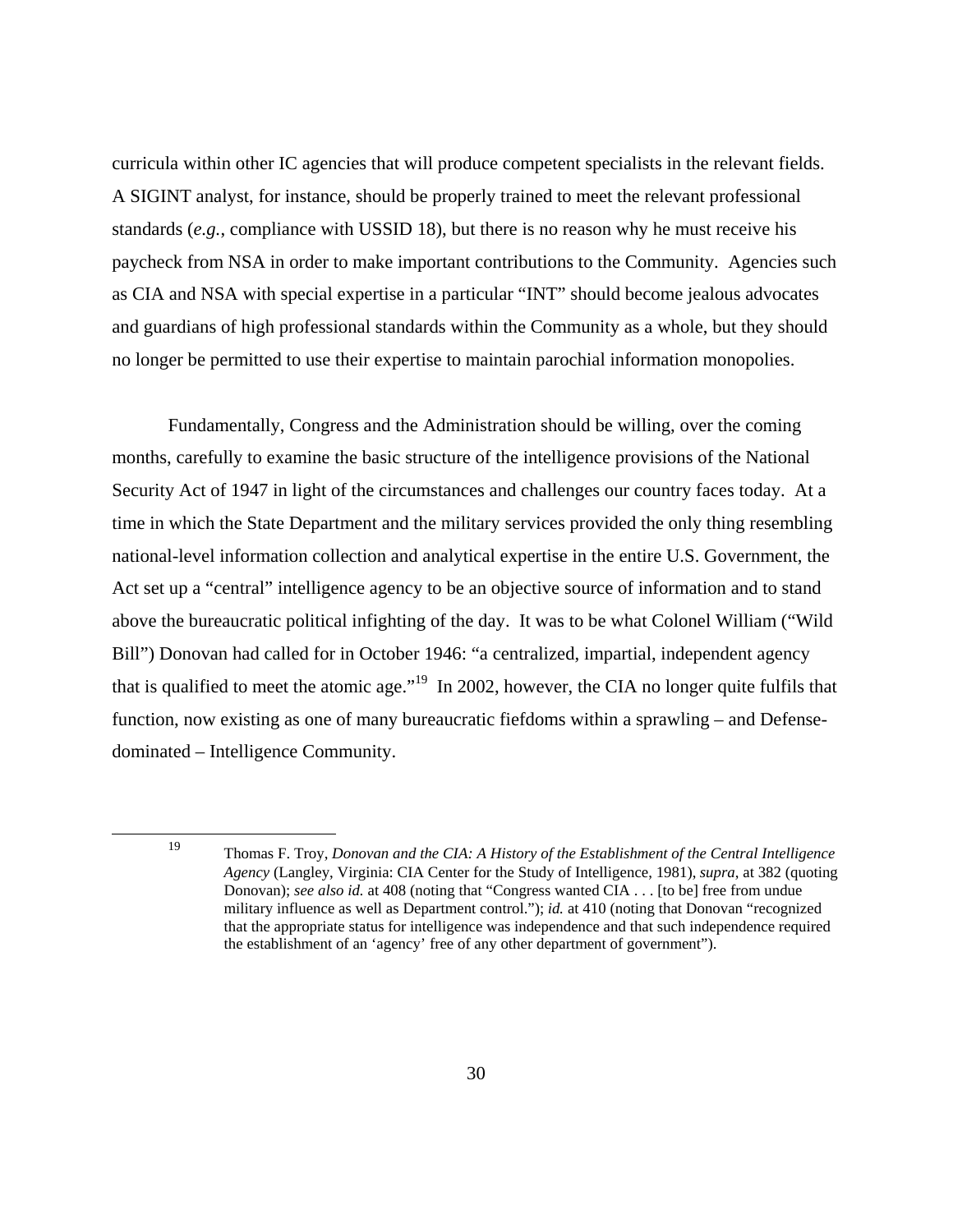One possibility to which Congress and the Administration should give very careful consideration is whether we should return to the conceptual inspiration behind the intelligencerelated provisions of the National Security Act of 1947: the need for a "central" national level knowledge-compiling entity standing above and independent from the disputatious bureaucracies. Returning to these roots might suggest the need to separate our country's "central" intelligence analytical functions from the resource-hungry collection responsibilities that make agencies into self-interested bureaucratic "players" – that is, to separate human intelligence (HUMINT) collection into a specialized service that would, along with other collection agencies, feed information into a national-level purely analytical organization built around the core of the CIA's Directorate of Intelligence. (The resulting pure-analysis organization would arguably be the sole institution that could appropriately be run *directly* by a new Director of National Intelligence, who would serve as the overall head of the IC and as the President's principal intelligence advisor.) Whether or not we determine that this is the right answer, however – and howsoever we determine that any such agency would interact with a more empowered DCI – our opportunity seriously to consider such changes is *now*.

#### **II.** *Information-Sharing*

Perhaps the most fundamental problem illustrated by the findings of the Joint Inquiry Staff (JIS) in connection with the intelligence failures leading up to September 11 relates to the problem of persuading U.S. Intelligence Community agencies to share information efficiently and effectively. This problem is inextricably tied up with the longstanding problem of ensuring quality intelligence analysis within the Community, for without *access* to a broad range of information upon which to draw inferences and base conclusions, even the best individual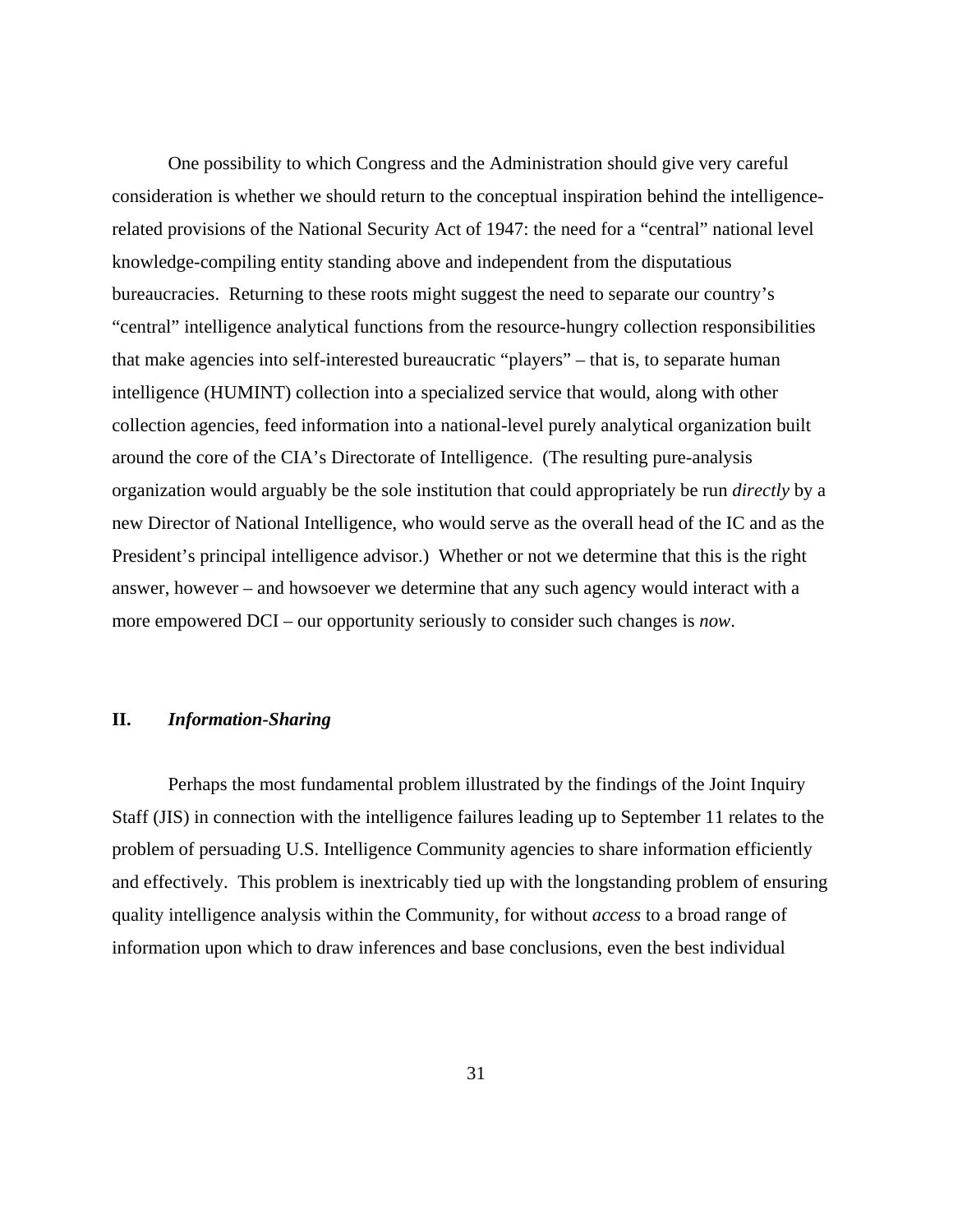analysts necessarily find themselves gravely handicapped.

There exists a fundamental tension in intelligence work between the need for security and the need for sharing information. Increasing the number of persons having access to a particular item of information inevitably leads to at least *some* increase in the likelihood of its compromise, either accidentally or deliberately (*e.g.*, in a "leak" to the press or to a foreign power through espionage). Agencies which possess sensitive information, therefore, tend to prefer to restrict others' access to "their" information. (This is particularly true in an Intelligence Community institutional culture in which knowledge literally *is* power – in which the bureaucratic importance of an agency depends upon the supposedly "unique" contributions to national security it can make by monopolizing control of "its" data-stream.)

On the other hand, *perfectly* secure information is perfectly *useless* information. Since the purpose of intelligence-gathering is to inform decision-making, restricting access inevitably degrades the value of having intelligence collectors in the first place. For good analysis to be possible, expert analysts must be able to perform what is called "all-source intelligence fusion" – drawing upon the available breadth of information in order to tease patterns of "signal" out of the mass of irrelevant and distracting "noise" that comprehensive collection invariably brings in. If good analysis is to form the basis for intelligent policy, moreover, information must be passed along to the policy community in order to inform their actions.

This tension between security and sharing has been part of the fabric of intelligence policy for years, perhaps manifesting itself most clearly in U.S.-British debates during the Second World War over when (or whether) to share high-grade communications intelligence with operational commanders who needed such information in order to win the war against Nazi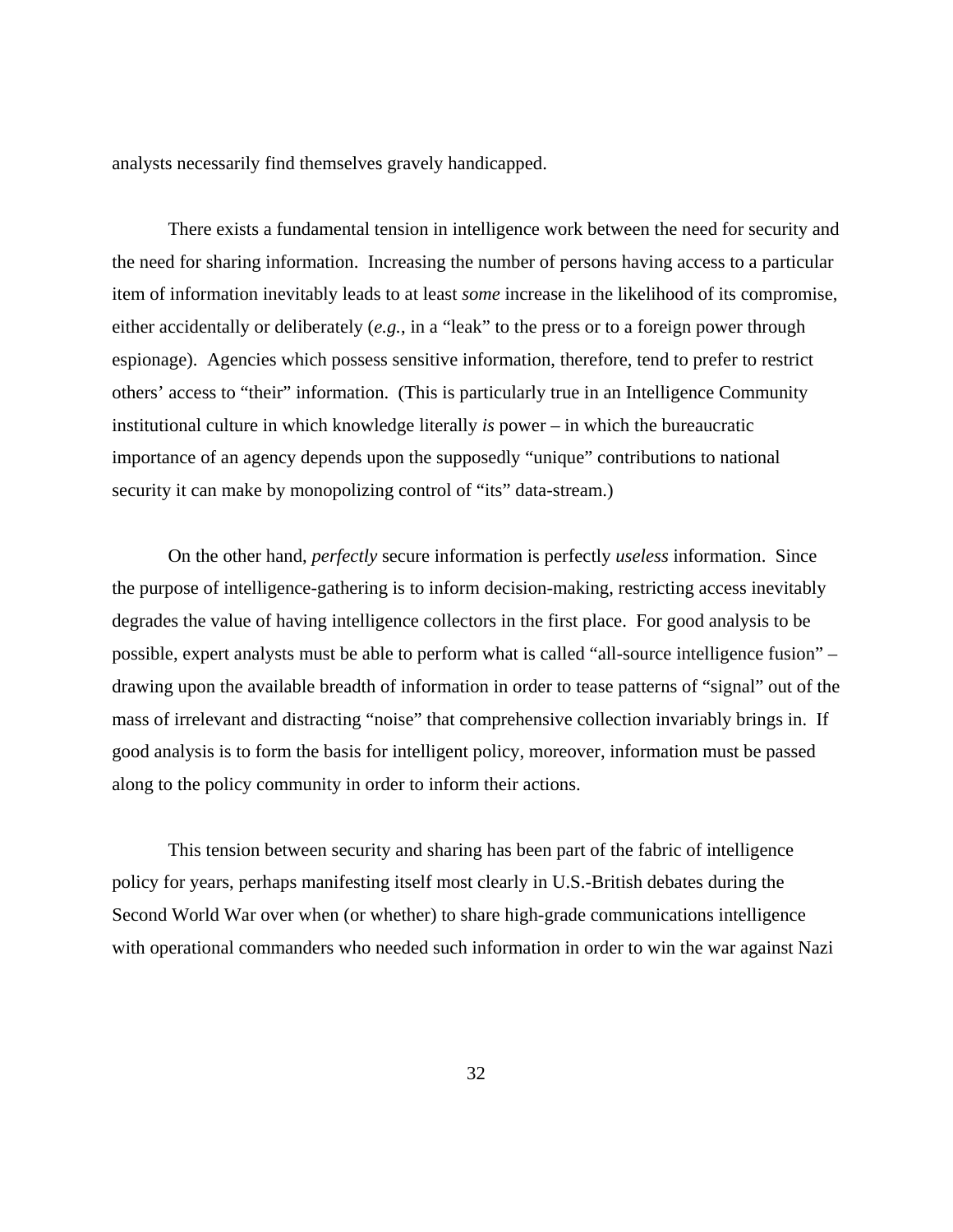Germany.20 Today, similar debates continue as it becomes clear that the sort of sophisticated pattern-analysis and semi- or fully-automated "data-mining" capabilities that will be necessary for intelligence analysis to keep up with complex transnational threats such as those presented by Usama bin Laden's Al-Qa'ida organization are not compatible with traditional notions of inter-Intelligence Community secrecy and restrictions upon access based upon an outsider's "need to know" as determined by the agency information-holders themselves.

#### A. *The Intelligence Community's Failure to "Connect the Dots" Prior to 9/11*

The most fundamental problem identified by the JIS is our Intelligence Community's inability to "connect the dots" available to it before September 11, 2001 about terrorists' interest in attacking symbolic American targets. Despite a climax of concern during the summer of 2001 about imminent attacks by Al-Qa'ida upon U.S. targets, the Intelligence Community (IC) failed to understand the various bits and pieces of information it possessed – about terrorists' interest in using aircraft as weapons,<sup>21</sup> about their efforts to train pilots at U.S. flight schools,<sup>22</sup> about the

<sup>&</sup>lt;sup>20</sup> See, e.g., F.W. Winterbotham, The Ultra Secret (New York: Harper & Row, 1974), at 86; John Winton, ULTRA At Sea (New York: Morrow & Co., 1988), at 148; Patrick Beesly, Very Special Intelligence: The Story of the Admiralty's Operational Intelligence Centre, 1939-1945 (London: Greenhill, 2000), 89, 98-100, 189-90, & 279; David Kohnen, "F-21 and F-211: A Fresh Look into the 'Secret Room,'" in New Interpretations in Naval History: Selected Papers from the Fourteenth Naval History Symposium ed. Randy Carol Balano and Craig L. Symonds, (Annapolis, Md.,: Naval Institute Press, 2001), at 304 & 327-29.

<sup>21</sup> For an account of information available to the Intelligence Community about terrorists' interest in using aircraft as weapons, *see* JIS, written statement presented to SSCI/HPSCI joint hearing (September 18, 2002), at 26-28.

<sup>22</sup> For an account of information available about terrorists' interest in acquiring aviation training at U.S. flight schools, *see* JIS, written statement presented to SSCI/HPSCI joint hearing (September 24, 2002), at 3.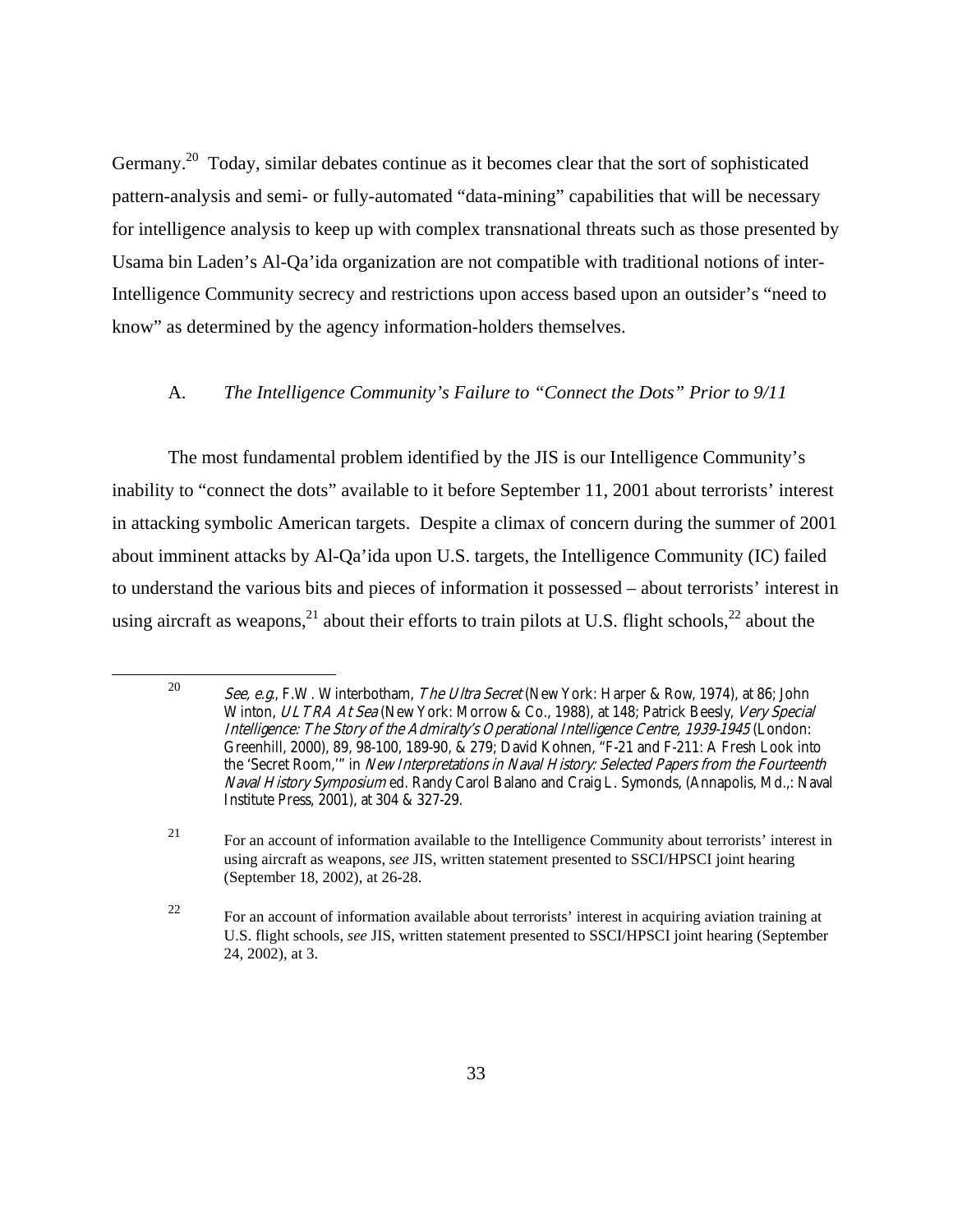presence in the U.S. of Al-Qa'ida terrorists Khalid al-Mihdhar and Nawaf al-Hazmi, and about Zacarias' Moussaoui's training at a U.S. flight school – as being in some fashion related to each other.

As the JIS concluded, the IC failed to "connect[] these individual warning flags to each other, to the 'drumbeat' of threat reporting that had just occurred, or to the urgency of the 'war' efforts against Usama bin Laden."<sup>23</sup> Having failed to make that connection, the IC was caught flat-footed when the attack finally came. Accordingly, no effort to "fix" the problems highlighted by September 11 should be taken seriously unless it attempts to address the pervasive problems of information-sharing that afflict our Intelligence Community.

## (1) *Terrorist Names*

One of the serious problems identified by our Joint Inquiry is the pervasive refusal of the CIA, in the months and years before September 11, to share information about suspected terrorists with the very U.S. Government officials whose responsibility it is to keep them out of the United States: the State Department consular officials who issue visas and the INS officials who man immigration posts at every American port of entry.

As the JIS outlined in its testimony before one of our joint SSCI/HPSCI hearings, the socalled TIPOFF system provides the basic "watchlist" function by which consular and INS

<sup>23</sup> JIS, written statement presented to SSCI/HPSCI joint hearing (September 18, 2002), at 10.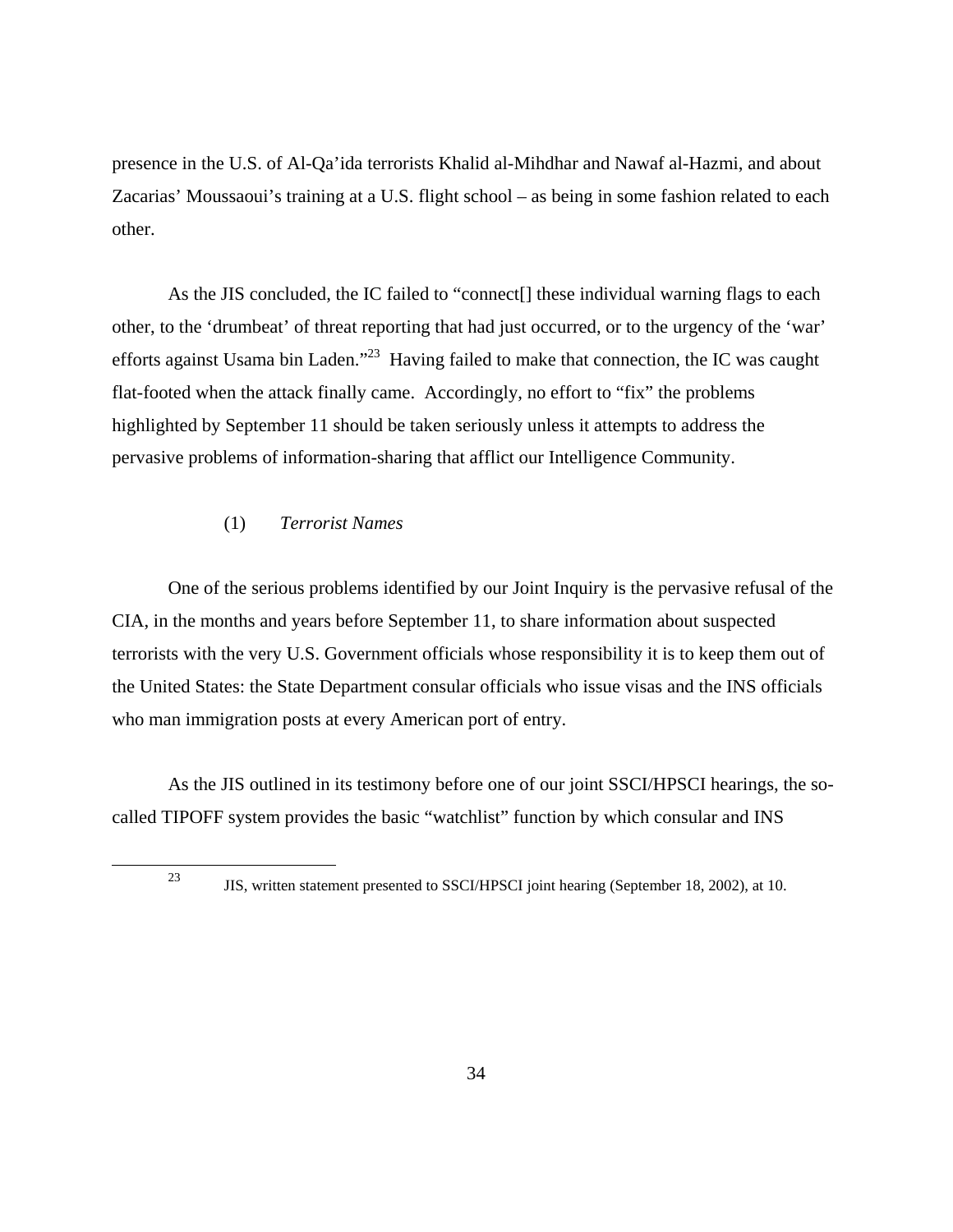officials check visa applicants or U.S. arrivals against lists of suspected terrorists and other undesirables. With respect to suspected terrorists, the TIPOFF database is populated principally through the submission of names from the CIA. Crucially, however, without CIA input, these officials cannot do their job – and even terrorists *known* to the CIA will be able freely to acquire visas and be granted entry if the CIA has neglected to share their names with TIPOFF.

Alarmingly, this is apparently precisely what happened for years, because CIA was unwilling to share more than a small fraction of its information about suspected terrorists with State and INS. Based upon clear internal guidance issued on December 11, 1999, the CIA was *required* to pass to the TIPOFF program the names of *all* persons it suspected of being terrorists.<sup>24</sup> Before September 11, however, the Agency did not consistently do this. Instead, it often provided the names of suspected terrorists to TIPOFF if the CIA already had information indicating that the terrorist planned to travel to the United States.<sup>25</sup> Because of the practical impossibility of knowing the personal travel plans, in advance, of every suspected terrorist in the world, this inevitably meant that the CIA withheld hundreds or perhaps thousands of names from the TIPOFF database – names of persons who were thus free to obtain U.S. visas and walk through INS booths without notice. Indeed, even though it signed an explicit Memorandum of

<sup>24</sup> CIA Office of Congressional Affairs Liaison Officer Gary Dionne, unclassified telephonic communication to SSCI Minority Counsel Christopher Ford (December 9, 2002). The text of the December 11, 1999 guidance, however, is still classified.

<sup>25</sup> CIA officials have informed SSCI staff that this occurred because State Department officials felt overly burdened with having to process all the names. Their account, however, is not consistent with the State Department complaints about CIA practice recorded by the JIS. *See, e.g.*, JIS, written statement presented to SSCI/HPSCI joint hearing (September 20, 2002), at 15. In any event, it is clear that the "rules of the road" involved the CIA passing comparatively few names in violation of its own rules: by no one's account were the 1999 guidelines actually consistently followed as written.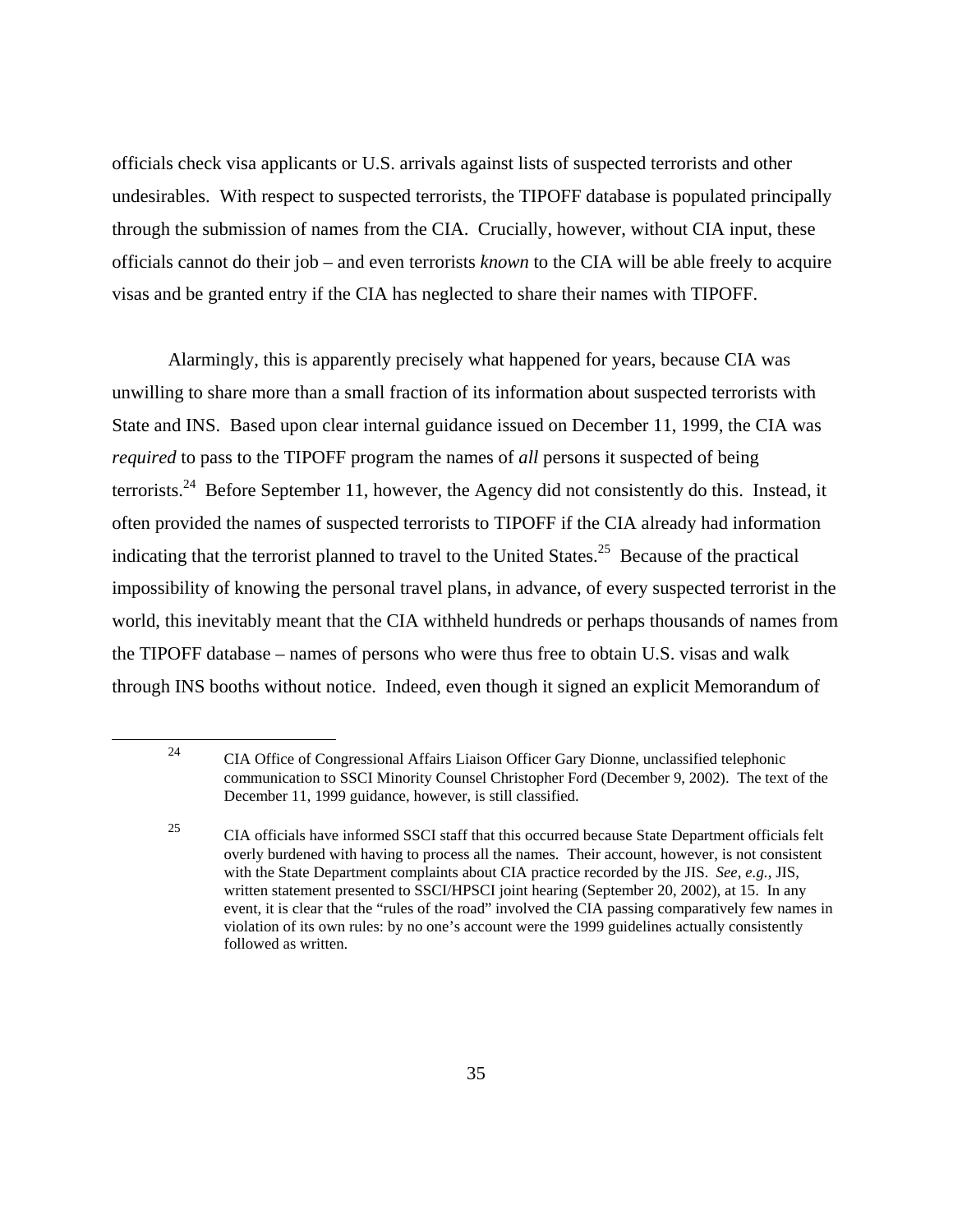Understanding (MOU) in January 2001 with the FBI, NSA, and State Department on watchlist procedures, State Department officials have complained to the JIS that the CIA still did not share many of its terrorism-related Critical Intelligence Report (CIRs) with the TIPOFF program in the months leading up to the September 11 attacks.<sup>26</sup>

What's more, the CIA apparently did not take its watchlisting responsibilities very seriously even when it *did* see fit to pass some names to TIPOFF. According to the JIS, the CIA provided its employees no training in this regard.<sup>27</sup> Indeed, one CIA official from the Counterterrorism Center's special cell devoted to tracking Al-Qa'ida told the JIS that he didn't feel that his organization needed to worry about whether anyone watchlisted Al-Qa'ida terrorists.<sup>28</sup> The CIA, therefore, apparently neither trained nor encouraged its employees to follow its own rules on watchlisting – embodied in the December 1999 guidance – and they clearly did not do so.<sup>29</sup>

<sup>&</sup>lt;sup>26</sup> JIS, written statement presented to SSCI/HPSCI joint hearing (September 20, 2002), at 15.

<sup>&</sup>lt;sup>27</sup> JIS, written statement presented to SSCI/HPSCI joint hearing (September 20, 2002), at 7-8.

<sup>28</sup> JIS, written statement presented to SSCI/HPSCI joint hearing (September 20, 2002), at 8.

<sup>&</sup>lt;sup>29</sup> Strangely, to judge from the testimony given in Joint Inquiry hearings by JIS representatives, the JIS does not seem ever to have discovered that the CIA had "hard" guidance in place requiring such watchlisting. The CIA, however, has now provided me with a copy of its classified December 1999 guidance.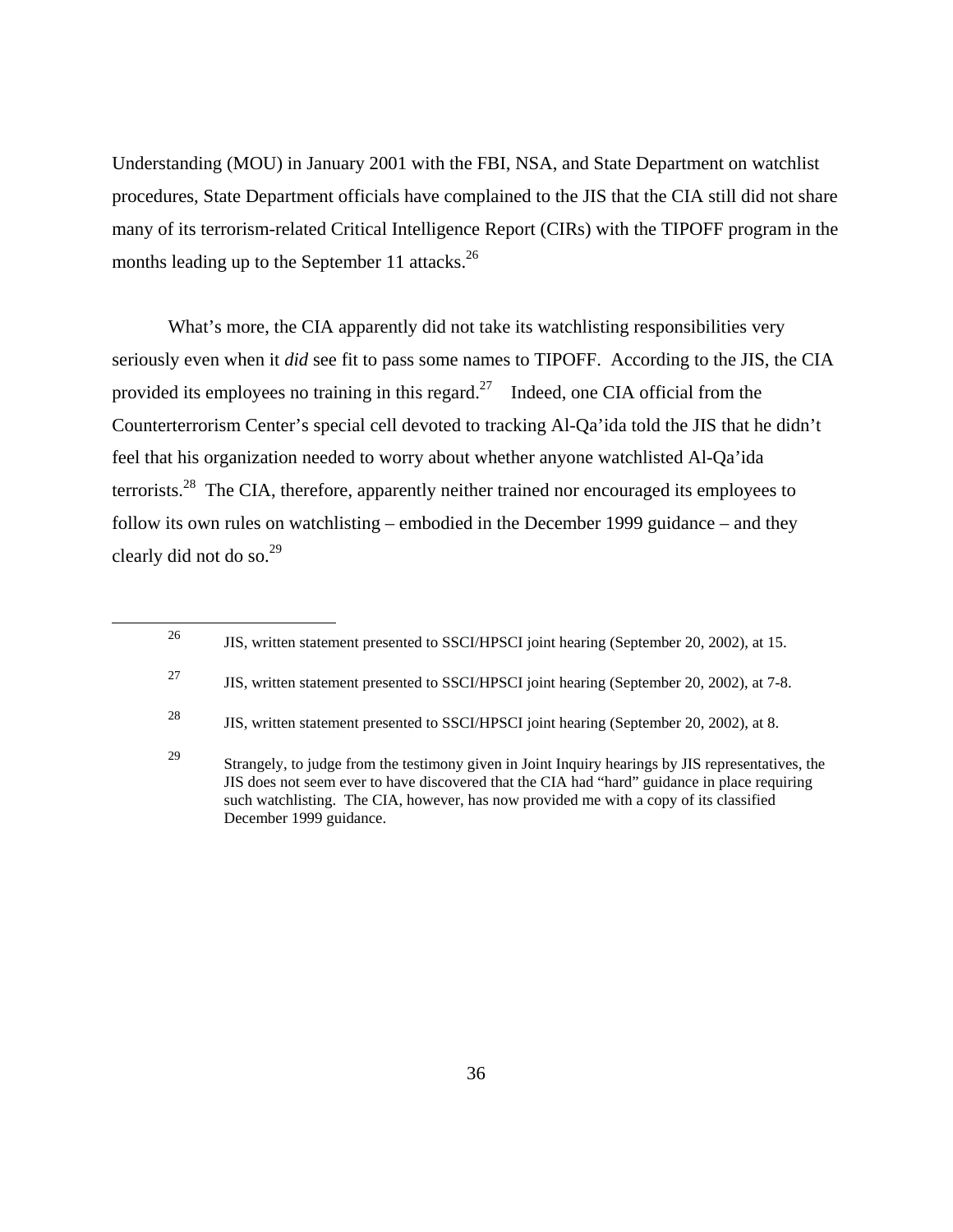Nor, despite repeated inquiries about watchlisting standards, did the CIA apparently ever disclose the existence of this guidance to the JIS. As the JIS has recounted, "[w]e were told that there was, at the time, no formal system in place at the CTC for watchlisting suspected terrorists."30 This, however, was not true. As noted above, the CIA's December 1999 guidance specifically provided watchlisting standards – which were often ignored. By failing to provide this information to the JIS, the CIA thus managed to keep the fact that it violated its own rules out of the formal report of the Joint Inquiry.

<sup>30</sup> JIS, written statement presented to SSCI/HPSCI joint hearing (September 20, 2002), at 7.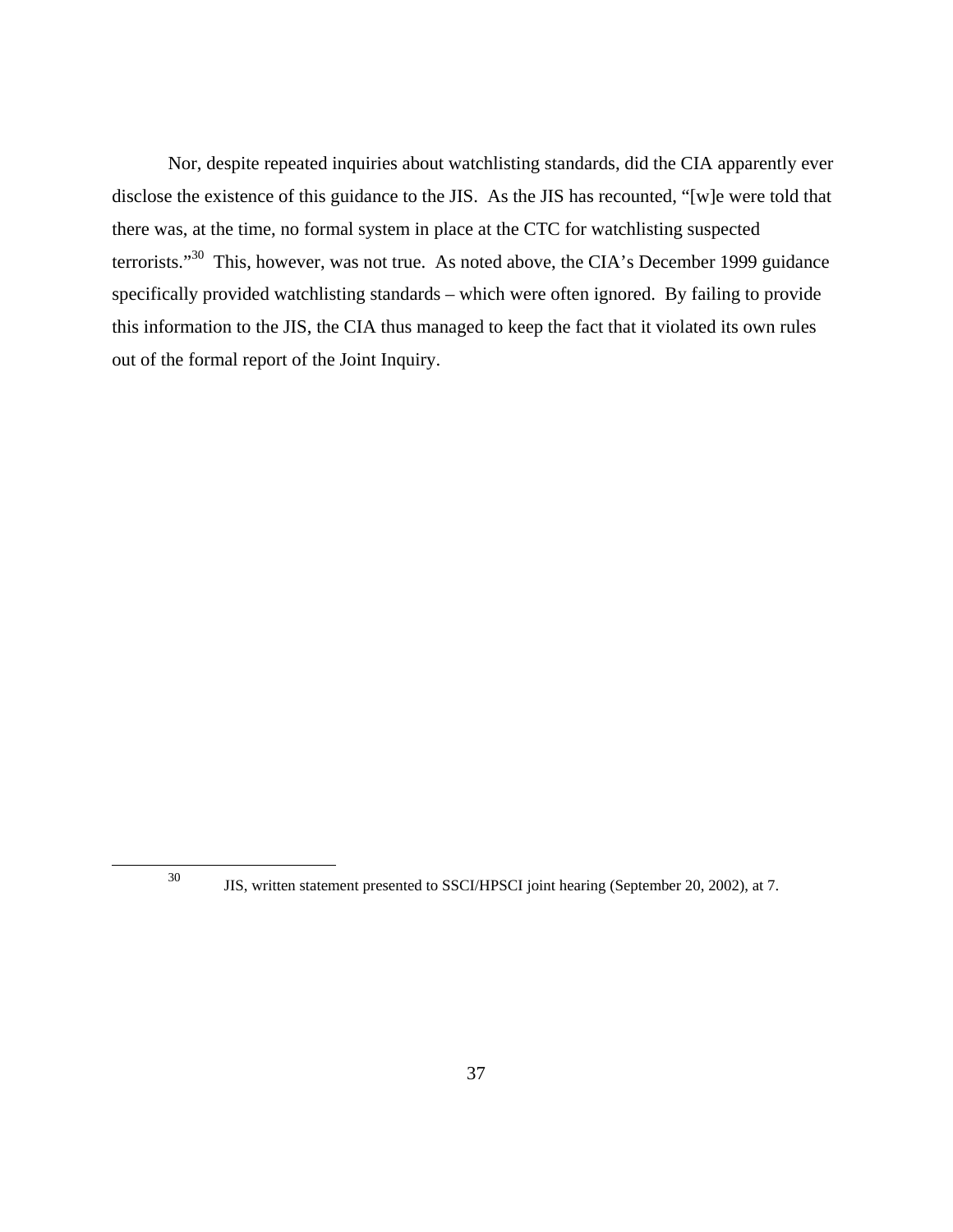The magnitude of the CIA's watchlisting failures and the potential impact of this information-hoarding upon our country's preparedness for terrorist attack may be seen in the contrast between the CIA's pre-September 11 performance in this respect and its performance after the attacks. Within a month after September 11, the CIA provided more than 1,500 CIRs to TIPOFF that had it had previously withheld. The State Department reported a 455 percent increase in the number of names CIA provided during the months after the attacks – with the total provided rising from 1,761 during the three months before September 11 to 4,251 in the three months afterwards.31 But for the shock of September 11, these *thousands* of potential terrorists would presumably still be free to obtain visas and enter the United States without anyone asking any questions, thanks to the CIA's apparent belief that only *it* can be trusted with its information. As it turns out, two of the September 11 hijackers did precisely this.

#### (2) *The al-Mihdhar and al-Hazmi Story*

What such watchlisting problems can mean in practice is illustrated by the failures of the CIA and FBI in dealing with Al-Qa'ida-affiliated terrorists Khalid al-Mihdhar and Nawaf al-Hazmi. Their story is ably recounted by in the body of the JIS report, but its highlights are worth repeating here. Al-Mihdhar and al-Hazmi attended a terrorist meeting in Kuala Lumpur, Malaysia, in early January 2000.<sup>32</sup> This meeting was known to – and surveiled by – the CIA, which already knew that al-Mihdhar possessed a multiple-entry visa permitting him to travel to the United States. The National Security Agency (NSA) also independently possessed information linking al-Hazmi to Al-Qa'ida. Neither the CIA nor NSA, however, saw fit to

<sup>31</sup> JIS, written statement presented to SSCI/HPSCI joint hearing (September 20, 2002), at 15.

<sup>32</sup> JIS, written statement presented to SSCI/HPSCI joint hearing (September 20, 2002), at 5.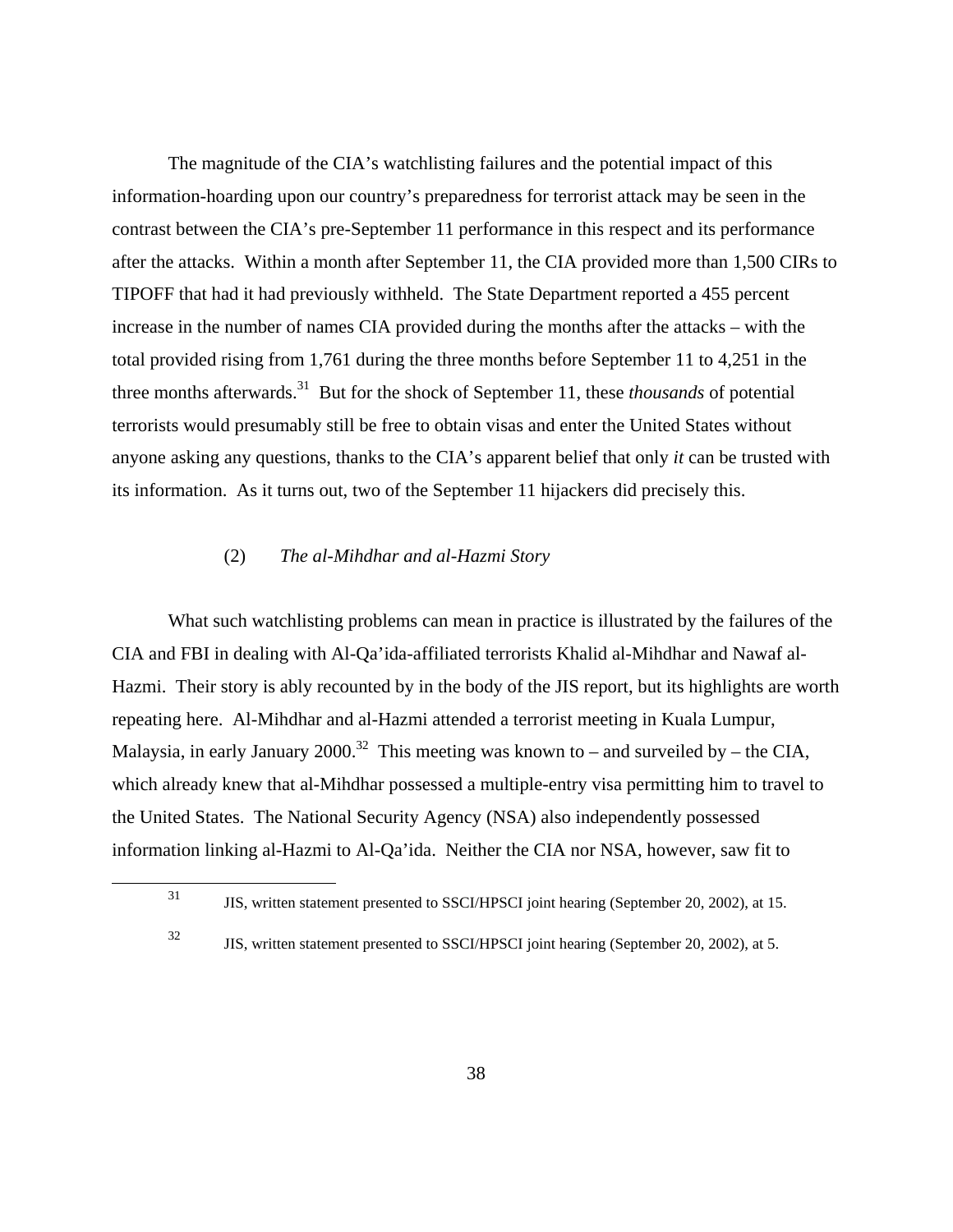provide their names to the TIPOFF database.<sup>33</sup> There is apparently some confusion over whether the CIA told the FBI anything about al-Mihdhar and al-Hazmi. CIA e-mail traffic reviewed by the JIS, however, suggests that the CIA did brief the FBI in general terms . The CIA, however, still did not bother to tell the FBI that al-Mihdhar had a multiple-entry visa that would allow him to enter the United States.<sup>34</sup>

<sup>33</sup> JIS, written statement presented to SSCI/HPSCI joint hearing (September 20, 2002), at 6.

<sup>34</sup> JIS, written statement presented to SSCI/HPSCI joint hearing (September 20, 2002), at 6-7.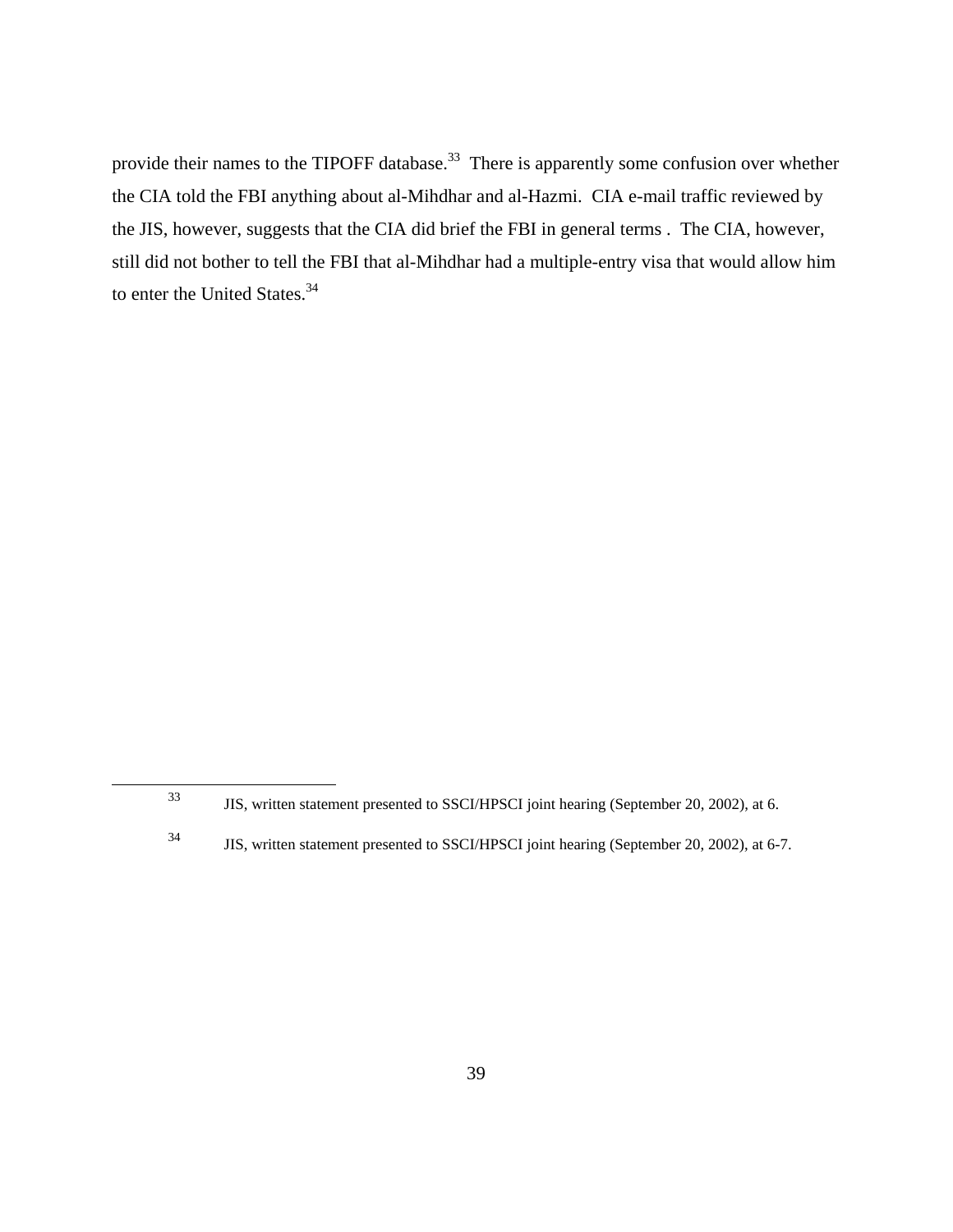In early March 2000, the CIA learned that al-Hazmi had arrived in Los Angeles on January 15. Despite having just learned of the presence in this country of an Al-Qa'ida terrorist, the CIA told no one about this. The internal cable transmitting this information, in fact, contained the notation: "Action Required: None, FYI."<sup>35</sup> This information came at the height of the U.S. Intelligence Community's alarm over Al-Qa'ida's "Millennium Plot," and al-Hazmi's arrival had occurred at about the same time the CIA knew that Al-Qa'ida terrorist Ahmed Ressam was also supposed to have arrived in Los Angeles to conduct terrorism operations.<sup>36</sup> Still, however, the CIA refused to notify anyone of al-Hazmi's presence in the country.

By this point, both al-Mihdhar and al-Hazmi – both terrorists known to the CIA – were living in San Diego under their true names. They signed these names on their rental agreement, both used their real names in taking flight school training in May 2000, and al-Mihdhar even used his real name in obtaining a motor vehicle identification card from the State of California.<sup>37</sup> In July 2000, al-Hazmi even applied to the INS for an extension of his visa, sending in this application using both his real name and his current address in San Diego (where he would remain until that December).<sup>38</sup> INS, of course, had no reason to be concerned, since the CIA had

<sup>35</sup> JIS, written statement presented to SSCI/HPSCI joint hearing (September 20, 2002), at 7; *see also generally* CIA officer, written statement presented to SSCI/HPSCI joint hearing (September 20, 2002), at 3. <sup>36</sup> JIS, written statement presented to SSCI/HPSCI joint hearing (September 20, 2002), at 8 & 10.

<sup>37</sup> JIS, written statement presented to SSCI/HPSCI joint hearing (September 20, 2002), at 8.

<sup>38</sup> JIS, written statement presented to SSCI/HPSCI joint hearing (September 20, 2002), at 8-9.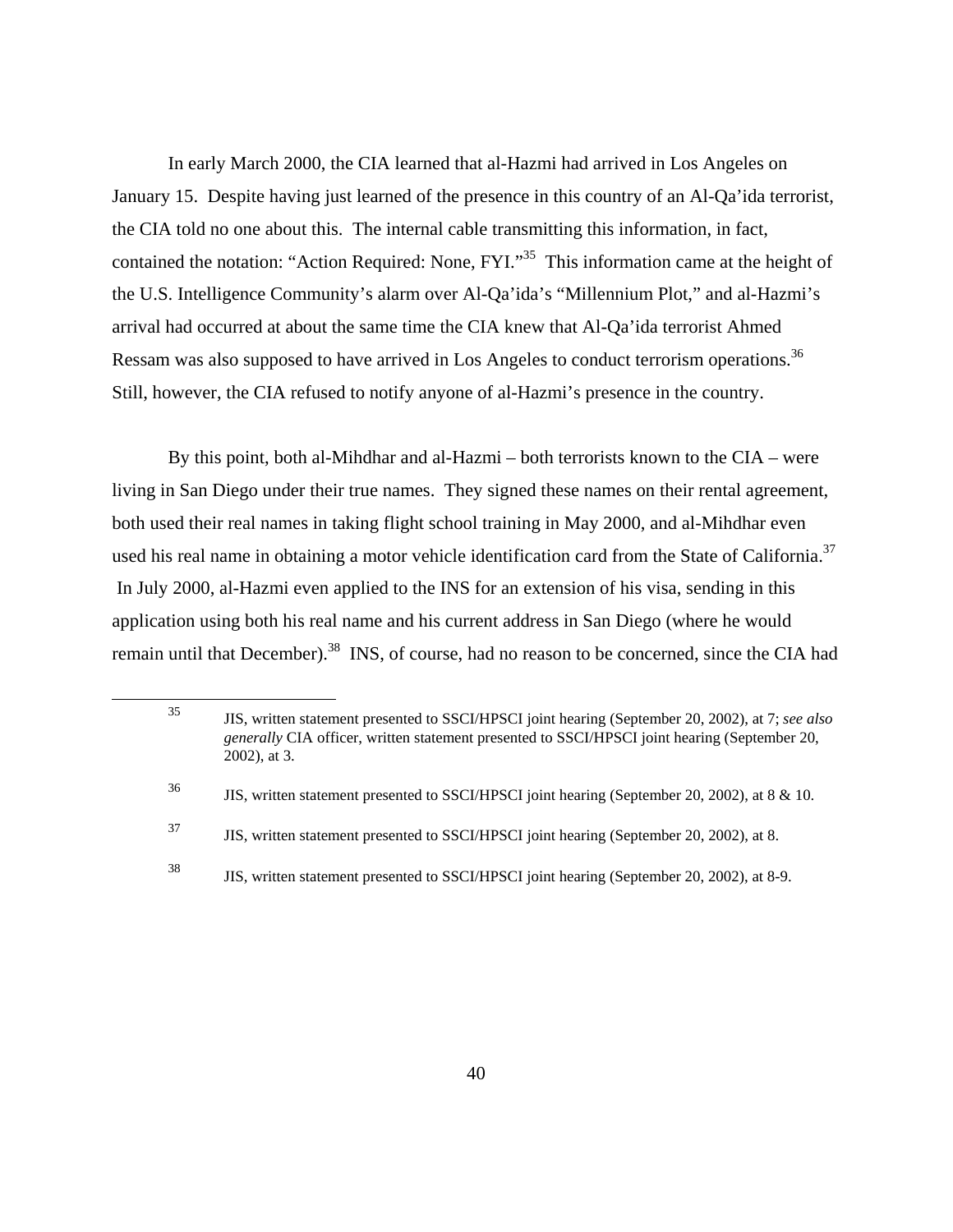withheld the two terrorists' names from TIPOFF. Nor did the FBI have any reason to look for them  $-e.g.,$  by conducting a basic Internet search for their names or by querying its informants in Southern California – since the last it had heard from CIA was that these two terrorists were overseas.

The CIA's failure to watchlist al-Mihdhar and al-Hazmi became even more alarming and inexplicable in January 2001, when the CIA discovered that the Malaysia meeting had also been attended by a suspect in the *USS Cole* bombing. This presumably made the two terrorists even more interesting to the CIA – and their known presence in the U.S. even more dangerous, by confirming their linkages to Al-Qa'ida operational cells – but the CIA still did not bother to inform TIPOFF. This failure was particularly damaging because al-Mihdhar was overseas at the time: putting his name on the watchlist would have enabled INS agents to stop him at the border.39

Even when given the opportunity to tell the FBI – in face to face meetings – about the presence of these two terrorists in the United States, the CIA refused. At a meeting in June 2001 with FBI officials from the New York Field Office who were working on the *USS Cole* case, a CIA official refused to tell them that al-Mihdhar and al-Hazmi had come to the United States.<sup>40</sup>

Meanwhile, Khalid al-Mihdhar was in Jeddah, Saudi Arabia, and applied for a new U.S.

<sup>39</sup> JIS, written statement presented to SSCI/HPSCI joint hearing (September 20, 2002), at 9; *see also*  CIA official, written statement presented to SSCI/HPSCI joint hearing (September 20, 2002), at 4; Michael Rolince, written statement presented to SSCI/HPSCI joint hearing (September 20, 2002), at 2.

<sup>40</sup> JIS, written statement presented to SSCI/HPSCI joint hearing (September 20, 2002), at 21; *see also id.* at 10.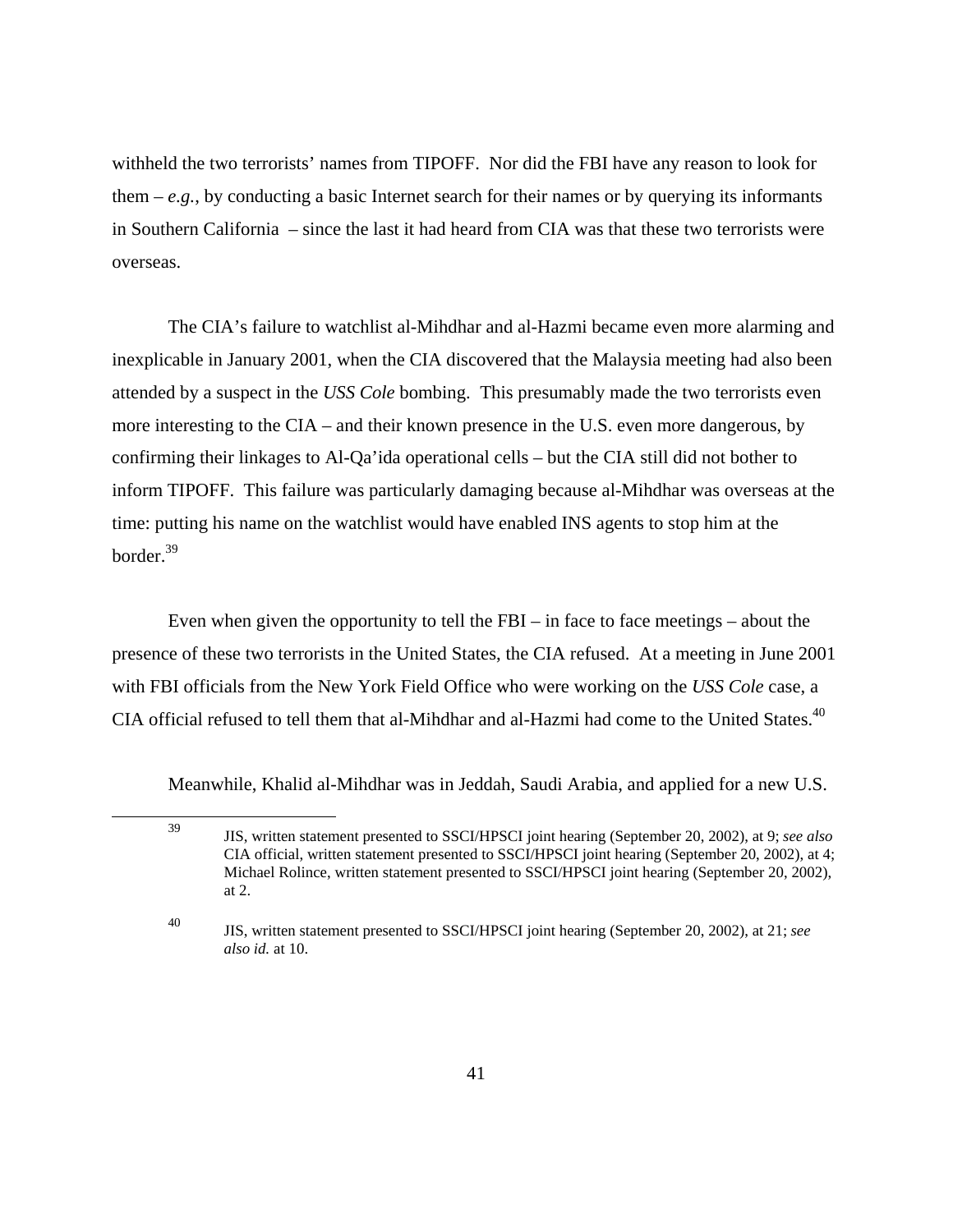visa in June 2001. The State Department officials who took this application appear to have followed procedures and checked his name against their CLASS database, which incorporates TIPOFF watchlist information. Because CIA continued to refuse to put the name of this Al-Qa'ida terrorist into TIPOFF, however, no CLASS "hits" occurred, and al-Mihdhar was given a visa and returned to the United States unmolested in July.<sup>41</sup>

<sup>41</sup> JIS, written statement presented to SSCI/HPSCI joint hearing (September 20, 2002), at 10.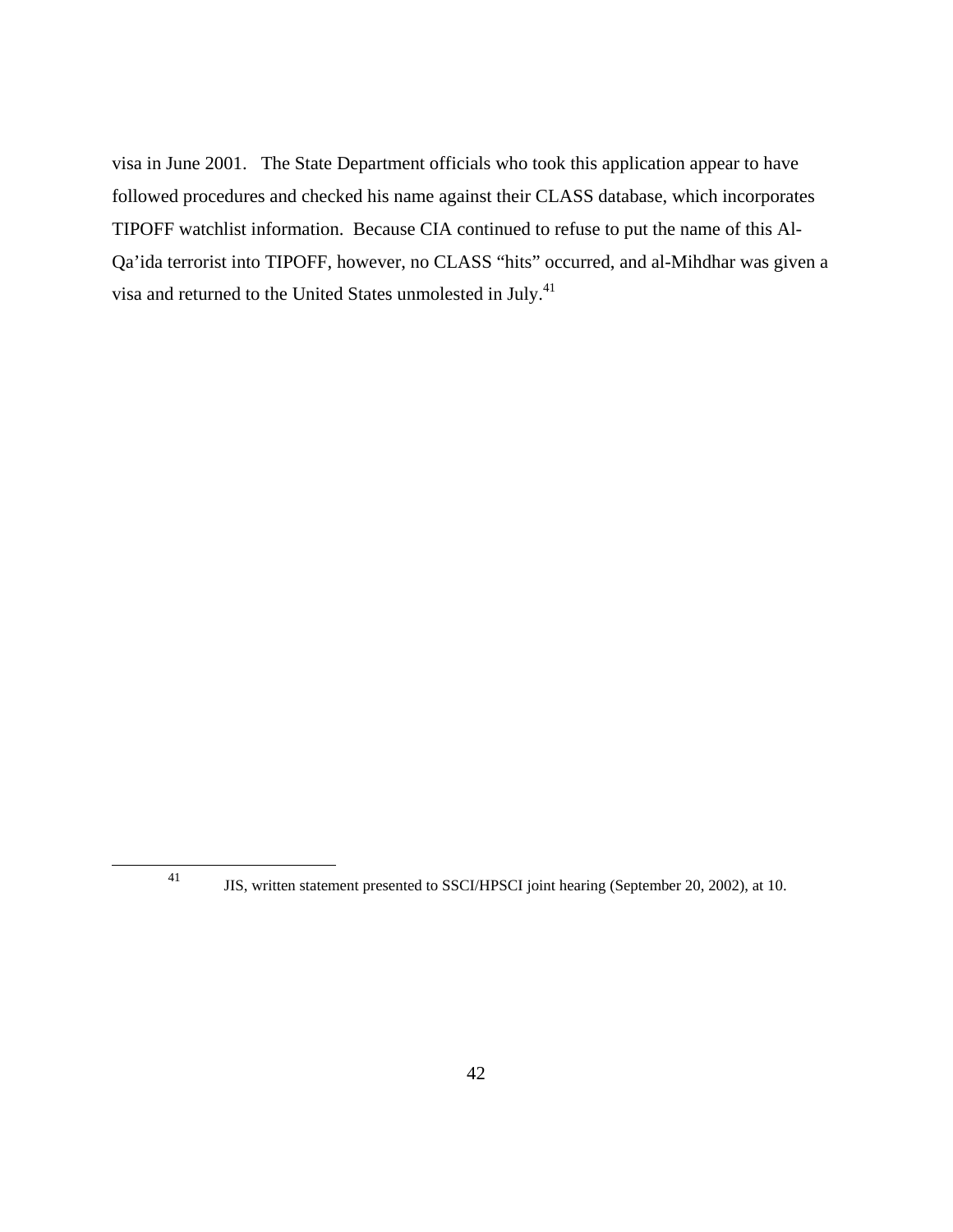The CIA only decided to watchlist al-Hazmi and al-Mihdhar in late August 2001, by which point they were already in the United States and in the final stages of preparing for the September 11 attacks.<sup>42</sup> By this point, tragically, it was too late for the FBI – hamstrung by its own investigative regulations – to stop them. Although the FBI scrambled in late August and early September to locate the two terrorists in the United States,<sup>43</sup> it denied itself the services of any of its own agents assigned to criminal work and refused even to conduct a basic Internet search that would have revealed al-Hazmi and al-Mihdhar living under their true names in San Diego. (According to testimony from an FBI agent in New York who conducted just such an Internet search *after* the September 11 attacks, finding al-Mihdhar's address "within hours."44) It also denied itself any assistance that could have been obtained from Treasury officials in tracking down al-Mihdhar and al-Hazmi through their credit card or banking transactions. As it turned out, however, on September 11, 2001, the two men boarded American Airlines Flight 77, and helped fly it into the Pentagon.

#### (3) *The "Phoenix Memo"*

The affair of the FBI Electronic Communication (EC) sent by the Phoenix field office to FBI Headquarters in order to warn officials about potential dangers from Al-Qa'ida-affiliated individuals training at U.S. flight schools, also illustrates the tremendous difficulty our

<sup>42</sup> JIS, written statement presented to SSCI/HPSCI joint hearing (September 20, 2002), at 10; *see also* Rolince, *supra*, at 3.

<sup>43</sup> JIS, written statement presented to SSCI/HPSCI joint hearing (September 20, 2002), at 11.

<sup>44</sup> FBI Agent from New York Field Office, testimony before joint SSCI/HPCSI hearing (September 20, 2002), *available from* Federal News Service (response to question from Senator Shelby).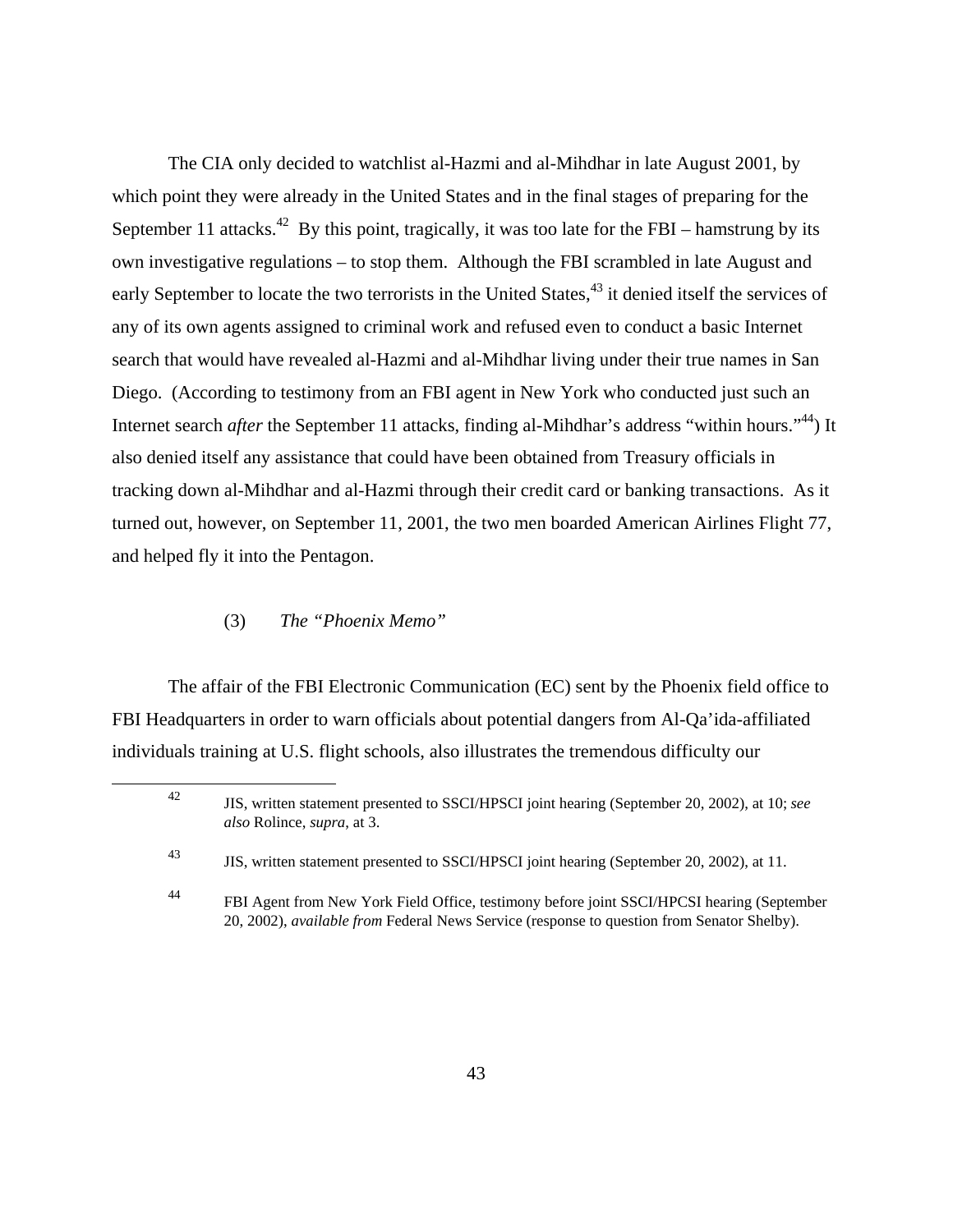Intelligence Community has had with sharing information and "connecting the dots" – particularly where the FBI is concerned.

The FBI special agent in Phoenix who sent the EC to headquarters on July 10, 2001, addressed his memorandum to the Usama bin Laden Unit (UBLU) and the Radical Fundamentalist Unit (RFU) within the Bureau's counterterrorist organization. Headquarters personnel, however, decided that no follow-up was needed, and no managers actually took part in this decision or even *saw* the memorandum before the September 11 attacks.<sup>45</sup> The CIA was made aware of the Phoenix special agent's concerns about flight schools, but it offered no feedback<sup>46</sup> despite the information the CIA possessed about terrorists' interest in using aircraft as weapons. Nor did the new FBI officials who saw the Phoenix EC at headquarters ever connect these concerns with the body of information already in the FBI's possession about terrorists' interest in obtaining training at U.S. flight schools.<sup>47</sup> The full contents of the "Phoenix Memo" have yet to be made public, but it is astonishing that so little was made of it, especially since it drew readers' attention to certain information *already in the FBI's possession* suggesting a very specific reason to be alarmed about one particular foreign student at an aviation university in the United States.<sup>48</sup>

<sup>45</sup> JIS, written statement presented to SSCI/HPSCI joint hearing (September 24, 2002), at 2.

<sup>46</sup> JIS, written statement presented to SSCI/HPSCI joint hearing (September 24, 2002), at 6.

<sup>47</sup> JIS, written statement presented to SSCI/HPSCI joint hearing (September 24, 2002), at 11-13.

<sup>48</sup> FBI Special Agent in Phoenix, Arizona, electronic communication addressed to Radical Fundamentalist Unit *et al.* (July 10, 2001), at 5. The FBI declined to declassify any more specific an account of this information.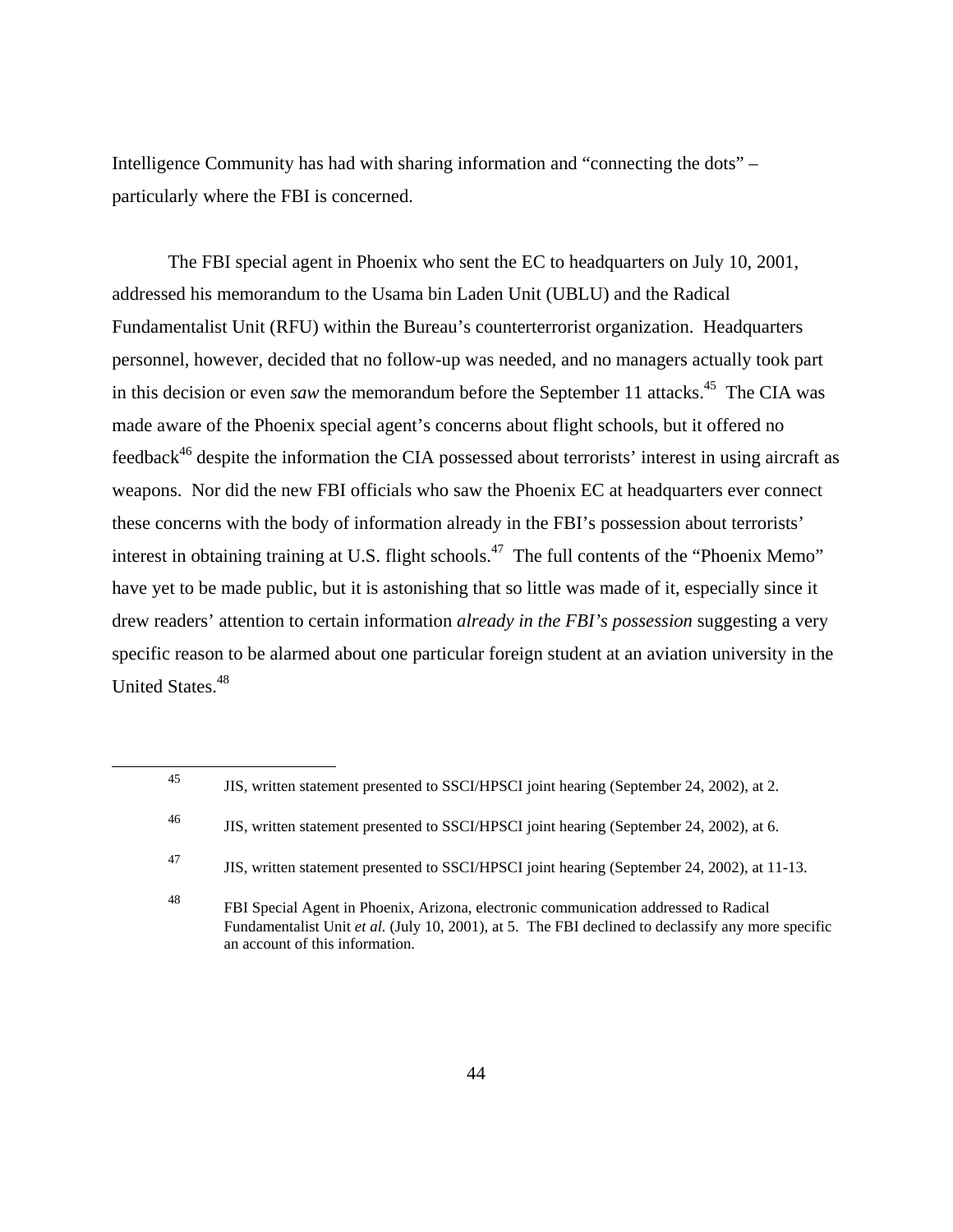#### (4) *Missed Opportunities*

Altogether, the al-Mihdhar/al-Hazmi and "Phoenix EC" stories suggest both the potential of sophisticated information-sharing and good information-empowered analysis and the dangers of *failing* properly to "connect the dots." It is impossible to know, of course, whether the September 11 plot could have been disrupted – or at least significantly delayed – had the FBI and CIA acted properly in sharing and understanding information available to them. The evidence, however, suggests a number of pregnant "what ifs":

- If the CIA had been willing to share its information about al-Mihdhar and al-Hazmi with consular and INS officials through the TIPOFF program, one or both of them might have been apprehended upon entering or reentering the United States after their Malaysia meeting.
- If the CIA had informed the FBI when it first knew that al-Mihdhar and al-Hazmi were in the United States – and the FBI had permitted itself to do common-sense things like use the Internet – these two terrorists might have been located at their home in San Diego (or in flight school in the area) long before the September 11 attacks. Surveillance of them might have led the FBI to other hijackers, or to operational cell leaders, or their deportation might have disrupted the plot.
- If the FBI had been able to "connect the dots" between the Phoenix EC and the body of information already in the FBI's possession about terrorist interest in U.S. flight schools – and information held by the Intelligence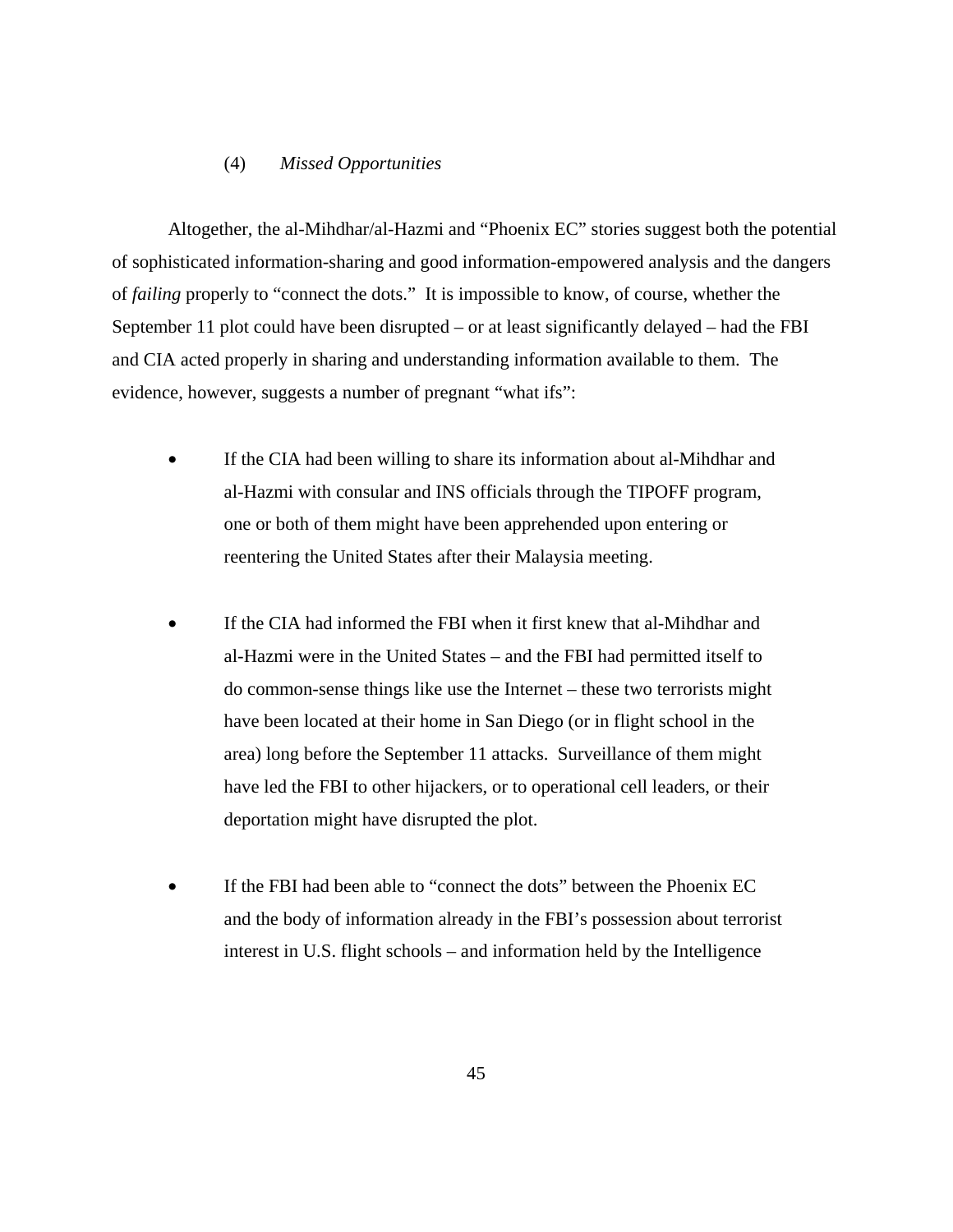Community about terrorists' interest in using aircraft as weapons – it might have been better able to investigate Zacarias Moussaoui and obtain information on some of the other September 11 hijackers from information in Mouassaoui's computer and in his personal effects.

If the FBI had understood the full significance of the Phoenix EC in light of this other information, they might have begun to conduct the follow-up work recommended by the Phoenix special agent. In May 2001, the FBI had already briefly considered opening an investigation upon one of the individuals named in the EC, but this was dropped when it was discovered he was out of the country at the time. Had the Phoenix EC spurred serious follow-up by FBI Headquarters, however, this individual's name might have been added to the TIPOFF watchlist – leading investigators right to him upon his subsequent return to the United States. Restarting the aborted investigation of this individual would likely also have led the FBI to his radical fundamentalist flight school classmate in Arizona, September 11 hijacker Hani Hanjour.<sup>49</sup>

The September 11 story, therefore, should be an object lesson in the perils of failing to share information promptly and efficiently between (and within) organizations, and in the need to ensure that intelligence analysis is conducted on a *truly* "all-source" basis by experts permitted to access *all* relevant information – no matter where in the Intelligence Community it happens to reside.

<sup>49</sup> JIS, written statement presented to SSCI/HPSCI joint hearing (September 24, 2002), at 10.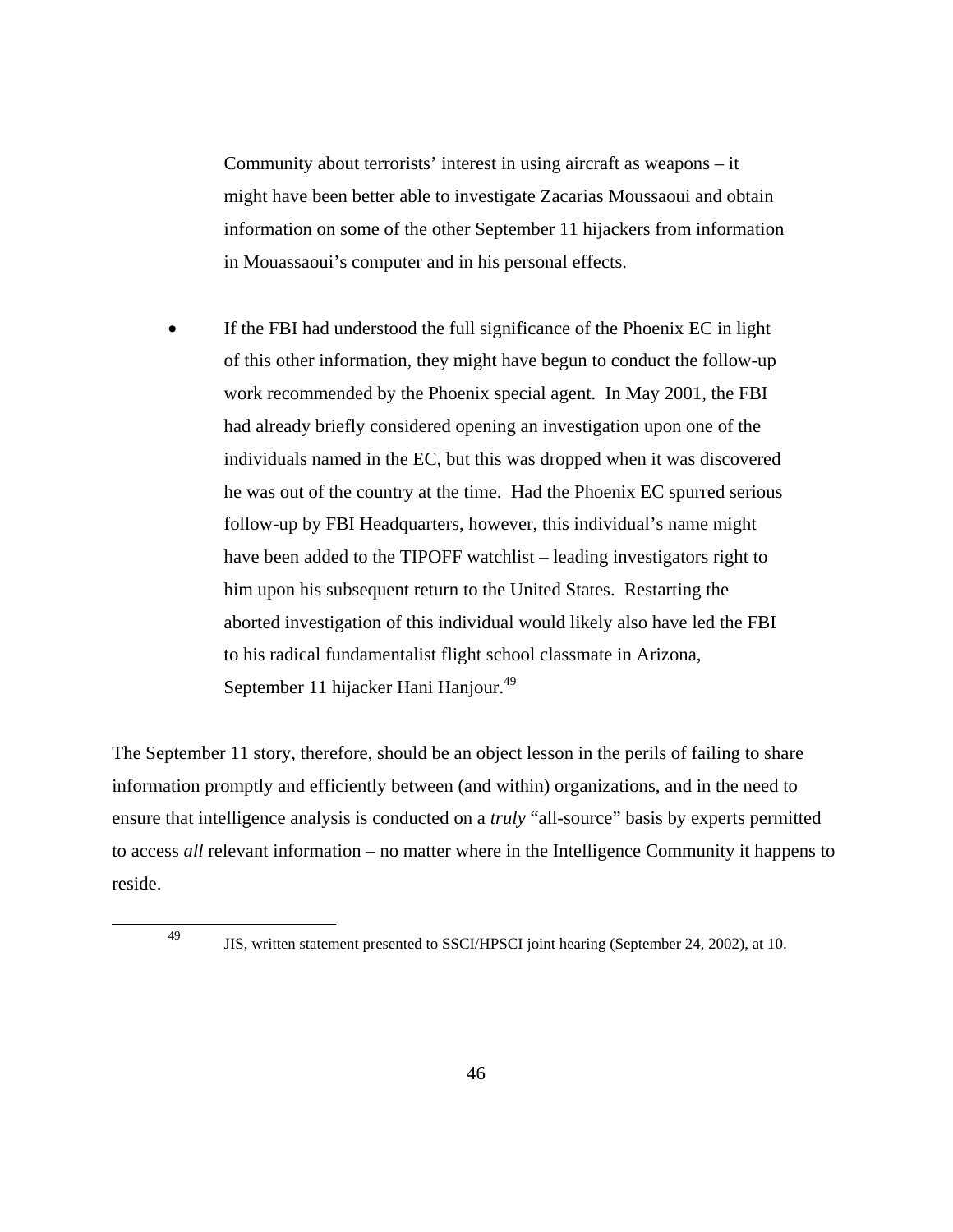#### B. *Pervasive Problems of Information-Sharing*

That effective information-sharing and truly all-source analysis should have been such a scarce commodity in counterterrorism work during the months and years leading up to September 11 – years during which the Director of Central Intelligence supposedly believed the U.S. Intelligence Community to be "at war" with Al-Qa'ida and made fighting it his highest priority – is a testament to the recurring problems of agency parochialism and informationhoarding. Even Community-wide attempts to "fix" the problem of information-sharing, such as the DCI's ongoing development of the computerized Intelligence Community-Wide System for Information Sharing (ICSIS), simply replicate the problem. ICSIS will be built around a series of agency-specific electronic "shared spaces" accessible to users of the system, but populated only with such information as each agency sees fit to permit others to see.<sup>50</sup> ICSIS will, in other words, presumably speed access to what agencies *are* willing to share, but it will do nothing to address broader issues of their unwillingness to permit experts from *other* intelligence agencies any window upon the data-streams the monopolization of which is the source of each host agency's bureaucratic power.<sup>51</sup>

<sup>50</sup> It is not even clear that ICSIS will meet the Community's needs even on its own terms. In January 2001, the NIMA Commission report recommended that NIMA begin building a new informationmanagement system essentially from scratch, notwithstanding ICSIS planned deployment over the next ten years. *See* Dr. Robert C. Norris, written statement presented to joint SSCI/HPSCI hearing (October 1, 2002), at 4.

<sup>51</sup> The culture of information-holder control is formally enshrined most obviously in the "originator control" (ORCON) classification caveat, which requires that anyone given access to a certain piece of information *not* reveal it to anyone else without explicit permission from its originating agency. According to FBI official Michael Rolince, the ORCON caveat made it very difficult for the FBI to pass intelligence information to criminal investigators in terrorism cases, "even for lead purposes," because the originating agency (frequently the CIA) would refuse to allow it. *See* Michael Rolince, written statement presented to joint SSCI/HPSCI hearing (September 20, 2002),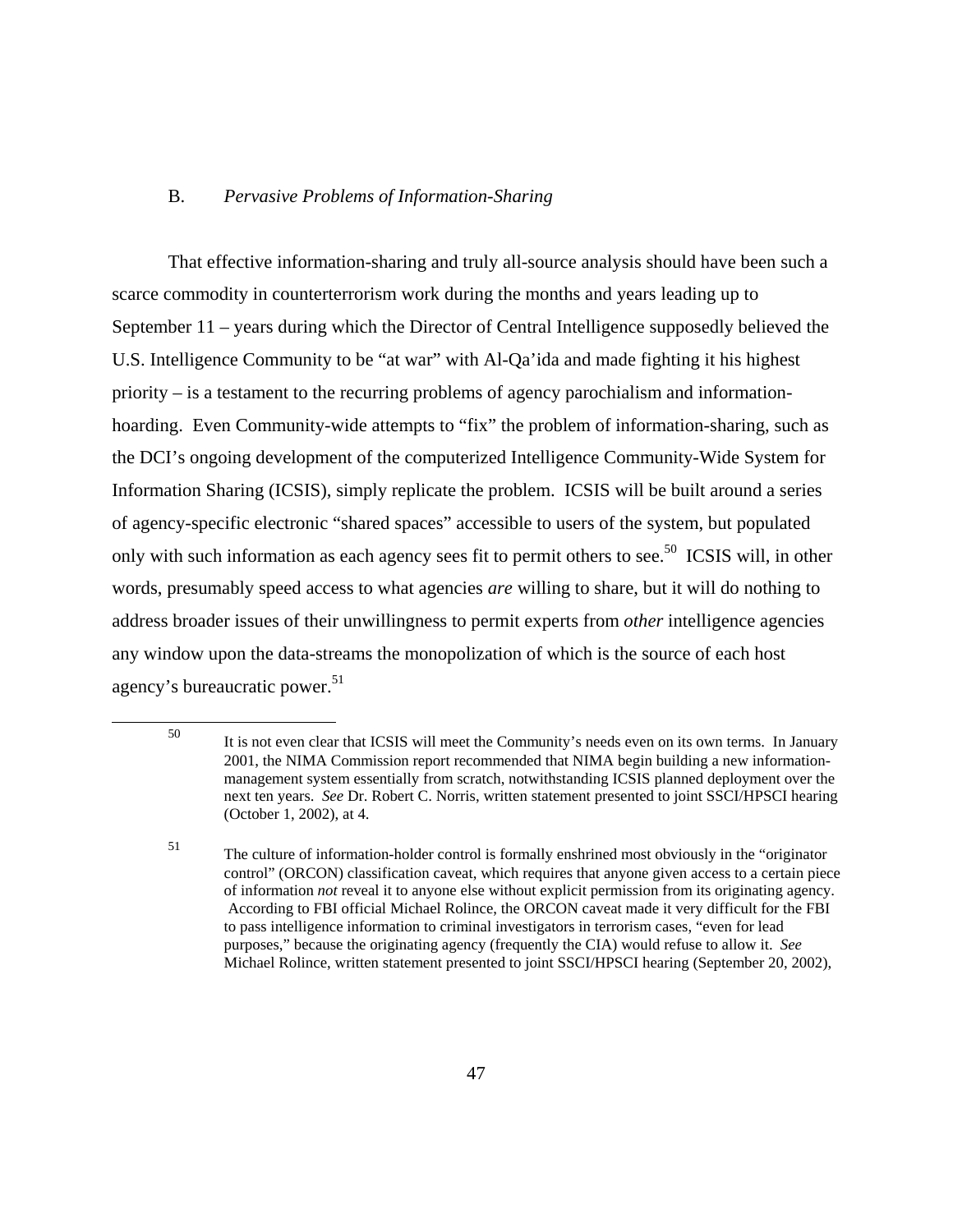at 4. According to the JIS, ORCON rules present a major problem to efficient informationsharing, because they impose upon sharing arrangements a cumbersome and lengthy case-by-case adjudication process. *See* JIS, written statement presented to joint SSCI/HPSCI hearing (October 1, 2002), at 6. Our Joint Inquiry also discovered this to be the case, encountering frequent delays allegedly because of the necessity of clearing ORCON transmittals to Congress.

In travels and discussions with U.S. Allies currently engaged in helping us fight the war against terrorism, SSCI Members and staff have heard many complaints that the U.S. classification caveat "no foreign" (NOFORN) has also unnecessarily impeded information-sharing. Even our closest military allies have privately complained about what they describe as the unnecessary and reflexive use of the NOFORN caveat by U.S. officials. This has frequently resulted in U.S. intelligence officers stamping "NOFORN" on information provided to them by those same allies, denying these contributors to our war and intelligence efforts the ability to see the intelligence products we make out of their information. The Intelligence Committees attempted to draw attention to this "NOFORN problem" in § 831 of the Fiscal Year 2003 Intelligence Authorization Bill (Public Law 107-306), which requires that the DCI and the Secretary of Defense report to Congress on the impact of NOFORN practices upon allied intelligence-sharing relationships.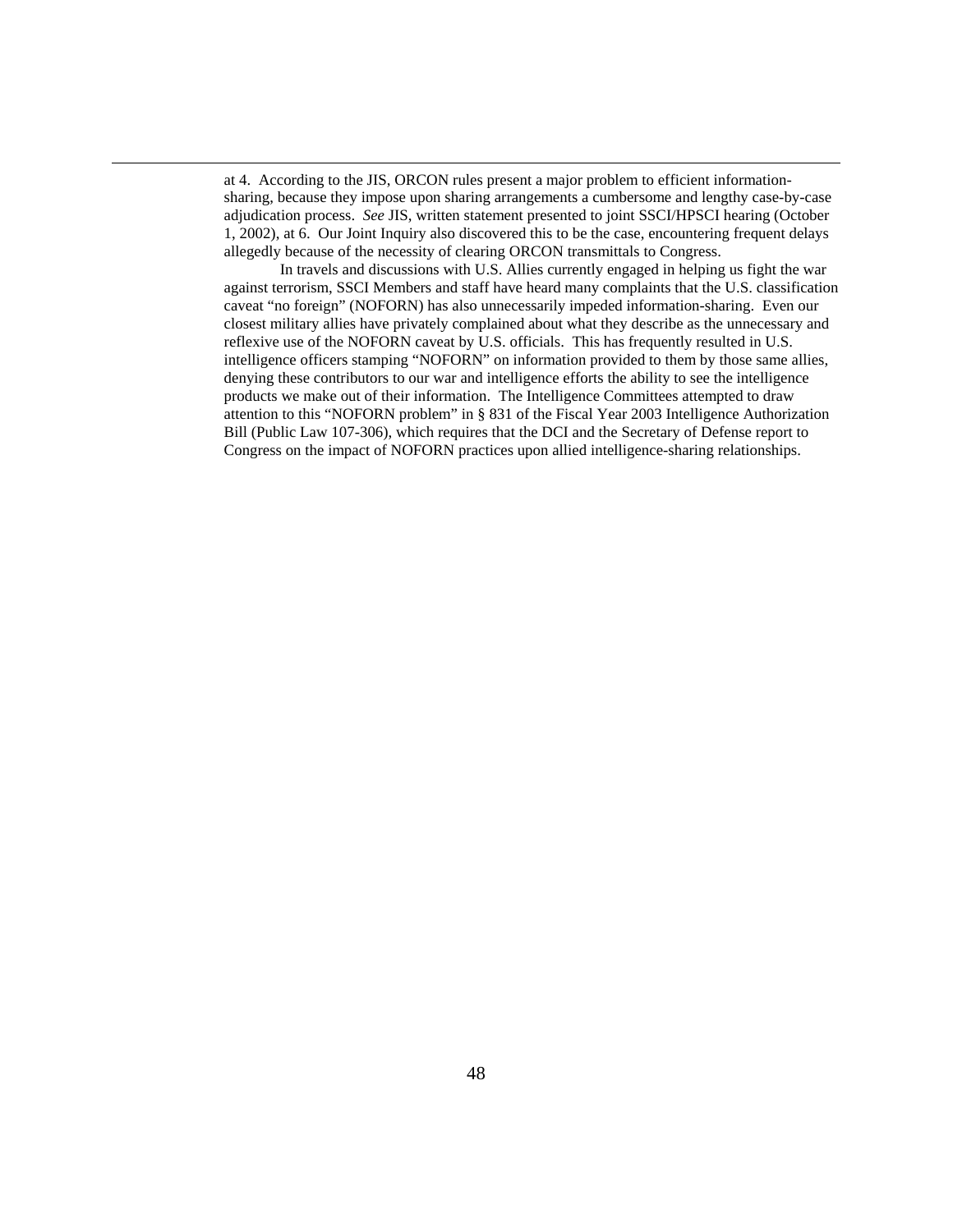Such information-hoarding thus goes deeper than simply being "policy," often reaching the level of simple reflex. For instance, the FBI for years monopolized the processing of information obtained from surveillance under the Foreign Intelligence Surveillance Act (FISA) – even though it fell hopelessly behind in processing FISA "raw data" and accumulated vast backlogs of untranslated tapes that were of no use to anyone. Thus also does the NSA insist that only *its* employees can be trusted with handling "raw" signals intelligence (SIGINT) data under the standards prescribed by U.S. Signals Intelligence Directive (USSID) 18. And the CIA's Directorate of Operations usually refuses even to let *CIA analysts* see its own operational cable traffic.

Reading the DCI's authority to protect intelligence "sources and methods" as barring the disclosure of source information not simply to the public or to U.S. adversaries but also to *anyone else in the U.S. Intelligence Community*, the CIA has proven unwilling to permit others a window upon the context that source information can occasionally provide. CIA informationhoarding is hardly a problem unique to the al-Mihdhar and al-Hazmi story. The CIA also refused requests by U.S. Navy intelligence officers to turn over highly relevant information about the source of an intelligence warning that might have prompted the Navy to direct the *USS Cole* away from Yemen in October 2000.

As the Senate and House Intelligence Committees have seen repeatedly, the Intelligence Community shares information poorly and reluctantly, at best. Especially since September 11, Community representatives have assured us on innumerable occasions that their coordination and information-sharing problems have been fixed: it has become their mantra that such cooperation is now "seamless" and "unprecedented." Even today, however, these sharing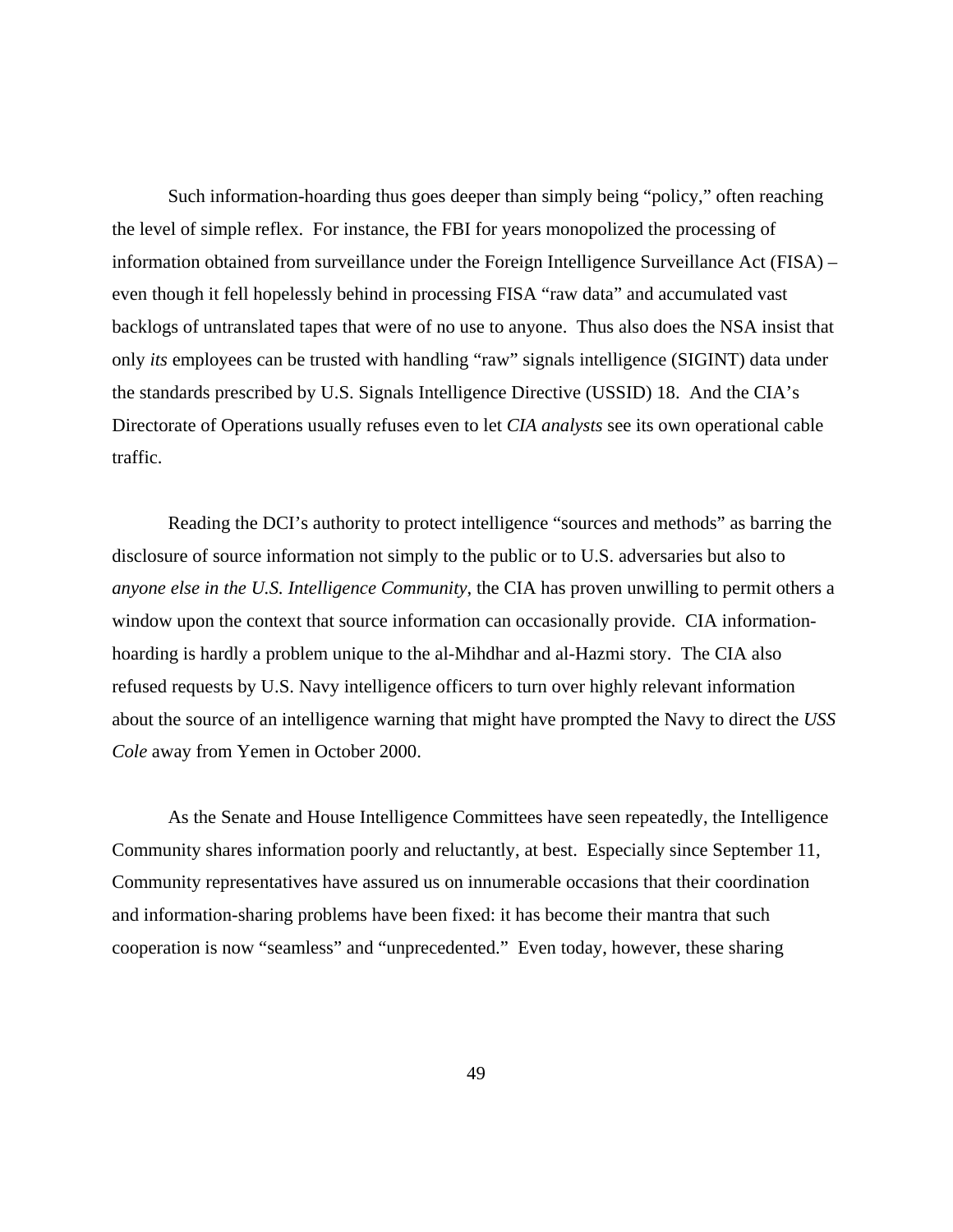arrangements consist principally of the assignment of agency personnel for reciprocal details at counterpart agencies (*e.g.*, FBI personnel at the CIA, and CIA personnel at the FBI). (Nor is the CIA's CTC much of a "joint" center in the military sense, since the overwhelming majority of its personnel are CIA employees. It was, and remains, a CIA organization.)

Such cross-detailing, as we have long known and as testimony before our Joint Inquiry hearings has made doubly clear, is at best "an imperfect response" to the information-sharing problem.

> "The almost unanimous opinion among the detailing agencies is that host agencies still restrict access to information and limit the databases that can be queried by detailees from other agencies on grounds of personnel or information security, and intelligence policies."<sup>52</sup>

<sup>52</sup> JIS, written statement presented to SSCI/HPSCI joint hearing (October 1, 2002), at 7.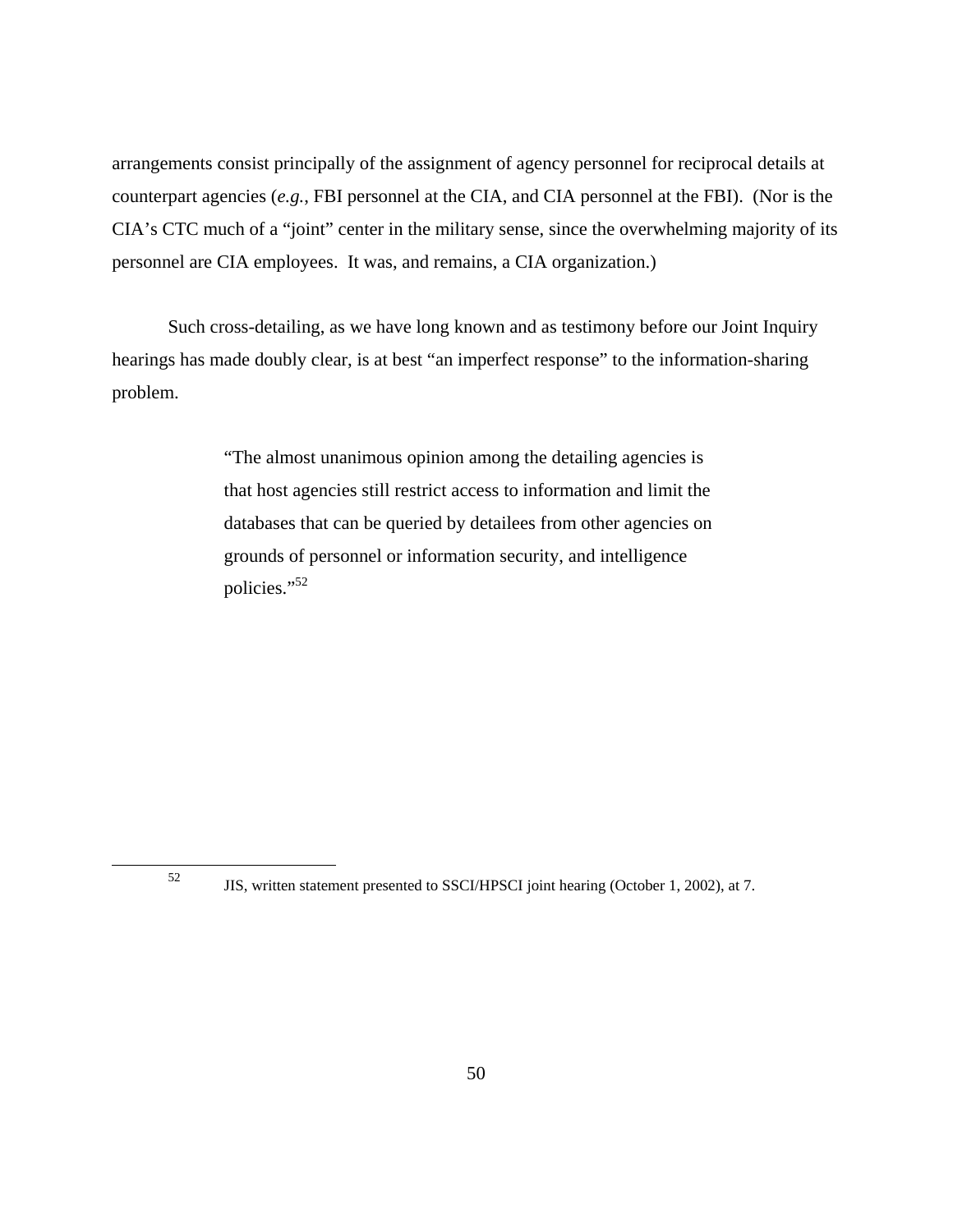Such detailees commonly bring special experience and contextual knowledge to their assignments that host-agency personnel may lack, but they are seldom fully trusted by their host agencies and are seldom, if ever, permitted to know as much as "real" agency employees. Moreover, even when detailees are given comparatively good access to host-agency information, they are almost invariably prohibited from passing it back to their home organizations. This, for instance, is the fate of non-FBI officials assigned to the FBI-run Joint Terrorism Tracking Task Forces (JTTFs).<sup>53</sup> It is also that of DIA analysts cross-assigned to other IC agencies.<sup>54</sup> As Rear Admiral Lowell Jacoby recounted in testimony submitted to the Joint Inquiry, cross-assigned personnel are routinely denied "unfettered and unconditional access to all relevant . . . information" and are often not permitted to transmit to their home agencies what they *are* permitted to see.<sup>55</sup>

Today, the "seamless" and "unprecedented" information-sharing within our Intelligence Community remains built around personal contacts and such cross-details. According to FBI Counterterrorism chief Dale Watson, the FBI's arrangements with the CIA and with other U.S. Government agencies revolve principally around the "exchange of working level personnel and senior managers at the headquarters level."<sup>56</sup> This may represent considerable progress compared with what prevailed before September 11, but it is woefully inadequate to our intelligence needs in the  $21<sup>st</sup>$  century.

<sup>53</sup> JIS, written statement presented to SSCI/HPSCI joint hearing (October 1, 2002), at 7-8.

<sup>54</sup> JIS, written statement presented to SSCI/HPSCI joint hearing (October 1, 2002), at 13.

<sup>55</sup> RADM Lowell E. Jacoby, written statement presented to SSCI/HPSCI joint hearing (October 1, 2002), at 5.

<sup>56</sup> Dale Watson, written statement presented to SSCI/HPSCI joint hearing (September 26, 2002), at 4 & 6.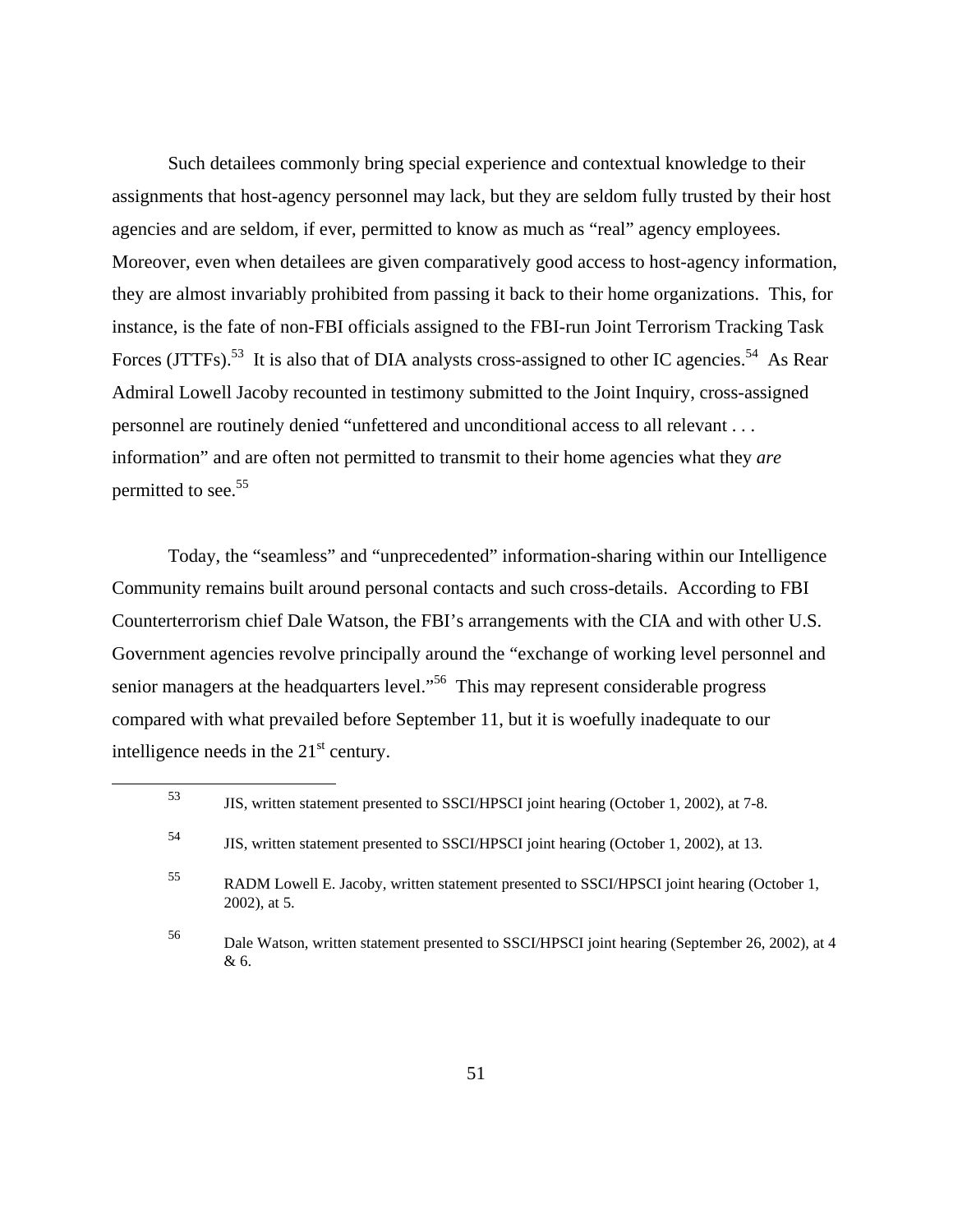#### C. *The Future of Information-Sharing*

## (1) *The Imperative of "Deep" Analyst Data-Access*

The greatest contributions that intelligence analysis can make against vague, shifting, and inherently ambiguous transnational threats such as international terrorism lie in analysts' capacity to conduct "all-source fusion" of information – performing the classic task of assembling fragmentary information into actual or inferential "mosaics" and teasing useful "signals" out of the "noise" brought in by our wide-ranging means of intelligence collection. Problems of information-hoarding and dysfunctional sharing methodologies, however, restrict analysts' ability to apply their talent, training, and experience against intelligence targets in a truly *all-source* fashion. If they are to be expected to have success against such modern targets in the future, we will need to do a great deal to improve their ability to survey and draw patterns out of the masses of data that exist in discrete and carefully-guarded bundles throughout the Intelligence Community.

Intelligence collectors – whose status and bureaucratic influence depends to no small extent upon the monopolization of "their" information-stream – often fail to recognize the importance of providing analysts with "deep" access to data. The whole *point* of intelligence analysis against transnational targets is to draw patterns out of a mass of seemingly unrelated information, and it is crucial that the analysis of such patterns not be restricted only to personnel from a single agency. As Acting DIA Director Lowell Jacoby observed in his written testimony before the Joint Inquiry, "information considered irrelevant noise by one set of analysts may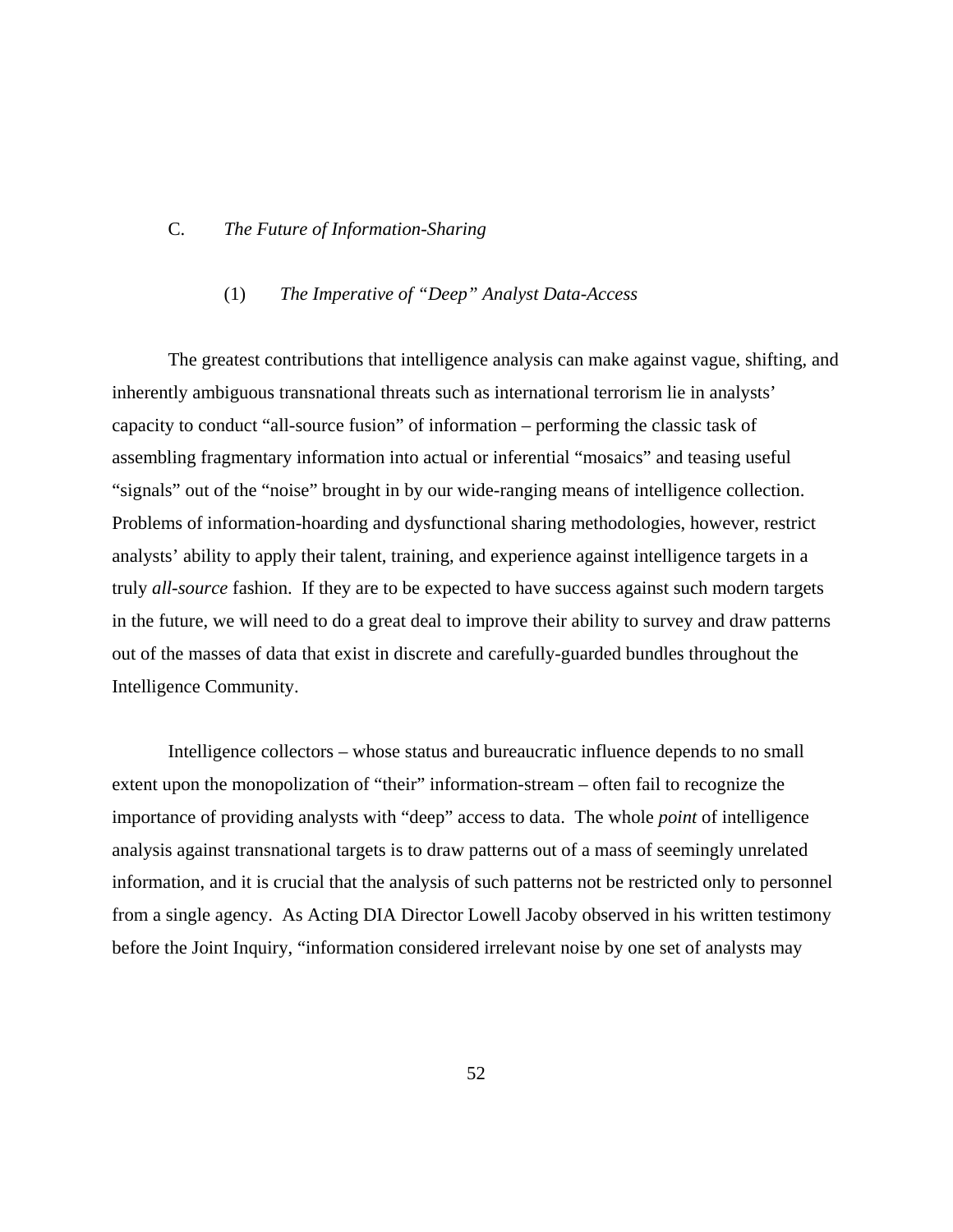provide critical clues or reveal significant relationships when subjected to analytic scrutiny by another."<sup>57</sup>

This suggests that the fundamental intellectual assumptions that have guided our Intelligence Community's approach to managing national security information for half a century may be in some respects crucially flawed, in that it may *not* be true that information-*holders* – the traditional arbiters of who can see "their" data – are the entities best placed to determine whether outsiders have any "need to know" data in their possession. Analysts who *seek* access to information, it turns out, may well be the participants best equipped to determine what *their* particular expertise and contextual understanding can bring to the analysis of certain types of data.

In this vein, the Military Intelligence Board has explicitly suggested that deep information-sharing will require a re-examination of traditional concepts of "need to know" – although, not surprisingly, traditional collection agencies such as the CIA still contest this conclusion.58 Rear Admiral Jacoby made the point firmly to our Joint Inquiry, writing that it should be the task of intelligence reformers

<sup>57</sup> RADM Lowell E. Jacoby, written statement presented to SSCI/HPSCI joint hearing (October 1, 2002), at 4.

<sup>58</sup> JIS, written statement presented to SSCI/HPSCI joint hearing (October 1, 2002), at 12.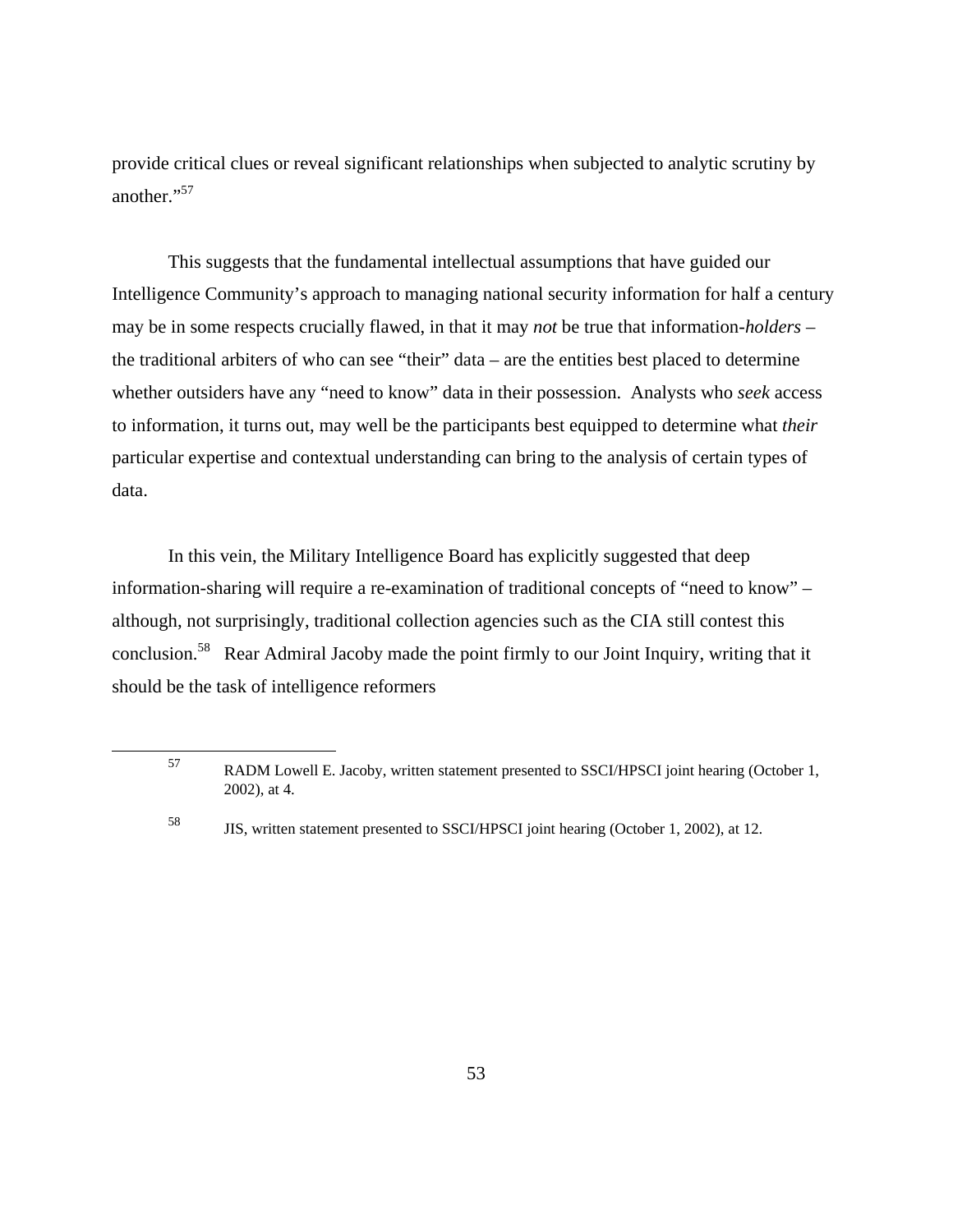"to create a new paradigm wherein 'ownership' of information belonged with the analysts and not the collectors. In my opinion, one of the most prolonged and troubling trends in the Intelligence Community is the degree to which analysts – while being expected to incorporate the full range of source information into their assessments – have been systematically separated from the raw material of their trade."59

Sadly – and dangerously – the result of this systematic separation is that "groundbreaking, innovative, true all-source analysis" has become "the exception, not the rule" in today's Intelligence Community.<sup>60</sup>

The imperative of "deep" analyst data-access is intertwined with another dynamic. For some time, our ability to analyze information has been falling increasingly behind the enormous volumes of information collected by our intelligence agencies. This imbalance between analysis and collection has been the subject of numerous SSCI hearings. It has important implications for the future of information-sharing within the Intelligence Community because it suggests that in addition to being empowered to conduct *true* "all-source" analysis, our analysts will also need to be supplied with powerful new tools if they are to work their analytical magic upon such large information volumes.

As Rear Admiral Jacoby has suggested, the challenge for intelligence reform is thus

<sup>60</sup> *Id.*

<sup>59</sup> Jacoby, *supra*, at 6.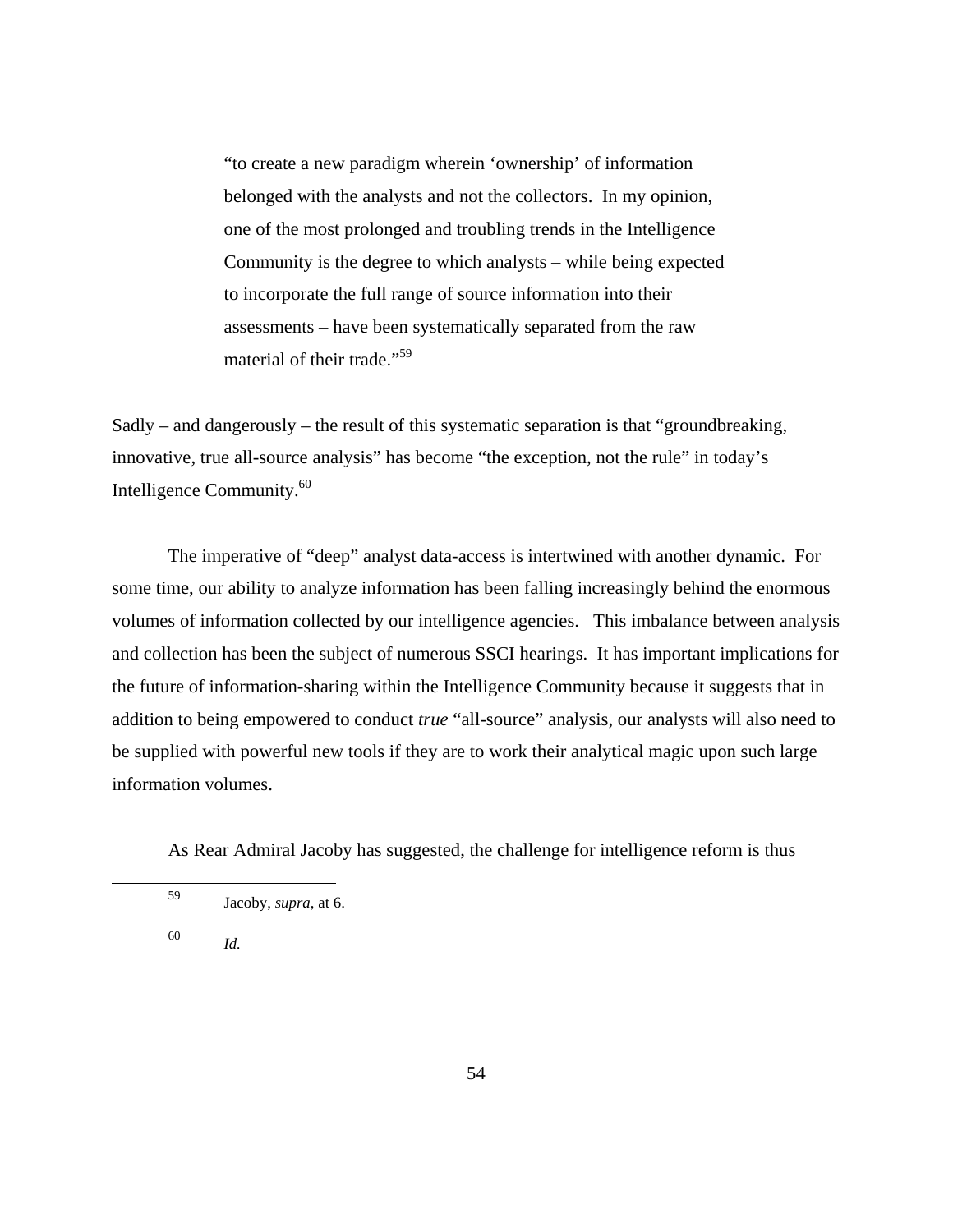twofold: we must persuade information-holders to give analysts "deeper" and less conditional access to data than they have ever before enjoyed, and we must equip analysts with the tools needed to "mine" these data-streams for useful information.

> "[W]e need to find a way to immediately and emphatically put the 'all' back into all-source analysis. . . . If we expect analysts to perform at the level and speed expected in a counterterrorism mission environment characterized by pop-up threats, fleeting targets, and heavily veiled communication, they require immediate, on-demand access to data from *all* sources and the ability to mine, manipulate, integrate, and display all relevant information."<sup>61</sup>

As noted previously, making information accessible necessarily exists in some tension with keeping it secure – and some balance must always be sought between *usability* and *security*. I have come to the conclusion that our Intelligence Community, dominated by traditional collection agencies such as CIA and NSA that enjoy special status precisely because of the monopolization of "their" data-streams (*e.g.*, HUMINT and SIGINT), has drawn this line in ways incompatible with our intelligence needs in the  $21<sup>st</sup>$  century. I thus believe, with RADM Jacoby, that we must bring about a radical change in the access collection agencies give to allsource analysts, including all-source analysts from outside their own ranks.

Such analyst empowerment must be accomplished in ways that do not leave our secrets

<sup>61</sup> RADM Lowell E. Jacoby, written statement presented to SSCI/HPSCI joint hearing (October 1, 2002), at 7.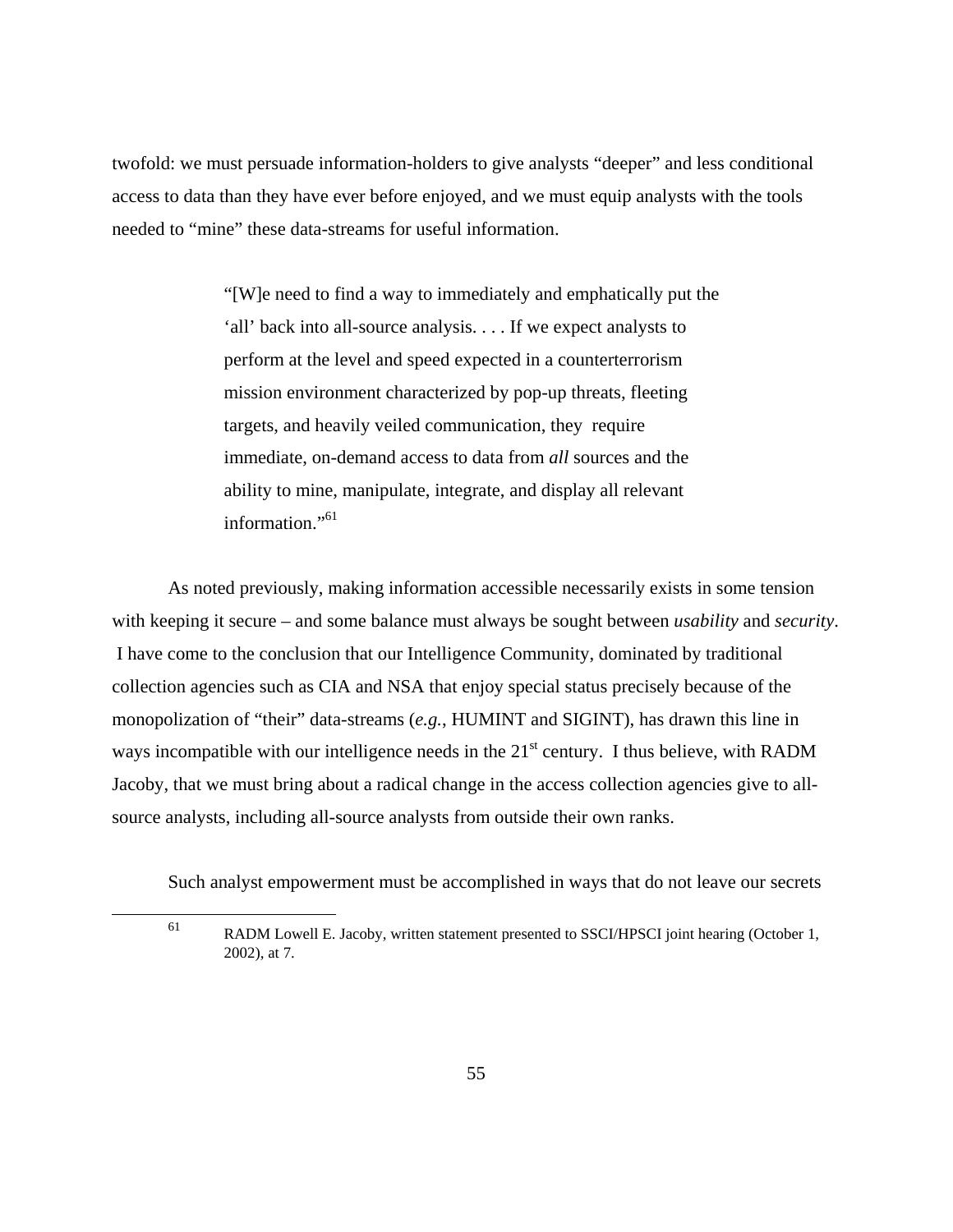unduly vulnerable to compromise. It is thus the challenge of reform not only to persuade recalcitrant information-hoarders into making their databases available to sophisticated analytical exploitation but also to ensure that the resulting information architectures are secure. There is no reason why appropriately cleared analysts should not be trusted with such information: they are no less patriotic, no less committed to protecting national security, and no less professional in their fields than the collection bureaucrats who would presume to deny them access. That said, of course, there is every reason to develop comprehensive security protocols and accountability systems to reduce the risk of espionage or accidental compromise that is to some degree inherent in any expansion of the universe of persons given access.

Fortunately, recent efforts to move forward in empowering analysts to conduct *true* allsource analysis provide reasons for confidence that a workable solution is possible. As the SSCI's Technical Advisory Group (TAG) – a nonpartisan group principally composed of expert private sector technologists and managers with the highest possible security clearances – has forcefully recommended, we must move forward into the realm of comprehensive databasing and data-mining *now*, and the technology we need is either in existence already or well on its way to development. As this technology advances, the TAG has suggested, agency resistance to such developments in the name of "security" is looking increasingly like a mere excuse:

> "The technology of multi-level-security databases and computer systems is highly developed, and all that stands between the present moment and the operation of such a database in the National interest is political will."*<sup>62</sup>*

<sup>62</sup> SSCI Technical Advisory Group, "TAG Findings-&-Recommendatinos Post-9/11," memorandum to Senators Bob Graham and Richard Shelby (April 3, 2002), at 3.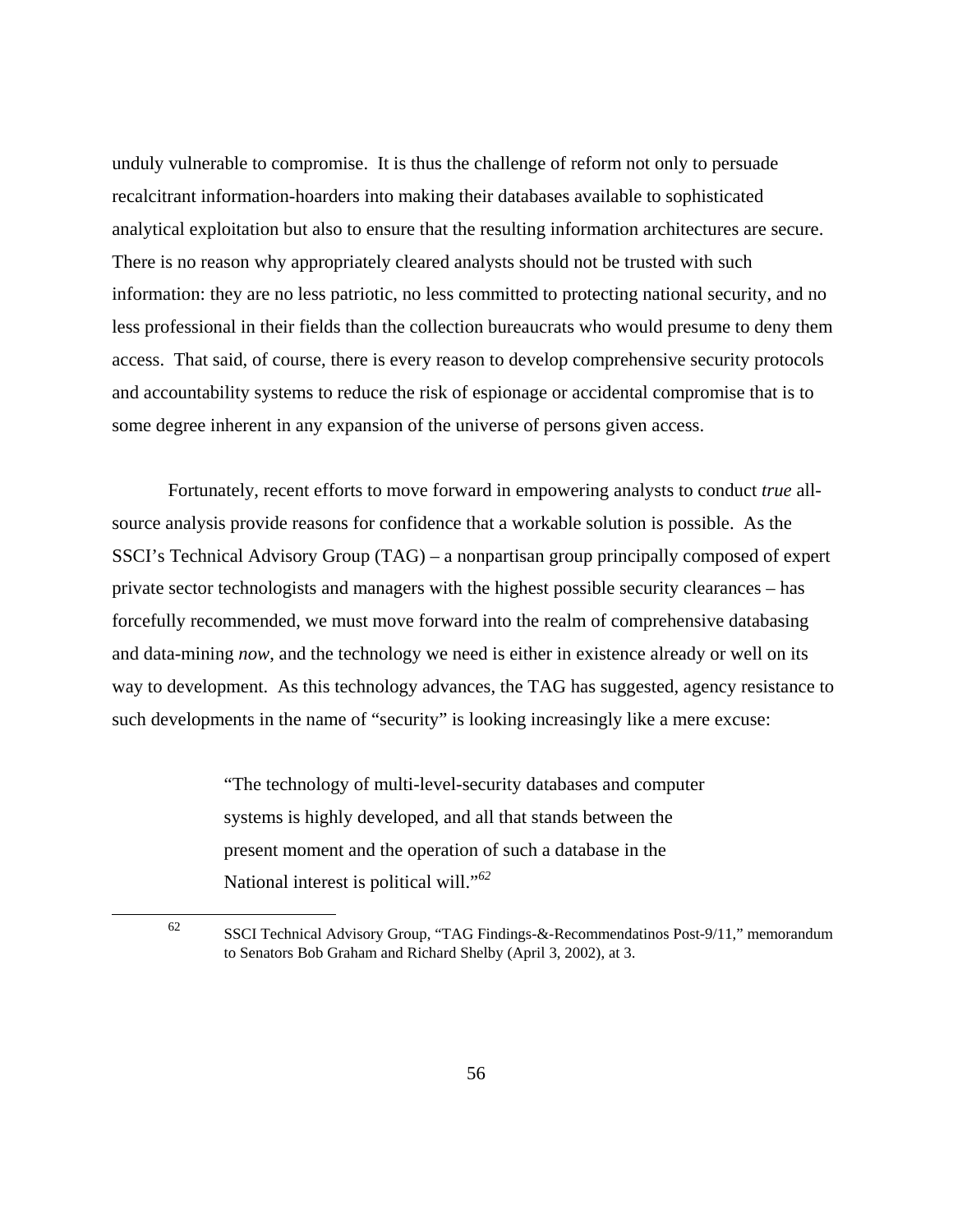### (2) *Faltering Steps Forward*

In efforts to meet the analytical challenge of transnational terrorism, both the Department of Defense (DOD) and the Department of Justice (DOJ) have undertaken new experiments in allsource fusion aimed at the targets. At DOD, the Defense Intelligence Agency set up an organization it calls Joint Intelligence Task Force-Counterterrorism (JITF-CT). Established in the wake of the bombing of the *USS Cole* by Al-Qa'ida members in October 2000, and augmented by new assignments of personnel and resources after the September 11 attacks, JITF-CT aspires to provide its analysts with deep data access sufficient to permit real all-source fusion. According to RADM Jacoby, DIA's aim in establishing JITF-CT was to create a "standalone limited access data repository accredited to host the entire range of terrorism related information, regardless of source" – including not just "highly compartmented intelligence," but also "law enforcement information related to ongoing investigations or prosecutions, and security incident reporting sometimes catalogues as criminal, rather than terrorism activity." JITF-CT seeks to "apply state-of-the-practice technological tools and expertise that enhance opportunities for 'analytic discovery.'"63

The Attorney General established his own Foreign Terrorist Tracking Task Force (FTTTF) after September 11 in order to help develop "deep"-access data-mining techniques and apply these new methodologies to the formidable challenge of catching terrorists operating within the United States. FTTTF is co-located with the Pentagon's Joint Counterintelligence Assessment Group (JCAG, a.k.a. the Counterintelligence Field Activity, or CIFA), which

<sup>63</sup> RADM Lowell E. Jacoby, written statement presented to SSCI/HPSCI joint hearing (October 1, 2002), at 2.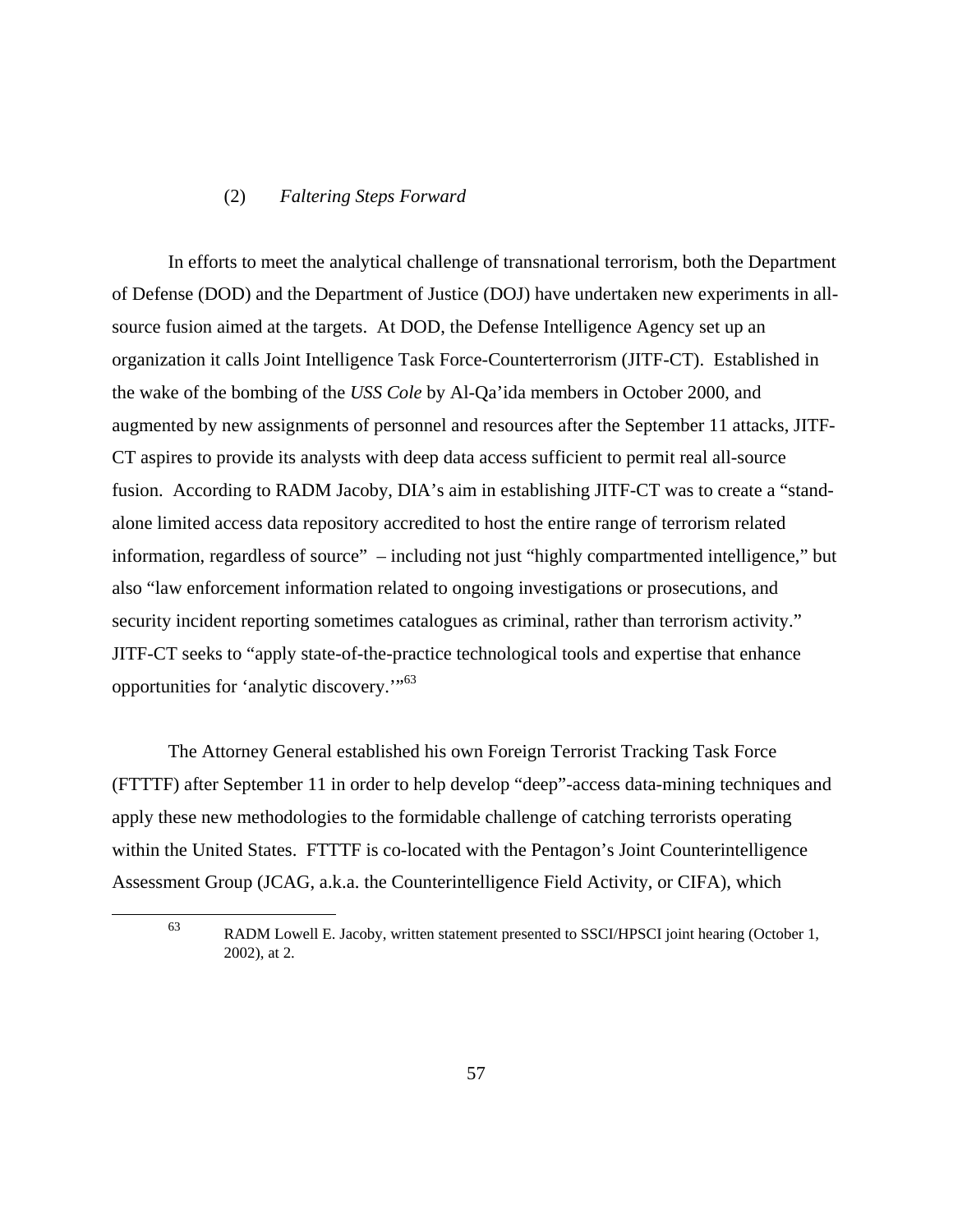provides technical support.<sup>64</sup> As with JITF-CT, FTTTF/JCAG aspires to bring about great innovations in analyst access to and data-mining of disparate "all-source" data-streams.

The experience of these innovative analytical cells, however, is simultaneously encouraging and dispiriting. It is encouraging in that it shows a commendable interest in interagency information-sharing on something approaching – or at least aspiring to – a truly allsource basis, and enabled by state-of-the-art analytical tools. Nonetheless, it is also dispiriting in that the available evidence suggests that these organizations are experiencing some notable "pushback" by the traditional information-holders within the Intelligence Community. According to RADM Jacoby, for instance, JITF-CT and DIA are still being denied information by "those intelligence and law enforcement organizations that are the 'owners' or 'arbiters' of unshared information." "This is no small problem" as Jacoby emphasizes, for although the

<sup>64</sup> JIS, written statement presented to SSCI/HPSCI joint hearing (October 1, 2002), at 15-16.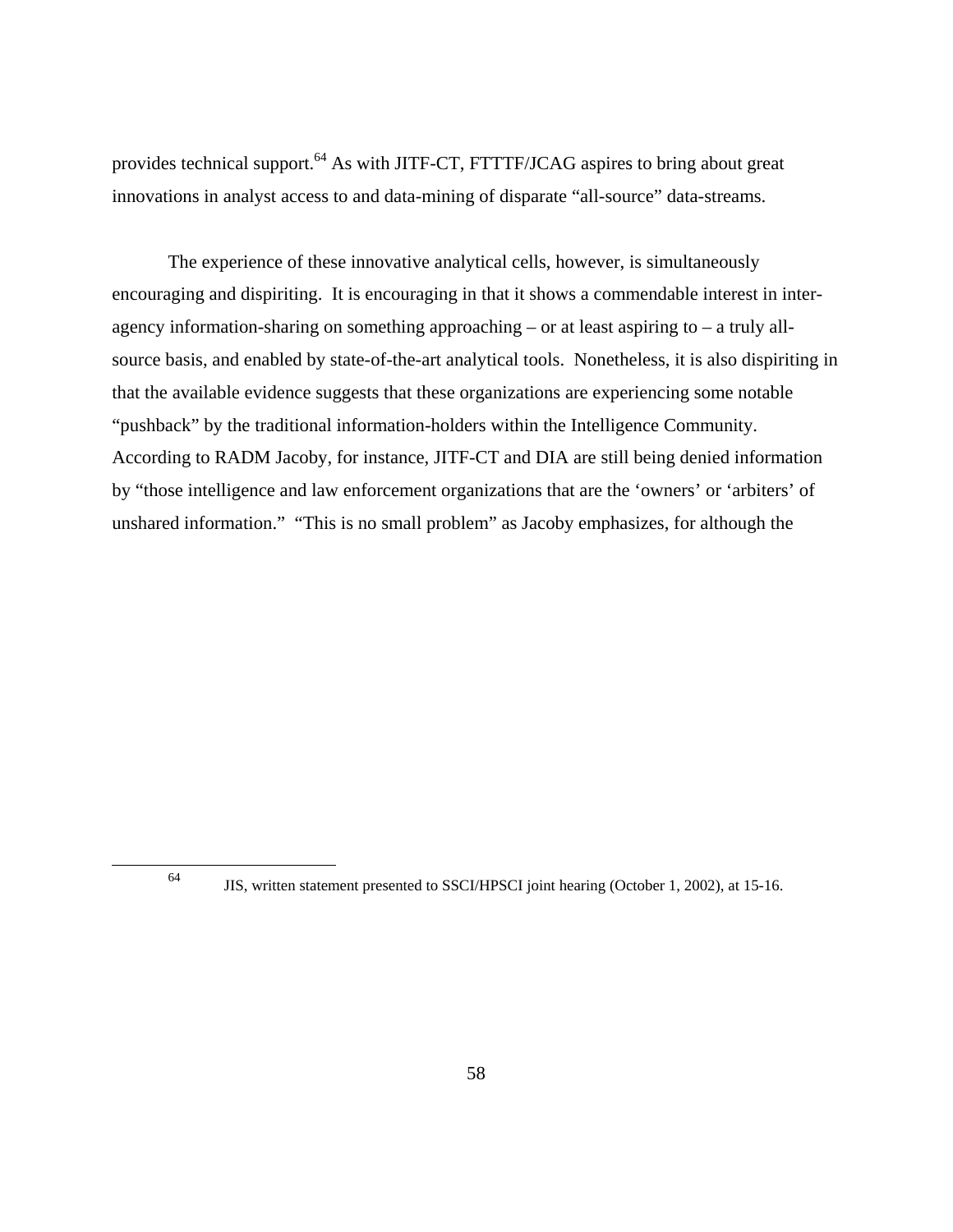"un-shared information falls largely into the categories of background and contextual data, sourcing, seemingly benign activities, and the like . . . it is within these categories that the critical 'connecting dot' may well be found."65

The CIA has its own "all-source" fusion cell devoted to terrorist targets, in the form of the DCI's Counterterrorism Center (CTC). The CTC has performed this function for some years, and not without some success. Even CTC has had difficulty penetrating the veil of agency information-hoarding. Although as an operational arm of the CIA staffed principally by Directorate of Operations personnel, the CTC is denied far less information in CIA operational cables than organizations such as JITF-CT, it still encounters information-sharing problems in dealing with *other* organizations. In particular, timely and effective access to law enforcement information has been a traditional weakness at CTC, and the NSA has refused to permit the Center access to "raw" SIGINT data. Moreover, another weakness of CTC as an *analytical* fusion cell is precisely its *operational* focus: CTC plays a vital role in spearheading our country's campaign to disrupt and dismember terrorist cells overseas, but this necessarily means that it devotes less time to purely *analytical* work on terrorism than would otherwise be the case. Indeed, not unlike FBI analysts diverted to "operational" support to ongoing investigations (see below), CTC analysts apparently spend a great proportion of their time providing analytical support to CTC's ongoing *operations*.

<sup>65</sup> RADM Lowell E. Jacoby, written statement presented to SSCI/HPSCI joint hearing (October 1, 2002), at 5.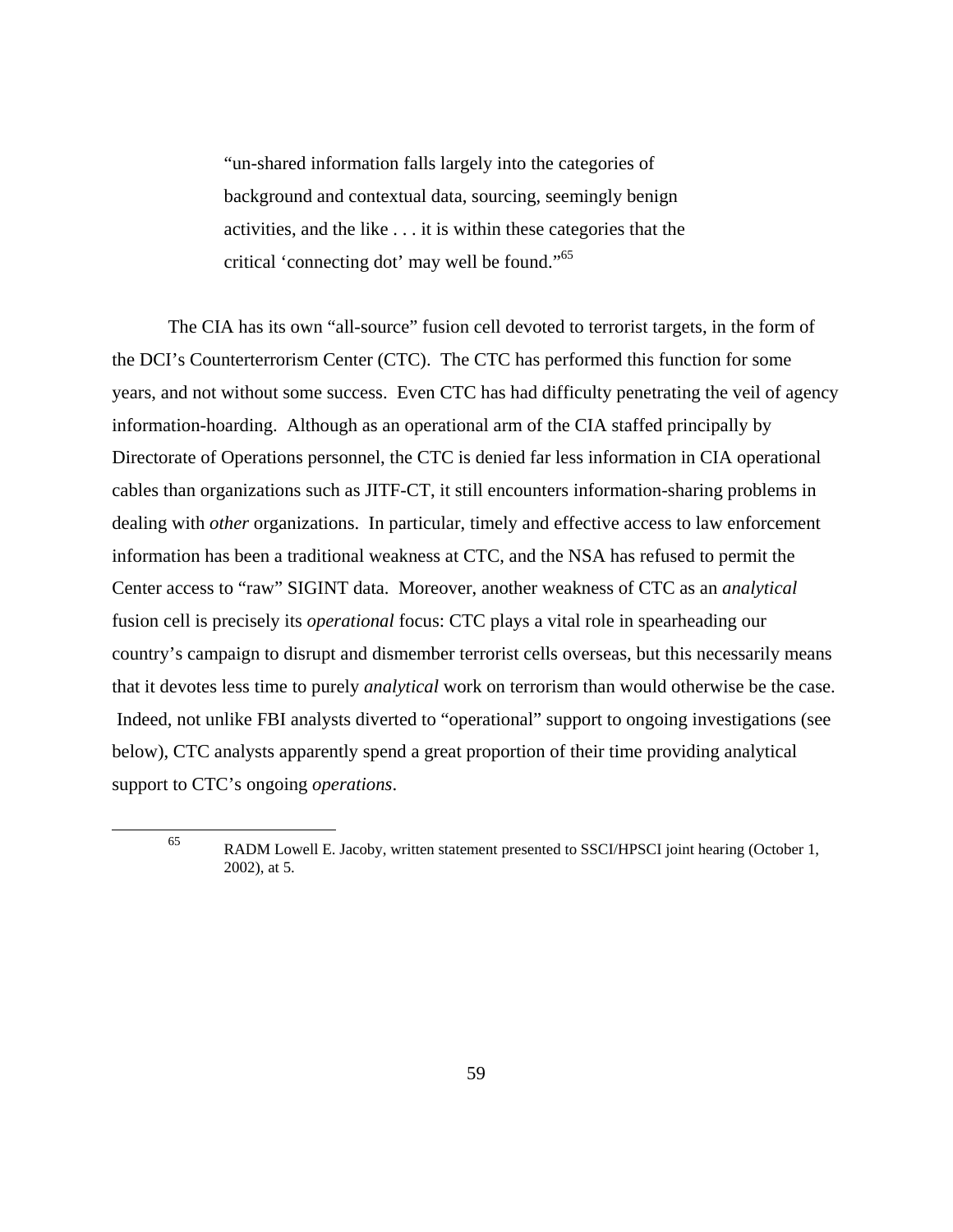More than a year after September 11, there is still "no single agency or database or computer network that integrates all counter terrorism information nationwide."<sup>66</sup> And there is no center devoted entirely to counterterrorist analysis on a truly all-source basis. As former Representative Lee Hamilton emphasized in testimony before our Joint Inquiry, this is a significant unmet need within the Intelligence Community.

> "We need a center in the government for all intelligence – foreign and domestic – to come together. There is currently no place in the government where we put together data from all of our domestic and foreign sources – the CIA, FBI, Department of Defense, Department of State, NSA, and other agencies."<sup>67</sup>

- (3) *Technological and Bureaucratic Empowerment* 
	- (a) *"Total Information Awareness"*

To help address the need for technological change to support the kind of analyst empowerment that our Intelligence Community needs, Dr. Robert Norris of the National Defense University and RADM Jacoby of DIA argued that the IC should take its cue from the private sector and move toward a common data format standard. Such a standard, they suggested, would allow data-interoperability – as opposed to *system* interoperability, which is much more

<sup>66</sup> JIS, written statement presented to SSCI/HPSCI joint hearing (October 1, 2002), at 5.

<sup>67</sup> Lee Hamilton, written statement presented to SSCI/HPSCI joint hearing (October 3, 2002), at 4.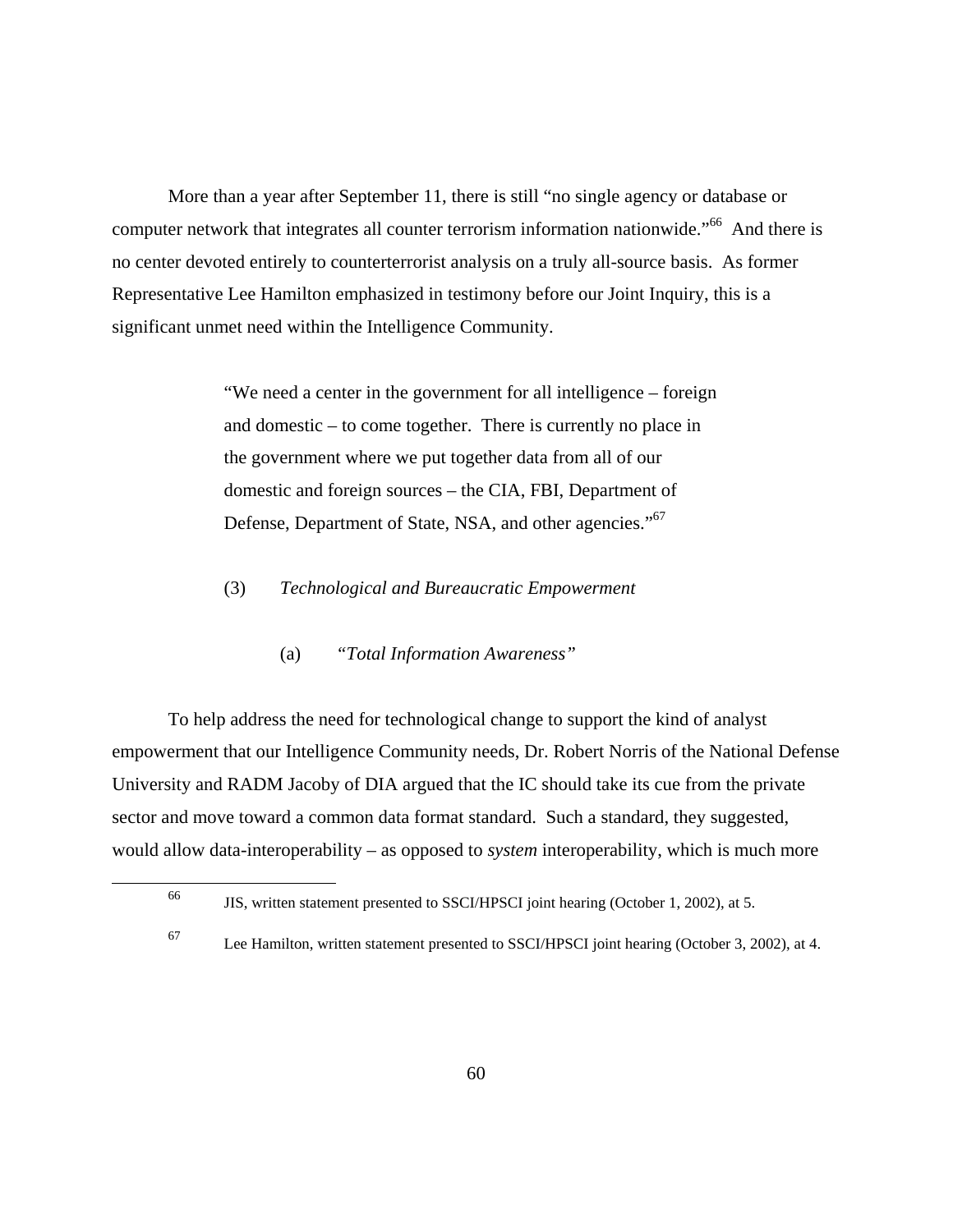challenging and is perhaps unattainable  $^{68}$  – across the Community, or even across the federal government as a whole.

> "Interoperability at the data level is an absolutely necessary attribute of a transformed intelligence environment because it enables horizontal integration of information from all sources – not just intelligence – and at all levels of classification."<sup>69</sup>

<sup>68</sup> Dr. Robert C. Norris, written statement presented to SSCI/HPSCI joint hearing (October 1, 2002), at 10 (*quoting* LTG Peter Cuviello); *see also id.* at 7 (*quoting* Brig. Gen. Michael Ennis).

<sup>69</sup> RADM Lowell E. Jacoby, written statement presented to SSCI/HPSCI joint hearing (October 1, 2002), at 8.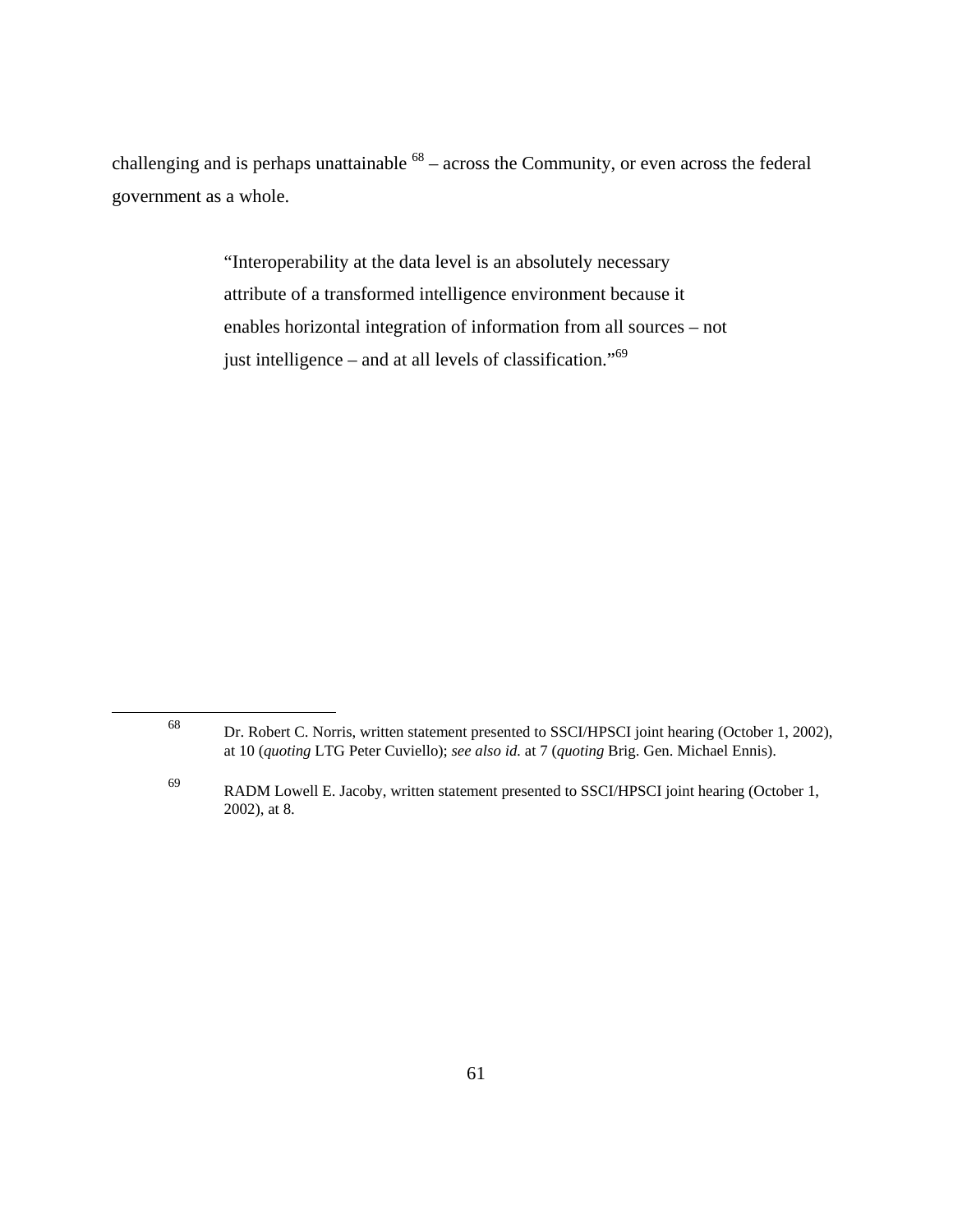In this regard, RADM Jacoby suggested that the Community follow the commercial world in embracing eXtensible Markup Language (XML) was a way to ensure such datainteroperability.70

Interestingly, an ongoing project by the Information Awareness Office (IAO) of the Defense Advanced Research Projects Agency (DARPA) suggests that while such datainteroperability would be enormously useful, it may not be an absolute prerequisite for meaningful "deep access" data-mining within the Intelligence Community, the U.S. Government, or beyond. The SSCI has been following with great interest IAO's work on what it calls its "Total Information Awareness" (TIA) project, for this project holds out the prospect of providing the technological tools to achieve radical analyst empowerment vis-á-vis the IC's entrenched information-holders.

<sup>70</sup> *Id.*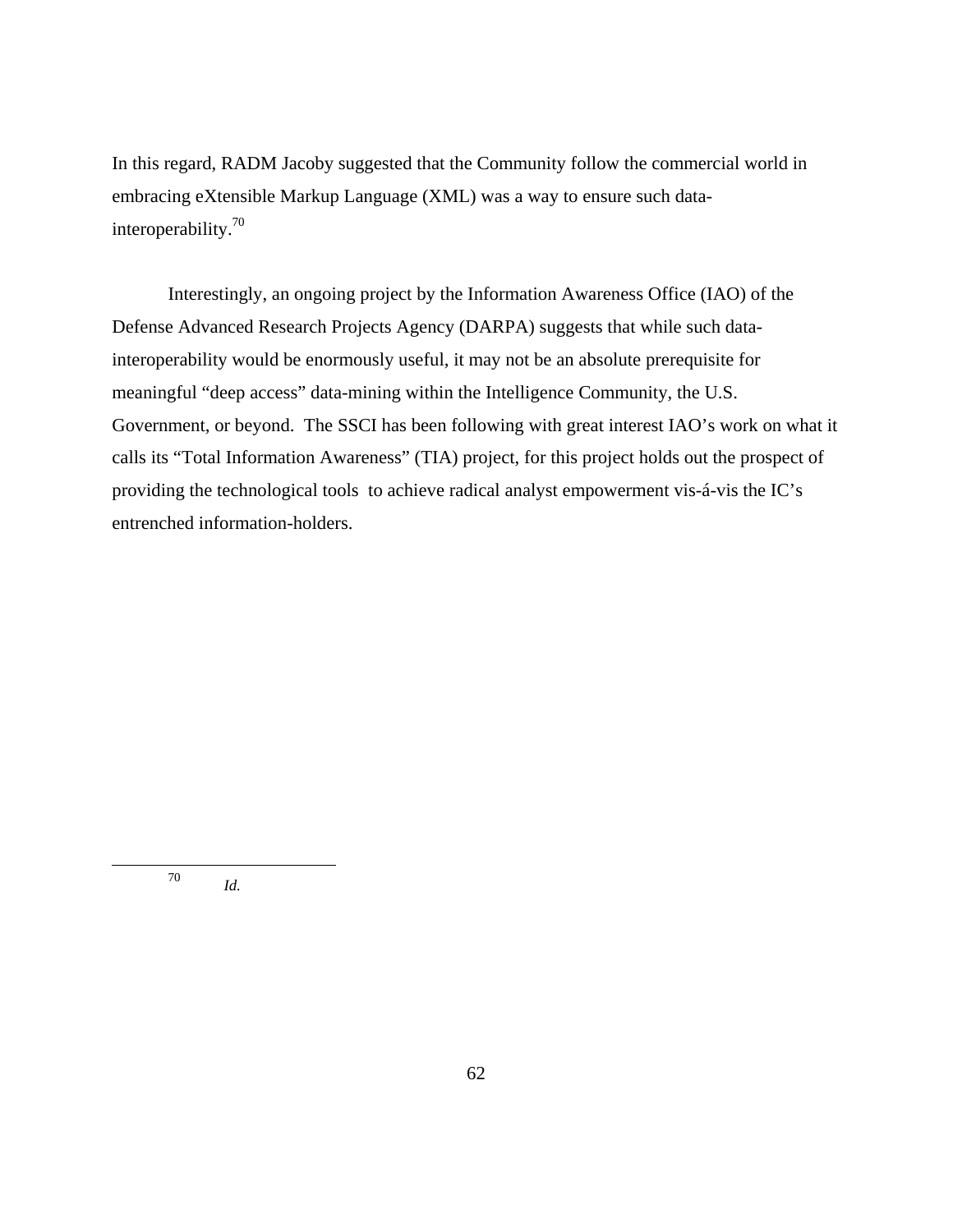TIA aspires to create the tools that would permit analysts to data-mine an indefinitelyexpandable universe of databases. These tools would not be database-specific, but would rather be engineered in such a way as to allow databases to be added to the analytical mix as rapidly as interface software could be programmed to recognize the data formats used in each new database and to translate queries and apply specific "business rules" into a form usable therein. Through this system, TIA hopes to enable an analyst to make search requests – either on a name-by-name basis or in order to apply sophisticated pattern-recognition software – to each among a "cloud" of remotely-distributed databases. Each analyst user would possess a complex set of individual "credentials" which would be embedded in each query and "travel" with that query through the database universe. These credentials would include information such as the user's access permissions and the specific legal and policy authorities under which each query has been conducted; they would tell the system what sorts of responses that user is permitted to get.<sup>71</sup> Even when the user did not have authority to see certain types of information, the system would be able to tell the analyst whether any data responsive to his query existed in any particular database, allowing him to submit a request for access to higher authority.<sup>72</sup> Information responsive to user queries would then be passed back through the system to an automated data repository, where it would be stored for analytical exploitation.<sup>73</sup>

 $71$  The TIA project also contemplates a system of "selective revelation of information," whereby initial responses to a query would indicate merely the presence of responsive entries or patterns. Subsequent queries – and perhaps additional levels of authority – would be needed for the analyst to "bore deeper" into the data.

 $72$  This helps analysts get avoid the "you don't know what you don't know" dilemma, yet without compromising particularly sensitive information to unauthorized individuals.

 $73$  IAO officials have told committee staff that DARPA envisions the possibility of supporting analysts with semi-automated functions that would "learn" from the behavior of large numbers of other users on the system, "pushing" data out to users working on specific topics in ways loosely analogous to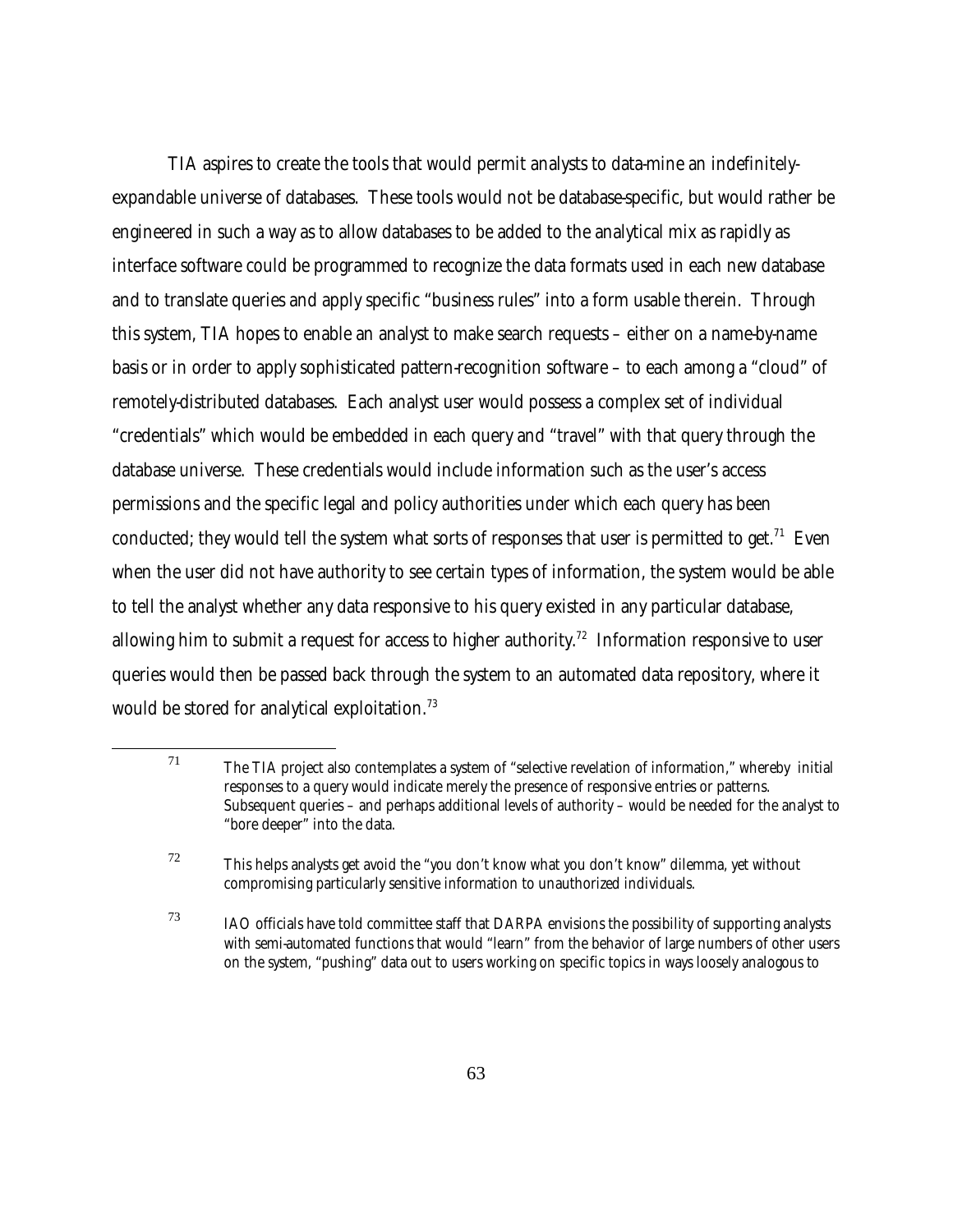The TIA approach thus has much to recommend it as a potential solution to the imperative of deep data-access and analyst empowerment within a  $21<sup>st</sup>$  century Intelligence Community. If pursued with care and determination, it has the potential to break down the parochial agency information "stovepipes" and permit nearly pure *all*-source analysis for the first time – yet without unmanageable security difficulties. If done right, moreover, TIA would be infinitely scalable: expandable to as many databases as our lawyers and policymakers deem to be appropriate.74

> the way in which the software at Amazon.com recommends books to browsers based upon what *other customers* who selected a particular title also picked.

 $74$  What's more, the TIA architecture is being designed to create elaborate audit trails upon the initiation of each query. These audit trails, which would be accessible to intelligence oversight organs, would be specially encrypted and secured against tampering, and would allow overseers to hold each accredited user accountable for activity undertaken within the system and information gleaned therefrom. Moreover, developing TIA will apparently not involve the use of any data from actual persons (*e.g.*, information about real Americans). IAO plans to construct a "virtual" economy filled with huge numbers of "synthetic" personal transactions by millions of hypothesized people. A "red team" would develop and "carry out" attacks within this virtual environment, role-playing the parts of individual terrorists in order to create transactional trails. The software developers would then try to develop programs to identify these patterns of "terrorist" transactions, picking them out of the "noise" of the "synthetic" civilian transactions in which they will be embedded. This approach, DARPA hopes, will identify the best ways to identify real terrorists while minimizing the system's intrusion upon the transactional records of *non*-terrorists.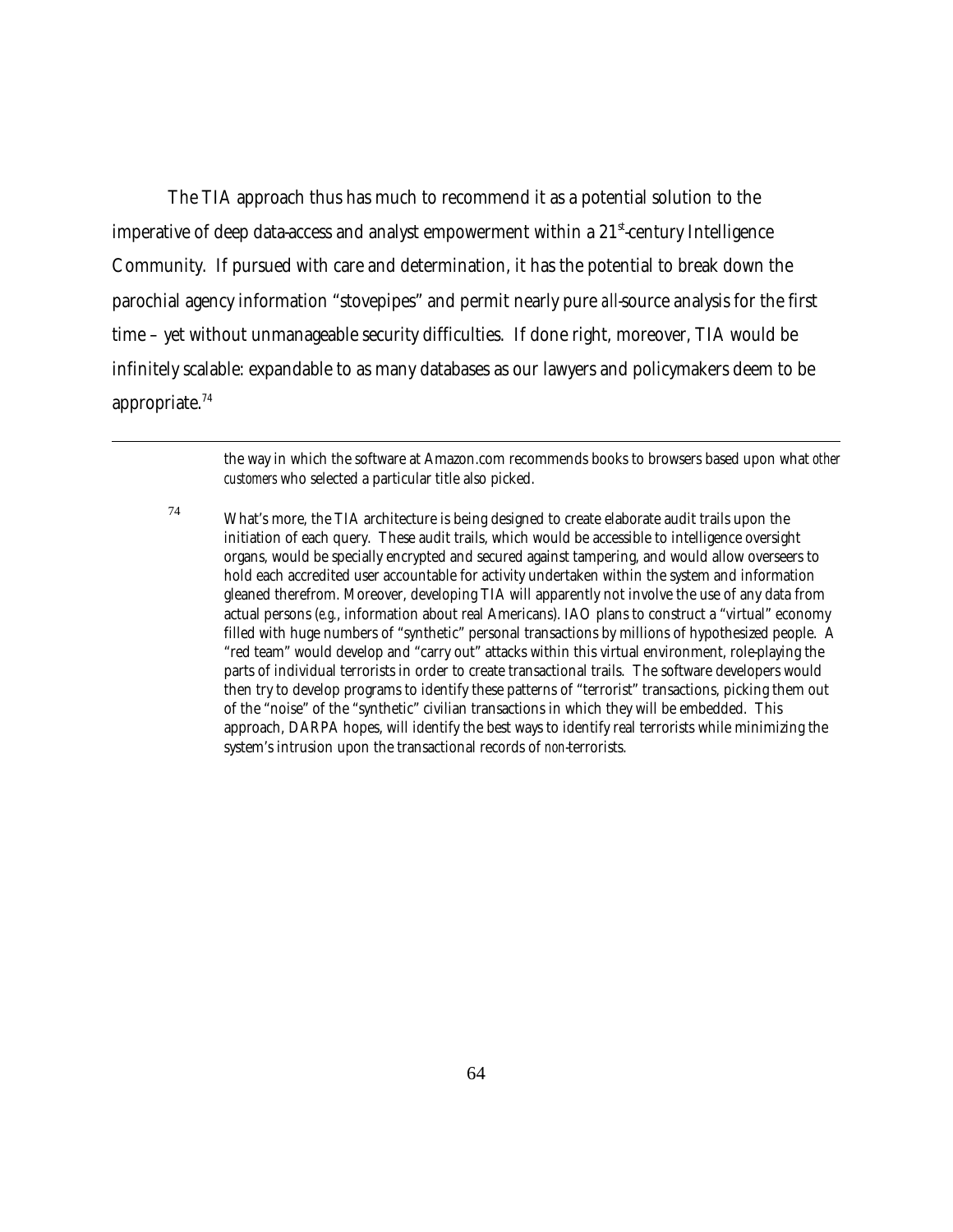TIA promises to be an enormously useful tool that can be applied to whatever data we feel comfortable permitting it to access. How broadly it will ultimately be used is a matter for policymakers to decide if and when the program bears fruit. It is worth emphasizing, however, that TIA would provide unprecedented value-added even if applied exclusively *within* the current Intelligence Community – as a means of finally providing analysts deep but controlled and accountable access to the databases of collection and analytical agencies alike. It would also be useful if applied to broader U.S. Government information holdings, subject to laws restricting the use of tax return information, census data, and other information. Ultimately, we might choose to permit TIA to work against some of the civilian "transactional space" in commercially-available databases which are already publicly and legally available today to marketers, credit card companies, criminals, and terrorists alike. The point for civil libertarians to remember is that policymakers can choose to restrict TIA's application however they see fit: it will be applied only against the data-streams that our policymakers and our laws permit.

I mention TIA here at some length because it represents, in my view, precisely the kind of innovative, "out of the box" thinking of which I have long been speaking – and which Americans have a right to *expect* from their Intelligence Community in the wake of a devastating surprise attack that left 3,000 of their countrymen dead. It is unfortunate that thinking of this sort is most obvious in the Defense Department rather than among Intelligence Community leaders, and more unfortunate still that projects like TIA are likely to encounter significant *resistance* from the entrenched information-holders at the core of the traditional IC. Nevertheless, projects like this represent a bright spot in the Community's baleful recent history of counterterrorist informationsharing.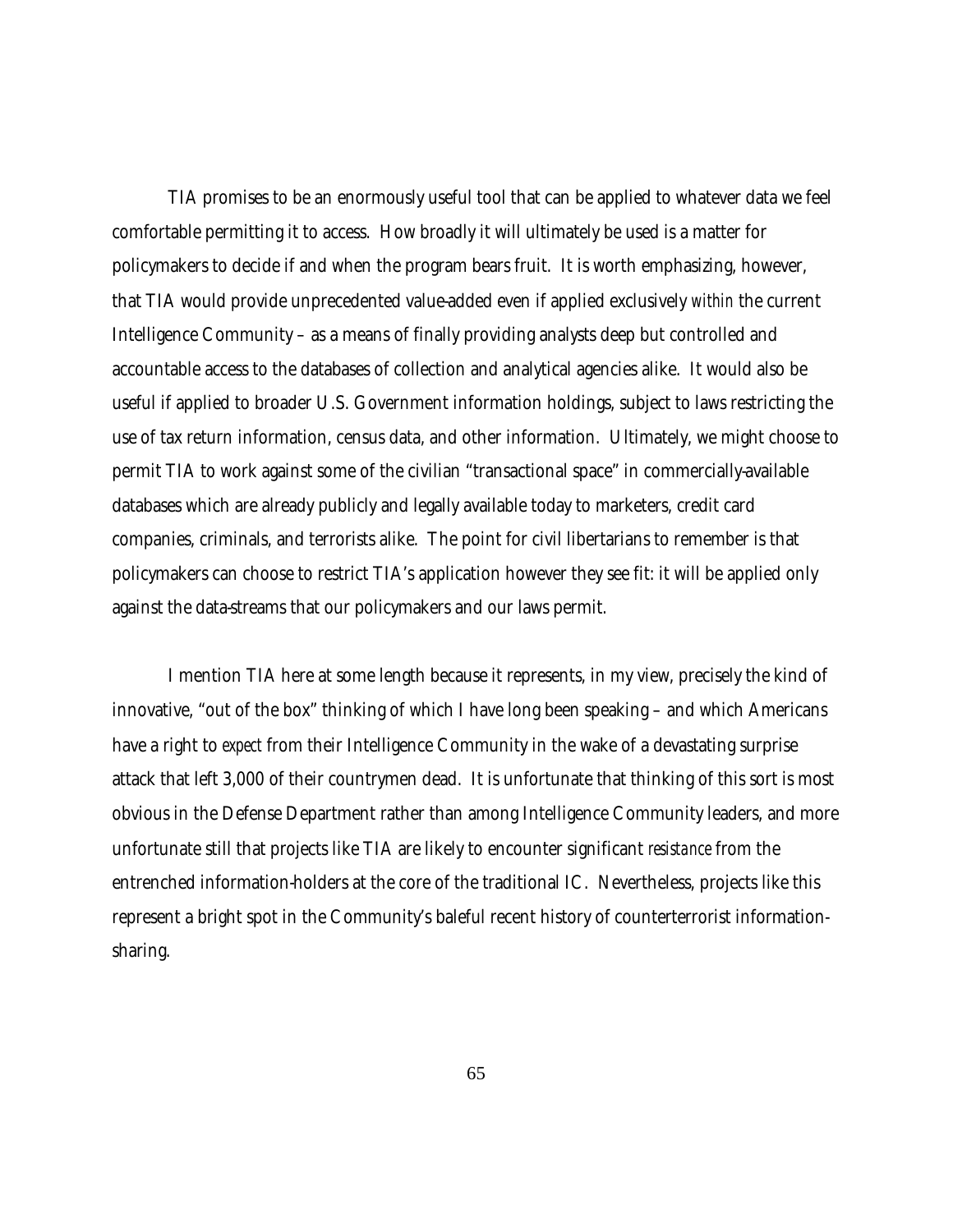# (b) *Homeland Security Intelligence Fusion*

Another bright spot is the potential for a fresh start that is presented by the new Department of Homeland Security. The Homeland Security bill signed by President Bush on November 25, 2002 contains provisions which I wrote specifically in order to help address these information-sharing problems within the Intelligence Community and between other federal agencies. Specifically, this new law makes it the responsibility of the Undersecretary for Information Analysis and Infrastructure Protection at the Department of Homeland Security to

> "establish and utilize . . . a secure communications and information technology infrastructure, including data-mining and other advanced analytical tools, in order to access, receive, and analyze data and information in furtherance of the responsibilities under this section  $\ldots$  ."<sup>75</sup>

This language is complemented by the strong information-access provisions I also wrote into the bill. These provisions provide appropriately-cleared Homeland Security analysts with authority affirmatively to *access* (*i.e.*, not simply to be *given*):

<sup>75</sup> Public Law 107-296 (November 25, 2002), at § 201(d)(14).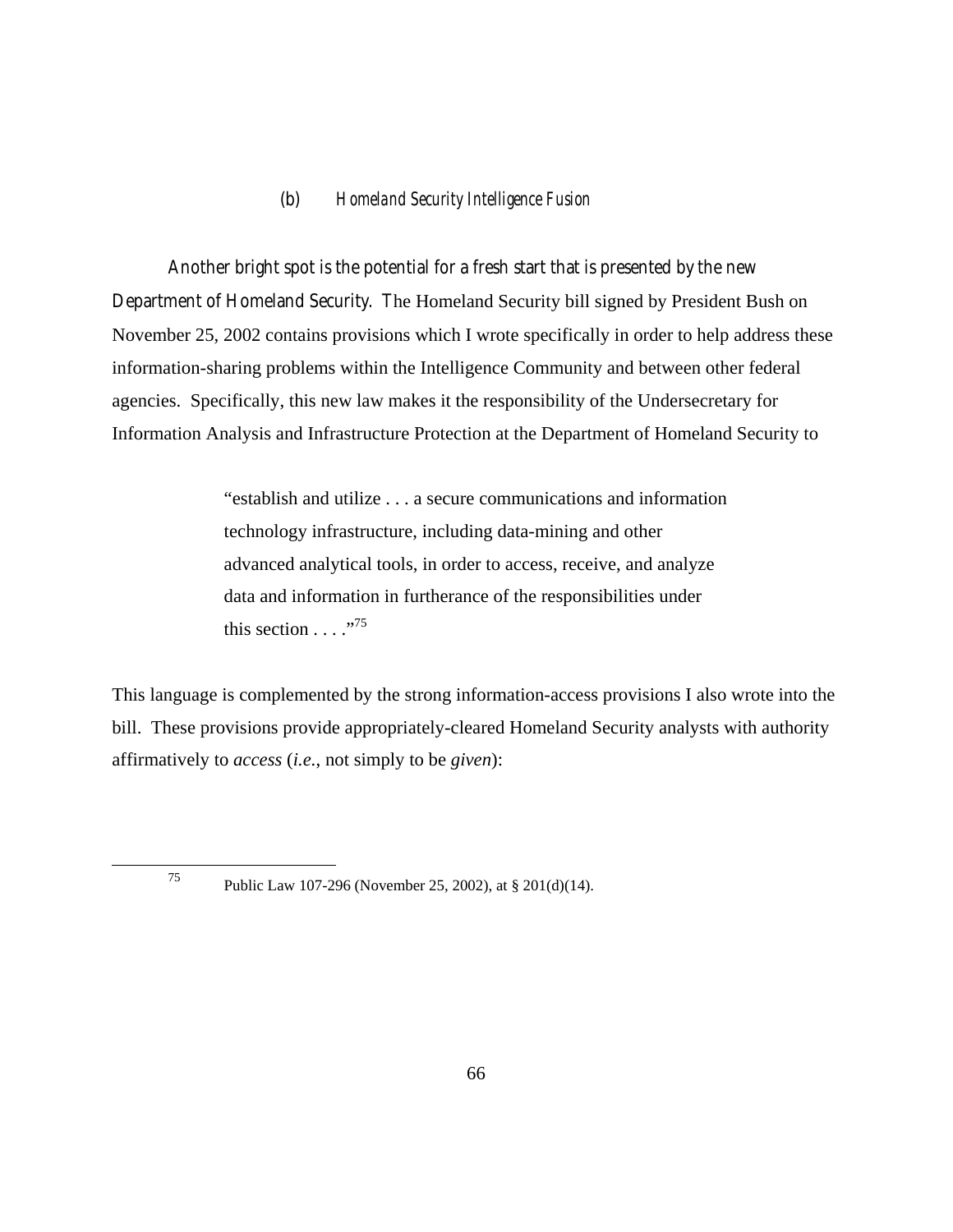"*all* information, including reports, assessments, analyses, and unevaluated intelligence related to threats of terrorism against the United States . . . that may be collected, possessed, or prepared by any agency of the Federal Government."76

Read together, as they were intended to be, these provisions provide statutory authorization for a radical new approach to counterterrorist information-sharing in which analysts are for the first time given the ability to conduct *real* "all-source" analysis and to "connect the dots" in order to protect our nation from terrorists.

It was my hope with this legislation to begin to move our Intelligence Community, to paraphrase former DIA Director Thomas Wilson, beyond the realm of information "sharing" entirely, inasmuch as "sharing" connotes information *ownership* by the party that decides to share it, an idea that is antithetical to *truly* empowering analysts to connect all the right "dots."77

My views on this subject have been powerfully reinforced by the findings of the Joint Inquiry, which has recommended that Congress work diligently to ensure the success of the Homeland Security information analysis office – including ensuring that it gets "full and timely access to all counterterrorism-related intelligence information," including all the "'raw' supporting data" it needs. While it certainly remains in President Bush's power to stop his new

<sup>&</sup>lt;sup>76</sup> *Id.* at § 202(a)(1) (emphasis added).

<sup>77</sup> *See* JIS, written statement presented to SSCI/HPSCI joint hearing (October 1, 2002), at 13 (citing VADM Thomas Wilson).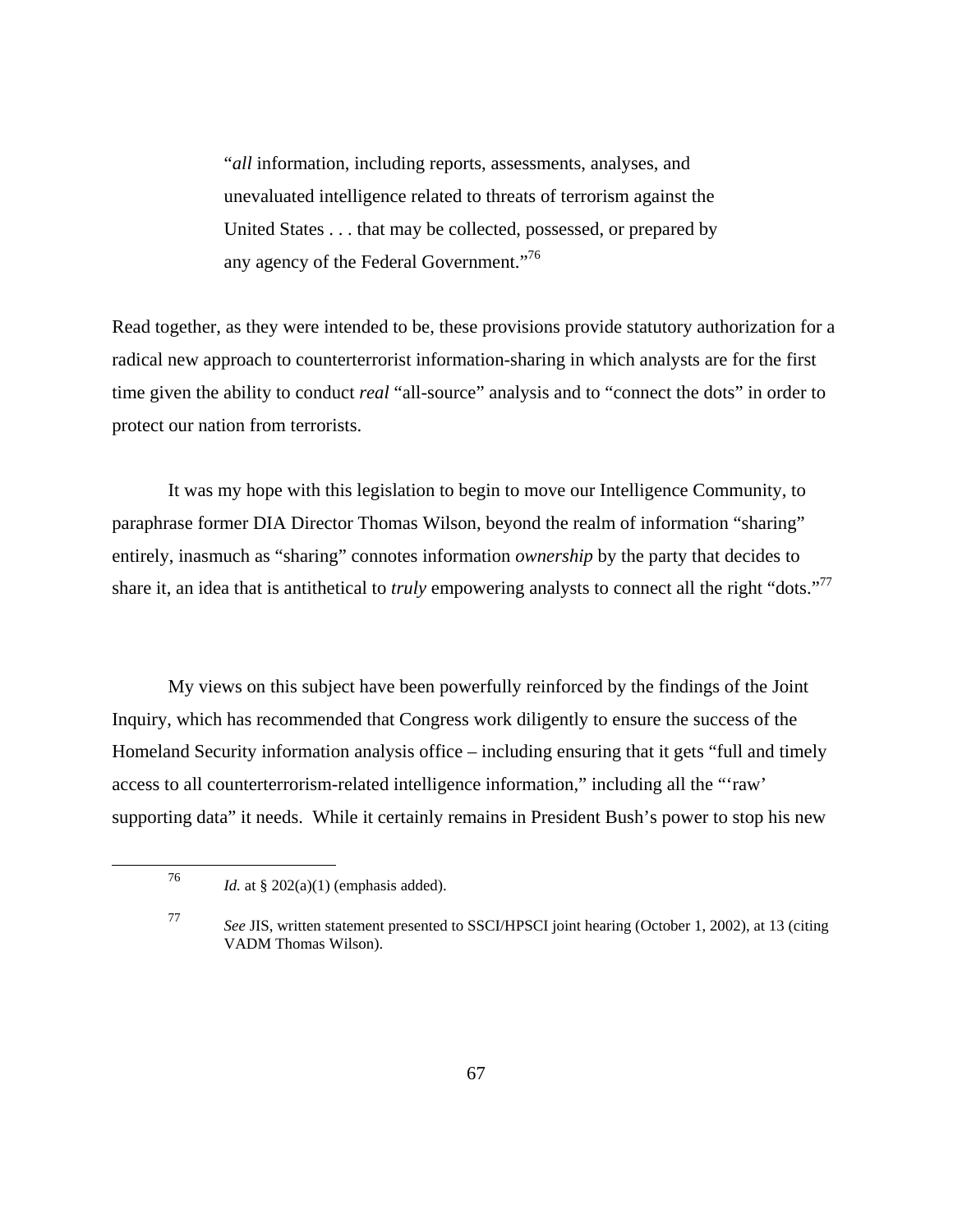Homeland Security organization short of leading the way toward this new paradigm, it is my hope – and it was the inspiration behind my contributions to Title II of the Homeland Security bill and the recommendations of the Joint Inquiry – that he will use this historic opportunity to bring the U.S. Intelligence Community into the 21<sup>st</sup> century. I dearly hope that, recent press reports to the contrary,<sup>78</sup> the Administration will not squander the opportunity to make true allsource fusion finally work to protect Americans from terrorism.

(4) *The Other Side of the Coin: Protecting National Security Information* 

<sup>78</sup> *See, e.g.*, Eggen & Mintz, *supra*, at 43.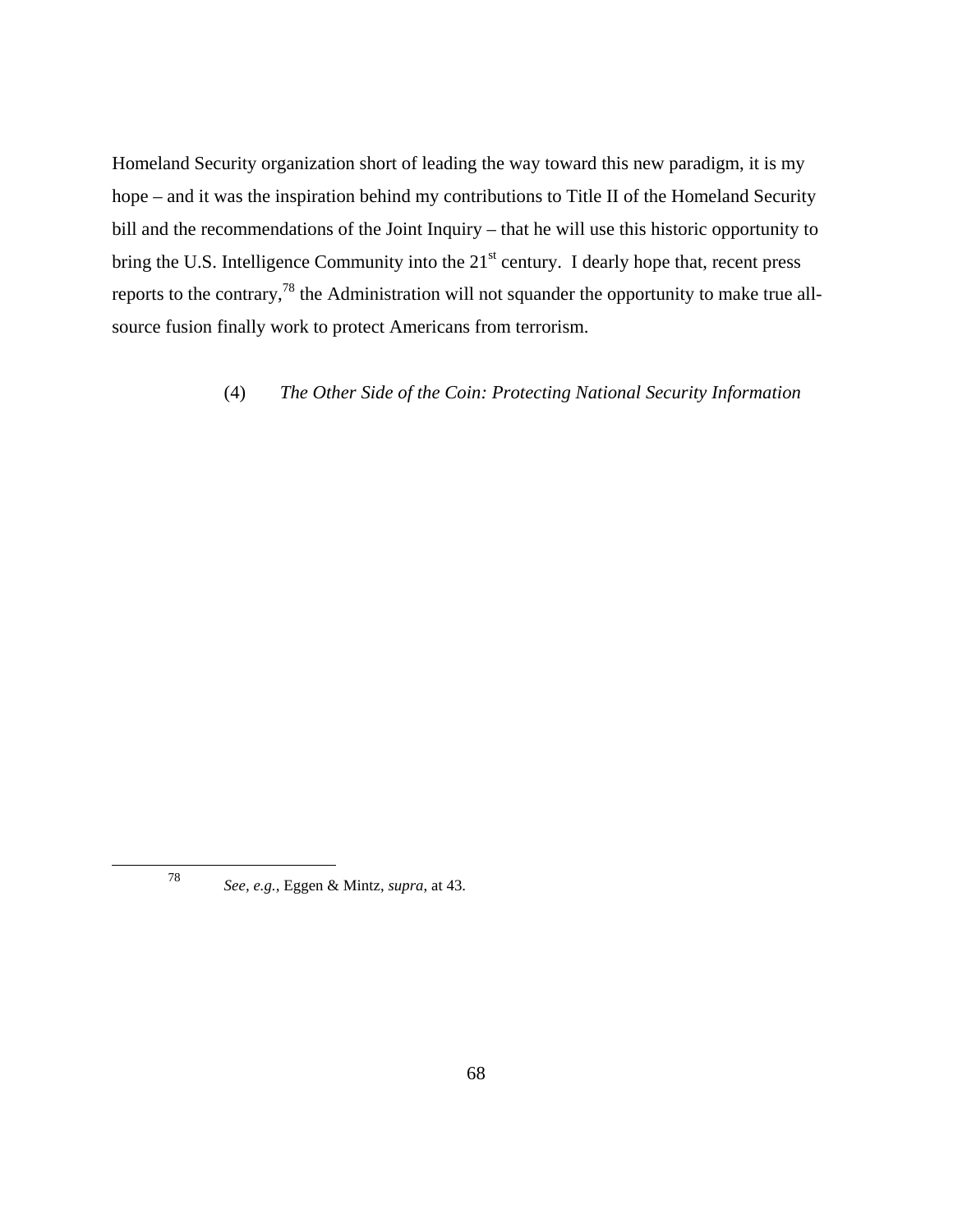In the context of information sharing, a quick word should also be said about the need to protect national security information from unauthorized disclosure. Those of us with regular access to highly classified information cannot help but be appalled by the frequency with which the publication within the Intelligence Community of enormously sensitive reports is quickly followed by sensationalistic press accounts of that very same information. The President, the Secretary of Defense, and other officials have all stated emphatically the dangers posed by the endemic culture of media "leaks" in modern Washington. As Attorney General Ashcroft has noted, "there is no doubt and ample evidence that unauthorized disclosures of classified information cause enormous and irreparable harm to the nation's diplomatic, military, and intelligence capabilities."79 As we have learned during the course of this Joint Inquiry, our Intelligence Community's ability *personally* to track Usama bin Laden himself was lost in 1998 on account of a senior official's boasting to the media about a certain type of collection capability. We simply *cannot* hope to fight the war on terrorism with sustained success if we continue to see our intelligence activities and capabilities featured in the press as part of what Senator Pat Roberts has described as "the leak of the week."

Unfortunately, however, our current laws against disclosing classified information are far too weak, and investigations of leaks usually far too difficult, for prosecutors to have had any success in pursuing them. Indeed, in the last half-century, I am aware of only *one* non-espionage case in which someone was prosecuted for an unauthorized disclosure. The SSCI and HPSCI tried to address this issue in 2000 by placing a section in our Fiscal Year 2001 intelligence authorization bill that would have made it a felony for someone with authorized access to

<sup>79</sup> Attorney General John Ashcroft, letter to Vice President Dick Cheney (October 15, 2002).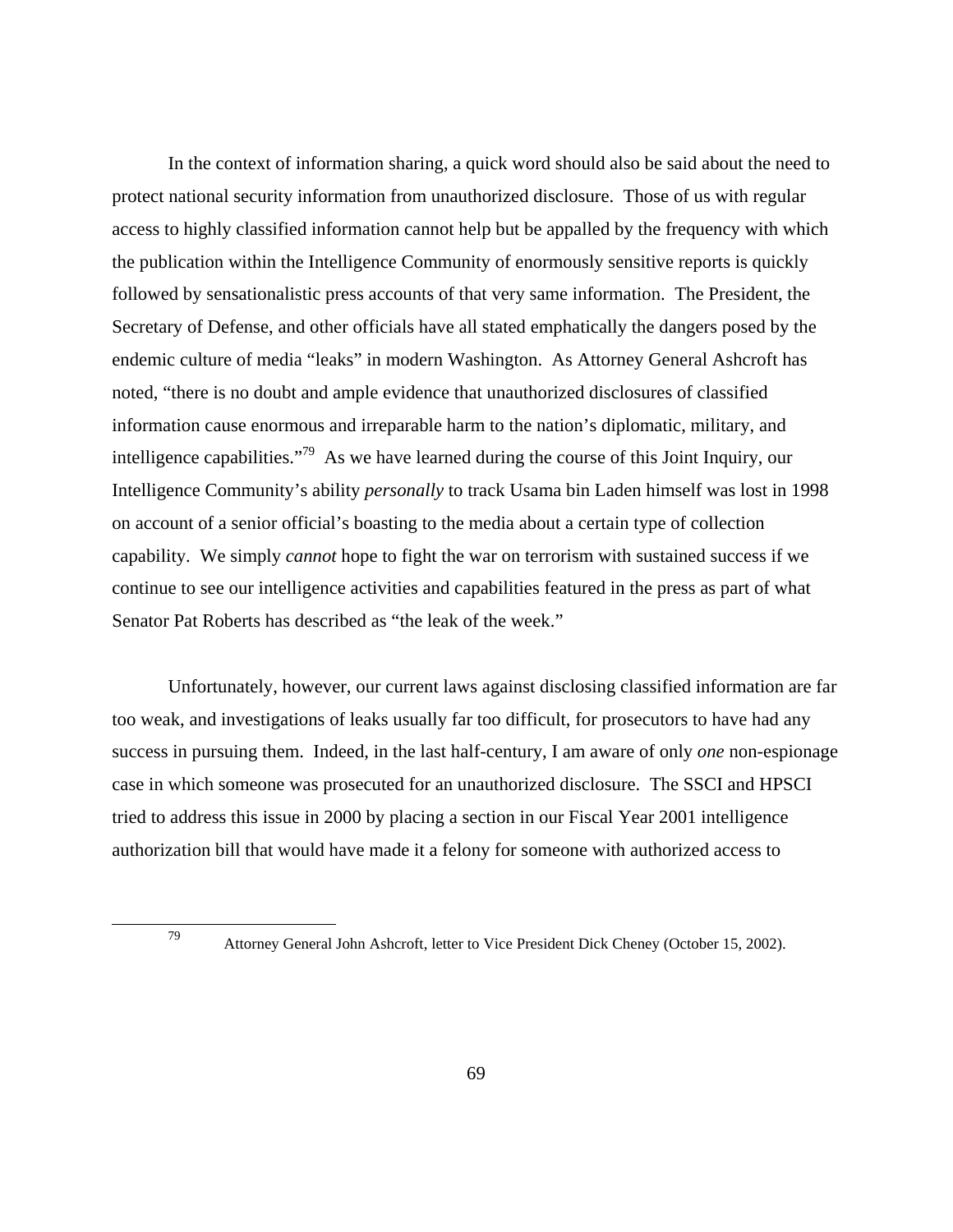classified information knowingly to disclose it to someone not authorized to receive it.<sup>80</sup> President Clinton, however, vetoed the bill.

Now that the war on terrorism has refocused us upon the potentially appalling consequences of our culture of leaks, the 108<sup>th</sup> Congress should take up and enact this legislation anew – and President Bush should sign it. Such anti-leaks legislation will become more important than ever as we move into the  $21<sup>st</sup>$  century world of true "all-source" fusion and automated data-mining within the Intelligence Community. We should also bear continually in mind the admonition contained in the Joint Inquiry's recommendation to consider the degree to which "excessive classification" has impeded the IC's ability to handle the informationmanagement responsibilities we ask of it. We must both punish leaks of information *and* ensure that the only information subject to classification is that which truly needs to be.

#### **III.** *Intelligence-Law Enforcement Coordination*

Another of the discouraging lessons of September 11 is the extent to which the United States' law enforcement agencies (LEAs) and its Intelligence Community (IC) still have not managed to work effectively with each other. Progress has been made in this regard since the terrorist attacks, thanks in large part to Congress' prompt passage of the USA PATRIOT Act of 2001 (Public Law 107-56). This remains an area, however, in which much improvement is

<sup>80</sup> *See* S.2507 (106th Congress, 2d Sess.), at § 303.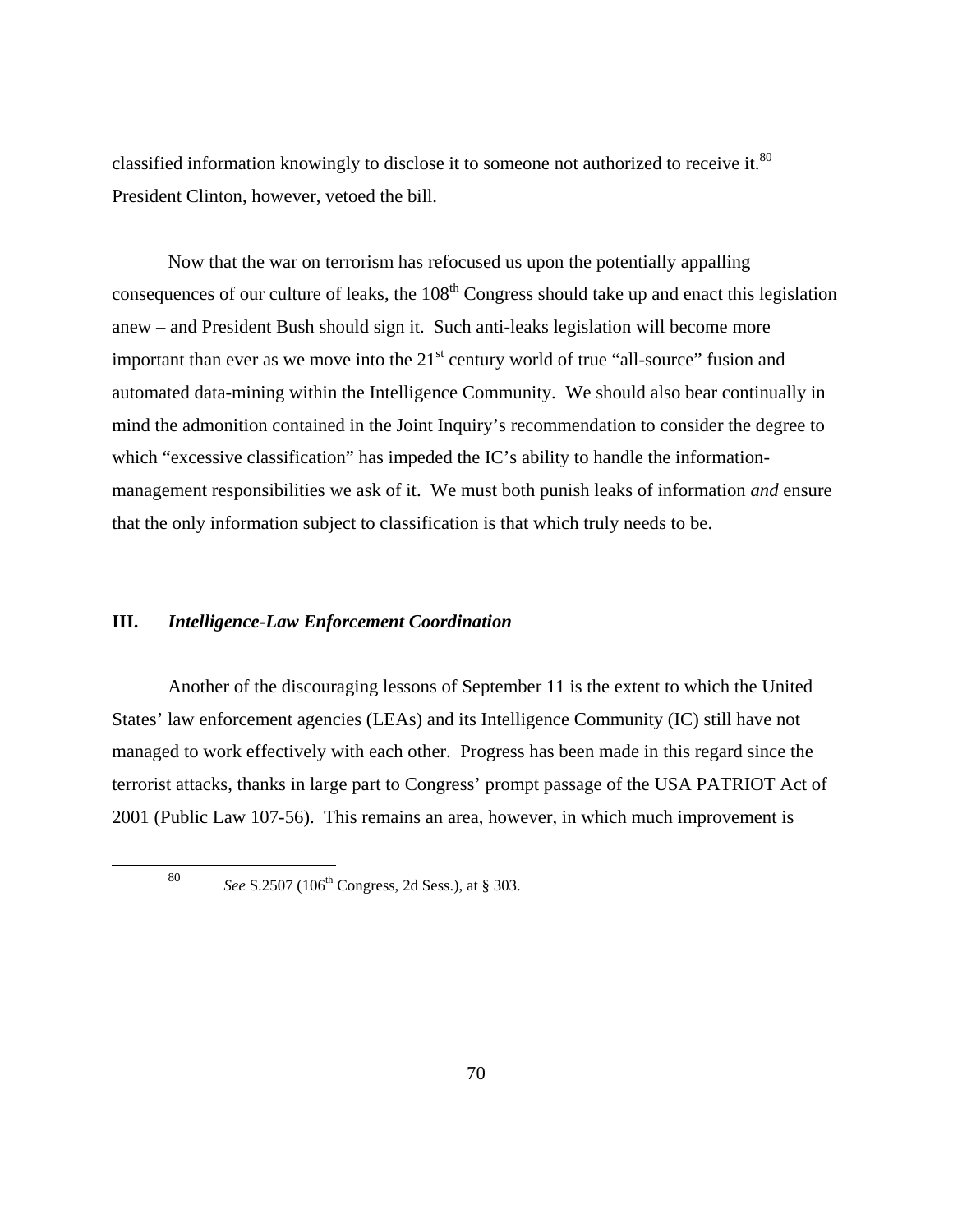needed – as well as sustained Congressional oversight to ensure that these agencies really do make cooperation part of their institutional culture over the long run.

### A. *FISA and Its Discontents*

Much of the blame for the dysfunctional nature of pre-September 11 LEA/IC coordination can be traced to a series of misconceptions and mythologies that grew up in connection with the implementation of domestic intelligence surveillance (and physical searches) under the Foreign Intelligence Surveillance Act (FISA).<sup>81</sup> Rigid and restrictive readings of FISA in the early and mid-1990s acquired with time the apparent legitimacy of long-presumed acceptance, and created a sterile and ultimately fallacious conventional wisdom that effectively – but unnecessarily – *prevented* meaningful LEA/IC coordination.

## (1) *Development of the "No Coordination" Myth*

Much of the pre-September 11 problems with FISA can be traced to confusions associated with participants' understandings of the so-called "purpose test" embodied in the statute. Under FISA as it existed before 2001, a surveillance or search order could only be obtained if, among other things, the government was able to certify – and a federal judge on the FISA court agreed – that "the purpose" of the undertaking was to collect foreign intelligence information.

<sup>81</sup> 18 U.S.C. § 1801 *et seq.*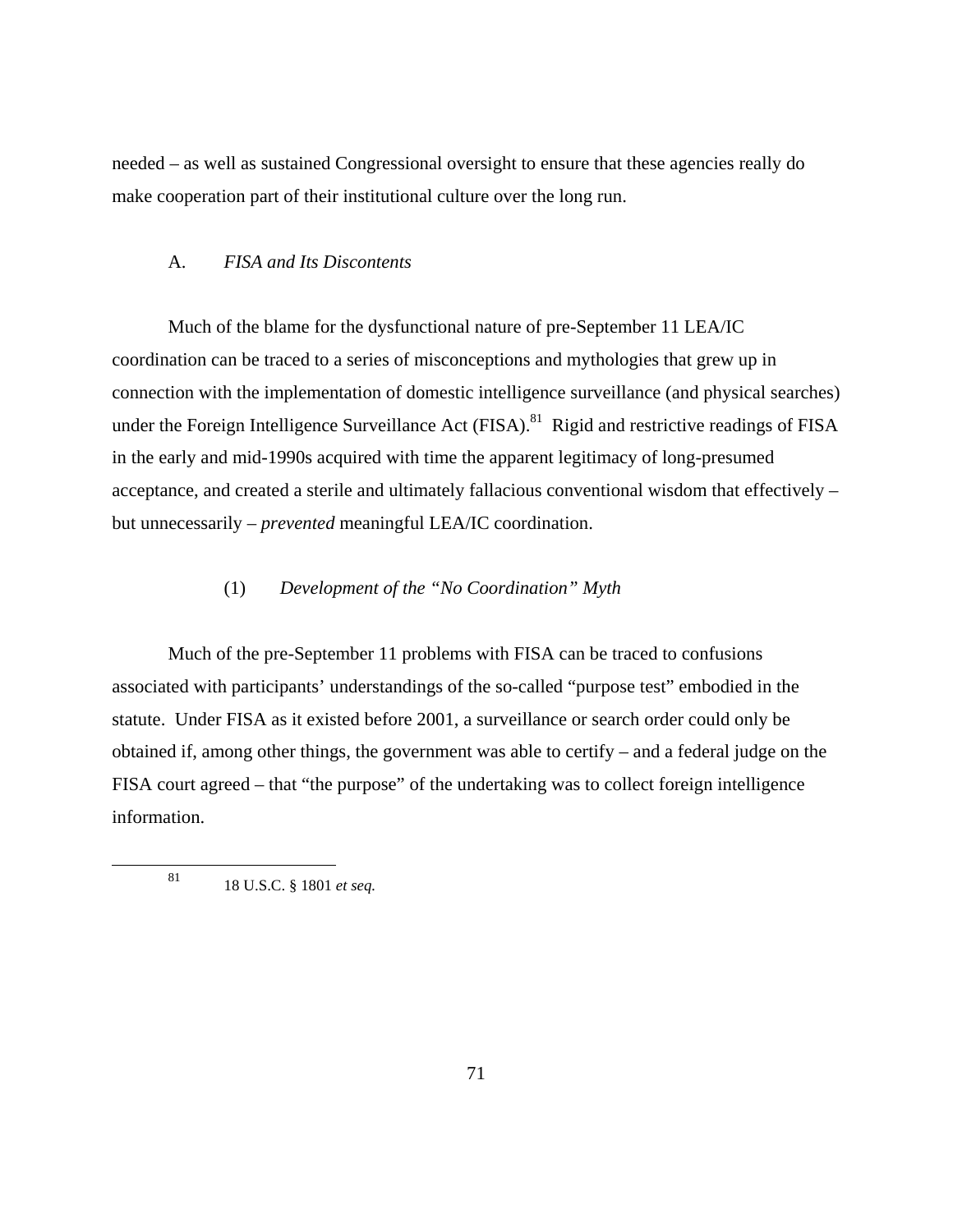Taking their cue from *non-FISA* caselaw setting forth the constitutional rules for warrantless intelligence surveillance, most courts interpreting FISA – and essentially all intra-Executive Branch officials who dealt with these matters – read FISA's "the purpose" language as imposing the requirement that the "primary" purpose of the requested surveillance or search be the collection of foreign intelligence. Warrantless surveillance cases such as *Truong*82 arising out of activities undertaken before the passage of the FISA statute, had helped create what became known as the "primary purpose" test. Technically, the seminal "primary purpose" cases did not apply to surveillance conducted under FISA, a statute enacted by Congress in order to establish a special, court-overseen system of domestic intelligence surveillance and thus to replace the pre-FISA constitutional standard with a specified statutory one. Nevertheless, it did not take long for courts and commentators alike to interpret FISA as incorporating the pre-FISA "primary purpose" test.

As the FISA Court of Review ably explained in a recent landmark decision (and the first case ever heard by that appellate body established by the FISA statute in 1978), FISA itself imposes few, if any, restrictions upon intelligence/law enforcement coordination. Indeed, according to the Court of Review, the very *idea* that there exists a "dichotomy" between "criminal" and "intelligence" purposes was merely an unwarranted assumption that subsequent participants in the FISA process imagined into the law.<sup>83</sup> Nevertheless, in short order it had

<sup>82</sup> *United States* v. *Truong Dinh Hung*, 629 F.2d 908 (4th Cir. 1980).

<sup>83</sup> *See* Foreign Intelligence Surveillance Court of Review, *In re: Sealed Case No. 02-001* (November 18, 2002) [hereinafter "Court of Review Opinion"], at 18-19.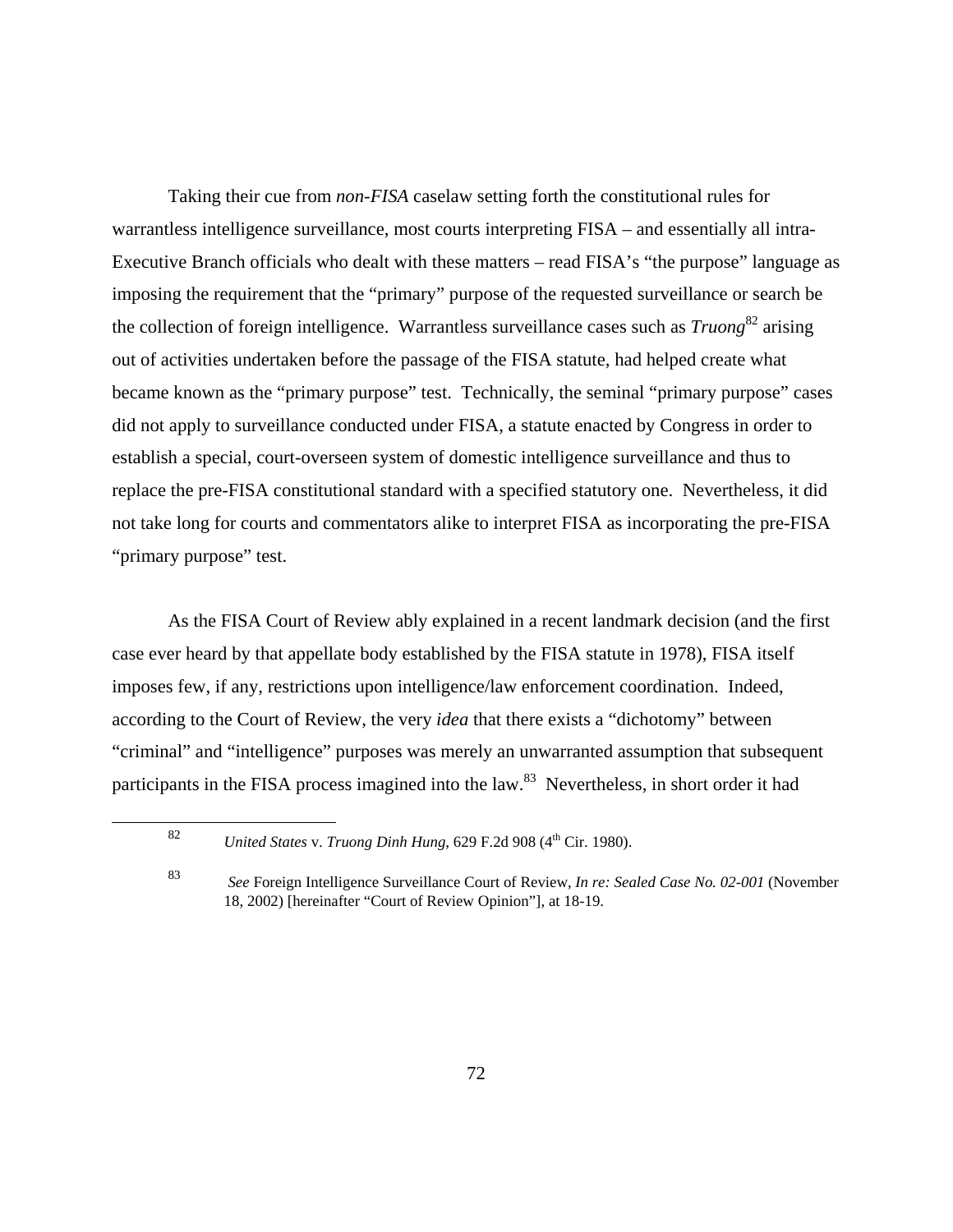become the conventional wisdom of U.S. intelligence oversight law that FISA incorporated the "primary purpose" test – and thus that there must at some point be a limit to the permissible degree of "criminal investigative" involvement in electronic surveillance or physical searches<sup>84</sup> under FISA.

<sup>84</sup> Physical searches were not covered by the original FISA statute, being added to the law in 1995. (Before that point, therefore, physical searches still fell under the pre-FISA constitutional standards for warrantless surveillance.)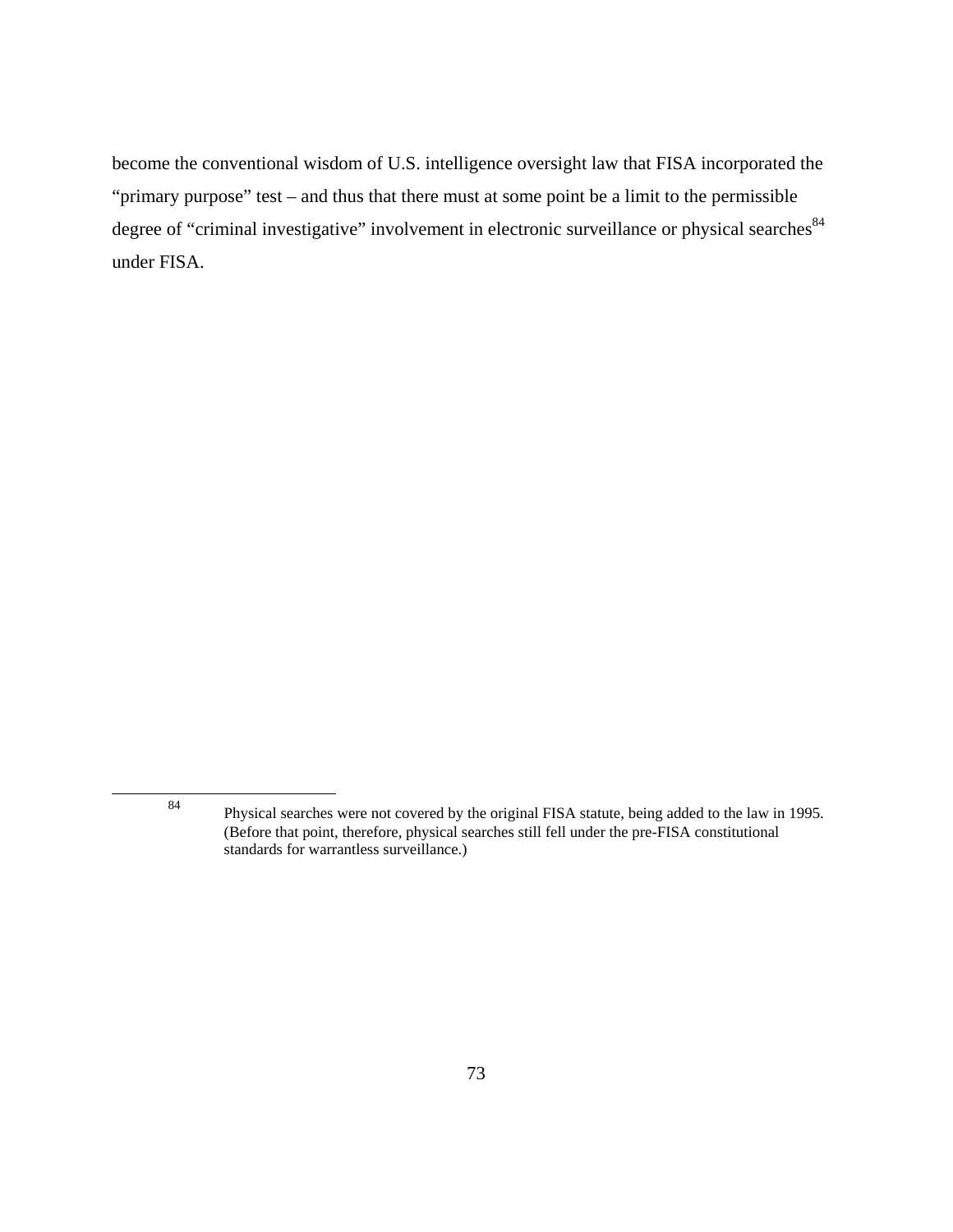More importantly – and, as it turns out, far more perniciously – this half-imagined "purpose test" itself came to be interpreted extremely rigidly, in ways that in time came to be seen effectively to preclude *any* meaningful coordination between criminal investigators and intelligence personnel even in terrorism and espionage cases. As first discussed publicly in connection with a report on the Wen-Ho Lee affairs by the Chairman of the Senate Governmental Affairs Committee in 1999,<sup>85</sup> and as subsequently detailed both in a General Accounting Office (GAO) study<sup>86</sup> and the declassified findings of a special Justice Department review – the Attorney General's Review Team (AGRT) headed by Assistant U.S. Attorney Randy Bellows, which produced the so-called "Bellows Report"<sup>87</sup> – DOJ attorneys adopted a

<sup>85</sup> Fred Thompson & Joseph Lieberman, "Special Statement on "Department of Energy, FBI, and Department of Justice Handling of the Espionage Investigation into the Compromise of Design Information on the W-88 Nuclear Warhead" (August 5, 1999), *available at*  http://www.senate.gov/~gov\_affairs/ 080599\_china\_espionage\_statement.html (visited August 23, 2001).

<sup>86</sup> General Accounting Office, *Coordination Within Justice on Counterintelligence Criminal Matters is Limited* (July 2001) [hereinafter "GAO Report"].

<sup>87</sup> Attorney General's Review Team, *Final Report on the Handling of the Los Alamos National Laboratory Investigation* (May 2000), declassified version [hereinafter "Bellows Report"].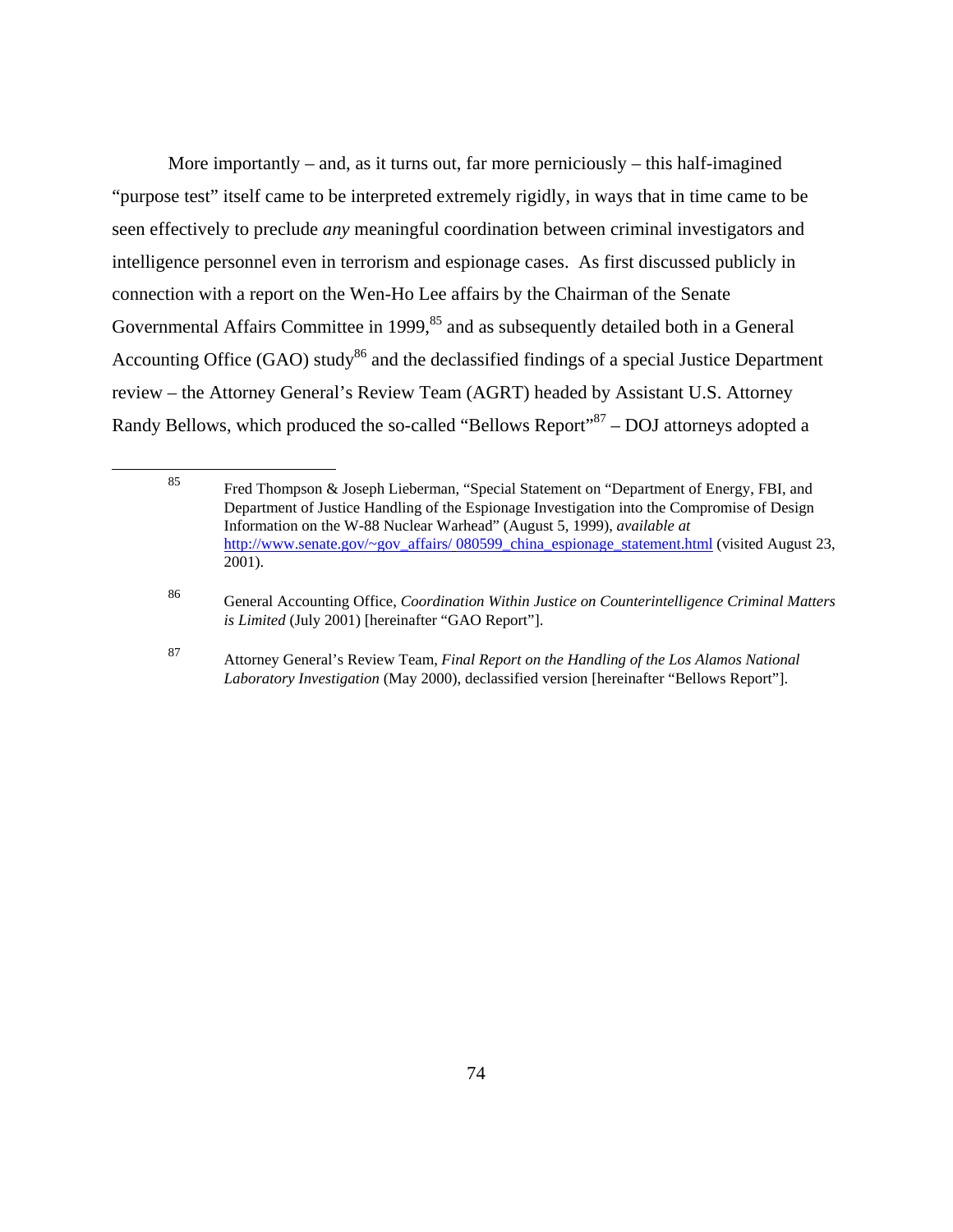hyper-restrictive, and legally unnecessary, approach to FISA applications. This approach, as was apparently intended, maximized the likelihood of FISA order requests being approved by the Foreign Intelligence Surveillance Court (FISC) and certainly minimized FISA "intrusions" upon American privacy.88 It came at the cost, however, of prohibiting a great deal of useful *and quite lawful* information-sharing and coordination between intelligence and criminal investigators.

<sup>88</sup> These debates, of course, came up with most vehemence in connection with proposed FISA surveillance or physical searches of the property of "United States persons" – that is, U.S. citizens, lawful permanent residents, or U.S. corporations, *see* 50 U.S.C. §§ 1801(i) (providing definition) – because FISA imposes special rules for dealing with U.S. persons, *see id.* at § 1801(a), 1804(a), & 1825(a). FISA surveillance and searches are much more easily available, under the statute, against non-U.S. persons such as foreign diplomats or facilities within the United States. *See, e.g., id.* at § 1802(a)(1) (permitting surveillance of premises exclusively controlled by a foreign power without need for court approval).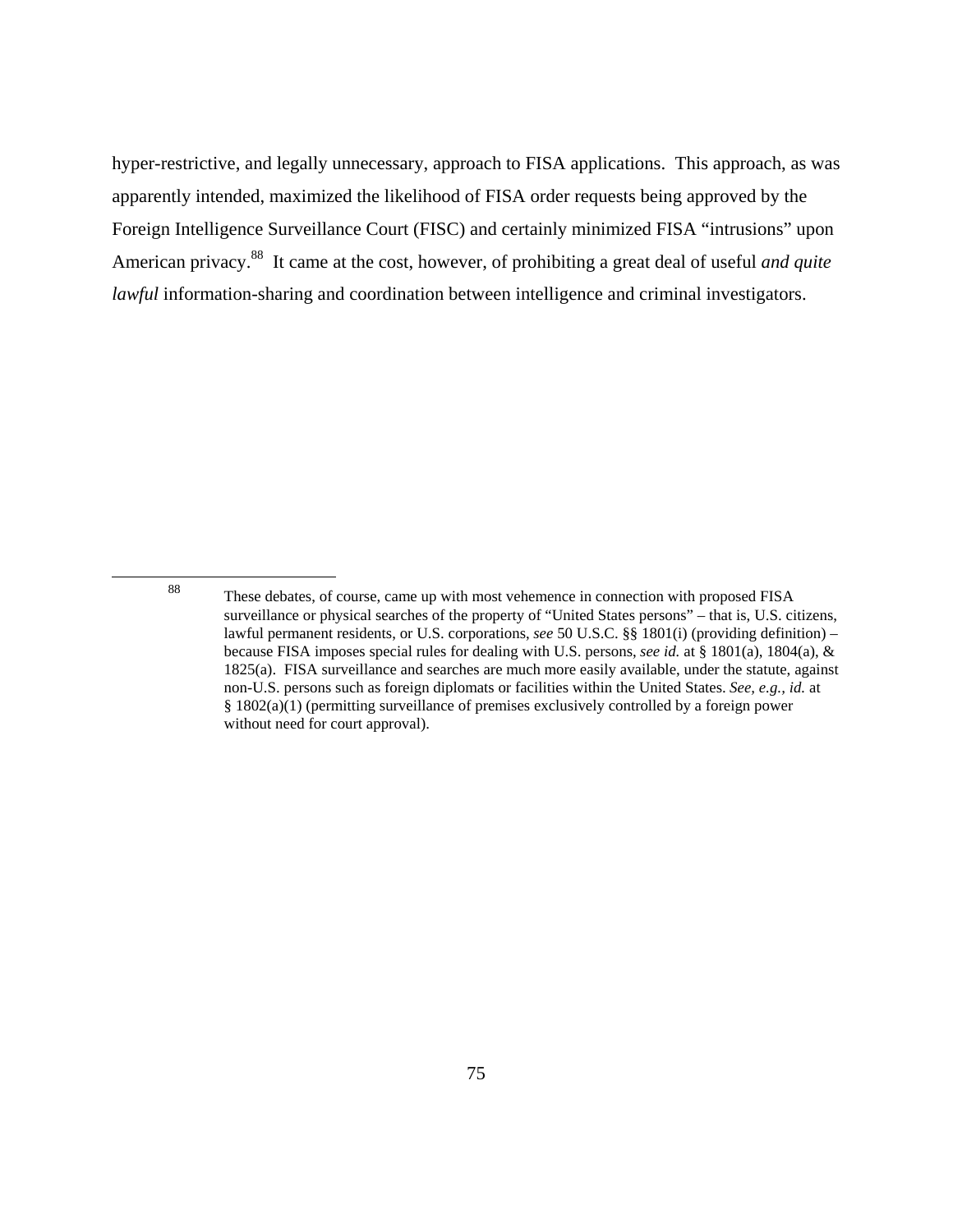As best I have been able to piece these things together today – and in its recent decision on these matters, the FISA Court of Review (COR) disclaimed any real certainty about when these problems first arose $89$  – the most damaging manifestations of this phenomenon came about after 1995, in the wake of the espionage prosecution of senior CIA officer (and Soviet mole) Aldrich Ames. Criminal and intelligence investigators in that case allegedly cooperated closely, so closely that lawyers within Attorney General Janet Reno's Justice Department apparently became convinced that they might "lose" the Ames case if defense counsel asked the trial judge to suppress evidence obtained by intelligence surveillance on the grounds that this collection had "really" been for *criminal* purposes.

As it turned out, Ames' guilty plea brought the case to a conclusion before this issue could be joined. Unsettled by the episode, Clinton Administration lawyers apparently concluded that they would in the future essentially *prohibit* coordination between criminal and intelligence investigators. The Attorney General issued special guidelines in July 1995 setting forth standards for information-sharing and coordination between FBI agents working on FISA cases or other intelligence investigations and attorneys in DOJ's Criminal Division. These guidelines *did* permit some cooperation, specifying standards for when the Criminal Division was to be

<sup>89</sup> *See* Court of Review Opinion, *supra*, at 10 (suggesting that this dynamic may have begun "at some point during the 1980s").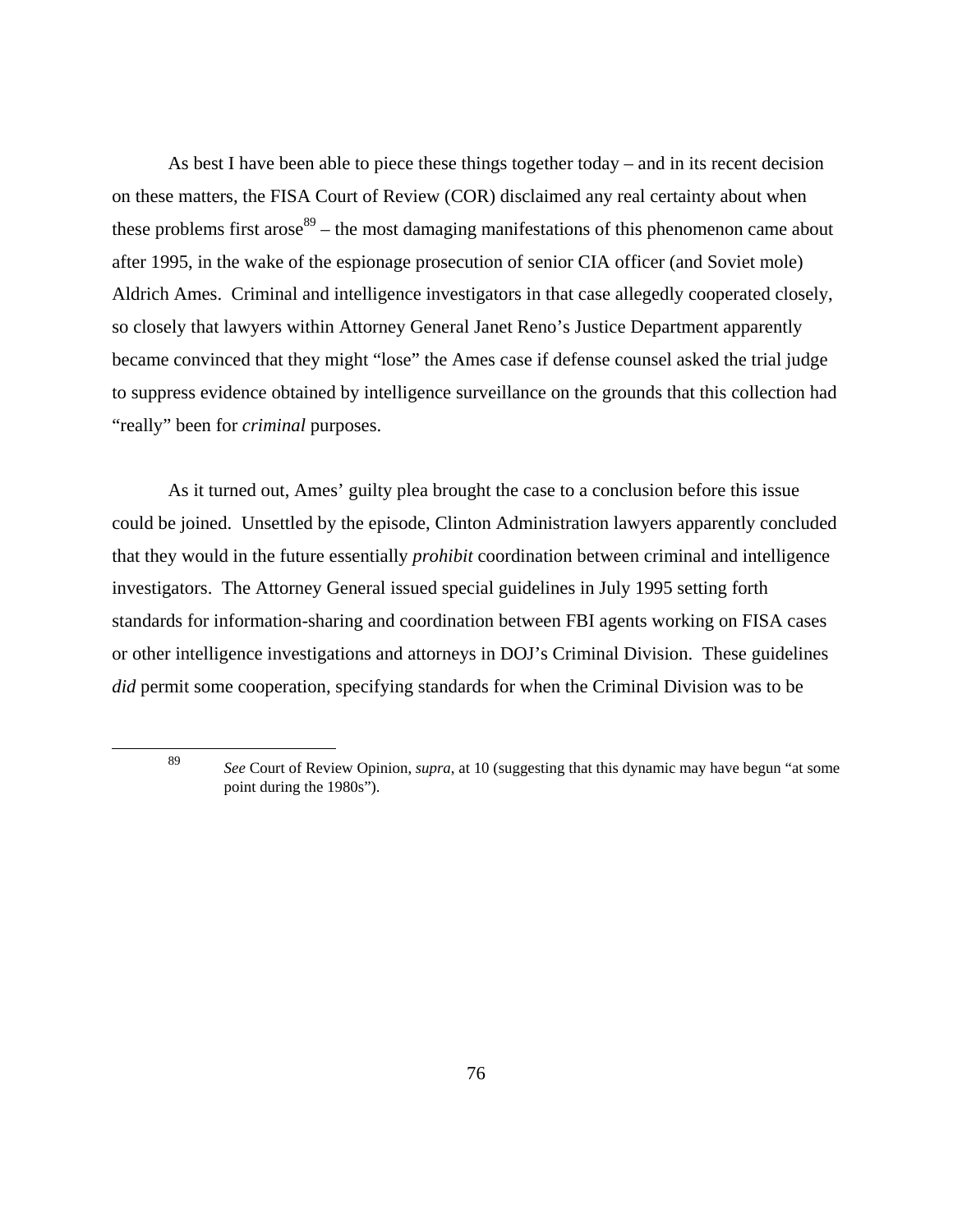notified of information.<sup>90</sup>

<sup>90</sup> Attorney General Janet Reno, "Procedures for Contacts Between the FBI and the Criminal Division Concerning Foreign Intelligence and Foreign Counterintelligence Investigations," memorandum to Assistant Attorney General, Criminal Division, *et al.* (July 19, 1995).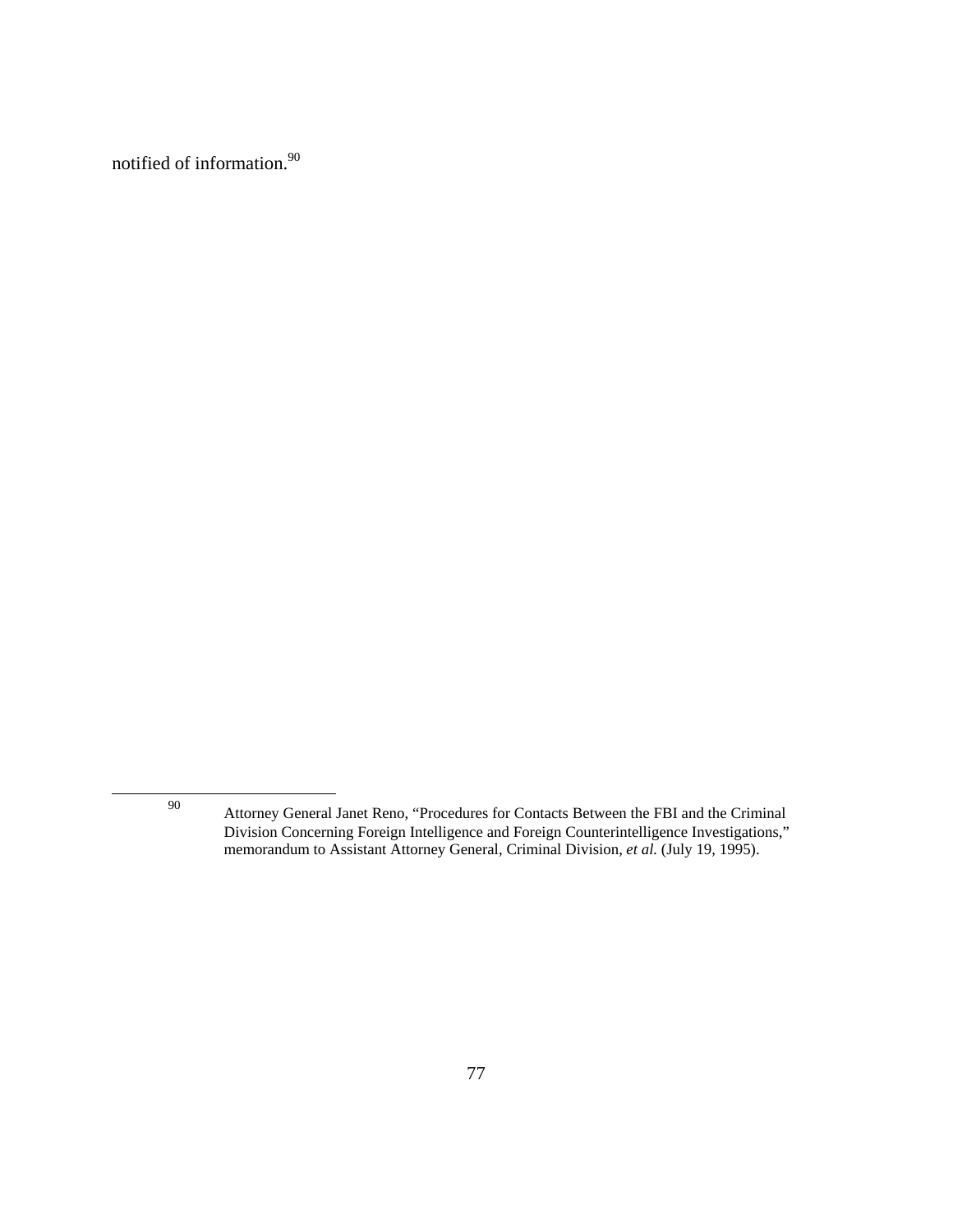As detailed by GAO, however, these guidelines were never really enforced within DOJ. With these guidelines standing, in effect, in abeyance, DOJ attorneys – especially those within the Office of Intelligence Policy and Review (OIPR), which serves as the Department's "gatekeeper" on FISA matters – were free to interpret FISA as banning essentially *any* contact between FISA investigators and the Criminal Division. As GAO and a special internal DOJ report have recounted, coordination on intelligence cases dropped off significantly after the guidelines were issued, and what contact *was* undertaken commonly occurred so late in the process as to be substantively useless.<sup>91</sup> According to some participants, meetings between FBI intelligence investigators and Criminal Division attorneys became "unproductive," and even "weird" and "surreal." The new restrictions imposed by OIPR prevented the FBI from obtaining "meaningful advice from the Criminal Division during an FCI [foreign counterintelligence] investigation," and impeded "the FBI's ability to do its job."<sup>92</sup> In short order, OIPR attorneys turned the "primary purpose test" into a *de facto* "'exclusive' purpose" test.<sup>93</sup> No FISA request was permitted to go forward if there was *any* meaningful coordination between criminal and intelligence investigative organs, and similar "no-coordination" standards were applied to all FCI and counterintelligence investigations. Denied any meaningful ability to coordinate actions between the LEA and IC spheres, the FBI developed a Byzantine system of parallel investigative tracks for working terrorism issues: "dirty" teams of intelligence investigators and "clean" teams of purely criminal-focused agents would work the same terrorist cases at the same time, "[y]et they rarely talk[ed] to each other."<sup>94</sup> This organizational allergy even to the most common-sense

<sup>91</sup> *See* GAO Report, *supra*, at 14.

<sup>92</sup> Bellows Report, *supra*, at 732-33.

<sup>93</sup> *See* GAO Report, *supra*, at 14.

<sup>94</sup> *See, e.g.*, Roberto Suro, "FBI's 'Clean' Team Follows 'Dirty' Work of Intelligence," *Washington*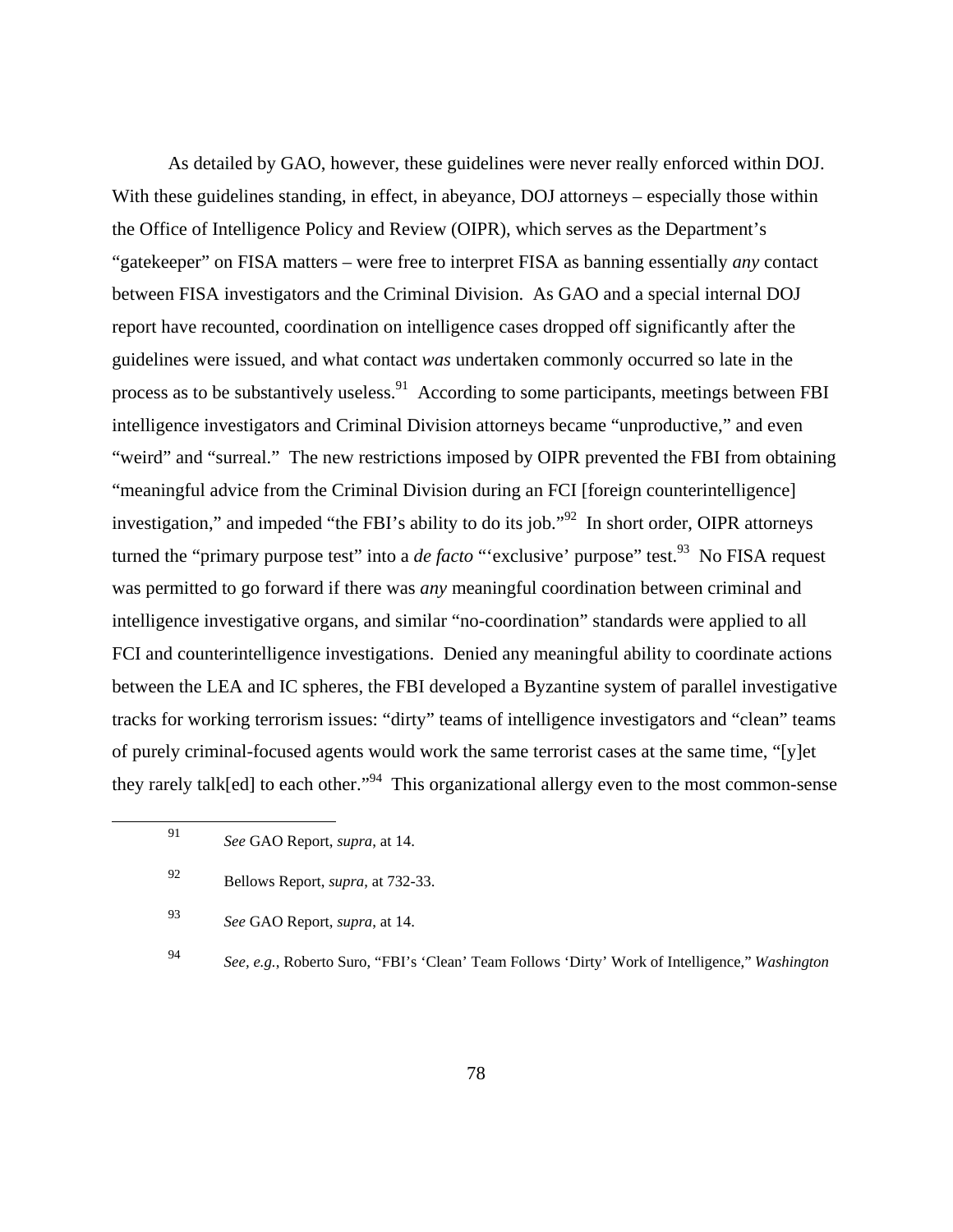forms of counterterrorist cooperation become infamous after September 11: a "Wall" had been built between intelligence and law enforcement.

# (2) *Manifestations in the September 11 Intelligence Failure*

Spurred by Congressional attention given to OIPR's excessively restrictive approach to FISA during the Wen-Ho Lee affair – and by the scathing critique of that office offered in the Bellows Report – DOJ began to realize in the final months of the Clinton Administration that it had created a significant national security problem for itself. On January 21, 2000, Attorney General Reno promulgated some new "interim measures," but she failed to adopt new guidelines before leaving office. Revised formal guidance, however, was not forthcoming until set forth in August 2001 by Deputy Attorney General Larry Thompson.<sup>95</sup> This clarified the rules for coordination between law enforcement and intelligence organs, emphasizing that notification of the Criminal Division is *mandatory* when information is developed that "reasonably indicate[s] that a significant federal crime has been, is being, or may be committed."96

<sup>96</sup> *Id.* at 2.

*Post* (August 16, 1999), at A13.

<sup>95</sup> Deputy Attorney General Larry Thompson, "Intelligence Sharing," memorandum to Assistant Attorney General Michael Chertoff *et al.* (August 6, 2001).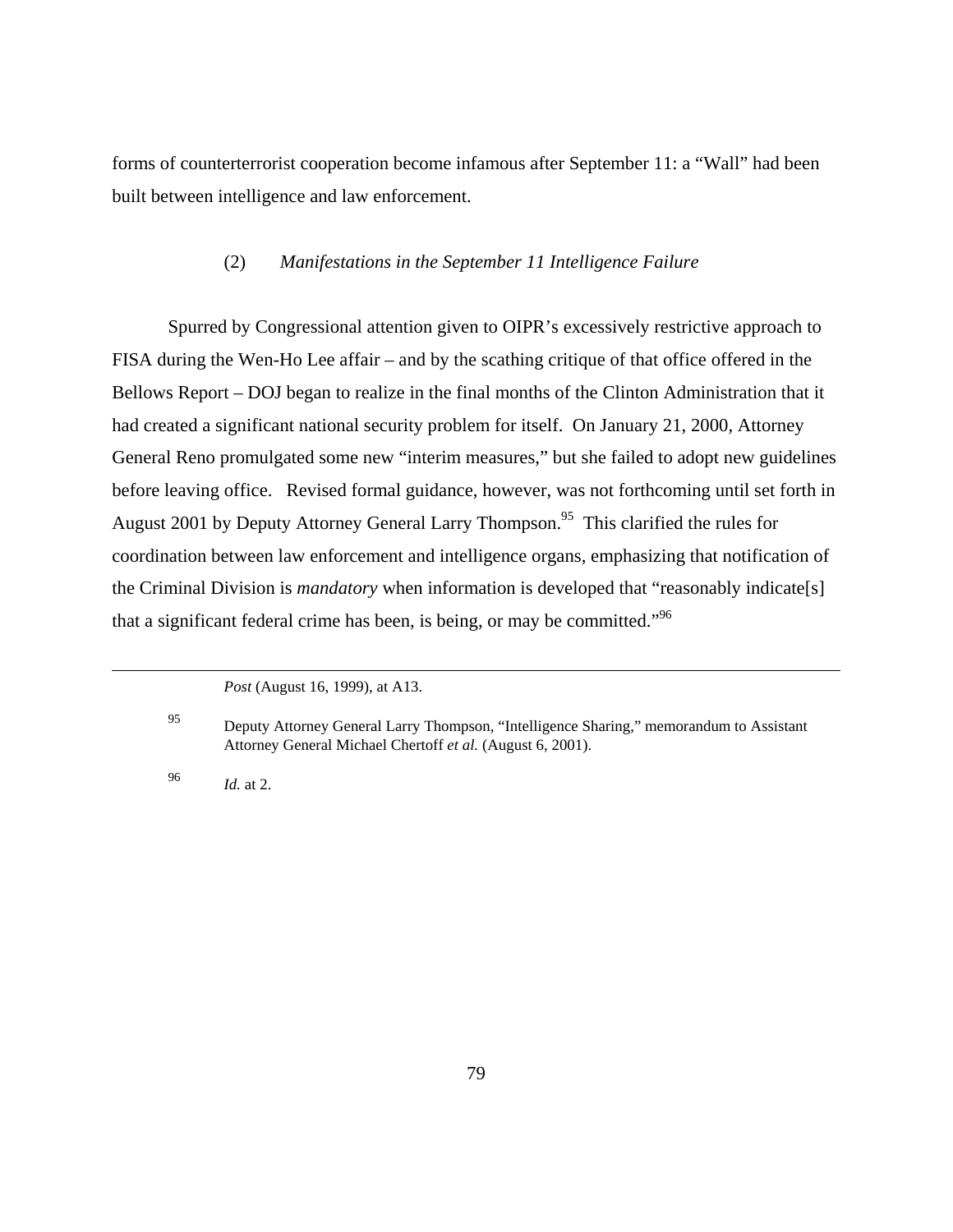These new rules, however, did not make major changes in the 1995 guidelines, and were clearly insufficient to change the institutional culture that had developed within the FBI and the Justice Department around what was now the virtually unchallenged conventional wisdom of the "no coordination" myth. Investigators working before September 11 to get to the bottom of alarming terrorist cases such as those of Khalid al-Mihdhar, Nawaf al-Hazmi, and Zacarias Moussaoui repeatedly ran into the "Wall" and its institutional side-effects: an investigative culture positively allergic to LEA/IC information-sharing and coordination, and remarkably ignorant about how much such cooperation was actually allowed*.*

FBI special agents in the New York Field office working on the Bureau's investigation of the bombing of the Navy destroyer *USS Cole* by Al-Qa'ida, for instance, met with CIA officials in June 2001 in an effort to obtain information. At this point, the CIA knew both that al-Mihdhar and al-Hazmi were linked to a prime suspect in the *Cole* attack *and* that they were both in the United States, but it refused to give the FBI this information. Former CIA CTC chief Cofer Black later testified before Congress that the CIA's refusal to tell the FBI about these two terrorists loose in the United States had been entirely consistent with "rules against contaminating criminal investigators with intelligence information."<sup>97</sup> As one of the FBI agents involved in this episode put it,

> "'[t]he Wall', and implied, interpreted, created or assumed restrictions regarding it, prevented myself [sic] and other FBI agents working a criminal case out of the New York Field Office

<sup>97</sup> Cofer Black, written statement presented to joint SSCI/HPSCI hearing (September 26, 2002), at 3.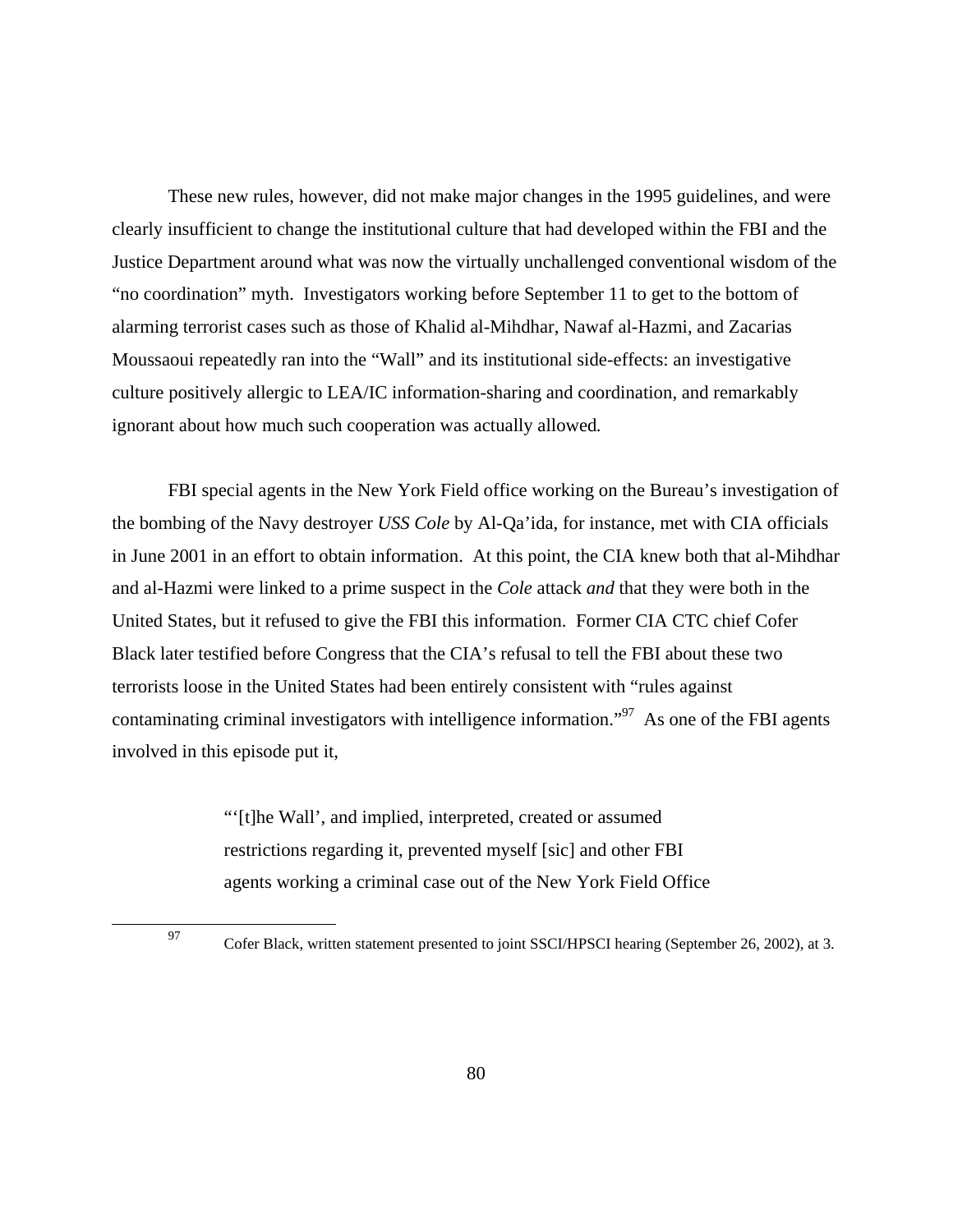to obtain information from [the] Intelligence Community, regarding Khalid al-Mihdhar and Nawaf al-Hazmi in a meeting on June 11, 2001."<sup>98</sup>

98

JIS, written statement presented to joint SSCI/HPSCI hearing (September 20, 2002), at 21.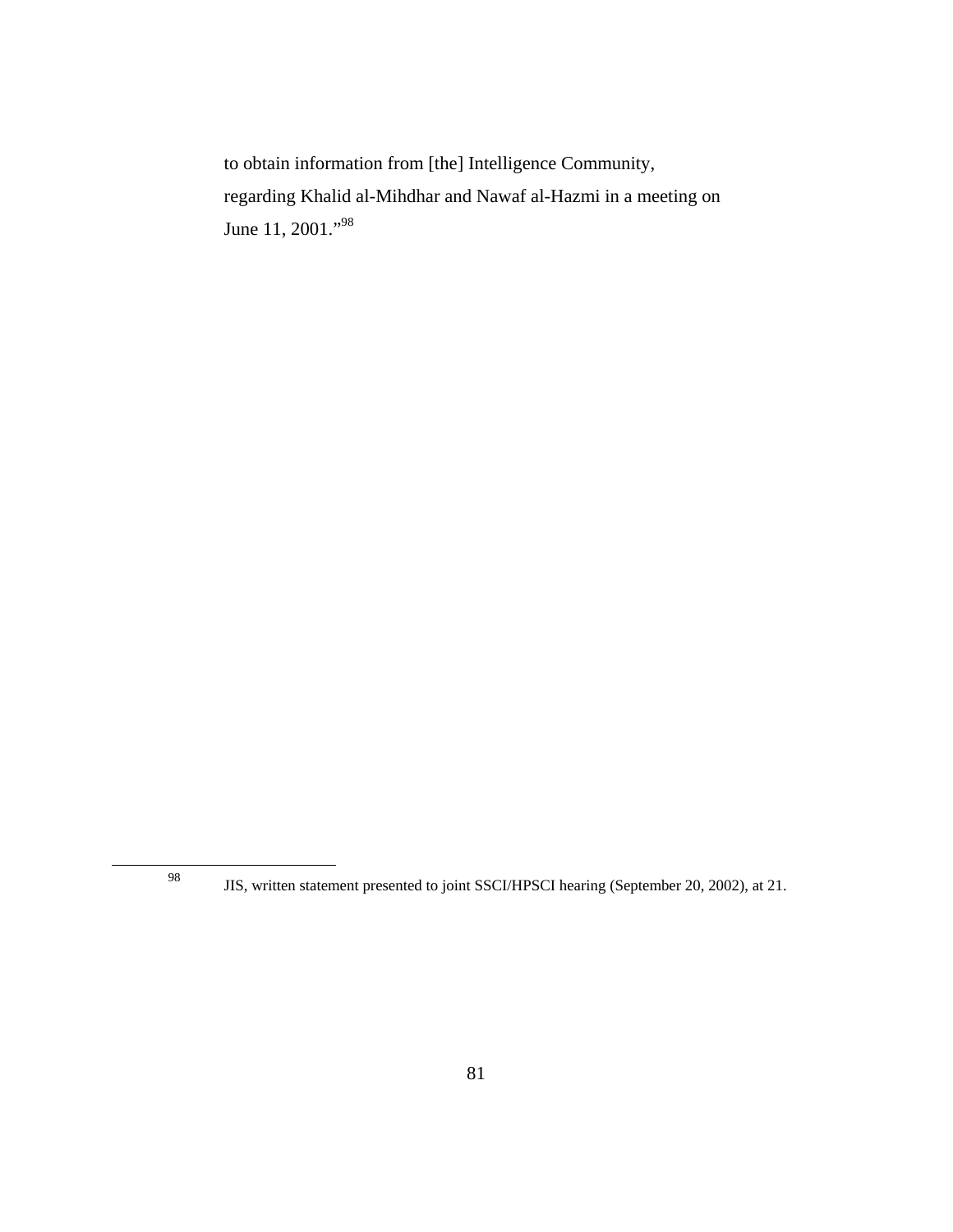Nor was this all. After the FBI was belatedly notified by the CIA in August 2001 that known Al-Qa'ida terrorists al-Mihdhar and al-Hazmi were in the United States, the Bureau began trying to track them down. Despite the urgency of this task, however, FBI Headquarters prohibited FBI criminal investigators in New York from participating in the search for these terrorists and refused even to tell them what little was known about the two men at the time. As one of the New York agents was informed in an e-mail from Washington, D.C., "that information will be passed over the wall" only if "information is developed indicating the existence of a substantial federal crime."<sup>99</sup> Perceiving there to be an unbridgeable gap between law enforcement and intelligence work, the FBI thus refused even to talk to *itself* in order to prevent mayhem by known Al-Qa'ida terrorists in the United States. Meanwhile, al-Mihdhar and al-Hazmi were in the final stages of their preparations for the September 11 attacks.

As noted by the JIS, these information sharing problems clearly "reflect misunderstandings that have developed over the last several years about using information derived from intelligence gathering activities in criminal investigations."<sup>100</sup> DOJ's "policies and practices regarding the use of intelligence information in FBI criminal investigations" helped make it enormously harder for the government to find al-Mihdhar and al-Hazmi in the last weeks before September  $11^{101}$  – even though they were both living and traveling under their true names at the time, and a simple Internet search requested by one of the New York FBI agents

<sup>99</sup> JIS, written statement presented to joint SSCI/HPSCI hearing (September 20, 2002), at 21.

<sup>100</sup> JIS, written statement presented to joint SSCI/HPSCI hearing (September 20, 2002), at 13 (*quoting* e-mail message sent on August 29, 2001, from FBI Headquarters to FBI Special Agent in New York City).

<sup>101</sup> JIS, written statement presented to joint SSCI/HPSCI hearing (September 20, 2002), at 20.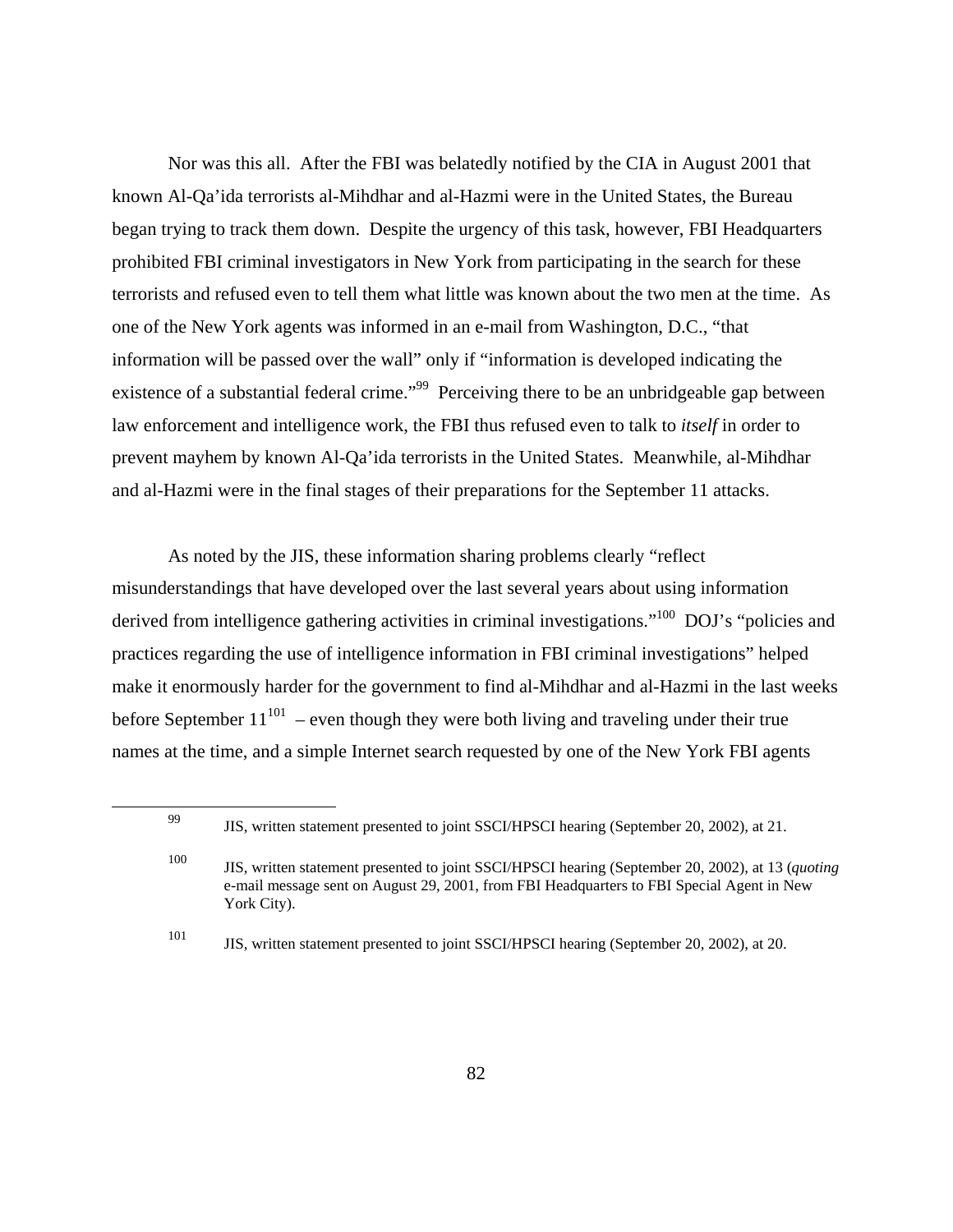*after* the World Trade Center attacks yielded their address in San Diego "within hours."102 The tragedy of this is that it was so needless: the law actually *did* not bar all cooperation across the "Wall" between law enforcement and intelligence. It was simply *assumed* to do so because years of timorous lawyering in the Justice Department and Intelligence Community reticence had created an institutional culture hostile to coordination. As FBI official Michael Rolince put it, procedures for information-sharing became so baroque and restrictive that sharing was essentially prohibited: "In terrorism cases, this became so complex and convoluted that in some FBI field offices agents perceived 'walls' where none actually existed."<sup>103</sup>

<sup>102</sup> FBI Agent from New York Field Office, testimony before joint SSCI/HPCSI hearing (September 20, 2002), *available from* Federal News Service.

<sup>103</sup> Michael Rolince, written statement presented to joint SSCI/HPSCI hearing (September 20, 2002), at 4.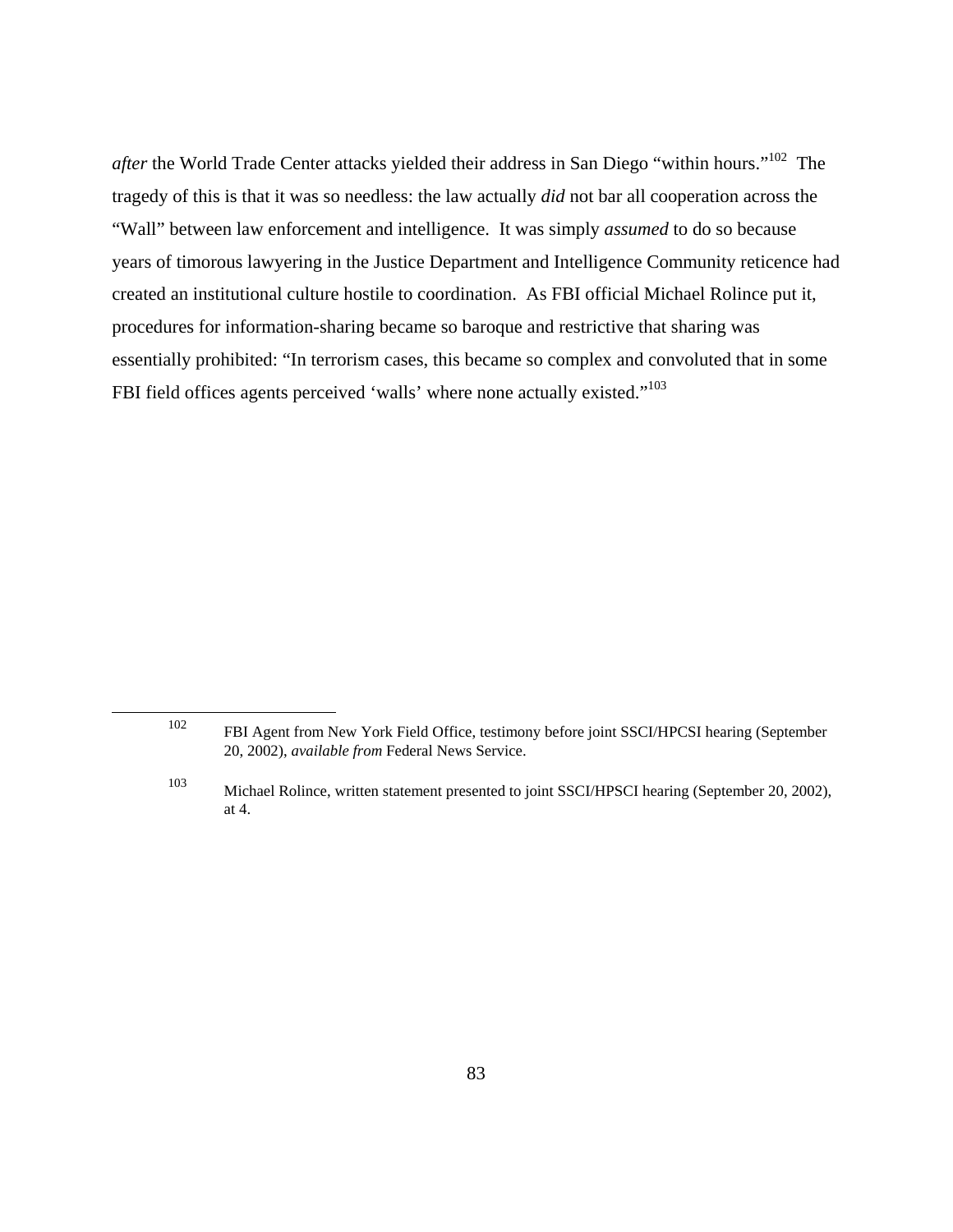Coordination problems also arose in the Moussaoui case, in which FBI agents in the Minneapolis Field Office were desperate to search Moussaoui's personal effects for clues about his activity. Even though Moussaoui was in government custody, however, FBI agents were prohibited from looking through his computer and papers without court permission. FBI Headquarters actually *prohibited* intelligence investigators in Minneapolis from notifying the Criminal Division at the Justice Department about the Moussaoui situation, and *prohibited* agents from pursuing a criminal search warrant against him.<sup>104</sup>

FBI Headquarters apparently barred the pursuit of a criminal warrant on the theory that any professed interest in criminal prosecution would jeopardize any chances of a FISA – a reasonable assumption given OIPR's longstanding approach to such matters.<sup>105</sup> When the FBI agents actually contacted Headquarters about obtaining such a FISA order, however, they were given inexcusably confused and inaccurate information from attorneys at the FBI's National Security Law Unit (NSLU). FBI attorneys at Headquarters told Minneapolis that in order to get a FISA, they had to produce evidence showing that Moussaoui was affiliated with one or more groups on the State Department's official list of "terrorist" organizations. This legal advice was patently false and has no basis either in the FISA statute or in DOJ policy or guidelines.

<sup>104</sup> JIS, written statement presented to joint SSCI/HPSCI hearing (September 24, 2002), at 17-18.

<sup>105</sup> During the Wen-Ho Lee affair, for instance, OIPR chief counsel Francis Fragos Townsend had rebuffed FBI attempts to get a FISA order in early 1999 because the FBI was by that point *considering* pursuing a criminal search warrant against Lee. According to contemporaneous notes taken by FBI officials, Townsend rejected the FBI's efforts to renew FISA discussions with the dismissal that the case had become "way too criminal." *See* Thompson & Lieberman, *supra*, at 13.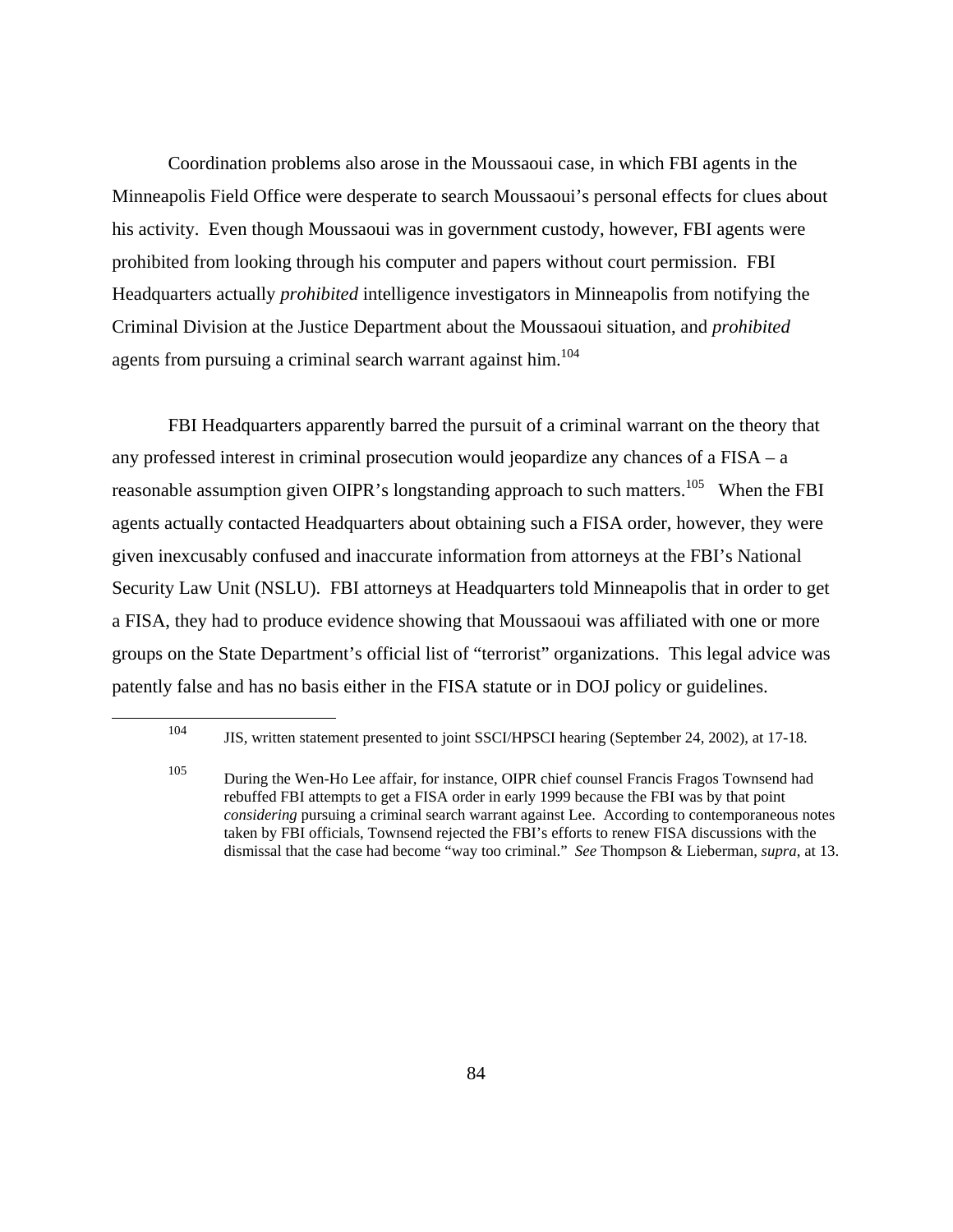Nevertheless, this bad advice led the Minneapolis agents on a legal wild goose chase for nearly three weeks, as they tried to find enough information connecting Chechen terrorist organizations – with whom Moussaoui had some ties, but who were not on the list – to Al-Qa'ida.<sup>106</sup>

(3) *Developments Since September 11* 

<sup>106</sup> JIS, written statement presented to joint SSCI/HPSCI hearing (September 24, 2002), at 19-20; *see also* Minneapolis FBI Agent, testimony before joint SSCI/HPSCI hearing (September 24, 2002), *available from* FDCH Political Transcripts (September 24, 2002)..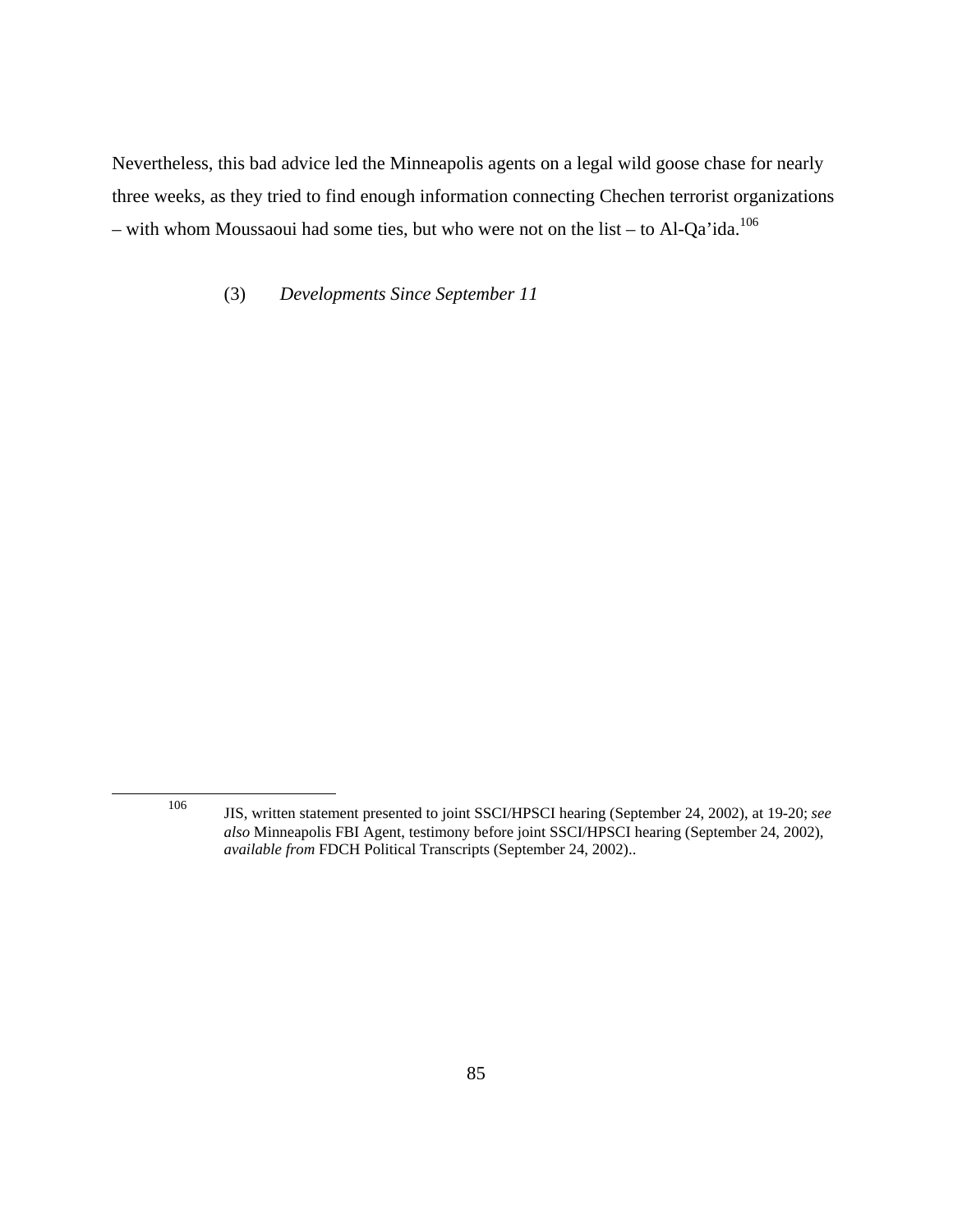Since the September 11 attacks, both Congress and the Justice Department have taken important steps to revise the law and policies restricting law enforcement/intelligence coordination. The myth that FISA prohibited essentially all coordination between intelligence and law enforcement agents, while untrue even under pre-September 11 law, was addressed by Congress' passage of the USA PATRIOT Act of 2001 (Public Law 107-56), which took aim directly at the "primary purpose" test long assumed to be part of FISA case law. Whereas FISA for years had provided that "the purpose" of FISA surveillance had to be intelligence collection, after President Bush's signature of the USA PATRIOT Act, FISA said merely that orders are to be granted where this is "a significant purpose."<sup>107</sup> Thereafter, no inference of a "primary" purpose test should have been permitted, much less an "exclusive purpose" standard. After October 26, 2001, the FISA statute permitted surveillance and physical searches even for undertakings that were *primarily* criminal – provided only that intelligence collection was not an *insignificant* reason for the undertaking.

It took over a year, however, for the USA PATRIOT Act changes to penetrate the U.S. Government's entrenched "no coordination" bureaucratic culture. In November 2001, immediately *after* Congress had enacted the "significant purpose" change to FISA, the Foreign Intelligence Surveillance Court broke with previous precedent and for the first time *required* DOJ and the FBI to follow the Attorney General's *July 1995 guidelines* on law enforcementintelligence coordination.<sup>108</sup> Although court approval was necessary under the FISA statute for the establishment of FISA "minimization rules" for handling information on U.S. citizens or lawful permanent residents, the FISC had never before seen fit to enforce specific general rules

<sup>107</sup> Public Law 107-56 (October 26, 2001), at § 218.

<sup>108</sup> *See* Court of Review Opinion, *supra*, at 21-22 (recounting history of case).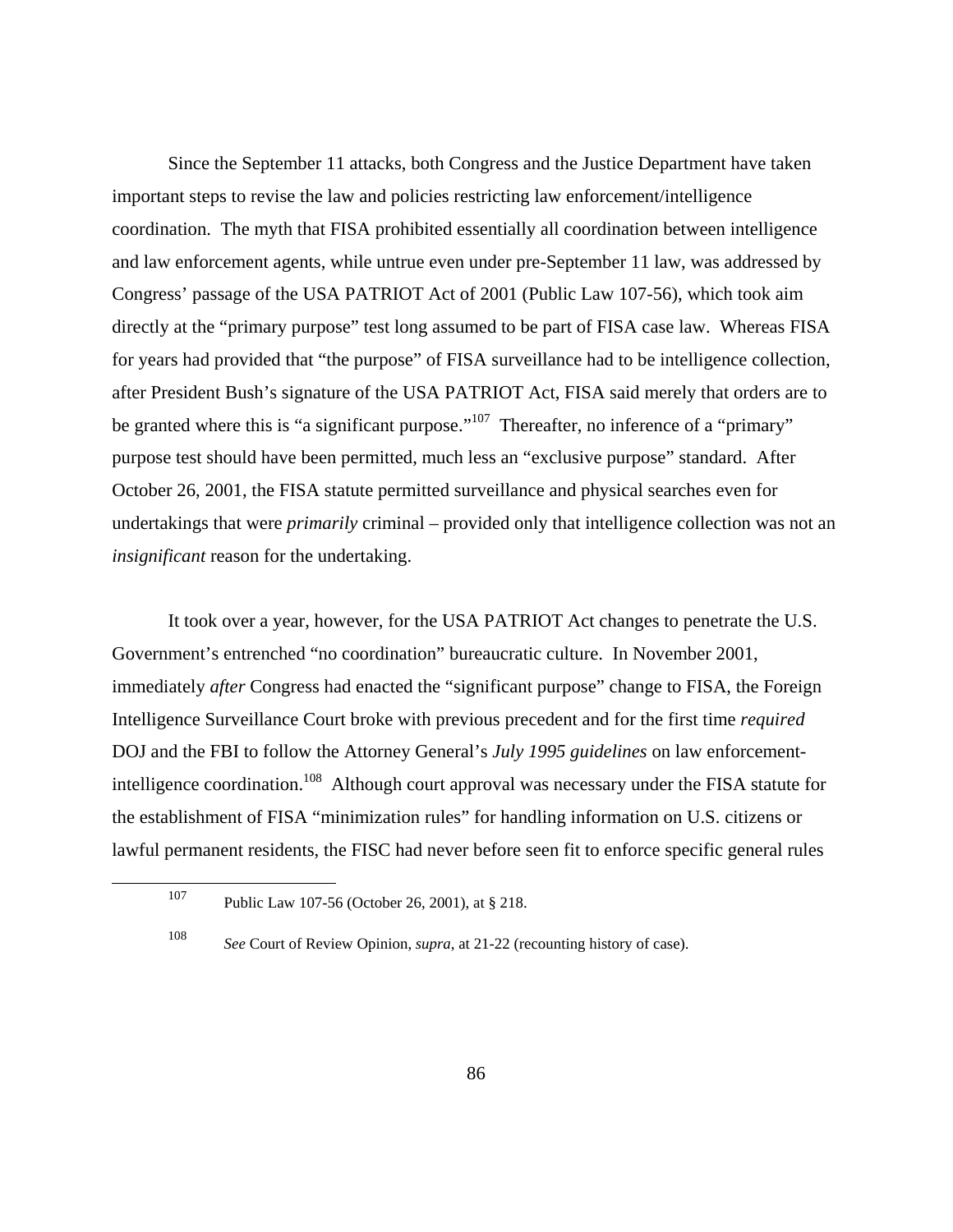on coordination between intelligence and law enforcement organs. The July 1995 guidelines had been the creation of the Attorney General's policy discretion, and the FISC had never required them to be followed during the long years of the late 1990s when they were being ignored by DOJ attorneys seemingly hostile to the very *idea* of such coordination. Yet the moment that Congress changed the law in order to make clear that it intended there to be no "Wall," the FISC stepped in to *impose* the very legal standards repudiated by the USA PATRIOT Act.

With its November 2001 ruling imposing the July1995 guidelines upon the post-September 11 Justice Department, the FISC necessarily established the precedent that any *changes* to the coordination guidelines required court approval. Things got still more strange after the Attorney General duly submitted draft guidelines in March 2002, seeking the FISC's approval to implement the changes written into law by the USA PATRIOT Act. These new proposals embodied the "significant purpose" changes, and permitted extensive informationsharing and coordination between intelligence and law enforcement elements within the Department and the FBI – to the point that "*all* DOJ component are free to offer advice and make recommendations, both strategic and tactical, about the conduct and goals of the investigations."<sup>109</sup>

The FISC, however, rejected the Attorney General's proposed changes, declaring in a May 17, 2002 opinion that they went too far. Wholly ignoring the USA PATRIOT Act's changes to the FISA "purpose test," this opinion explicitly *endorsed* what the FISC itself described as "the Wall" between law enforcement and intelligence – finding support for this not

<sup>109</sup> "Intelligence Sharing Procedures for Foreign Intelligence and Foreign Counterintelligence Investigations Conducted by the FBI," memorandum from Attorney General John Ashcroft to FBI Director *et al.* (March 6, 2002), at 2.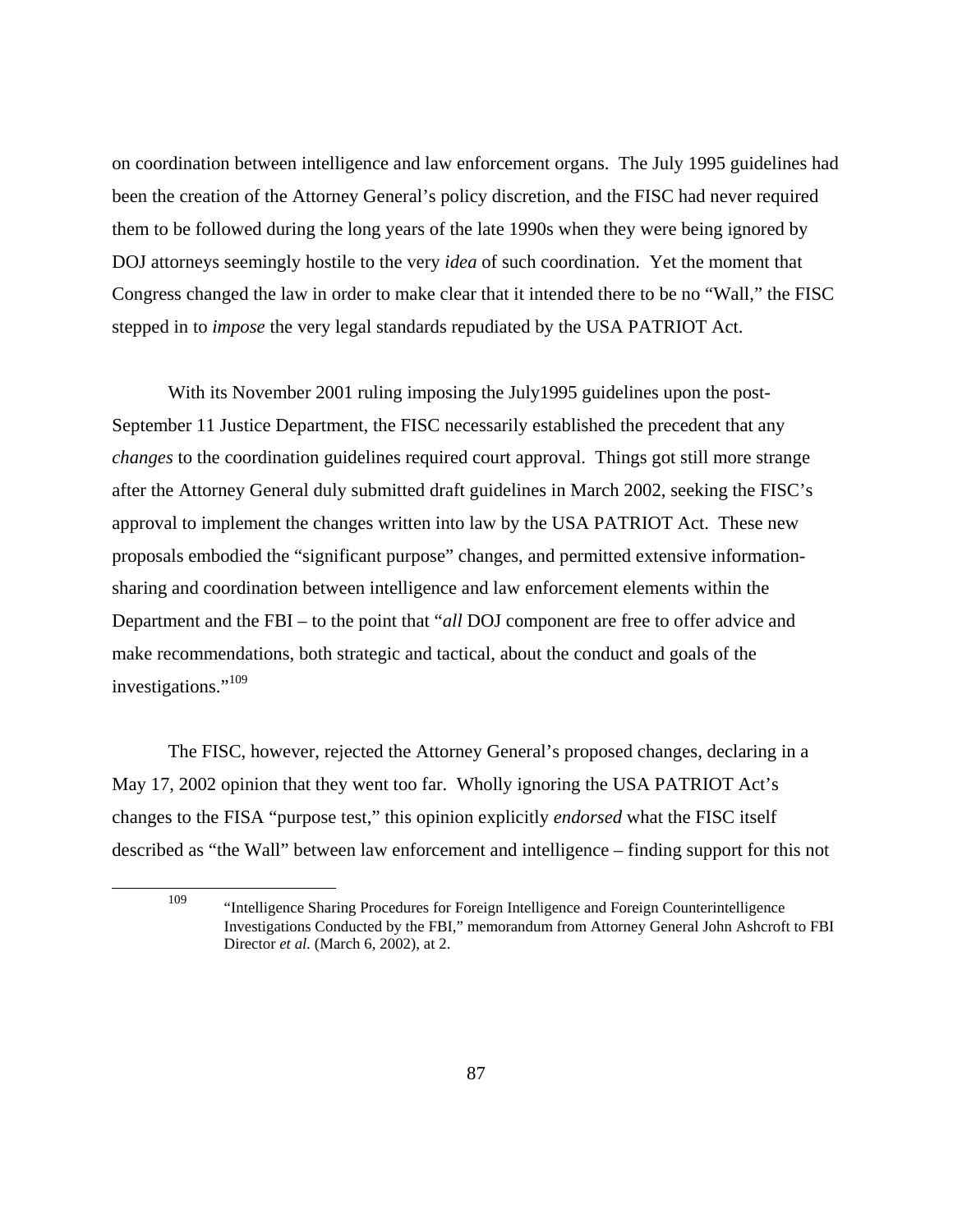in the crucial "purpose test" modified by Congress but in the statute's substantively unrelated provisions on "minimization rules" to govern the handling of information specifically about U.S. persons.<sup>110</sup>

<sup>110</sup> *See* Foreign Intelligence Surveillance Court, *In re: All Matters Submitted to the Foreign Intelligence Surveillance Court*, Memorandum Opinion (as Corrected and Amended), multiple docket numbers (May 17, 2002) [hereinafter "FISC Opinion"], at 18 & 22-27.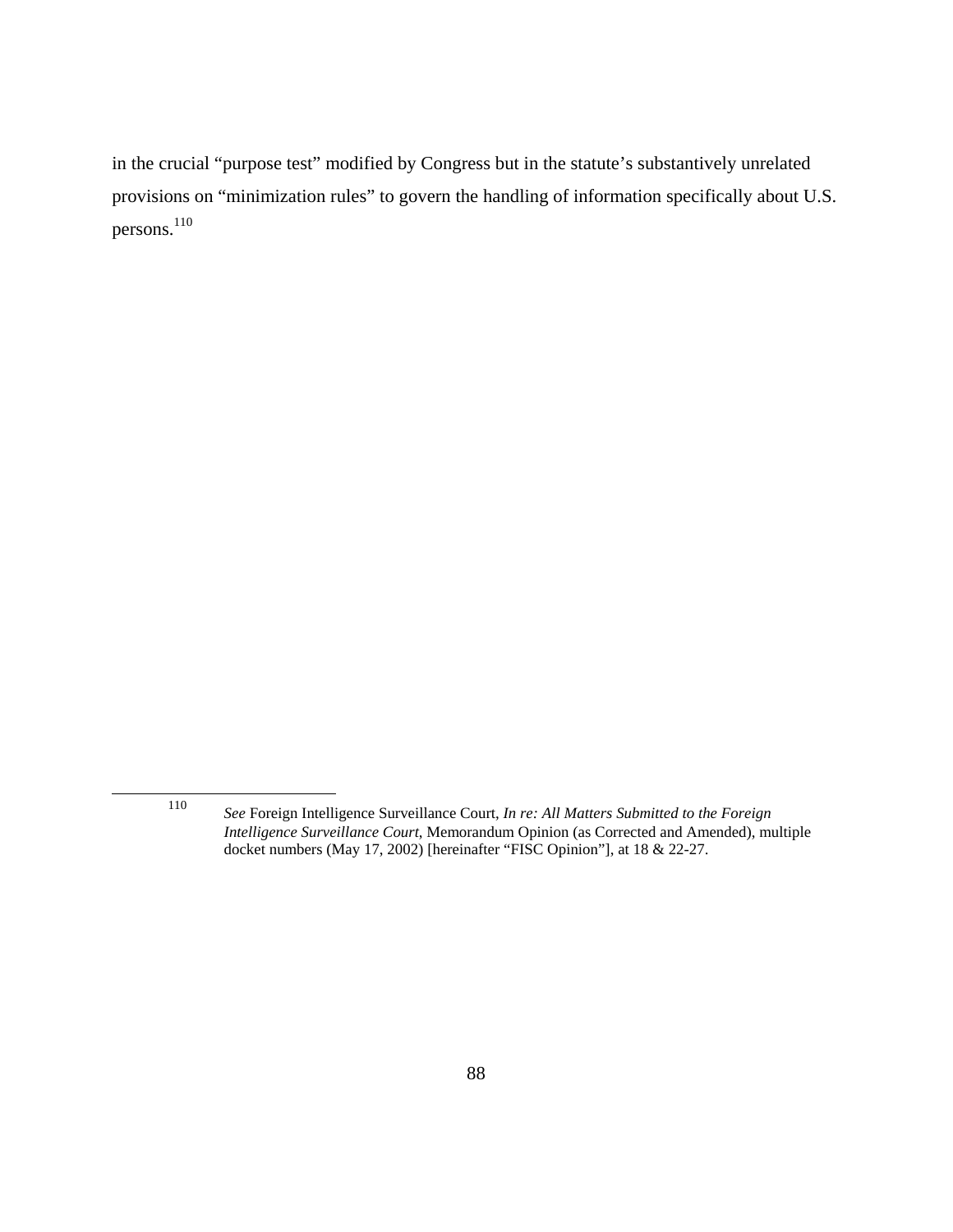It was not until November 2002 that the FISA Court of Review – the never-before-used appellate body created by the statute – issued an opinion overruling the FISC's decision. Thanks to the Court of Review holding, the law thus stands today where Congress *intended* it to stand on October 26, 2001: there is no restriction upon coordination between law enforcement and intelligence organs in connection with FISA surveillance or physical searches, and such activity can lawfully be undertaken even if *primarily* done with prosecutorial intent, provided that a "significant" intelligence purpose remains. $111$  Given its erratic and reflexive behavior after September 11, how faithfully the FISC actually applies this standard to individual FISA requests remains to be seen.112 Provided that the FBI can persuade its NSLU attorneys to *learn* FISA law

<sup>111</sup> Ironically, the law stands here today even though the Court of Review held that before the USA PATRIOT Act there really was never any "dichotomy" between a FISA order's "intelligence" and "criminal" purpose *in the first place*. As the Court of Review explained the law, under FISA as originally written, even a *wholly* prosecutorial purpose *should* have been acceptable – insofar as putting spies and terrorist behind bars and/or using the threat of prosecution to "squeeze" them for information *was* an entirely legitimate "intelligence" purpose. According to the Court of Review, the USA PATRIOT Act, by purporting to loosen a "purpose test" that Congress wrongly assumed to exist, actually *imposed* a balancing test between "criminal" and "law enforcement" purposes for the first time. The bottom line, however, is that FISA law today *actually* says what Congress *intended* it to say after the passage of the USA PATRIOT Act.

<sup>112</sup> There is some room for concern that the FISC's legal instincts have become too congruent with the "Wall" mentality. As the Court of Review acidly suggested in a barbed footnote to its November 2002 opinion, some of the FISC's eagerness to defend mistaken concepts of the "Wall" may have stemmed from the fact that an OIPR attorney closely associated with "Wall" thinking recently took up a position as FISA clerk to the federal district judges serving on the FISC. *See* Court of Review Opnion, *supra*, at 20 n.15. The attorney in question is Allan Kornblum, who achieved a degree of notoriety in FISA circles as the DOJ lawyer perhaps most personally responsible for the Department's much-criticized interpretation of "probable cause" under the FISA statute during the Wen-Ho Lee affair. *See* Fred Thompson & Joseph Lieberman, transcript of press conference (August 5, 1999) (*available from* Federal News Service), at 2-3 (remarks of Senator Thompson describing OIPR's "highly restrictive view of probable cause" as "a faulty interpretation") & 4 (remarks of Senator Lieberman, noting that he "disagreed" with OIPR's "judgment call"); Bellows Report, *supra*, at 482 (concluding that the Wen-Ho Lee FISA application indeed "established probable cause" and "should have resulted in the submission of a FISA application, and the issuance of a FISA order").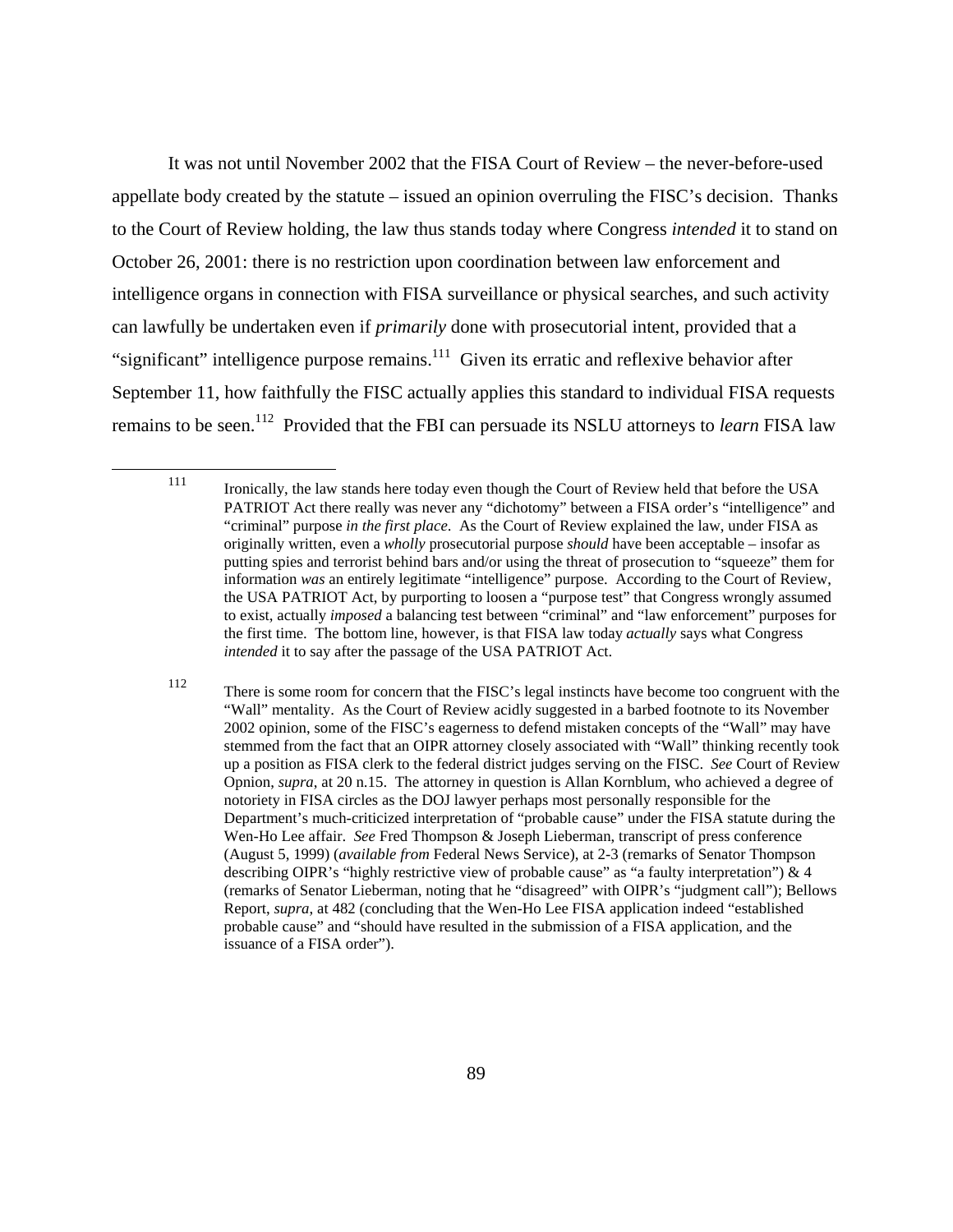better – and provided that Attorney General Ashcroft succeeds in replacing the "Wall" culture with new attitudes devoted to effective coordination – there is reason for optimism that coordination-related problems of the sort seen in the al-Mihdhar, al-Hazmi, and Moussaoui cases will not recur.

## (4) *Intelligence-Law Enforcement Information-Sharing*

In addition to problems stemming from presumed legal obstacles to passing crucial information from the Intelligence Community to law enforcement, the events of September 11 highlighted the problems of passing information in the other direction: from law enforcement *to* the Intelligence Community. Throughout the 1990s, for instance, the Justice Department, the FBI, and the offices of various U.S. Attorneys around the country accumulated a great deal of information about Al-Qa'ida and other terrorist networks operating within the United States. This information was derived from law enforcement investigations into such events as the 1990 assassination of Rabbi Meier Kahane, the 1993 World Trade Center bombing, the abortive plot to blow up various harbors and tunnels in New York City, the 1996 Khobar Towers attack, the 1998 U.S. embassy bombings, Al-Qa'ida's "Millennium Plot," and the attack on the *USS Cole* in October 2000. Most of this information, however, remained locked away in law enforcement evidence rooms, unknown to and unstudied by counterterrorism (CT) analysts within the Intelligence Community.

That this information possessed potentially huge relevance to the Intelligence Community's CT work is beyond question. Indeed, until the late1990s, at least, U.S. law enforcement offices probably had more information on Al-Qa'ida – its key members operating in the West, its organizational structure, and its methods of operation – than the CIA's CTC. Two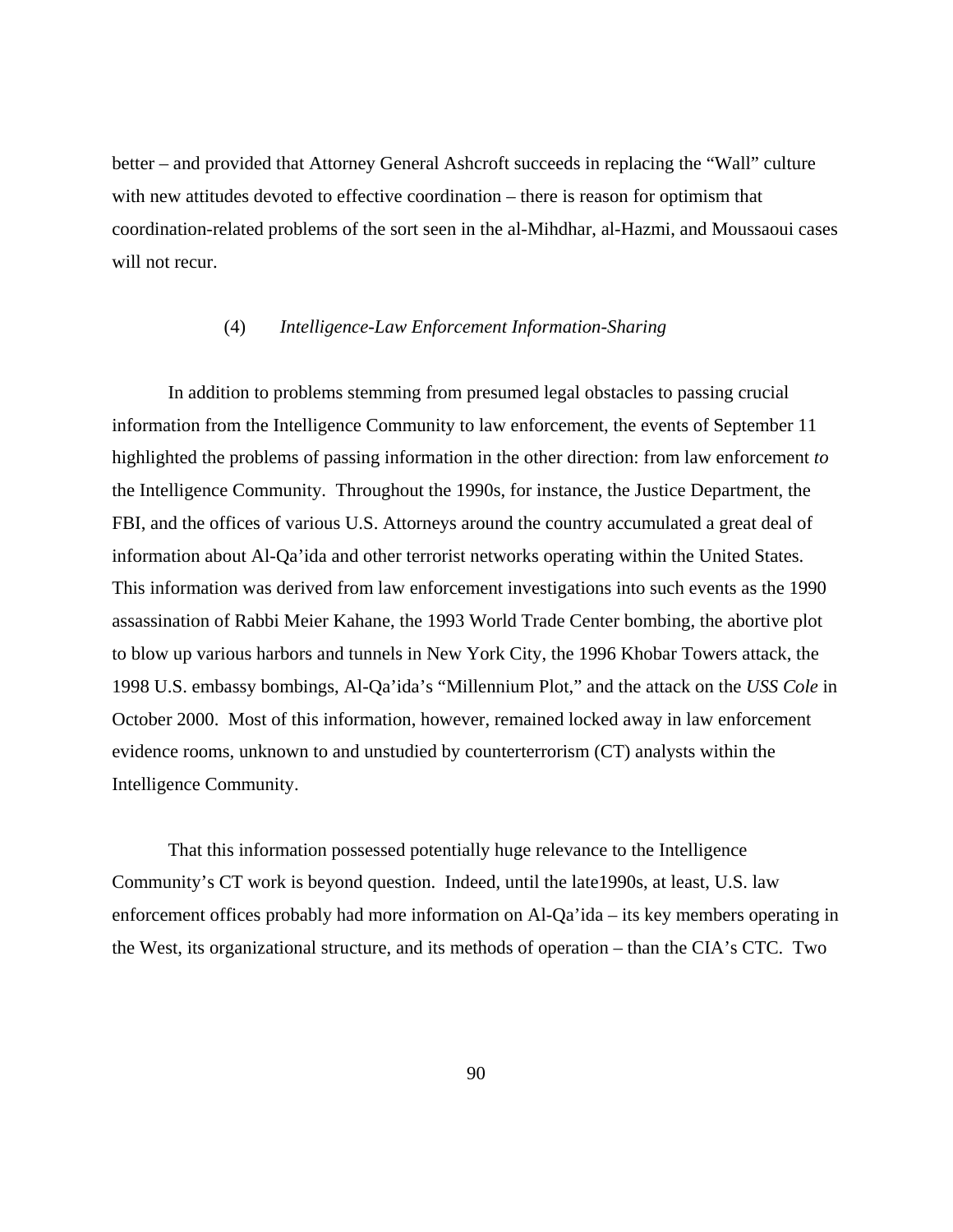CT specialists from the Clinton Administration's National Security Council later described court records from 1990s terrorism trials as being "a treasure trove" that contained "information so crucial that we were amazed that the relevant agencies did not inform us of it while we were at the NSC."<sup>113</sup> A small office within the Office of Naval Intelligence, for instance, began a whole new field of inquiry into terrorist maritime logistics networks in the summer of 2001 on the basis of a single FBI interview form (a "Form 302") and the public court transcripts from the 1998 embassy bombings trials in New York, long before anyone had even *tried* systematically to "mine" law enforcement records for intelligence-related information.<sup>114</sup> That most such law enforcement information remained off limits to intelligence analysts before September 11 is terribly, and perhaps tragically, unfortunate.<sup>115</sup>

<sup>115</sup> The degree to which law enforcement information remained so firmly embedded within records unsearched by intelligence analysts can perhaps be seen in the failure of our own JIS to identify within Intelligence Community records what is perhaps the earliest known reference by an Islamic fundamentalist to a plot to attack buildings such as the World Trade Center towers. After U.S. law

<sup>113</sup> Daniel Benjamin & Steven Simon, *The Age of Sacred Terror* (New York: Random House, 2002), at xii-xiii.

<sup>114</sup> This office, known as the Maritime Target Development Division (MTDD), has since been elevated to the status of full-fledged Department office within the ONI organization.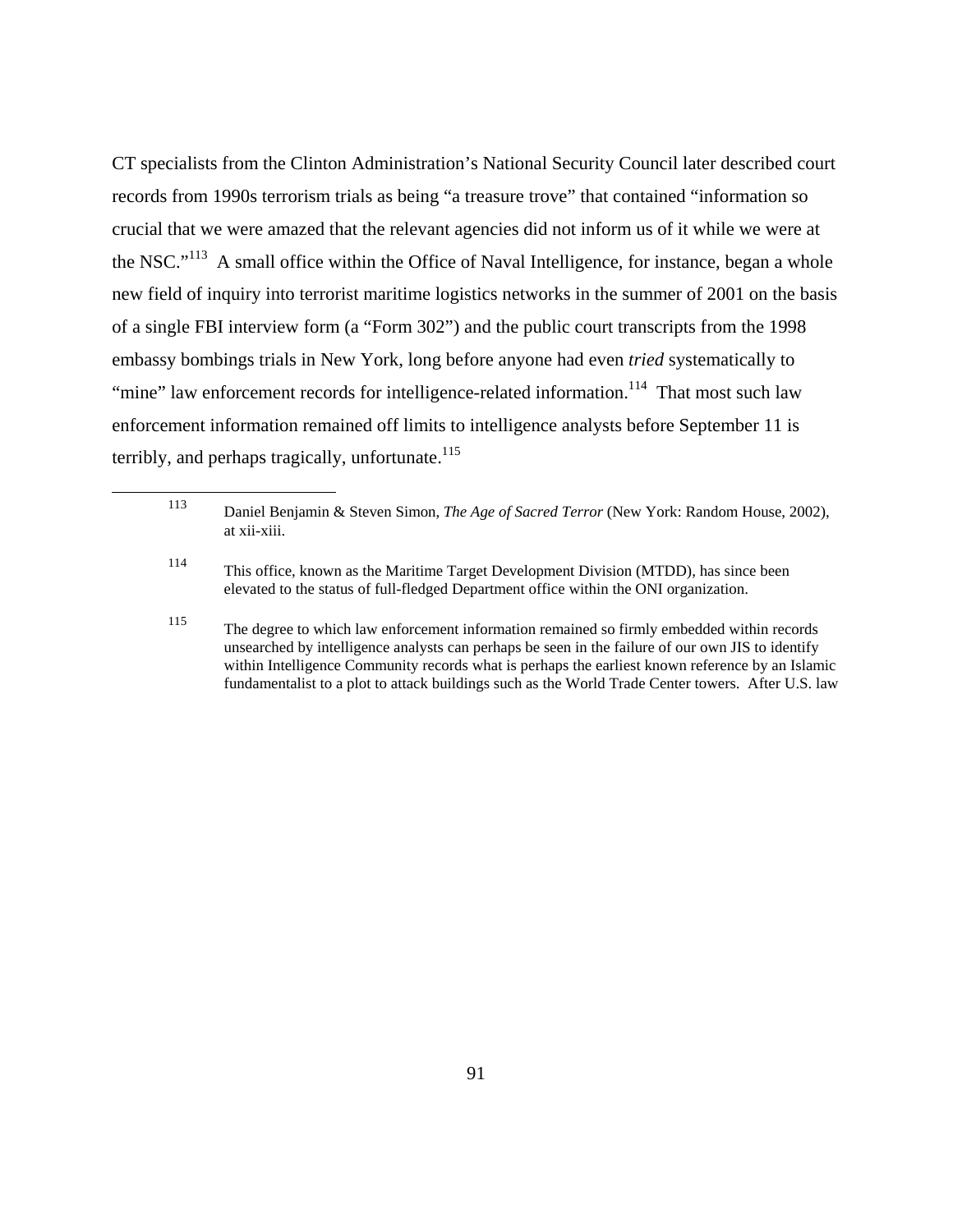Even apart from coordination-related concerns about the "Wall" discussed previously, the sharing of law enforcement information with the IC was fiercely resisted by law enforcement officials. Some of this was unavoidable, insofar as information protected by Rule 6(e) of the Federal Rules of Criminal Procedure – that is, grand jury information – really could *not* lawfully be passed to intelligence analysts. Like the mythology of the coordination "Wall" in the years before September 11 the "Rule 6(e) excuse" acquired an unwarranted mythological dimension of its own.

> enforcement authorities captured El-Sayyid Nosair after his assassination of Rabbi Meier Kahane in 1990, they found in one of his notebooks a lyrical description of the need to destroy "the enemies of Allah . . . by means of destroying exploding [sic], the structure of their civilized pillars such as the touristic infrastructure which they are proud of an their high world buildings which they are proud of . . . ." *See* Benjamin & Simon, *supra*, at 6. More than a decade after this evidence was seized, the JIS' searches of Intelligence Community databases for information that might have presaged the September 11 attacks has apparently produced *not a single reference* to this pregnant early warning signal by an Islamic fundamentalist now long known to have been linked to Sheikh Omar Ahmad Abdel Rahman and the terrorist cell responsible for the 1993 World Trade Center attacks and involved in plotting to blow up multiple tunnels and monuments in New York City thereafter.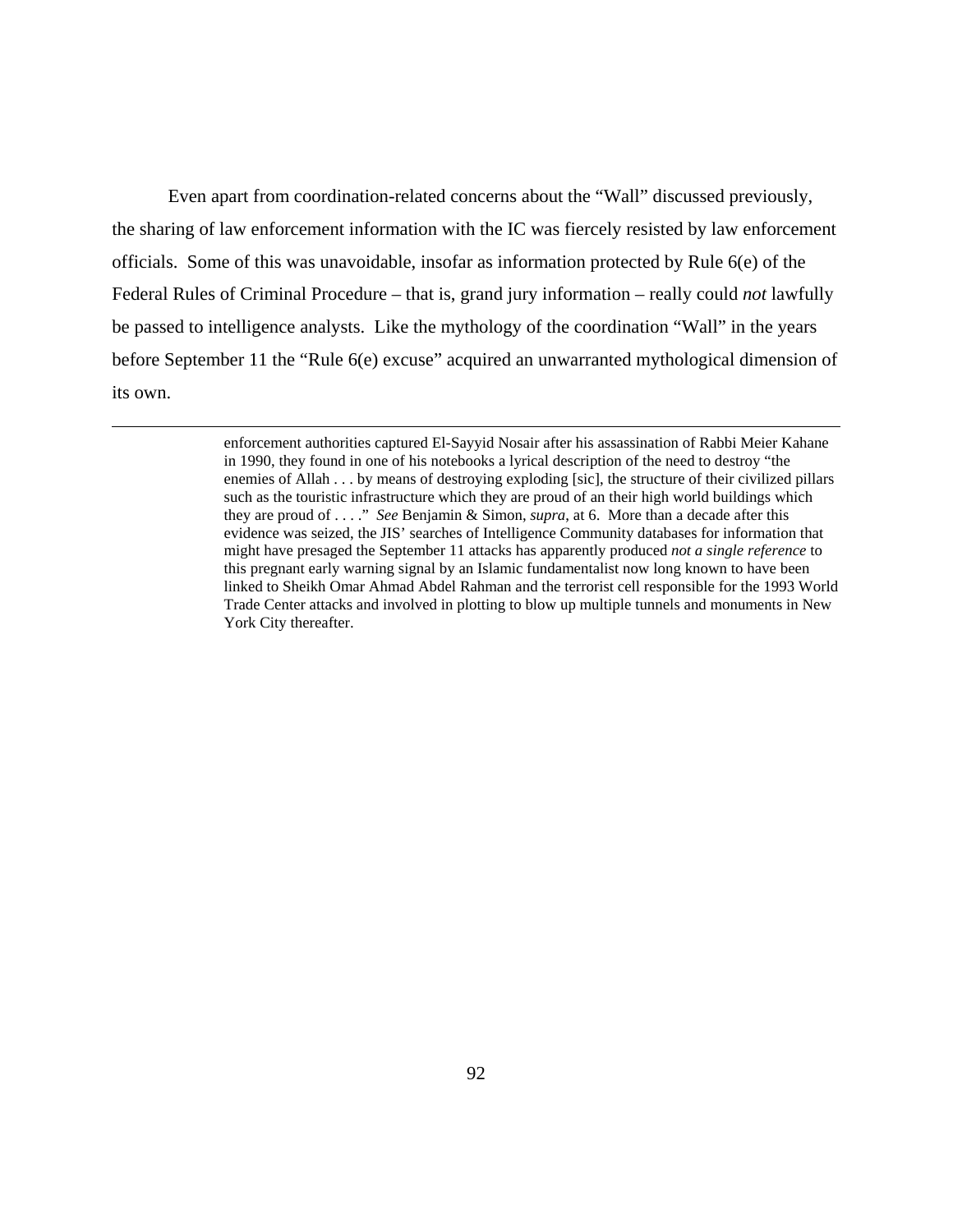Rule 6(e) restricts the disclosure of information *actually revealed* in the confidence of the grand jury chamber. This prohibition, however, does not actually reach *other* information in the possession of law enforcement entities, such as FBI "Form 302" witness interview records, documents obtained in response to search warrants, "lead" information acquired from sources, and so forth. Even during the most secretive grand jury investigation, in other words, there is a huge amount of information that can be shared with intelligence officials without running afoul of Rule 6(e). (Such information may be highly sensitive, of course, but protecting sensitive sources and methods is hardly something with which the Intelligence Community lacks experience.)

Sadly, however, Rule 6(e) increasingly came to be used simply as an excuse for *not* sharing information – leaving vital collections of *shareable* information about international terrorist groups off-limits to IC intelligence analysts. For years, it was routine FBI and DOJ practice to respond to virtually *any* Intelligence Community requests for information with the answer that "Rule 6(e)" prevented any response. As two frustrated NSC veterans describe it,

> "Rule 6E [sic] is much more than a procedural matter: it is the bulwark of an institutional culture, and as Justice Department lawyers readily admit, it is used by the Bureau far more often than it should be. It is one of the Bureau's foremost tools for maintaining the independence that the FBI views as its birthright."<sup>116</sup>

<sup>116</sup> Benjamin & Simon, *supra*, at 227.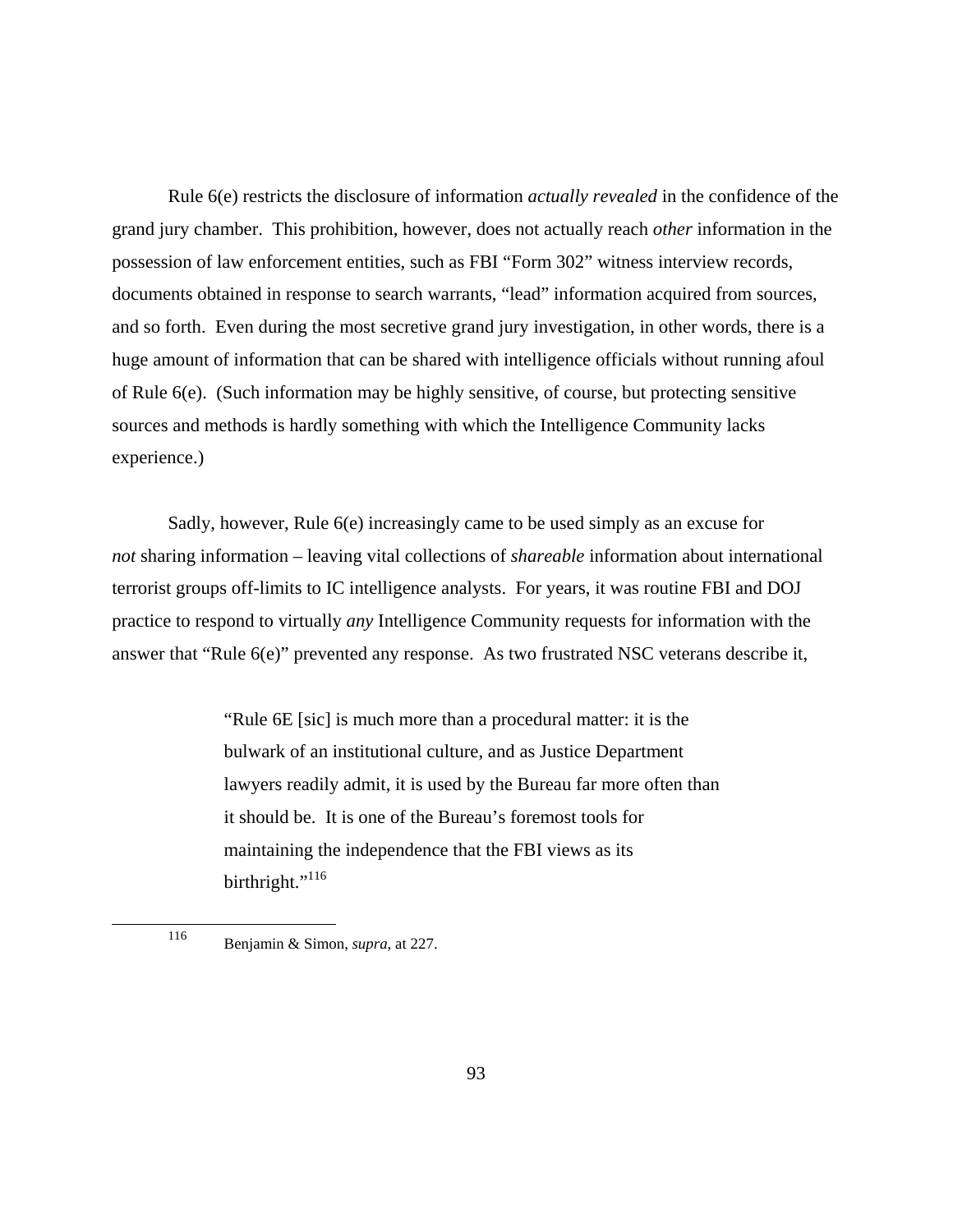Indeed, by this account, NSC officials met with Attorney General Reno in 1993 about the obstacles this dynamic presented for counterterrorism analysis. "Although the issue was revisited many times over the next four years," nothing happened: "The FBI balked at the proposal, and [Attorney General] Reno, although she was [FBI Director] Louis Freeh's boss, could never bring him around."<sup>117</sup>

<sup>117</sup> *Id.*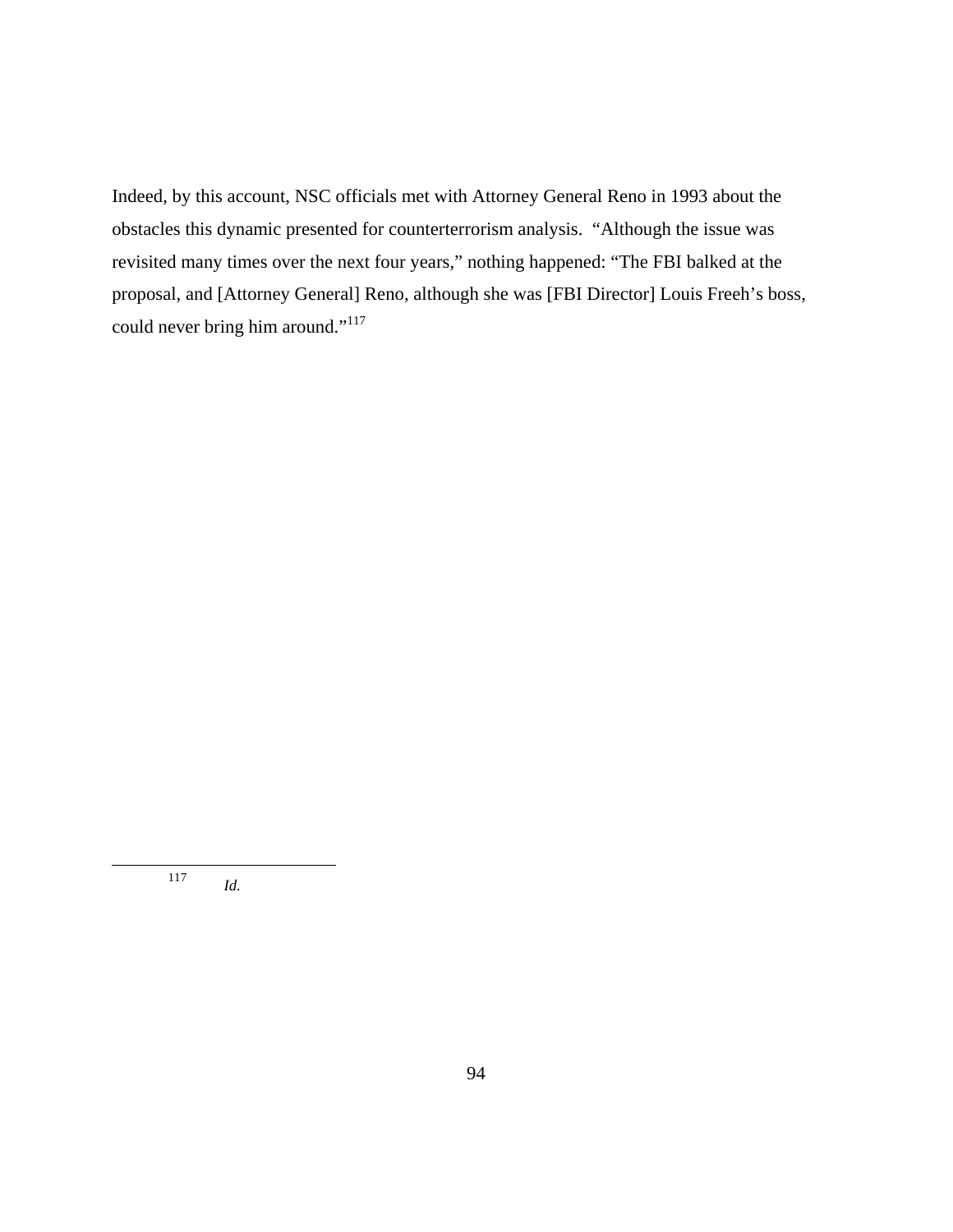After the surprise attacks on September 11, the new Justice Department of Attorney General Ashcroft worked with Congress to put the Rule 6(e) issue to rest. Apparently working from the assumption that it would be easier to change the law itself than to fix a parochial and dysfunctional institutional culture that used the Rule as an excuse to prevent *all* informationsharing, they determined simply to *change* Rule 6(e) to permit information-sharing with intelligence officials. This change was incorporated into the USA PATRIOT Act.<sup>118</sup>

As the law stands today, even intelligence-related information that derives exclusively from revelations within the confines of the grand jury chamber may freely be shared with the Intelligence Community. The USA PATRIOT Act, in fact, permits sharing criminal wiretapping information $119$  and more generally authorizes information-sharing " $[n]$ otwithstanding any other provision of law"<sup>120</sup> – thus sweeping within its ambit not only Rule 6(e) but also 18 U.S.C. § 2517 and any other rule that might providing an excuse to hoard information. Indeed, Title IX of the Act included a provision that, subject to the Attorney General's establishment of procedures and standards for such sharing, *requires* law enforcement organs to pass information with intelligence significance to the Intelligence Community.<sup>121</sup>

### (5) *Recommendations*

| 118 | P.L. 107-56, at $\S$ 203(a). |
|-----|------------------------------|
| 119 | <i>Id.</i> at § 203(b).      |
| 120 | <i>Id.</i> at § 203(d).      |
| 121 | <i>Id.</i> at § 905.         |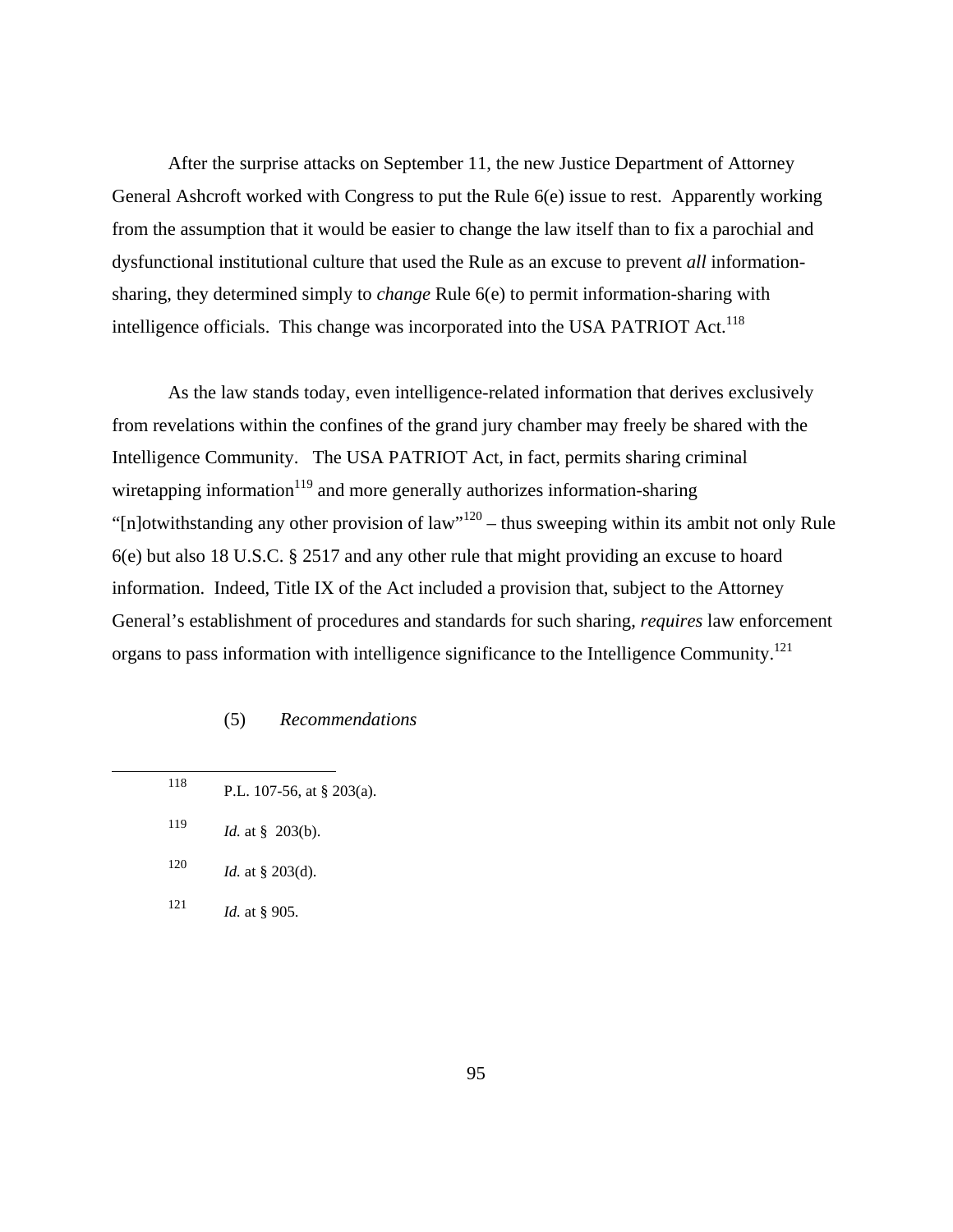Organizational cultures are notoriously hard to change, and it remains to be seen how well the legal and policy changes of the post-September 11 period will become part of the institutional fabric of the Justice Department and the FBI. In the interest of ensuring that sustained progress is made in this regard, Congress probably made a mistake in subjecting the broad "notwithstanding any other provision of law" sharing provision and the "significant purpose" FISA amendment in the USA PATRIOT Act to that bill's "sunset" clause – which will cause these important provisions to expire in December 31, 2005.<sup>122</sup> If it wishes to see these improvements in information-sharing and law enforcement-intelligence coordination succeed in the long term, the  $108<sup>th</sup>$  Congress should consider exempting them from the "sunset" provision.<sup>123</sup>

The 108<sup>th</sup> Congress should also reintroduce and promptly approve the amendment to FISA proposed in June 2002 by Senators Kyl and Schumer. This legislation – which was introduced during the  $107<sup>th</sup>$  Congress as S.2586 – would modify the "foreign power" definition in the FISA statute to permit the issuance of surveillance or search orders against *non*-U.S.

<sup>122</sup> *See id.* at § 224(a) (providing for expiration of certain provisions).

<sup>123</sup> Congress should also closely monitor the Intelligence Community's *use* of grand jury and other protected law enforcement information. Such information is quite properly subject to oversight by federal judges while it remains within law enforcement channels. When passed to the Intelligence Community, however, it leaves the courts' control and oversight. Since the Department of Justice has taken the position that the intelligence oversight committees of Congress should not be permitted to see any grand jury information, this means that there is *no* oversight of what use is made of grand jury material passed to the Intelligence Community. The Senate Select Committee on Intelligence tried to provide for such oversight in its FY03 authorization bill, see S.2506 (107<sup>th</sup>) Cong., 2d Sess.), at § 306, but this provision was removed in conference at the insistence of the Administration. The  $108<sup>th</sup>$  Congress would do well to consider the civil liberties implications of passing grand jury information to the Intelligence Community without effective oversight – as well as the implications for the oversight prerogatives of Congress more generally, as such information is incorporated over time into intelligence products denied to the committees because they contain such material.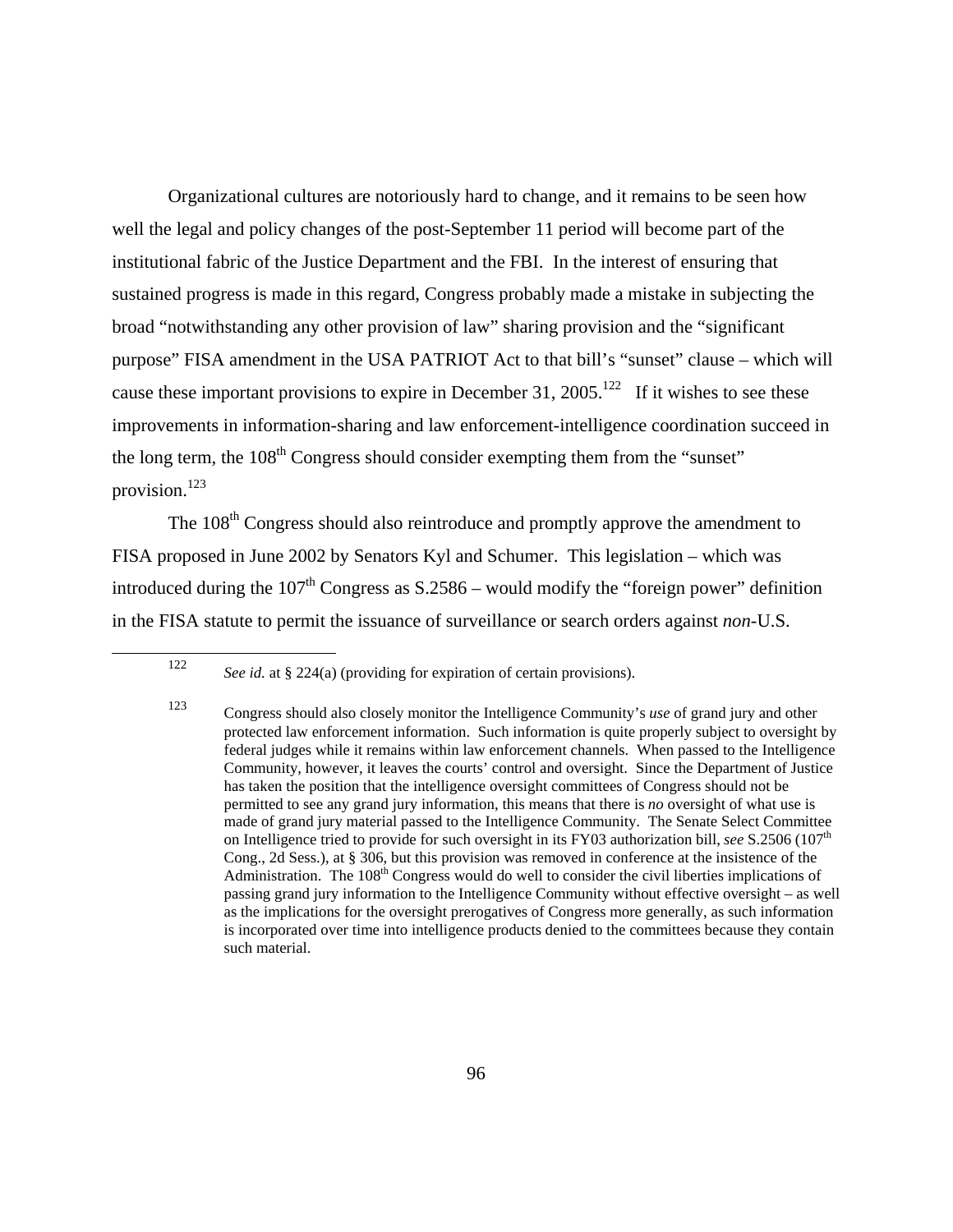persons suspected of international terrorist activity but whose ties to a specific foreign terrorist "group" cannot initially be shown. Debates continue in FISA circles about whether Zacarias Moussaoui's ties to the Chechen rebels were sufficient to provide a "foreign power" nexus under the existing FISA statute. Discussions of the Moussaoui case, however, have made clear that there is a potential loophole in the law that might be exploited by *future* terrorists.

Specifically, as discussed in a public hearing of the SSCI during the summer of 2002, the FISA statute is built around a 1970s-era conception of the "international terrorist group." When FISA was enacted in 1978, the typical terrorist group was a Marxist-style organization with a fairly rigid, authoritarian organizational structure and chain of command (*e.g.*, Baader-Meinhoff gang, the Red Brigades, the PLO, the Red Army Faction, the PFLP, and so forth). Terrorist organizations today, however, have increasingly "flat" or "networked" organizational structures, tending to be decentralized and comparatively resistant to institutional "decapitation." Moreover, as the FBI's Deputy General Counsel has noted, terrorism today is far more indiscriminate and more focused simply upon causing mass casualties than were terrorist groups at the time FISA was adopted.<sup>124</sup> Whereas terrorist groups in the 1970s tended to focus upon achieving specific political goals or upon targeting specific individuals, often using the *threat* of violence as much as violence itself (*e.g.*, in hostage-taking situations), modern terrorist groups are increasingly interested simply in annihilating their perceived enemies on as grand as scale as technologically feasible.

Modern terrorists, therefore, are both more lethal *and* harder to tie to formal "group" structures than the terrorists Congress had in mind when enacting the FISA statute's current

<sup>124</sup> Marion E. ("Spike") Bowman, written statement submitted to SSCI hearing (July 31, 2002), at 1.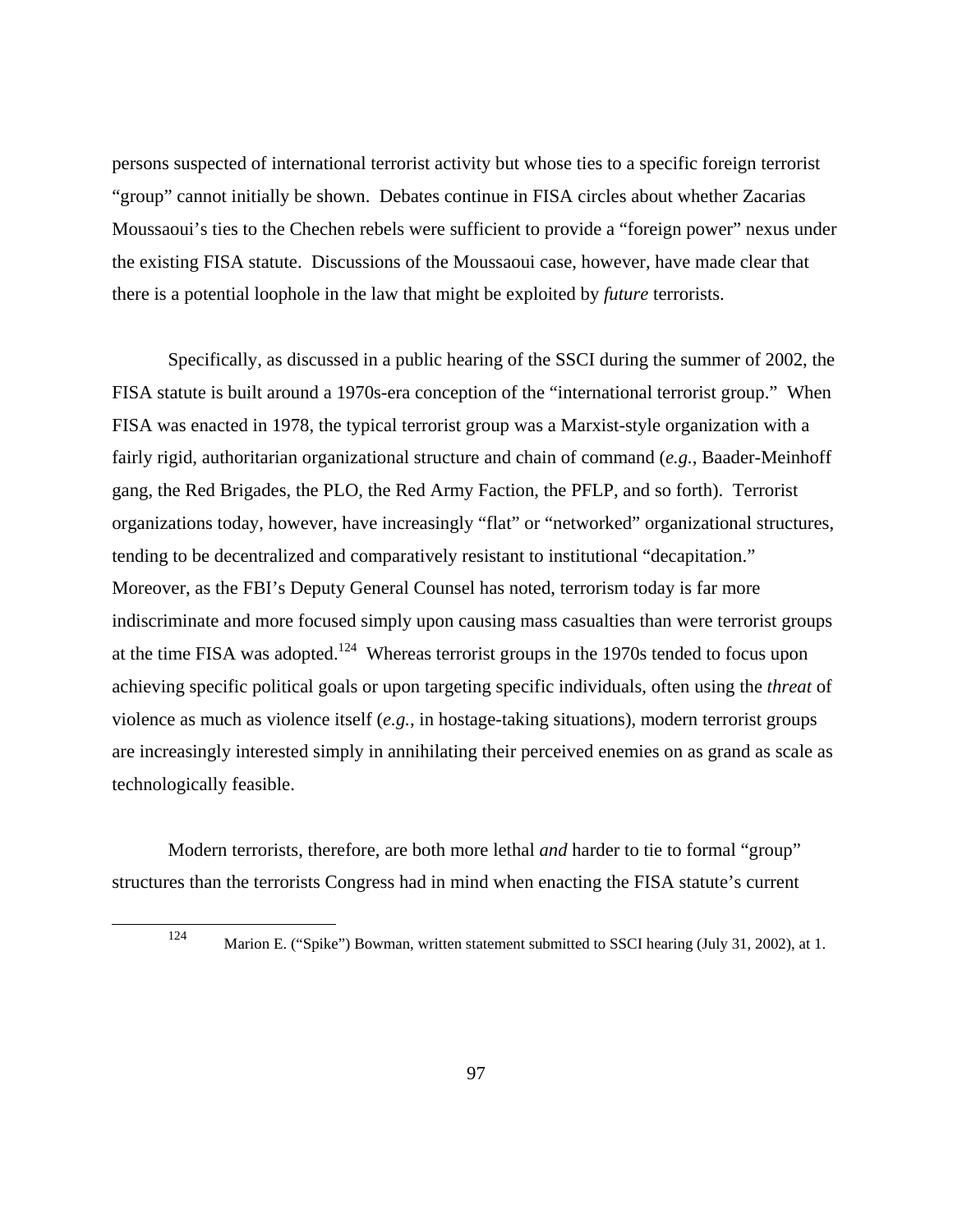definition of a terrorist "foreign power." Senators Kyl and Schumer have proposed to permit FISA orders to issue against even a single individual who appears to be involved in terrorism, provided that such a person is not a U.S. person and that his terrorism has an international nexus. (The proposal, therefore, would have no impact upon American citizens or lawful permanent residents, and would not affect investigations into *domestic* terrorist groups.) The Kyl/Schumer legislation is supported by the Administration, and was favorably received by the SSCI when discussed at our July 2002 hearing. It deserves the support of the 108<sup>th</sup> Congress.

## **IV.** *Domestic Intelligence*

The findings of our Joint Inquiry Staff have also highlighted grave and continuing problems with the Federal Bureau of Investigation in connection with its national security work. Though still renowned for its criminal investigative competence, the FBI has shown a disturbing pattern of collapse and dysfunction in its counterintelligence and counterterrorism functions. These recurring problems have, in turn, led many observers – and Members of Congress – increasingly to lose faith in the Bureau's ability to meet the national security challenges it faces, despite a series of internal reorganizations over the past several years that have failed to rectify the situation.

In light of the FBI's dismal recent history of disorganization and institutional incompetence in its national security work, many of us in Congress have begun to consider whether it might better serve the interests of the American people to separate the counterintelligence and counterterrorism functions of the Bureau into an entirely separate organization – one that would be free of the structural, organizational, and cultural constraints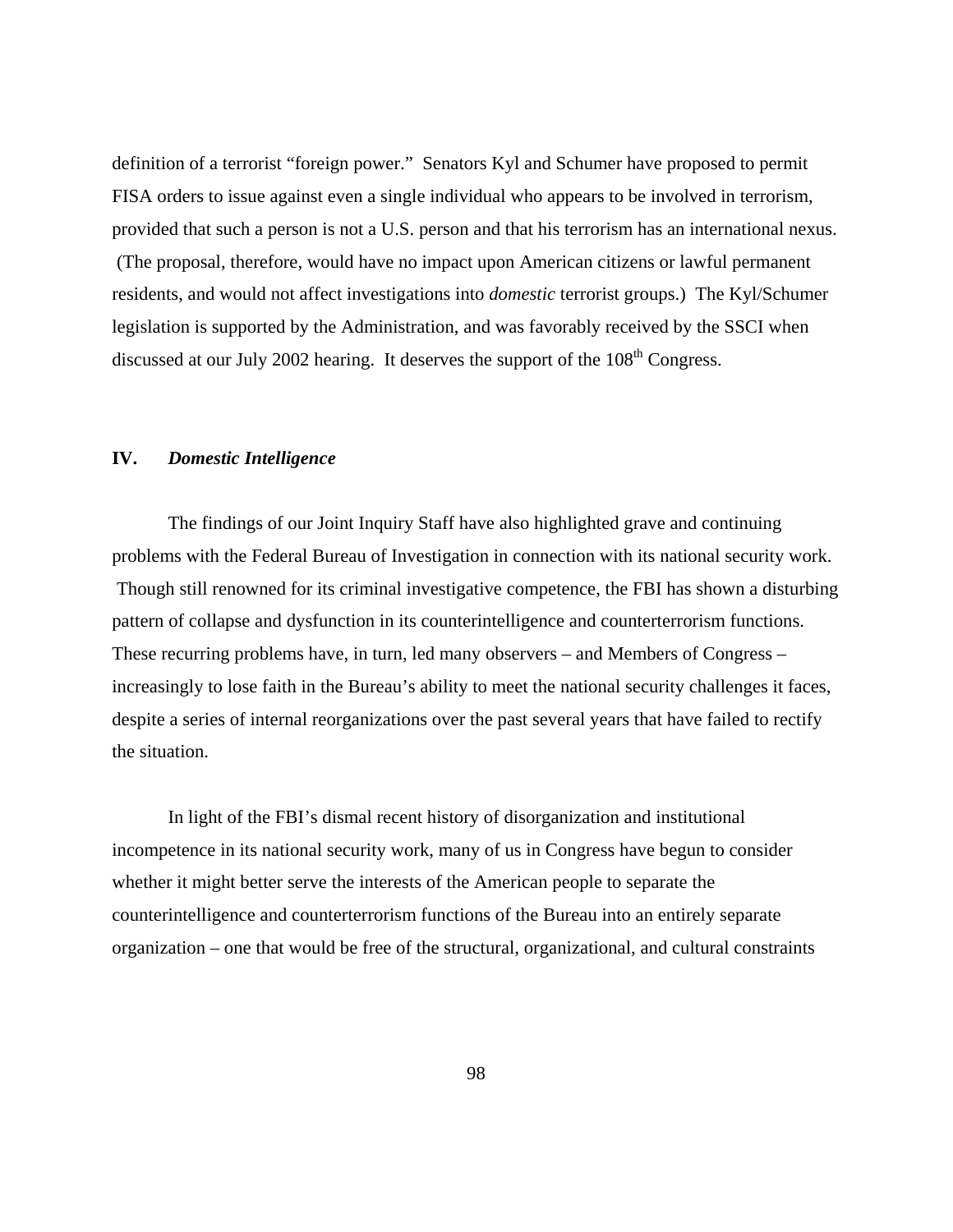that have greatly handicapped the FBI's ability to conduct the domestic intelligence work our country depends upon it to perform.

#### A. *Tyranny of the Casefile*

Fundamentally, the FBI is a law enforcement organization: its agents are trained and acculturated, rewarded and promoted within an institutional culture the primary purpose of which is the prosecution of criminals. Within the Bureau, information is stored, retrieved, and simply *understood* principally through the conceptual prism of a "case" – a discrete bundle of information the fundamental purpose of which is to prove elements of crimes against specific potential defendants in a court of law.

The FBI's reification of "the case" pervades the entire organization, and is reflected at every level and in every area: in the autonomous, decentralized authority and traditions of the Field Offices; in the priorities and preference given in individual career paths, in resource allocation, and within the Bureau's status hierarchy to criminal investigative work and *post hoc*  investigations as opposed to long-term analysis; in the lack of understanding of and concern with modern information management technologies and processes; and in deeply-entrenched individual mindsets that prize the production of evidence-supported narratives of defendant wrongdoing over the drawing of probabilistic inferences based upon incomplete and fragmentary information in order to support decision-making.

At its core, the FBI has always been – and remains – a "casefile" organization wedded inextricably to a "casefile" mentality. This is not a bad thing: the Bureau is often, and generally accurately, described as the "world's premier law enforcement organization." It does its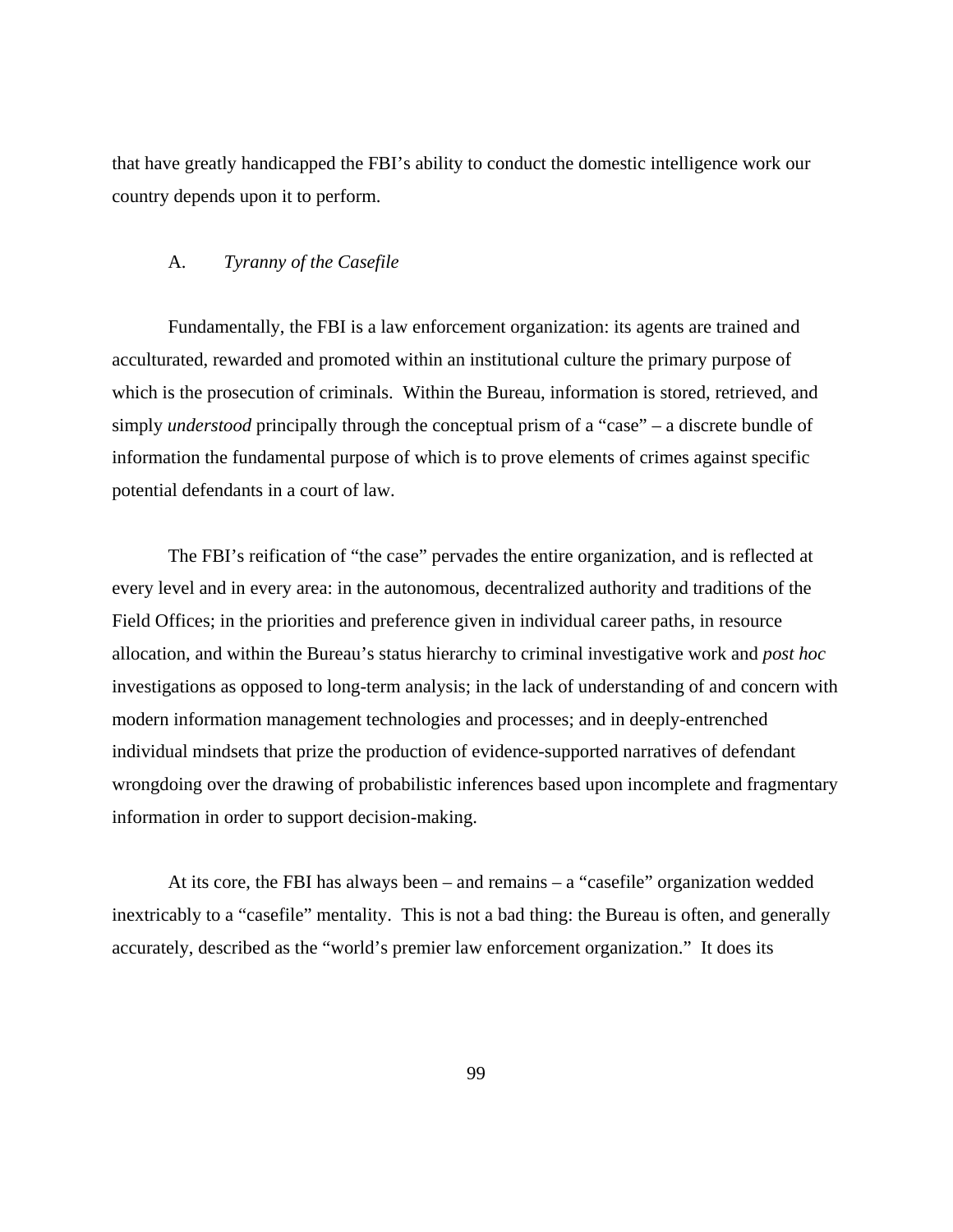traditional job quite well. But the tyranny of the case file presents a fundamental obstacle to national security work, for the simple reason that law enforcement organizations handle information, reach conclusions, and ultimately just *think* differently than intelligence organizations. Intelligence analysts would doubtless make poor policemen, and it has become very clear that policemen make poor intelligence analysts.

Particularly against shadowy transnational targets such as international terrorist organizations that lack easily-identifiable geographic loci, organizational structures, behavioral patterns, or other information "signatures," intelligence collection and analysis requires an approach to acquiring, managing, and *understanding* information quite different from that which prevails in the law enforcement community. Intelligence analysts tend to reach conclusions based upon disparate fragments of data derived from widely-distributed sources and assembled into a probabilistic "mosaic" of information. They seek to distinguish useful "signals" from a bewildering universe of background "noise" and make determinations upon the basis of vague pattern recognition, inferences (including negative inferences), context, and history. For them, information exists to be *cross-correlated* – evaluated, and continually subjected to re-evaluation, in light of the total context of what is available to the organization as a whole. Intelligence analysts think in degrees of possibility and probability, as opposed to categories of admissibility and degrees of contribution to the ultimate criminal-investigative aim of proof "beyond a reasonable doubt."

The "analyst" mindset is thus radically different than that cultivated by training and acculturation within a law enforcement environment, which necessarily focuses upon building carefully-managed bundles of information about specific individuals or organizations for specific purposes. Far from embracing probabilistic inference, "knowledge" in a law enforcement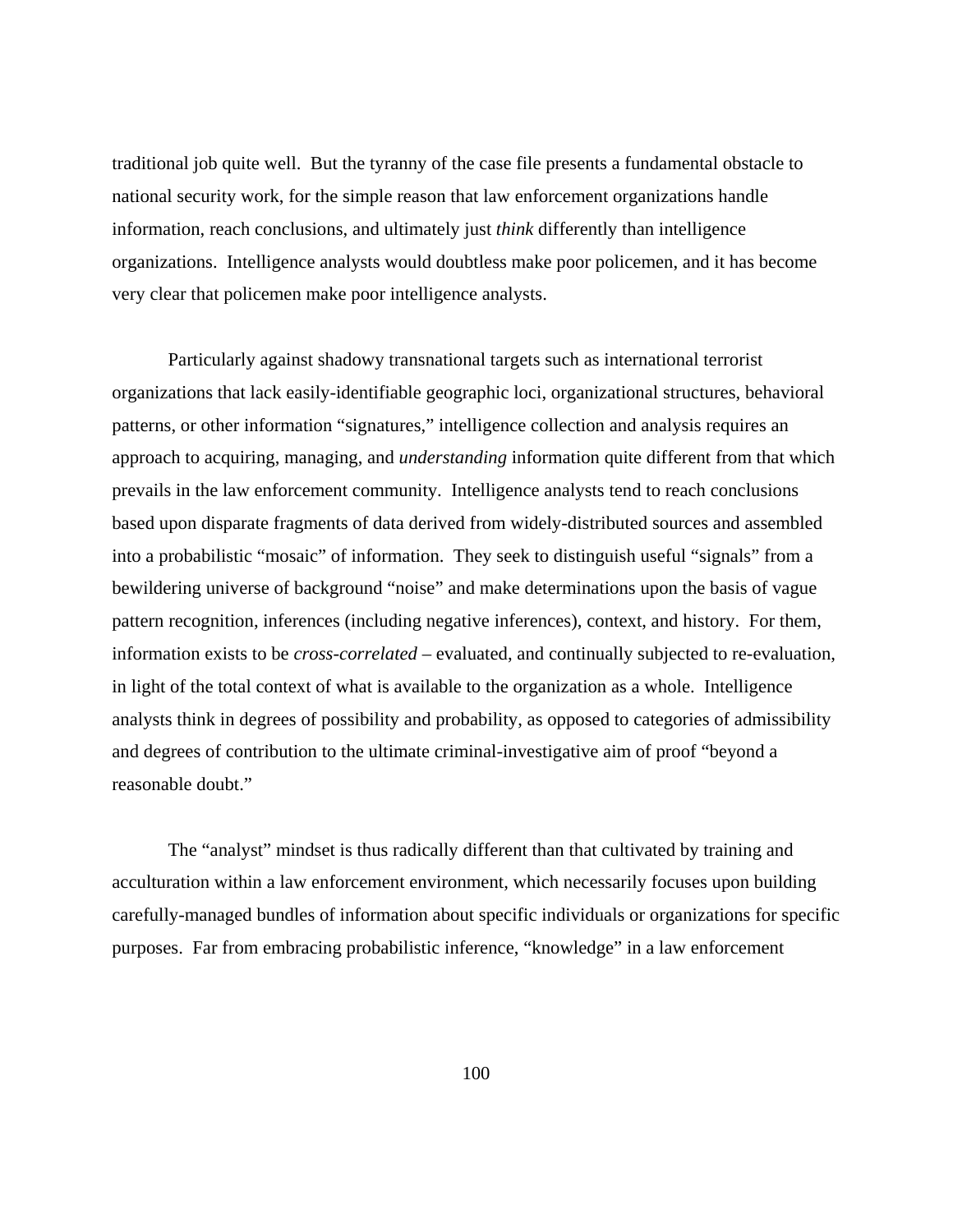context aspires – in its ideal form at least – not only to *certainty* but also to *admissibility*, the two essential conceptual elements of being able to prove someone guilty beyond a reasonable doubt in a court of law. Within such a paradigm, information exists to be *segregated* and ultimately employed under carefully-managed circumstances for the single specific purpose for which it was gathered.

Naturally, these are only ideal types. In reality, intelligence knowledge management is more Balkanized and disaggregated than the model suggests, and law enforcement informationholdings more interconnected. Nevertheless, the basic mindsets *do* exist, and the FBI's conceptual and institutional baggage as a law enforcement "casefile" organization has made it very hard – some might conclude impossible – for the Bureau to mature as a competent player in the national security field.

## (1) *Resistance to Intelligence Analysis*

## (a) *Impact of "Casefile" Mentality on pre-9/11 Analysis*

The Joint Inquiry Staff (JIS) has outlined several examples of such problems within the FBI in the period leading up to the September 11 terrorist attacks. The FBI, for instance, knew that convicted terrorist Abdul Hakim Murad had been involved in an extremist Islamic plot to blow up 12 U.S.-owned airliners over the Pacific Ocean and crash an aircraft in to CIA Headquarters. Murad was not charged with a crime in connection with the CIA crash plot, apparently because it was merely at the "discussion" stage when he was apprehended. Because the CIA crash plot did not appear in the indictment, however, the FBI effectively forgot all about it.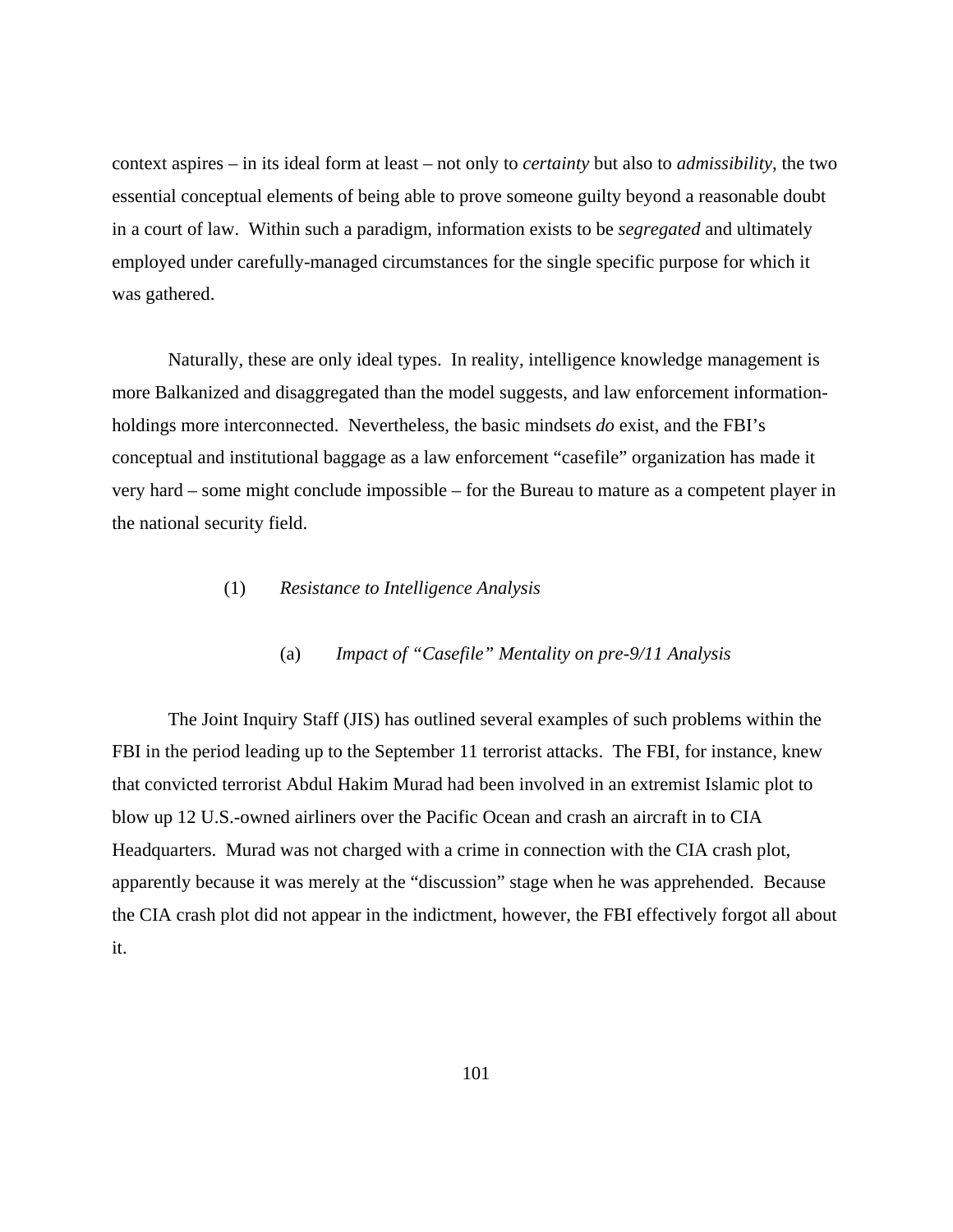As the JIS has recounted, the FBI's case file for the Murad case essentially ignored the air crash plot, and FBI agents interviewed as part of our inquiry confirmed that Murad's only significance to them was in connection specifically with the crimes for which he was charged: "the other aspects of the plot were not part of the criminal case and therefore not considered relevant."<sup>125</sup> Convinced that the only information that really matters was information directly related to the criminal investigation at hand, the FBI thus ignored this early warning sign that terrorists had begun planning to crash aircraft into symbols of U.S. power. Thus, rather than being stored in a form that would permit this information to be assessed and re-assessed in light of a much broader universe of information about terrorist plans and intentions over time, the Murad data-point was simply forgotten. Like all the other tidbits of information that might have alerted a sophisticated analyst to terrorists' interest in using airplanes to attack building targets in the United States,<sup>126</sup> the episode disappeared into the depths of an old case file and slipped out of the FBI's usable institutional memory.

The handling of information about the Murad air-crash plot and the flight-school information is, unfortunately, illustrative of the FBI's more general problems in "connecting the dots" in ways that good intelligence analysts are expected to do. So pervasive was the FBI's

<sup>125</sup> JIS, written statement presented to SSCI/HPSCI joint hearing (September 18, 2002), at 11-12.

<sup>126</sup> For a summary of intelligence holdings – from all intelligence agencies – related to the potential use of aircraft as weapons, *see* JIS, written statement presented to SSCI/HPSCI joint hearing (September 18, 2002), at 26-28.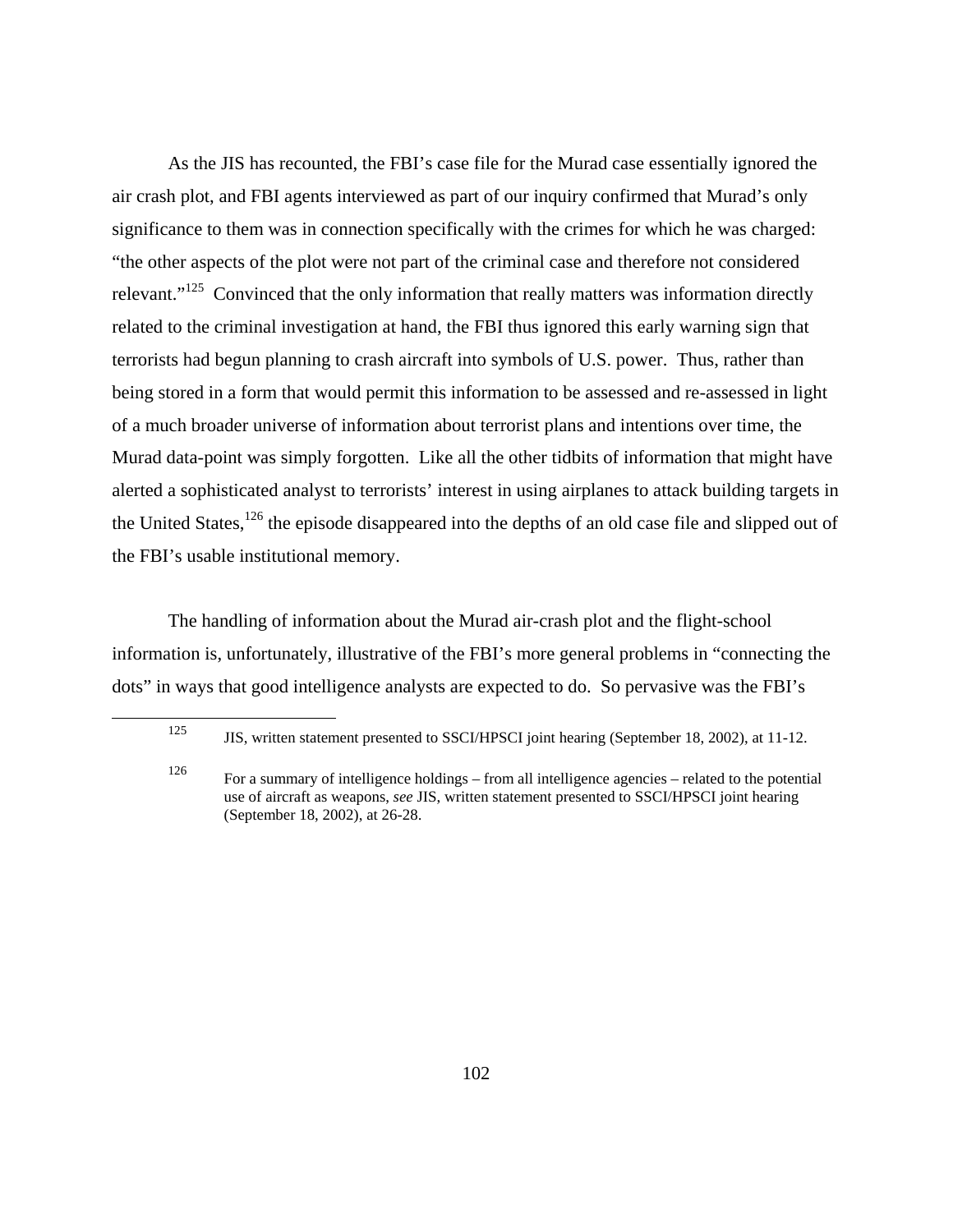"casefile" mentality, in fact, that it bled over into the basic architecture of how the Bureau handled terrorist information even when it *tried* to do intelligence analysis.

As the JIS has recounted, the FBI for years has tracked terrorism information in ways that essentially *prohibit* broad, cross-cutting analytical assessment. If it identified a suspected terrorist in connection with a Hamas investigation, for example, the FBI would label him as a Hamas terrorist and keep information on him in a separate "Hamas" file that would be easily accessible to and routinely used only by "Hamas"-focused FBI investigators and analysts. The Usama bin Laden unit would be unlikely to know about the FBI's interest in that individual, and no one thought to establish a system for cross-referencing terrorist connections between the carefully-segregated institutional files. 127 This approach is entirely unsuited to virtually *any* long-term strategic analytical work, and is patently inappropriate to counterterrorism analysis against the loose, interconnected and overlapping networks of Islamic extremists that make up the modern *jihadist* movement.

The FBI's decentralized organizational structure contributed to these problems, in that it left information-holdings fragmented into largely independent fiefdoms controlled by the various field offices. The New York Field Office for years played the principal counterterrorism role within the FBI simply because it had the misfortune of hosting the 1993 World Trade Center attacks, thereby acquiring a degree of experience with Islamic fundamentalist terror groups. Even so, this work focused upon terrorism *cases* – not strategic analysis – and the FBI's decentralized structure left other field offices in the dark. As the JIS concluded, there was even great "variation in the degree to which FBI-led Joint Terrorism Task Forces (JTTFs) prioritized

<sup>&</sup>lt;sup>127</sup> JIS, written statement presented to SSCI/HPSCI joint hearing (September 24, 2002), at 14.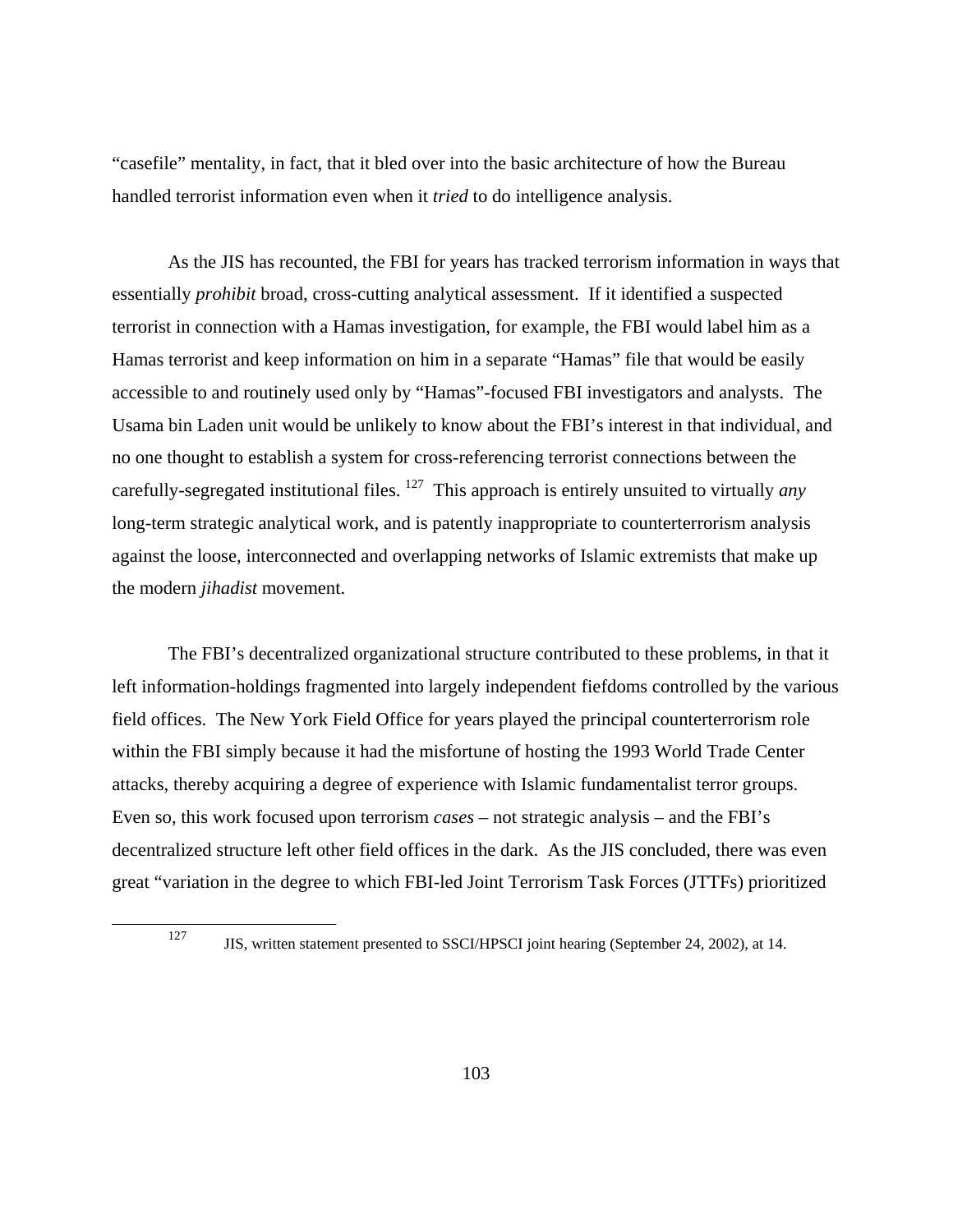and coordinated field efforts targeting Bin Ladin and al-Qa'ida," and "many other FBI offices around the country were unaware of the magnitude of the threat."128

The culturally and organizationally fragmented nature of FBI information-holdings apparently even extended to the handling of knowledge *within* individual FBI offices themselves. In August 2001, for example, as FBI agents first sought to establish whether Zacarias Moussaoui was a terrorist, FBI agents from the local field office visited the flight school in Norman, Oklahoma, where Moussaoui had been taking flying lessons. The FBI agents were not aware that their *own* field office had become concerned about that *same* flight school two years before – because the personal pilot of Usama bin Laden (UBL) had been training there.<sup>129</sup>

The earlier episode in Norman, had it been remembered, may not have been much use in obtaining criminal probable cause to search Moussaoui's personal effects, but being aware of such disparate and *potentially* connected bits of information is at the core of all-source intelligence analysis "fusion." Such fusion, apparently, was quite beyond the capabilities of the FBI. Despite all the FBI knew about terrorist interest in U.S. flight schools and in the potential use of aircraft as weapons, for example, it had declared in December 2000 in a joint report with

<sup>128</sup> JIS, written statement presented to SSCI/HPSCI joint hearing (September 18, 2002), at 18.

<sup>129</sup> JIS, written statement presented to SSCI/HPSCI joint hearing (September 24, 2002), at 19.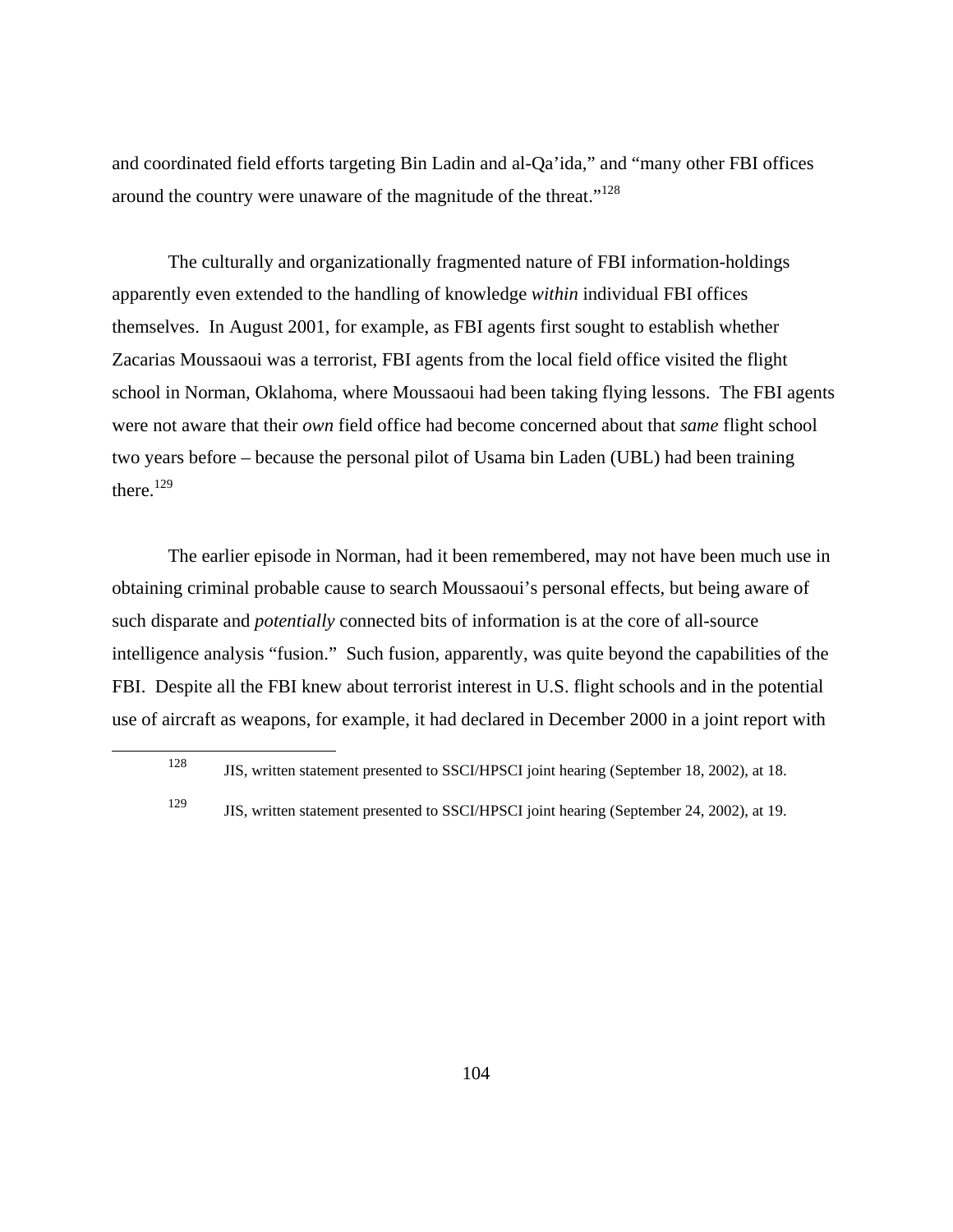the FAA that its "investigations" did not suggest any "evidence" of terrorist plans to target U.S. domestic civil aviation.<sup>130</sup>

<sup>130</sup> JIS, written statement presented to SSCI/HPSCI joint hearing (September 18, 2002), at 29.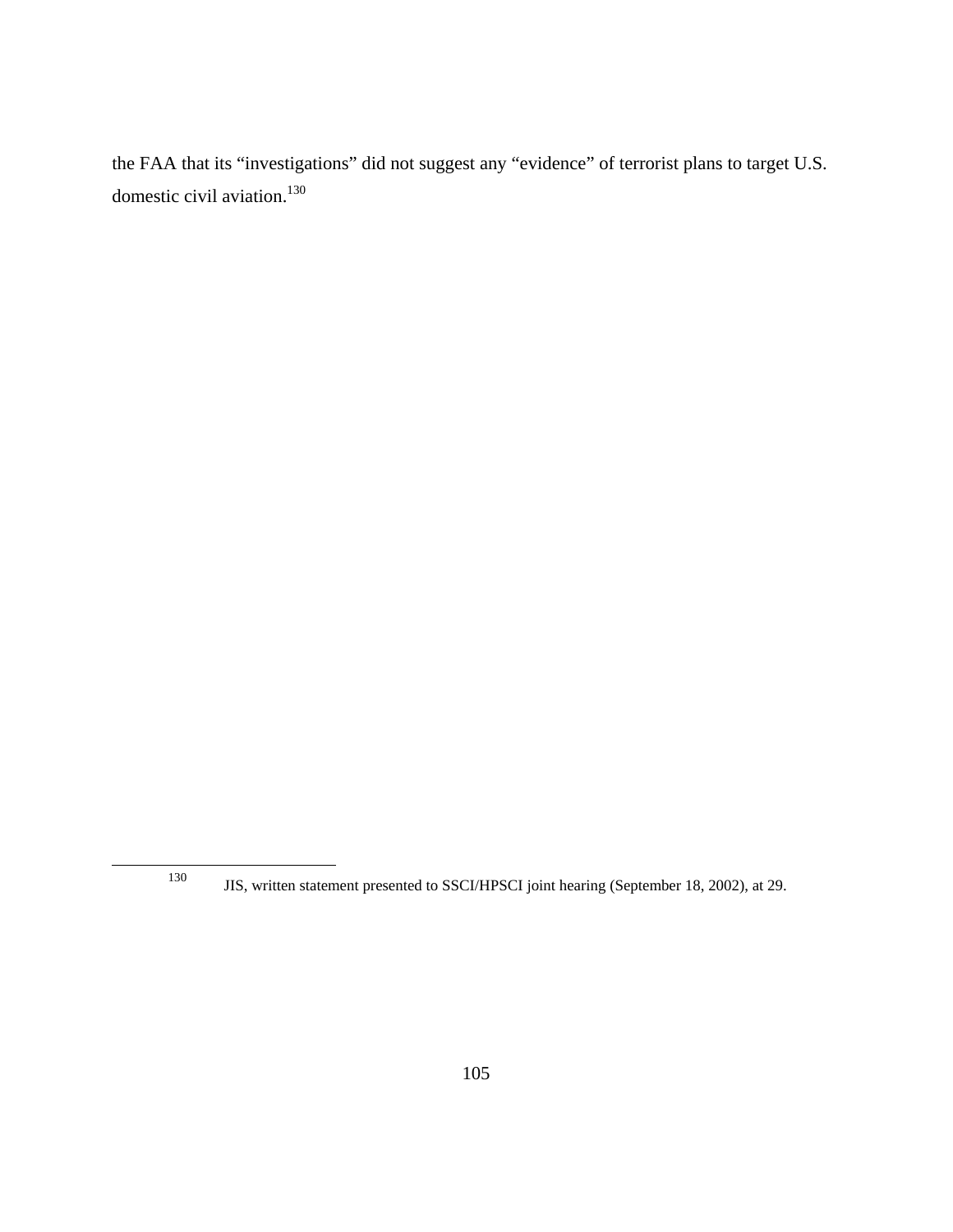By the summer of 2001, the FBI knew from the Phoenix EC about UBL-associated individuals training at U.S. flight schools, that UBL's organization also used the Norman flight school Moussaoui attended, about past Libyan efforts to send terrorists through aviation training in the U.S., and that Murad had planned to attack the CIA with an aircraft. As a result, the FBI was the U.S. Government agency probably best positioned in the late summer of 2001 to "connect the dots" with an analytical assessment warning of terrorist interest in using U.S. trained pilots to crash aircraft into symbolic American buildings. It was also the agency best positioned to connect such analyses with Moussaoui's activity at Norman, or the presence of known Al-Qa'ida terrorists al-Mihdhar and al-Hazmi at flight school in San Diego. Follow-up investigation of the names suggested in the Phoenix EC, which might have occurred had the FBI assembled enough of the information in its possession to understand the potential threat posed by terrorists at U.S. flight schools, might also conceivably have led the Bureau to Hani Hanjour – one of the September 11 hijackers who trained at flight school in Arizona with one of the individuals identified in the EC as having links to Al-Qa'ida.<sup>131</sup>

The Bureau was unable to connect these "dots," however, in large part because

"[t]he FBI's focus at the time Moussaoui was taken into custody appears . . . to have been almost entirely on investigating specific crimes and not on identifying linkages between separate investigations or on sharing information with other U.S. Government agencies with counterterrorist responsibilities."<sup>132</sup>

<sup>131</sup> JIS, written statement presented to SSCI/HPSCI joint hearing (September 24, 2002), at 10.

<sup>132</sup> JIS, written statement presented to SSCI/HPSCI joint hearing (September 24, 2002), at 19.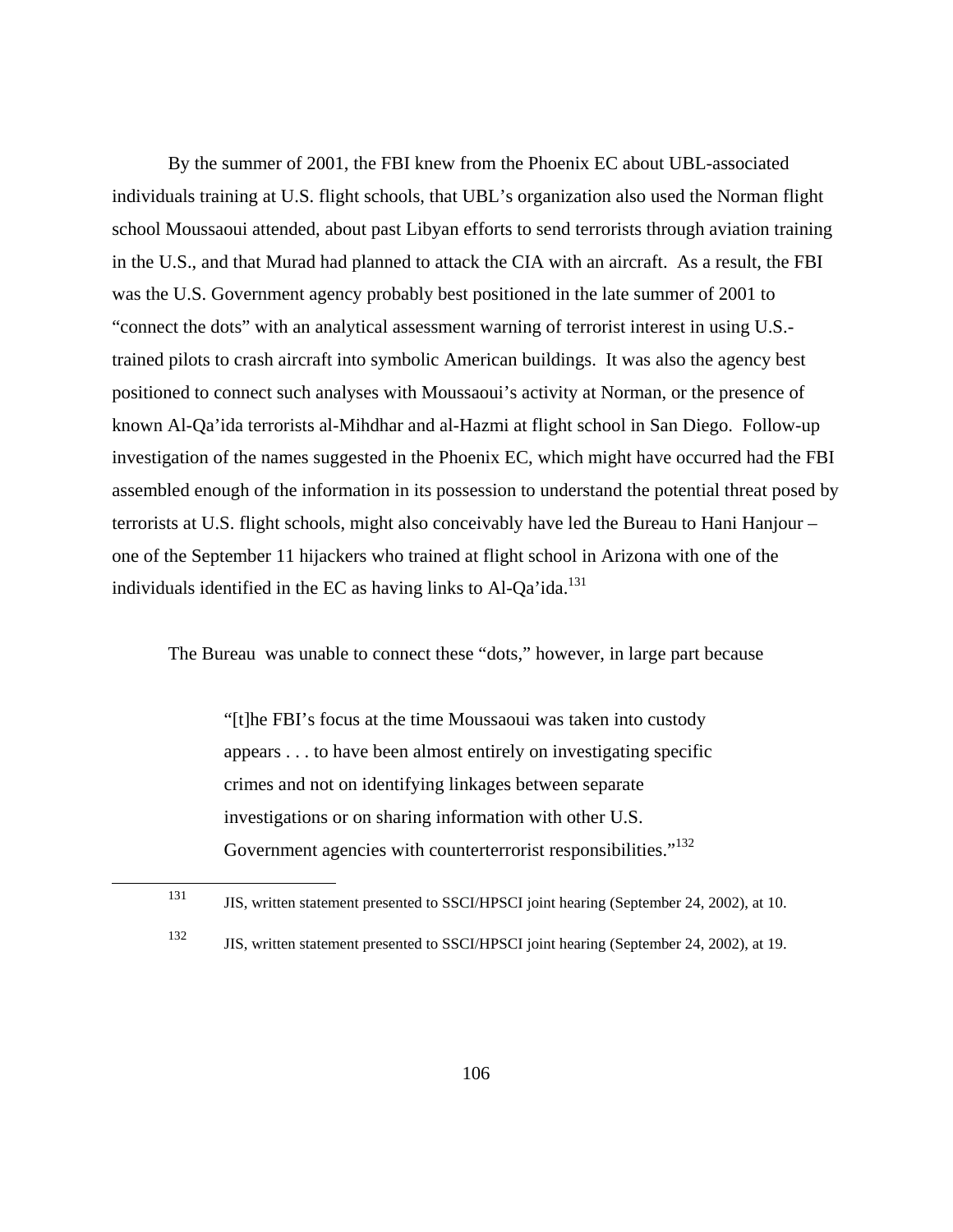Approaching issues of intelligence fusion with a law enforcement "casefile" mindset and organizational structure left the FBI unprepared for the national security challenges of modern terrorism.

Moreover, because the FBI is fundamentally a "casefile" organization, it has been very poor at *disseminating* any intelligence information it might happen to acquire or analytical products it might happen to produce. The Bureau disseminated extraordinarily few intelligence reports before September 11, 2001, even with respect to what is arguably its most unique and powerful domestic intelligence-collection tool: collection under the Foreign Intelligence Surveillance Act  $(FISA)$ .<sup>133</sup> The FBI's problems in counterterrorist intelligence before September 11 were thus threefold: the Bureau did not know what information it possessed, it did not approach this information with an intelligence analysis mindset, and it too often neglected to inform other agencies of what it *did* know or believe.

Even when the FBI did see fit to *try* to notify the rest of the Intelligence Community about the potential threat represented by the Moussaoui situation not long before the September 11 attacks, it was unable to place the Moussaoui case in the analytical context that would have made this information useful to analysts and intelligence consumers. On September 4, the FBI's Radical Fundamentalist Unit (RFU) sent out a teletype that did no more than merely recount the investigative steps the FBI was undertaking in its Moussaoui investigation. The author

<sup>133</sup> At a joint SSCI/HPSCI hearing on July 18, 2002, Senator Feinstein read into the record the number of reports sent from the FBI to the CIA on terrorism issues. These figures have not been declassified, but there were essentially *no* FISA-derived "dissems" issued by the FBI in calendar year 2001. (The number of "disseminations" issued by the FBI to other members of the IC – mostly in connection with FISA surveillance or searches – *since* October 2001 is much higher.)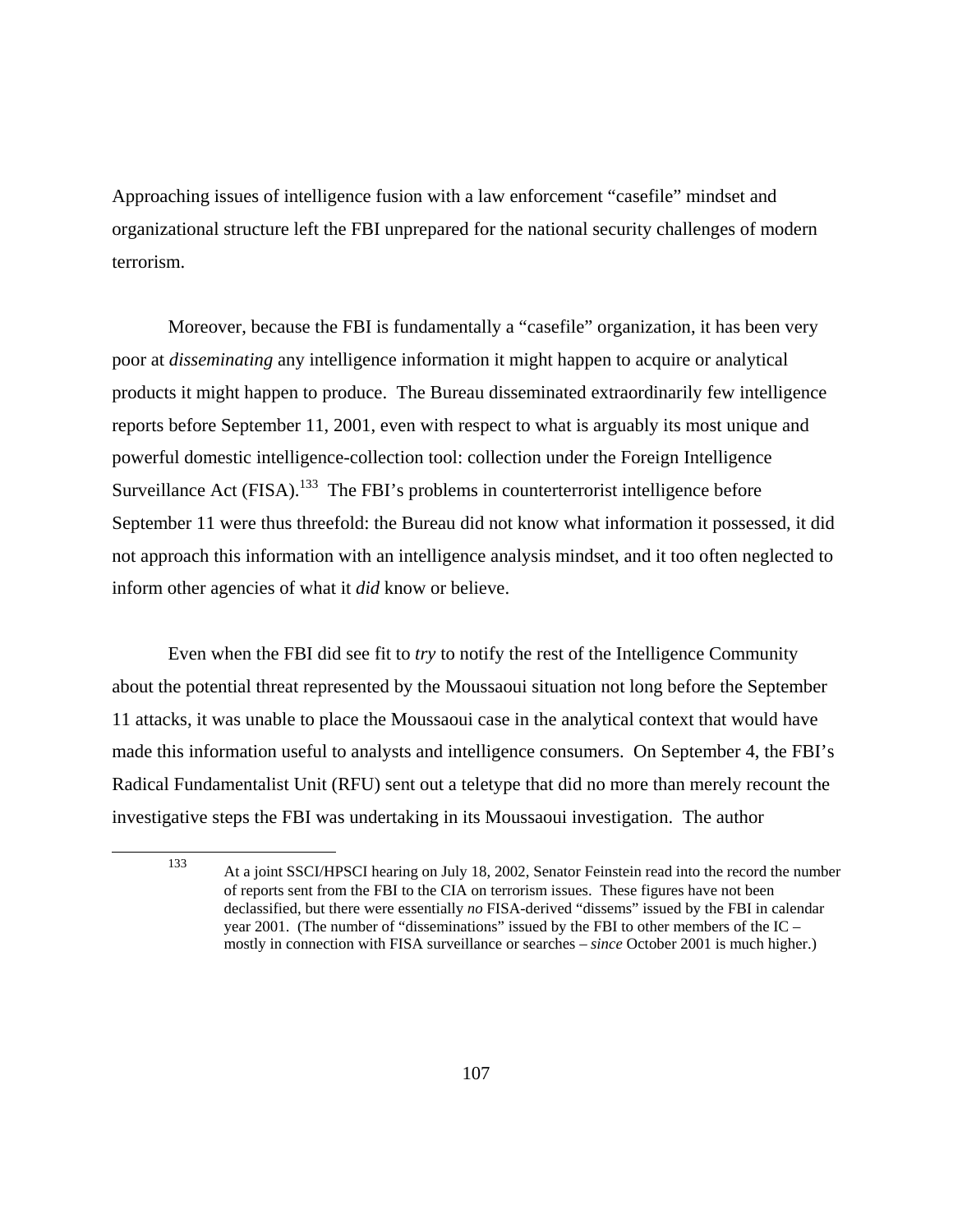apparently did not find it worthy of comment that Al-Qa'ida threat warnings were at a fever pitch when Moussaoui had come to the Bureau's attention.<sup>134</sup> (Given the FBI's poor record of internal information-sharing, it is conceivable that the author was not even *aware* of the broader analytical context, even though he worked in the office at FBI Headquarters nominally responsible for having such awareness. At any rate, the RFU teletype certainly provided no such context.) Despite Moussaoui's specific focus upon aviation training, the RFU's teletype to the FAA on that same day also contained no analytical context that would have helped a reader understand Moussaoui's potential significance.<sup>135</sup>

# (b) *Analysis versus Investigations*

(i) *Disinterest in Analysis* 

<sup>134</sup> JIS, written statement presented to SSCI/HPSCI joint hearing (September 24, 2002), at 18.

<sup>135</sup> JIS, written statement presented to SSCI/HPSCI joint hearing (September 24, 2002), at 21.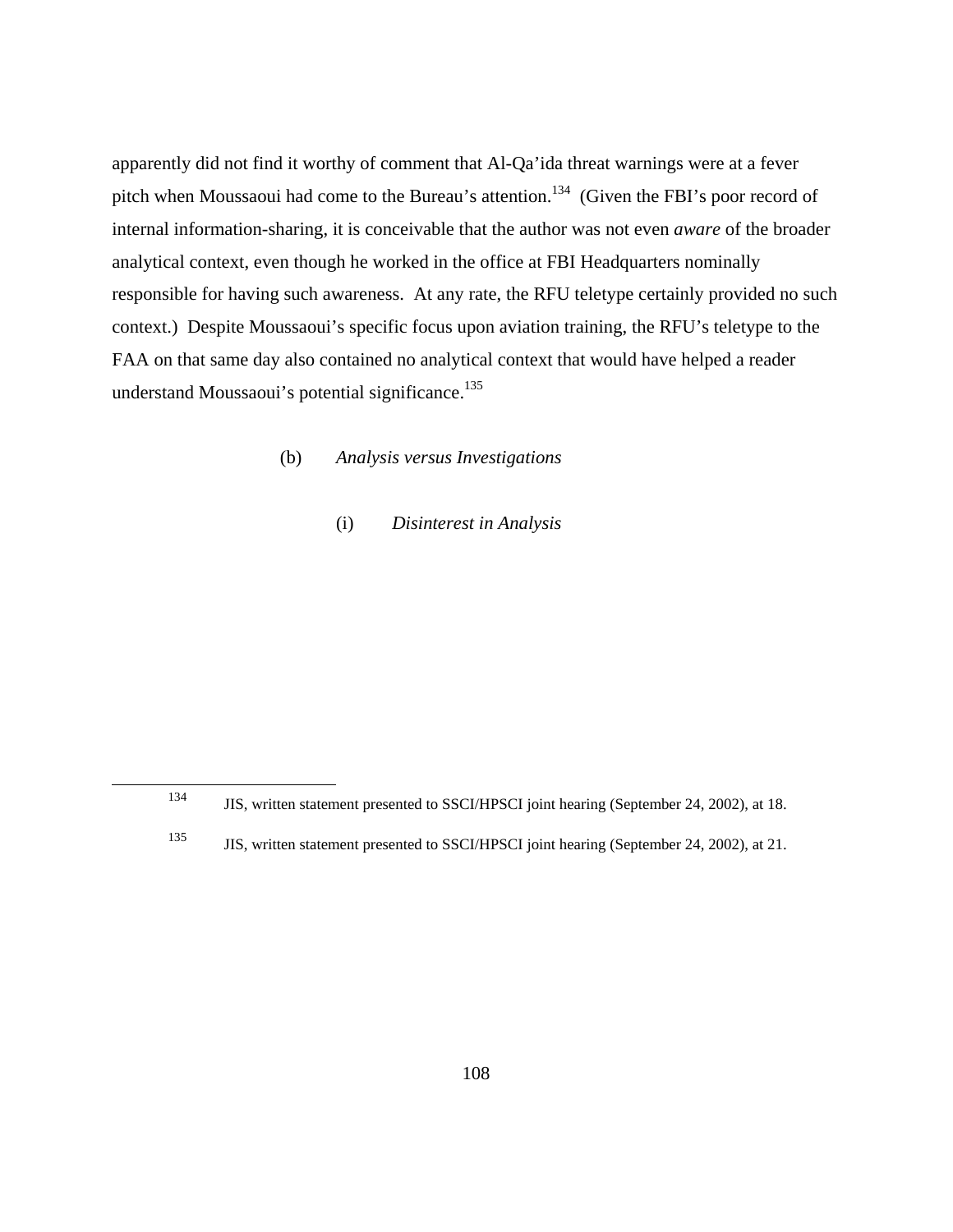Fundamentally, the FBI consistently prized investigations and operations in its national security work and neglected long-term analysis of the sort that might have permitted agents to understand more about the pre-September 11 threat of terrorists using civil aviation. According to FBI Counterterrorism Division chief Dale Watson, counterterrorism work was "a relatively low-priority program" at the Bureau for many years. He has testified that it received more emphasis beginning in late 1998, but even this new emphasis grew out of the FBI's *investigations* into the 1996 Khobar Towers bombing and the 1998 East African embassy attacks.136 This emphasis does *not* seem to have changed the FBI's disinterest in long-term strategic analytical work in support of the Bureau's national security responsibilities.

As the Joint Inquiry Staff put it,

"At the FBI, our review found that, prior to September 11, 2001, support for ongoing investigations and operations was favored, in terms of allocating resources, over long-term, strategic analysis. We were told, during the course of our FBI interviews, that prevention occurs in the operational units, not through strategic analysis, and that, prior to September 11, the FBI had insufficient resources to do both."<sup>137</sup>

These problems were, in large part, an outgrowth of the "casefile" mentality that prevailed at the Bureau. According to the JIS,

<sup>136</sup> Dale Watson, written statement presented to SSCI/HPSCI joint hearing (September 26, 2002), at 3.

<sup>137</sup> JIS, written statement presented to SSCI/HPSCI joint hearing (September 18, 2002), at 28-29.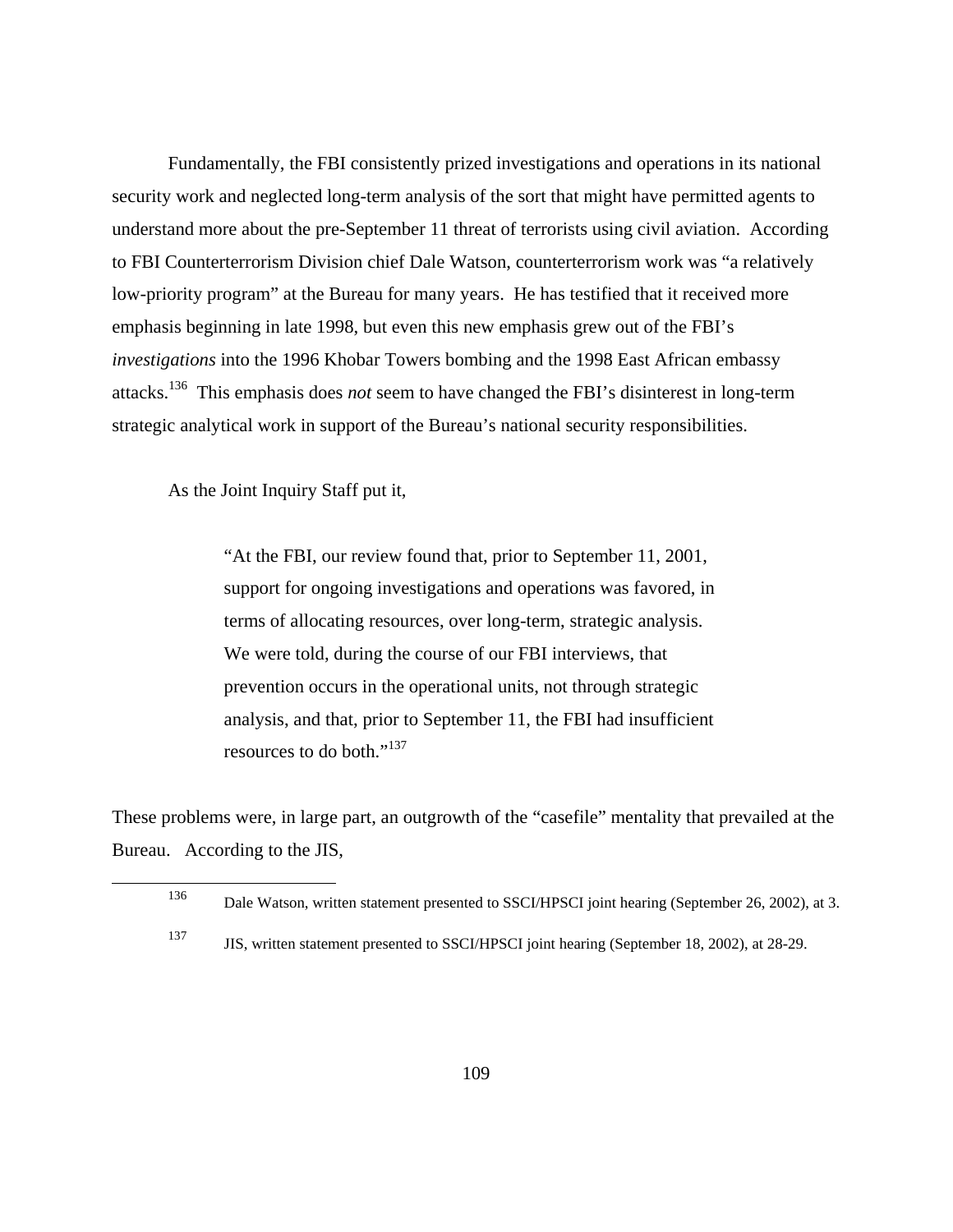"the case-driven, law enforcement approach, while important and extremely productive in terms of the FBI's traditional mission, does not generally 'incentivize' attention to big-picture, preventive analysis and strategy. This is particularly true when there is no direct and immediate impact on an ongoing criminal prosecution."<sup>138</sup>

Counterterrorism (CT) and counterintelligence (CI) work were for years considered less prestigious career fields for FBI agents. CT and CI investigations could last for years and often produced no defendants at all, and analytic work almost *never* produced easily-quantifiable career trophies. Particularly after the collapse of the Soviet Empire, managers de-emphasized the FBI's CI mission, assignments to national security billets became less and less attractive within an organization focused upon criminal cases. The reluctance of agents to "homestead" in national security work – instead of working CT and CI issues merely on a rotational basis, which was much more common – helped preclude any possibility of breaking the hegemony of the "casefile" mindset within the organizaztion's national security components.

On top of a general lack of emphasis upon national security work within the organization as a whole, the FBI suffered in particular from a positive aversion to long-term strategic analysis of the sort routinely expected of intelligence agencies. CT investigations, after all, were at least

<sup>138</sup> JIS, written statement presented to SSCI/HPSCI joint hearing (September 24, 2002), at 2-3.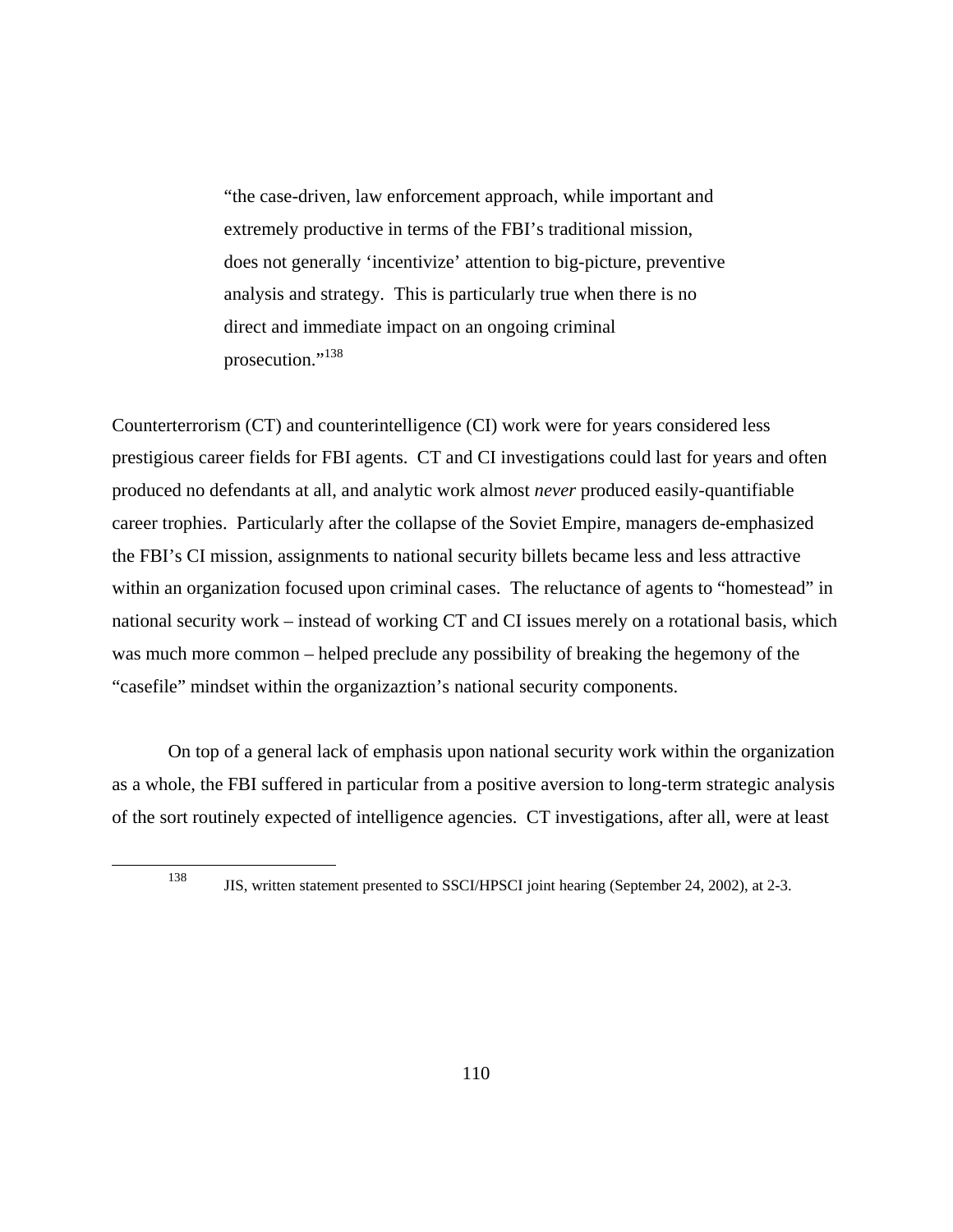*investigations* – and bore at least some resemblance to ordinary law enforcement work. Analysis, however, was apparently anathema. Even as the FBI received ever-greater amounts of CT money and personnel during the late 1990s, therefore, it showed little interest in devoting more effort to strategic intelligence or to analytical efforts aimed at Al-Qa'ida cells in the United States.

According to the JIS, the FBI's disinterest in analysis work led managers systematically to reassign good analysts from doing strategic analysis to supporting operational (*i.e.*, investigative) units. JIS investigators were "told that the FBI's al-Qa'ida-related analytic expertise had been 'gutted' by transfers to operational units and that, as a result, the FBI's [international terrorism] analytic unit had only one individual working on al-Qa'ida at the time of the September 11 attacks."139 Indeed, the FBI seems to have regarded "intelligence analysts" as little more than a pool of disposable personnel assets to be redeployed as needed to other responsibilities – which perhaps explains the Bureau's longstanding failure to insist upon clear standards for adjudging intelligence "analyst" qualifications in the first place.<sup>140</sup>

<sup>139</sup> JIS, written statement presented to SSCI/HPSCI joint hearing (September 18, 2002), at 28-29; *see also id.* at 18.

<sup>140</sup> The SSCI became so concerned about the fuzziness of these standards that it enacted specific provisions in the Fiscal Year 2003 Intelligence Authorization Bill (Public Law 107-306) to encourage the Director of Central Intelligence to promulgate Community-wide standards for individuals performing intelligence functions. As the Senate Report put it, "the Committee has become concerned that, particularly in the area of analysis, elements of the Intelligence Community are denominating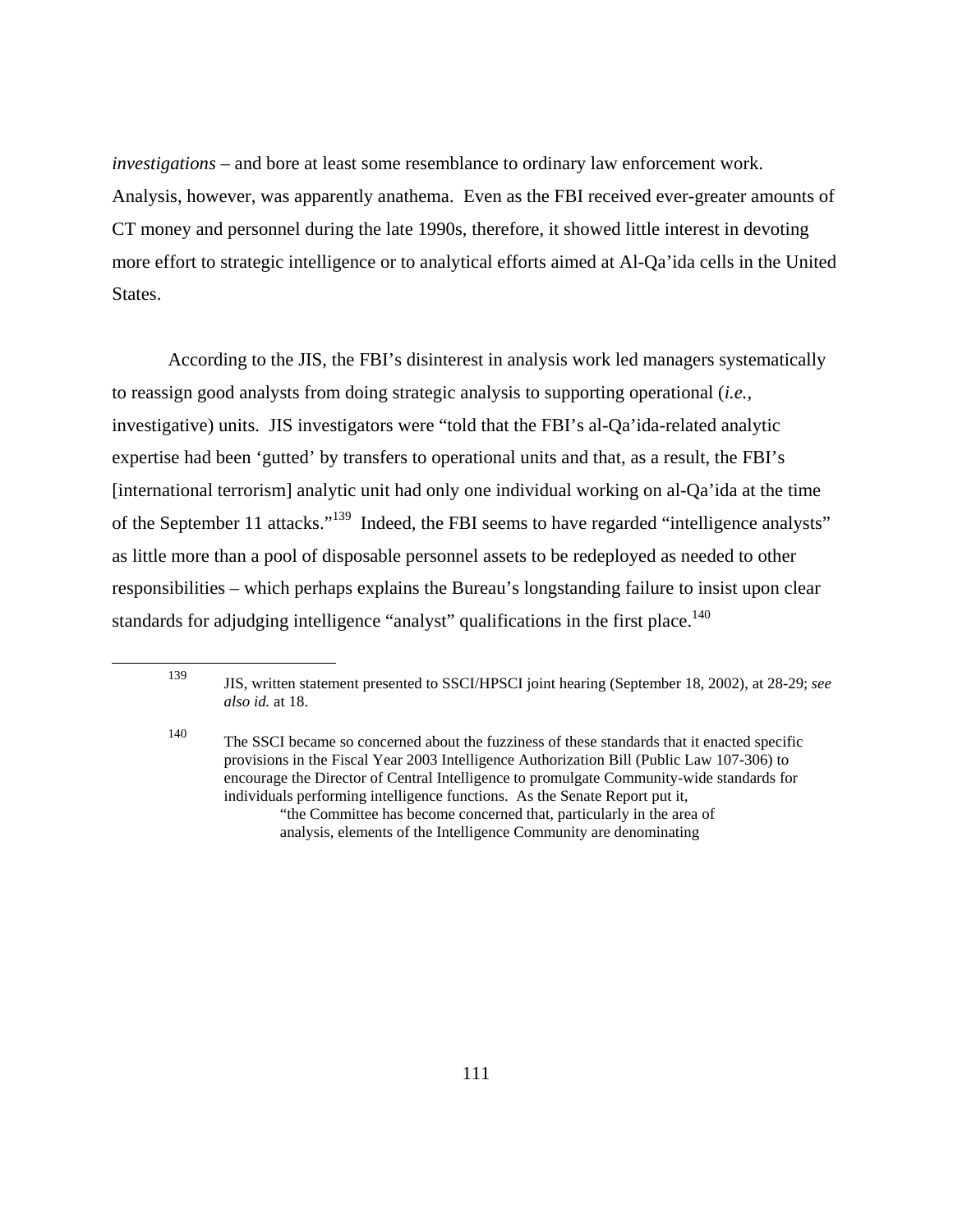individuals as 'analysts' or 'intelligence analysts' without adherence to a meaningful common definition of that word." U.S. Senate Select Committee on Intelligence, S.Rep. 107-149, *Report to Accompany S. 2506*, 107th Cong., 2d Sess. (May 13, 2002), at 12.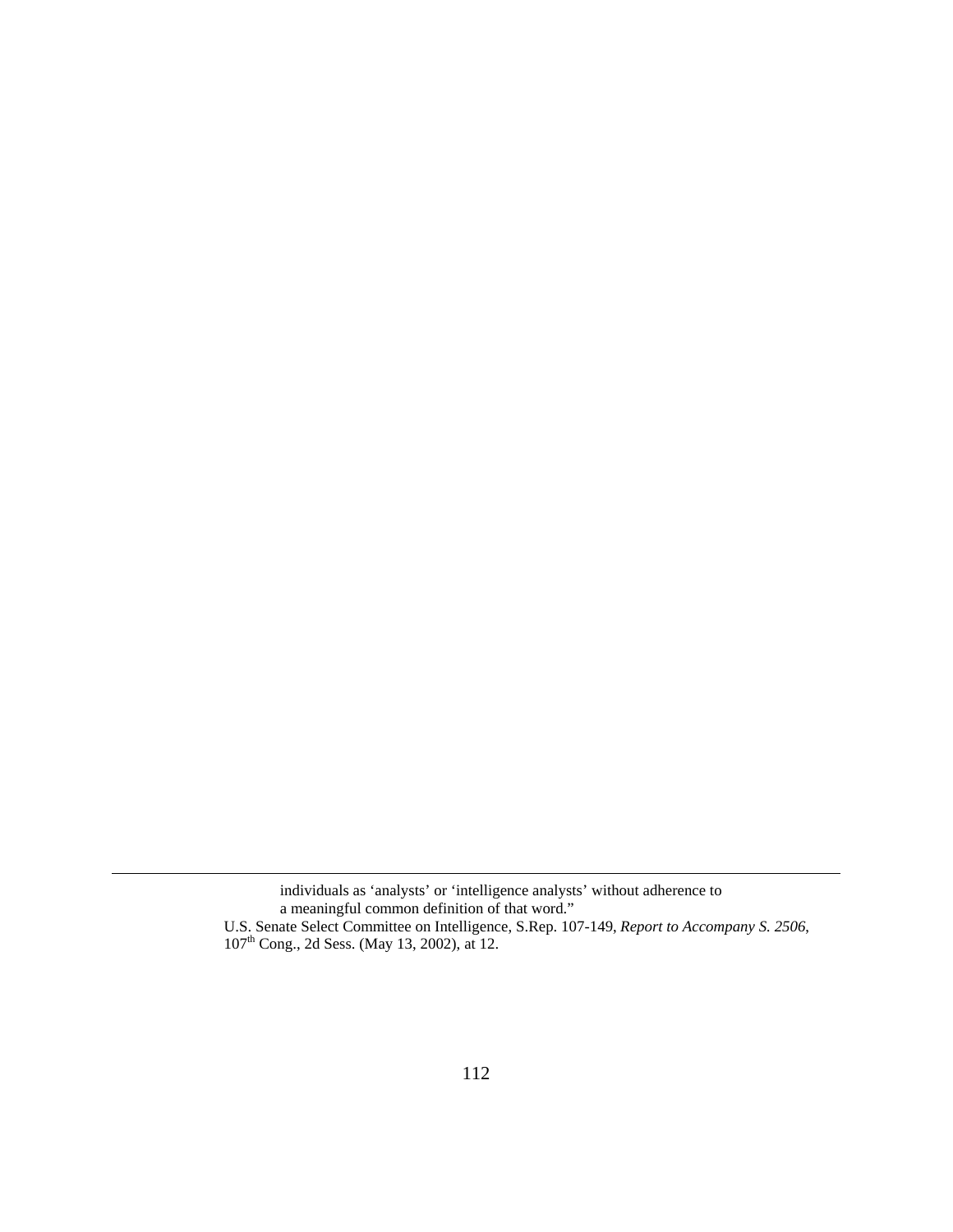Discouragingly, all of the problems found by the JIS with the FBI's chronic inability to perform serious intelligence analysis occurred despite a major reorganization of the FBI announced in late 1999 *in order to improve the Bureau's ability to do analysis.* In November 1999, FBI Director Louis Freeh announced that he was creating a new "Investigative Services Division" within the FBI to "coordinate the FBI's international activities, integrate and substantially strengthen its analytic capabilities, and oversee the Bureau's crisis management functions." This reorganization was the result of Director Freeh's 1998 "Strategic Plan," which allegedly "focuse[d] on the need to improve the FBI's capacity for information analysis."<sup>141</sup> According to Attorney General Reno, this new organizational scheme would "help enable the Bureau to face the challenges of the next millennium."<sup>142</sup> The Bureau's failures leading up to September 11 thus suggest the possibility that *no* internal FBI reorganizations will prove able to effect real reform.

#### (ii) *Problems Illustrated by the Phoenix EC*

According to the JIS, the FBI's handling of the Phoenix EC was "symptomatic of a focus on short-term operational priorities, often at the expense of long-term, strategic analysis. . . . [W]e have found that the FBI's ability to handle strategic analytic products, such as the Phoenix EC, was, at best, limited prior to September 11, 2001." <sup>143</sup>

"The manner in which the Phoenix EC was handled demonstrated

| 141 | Federal Bureau of Investigation, press release (November 19, 1999), at 1-2.              |
|-----|------------------------------------------------------------------------------------------|
| 142 | $Id.$ at 1.                                                                              |
| 143 | JIS, written statement presented to SSCI/HPSCI joint hearing (September 24, 2002), at 2. |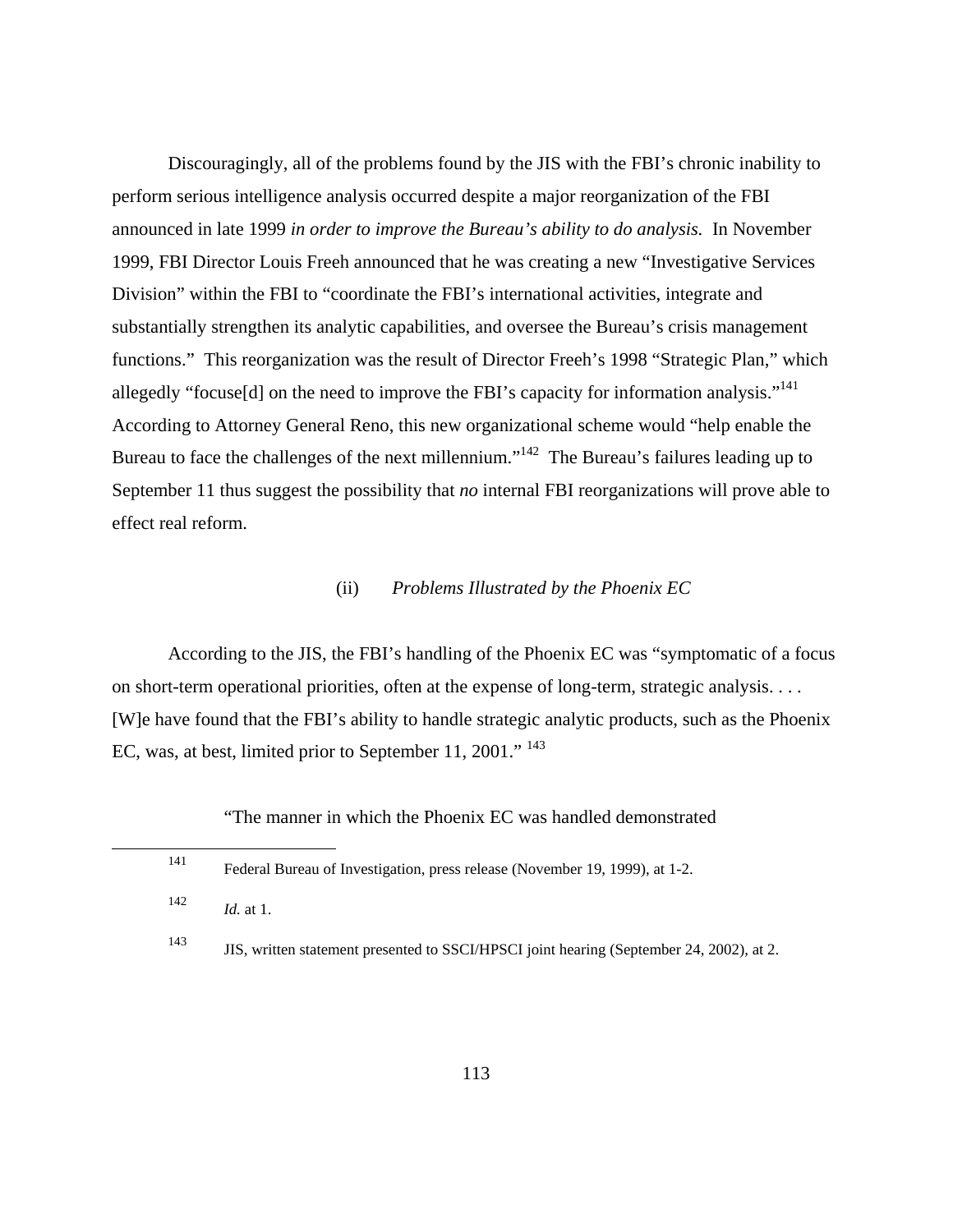how strategic analysis took a back seat to operational priorities prior to September 11. \* \* \* Even the analytic unit responsible for strategic analysis was largely producing tactical products to satisfy the operational section. In fact there was no requirement [at the time] to handle projects with nationwide impact, such as Phoenix, any different[ly] than any other project."<sup>144</sup>

<sup>144</sup> JIS, written statement presented to SSCI/HPSCI joint hearing (September 24, 2002), at 8.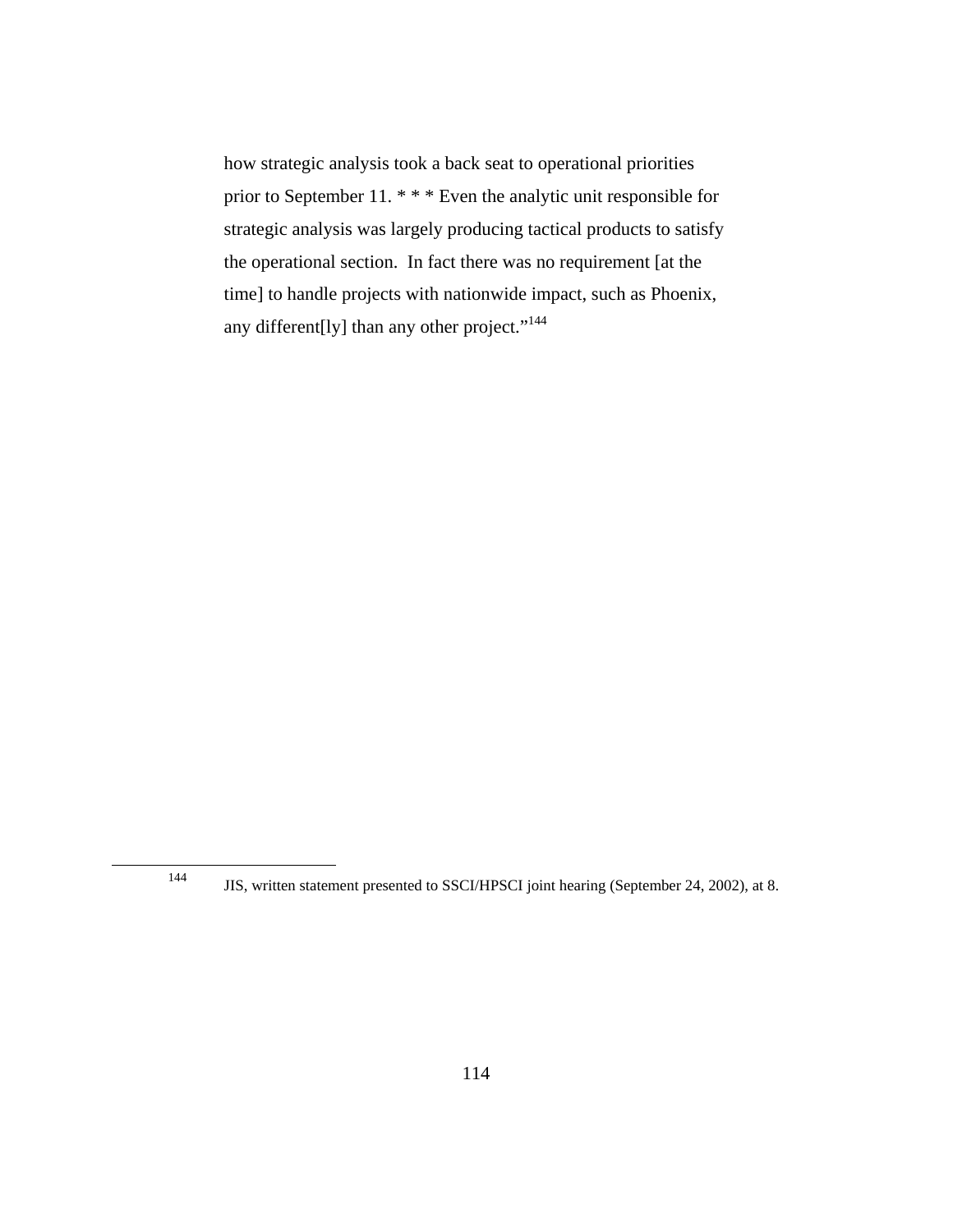Due to "[i]nadequate information sharing within the FBI, particularly between the operational and analytic units," $145$  the recipients of the Phoenix EC lacked any knowledge of information – already within the FBI's possession, but lost or ignored in a myriad of disaggregated casefiles – that would have put the EC into a broader context of longstanding concern with terrorism threats related to Middle Eastern flight school students training in the United States.<sup>146</sup>

As it was, even those FBI "Intelligence Operations Specialists" (IOSs) – the name itself reveals the Bureau's preference for "operations" over "analysis" – who *did* see the Phoenix EC decided *against* sending it to the FBI's lone analytic unit concerned with terrorism.<sup>147</sup> Nor is it clear that it would have done much good to pass the EC to that unit, as it had been effectively crippled by personnel poaching and bureaucratic infighting.

> "[T]he capability to conduct strategic analysis on al-Qa'ida was limited because five of the unit's analysts had transferred into operational units. The Joint Inquiry Staff has been told that every time a competent new analyst arrived, the UBLU or RFU would either try to recruit them as IOS or would refuse to share information. This allowed the ULBU and RFU to control the information flow. The end result, unfortunately, is that there is no

<sup>145</sup> JIS, written statement presented to SSCI/HPSCI joint hearing (September 24, 2002), at 2.

<sup>146</sup> For a summary of information relating to this context, *see* JIS, written statement presented to SSCI/HPSCI joint hearing (September 24, 2002), at 3.

<sup>147</sup> JIS, written statement presented to SSCI/HPSCI joint hearing (September 24, 2002), at 7.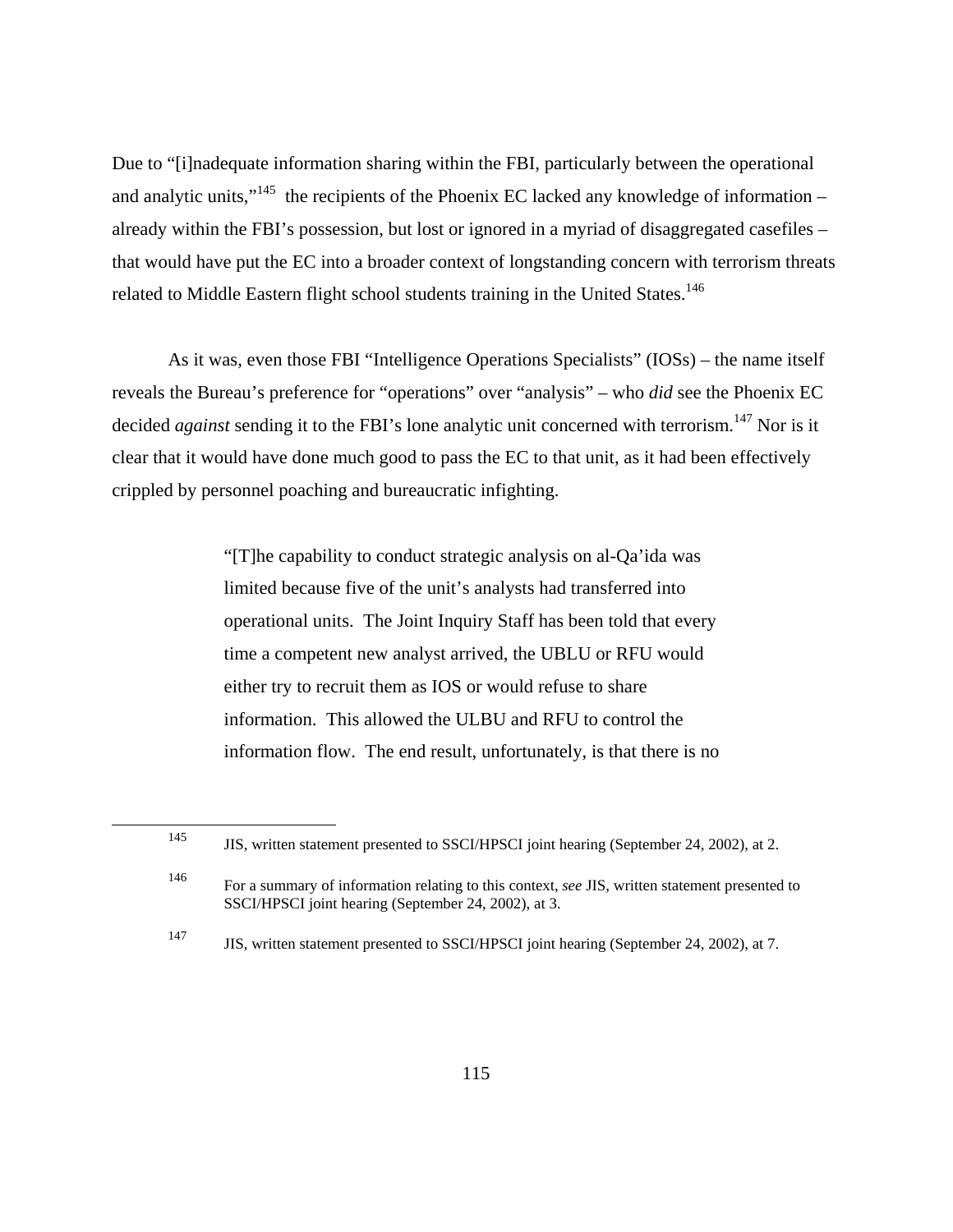one left whose role is to perform strategic analysis."<sup>148</sup>

Against this deep background of analytical and organizational dysfunction and mismanagement in the national security arena, it is hard to imagine that real CT and CI analytical reform within the FBI is really possible.

# (2) *The FBI's Inability to Know what it Knows*

# (a) *Technological Dysfunction*

In addition to these cultural and organizational problems – or perhaps in large part *because* of them – the FBI has never taken information technology (IT) very seriously, and has found itself left with an entirely obsolete IT infrastructure that is wholly inadequate to the FBI's current operational needs, much less to the task of supporting sophisticated all-source intelligence fusion and analysis. Fundamentally, the FBI's IT system has changed surprisingly little since the late 1980s or early 1990s, a decade during which the rest of the computer world moved at extraordinary speed.

<sup>148</sup> JIS, written statement presented to SSCI/HPSCI joint hearing (September 24, 2002), at 8.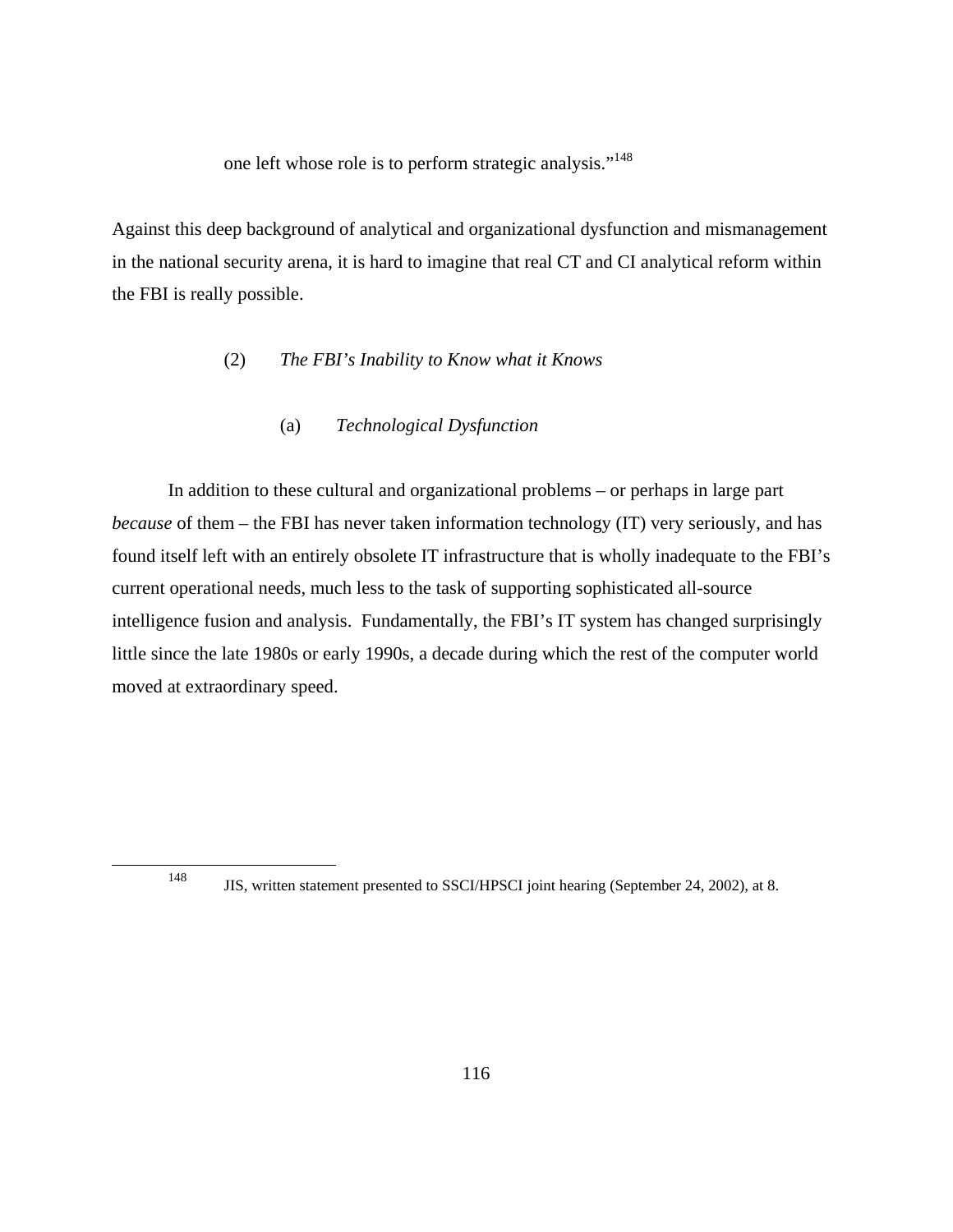The handling of the Phoenix EC demonstrates some of these technological deficiencies, highlighting the "limitations in the electronic dissemination system" that kept FBI supervisors from seeing the document *even when it was addressed to them.*149 According to the JIS, the problems with the Phoenix EC "are consistent with the complaints we have repeatedly heard throughout this inquiry about the FBI's technology problems."150 The Bureau's electronic system for disseminating messages such as the Phoenix EC was itself "considered so unreliable that many FBI personnel, both at the field offices and at FBI headquarters, use e-mail instead."151 Since most offices at the FBI *lack* a classified e-mail capability, this represents a fundamental obstacle to information-sharing of even the most rudimentary sort. Moreover, as users have fled the dysfunctional case-tracking system, the Bureau appears to have lost any ability to track leads entered into it. The JIS, for instance, was told that "there are 68,000 outstanding and unassigned leads assigned to the counterterrorism division dating back to 1995." At the time of our Inquiry, the FBI had no idea whether any of these leads had been assigned and dealt with outside the electronic system.152

This disastrous information-management system compares unfavorably with the systems developed elsewhere in the Intelligence Community for sharing data and providing analysts with the information they need to conduct intelligence "fusion." In this respect, it is useful to

<sup>149</sup> JIS, written statement presented to SSCI/HPSCI joint hearing (September 24, 2002), at 9. <sup>150</sup> JIS, written statement presented to SSCI/HPSCI joint hearing (September 24, 2002), at 2. 151 JIS, written statement presented to SSCI/HPSCI joint hearing (September 24, 2002), at 9. <sup>152</sup> JIS, written statement presented to SSCI/HPSCI joint hearing (September 24, 2002), at 9.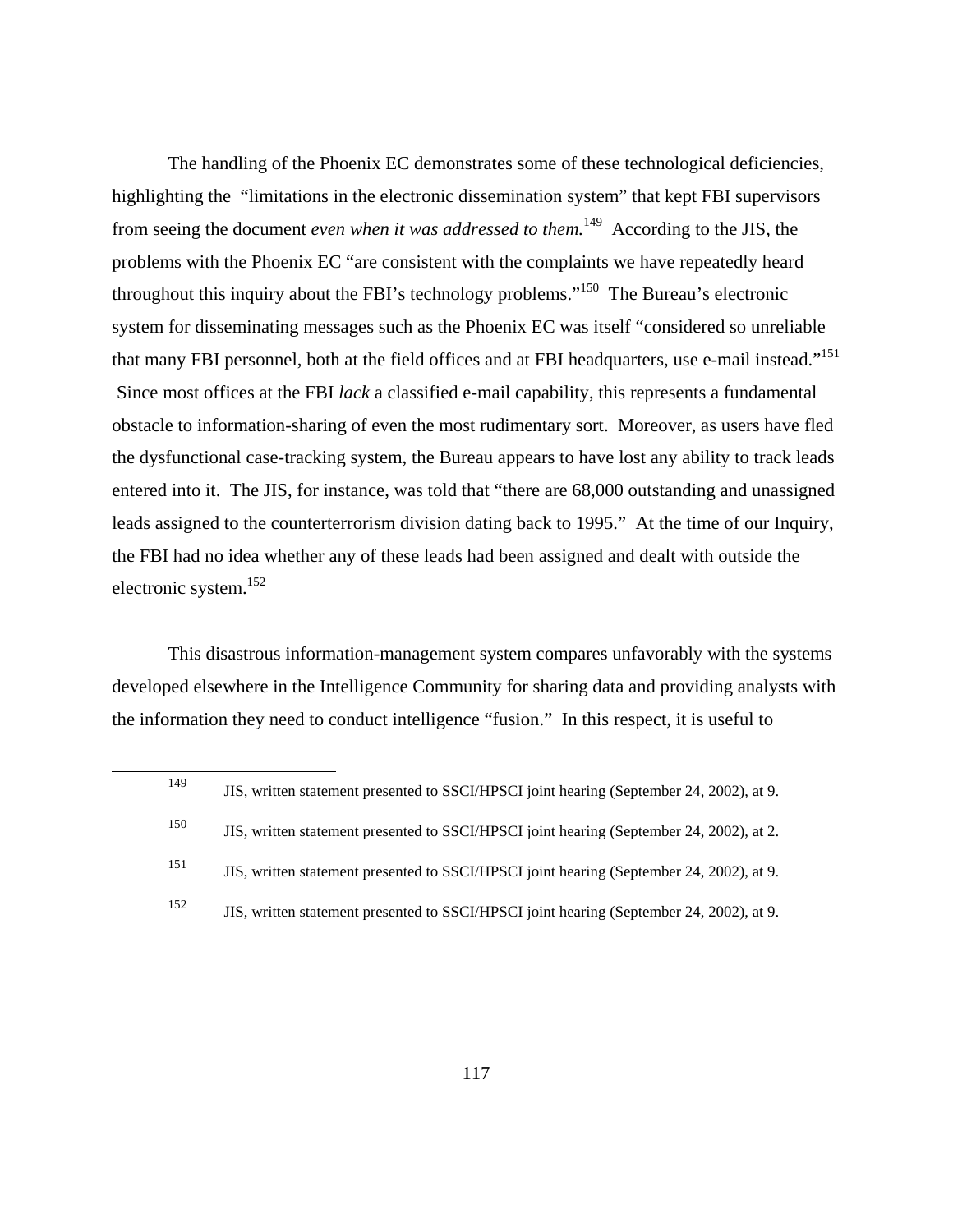compare the IT capabilities of the CIA with those at FBI.

"At CIA, the DCI's CTC maintains a massive database of terrorist related information going back at least two decades. Within this database are analytic papers, messages between CIA headquarters and CIA stations and bases around the world, signals intelligence reports from the National Security Agency (NSA), and various briefings, memoranda, and working notes."<sup>153</sup>

At the most generous, the FBI is years away from having such IT capabilities, even if the Bureau's organizational structure and institutional culture permitted such tools to be used appropriately.

The FBI's TRILOGY project seeks to improve the Bureau's IT infrastructure in order to bring it up to IC standards, but this project was only begun at the very end of the tenure of Director Louis Freeh – who himself apparently did not even use a personal computer – and remains a very long way from completion. Moreover, as suggested above, even if TRILOGY *succeeds* in bringing the FBI up to "Community standards" in the IT realm, those standards are themselves inadequate to the challenges of  $21<sup>st</sup>$ -century intelligence analysis.

(b) *A Pattern of Failures* 

<sup>153</sup> JIS, written statement presented to SSCI/HPSCI joint hearing (September 20, 2002), at 3.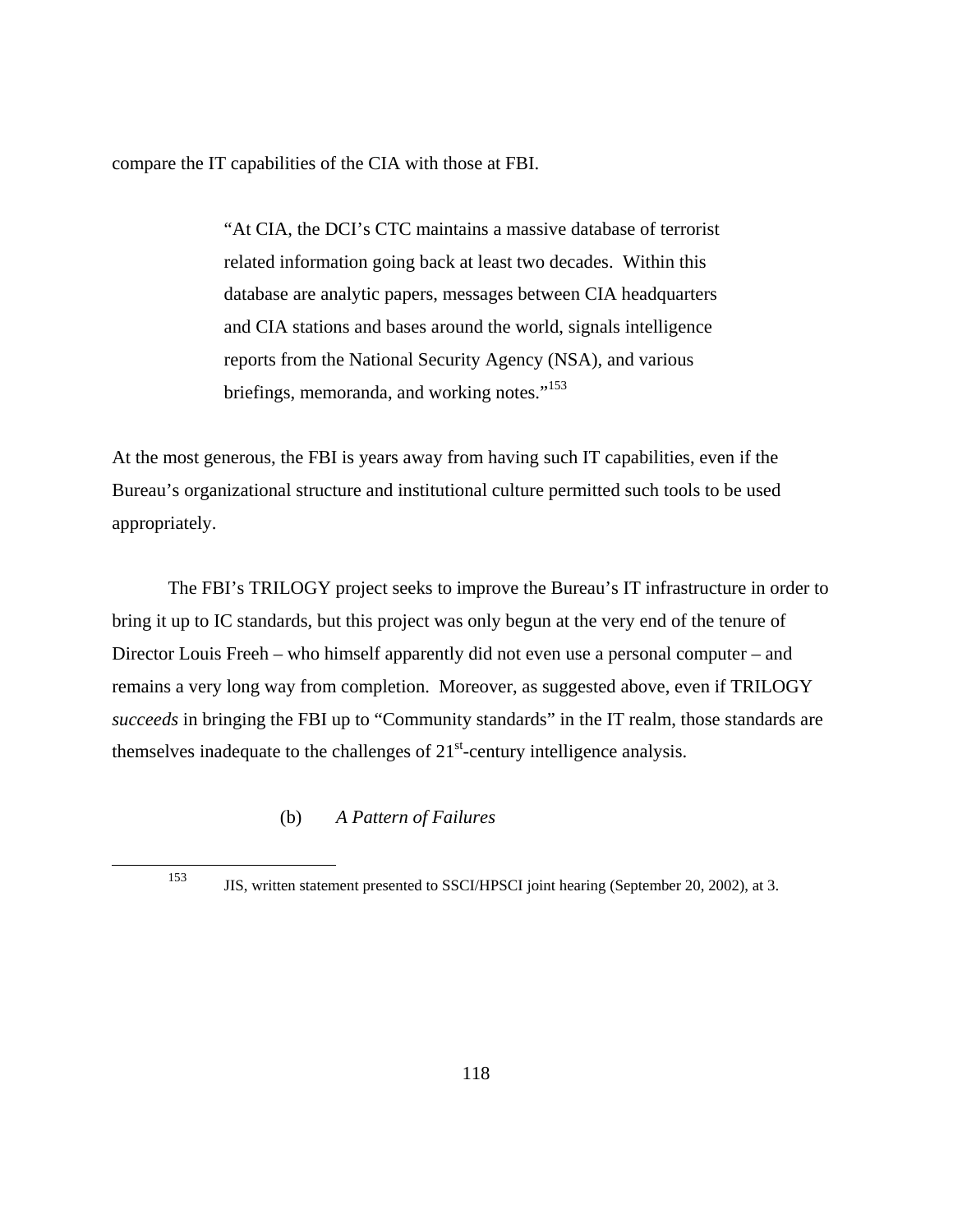Unfortunately, this combination of organizational, cultural, and technological impediments has led the FBI into a recurring pattern of information dysfunction. Time after time during the past few years, the Bureau has distinguished itself by its inability to assess what is in its own files – much less to make productive analytical use of such information. This occurred, for instance, in 1997 when the FBI misplaced vital information in its own files linking the People's Republic of China to illicit political influence operations during the 1996 U.S. Presidential campaign.<sup>154</sup> It happened with the belated discovery of thousands of pages of documents related to convicted Oklahoma City bomber Timothy McVeigh – just days before his execution.<sup>155</sup> It happened on several occasions during the FBI's botched handling of the Wen-Ho Lee nuclear espionage investigation, when agents in the Albuquerque field office or at FBI Headquarters misplaced or failed to pass along crucial information that might have permitted agents to discover Lee's unlawful removal of nuclear secrets from the Los Alamos National Laboratory months or years before they finally did.<sup>156</sup>

As detailed by the JIS in the present inquiry, the same thing happened with the Phoenix EC and the many tidbits of information in the FBI's possession relating to terrorists' interest in U.S. flight schools. It also happened in the FBI's belated revelation to the Joint Inquiry in the late summer of 2002 of certain information relating to the activities of September 11 hijackers

<sup>154</sup> *See* U.S. Department of Justice, Office of the Inspector General, *The Handling of FBI Intellience Information Related to the Justice Department's Campaign Finance Investigation* (July 1999) [unclassified Executive Summary], *available at* http://www.usdoj.gov:80/oig/fbicfi/fbicfi.1htm.

<sup>155</sup> *See, e.g.*, David Johnson, "Citing FBI Lapse, Ashcroft Delays McVeigh Execution," *New York Times* (May 12, 2001), at A1.

<sup>156</sup> *See* Thompson & Lieberman, *supra*,at 3-4 & 11.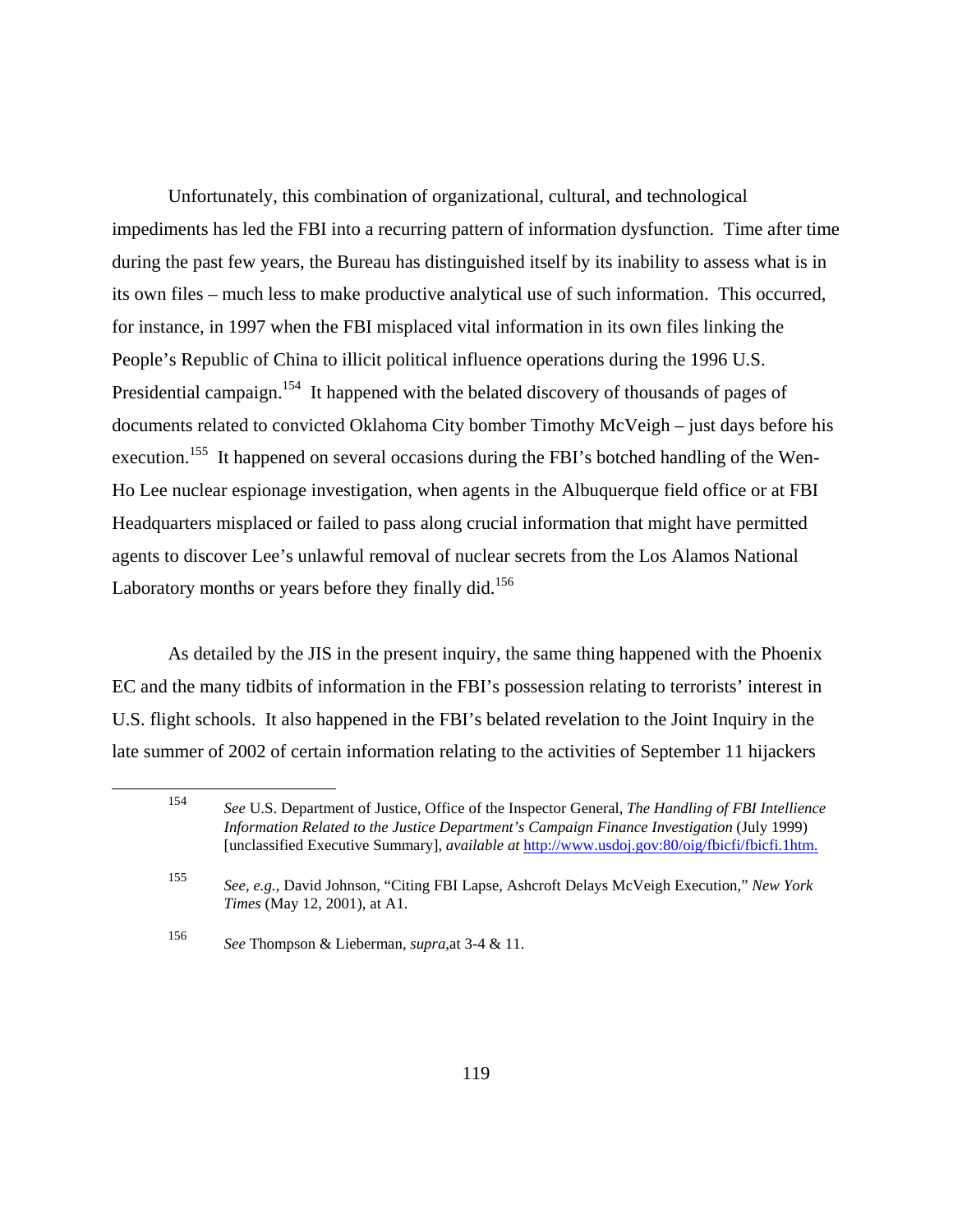Khalid al-Mihdhar and Nawaf al-Hazmi.

Being able to know what one knows is the fundamental prerequisite for any organization that seeks to undertake even the most rudimentary intelligence analysis. The FBI, however, has repeatedly shown that it is unable to do this. It does not know what it knows, it has enormous difficulty analyzing information when it *can* find it, and it refuses to disseminate whatever analytical products its analysts might, nonetheless, happen to produce. The Bureau's repeated failures in this regard – despite successive efforts to reorganize its national security components – have led many observers to conclude that "mixing law enforcement with counterintelligence" simply cannot work. As one former director of the National Security Agency has suggested, "cops" cannot do the work of "spies."<sup>157</sup> This insight, in turn, has led to widespread public debate over the need for radical structural reform – including removing the CI and CT functions from the FBI entirely.

## B. *The Need to Consider Radical Reform*

<sup>157</sup> Gen. William Odom, USA (ret.), written statement presented to JIS hearing (October 3, 2002), at 4.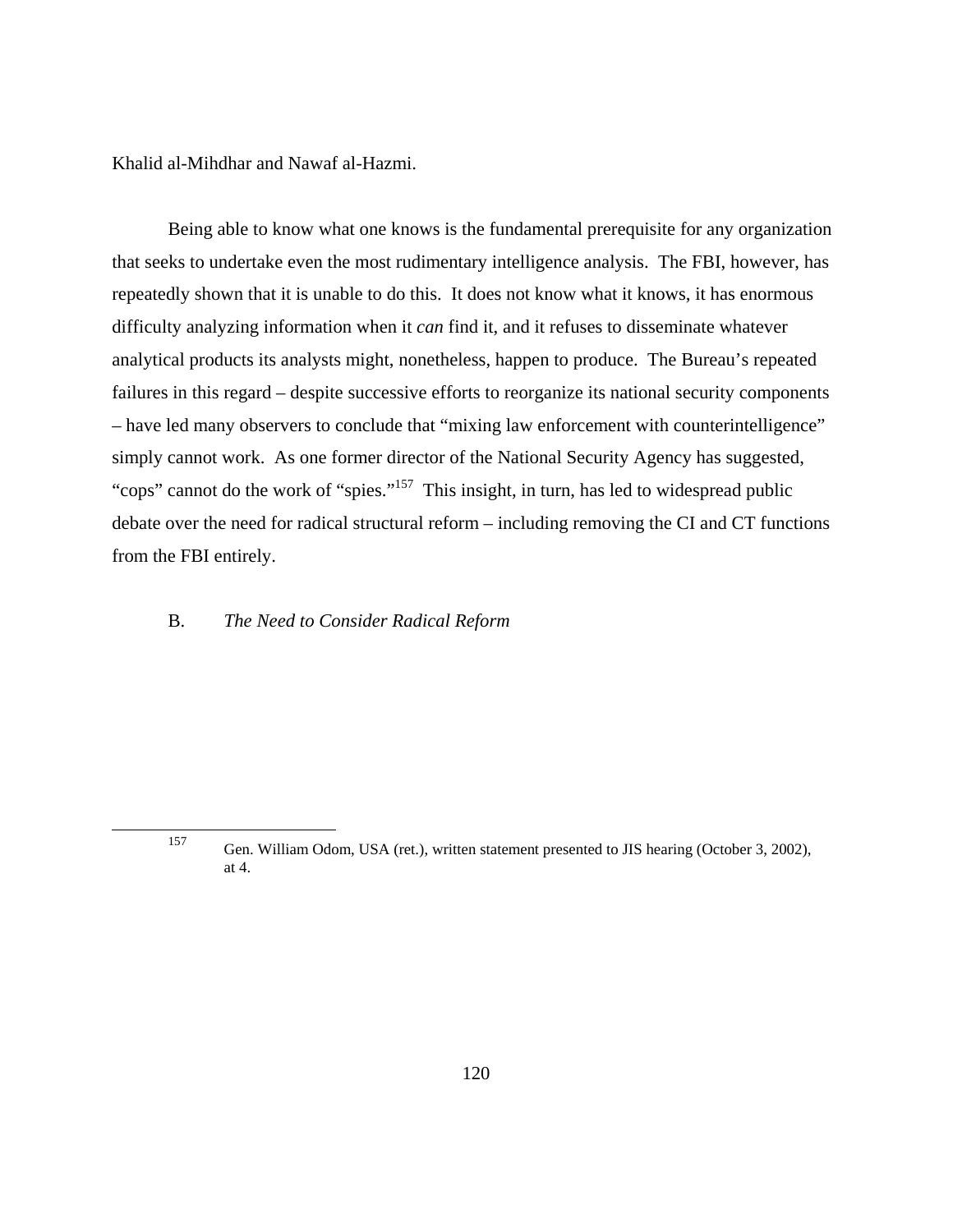For all of these reasons, I believe that a very strong argument can be made for removing the CI and CT portfolios from the FBI. Despite repeated reorganizations, the FBI has simply performed too poorly for the American people to have much faith in its ability to meet current and future challenges no matter *how* many aggressive "reform" plans are announced by FBI management. Even a year after September 11, in fact, the FBI's deputy director sent angry email messages to Bureau field offices declaring that he was "amazed and astounded" that the Special Agents in Charge (SACs) *still* refused to commit essential resources to the fight against terrorism and *still* refused to share information properly with Headquarters. "You need to instil a sense of urgency," he told them, insisting that the SACs send their agents "out on the street and develop sources" and "demand that information is being sent" to headquarters.<sup>158</sup> If September 11 cannot persuade the existing FBI to focus properly upon terrorism, perhaps nothing can.

Some observers have thus suggested placing the Bureau's CI and CT functions within their own separate agency, a stand-alone member of the Intelligence Community that would be responsible for domestic intelligence collection and analysis but would have no law enforcement powers or responsibilities. This would be, in effect, an American analogue to the British Security Service (a.k.a. MI-5) or the Australian Security Intelligence Organization (ASIO).

There is much to recommend such an approach. The FBI today performs the domestic intelligence role within the U.S. Intelligence Community. Its problem, however, is that it performs this task poorly – and arguably *cannot* be made to perform it well given the cultural and organizational chasm that exists between a "casefile" organization and a true intelligence organization. An MI-5 analogue would allow our domestic intelligence collection and analytical

<sup>158</sup> Eric Lichtblau, "FBI Officials Say Some Agents Lack a Focus on Terror," *New York Times*  (November 21, 2002), at 1 (quoting Deputy Director Bruce J. Gebhardt).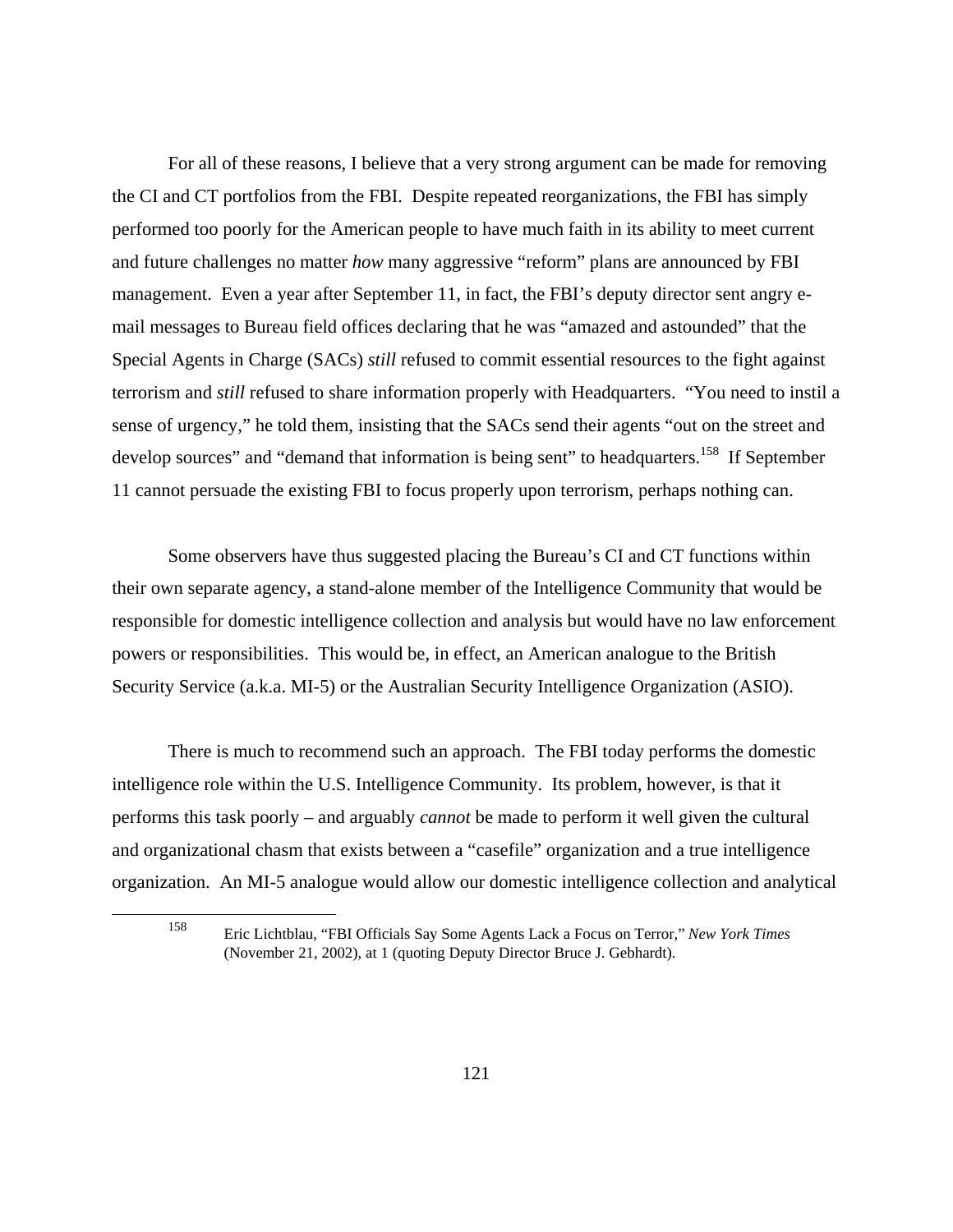functions to be performed by a "pure-knowledge" organization freed from the tyranny of the casefile and thus able properly to perform these functions.

Paradoxically, such a freestanding "domestic spy agency" might offer advantages over our current structure even in terms of civil liberties. Today, domestic intelligence collection is performed by FBI special agents who, in addition to their "pure-knowledge" functions, also have law enforcement powers: they have badges, can carry firearms, and can arrest and detain Americans. I suspect that most Americans, however, would feel safer having such collection performed by intelligence officers who do *not* possess coercive powers – and who can only actually take *action* against someone through a process of formal coordination with law enforcement officials (*e.g.*, an office remaining within the FBI that would function as an analogue to the Special Branch, which performs law enforcement liaison functions with the British Security Service).

Should the creation of a wholly freestanding agency turn out to be, in bureaucratic terms, "a bridge too far," an alternative approach might be to separate the CI and CT functions of the FBI into a semi-autonomous organization. This approach envisions an organization that would still report to the FBI director for purposes of overall coordination and accountability, but which would in all other respects (*e.g.*, training and promotion pipelines, IT systems, management structures, and chains of command) be entirely separate from the "criminal" components of the FBI. (This approach might be called the "NNSA option," after Congress' effort in 1999 to create a semi-freestanding National Nuclear Security Administration within the Energy Department – though any effort to do this with the FBI would have to avoid the rampant "dual-hatting" that has eroded the effectiveness of our NNSA reforms.)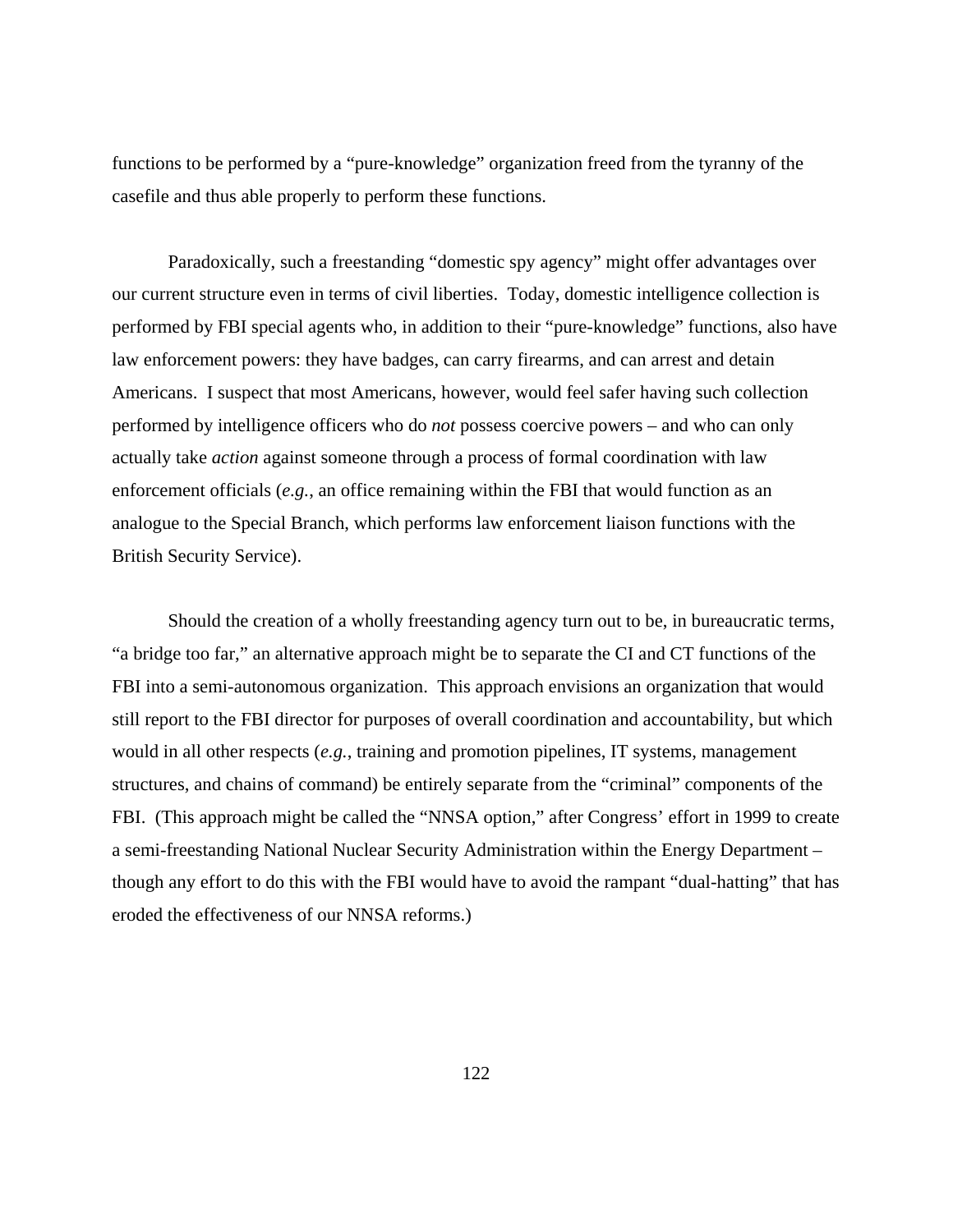A third approach might be to move the FBI's CI and CT functions to the new Department of Homeland Security, thereby adding a domestic *collection* element to that organization's soonto-be-created Undersecretariat for Information Analysis and Infrastructure Protection. This might allow the collection components to take advantage of working within a "national security" culture rather than a "law enforcement" culture, and would give them a broader base of institutional support than they might enjoy as a freestanding "MI-5" within the Intelligence Community. Many Americans, however, might be uncomfortable with combining these functions with the already sweeping security responsibilities of the new Department.

Whatever the best answer turns out to be, I believe some kind of radical reform of the FBI is in order – indeed, is long overdue – and should be a major item on the "intelligence reform" agenda for the 108<sup>th</sup> Congress. The FBI has, unfortunately, shown that in its present form, it is not capable of successfully performing domestic intelligence collection and analysis against modern CI and CT challenges. The Bush Administration and the 108<sup>th</sup> Congress should make it a high priority to resolve these issues, and to put the domestic components of our Intelligence Community on a footing that will enable them to meet the challenges of the 21<sup>st</sup> century.

#### **V.** *Human Intelligence*

In an unclassified report such as this one, it is hard to provide much supporting information for a critique of human intelligence (HUMINT) operations against terrorist groups prior to September 11. Suffice it to say, however, that the *status quo* of Intelligence Community approaches in this regard was tested against the Al-Qa'ida threat and found wanting.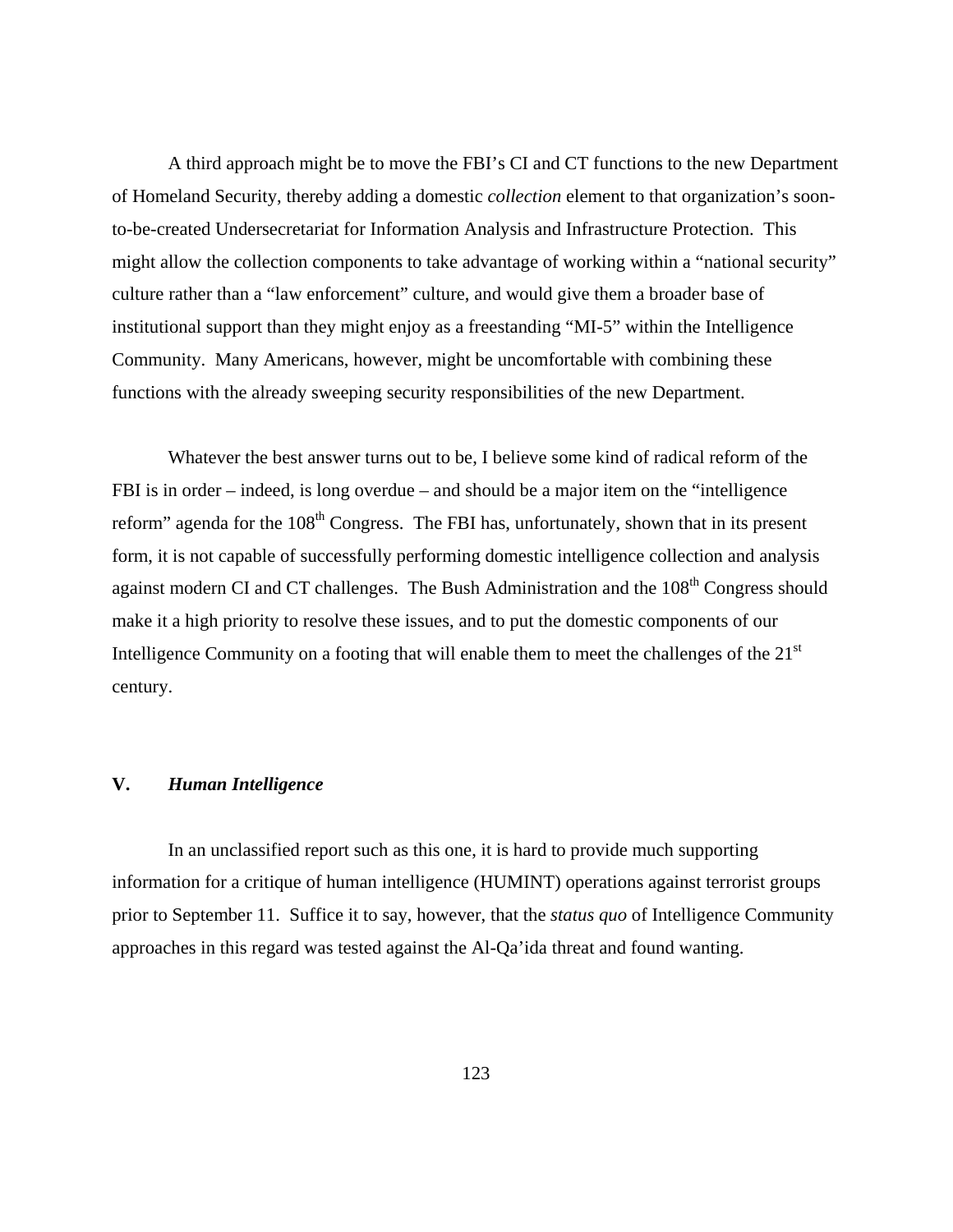CIA officials have publicly boasted that they had operatives in Afghanistan before September  $11<sup>159</sup>$  but careful observers should not confuse the periodic infiltration of operatives for brief *liaison* meetings with friendly warlords for a real HUMINT or paramilitary *presence*. Such unfounded braggadocio aside, the distinguishing feature of anti-terrorist HUMINT three years after the embassy bombings and the DCI's "declaration of war" against Al-Qa'ida was our *lack* of HUMINT penetration of the organization, especially of its central operations.

It is well known in the intelligence world that "[c]landestine handling of agents or other covert activity is usually assigned to intelligence officers under diplomatic cover"<sup>160</sup> – that is, to officials operating out of embassies who, while they face greater risks than the average diplomat, are in the final analysis protected from arrest by diplomatic immunity. The CIA's HUMINT collection service, the Directorate of Operations (DO), admits to occasionally using non-official cover (NOC) officers,<sup>161</sup> but such assignments are the rare exception rather than the rule, and

<sup>159</sup> *See, e.g.*, Drogin, *supra* (quoting CIA Deputy Director for Operations Jim Pavitt that "we were there before the 11th of September").

<sup>160</sup> FBI Section Chief Timothy D. Bereznay, statement for the record submitted to the House International Relations Committee (May 11, 2000), at 2.

<sup>161</sup> Both DCI Tenet, during his confirmation hearing, and his predecessor John Deutch have discussed CIA policy with respect to the employment of NOCs posing as members of certain professions. As Deutch explained it, the CIA has a policy of generally avoiding "having a U.S. intelligence asset use U.S. journalistic cover." John Deutch, testimony before SSCI hearing (February 22,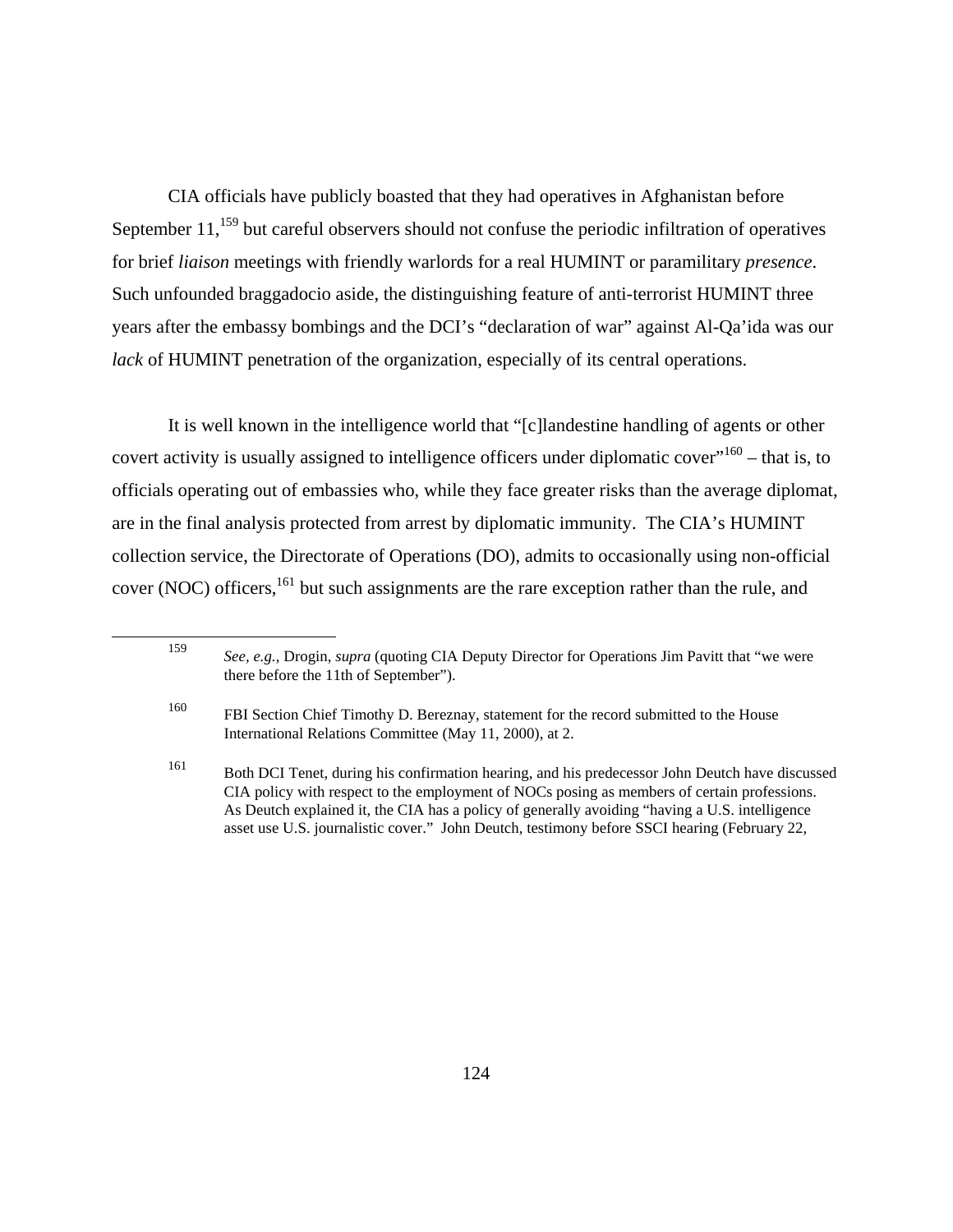NOCs too often suffer career damage because their nonconventional assignments necessarily remove them from the usual network of DO contacts and advancement opportunities.

<sup>1996),</sup> *available from* Federal News Service transcripts (February 22, 1996); *see also* George Tenet, testimony before SSCI hearing (May 6, 1997), *available from* Federal News Service transcripts (May 6, 1997).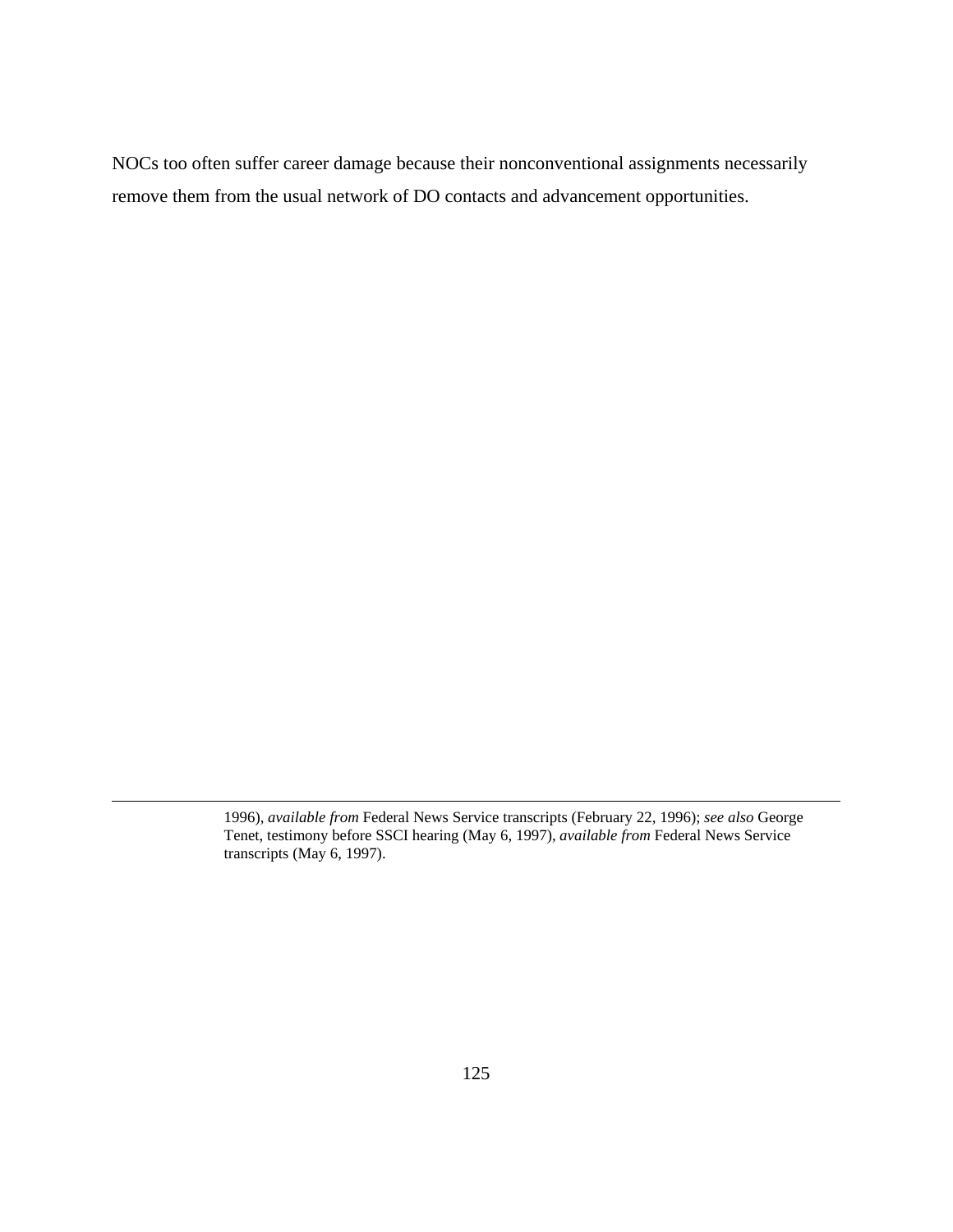This balance between diplomatic cover officers and NOCs may have served the CIA tolerably well during the Cold War – though HUMINT was never regarded as our strong suit against the Soviets – but it is patently *unsuited* to HUMINT collection against nontraditional threats such as terrorism or proliferation targets. As former DCI James Woolsey has observed, "[o]ne needs to use non-official cover officers to recruit spies inside terrorist organizations," because "not too many [Al-Qa'ida] supporters and friends attend embassy cocktail parties."<sup>162</sup> Especially against Al-Qa'ida – which is known actively to *seek out* Islamic converts such as José Padilla, John Walker Lindh, and Richard Reid, who have "legitimate" papers and can travel and live in the West without raising much suspicion – it is hard to understand why the CIA was not more interested in, and successful at, NOC-based HUMINT operations against Al-Qa'ida before September 11.

The CIA has relied too much, in my view, upon traditional embassy-based HUMINT, and not enough upon NOCs. It has also focused too heavily upon HUMINT operations conducted in collaboration with foreign intelligence services. There is nothing intrinsically wrong with liaison service work, and such collaboration has produced some of the greatest HUMINT successes we have had in the war against terrorism. Liaison operations are also by far the *easiest* sort of HUMINT for CIA officers to conduct against terrorist groups when those officers are operating under diplomatic cover. (Visiting one's liaison counterpart at his office is rather less hazardous than actually developing sources in the *souk*, and "State Department" employees are unlikely to be invited to many radical Islamist meetings anyway.) Liaison work, however, is inherently conducted only on the basis of, and limited by the extent of, the cooperative service's *own* interests – rather than those of the CIA or the United States. They are

<sup>162</sup> James Woolsey, testimony before Senate Judiciary Committee Subcommittee (September 3, 1998), *available from* Federal News Service transcripts (September 3, 1998).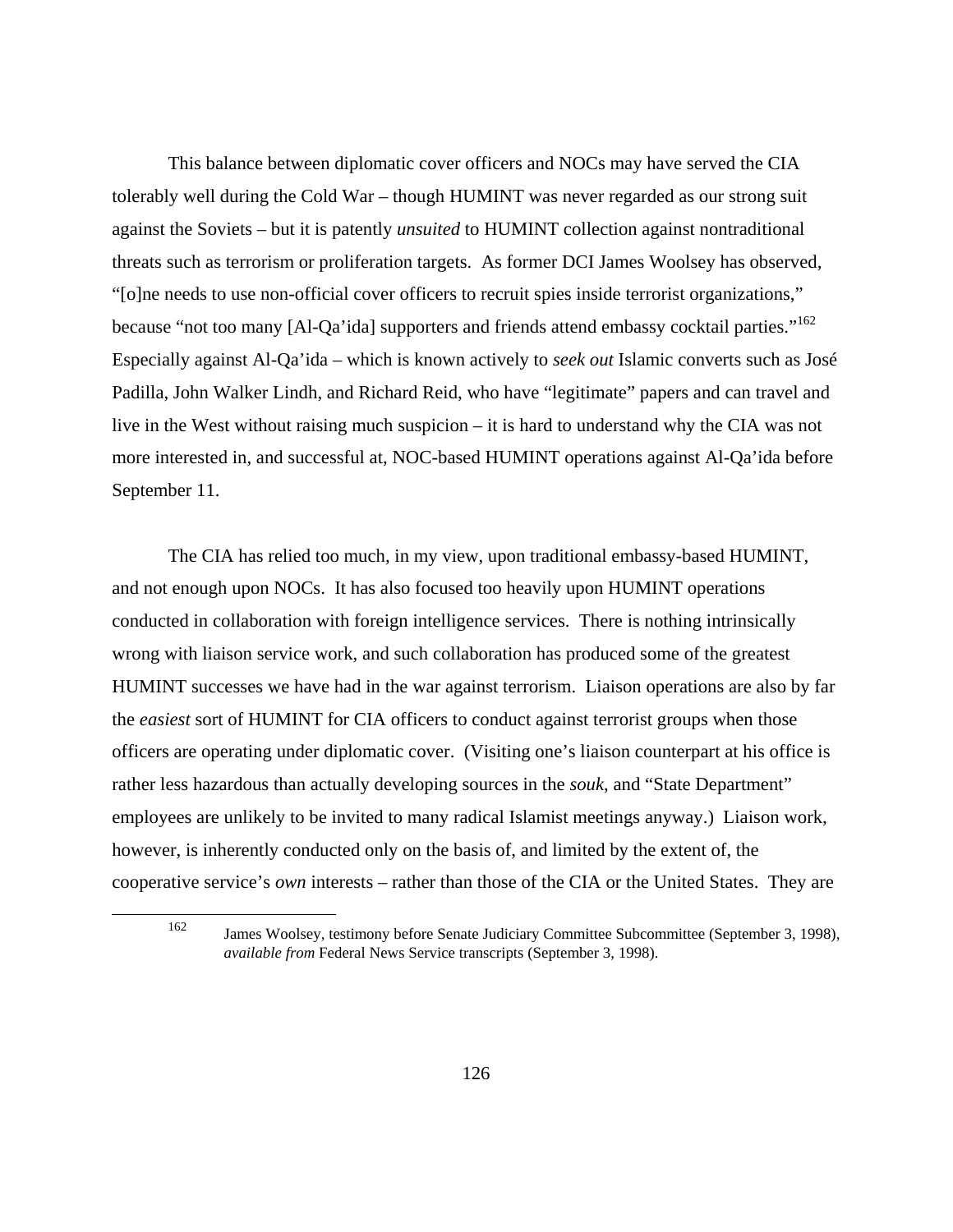also of necessarily limited utility in countries in which the host government is, to some extent at least, part of the problem. In the final equation, there is no substitute for mounting our *own* extra-embassy, non-official cover HUMINT operations.

It is far past time for the CIA to recognize the sharp limitations of its traditional Cold War approach to HUMINT, and to begin serious development – in a large-scale, programmatic way, rather than simply on an *ad hoc* or "volunteer" basis – of nontraditional HUMINT "platforms" and the use of NOCs. A greater emphasis upon non-Caucasian NOC officers would also probably pay dividends out of proportion to the investments necessary to recruit and train such individuals. Indeed, it is perhaps in getting undercover agents out (and at risk) amongst the "target" population that the HUMINT operators of the DO perhaps have the most to learn from their law enforcement counterparts. If the Drug Enforcement Administration can put actual, salaried *American* officers undercover in clannish narcotrafficking organizations in foreign countries, surely the CIA can learn to penetrate aggressively proselytizing Islamic fundamentalist organizations. We depend upon them to do just that.

As a final note, it is worth pointing out that I do not believe the language in the Joint Inquiry's "Recommendations" concerning the importance of enhancing "the recruitment of a more ethnically and culturally diverse workforce with the intelligence skills and expertise needed for success in counterterrorism efforts" is meant to represent our collective endorsement of workplace diversity *for its own sake.* Rather, the Committees believe that the challenges of both understanding and penetrating international terrorist organizations and the milieu in which they move require that the Intelligence Community seek to develop larger numbers of nativespeaking translators, culturally-attuned analysts, and HUMINT operators – especially NOC officers – ethnically and culturally indistinguishable from their collection targets. In legal terms,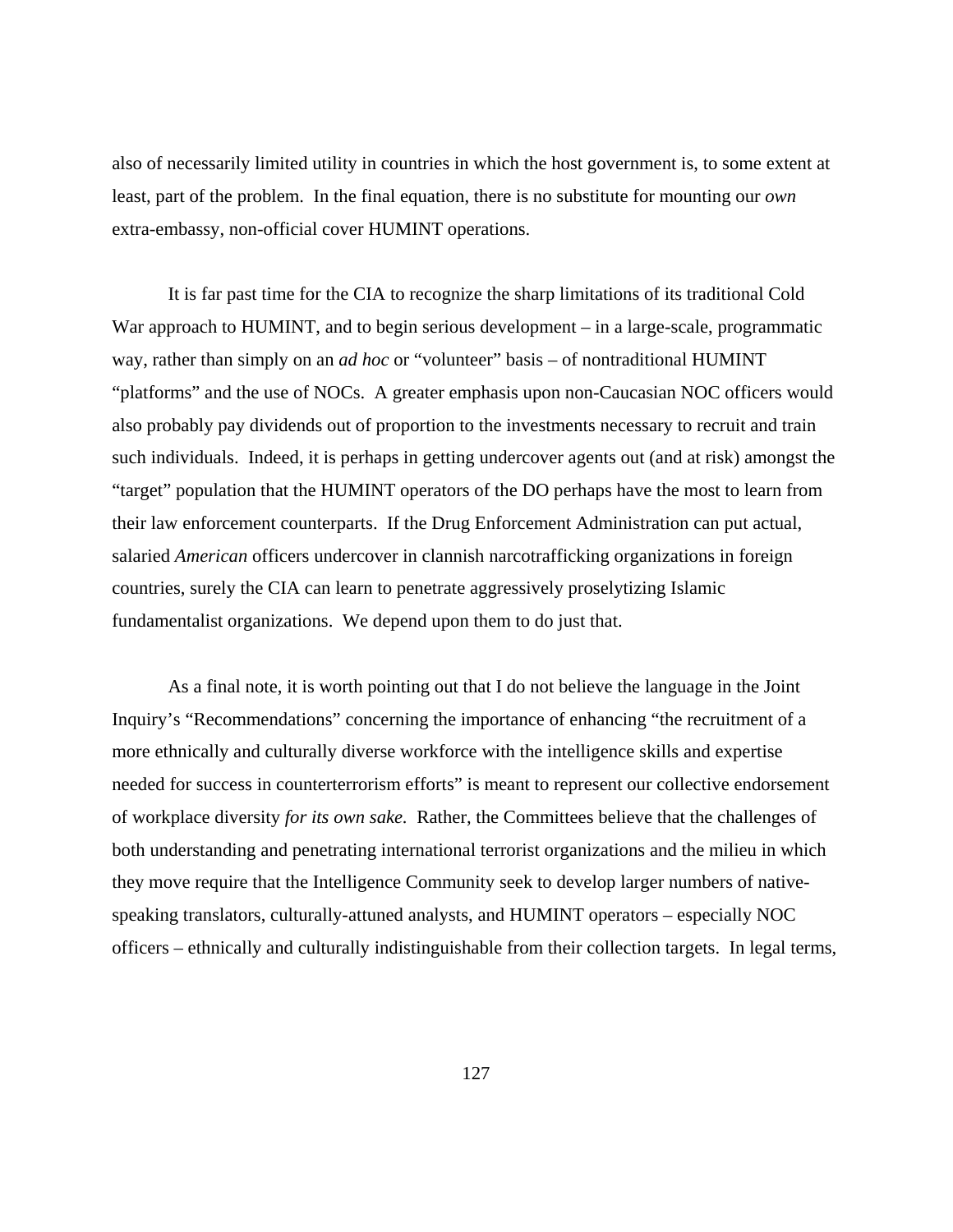certain specific target-related types of ethnic and cultural diversity should be sought as a bona fide occupational qualification. Without a fundamental shift in the CIA's operational paradigm, diversity for diversity's sake alone will do little to improve the CIA's ability to execute its mission.

# **VI.** *Covert Action*

# A. *Clarity and Support*

As with HUMINT operations, there is obviously little one can say here about the lessons that should be learned from the CIA's clearly mixed record of success in offensive operations against Al-Qa'ida before September 11, 2001.<sup>163</sup> One important lesson, however, was suggested by former National Security Advisor Sandy Berger in his testimony before our Joint Inquiry. In giving covert action instructions to the CIA, he said it is incumbent upon the President to convey

<sup>163</sup> DCI Tenet confirmed the existence of CIA offensive operations against Al-Qa'ida in public testimony before the Joint Inquiry. *See* George Tenet, testimony before joint SSCI/HPSCI hearing (October 17, 2002), *available from* FDCH Political Transcripts (October 17, 2002) (declining to discuss specific legal authorities received by CIA to conduct operations before September 11, 2001 but describing "offensive operations" and a "plan of attack" both "inside Afghanistan and globally" to "render" Al-Qa'ida terrorists [capture and deliver them to appropriate authorities], "disrupt" Usama bin Laden's terrorist infrastructure and finances, and otherwise "degrade his ability to engage in terrorism").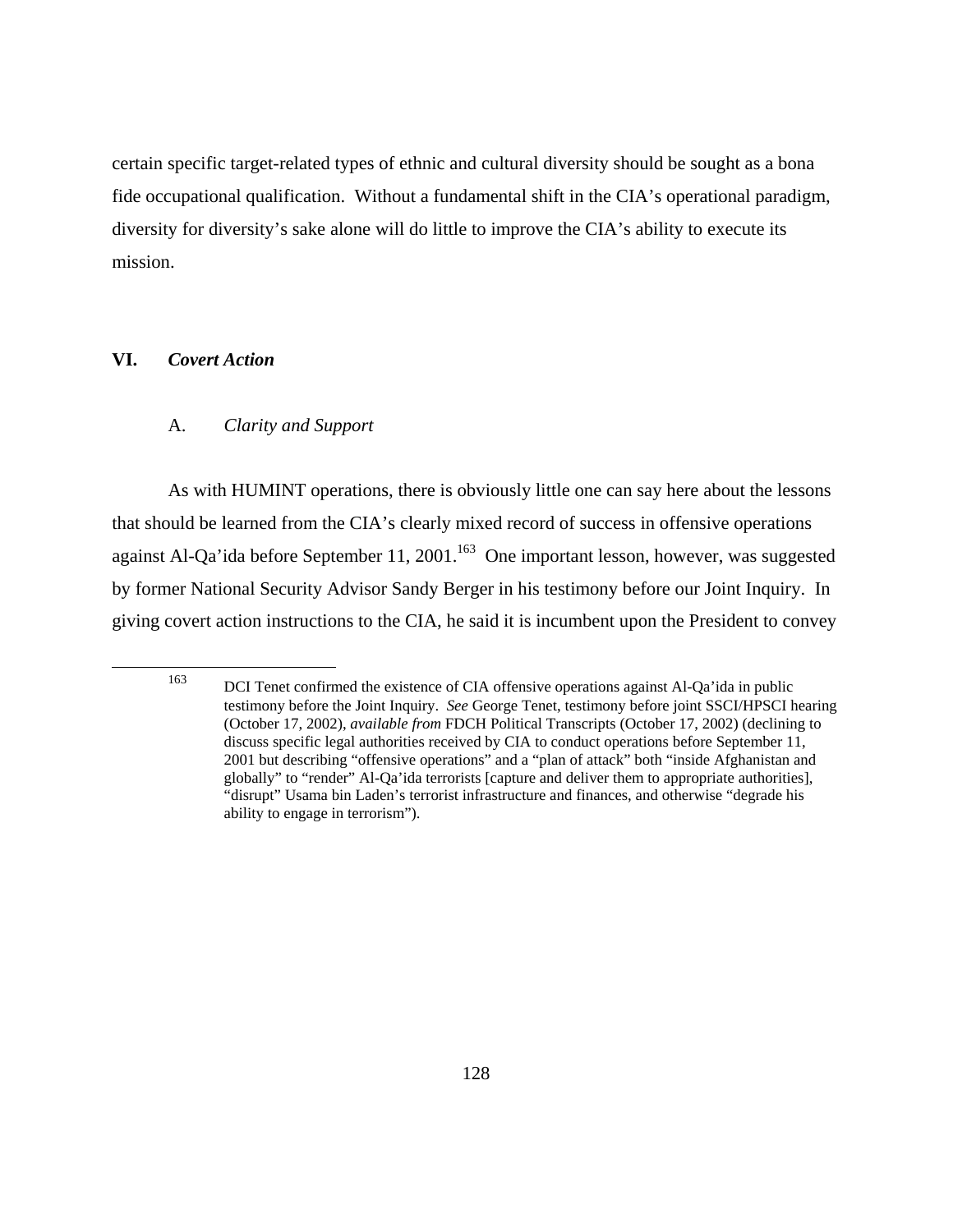legal authorities – the limits spelled out in a covert action "finding" or Memorandum of Notification (MON) as to what agents are permitted to do in pursuit of the stated aim – with absolute clarity.<sup>164</sup> Unfortunately, as the committees have heard repeatedly from knowledgeable participants, Berger's injunction was honored more in the breach than in the observance by the very Administration he served.

Particularly given the unpleasant history of covert action scandals that have affected the CIA, one should not be surprised to find that – ironically, perhaps – the covert action infrastructure is a relatively cautious one. Intelligence officers will often, and with good reason, hesitate to take operational risks or to push aggressively to accomplish their missions if they are operating under ambiguous or convoluted legal authorities and always suspect that they may be prosecuted or hauled before a hostile inquiry for any actual or perceived missteps. This admonition clearly applies to both Executive Branch and Congressional leaders: whatever the merits or demerits of the policies they are asked by the President to execute, our intelligence operators risking their lives in the field need to know that their own government will make clear to them what their job is and protect them when they do it. Neither assurance, unfortunately, could be had by the DO's covert action staffs working against terrorism in the late 1990s.

As far as the anti-terrorism efforts of the Intelligence Community *since* September 11 are

<sup>164</sup> Sandy Berger, testimony before joint SSCI/HPSCI hearing (September 18, 2002), *available from*  FDCH Political Transcripts (September 19, 2002) (remarking with respect to covert action authorities that "We certainly would have to have clarity from the President of the United States ....").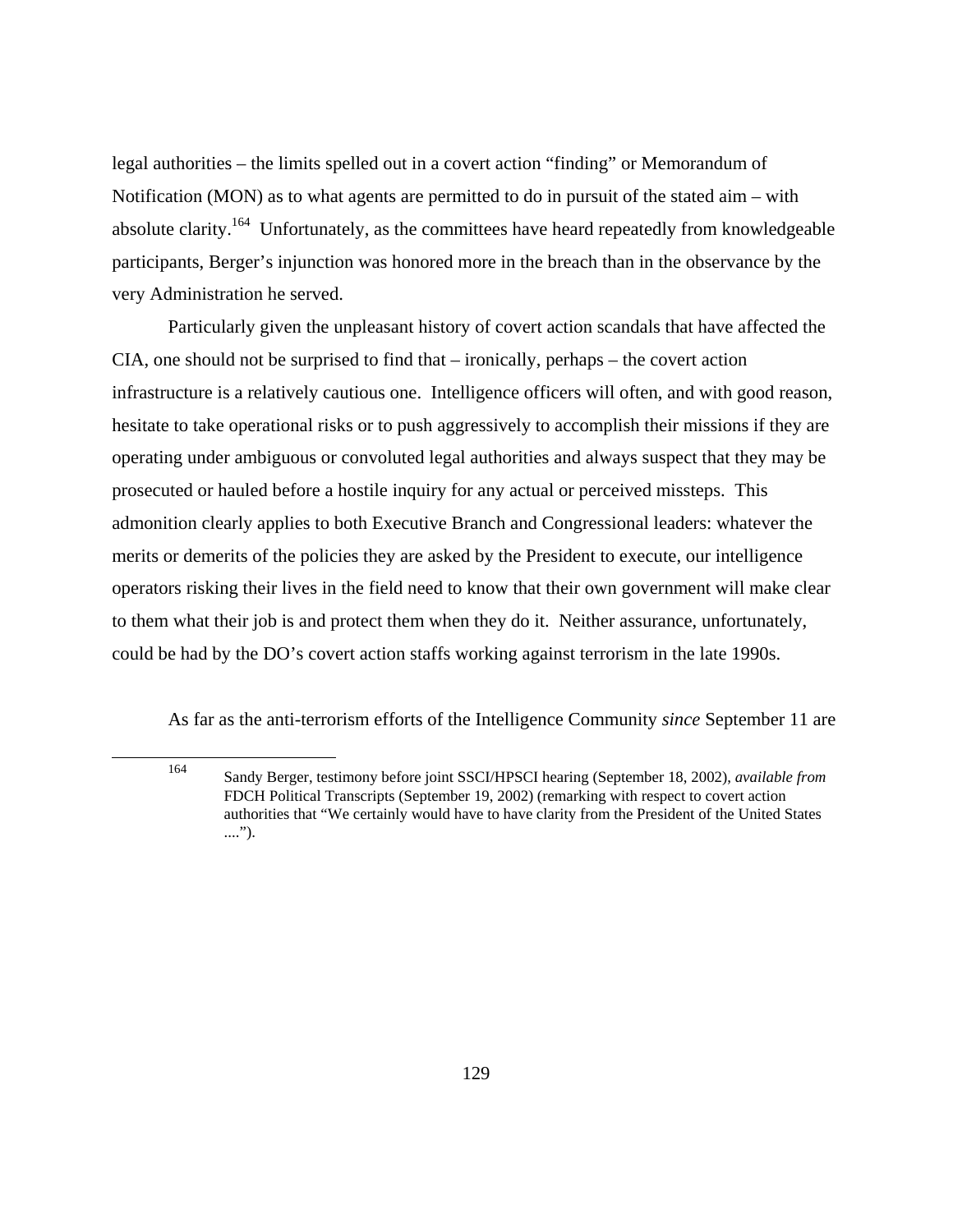concerned, I believe it is important that the record reflect that we on the oversight committees of Congress *have* been kept apprised of the new approaches and initiatives adopted by the President as part of our country's war on terrorism. As any perusal of our closed hearing records at the SSCI will show, we have been uniformly supportive. These are challenging times, and they have in some respects demanded unprecedented responses. In the past, Congress has sometimes contributed to cultural and legal problems of risk-aversion within the Intelligence Community by conducting high-profile investigations into intelligence activities. Congress can and must continue to assert its prerogatives in undertaking careful oversight of IC activities and conducting investigations wherever necessary. Historians of the United States' war on terrorism, however – and, above all, our intelligence operatives currently in the field – should be aware that our committee Members have forcefully *supported* the IC's current counterterrorist campaign. Far too much is already publicly known about this campaign, but if and when the full story is actually told, it must be made clear that what has occurred has been undertaken with the knowledge and support of the oversight organs of our national legislature.

# 2. *Oversight Challenges*

Perhaps in part because of frustrations with the existing covert action system, it has been widely reported that the Defense Department is interested in augmenting a quasi-covert action capability of its own, based upon its highly competent cadre of special operations forces  $(SOF).$ <sup>165</sup> If this parallel system works, I wish it well: the covert action side of the war on terrorism could certainly use the manpower and expertise. It is worth emphasizing, however, that a greater DOD involvement in the world of covert action could present oversight challenges

<sup>165</sup> *See, e.g.*, Schmidt & Ricks, *supra*.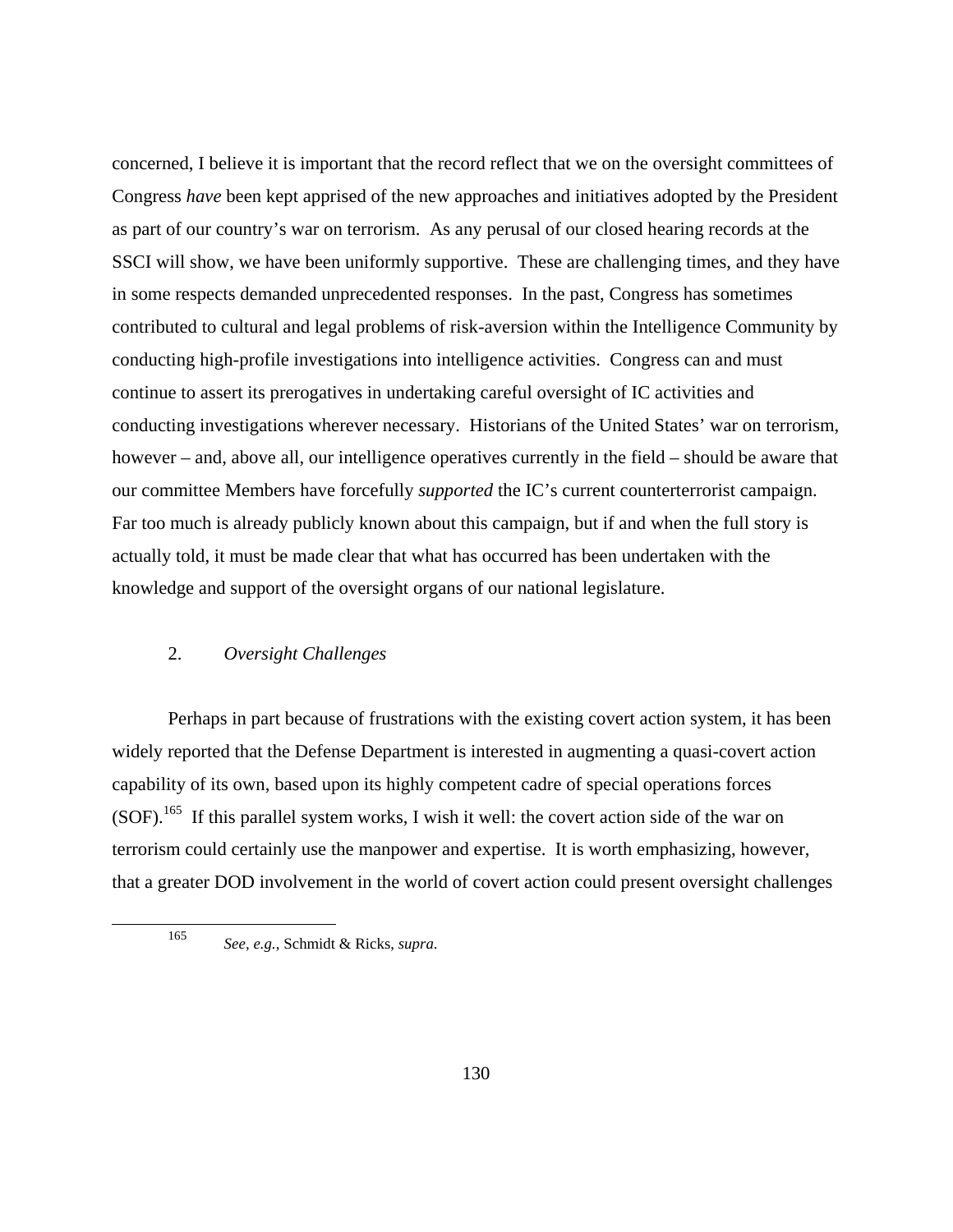for Congress.

The oversight mechanism and reporting requirements for covert action contained in 50 U.S.C. §§ 413b, of course, operate in a *functional* basis rather than an agency-specific one. The law does not require that only the CIA conduct covert action: rather, the President can designate any government entity for this purpose if he sees fit. DOD forces conducting covert action-type operations against Al-Qa'ida, however, may be harder for Congress to oversee if the Defense Department decides to treat attacks on Al-Qa'ida and affiliated terrorist networks as part of its "wartime" *operational* responsibilities rather than as part of covert action policy.

Like the rules in Executive Order 12,333 regarding "assassination," some might argue that "covert action" is a conceptual category more appropriate to times of "peace" in which special restrictions and oversight rules are crafted to oversee the government's employment of certain somewhat sinister policy tools. By this argument, operational conduct in attacking "enemy" forces in time of "war" is something else entirely – and is not something into which Congress has traditionally enjoyed any meaningful visibility, let alone had "oversight"responsibilities. In truth, such questions are legal matters of first impression, because the federal laws governing covert action were not yet in place the last time we faced a bitter war of indefinite duration against a global enemy. How exactly the line is drawn between "covert action" oversight and "operational" opacity, therefore, remains to be determined. The 108<sup>th</sup> Congress should watch these issues carefully, for the oversight committees are the only real "check" our constitutional scheme provides in these areas. We should take care that any alleged covert action "exception" does not swallow its rule.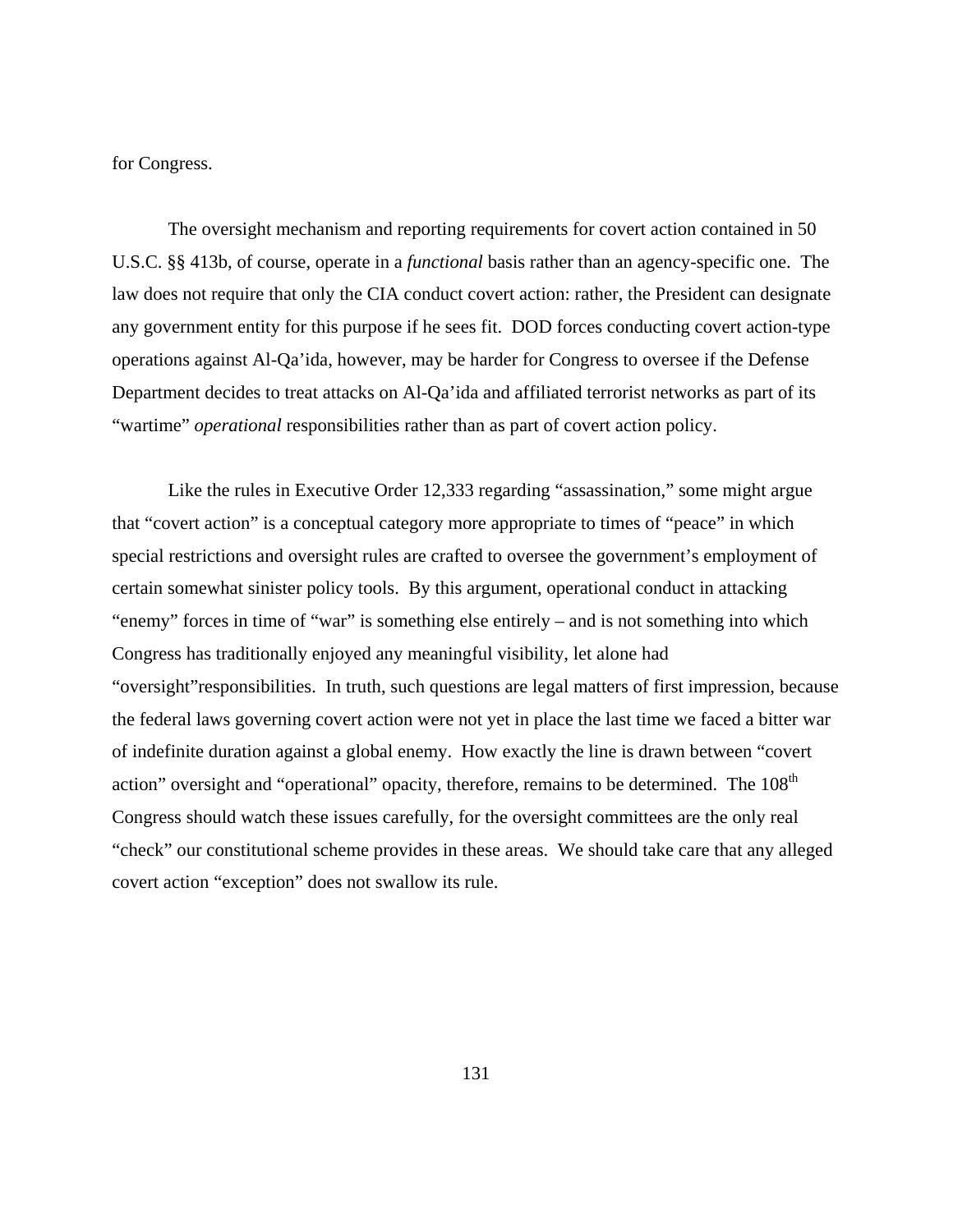#### **VII.** *Accountability*

The story of September 11 is one replete with failures: to share information, to coordinate with other agencies; to understand the law, follow existing rules and procedures, and use available legal authorities in order to accomplish vital goals; to devote or redirect sufficient resources and personnel to counterterrorism work; to communicate priorities clearly and effectively to IC components; to take seriously the crucial work of strategic counterterrorism analysis; and most importantly, to rise above parochial bureaucratic interests in the name of protecting the American people from terrorist attack.

One of the mandates of this inquiry has been to "lay a basis for assessing the accountability of institutions and officials of government"<sup>166</sup> by identifying any problems and failings within the Intelligence Community that helped leave us unprepared for the terrorist attacks. The Joint Inquiry's recommendations call for the agency Inspectors General to

> "review the factual findings and the record of this Inquiry and conduct investigations and reviews as necessary to determine whether and to what extent Intelligence Community personnel at all levels should be held accountable for any omission, commission, or failure to meet professional standards in regard to the identification, prevention, or disruption of terrorist attacks, including the events of September 11, 2001."

<sup>166</sup> SSCI & HPSCI, "Initial Scope of Joint Inquiry" (June 5, 2002), from the preamble.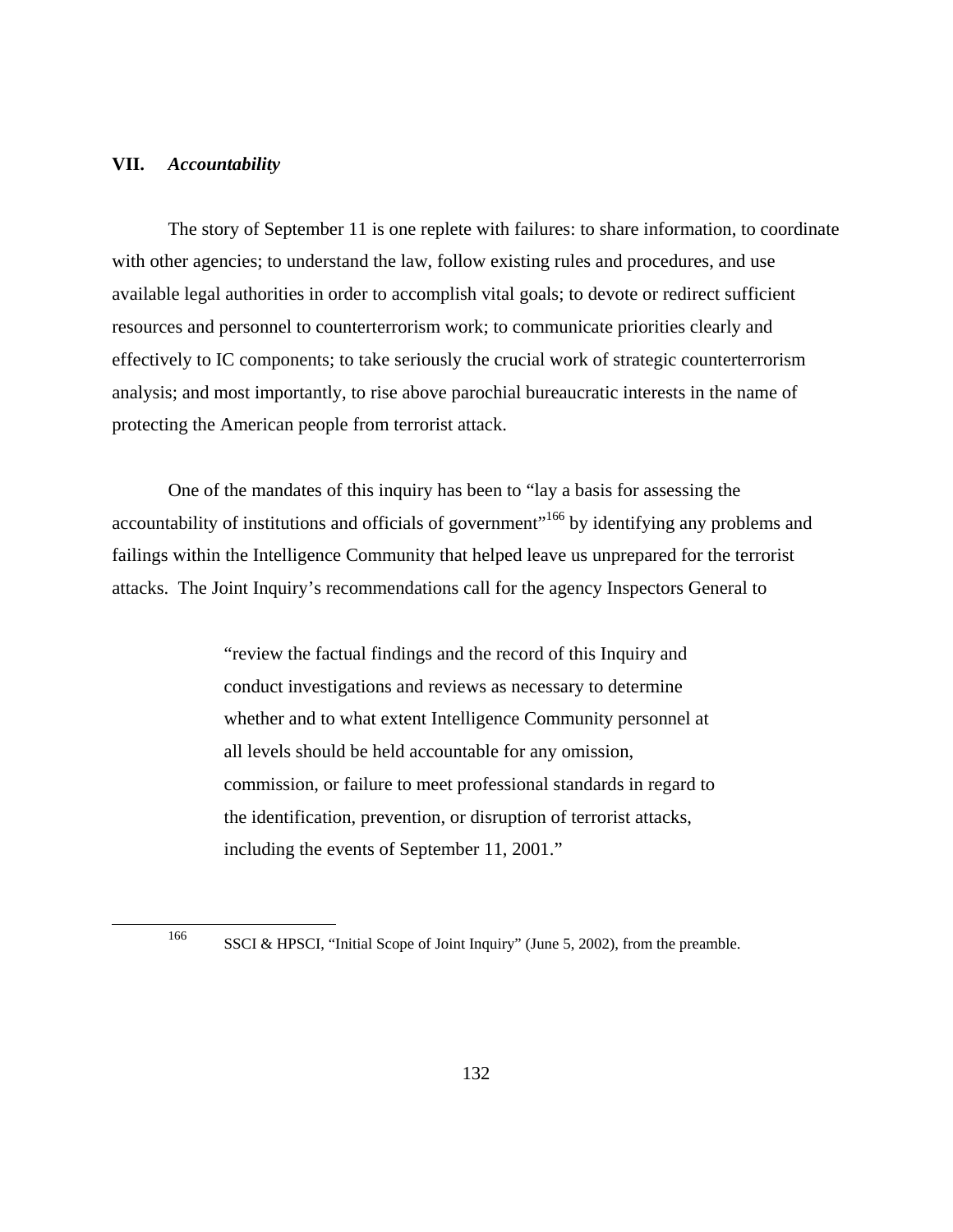The DCI has declared us to be at "war" against Al-Qa'ida since 1998, and as the President has declared, we have really been so since at least September 11. Some have suggested that this means that we should postpone holding anyone accountable within the Intelligence Community until this war is over and the threat recedes. I respectfully disagree.

The threat we face today is, unfortunately, in no danger of subsiding any time soon, and the problems our Intelligence Community faces are not ones wisely left unaddressed any longer. Indeed, it is precisely *because* we face a grave and ongoing threat that we must begin reforming the Community immediately. Otherwise we will simply be unable to meet this threat. The metaphor of "war" is instructive in this regard, inasmuch as wise generals should not – and historically do not – hesitate to hold their subordinates accountable while the battle still rages, disciplining or cashiering those who fail to do their duty. So also do wise Presidents dispose of their faltering generals under fire. As the fabric of military law makes clear, failures in wartime are traditionally considered less excusable, and are punished more severely, than failures in times of peace. If we are indeed at war, accountability is more important now than ever, for it is through insisting upon accountability that life-threatening problems may best be fixed.

Nor should we forget that accountability has two sides. It is also a core responsibility of all good leaders to reward those who perform well, and promote them to positions of ever greater responsibility. In urging the Intelligence Community to hold its employees accountable, the IC must therefore both discipline those who fall down on the job and reward those who have excelled. For officials charged with protecting our national security and keeping Americans safe from attack, professional advancement should proceed by Darwinian selection.

For these reasons, it is disappointing to me that despite the Joint Inquiry's explicit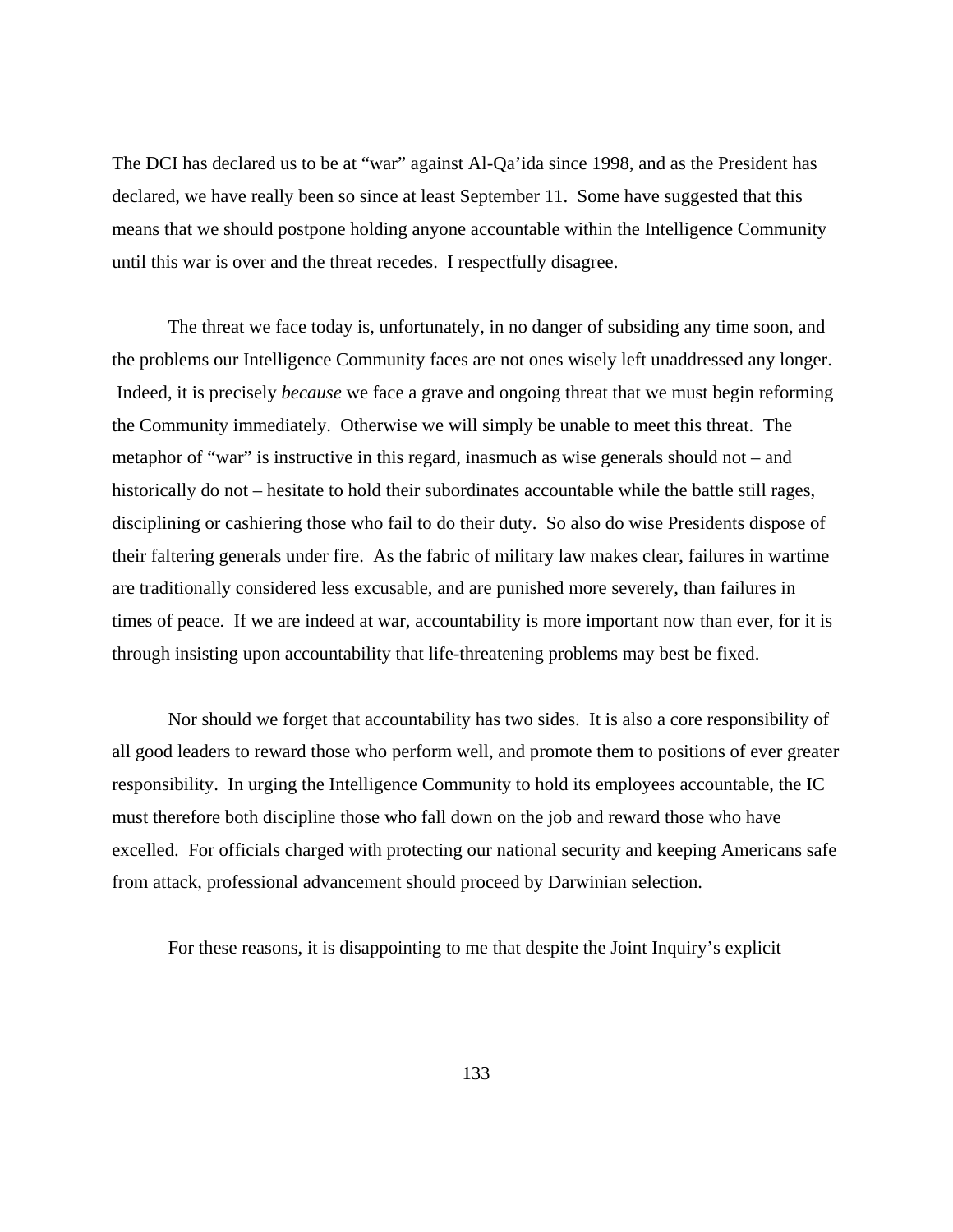mandate to "lay a basis for assessing the accountability of institutions and officials of government" and despite its extensive findings documenting recurring and widespread Community shortcomings in the months and years leading up to September 11, the Joint Inquiry has not seen fit to identify *any* of the persons whose decisions left us so unprepared. Careful readers of the Joint Inquiry's findings will be left with little doubt as to the identities of at least some of the officials responsible. It is unfortunate, however, that the Joint Inquiry has shied away from its oversight responsibilities in refusing to provide more of the accountability to which we ask the IC to subject itself. I thus urge President Bush carefully to examine the Joint Inquiry's findings in order to determine the extent to which he has been well served by his "generals" in the Intelligence Community.

Some have argued that we should avoid this issue of accountability lest we encourage the development of a worse climate of intra-Community risk-aversion and legal timorousness than the Committees have already seen during the 1990s. I do not believe this is the case. To begin with, the failings leading up to September 11 were not ones of impetuousness, the punishment for which might indeed discourage the risk-taking inherent in and necessary to good intelligence work. The failures of September 11 were generally ones not of reckless *commission* but rather of nervous *omission*. They were failures to take the necessary steps to rise above petty parochial interests and concerns in the service of the common good. These are not failings that will be exacerbated by accountability. Quite the contrary. And, more importantly, it is clear that without real accountability, these many problems will simply remain unaddressed – leaving us terribly and needlessly vulnerable in the future.

By no means do I advocate a crusade to hold low-level employees accountable for the failures of September 11. There clearly were some individual failings, but for the most part our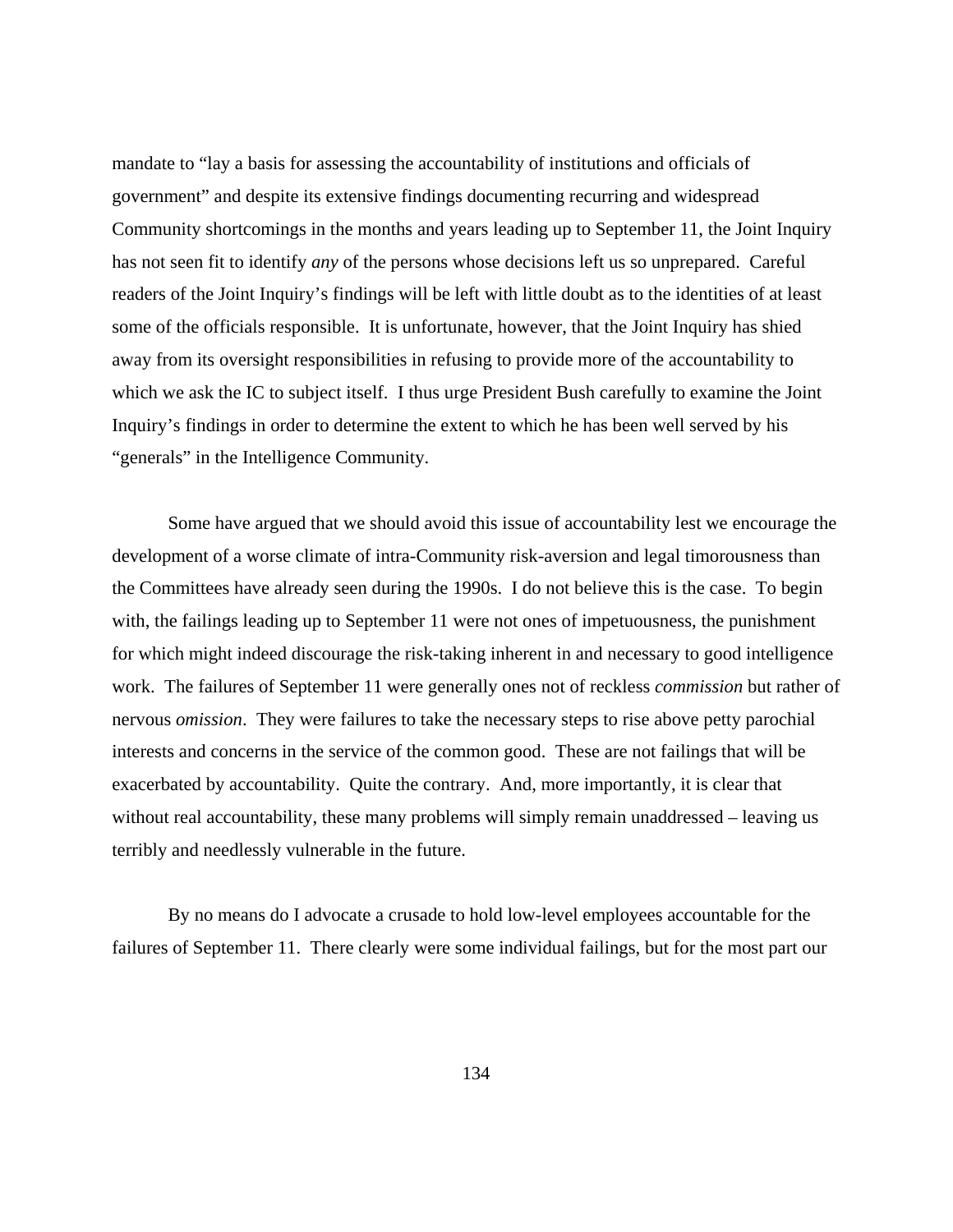hard-working and dedicated intelligence professionals did very well, given the limited tools and resources they received and the constricting institutional culture and policy guidance they faced. The IC's rank-and-file deserve no discredit for resource decisions and for creating these policies.

Ultimately, as the findings of the Joint Inquiry make clear – though they carefully stop short of saying so explicitly – accountability must begin with those whose job it was to steer the IC and its constituent agencies through these shoals, and to ensure that all of them cooperated to the best of their abilities in protecting our national security. Responsibility must lie with the leaders who took so little action for so long, to address problems so well known. In this context, we must not be afraid publicly to name names, and I do so here. The U.S. Intelligence Community would have been far better prepared for September 11 but for the failure of successive agency leaders to work wholeheartedly to overcome the institutional and cultural obstacles to inter-agency cooperation and coordination that bedeviled counterterrorism efforts before the attacks: DCIs George Tenet and John Deutch, FBI Director Louis Freeh, and NSA Directors Michael Hayden and Kenneth Minnihan, and former NSA Deputy Director Barbara McNamara. These individuals are not responsible for the disaster of September 11, of course, for that infamy belongs to Al-Qa'ida's 19 suicide hijackers and the terrorist infrastructure that supported them. As the leaders of the United States Intelligence Community, however, these officials failed in significant ways to ensure that this country was as prepared as it could have been.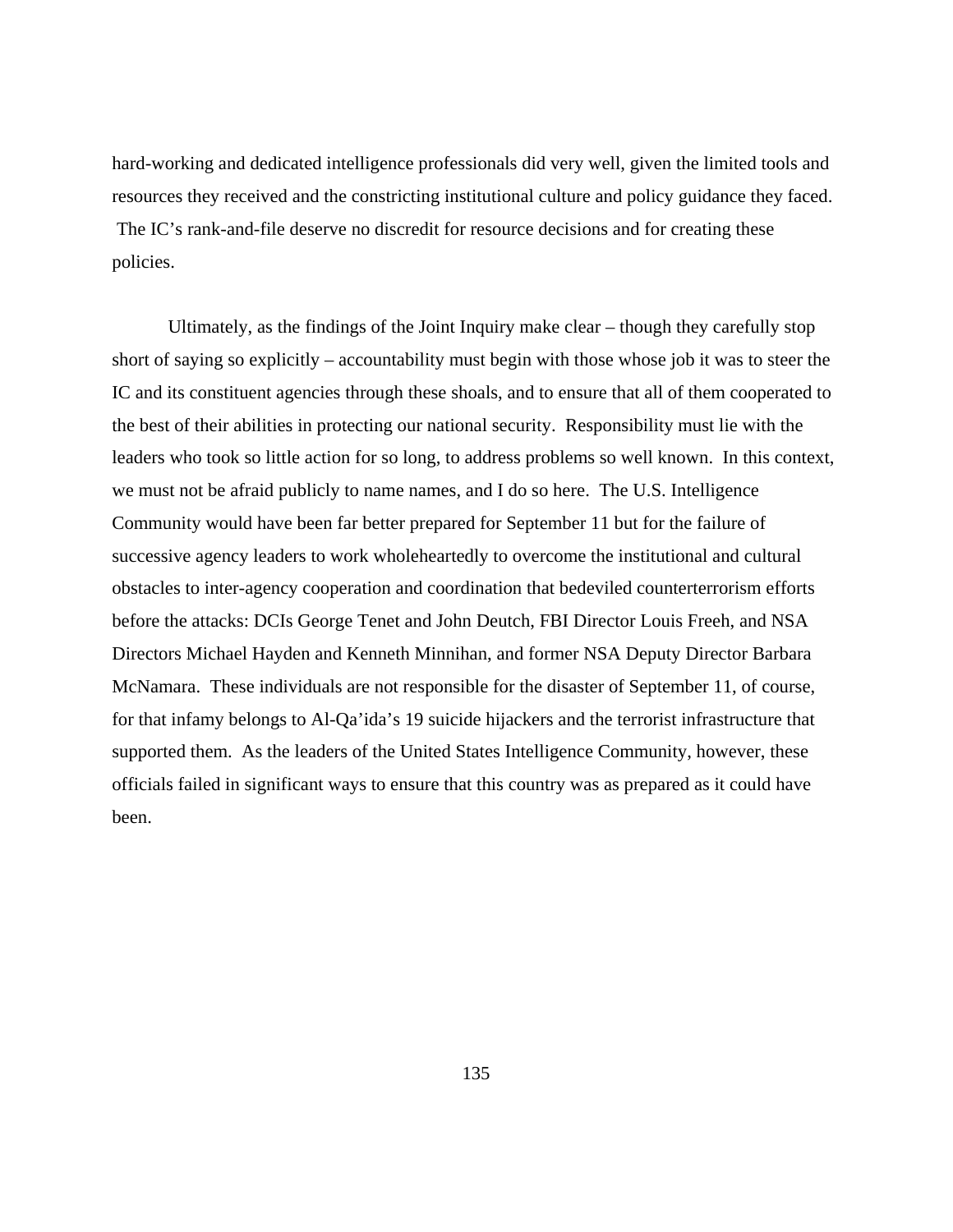# ADDITIONAL VIEWS OF REPRESENTATIVE MIKE CASTLE (R-DELAWARE) TO BE APPENDED TO THE REPORT OF THE JOINT INQUIRY ON THE SEPTEMBER 11, 2001 TERRORIST ATTACKS ON THE UNITED STATES

I fully support the findings and recommendations that were debated and approved by the Members and Senators serving on the Joint Inquiry on the September 11, 2001 terrorist attacks on the United States. As the outgoing Chairman of HPSCI's Technical and Tactical Subcommittee, I want to communicate my strong support for Recommendation 10 concerning the National Security Agency's past performance and future role in the global war on terrorism. Specifically, the Joint Inquiry's Recommendation 10 mandates a report from the Director of the National Security Agency to the House and Senate Intelligence Committees no later than June 30, 2003 that will provide the following: (1) a description of solutions for the technological challenges confronting the NSA in the war on terrorism; (2) a quarterly review of the goals, products to be delivered, funding levels, and schedules for every NSA technology development program so as to ensure strict accountability for NSA program expenditures; (3) the implementation by NSA, CIA and FBI of a strategy to fully integrate these agencies' collection and analytic capabilities in the war on terrorism; and (4) the development of legislative proposals to improve NSA's coordination and collaboration with other elements of the U.S. Intelligence Community.

Although the issue of visa issuances and control was not within the scope and jurisdiction of the Joint Inquiry's review, we did review some information that gave us a glimpse into this issue. As a result, I am very concerned that significant reforms need to be implemented immediately with respect to the management, coordination and oversight of our Nation's visa program. The visa program has suffered from a lack of accountability, unclear lines of bureaucratic responsibility between the Departments of State and Justice, and contradictory legal authorities. The State Department's Bureau of Consular Affairs and the Justice Department's Immigration and Naturalization Service have joint responsibility for the management of our visa program, yet this program's administration has been characterized by poor management practices, uneven enforcement policies, and inadequate coordination between these agencies and other elements of the U.S. intelligence and law enforcement communities. The majority of the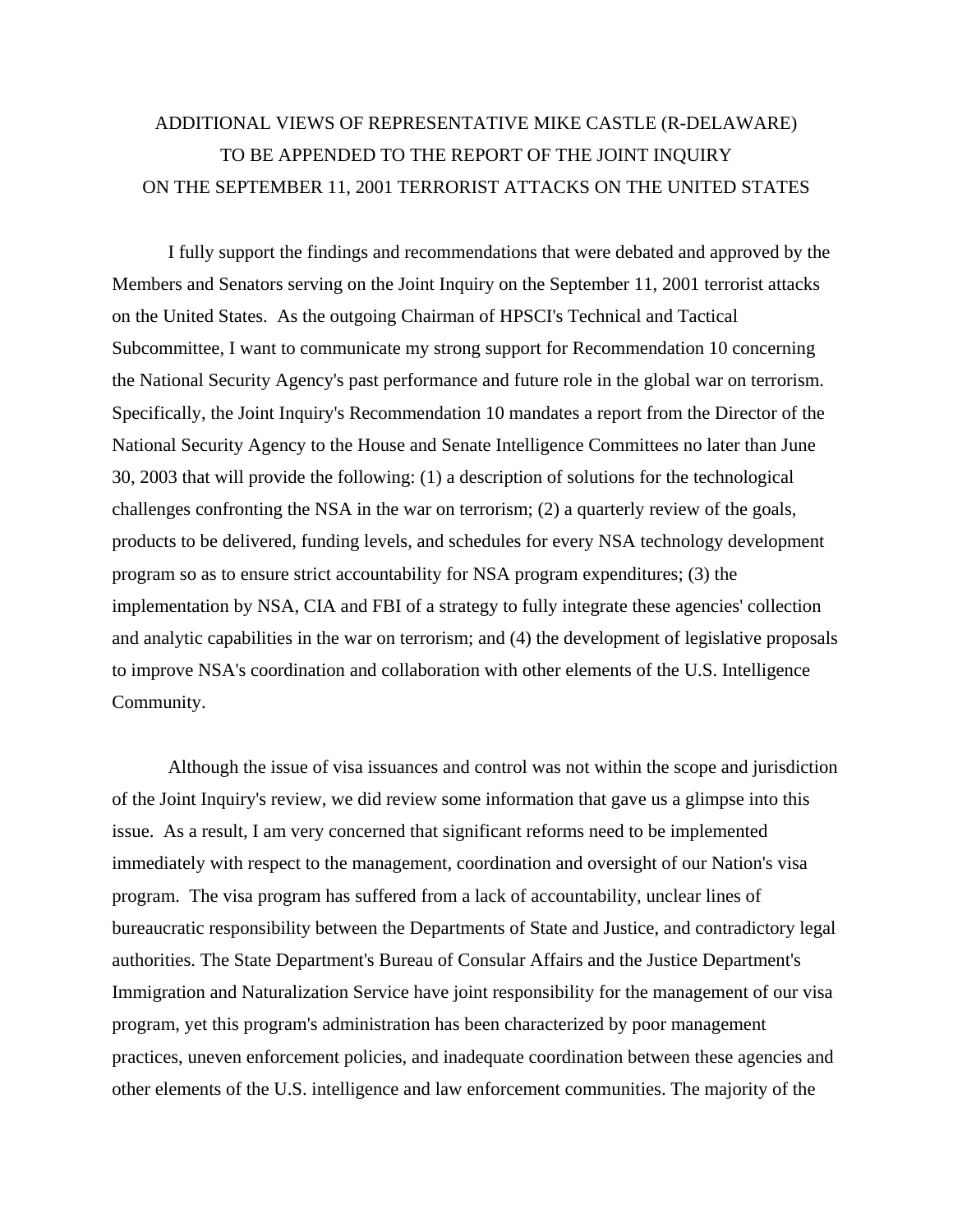September 11th hijackers were wrongly admitted to the United States -- in violation of U.S. immigration laws -- as a result of decisions made and errors committed by responsible State Department and Justice Department officers. The fact that many of them entered and operated in true name, further emphasizes the extent to which the current system is broken.

Entry of foreign nationals into the United States is a privilege that demands clear authorities to determine who may legally enter the United States with a visa, accurate information on all visa applicants that is fully shared between the relevant agency decisionmakers, and full accountability to ensure that the requirements of consular and immigration law are properly enforced.

Equally troubling is our government's inability to properly account for foreign nationals who overstay the authorized period of their visas. These foreign nationals are in violation of our immigration laws and should be held legally accountable. Although the recently enacted Department of Homeland Security bill addresses the need for visa reform, I strongly believe that significant legislative changes are urgently needed to redirect and reorganize our national visa policies.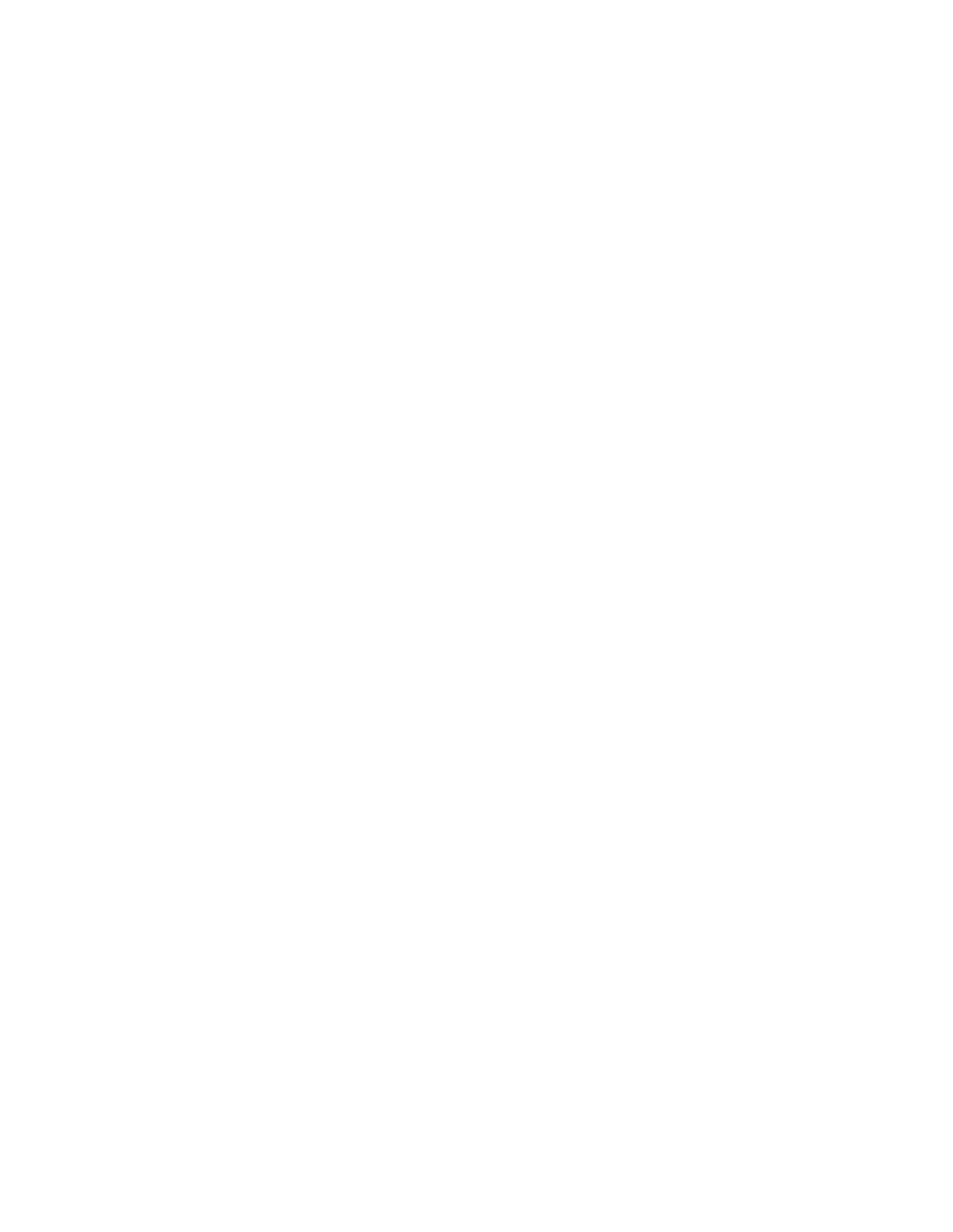# ADDITIONAL COMMENTS JOINT INQUIRY STAFF REPORT U.S. SENATOR MIKE DEWINE DECEMBER 18, 2002

My purpose in providing these additional comments is to express my support for certain recommendations, my reservations regarding others, and my concerns about key intelligence areas that simply are not addressed in the report's recommendations. Accordingly I have identified several areas of this report that merit additional comment.

#### **INCREASE RESOURCES**

The tragic September 11th terrorist attacks represent a massive intelligence failure. Congress and past Administrations, over a period of many years, failed to provide adequate resources to the Intelligence Community. To avert future attacks and improve the security of this nation, in the weeks and months and years ahead, we will need to invest a considerable amount of time and resources in making up for decades of shortfalls in our commitment to intelligence. That will necessitate an on-going, continuous, sustained effort ultimately aimed at reforming the Intelligence Community.

## **FISA CHANGES**

FISA is one of the primary weapons we have in our war on terrorism, and it is crucial that the Intelligence Community be able to use it aggressively and effectively. The recent Court of Review decision is an important clarification, which should allow the Intelligence Community to confer and coordinate more effectively with law enforcement officials. Nonetheless, the report makes a major omission by failing to recommend any further enhancements to the FISA statute.

# **FISA -- Amend and Make Stronger**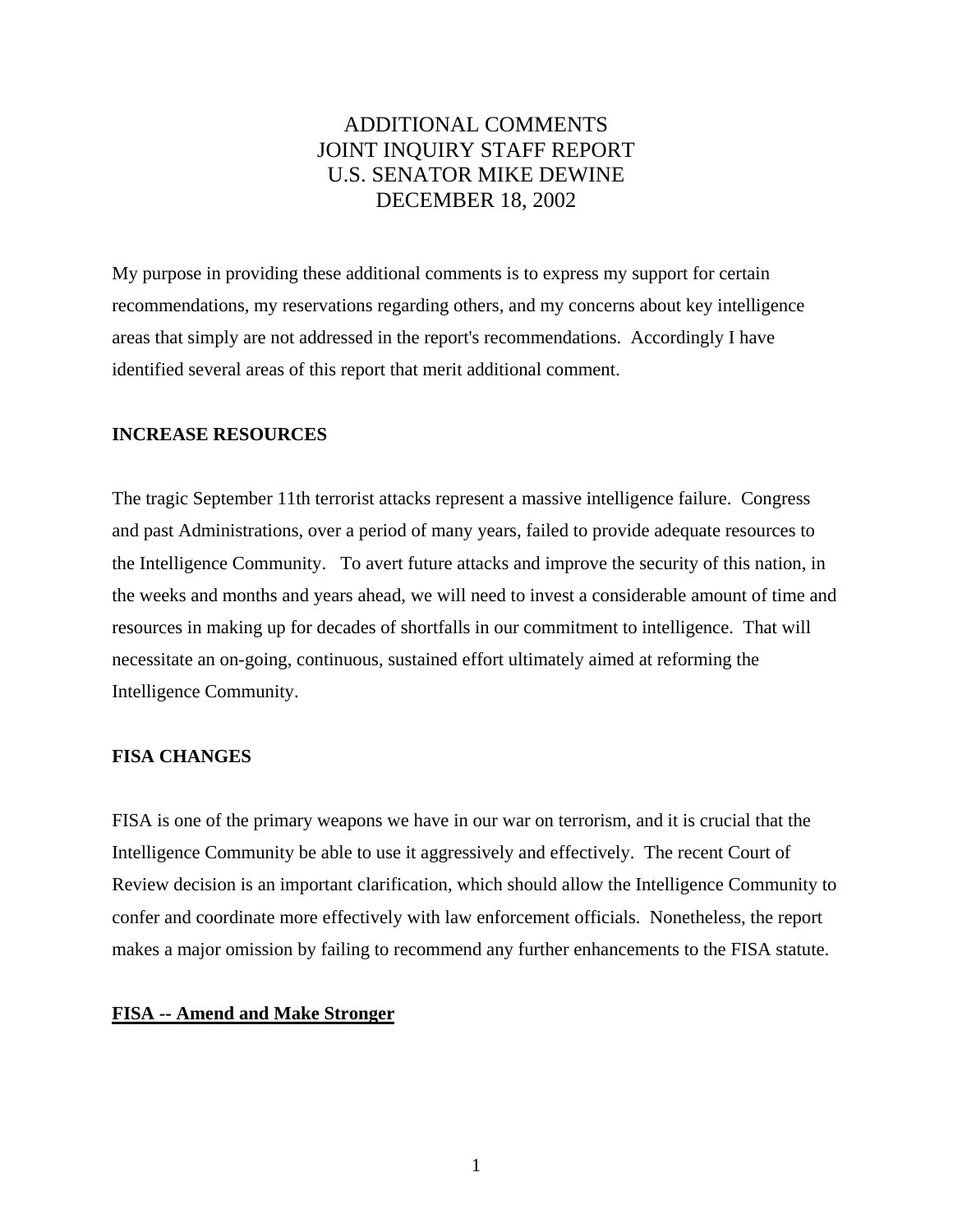It is important that we continue to refine and improve the FISA statute, and consequently, I believe that Congress should adopt the proposed Kyl/Schumer amendment to FISA and the proposed DeWine amendment to FISA.

The Kyl/Schumer amendment would remove the requirement that the subject suspected of international terrorism be affiliated with a "group engaged in international terrorism or activities in preparation therefore." This change would allow the surveillance of individuals who are not affiliated with any terrorist group and would give the government another weapon to terrorists, who act alone.

The DeWine amendment would lessen the burden on the government by changing the standard for showing that a proposed FISA target is "a foreign power or agent of a foreign power." Rather than the current "probable cause" standard, the amendment applies a "reasonable suspicion" standard. Both standards require the court to apply a "totality of the circumstances" test and examine all the various factors to determine if the government has met its burden. But the reasonable suspicion standard is slightly easier to satisfy, and that is appropriate, because these cases involve national security interests. Under such dangerous circumstances, it is appropriate to balance the competing interests in a slightly different way than usual, and make it a little bit easier for the law enforcement interest to prevail. Such a change would make it a little more likely that FISA surveillance is permitted and would make it more likely that FISA can effectively be used in the war on terrorism. For example, in the case of the Moussaoui investigation, there was some uncertainty about whether the facts were sufficient to find probable cause, and so the Justice Department did not apply for a FISA warrant (However, under any legitimate reading of the facts in Moussaoui, the government could have met a reasonable suspicion standard and most likely would have asked for and received surveillance authority.).

# **FISA -- Congressional Oversight**

In addition to these and other enhancements to FISA, it is important that Congress improve the quality and quantity of oversight with regard to FISA. There are two separate and distinct reasons for this. First, as the recent Court of Review opinion made clear, in recent years, the

2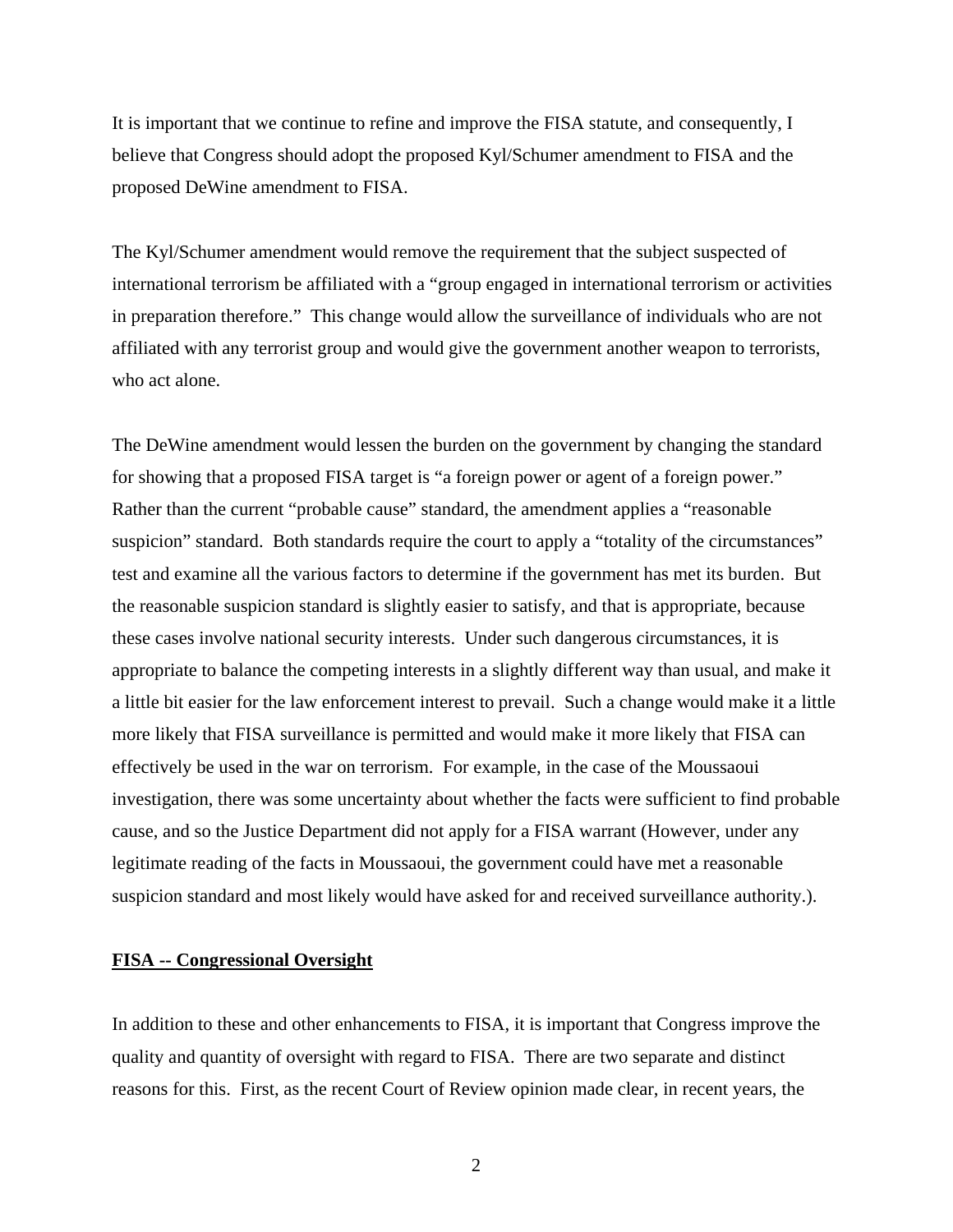FISC has imposed on the Justice Department a set of court-created FISA rules that have unnecessarily limited the use of the FISA statute.<sup>1</sup> More vigorous and informed Congressional oversight might have prevented those limitations from being imposed.

Furthermore, the Intelligence Committees should hold regularly scheduled hearings to examine the FISA process and receive testimony from senior officials at OIPR and the FBI. These hearings should explore the FISA process and provide information as to how FISA is being implemented. For example, in order to better determine how the Executive Branch is utilizing FISA, the Committee should examine the number of FISA warrants issued during a given period of time and the general subject matter or issues those warrants were meant to address. Furthermore, these hearings should be used to explore a wide range of hypothetical situations - situations based on actual cases that demonstrate to the Committee how the law would be applied in certain scenarios. This would allow the Committee to develop a better understanding of how FISA is being implemented in a practical, day-to-day manner and also alert the Committee to any instances where the FISC or Justice Department is departing from Congressional intent.

<sup>&</sup>lt;sup>1</sup> As originally drafted in 1978, FISA allowed surveillance when "the purpose" of that surveillance was to obtain "foreign intelligence information," which is defined, essentially, as information the government needs to protect against attack, sabotage, clandestine intelligence activities, or international terrorism. Over the years, the FISC interpreted "the purpose" to mean "the primary purpose," and interpreted "foreign intelligence information" to mean information that the government needs to protect itself against attack, sabotage, etc., using methods other than law enforcement. So, the FISC took the view that using a FISA warrant to obtain foreign intelligence information that was primarily for use as part of an intelligence strategy, (e.g., to flip a spy) was legitimate; using a FISA warrant to obtain information that was primarily for use as part of a law enforcement strategy (e.g., prosecution) was not legitimate.

One of the indicia used by the FISC to determine whether the primary purpose was intelligence (legitimate) or law enforcement (not legitimate) was the degree of involvement by law enforcement agents in the investigation and FISA application process. Accordingly, the Justice Department, with the approval of the FISC, adopted very restrictive guidelines to minimize law enforcement contact with intelligence officers.

After the passage of the Patriot Act, the Justice Department litigated the issue of how much contact is allowed between intelligence agents and law enforcement officials, and on appeal, the Foreign Intelligence Surveillance Court of Review overruled the FISC. The Court of Review held that FISA, as originally drafted, did not contain any distinction between foreign intelligence information utilized as part of an intelligence strategy and foreign intelligence information used as part of a law enforcement strategy. Accordingly, the Justice Guidelines strictly limiting contact between law enforcement agents and intelligence officers have never been necessary. It is interesting to note that the Court of Review found that the Patriot Act actually created a distinction between law enforcement use and intelligence use of FISA information. However, because of other modifications in the Patriot Act, the Justice Department is still free from earlier, FISC-created limitations on contact between intelligence officers and law enforcement.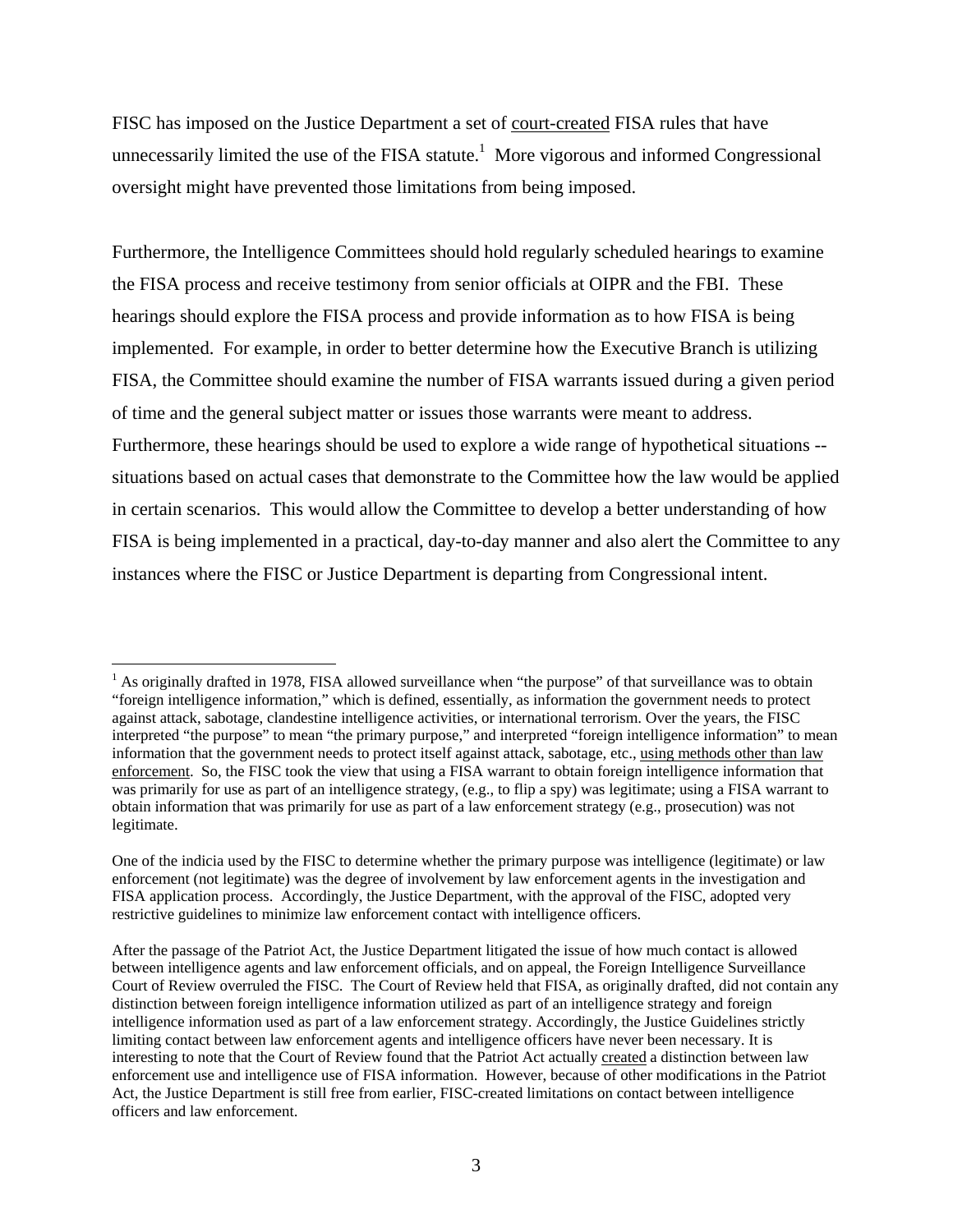#### **FISA -- Protecting Civil Liberties**

The second reason enhanced Congressional oversight is important is because it would provide increased protection of the civil liberties of potential FISA surveillance targets. The FISA process, rightfully so, is highly secretive and not subject to the usual procedural protections built into most other courtroom proceedings. Accordingly, it is particularly important that the Intelligence Committee provide oversight to assure that the FISA process is not being abused, especially now, as we look for ways to enhance and further utilize it in the war against terrorism.

In doing so, the Intelligence Committee should consider whether or not the current FISA process provides adequate legal representation for the legal position of potential subject of surveillance. The inherently *ex parte* nature of the application process raises concerns about civil liberties and may have the counterintuitive effect of making the FISC and even the prosecutors reluctant to use FISA to the full extent allowed by law. Congress should consider whether it could be useful to provide authority to the FISC and to the Court of Review to appoint, on a case-by-case basis, an advocate for the subject. The advocate could be one of a number of pre-cleared attorneys with prior FISA experience, who could serve as a defense attorney on a limited number of cases, where the FISC or Court of Review felt it would be useful. $2<sup>2</sup>$ 

#### **EMPOWERING THE HEAD OF THE INTELLIGENCE COMMUNITY**

I believe we need to create a cabinet-level intelligence position -- a director of intelligence, who is ultimately responsible for control of the budgets and operations of the overall Intelligence Community. While most experts seem to agree that we need to strengthen the head of national intelligence -- whether that is the DCI or the DNI or some other cabinet-level position -- there is less agreement as to how we go about doing this. My own view is that there are two critical things to keep in mind if we empower the head of national intelligence: First, we need to give the DCI complete budget authority, and second, we need to keep the DCI as the head of the CIA.

 $2^2$  These advocates would not contact nor inform the subject of the potential surveillance about the proceedings. Instead, they would act as officers of the court, representing the legal position in opposition to the Justice Department's application for a FISA warrant.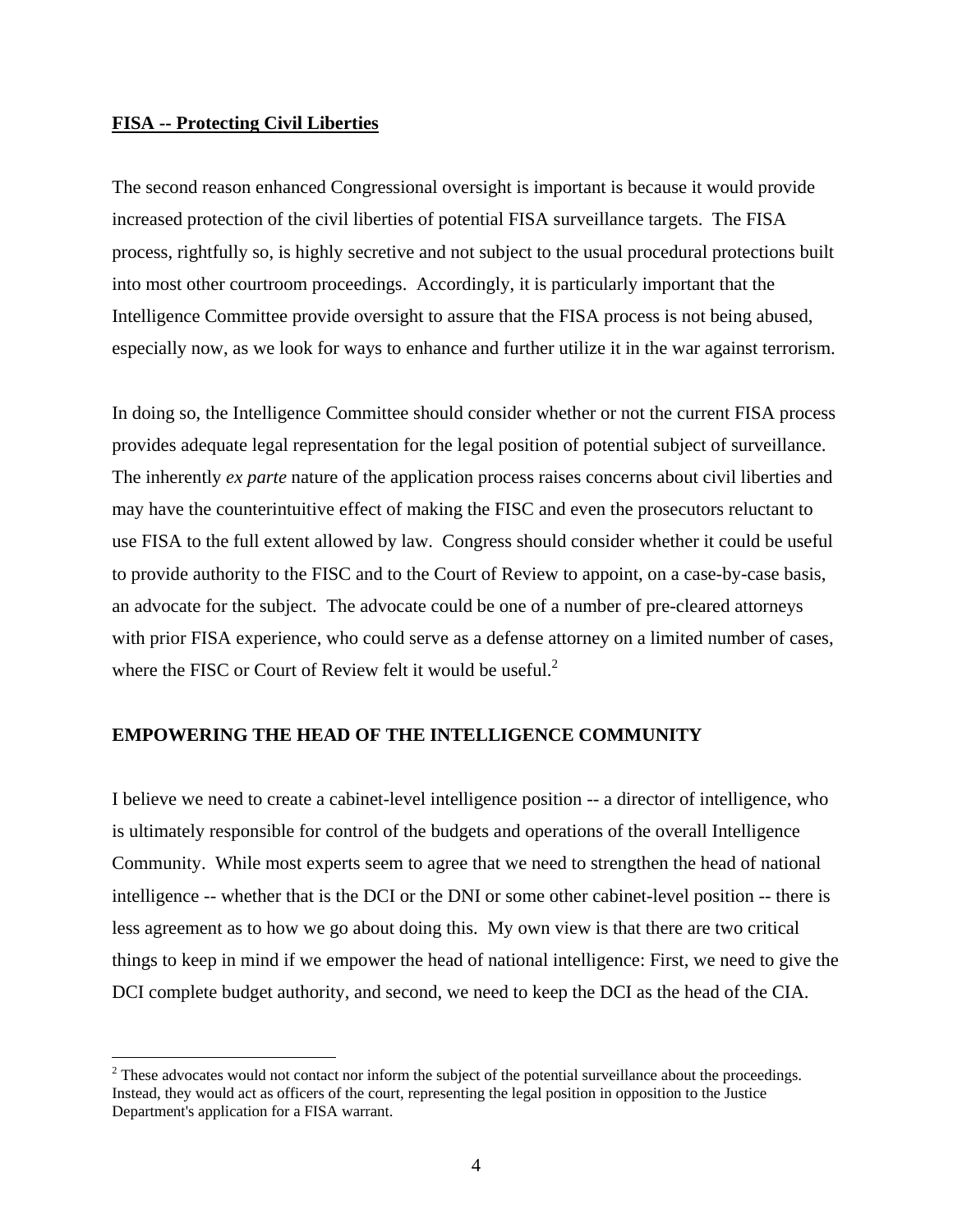#### **Budget Authority**

The DCI already has authority to review and approve budgets, personnel, and resources for virtually every aspect of the national intelligence program. Yet, despite this authority, the DCI still actually controls only about 15 to 20 percent of the actual intelligence budget. It is not surprising that as a result, he has been unable to provide necessary leadership within the Intelligence Community, as exemplified by DCI's inability to fully mobilize the Intelligence Community in response to his "declaration of war" on al Qaeda. The DCI has understood the terrorist danger as much as any human being could; yet he didn't have command of all the troops, so to speak, to get the job done. That's why the DCI needs the authority both to manage and oversee the execution of the Intelligence Community budgets.

#### **The DCI as Head of the CIA**

The report's recommendation to separate the positions of DCI and head of the CIA is likely to be counterproductive. A number of experts agree with this proposition. During the open hearings just completed in the intelligence committee Judge Webster, the former head of the CIA and the former head of the FBI, said, in reaction to the suggestion to split the DCI from the CIA: "I would strengthen the DCI. I would not have a head of the national intelligence unless that [head of] national intelligence was actually running something."

In his written testimony to the Committee, Anthony Lake, former National Security Advisor, also supported maintaining the CIA under DCI control. Furthermore, the 2001 Hart-Rudman Commission report took this position, as did the 104th Congress House Intelligence Committee staff report, which stated: "Indeed, the testimony of former DCIs and other former senior IC officials all concur that the DCI needs an agency 'of his own' -- i.e., the CIA -- if he is to have any real power within the IC."

At this stage, the operational authority vested in the head of the CIA comprises a substantial amount of the power of the DCI. Removal of that authority now would separate him from his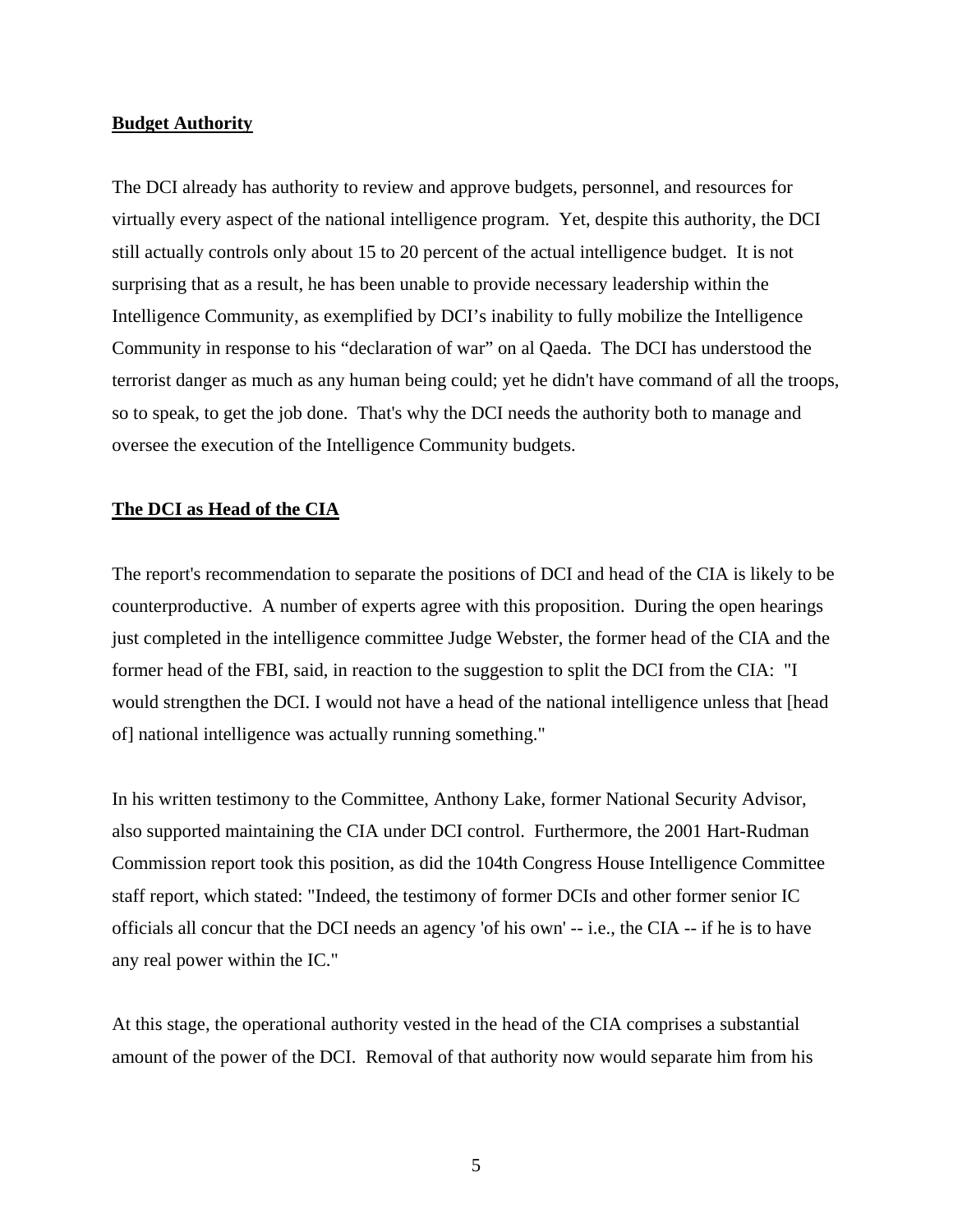operational base and significantly dilute the power of the DCI, at a time when it is not clear that the requisite budgetary authority will, in fact, be conferred upon the office of DCI.

## **OPEN-SOURCE INFORMATION**

In another important area, the Intelligence Community needs to pay more attention to the collection and analysis of open-source information. This type of information needs to be examined and needs to be taken more seriously. We must remember that open-source information was used to warn investigators in 1999 that al-Qaeda terrorists might fly a hijacked airliner into American buildings. Library of Congress analyst, Rex Hudson, wrote a report for the National Security Council -- based entirely on unclassified material -- which noted the possibility of almost exactly the kind of attack that occurred on September 11th. Hudson concluded: "Suicide bombers belonging to al-Qaeda's Martyrdom Battalion could crash an aircraft packed with high explosives into the Pentagon, the headquarters of the CIA, or the White House."

The Intelligence Community is simply not accustomed to assessing the value of open sources nor is it used to integrating them into their work. In fact, the Intelligence Community is more inclined to use open-source material as a last resort, not as a primary source, no matter how compelling the information. This attitude needs to change, and the Community must re-evaluate how it prioritizes open-source material that ultimately can be of extraordinary value, either by itself or as a mechanism to refine or evaluate other intelligence.

# **REPORTS**

I am also concerned that the Intelligence Community is not being informed about a number of important intelligence issues because of delays in the issuance of requested reports. Part of the problem is that the Senate and House Intelligence Committees are asking for too many unnecessary reports. Compounding that, the Intelligence Community has been slow in the production of the reports, themselves, though in the recent past, the Community has started producing many of these required reports in a more timely fashion. Still a lag remains. To help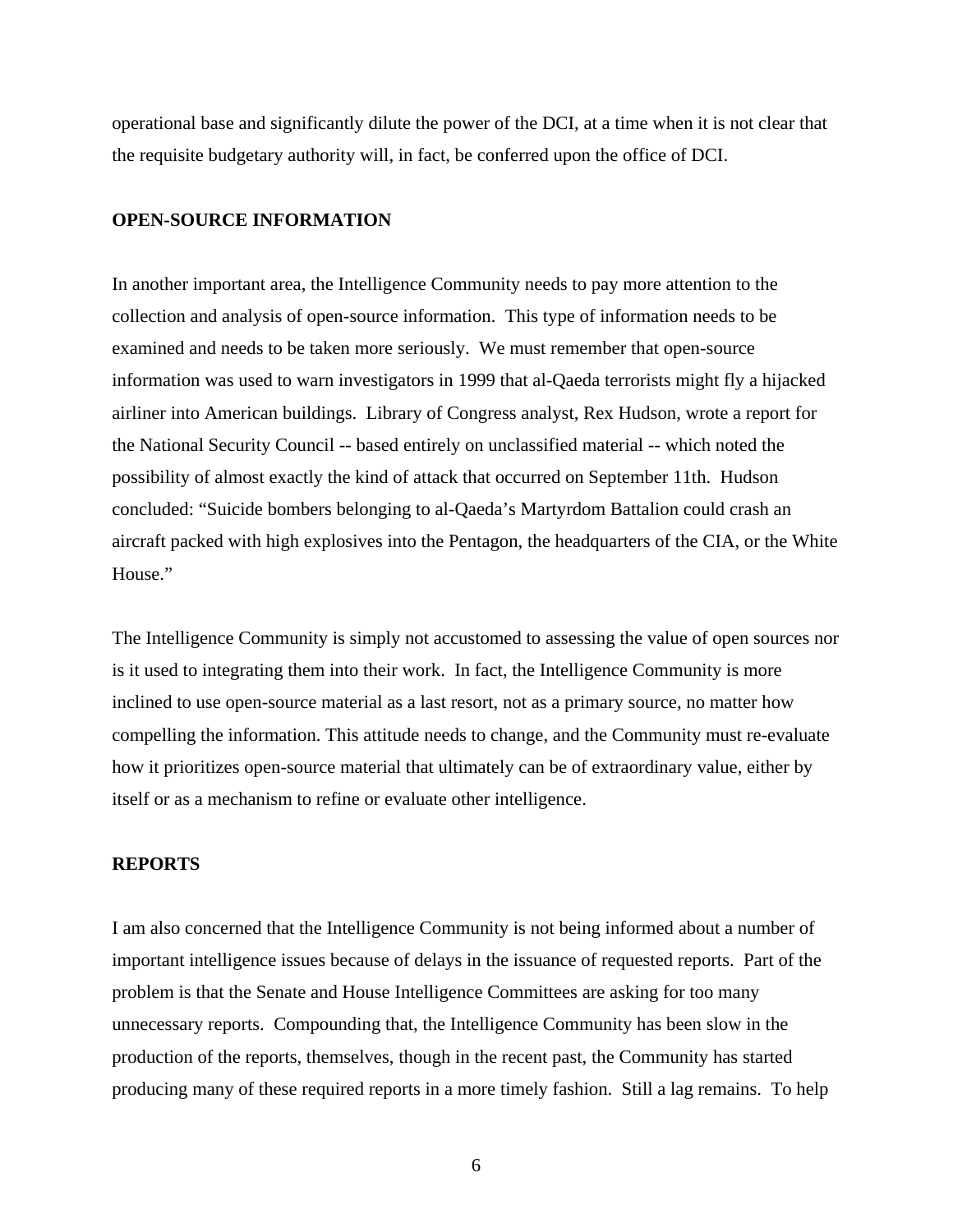remedy that, the Intelligence Committees should continue to discuss with the Intelligence Community the status of the currently requested reports and determine which ones are necessary, eliminating those report requests that are not absolutely essential and ensuring that the ones required do, in fact, get generated and issued to the Committees.

#### **MULTI-LEVEL SECURITY CAPABILITY**

One of the most significant problems examined during the open hearings was the lack of information sharing between agencies. In assessing that area of concern, the Intelligence Community needs to figure out how agencies and intelligence personnel can better share and disseminate important information, while still protecting that information from getting into the wrong hands. A relatively simple way to address this would be through the use of a technology known as "multi-level security" capability. Basically, the use of multi-level security allows computer users with different levels of security classification to get different levels of access to information contained and stored in a comprehensive intelligence database. In other words, database users would be able to access only the information in the database that their security clearances allow them to view.

This would allow the myriad intelligence agencies to safely combine all of their databases, including those containing the most sensitive data and make the entire combined database accessible to a wide range of intelligence and law enforcement personnel, without sacrificing security for the most highly classified data. For example, a detective in Cincinnati who notices unusual activity around city hall could do a search of the comprehensive Community-wide database for "city halls in Ohio" and come up with some non-classified FBI information about possible attacks on city halls around the state or in other states. He then also would get a notification from the system that there was more information about that topic, but that it was classified at a level above his clearance. At that point, he could go to his supervisor and begin the process of having that information sent to someone within the department who has the appropriate level of clearance. This would help resolve one of the many information-sharing problems facing the Intelligence Community.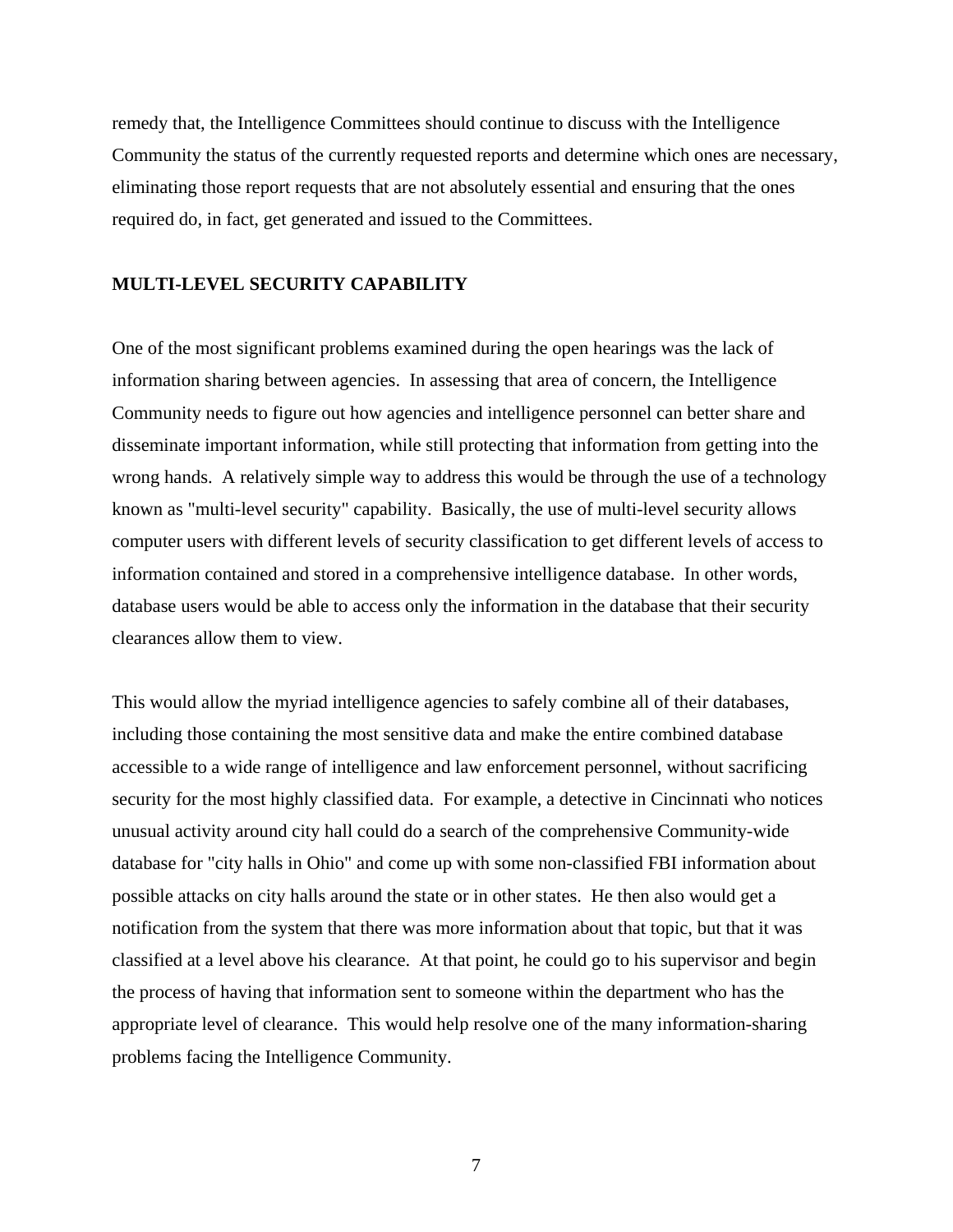## **REFORMING HUMAN INTELLIGENCE COLLECTION (HUMINT)**

U.S. Human Intelligence collection organizations are unable to penetrate organizations like Al Qaeda because they are not properly organized for the task and have become too risk averse to undertake the kind of dangerous operations required for success. A new organization must be built from the ground up as a small, agile, and adaptive organization with a corporate culture of taking prudent risks. It would have a limited list of targets: terrorists, proliferators, and "rogue states." Creating a new organization has the advantage of creating a capability to directly target organizations like Al Qaeda better than is possible today, yet without undermining the strengths of the existing HUMINT organizations.

#### **A Broken Corporate Culture**

With a few exceptions, the current structure of the HUMINT community remains based on the official cover system used during the Cold War to fight the largely static Soviet threat. Official cover is when a clandestine intelligence officer appears to work as an employee of another U.S. government agency. Many of the Soviet officers and officials we were trying to recruit during the Cold War associated with U.S. government officials in the course of their normal duties, so it made sense to put our HUMINT collectors in roles where they were likely to encounter their targets in the course of their "ordinary" daily work. The problem is that while the foreign threat has changed since the end of the Cold War, too many U.S. clandestine HUMINT collectors still work under official cover. The work they do in this capacity is important, but it does not offer the full range of capabilities to go after targets such as proliferators or terrorist organizations like Al Qaeda that do not knowingly associate with U.S. government officials. Nobody openly associated with any element of the U.S. government is going to be able to get close to an organization like Al Qaeda, so an official cover is of little use against these targets. The best "platforms" for targeting groups like Al Qaeda are *non*-official cover operations, or NOC's. A non-official cover is when a clandestine officer appears to be a private citizen without any U.S. government affiliation, typically operating under the cover of a legitimate commercial enterprise.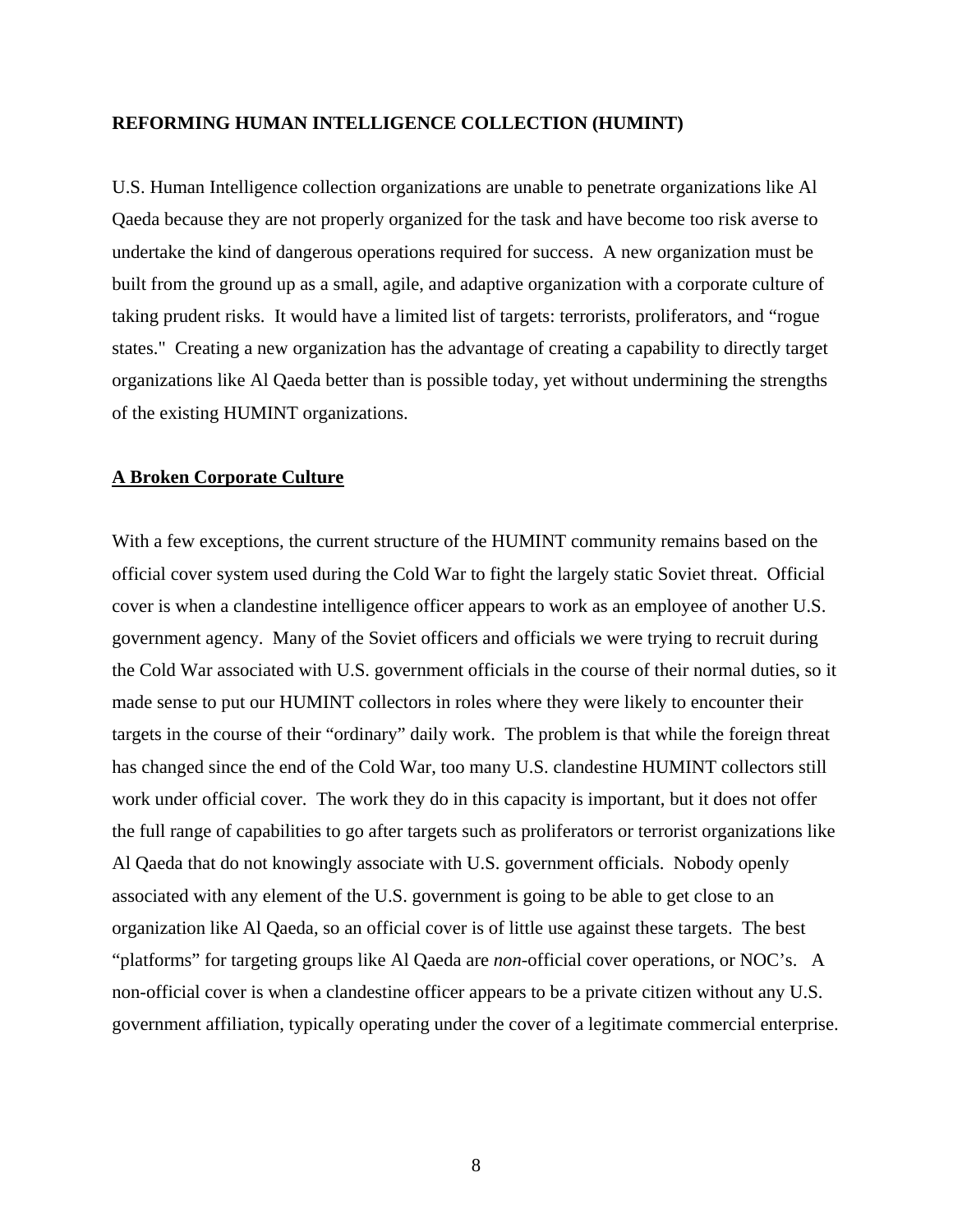Clandestine human intelligence collection operations under non-official cover (NOC) are very difficult to detect and the U.S. Intelligence Community acknowledges that they are the best platform for working against targets like Al Qaeda. U.S. intelligence entities like the CIA's Directorate of Operations (CIA/DO) have been unable, however, to transform their organizations to employ fully the range of possibilities offered by NOC operations. The primary obstacle is a corporate culture problem – lighter covers (such as official cover) tend to "crowd out" deep covers (such as non-official cover). What this means is that in a clandestine human intelligence collection agency that starts out with a good balance of official and non-official covers, the agency will eventually phase out most of its NOC's in lieu of official cover operations.<sup>3</sup> The reason this happens is two fold: First, many clandestine officers prefer the lifestyle offered by the official cover assignments over NOC assignments, and second, supervisors prefer subordinates who are under official cover where they can be more easily managed.

Clandestine officers prefer official cover assignments because working as a NOC officer is a difficult life-style. NOC's are paid the same government salary as their colleagues under official cover, but they get few of the comforts available to those under official cover and none of the legal protections. NOC's have to spend most of their time abroad, and will not be able to meet and network with most of their colleagues in the Agency. Meanwhile, their peers under official cover can interact and network with other agency colleagues, leading to steady promotions and better assignments. Relative to official cover, non-official cover assignments also offer less prestige, safety and comfort, and involve a less family-friendly lifestyle.<sup>4</sup>

Not only do clandestine officers generally not want to serve as NOC's, but their managers do not want to use them because officers under official cover are much easier to manage than a NOC. A NOC requires much more elaborate and difficult operational security measures (also known as tradecraft). Another big reason managers do not like using officers under non-official cover is risk aversion: NOC officers are not protected by diplomatic immunity. It is one thing to have an official cover employee declared *persona non grata* and expelled from the country; it's quite another to have him arrested and shot. Official cover operations are too deeply entrenched in the

<sup>&</sup>lt;sup>3</sup> Bruce Berkowitz, "Deep Cover," Hoover Digest, Fall, 2002.<br><sup>4</sup> Bruce Berkowitz, "Deep Cover, " Hoover Digest, Fall, 2002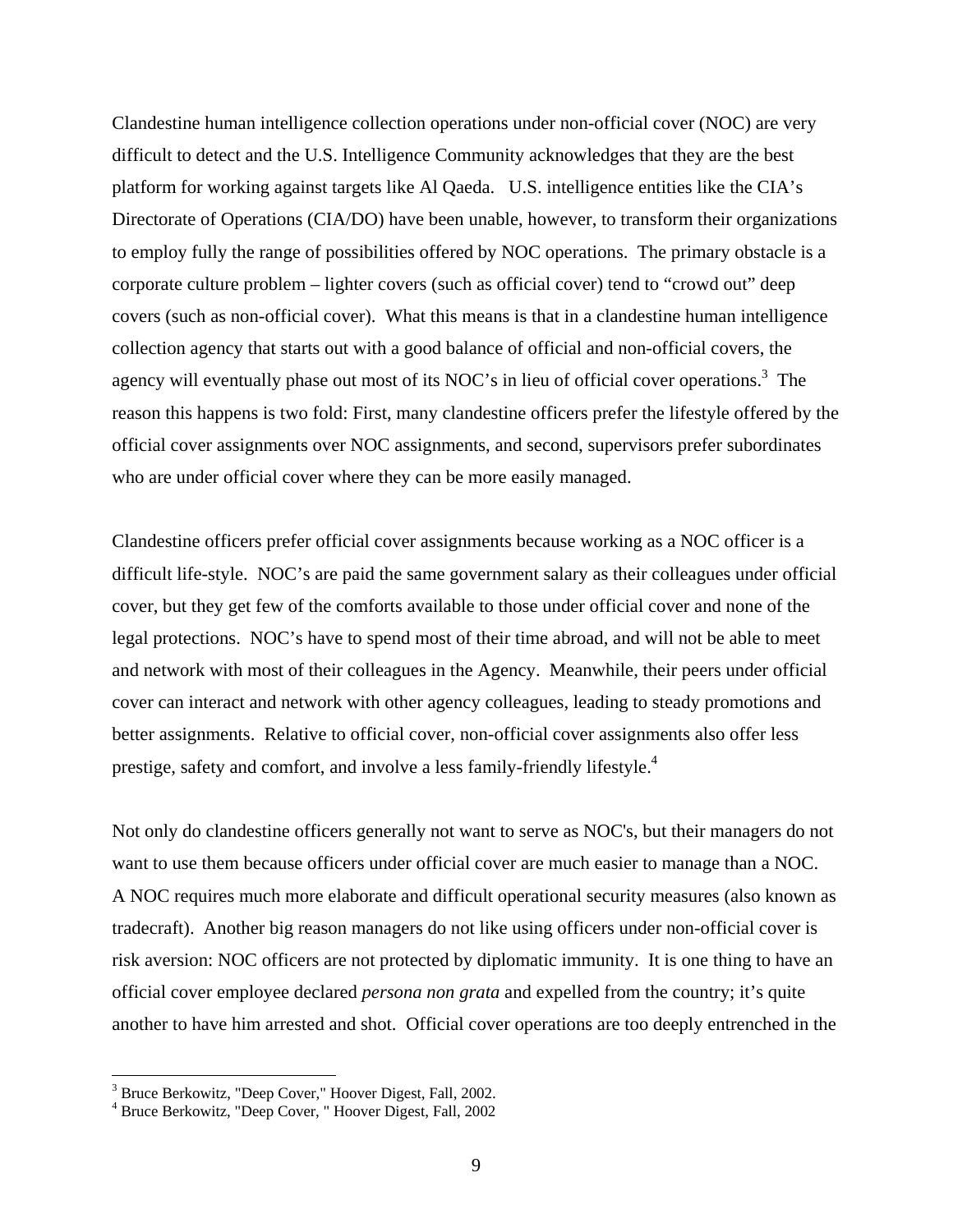organizational structure, personnel system, and tradecraft of intelligence entities like CIA, and their organizations have developed incentives and procedures that make it hard to adopt NOC operations on a larger scale.

## **A Broken Cover System**

The Central Intelligence Agency's Directorate of Operations' (CIA/DO) official cover system has been well known, both in and out of the agency, as a significant operational vulnerability for many years. Foreign intelligence services are all too familiar with the CIA's official cover system, which suffers from the fact that it is not difficult for sophisticated observers to distinguish CIA officers from actual officers of other U.S. government agencies. The current system of official cover largely amounts to little more than a non-attribution system similar to that used by journalists in Washington, D.C.: it is clear who the intelligence officers are, but diplomatic manners usually preclude saying so. This system works for the bulk of CIA operations, which involve liaison contacts with foreign intelligence services and working with "walk-in" sources (in which the source approaches the agency, not vice versa). In both types of work, the CIA's sources know who they are dealing with and need to know where to go to find them, which makes official cover an excellent fit. This does not work, however, when trying to recruit hard targets such as members of Al Qaeda's inner circle, who do not associate with U.S. government officials.

The state of our non-official cover (NOC) system is no better. U.S. intelligence's NOC programs have been damaged by half-hearted execution of operational security measures and under-utilization by managers. The U.S. Intelligence Community is well aware of these significant problems but takes little action to fix them because effective cover is not critical to the way our HUMINT agencies currently do business. Too often content to work with foreign liaison intelligence services and accept walk-ins, HUMINT managers generally do not go after difficult targets, and thus feel they do not need the tools that an effective cover provides.

Even beyond the limitations imposed by a system made up of mostly official cover assignments, the existing HUMINT agencies are further limited by a corporate culture that has become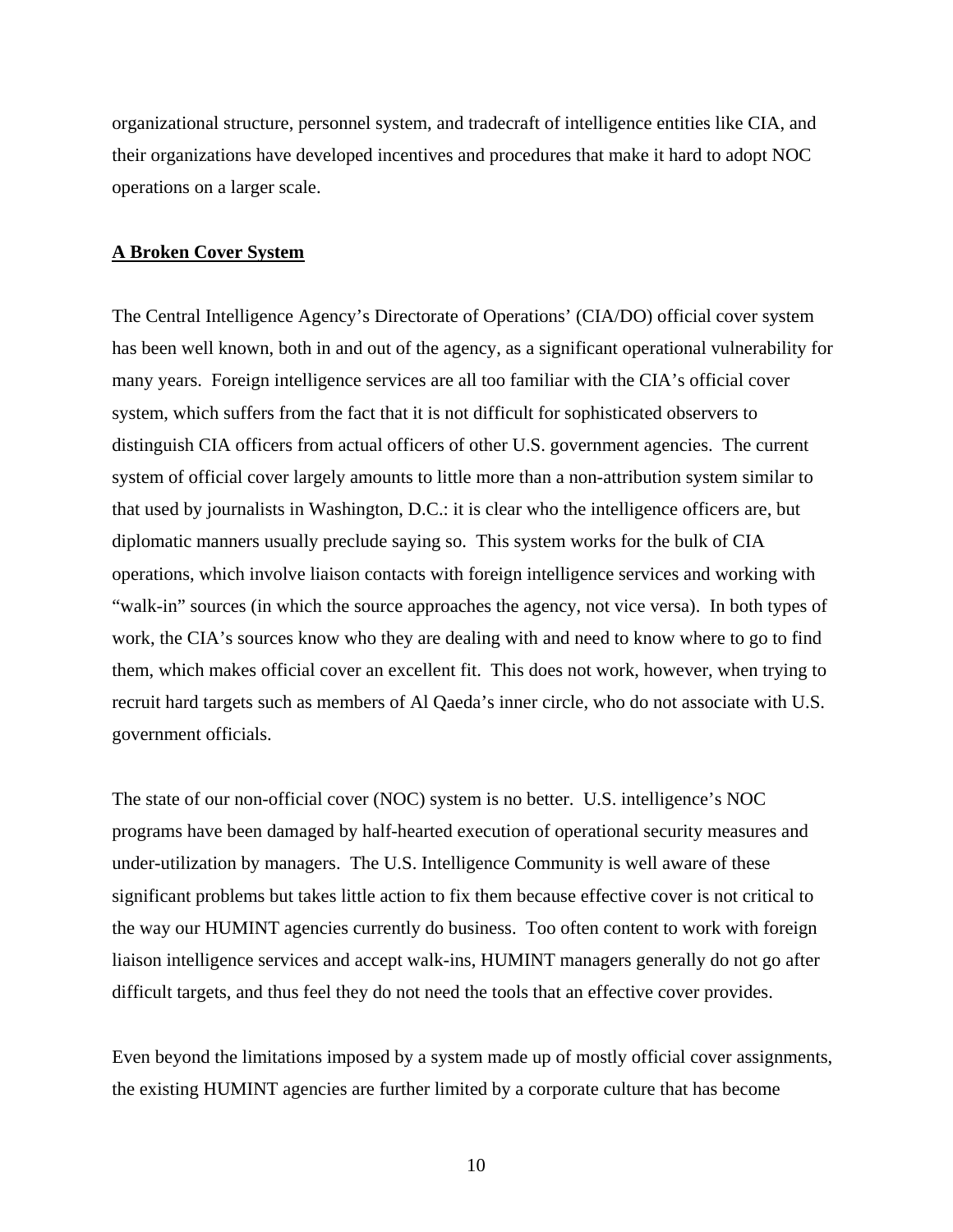excessively risk-averse. For example, despite all the advantages of a career under official cover as compared to non-official cover, the average CIA/DO employee still doesn't spend a significant amount of time overseas. Only about 35 percent of CIA/DO employees have spent more than 3 out of the last 10 years overseas. This low ratio indicates that the wrong mindset now dominates what is supposed to be an overseas clandestine service.

## **The Solution – A New OSS**

The answer to the problems described above is to create an environment in which the aggressive non-official cover operations we need to be conducting are not "crowded out" by official cover operations. A small agile and adaptive organization should be built, along the lines of the Office of Strategic Services (OSS) in World War II, chartered with a corporate culture of taking prudent risks, and operating exclusively from non-official cover (NOC) platforms. This would be a small organization that would augment the existing HUMINT agencies and work against a limited list of targets: terrorists, proliferators and "rogue states." This organization could be created within an existing HUMINT agency like the CIA or the Defense HUMINT Service (DHS), but creating it as an independent agency would help avoid the possibility that its aggressive non-official cover operations would be "crowded out" by the official cover operations being conducted in these agencies. Creating an independent agency would also avoid the possibility that it would be held back by the culture of risk aversion that exists in agencies like the CIA and the DHS. Another possibility is to create the organization as an independent agency of the Department of Defense.

• Creating a new organization has the advantage of creating a capability to directly target organizations like Al Qaeda without undermining the strengths of the existing HUMINT organizations. For example, two of CIA/DO's strengths are their work with foreign liaison intelligence services and taking "walk in" sources. These are important missions that would not be compatible with a new organization operating exclusively under nonofficial covers. Thus, there is both room for, and a need for, both CIA/DO and a new organization that operates exclusively from non-official cover collection platforms.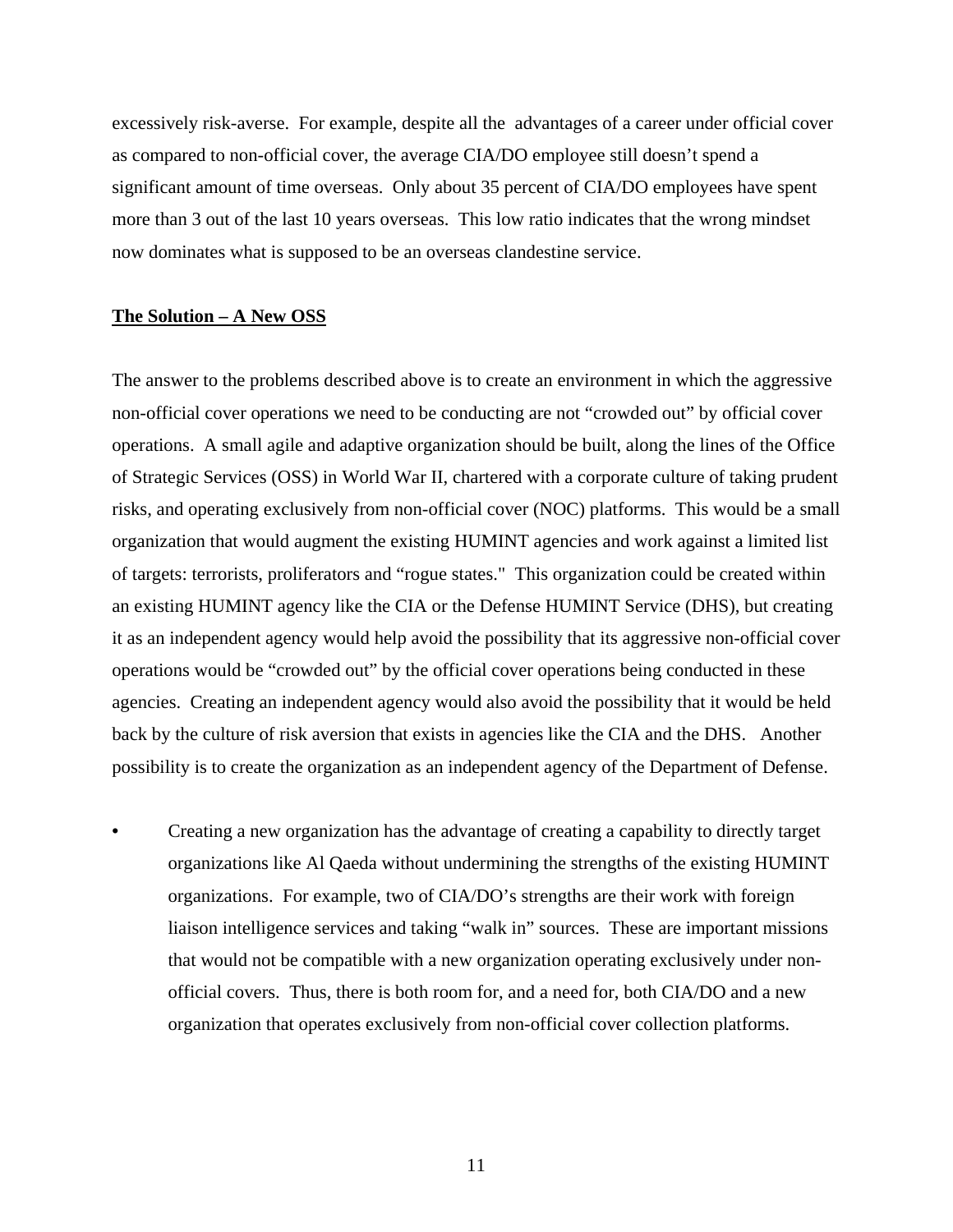- This new organization should use bolder, more innovative non-official covers than have been typically employed by entities like CIA/DO, which typically operates under the cover of a commercial enterprise.
- To be successful, during its initial build-up this organization may have to have full access to CIA, the Defense HUMINT Service (DHS) and FBI data about both their employees and sources to select candidates to work in and for the new agency, and the authority to "grab" sources and interview employees for this new high priority program. In terms of the terrorism target, FBI's many low level sources and contacts in the U.S. and international Islamic community may be most productive.
- The new agency would also need to have a significant level of independence in order to avoid being strangled at birth. The agency would have to keep selected personnel in the other HUMINT agencies informed of its activities but it would have primacy in matters concerning terrorism, proliferation or rogue states and would not need to seek CIA approval to recruit new sources.
- Operating under a corporate culture of taking prudent risks, particularly when working under non-official cover could subject employees to significant danger. This is, however, a necessary risk in light of the clear and present threat posed by terrorism and proliferation. Our elite military special-forces units, such as the U.S. Navy Seals, sustain injuries and deaths every year as a result of training alone, not to mention casualties sustained in combat. These injuries and deaths aren't the result of reckless behavior – our special forces are the best in the world because they train like they fight. These casualties are the result of prudent risks that were willingly accepted and clearly understood by everyone involved, in order to produce the best special-forces that will be well trained when we need them. The work of this new HUMINT agency would be no less important and we should be willing to accept a similar level of risk.
- This new organization should be chartered and resourced to leverage advanced technologies to aid all aspects of their work. Advanced equipment and software can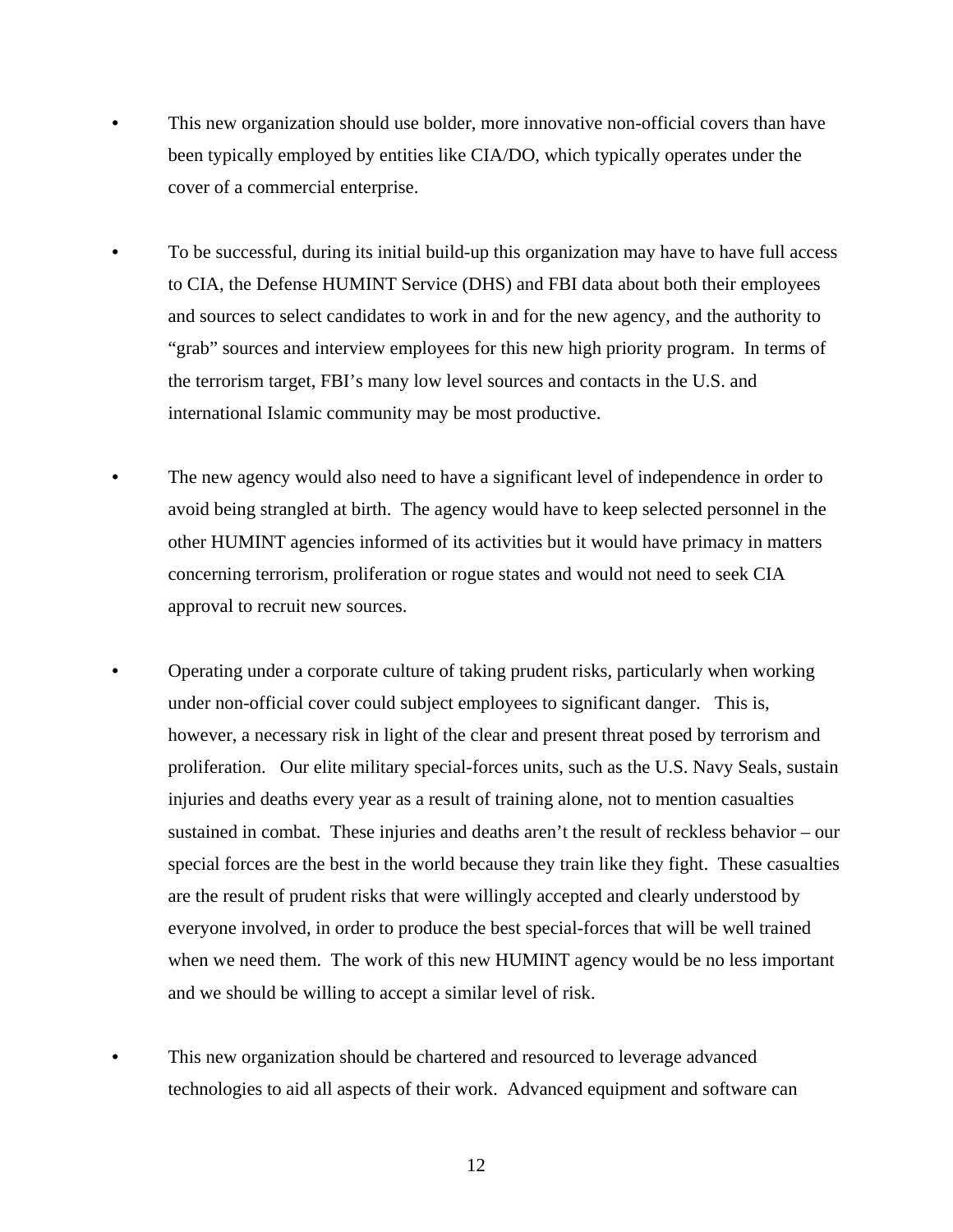allow officers to covertly communicate no matter where their work takes them and support their non-official covers over decades. Such technology can also be used to ensure more timely delivery of intelligence to consumers such as military commanders. Finally, the new organization should work closely with the National Security Agency and other organizations to use advanced technology to conduct technical penetrations of targets like Al Qaeda.

- This new agency should endeavor to learn from both the successes and failures of Israeli HUMINT efforts. Their aggressive tactics and inventive use of non-official covers may serve as a useful guide for this new agency. The Israelis have had notable successes in penetrating terrorist organizations and we should learn from their efforts. The new agency may also want to consider some level of partnership with the Israeli HUMINT services, in light of the amount of overlap in the terrorism and proliferation threats to both our national interests.
- It should be acknowledged at the outset that the kind of aggressive, non-official cover operations described above would take a toll on the officers who conduct them and that many of them could experience "burn out" in as few as five to ten years. The agency should be structured from the outset to accommodate this high turnover rate and provide pension, disability and placement services for officers who leave the service before reaching civil service retirement age. It may be appropriate in some cases to place some of these officers under "lighter" cover at agencies like CIA/DO.

# **A Longer Term Approach**

The current HUMINT system is handicapped by a need to conduct operations that can deliver results within the span of an officer's three year tour in order to benefit the careers of both the HUMINT collector and his or her chain of command. We must create in our Intelligence Community a culture and capability that allows the longer-term, unorthodox approaches to human intelligence collection required to combat organizations like Al Qaeda. Rather than the current HUMINT system's typical three-year assignment under official cover and focused on a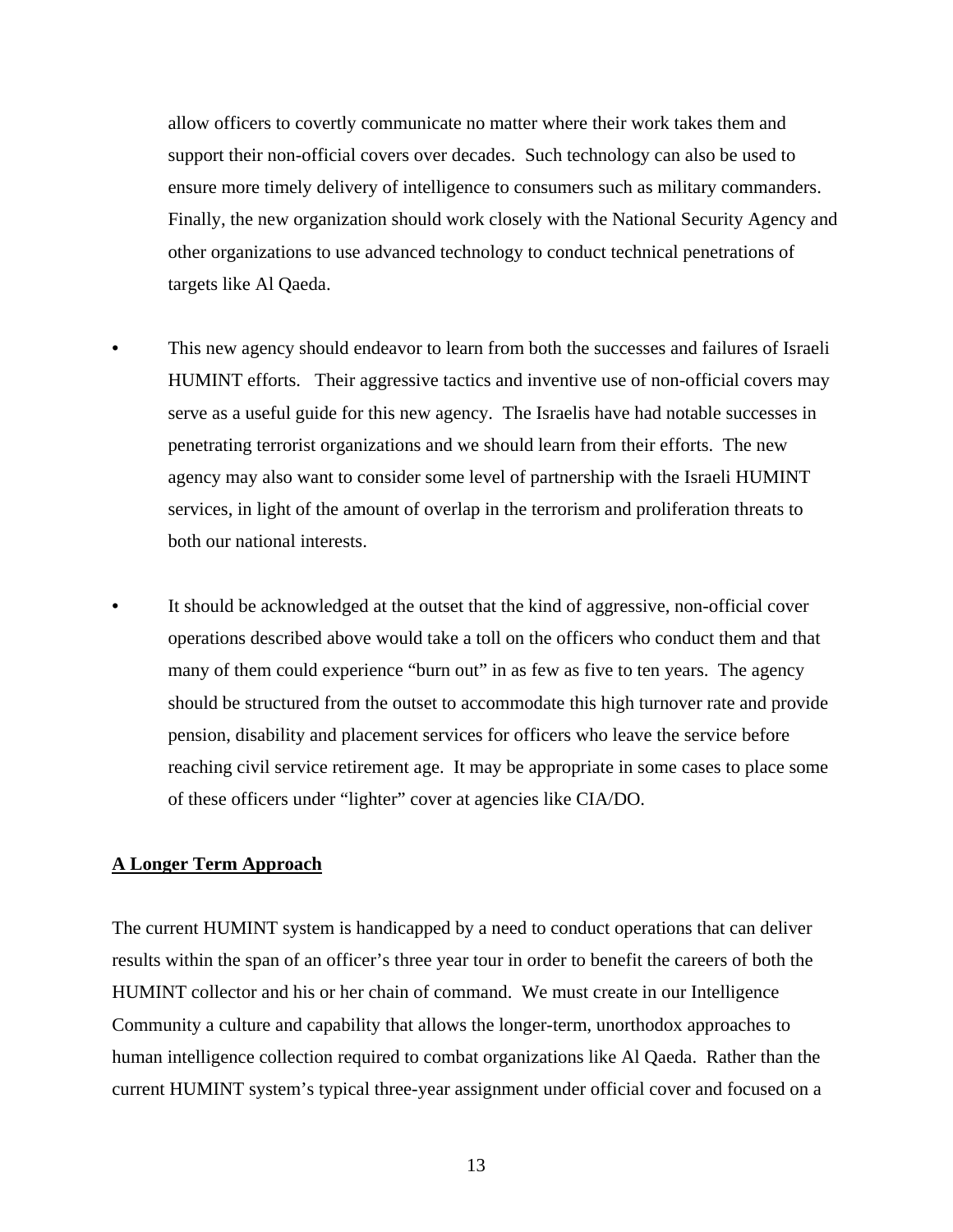geographical location, officers would be allowed to spend much longer periods of time moving from country to country at their own discretion to build up and reinforce their bone fides to support a non-official cover.

• A new HUMINT organization, like the above-proposed organization, could give its officers the autonomy to invest the years required and take the necessary risks to infiltrate organizations like Al Qaeda. For example, an officer operating under non-official cover would be allowed to attend a radical mosque in the United States and over a period of months and years develop the range of contacts that would allow him to travel abroad, receive training in a radical Islamic terrorist training camp and infiltrate organizations like Al Qaeda. Such an assignment would be undertaken with the understanding that it would not yield results for months or even years. The current HUMINT system is averse to such an assignment that would involve allowing an officer to be out of contact with his chain of command for weeks and months at a time, and leave him continually exposed to grave danger in the course of the assignment.

U.S. clandestine human intelligence entities like the Central Intelligence Agency's Directorate of Operations (CIA/DO) themselves admit that they are not able to penetrate organizations like Al Qaeda. This failure results from their reliance on an official cover system, which does not allow them to get close to Al Qaeda operatives. Even if entities like the CIA/DO were able to build a substantial non-official cover capability, it would soon be "crowded out" by lighter cover operations, like official cover operations, because the corporate culture of these agencies has grown comfortable with the advantages of life under official cover. A new independent organization, like the one proposed above, must be built from scratch in order to create a culture in which aggressive, non-official cover operations can flourish and not be "crowded out." With this new organization focusing on aggressive non-official cover operations, the work that can be done from official cover, like liaison with foreign intelligence services and handling "walk-ins", would be left to existing entities like the CIA/DO that have expertise in this kind of work.

Such a new NOC organization, if created independent of existing HUMINT collection agencies like the CIA and operating in the "black" world, may also benefit from being removed from the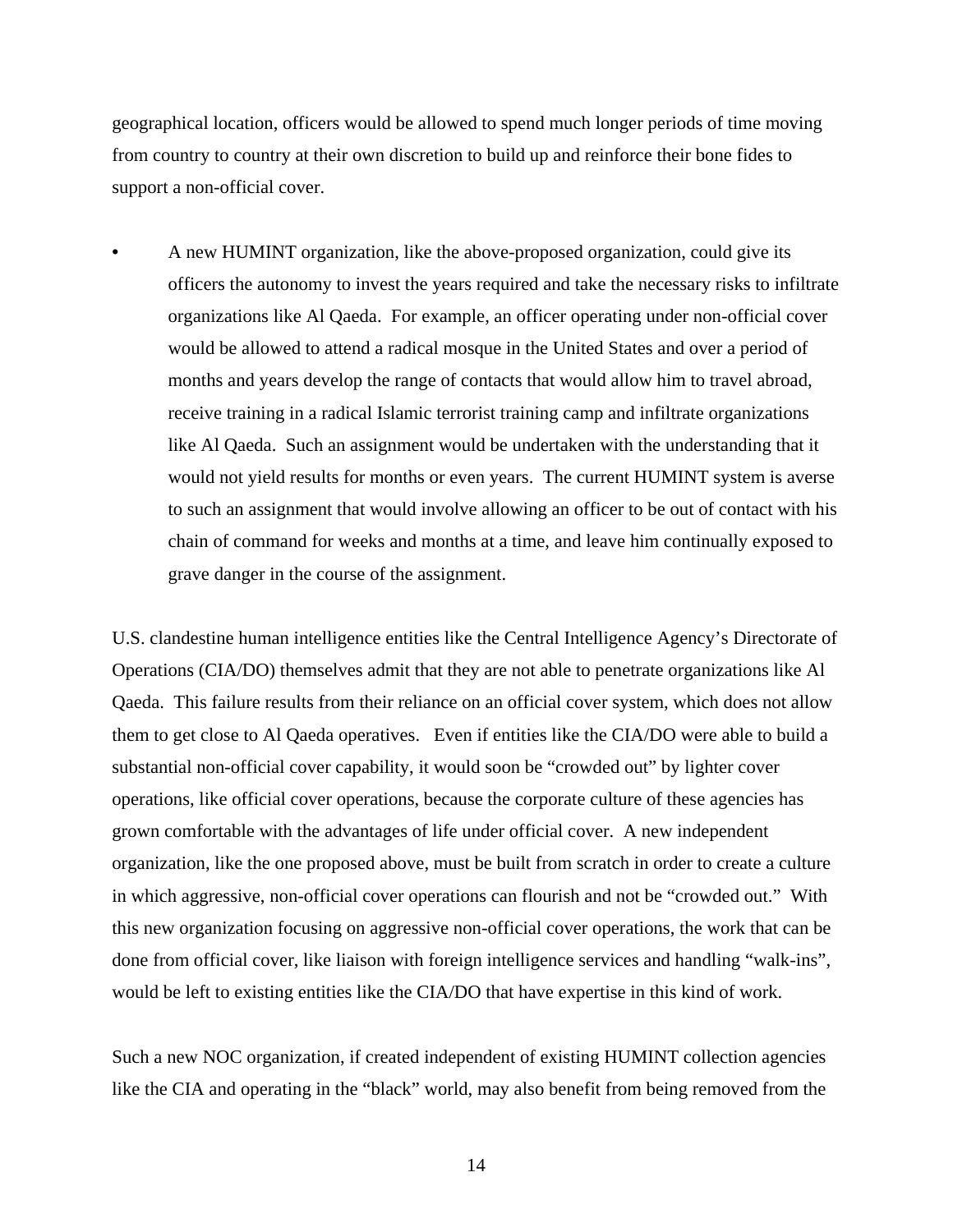media spotlight and the politics that consume agencies like the CIA on a daily basis. A bold venture like the new organization proposed above will require the latitude to learn by trial and error as it proceeds into largely uncharted territory. The message must be delivered loud and clear that it is acceptable to fail on the way to success. Oversight of this new entity by Congress and the Executive Branch, while ensuring that the agency operates within the law, also will need to focus on making sure that the agency remains aggressive and does not shy from taking prudent risks in order to ensure that a culture of risk aversion does not develop. A new independent clandestine HUMINT agency may be the fresh start we need to break the pattern of failure that has prevented us penetrating groups like Al Qaeda.

# **CONCLUSION**

In conclusion, I thank the Chairs of the Joint Committee for their leadership and work over the past several months, as we have reviewed and studied vast amounts of information regarding the September  $11<sup>th</sup>$  terrorist attacks and the state of the Intelligence Community. I also want to thank my fellow Senate and House Intelligence Committee colleagues and staffs, and the Joint Investigative staff for the countless hours spent on this inquiry.

Our nation's security -- the safety and protection of our loved ones -- is directly linked to the quality of the intelligence gathered and analyzed by the Community. Good intelligence is what allows us to find the terrorists before they find us. That's what good intelligence can do -- and reforming our methods of collecting, analyzing, and disseminating good intelligence is our aim is in these recommendations and this report.

We must realize, though, that as this joint inquiry ends, our real work, as members of the House and Senate Intelligence Committees, just begins. There are many unresolved issues and areas which time did not permit the Joint Committee to fully and thoroughly investigate. Furthermore, it is incumbent upon us, as Intelligence Committee members, and it is incumbent upon the entire Congress and the President to act on the report's recommendations. We must not let this report sit idle. We need to continue this critical national debate, even as the next commission begins its work. We need to continue to hold hearings. We need to introduce legislation that can help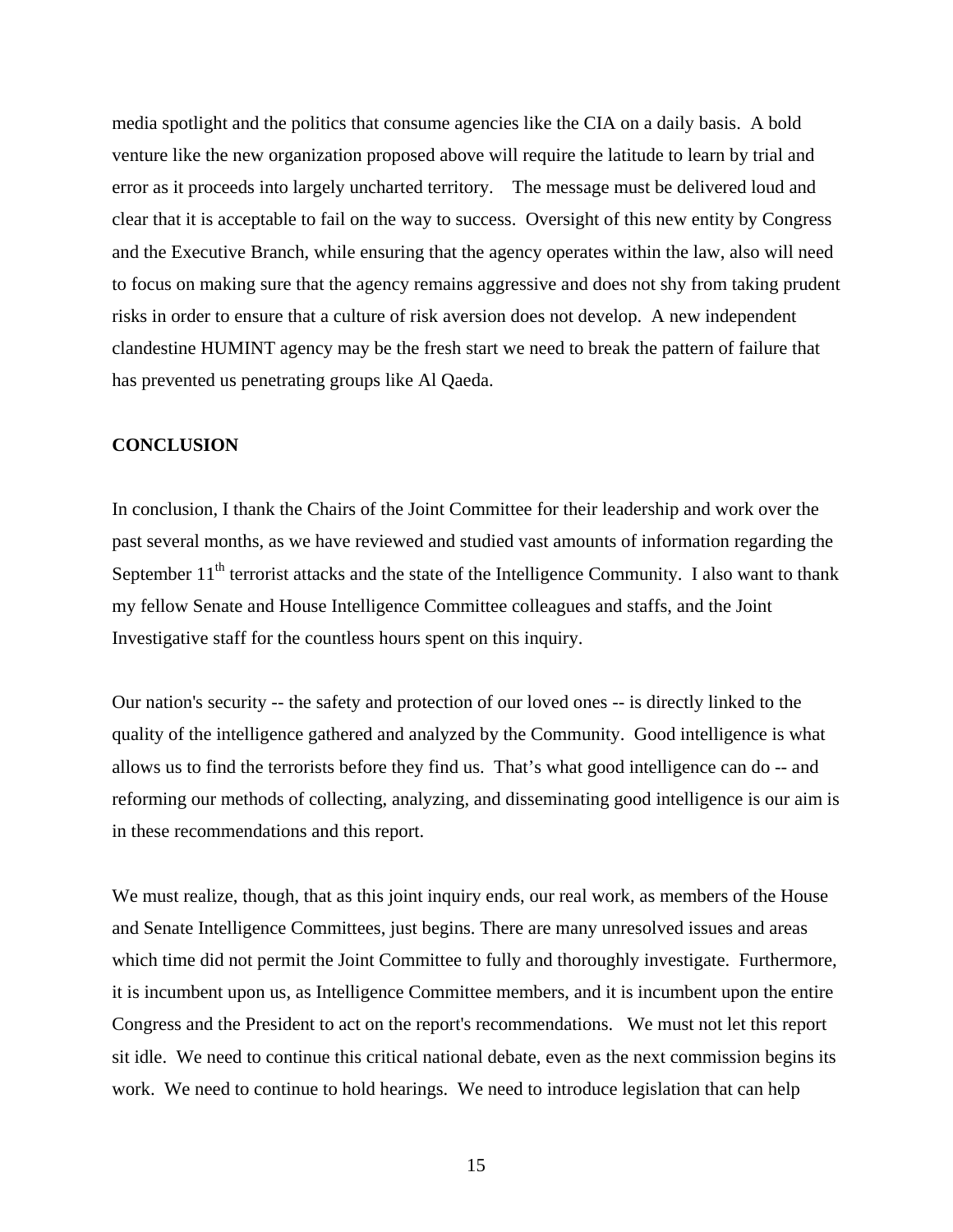remedy the shortfalls we have identified throughout this investigative process. We need to be committed to an on-going, continuous, sustained effort to reform and fully fund the Intelligence Community. As such, the issuance of this report must be viewed as a beginning -- not an end.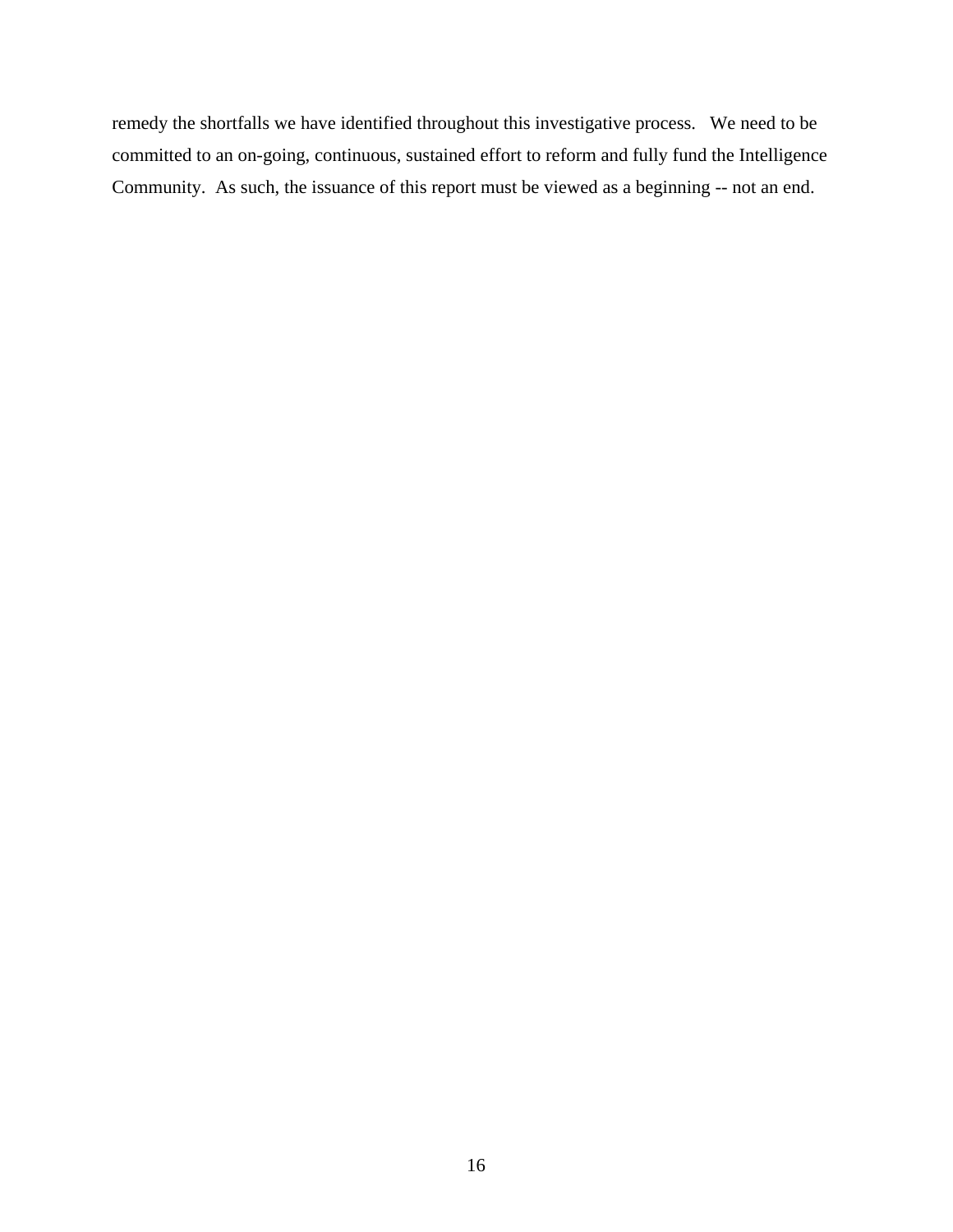# **Joint Inquiry Report ADDITIONAL VIEWS The Honorable Jane Harman**

The Joint Inquiry report is a strong product from a strong staff and unprecedented Congressional collaboration. I strongly support this report. It provides the most complete and comprehensive assessment of the plot behind the 9/11 terrorist attacks. It identifies systemic and structural problems within the U.S. Intelligence Community that hampered the prevention of these attacks. And, most important, it looks forward: it applies lessons learned to make recommendations critical to prevent further attacks. Using the information in this report, the 108<sup>th</sup> Congress has a base on which to oversee, fund, reshape, and reform the intelligence functions of the federal government.

The additional views below supplement the report's findings and recommendations.

# **Director of National Intelligence**

To date, the term "Intelligence Community" (IC) has been an oxymoron. The community is really a collection of stovepipes working separately – often in conflicting or self-interested ways.

Creating a real Community requires a coherent approach across agencies and overarching leadership. The recommendation aims to empower a Director of National Intelligence (DNI) to lead the community by pairing authority with responsibility. The Director of Central Intelligence currently lacks the statutory authority to do this.

The DNI would also have the responsibility and accountability for bringing unity to the different intelligence collection and analysis functions. The Director would allocate budget resources to provide people and technology where they are needed most, regardless of which federal department houses the agency.

All agree that the Administration, Congress, and the IC leadership must act together to foster a more innovative and less risk-averse intelligence culture. The employees in intelligence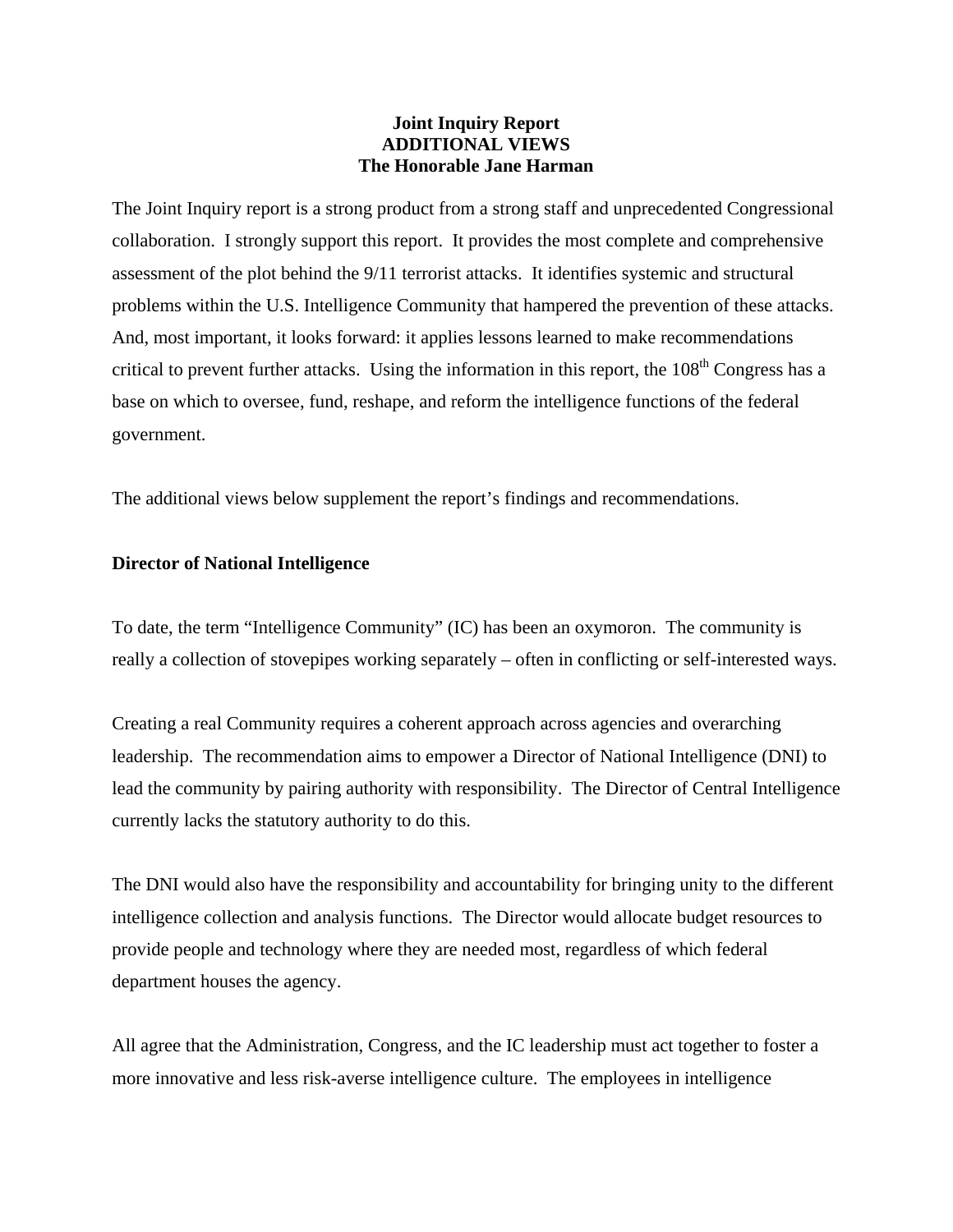agencies today are hard-working, capable, and dedicated, but often lack the resources and tools they need to gather, process, analyze, and use information in today's digital environment. In my view, these workers deserve the trust and appreciation of Congress and the nation, and should be encouraged and empowered to be imaginative, innovative, and collaborative in order to protect us from future attacks.

## **Information Sharing**

The investigation revealed that significant intelligence leads about some of the hijackers were available but did not get widely shared. This was less a willful refusal to share information than it was a failure to grasp its significance. For example, the CIA and NSA had collected information on hijackers al Hazmi and al Mihdhar that connected them to bin Laden, the East Africa Embassy bombings, and the attack on the USS Cole. The agencies also had information indicating that both men were in the United States. The al Hazmi and al Mihdhar story shows what many analysts had claimed for years—the raw databases of CIA and NSA contain extremely valuable information that does not get noticed, shared, integrated, or acted upon.

Entities within the agencies that collect signals and human intelligence guard their "raw" data; few outside analysts are allowed access. The NSA and CIA's Directorate of Operations typically insist that they alone, not even all-source intelligence analysts or other sophisticated consumers, possess the special expertise required to evaluate human or signals intelligence data. Before sharing information, these entities go through an internal analysis process that "filters" out everything that does not seem to the analyst sufficiently important or reliable to report. But as the al Hazmi and al Mihdhar cases demonstrate, analysts can fail to appreciate what might be important to potential consumers, who bring different perspectives and other sources of information.

There are powerful reasons why the entities within the CIA, NSA, and FBI that collect the raw data are so unwilling to allow access to outside analysts – even those within their parent agency. Compartmentation of classified information is sometimes needed to protect sensitive sources and methods. There is also a need to protect constitutionally-protected privacy rights. For example,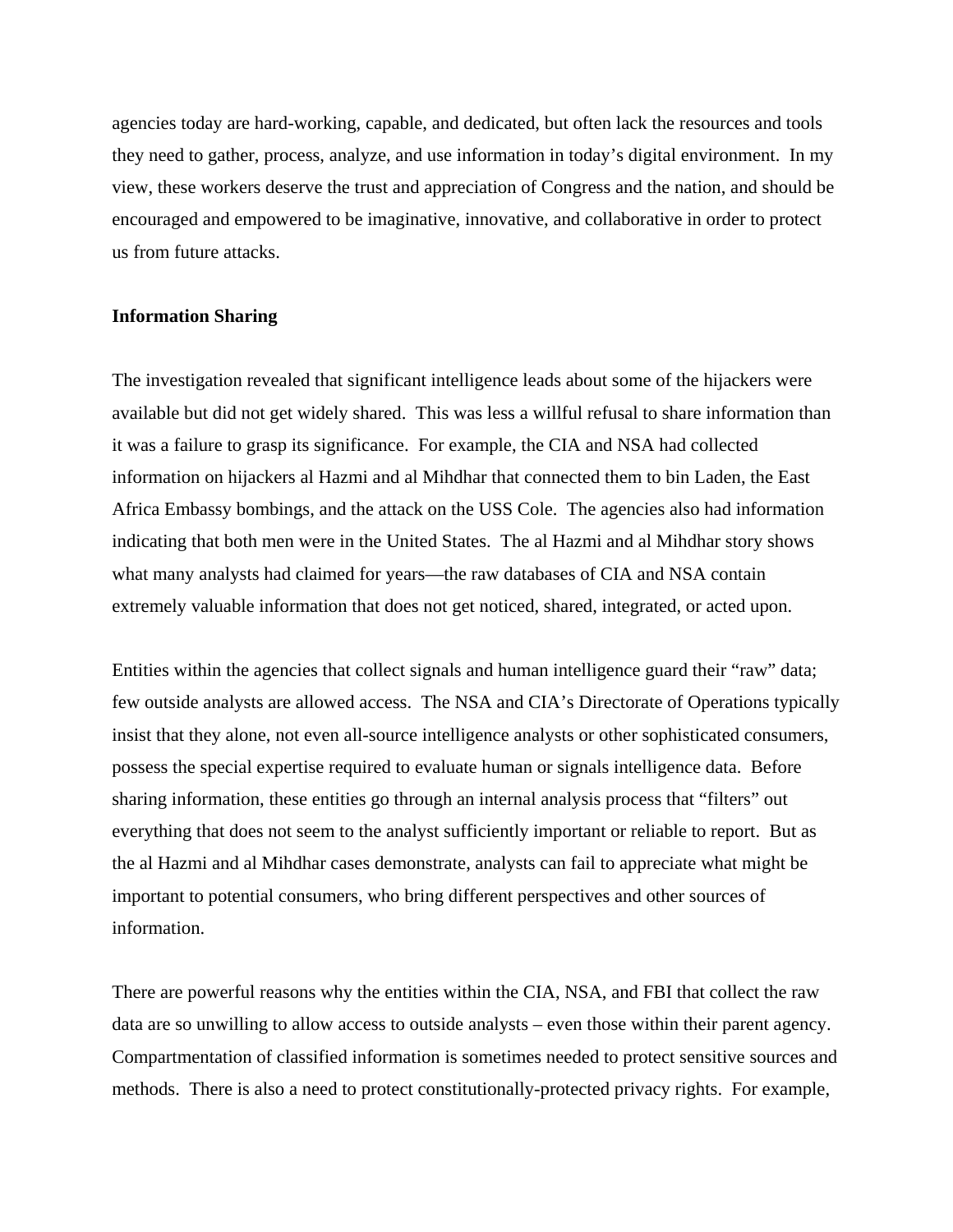NSA personnel are trained in "minimization" procedures to cordon off and protect the communications the agency intercepts. The FBI, historically, has been very concerned to protect the integrity of actual or potential legal proceedings, causing its field offices to restrict access to its unreported information.

These obstacles to full exploitation of intelligence information hinder our national security, and must be overcome. It should be feasible to clear all-source counterterrorism analysts to the same standards demanded of the human and signals intelligence collectors and train them in "minimization" procedures to protect the privacy of U.S. persons.

As intelligence agencies increasingly focus on homeland security, they must share information with state and local governments, first responder groups, private companies, and the American public. To the extent possible, the intelligence community should create unclassified products that provide guidance for the appropriate responder groups to prevent or prepare for terrorist threats. The IC must work with the Department of Homeland Security to match threat information with vulnerability assessments, and provide the new Department with the intelligence it needs to communicate to first responders what they should look for.

## **Domestic Intelligence Collection**

The findings reflect problems in gathering and processing actionable intelligence about foreign terrorists on American soil. Problems also exist for gathering and handling intelligence on Americans who assist foreign terrorists or plan terrorist plots. The nature of the terrorist threat does not allow us the luxury of focusing abroad to learn of terrorist activity; we must recognize the existence of terrorist organizations within the United States and develop the capacity to uncover, infiltrate, and disrupt them while respecting the privacy and Constitutional rights of law abiding Americans.

The FBI is currently responsible for gathering intelligence within the United States, but is not adequately organized nor resourced to successfully meet this mission. Notwithstanding efforts by FBI Director Mueller, the FBI does not have a robust counterterrorism capability, and there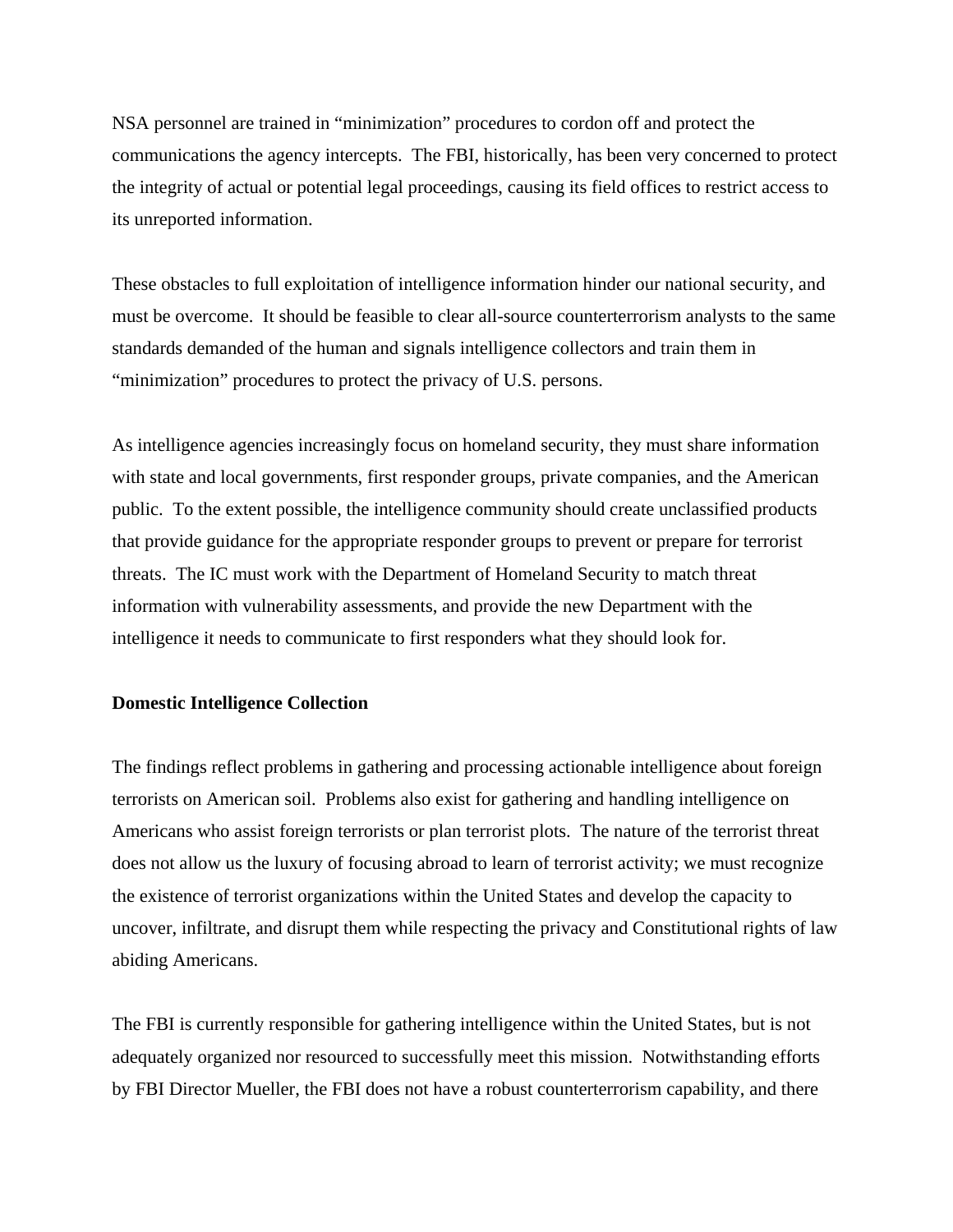are serious policy and legal questions in co-locating within one agency responsibility for domestic intelligence with law enforcement. Intelligence is fundamentally predictive, based on assumptions, hypotheses, analyses, and forecasts; law enforcement is responsive, based on credible evidence. These functions use different approaches and operating procedures and there is great risk that marrying the two will sacrifice one or both.

The report recommends further study and debate of a separate domestic intelligence agency, without law enforcement responsibility or authorization. Such an entity would be modeled on Britain's MI-5, but would be tailored to reflect the U.S. federal system and civil rights laws. Establishing a new agency is not a panacea; Congress must vest any new entity with authorities and safeguards following a national debate over the appropriate scope of domestic intelligence collection.

## **Privacy and Civil Liberties**

Collecting information on U.S. citizens and foreign visitors in the United States raises serious civil liberty and privacy implications, and it is critical that Congress defend the freedoms and rights of Americans and others. The report recommends continuing Congressional oversight of domestic intelligence authorities, including a review of the implementation of the Foreign Intelligence Surveillance Act and USA Patriot Act.

Within the Executive Branch, it is important that the position of Civil Rights and Civil Liberties Officer in the Department of Homeland Security be filled promptly by a senior and wellrespected official so that protection of civil liberties is an integral part of homeland security planning and strategy, and not as an afterthought.

## **Leaks**

Throughout the Joint Inquiry, I have expressed concern with what appear to be frequent leaks of classified intelligence information. The public disclosure of sensitive intelligence information can have devastating effects on intelligence sources and methods needed to fight terrorism. The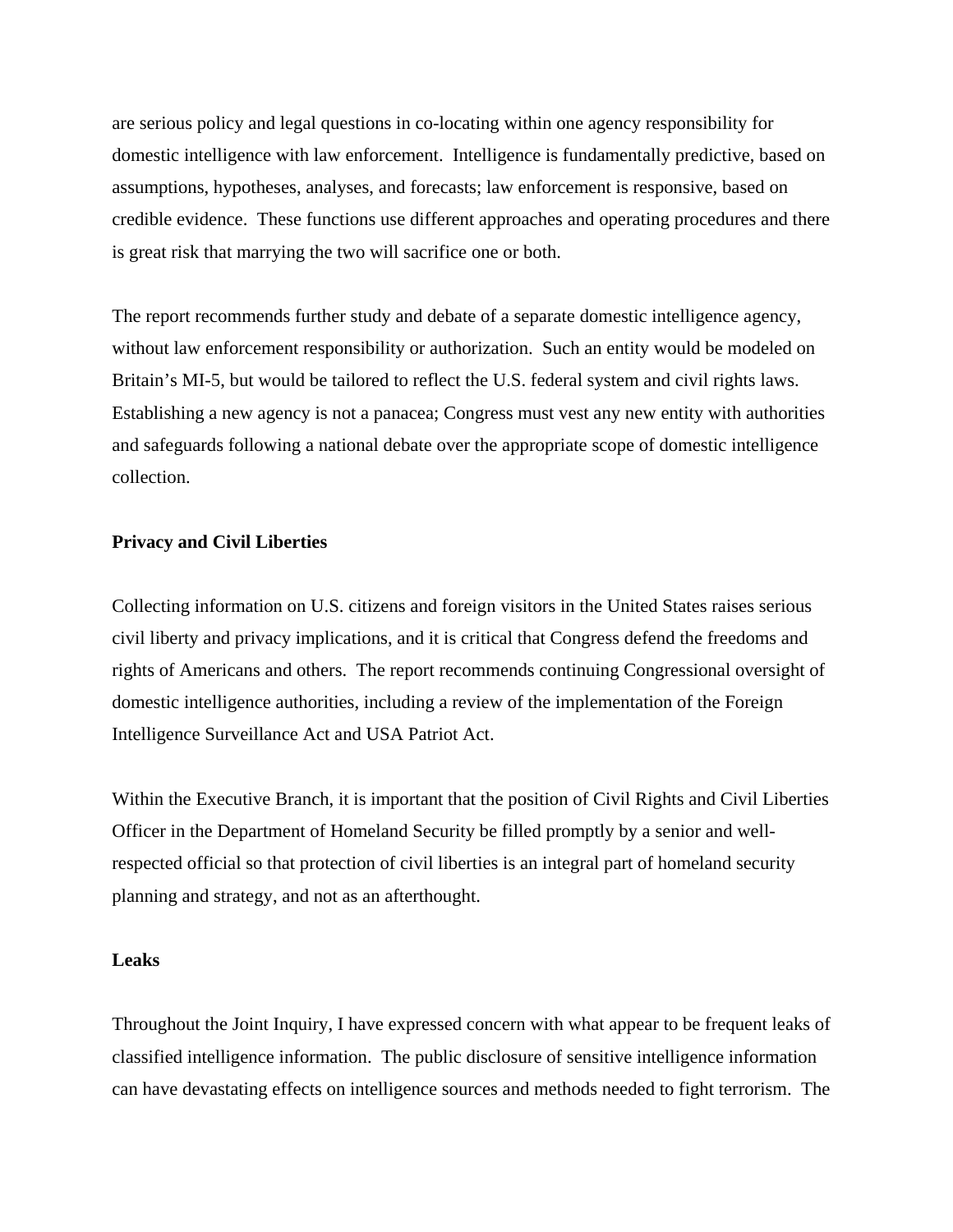report recommends the President and agency heads take specific steps to prevent and appropriately punish the unauthorized disclosure of properly classified intelligence. The  $108<sup>th</sup>$ Congress should demand updates on the measures recommended by the Attorney General in a report to the Congress in fall 2002.

## **Conclusion**

Intelligence remains the key to preventing terrorist attacks. The IC has had many successes in uncovering and preventing attacks that, by necessity, go unreported and publicly unappreciated. But terrorists need to be successful only once to kill Americans and demonstrate the inherent vulnerabilities we face.

We have learned that despite considerable attention and significant efforts across and throughout the intelligence agencies in the summer of 2001, crucial information was not exploited, and organizational barriers in the IC blocked preventive action. Solutions to these problems involve forging a true "digital" community of intelligence agencies with strong leadership, overcoming entrenched bureaucratic and risk-averse cultures, and empowering our intelligence employees.

This report and these additional views are a basis for action in the  $108<sup>th</sup>$  Congress. It will be my priority to see these improvements made.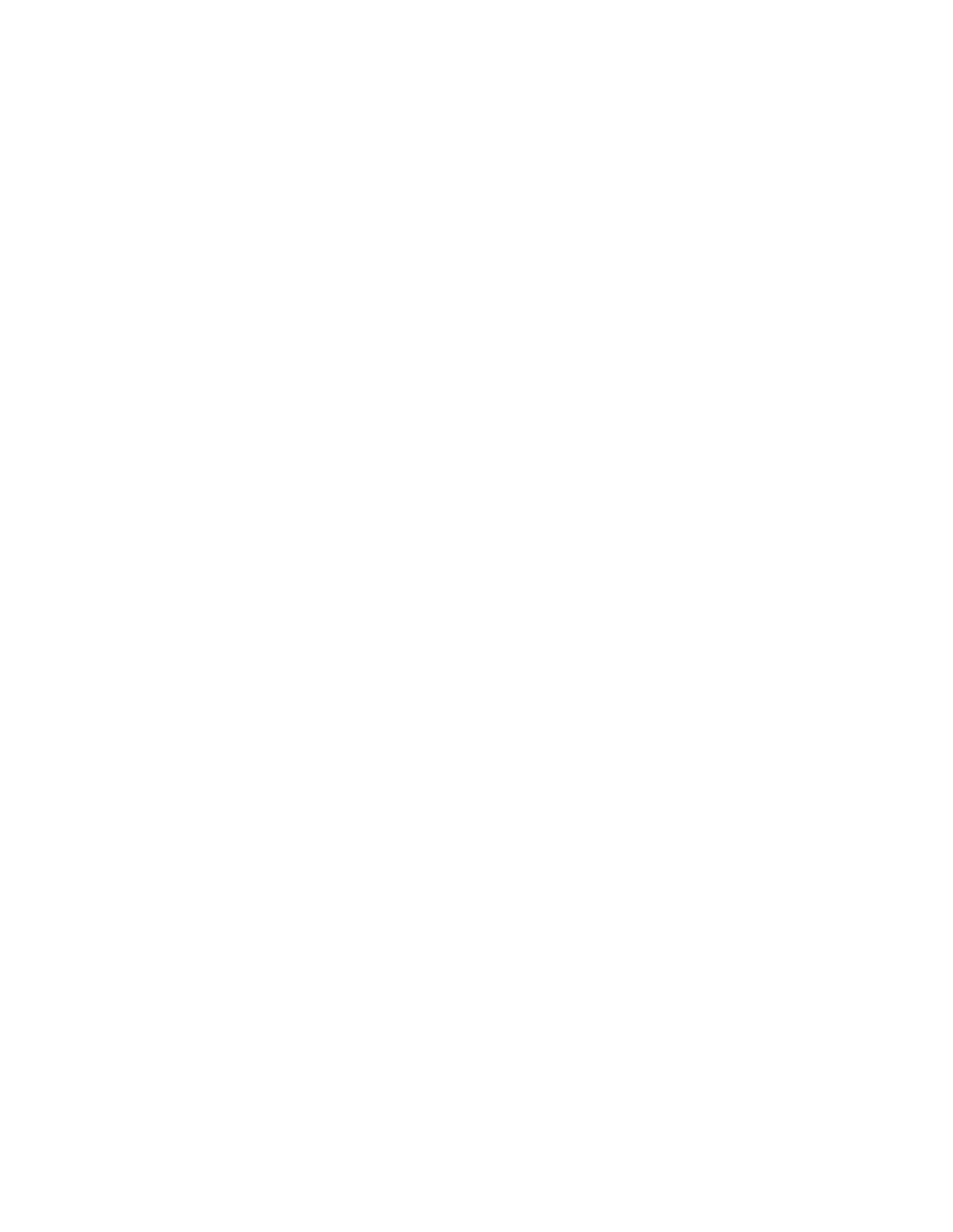# **JOINT INQUIRY STAFF REPORT ADDITIONAL VIEWS SENATOR JON KYL, SENATOR PAT ROBERTS**

#### **I. The Need for Additional Views**

The Report is a product of the Joint Inquiry Staff (JIS), not the Senators and Representatives who sit, respectively, on the Senate Select Committee on Intelligence (SSCI) and the House Permanent Select Committee on Intelligence (HPSCI). The Chairman and Vice Chairman of the SSCI and the Chairman and Ranking Member of the HPSCI (the "Big Four") made most decisions and supervised the JIS. The JIS should be commended for putting together the first official account of the events leading up to the terrorist attacks of September 11, 2001.

It is difficult, however, for rank-and-file Members of the two committees to know how thorough or accurate the Report is because of the way the JIS and the "Big Four" conducted the inquiry, withholding information and decisions from the Members and SSCI and HPSCI staff throughout the process. While the Report should be a useful historical document on which to base further inquiries, we cannot vouch for its contents.

Beyond that, the investigation was deficient for what it did not include. While intelligence community failures were identified, they were presented frequently in a mode of "mistakes were made" rather than as the beginning of an inquiry as to why they were made.

After prodding by several Senators, some underlying causes of these failures were identified, but even then, they were not further probed to determine what might have been done differently. And the fact that the prodding was necessary illustrates our concern that the JIS either ran out of time or did not have the inclination or instruction to examine, for instance, why U.S. government agencies were risk-averse, who is responsible for the inadequate resources devoted to counter-terrorism efforts, why legal authorities were so confusing, and why leadership was so lacking. Without this examination, the Report will be of limited value in determining "lessons learned."

The record should also reflect some of the differences in opinion among Members on how the Report was (or should have been) prepared. The inquiry was conducted and overseen in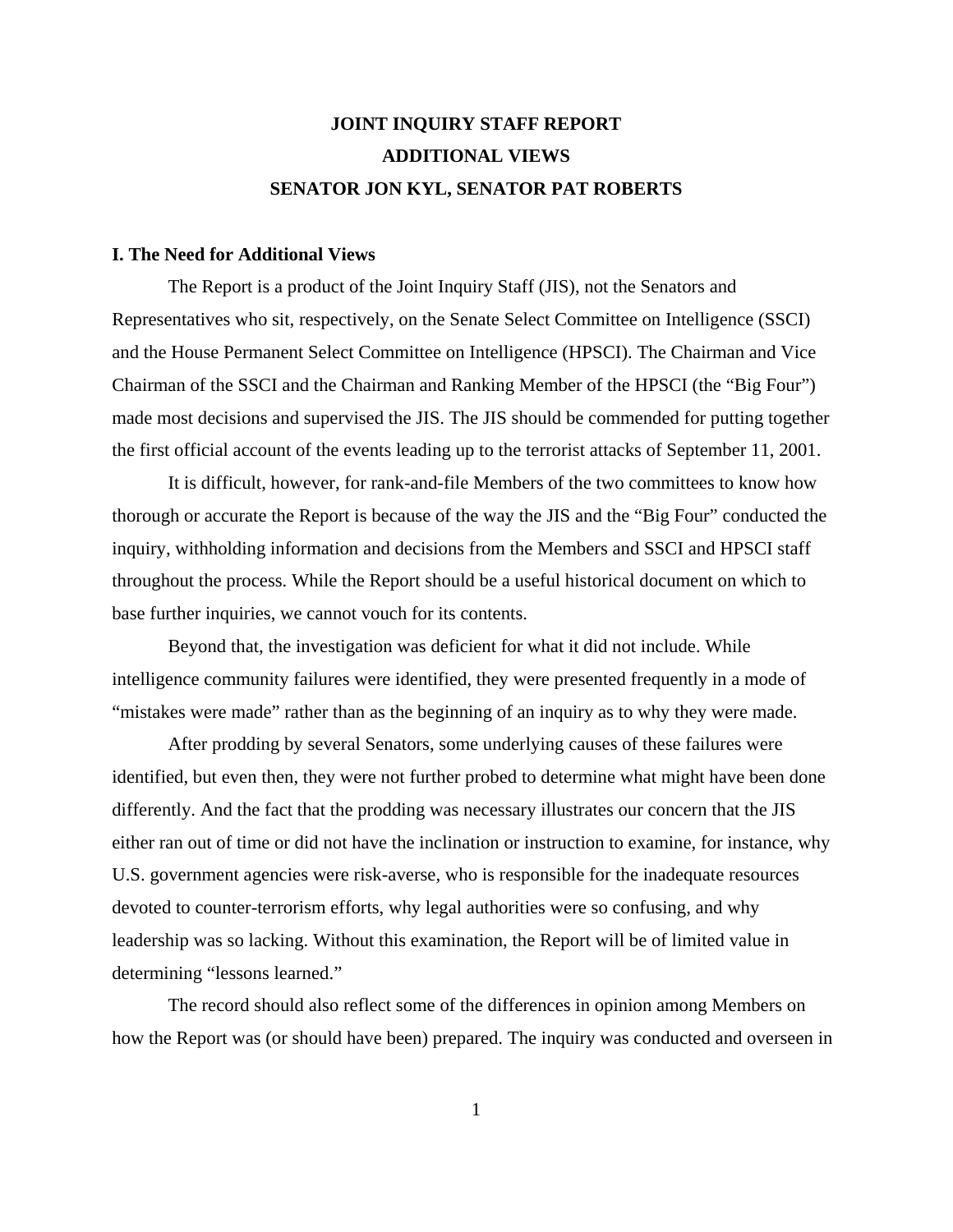a way that left rank-and-file Members at a distinct disadvantage, and left insufficient time to examine many relevant issues. The final draft of the Report -- which is several hundred pages long and highly classified -- was delivered to Members four days before the one and only meeting scheduled for its consideration, when most Members were out of town. There was no debate about the Report, only about the Recommendations. But there was little basis for debate since the product was strictly the work of the JIS -- more like an Inspector General's report than a typical congressional committee report. Throughout the process, rank-and-file Members complained about irregularities. Specific examples include:

- Upon instructions from the Chairmen -- and in violation of SSCI rules -- the JIS often failed to tell Members and staff of important non-compartmented information it discovered in a timely manner.
- Information relating to open hearings -- such as the JIS staff statement and witness statements -- were routinely provided only late on the night before the hearing.
- · Committee staff, and sometimes even the staff directors, were often excluded from meetings of the "Big Four," whose decisions were often made without consultation. Members' liaison staff, and, therefore, the Members themselves, were in the dark about these decisions.
- Despite repeated requests, records of JIS interviews with key witnesses conducted in the spring were not made available to committee staff for review until fall, when the final draft report was already in the late drafting stages.
- Over the strong objections of several Members, and key officials of the intelligence community, the "Big Four" scheduled a series of open hearings that sidetracked the ongoing investigation from mid-July to late October.

Here is a representative example of the lack of meaningful rank-and-file input into "Big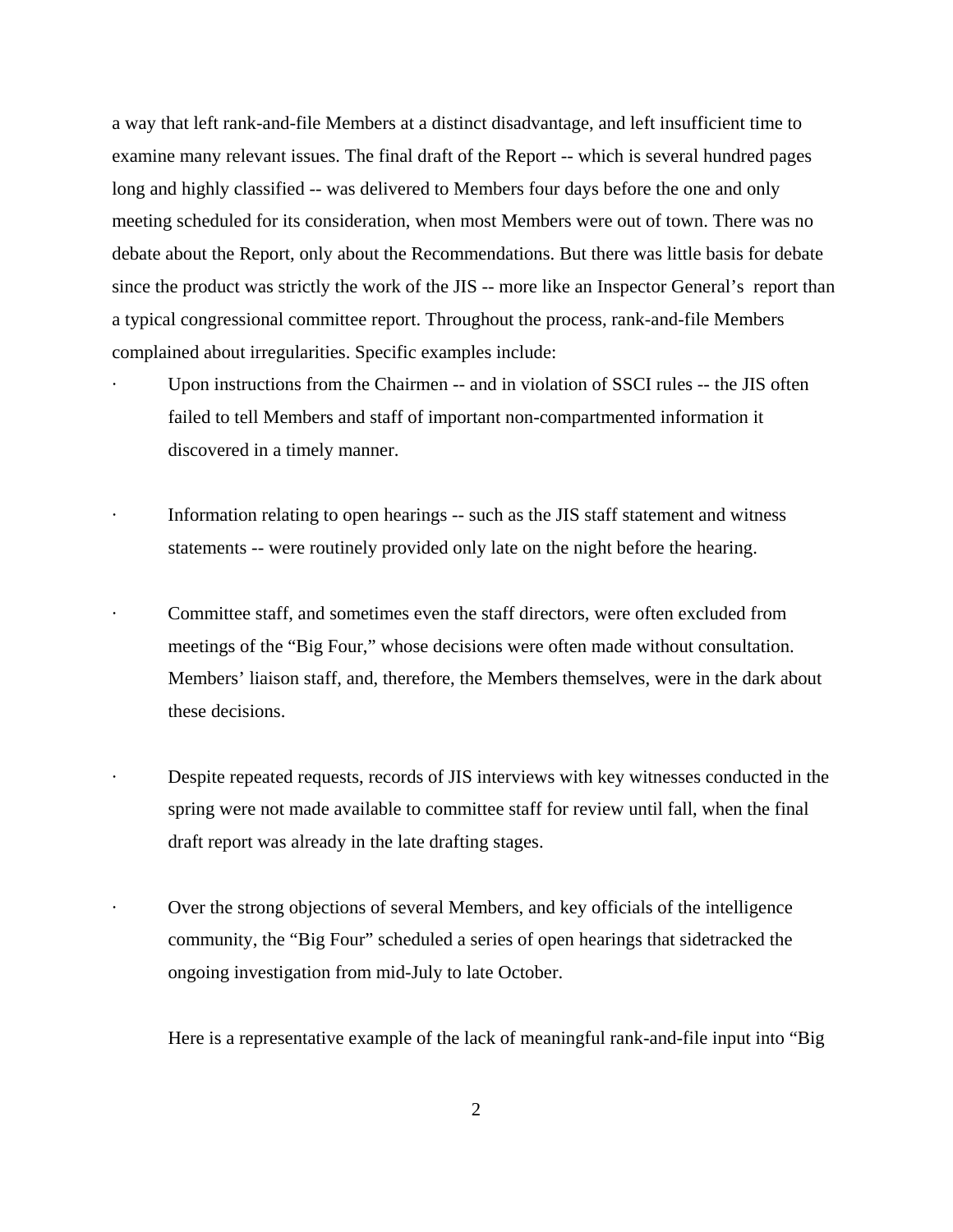Four" decisions: During the JIS hearing of September 24, 2002 on "U.S. Government Counter-Terrorism Organizations and the Evolution of the Terrorist Threat," Chairman Goss asked unanimous consent to include in the record several documents relating to that day's hearing. However, among these documents were requests to the administration regarding its decision not to declassify certain information. These requests from the "Big Four" were made without consultation with the rank-and-file Members -- a fact that Senator Kyl noted for the record at that time. He stated: "Mr. Chairman, I have no objection, but I would like the record to note that the matter that the four of you spoke to is not a matter that has been discussed by the full membership of the committee. Therefore, at least I for one am in no position to judge whether the requests that you have made are warranted or not."

The holding of open hearings was particularly frustrating. The decision to hold them was apparently made by the "Big Four" despite the concerns of the JIS and the objections of other Senators. The JIS was forced to focus on them for three months, and from there had to go right into drafting the Report in order to meet the year-end deadline.

Several Members voiced their opposition to holding open hearings before the investigative work was completed and the Report written (and, we had supposed, agreed to). We objected, mostly in closed committee business meetings, that it was premature to convene open hearings before the investigation was complete. And indeed, at the point when the JIS began preparing for them (July, 2002), its investigations into the causes of 9/11 largely ground to a halt. Due to dramatic media leaks and the potential for further compromise, intelligence agencies "pushed back" against open hearings, causing further friction with the JIS investigation.

The hearings distracted these agencies, our "front line troops" on the war on terrorism, and they distracted Members and congressional staff from our traditional oversight responsibilities. They also, in our view and the view of Vice Chairman Shelby, publicly revealed a lot of sensitive information from which our enemies could profit. Most of the information presented had already been revealed in closed hearings, which were far more productive because those who participated could delve freely into classified information.

Key figures in our counter-terrorism efforts were unnecessarily compromised by these public hearings. A case in point is the Arizona resident whose identity came out in the media.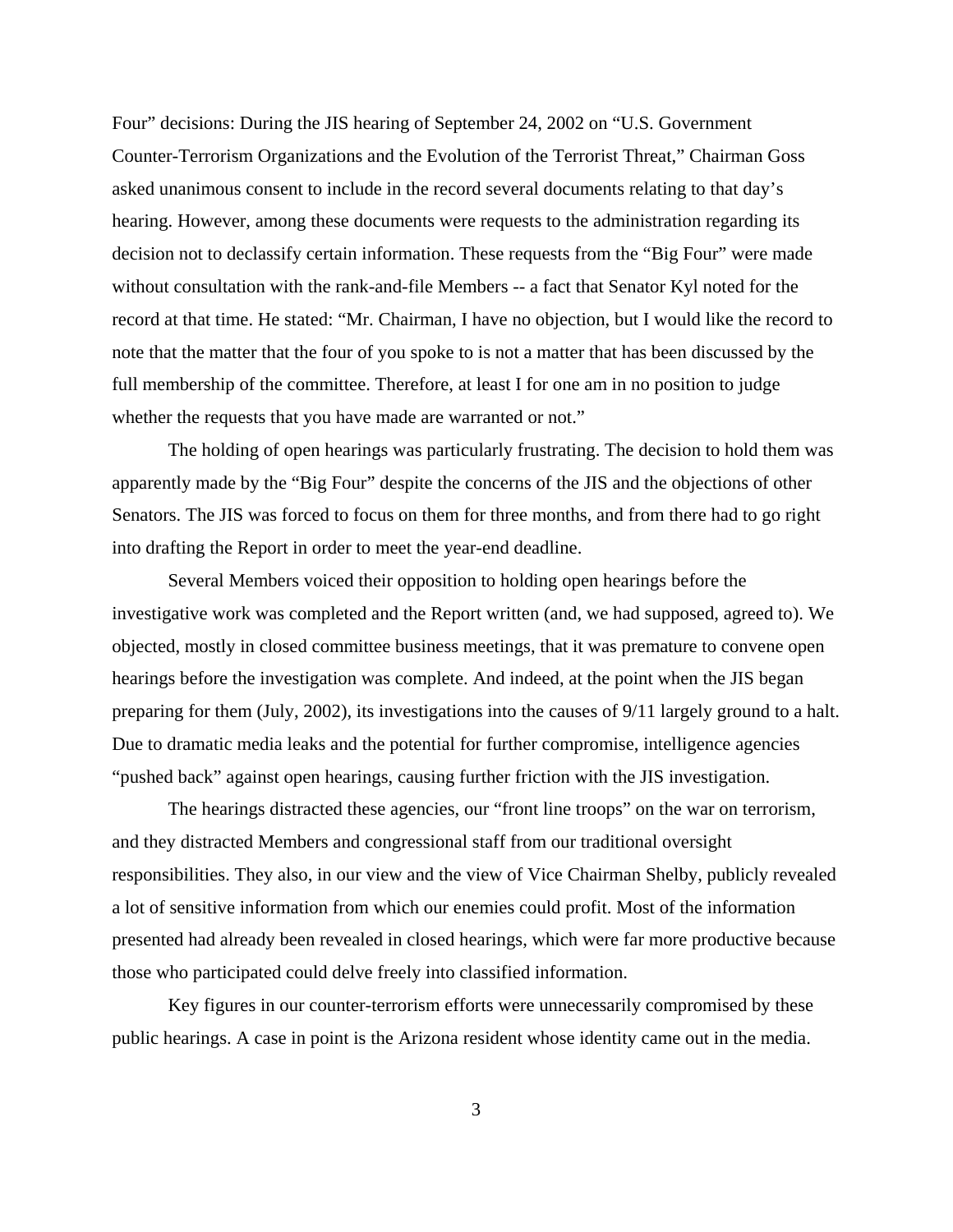His name and face were even broadcast on Al-Jazeera. His family was harassed and was potentially in danger from extremists. Our hard-working people deserve better treatment than that. We should have been more circumspect about publicly releasing results before the investigation was complete and the two intelligence committees had had a chance to adequately review the final Report.

#### **II. Deficiencies in the Report**

These inadequacies in the process resulted in a Report that falls well short of addressing the core problems that led to 9/11. Because the fundamental problems that led to 9/11 are almost certainly rooted in poor policy and inadequate leadership, the investigation should have delved more deeply into conflicting interpretations of legal authorities (including presidential directives), budget allocations, institutional attitudes, and other key areas. Only penetrating these areas will tell us how policymakers, including Congress, contributed to the failures the Report identifies. In other words, only such a thorough exercise will help us to make sure the failures are not repeated.

What best shows the tendency of the JIS investigation to go to the water's edge but no farther is that, in the Report, there is a pronounced tendency to identify problems as "facts," or "realities," rather than as matters to be plumbed for underlying causes. For instance, we have the following JIS testimony to the joint committees: "The 1996 Khobar Towers attack, the 1998 African embassies attacks, and the 2000 *USS Cole* attack led the Departments of State and Defense to focus heavily on force protection, but not on meeting the challenge of Afghanistan, even though they recognized the dangers emanating from terrorist camps there."<sup>1</sup> So, the problem of Afghanistan as a haven for terrorists was widely recognized. But the CIA and FBI lacked the means, and also lacked a plan, to go after training camps in Afghanistan in a comprehensive manner. It would be reasonable to wonder at this point: What efforts were made to penetrate various groups in Afghanistan (or if there were efforts, why were they not successful), and why

<sup>&</sup>lt;sup>1</sup>Emphasis added. Written statement of Eleanor Hill, in testimony before a hearing of the House Permanent Select Committee on Intelligence and the Senate Select Committee on Intelligence (hereafter "the joint committees"), October 8, 2002.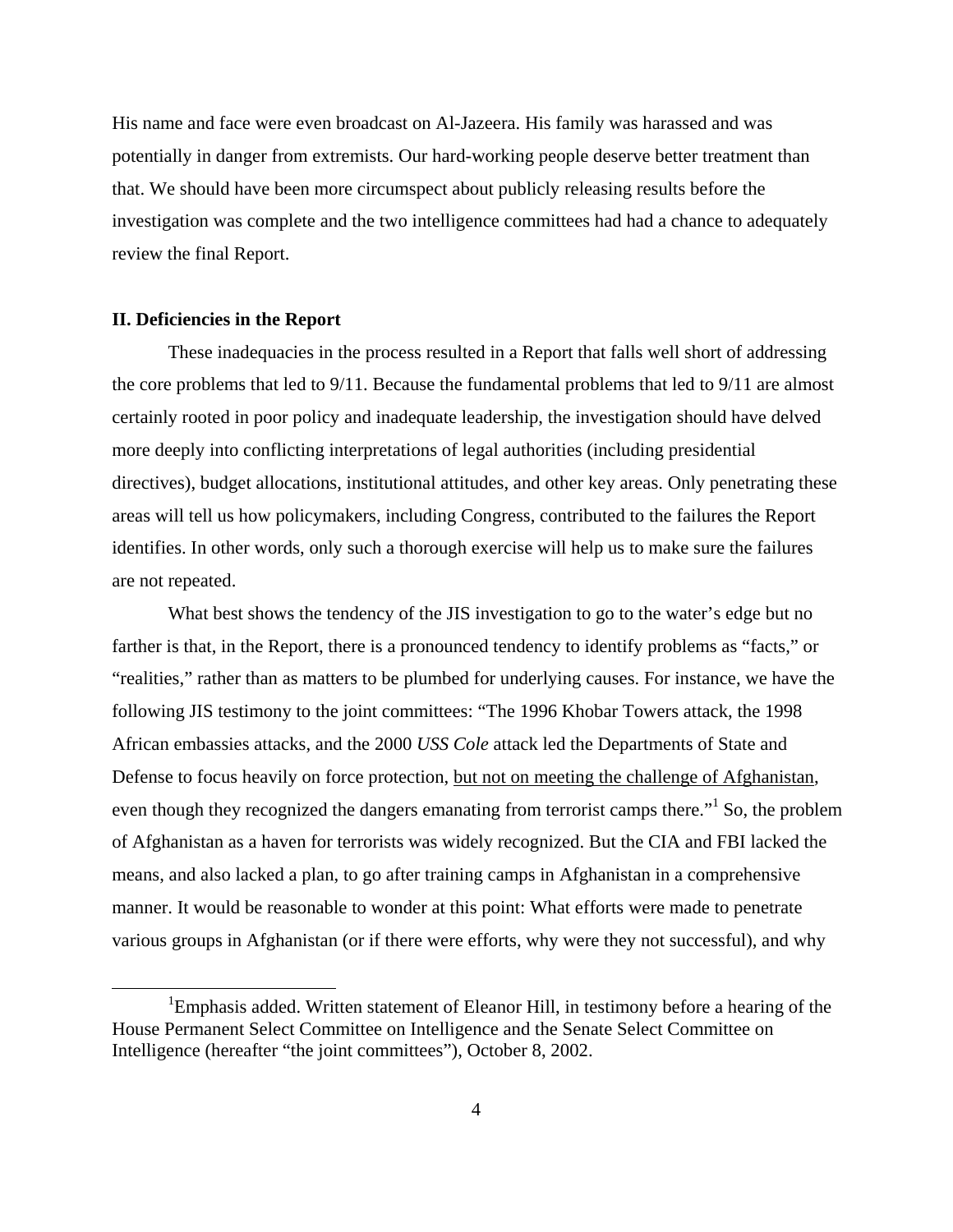was there no attempt to beef up the military for a comprehensive response? The record shows that little effort was made to effectively utilize the military even after President Clinton's post-embassy bombing declaration in 1998 that "there will be no sanctuary for terrorists." Again, it is reasonable to ask why actions did not match words. These are questions we believe have not been asked, or at best have been asked superficially, by the JIS.

Other areas were treated similarly:

## **Risk Aversion**

The JIS did not examine risk aversion as a distinct and separate issue, despite the fact that several witnesses and interviewees told the staff that it was a big problem. Indeed, no intelligence or law-enforcement agency escaped being described by its own officials as hampered by an aversion to taking risks of one sort or another.

For instance, at the September 24, 2002 JIS open hearing, a cloaked "Minneapolis FBI Agent" testified about risk aversion in the FBI. He was asked if he thought previous disciplinary actions involving agents making erroneous applications to the Foreign Intelligence Court of Review (the court set up under the Foreign Intelligence Surveillance Act, or FISA) had made agents reluctant to file FISA applications. He responded that these did indeed have a chilling  $effect.<sup>2</sup>$ 

FBI fears of being seen as committing racial or religious profiling were acknowledged by a Phoenix special agent who attempted to alert FBI headquarters about suspicious individuals seeking pilot training. The special agent's now-famous electronic communication to headquarters recommended that it consider seeking authority to obtain visa information from the State Department on individuals who got visas to attend flight school. The intelligence operations specialists at FBI headquarters who reviewed the "Phoenix Memorandum" told the JIS that they had decided among themselves that seeking that authority raised profiling concerns. FBI qualms in this regard were stimulated by public allegations of racial profiling that were made against FBI agents who questioned two Middle Eastern men who had acted suspiciously on an Air West flight

 $2^2$  Statements of a Minneapolis FBI Agent before the joint committees, September 24, 2002.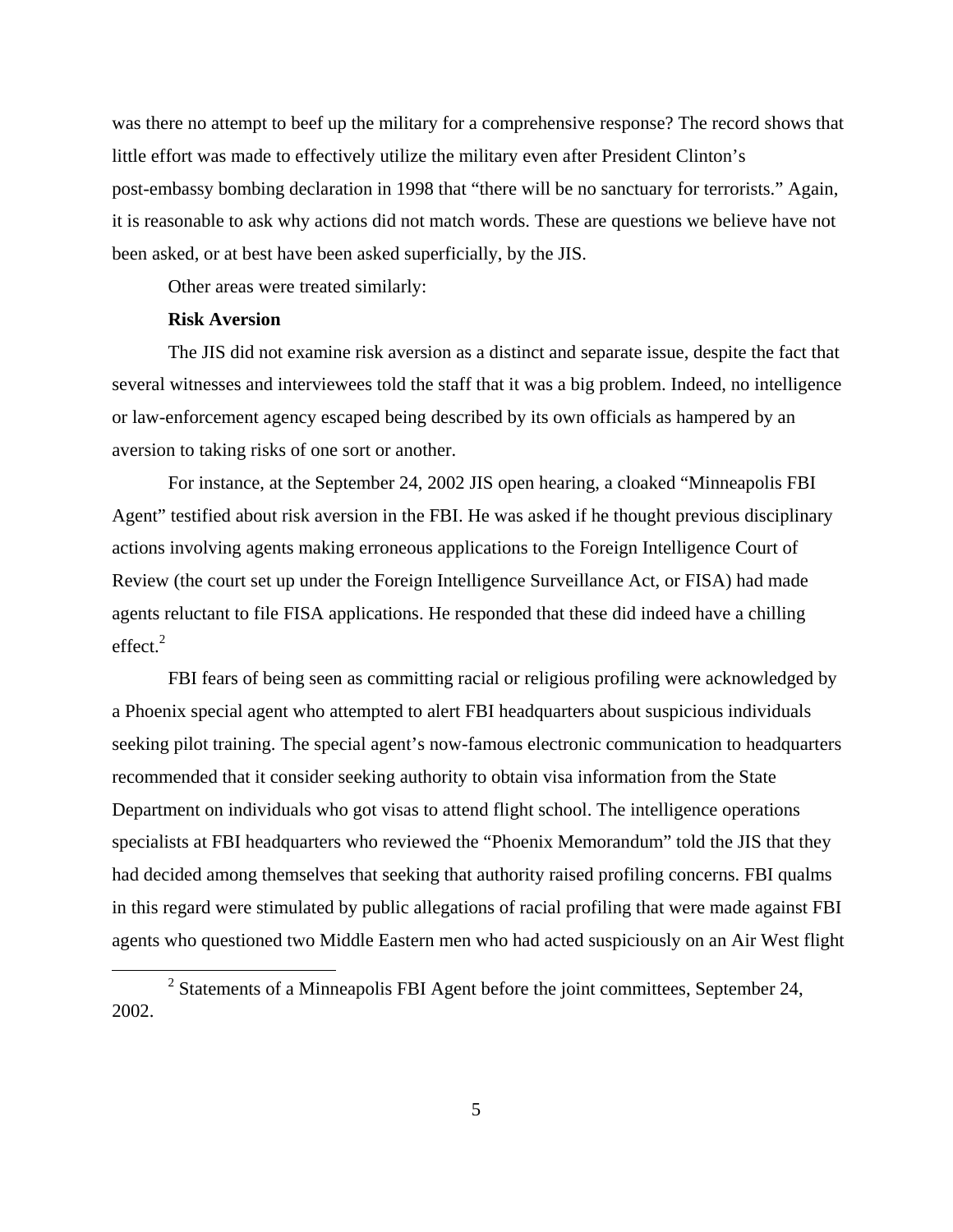from Phoenix to Washington, D.C. in 1999.

JIS director Eleanor Hill described the latter incident at the September 24, 2002 hearing: "During a physical surveillance of the subject of the Phoenix [electronic communication], the agent determined that he was using a vehicle registered to another individual. In 1999, the owner of the car and an associate of his were detained for trying to gain access to the cockpit of a commercial airliner on a domestic flight. They told the FBI that they thought the cockpit was the bathroom and they accused the FBI of racism."3

During the same hearing, Senator Hatch pressed the FBI witnesses on problems brought on by perceived racial profiling. Michael Rolince of the FBI remarked on his colleagues' interactions as they pursued leads on possible terrorist attacks during Y2K celebrations around the world: "I think you only need to go back to the millennium . . . There was a proposal on the table to interview every subject of every full and every preliminary inquiry investigation [regarding Osama Bin Laden] . . . and we were concerned about follow-on events for the Y2K. That met with overwhelming resistance by the [Special Agents in Charge] in the field for a lot of different reasons, one of which is we would be hounded unmercifully over the profiling issue."<sup>4</sup>

<sup>&</sup>lt;sup>3</sup>Written statement of Eleanor Hill, in testimony before the joint committees, September 24, 2002.

<sup>&</sup>lt;sup>4</sup> Michael Rolince, testimony before the joint committees, September 24, 2002.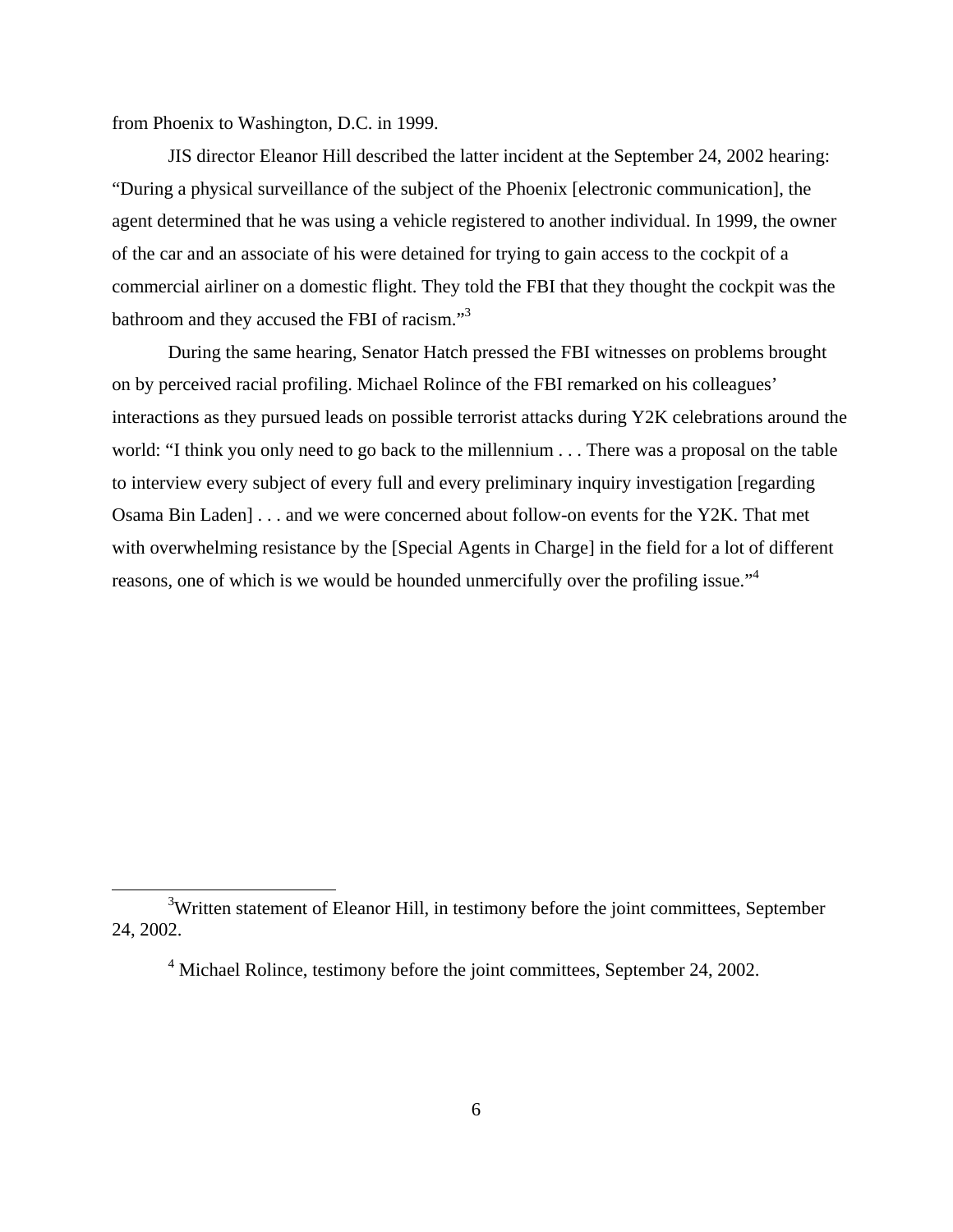The head of the National Security Agency, Lieutenant General Michael Hayden, told the JIS that, in 2000, his agency found itself having to fend off -- in an unusual public hearing -- Representative Robert Barr's public criticisms. Representative Barr had criticized the National Security Agency for what he believed were inappropriate collection activities.<sup>5</sup>

Many comments on risk aversion alluded to congressional oversight and/or investigations dating back to the Church and Pike investigations of the 1970s. In the 1980s, congressional investigation and litigation involving the FBI's investigation of the Committees in Solidarity with the People of El Salvador led indirectly to newer agents being "warned to be careful that they do not violate religious groups' First Amendment rights."6 It is quite possible -- though this theme was not fully explored by the JIS -- that a legacy of caution left by these historical episodes contributed to timidity in tackling the Al Qaeda problem before Al Qaeda struck on 9/11.

<sup>&</sup>lt;sup>5</sup> Joint Inquiry Staff, Memorandum from the Joint Inquiry Staff to Eleanor Hill, dated November 6, 2002, Subject: "October 31, 2002, Questions from Senators Kyl and Roberts."

<sup>&</sup>lt;sup>6</sup>Joint Inquiry Staff, Memorandum from the Joint Inquiry Staff to Eleanor Hill, dated November 6, 2002, Subject: "October 31, 2002, Questions from Senators Kyl and Roberts."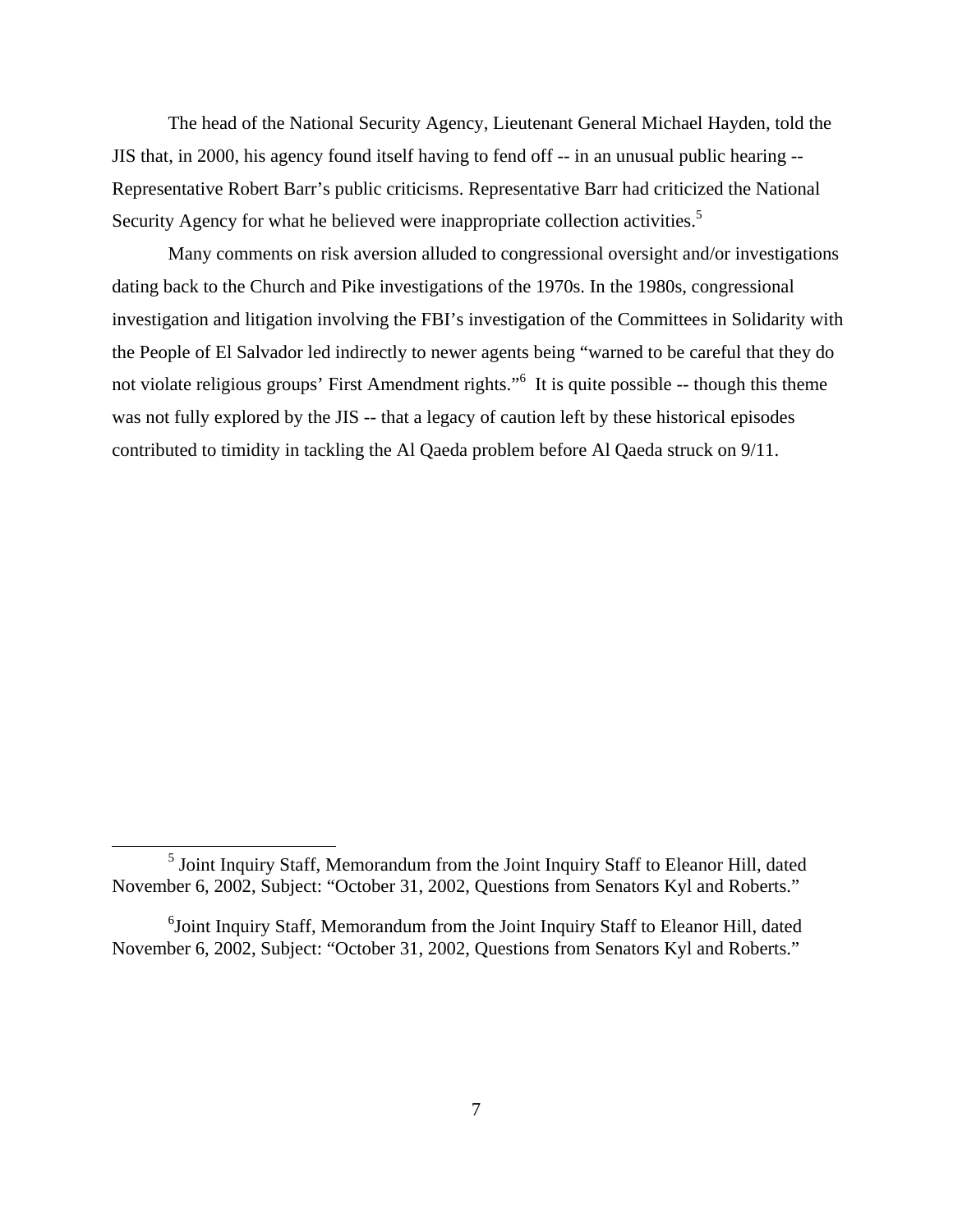A good example of comments that gave prominence to this subject is that of Richard Clarke, the National Security Council counter-terrorism coordinator from 1993 to October, 2001, who discussed in a JIS briefing on June 11, 2002 the atmosphere he would like to see engendered within our intelligence agencies. Mr. Clarke said the ethos should be: "Don't be afraid to make mistakes. Encourage a climate in the military and in the law-enforcement communities and in the CIA that says, perfection is not the goal here; and if you have good intentions and you mess up along the way, you will not be punished as an organization or as an individual. Get away from this risk-averse culture, where one mistake and you are out." He added that "we need a thousand more Colleen Rowleys, and you are never going to get them until you provide them with some encouragement, both from the Director of the FBI, from the President of the United States and, most importantly, from the Congress. . . . [B]elieve it or not, a lot of people in the executive branch are scared stiff about being up in front of a congressional committee."<sup>7</sup>

Changing the culture of risk aversion in these agencies is a major undertaking. It should be a central focus of any corrective actions we may attempt following this investigation. Yet the Report seems only to document the "fact" of risk aversion, rather than get at why it existed. Without knowing the causes, how can we be certain the conditions that led to it in the 1990s have been corrected? The two congressional intelligence committees should be very careful when it comes to recommending that individuals who were "to blame" for 9/11-related failures be aggressively punished, lest we promote the scapegoating of junior government employees by those who actually bore more responsibility. (See Recommendation #16.)

#### **Insufficient Resources**

Throughout this investigation, top intelligence officials cited a lack of money and people, in the years before the 9/11 attacks. One CIA witness described intelligence resources fighting terrorism as "a platoon in a brigade-sized field and doing the best they can."<sup>8</sup> This was known, yet little was done to correct it.

<sup>&</sup>lt;sup>7</sup> Richard Clarke, testimony before the joint committees, June 11, 2002.

<sup>&</sup>lt;sup>8</sup> Statements of a CIA witness before the joint committees, September 20, 2002.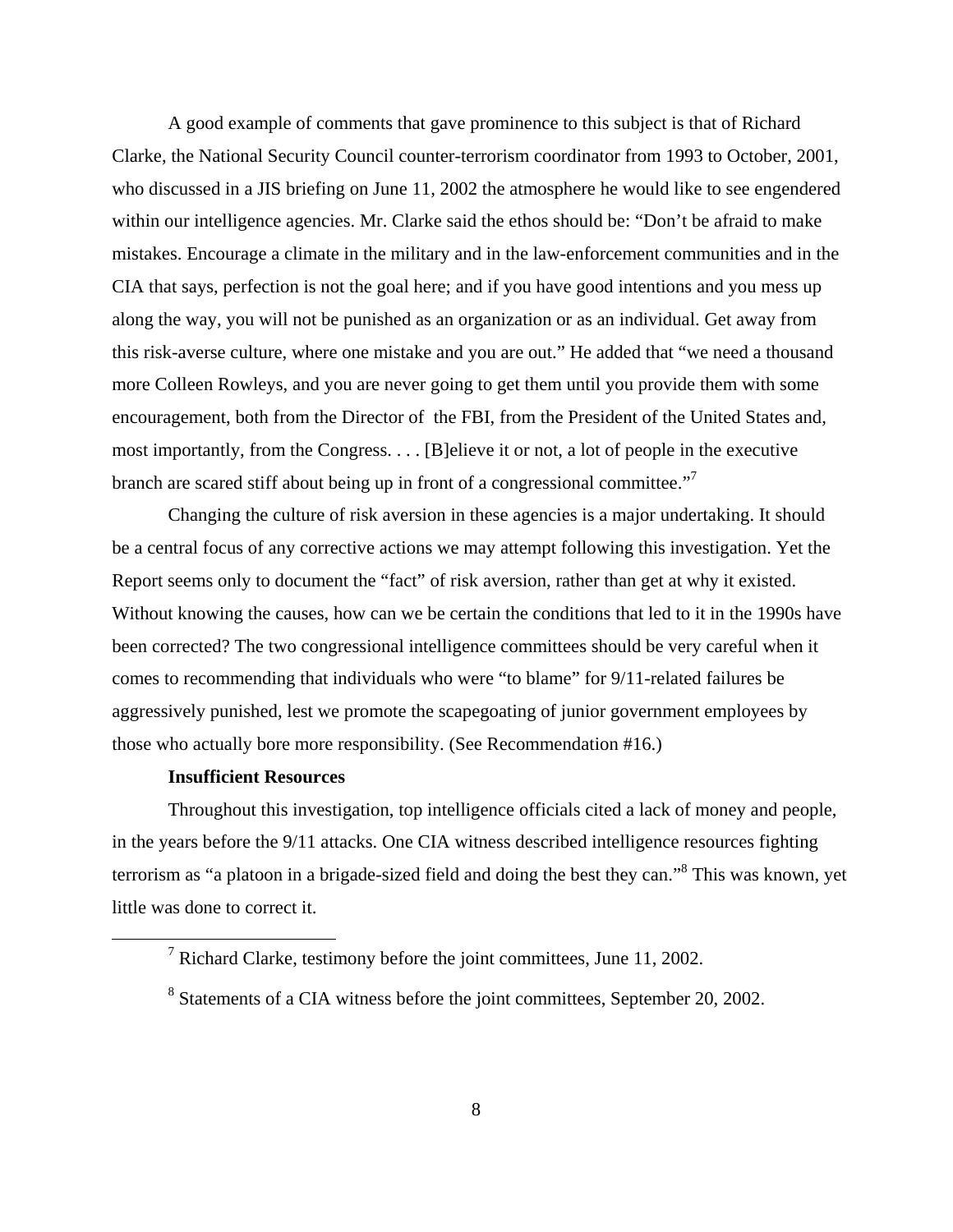During the 1990s, intelligence community budgets stayed roughly even in constant dollars, or slightly declined. Overall capabilities declined. Primarily by taking from other budgets, counter-terrorism funds doubled. The Report states that, "in spite of increased counter-terrorism resources, the overall decreases in Intelligence Community resources made it difficult to expand the counter-terrorism effort significantly to meet the growing threat. . . .The number of people working on terrorism rose steadily, despite overall decreases in Intelligence Community staffing. Nonetheless, the number of people in counter-terrorism remained small."<sup>9</sup>

One notices a lack of clarity here. The Report spends many pages cataloging why it is difficult to pinpoint how much money was expended on counter-terrorism; yet the document does not really grapple with the contradiction between the high-ranking officials' complaints about inadequate resources and the fact that, according to the Office of Management and Budget, the intelligence agencies usually got what they asked for. Some excerpts describing this disconnect follow:

· "DCI Tenet testified that the CIA regularly asked OMB for more money, but had little success."<sup>10</sup>

· "Agency leaders testified that their requests for resources were sometimes not satisfied, even though Congress appropriated as much or more than the President requested. This is because OMB often reduces agency requests before sending them to Congress."<sup>11</sup>

- · "In general, CIA appropriations for counter-terrorism met or exceeded the requests that were submitted by the President to Congress."<sup>12</sup>
- · "[National Security Agency] appropriations consistently met or exceeded Presidential

 $9^9$  Final JIS Report, Tab E, pp. 2-3.

<sup>&</sup>lt;sup>10</sup>Final JIS Report, Tab E, p. 7.

<sup>&</sup>lt;sup>11</sup>Final JIS Report, Tab E, p. 9.

<sup>&</sup>lt;sup>12</sup>Final JIS Report, Tab E, p. 10.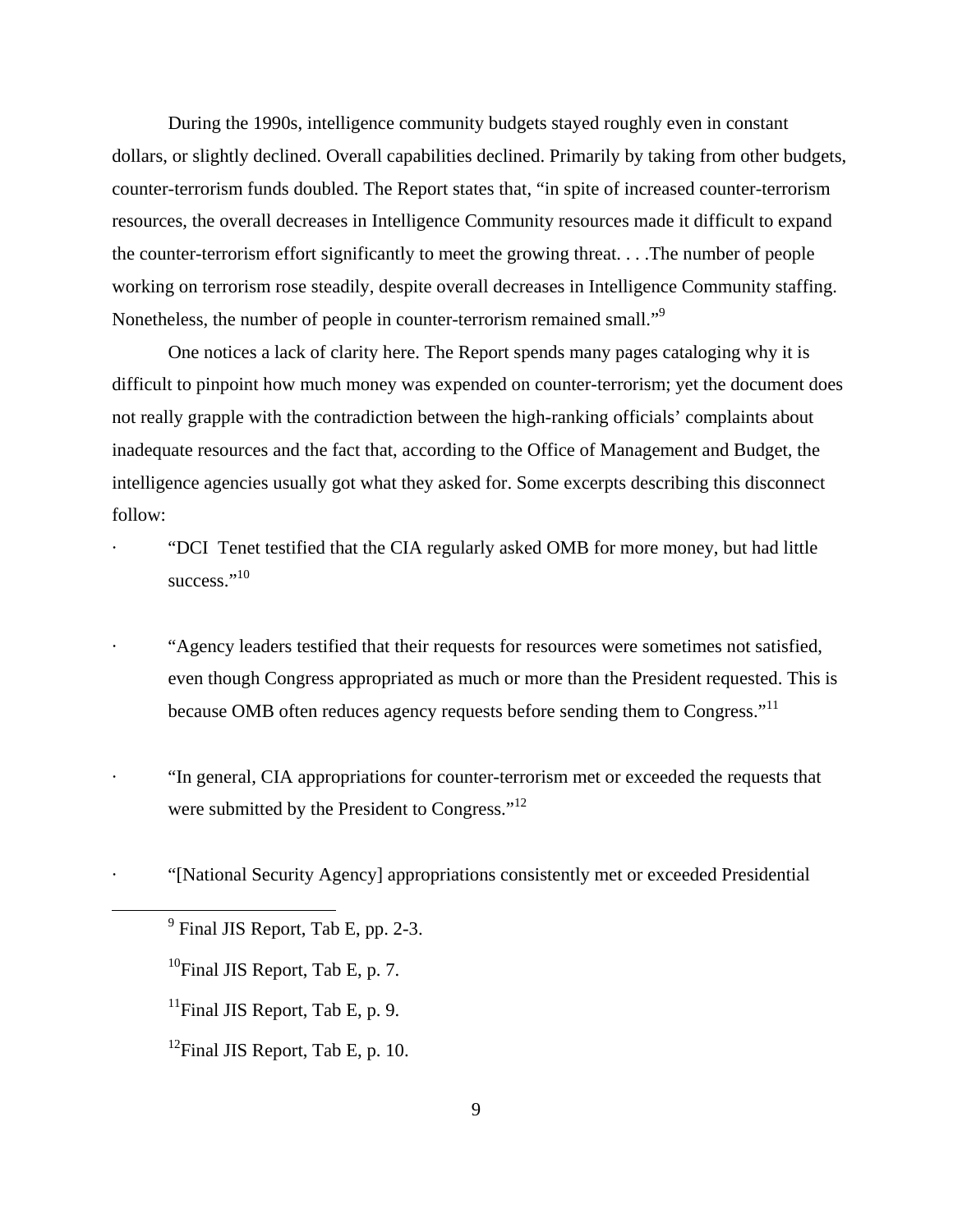requests to Congress."<sup>13</sup>

· "The FBI usually received more -- at times far more -- than the amounts the President initially requested from Congress."<sup>14</sup>

<sup>&</sup>lt;sup>13</sup>Final JIS Report, Tab E, p. 12.

<sup>&</sup>lt;sup>14</sup>Final JIS report, Tab E, p. 11.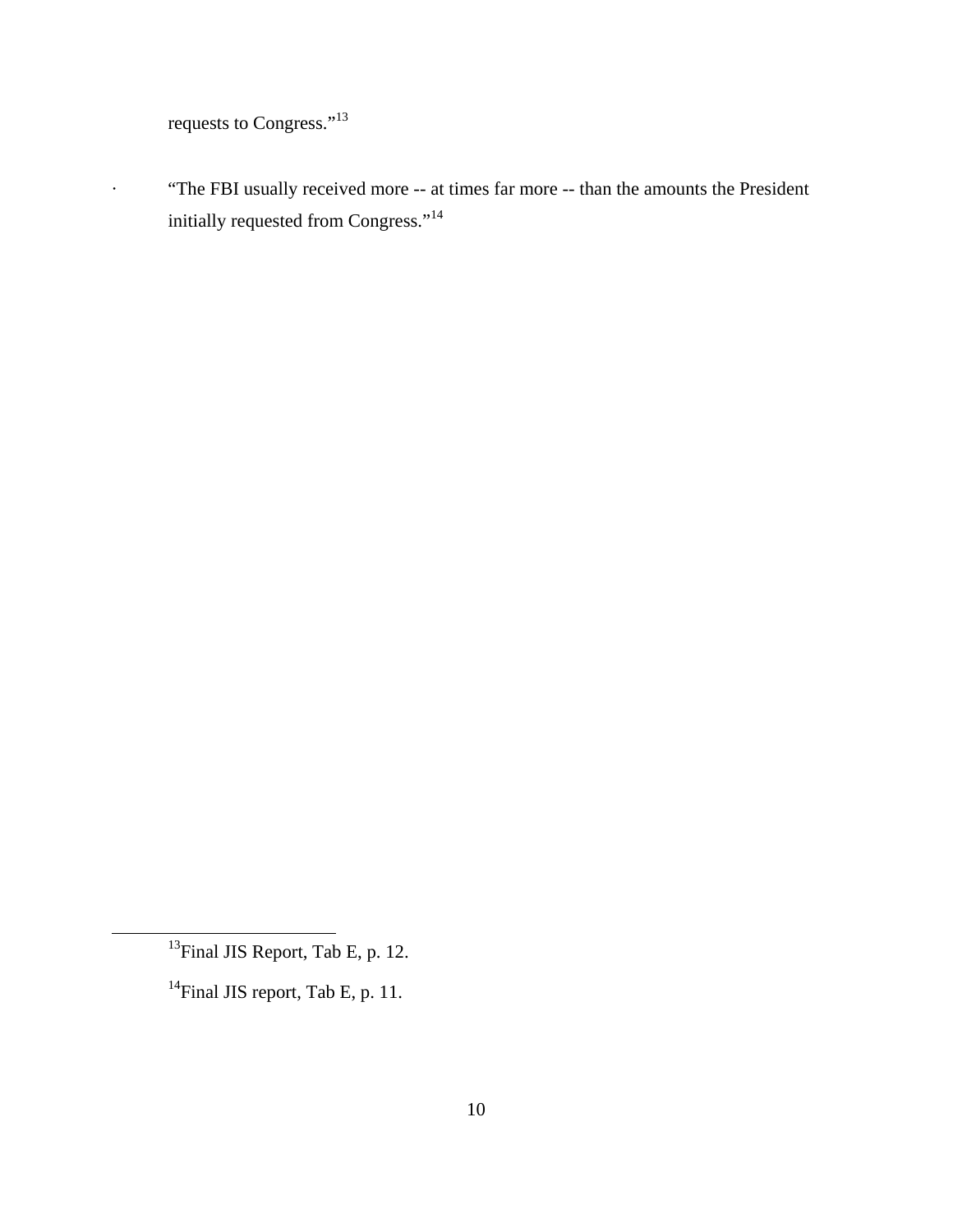· "Budget requests specifically tied to counter-terrorism were generally approved, according to OMB officials."<sup>15</sup>

Yet officials from the intelligence agencies contended after the fact that the enhanced resources they received were not sufficient to meet the growing threat. One officer of the Counter-Terrorism Center claimed she was told when appeals for more resources were rejected: "People [will] have to die for them to get resources."<sup>16</sup>

Director of Central Intelligence George Tenet is in a rare and privileged position of having a personal audience with the President on a near-daily basis. When the Director of Central Intelligence declares war on Al Qaeda, as George Tenet did in 1998, we should see a dramatic effect. Did he press his case with President Clinton that he did not have enough people or resources? What he said in written testimony before the joint committees on October 17, 2002 is that the CIA prepared a policy-and-objectives statement in early 1997 that reflected a determination to go on the offensive against terrorism. Director Tenet:

"The submission outlined our Counter-Terrorism Center's offensive operations, listing as their goals to 'render the masterminds, disrupt terrorist infrastructure, infiltrate terrorist groups, and work with foreign partners.' . . . It highlighted efforts to work with the FBI in a bold bid to destroy the infrastructure of major terrorist groups worldwide.

<sup>&</sup>lt;sup>15</sup>Final JIS Report, Tab E, p. 19.

 $16$ Final JIS Report, Tab E, p. 14.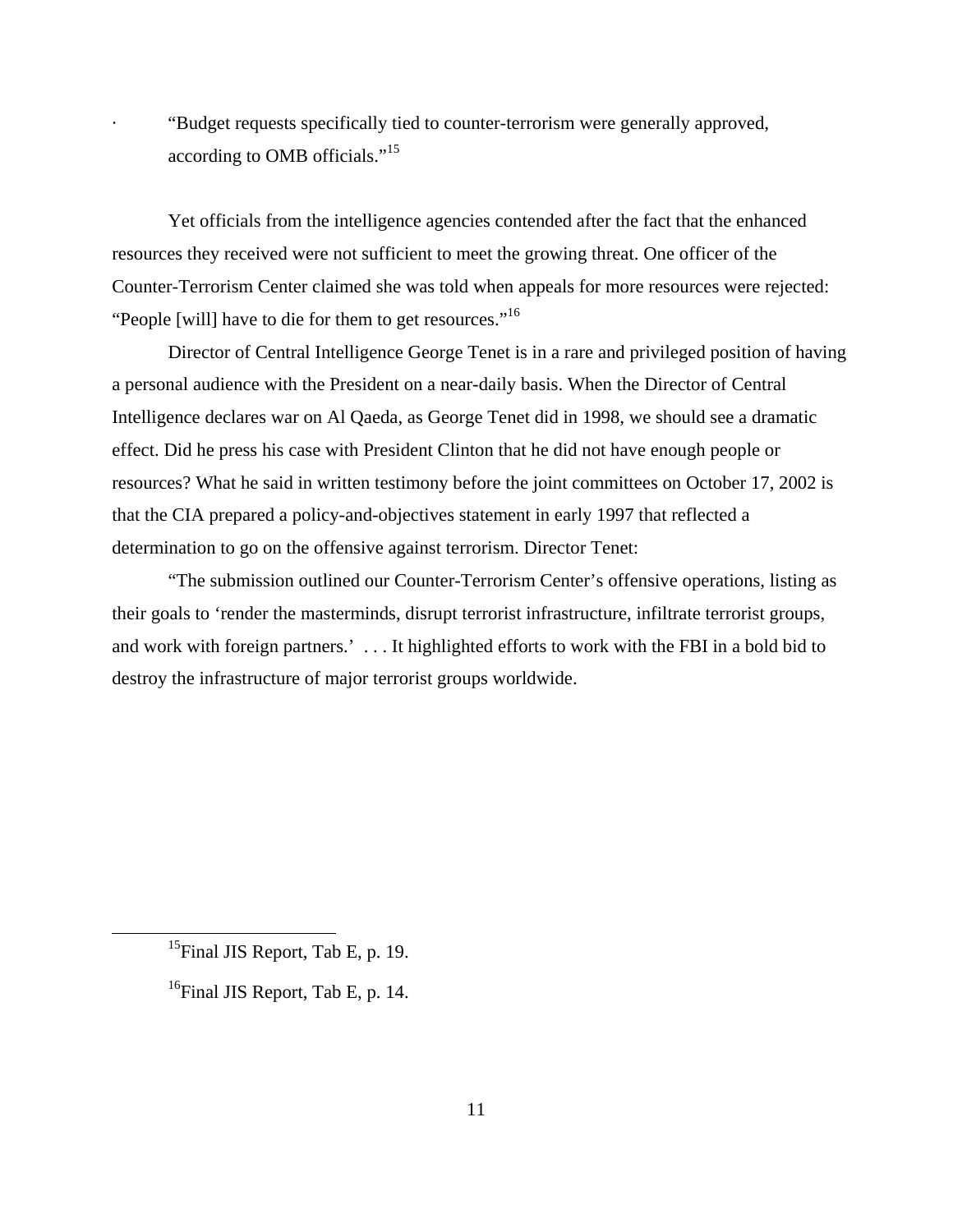". . . The FY99 submission -- prepared in early 1998 -- continued the trend in requesting a substantial funding increase for offensive operations against terrorism. . . . The FY 2000 budget submission prepared in early 1999 described Bin Laden as 'the most significant individual sponsor of Sunni Islamic extremism and terrorism activity in the world today.' Our FY 2000 submission noted our use of a wide range of operational techniques, joint operations with foreign partners, and the recruitment of well-placed agents."<sup>17</sup>

Director Tenet continued: "Despite these clear intentions and the daring activities that went with them, I was not satisfied that we were doing all we could against this target. In 1998, I told key leaders at CIA and across the intelligence community that we should consider ourselves 'at war' with UBL. I ordered that no effort or resource be spared in prosecuting this war. In early 1999, I ordered a baseline review of CIA's operational strategy against Bin Laden."18

In spite of Director Tenet's claims of "daring activities" and not being satisfied that the CIA was doing all it could against terrorists, the JIS found that "There was a reluctance to take risks in which CIA officers might die."<sup>19</sup>

But, back to the question of resources: What did Tenet do to follow up? Did he request more? Were the requests rejected? By whom? Why? If requests for money had been granted, would that have made any difference? And finally, how much has changed since 9/11?

 $18$ Ibid.

 $17$ George Tenet, testimony before the joint committees, October 17, 2002.

<sup>&</sup>lt;sup>19</sup>Joint Inquiry Staff, Memorandum from the Joint Inquiry Staff to Eleanor Hill, dated November 6, 2002, Subject, "October 31, 2002, Questions from Senators Kyl and Roberts."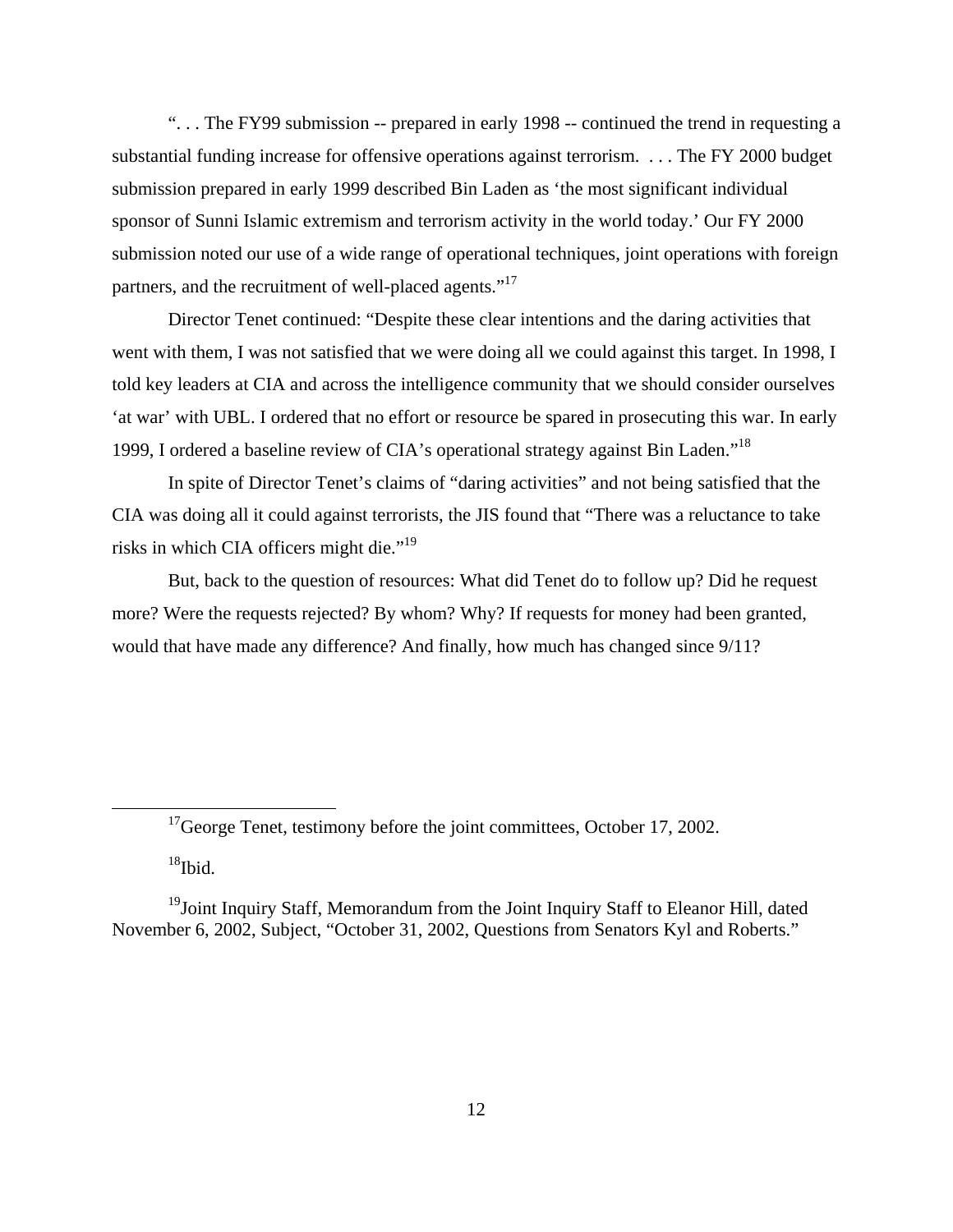The JIS was able to get the personnel and fiscal counter-terrorism requests of the FBI dating to the early 1990s. These contained the total number of additional positions or monies requested by the FBI of the Department of Justice, requested by the Department of Justice of the Office of Management and Budget, requested by the OMB of Congress, and enacted by Congress. Within these data are indications of irrational, ad hoc budgeting and funding decisions.<sup>20</sup> The positions approved by each entity in turn, as the requests wended their way from the FBI to Congress, sometimes showed wild disparities and inconsistencies. Yet the root causes for this remain unexplored. Without this information, the JIS contended it could not determine the "failure mechanisms" in the budgeting process. What was the impact on counter-terrorism as a result of the administration's budget requests and congressional responses, and what changes would be required to rectify the problems? The JIS Report does not provide answers.

#### **A Flawed Legal/Institutional Framework**

It is also evident that some of the pre-9/11 failings were caused by government officials operating under unclear authorities. The joint committees heard testimony from a number of senior officers from the intelligence agencies, the National Security Council, and the Pentagon. The committees were presented with divergent perspectives on exactly what authorities existed in our efforts to take the war to the terrorists.

<sup>&</sup>lt;sup>20</sup>Final JIS Report, Chart 1.5 ("FBI Resource Requests"); Joint Inquiry Staff briefing to the joint committees, "An Overview of Counter-Terrorism Resources," Slide #6 ("FBI Requests for Additional Counter-Terrorism Resources and the DOJ, OMB, and Congressional Response").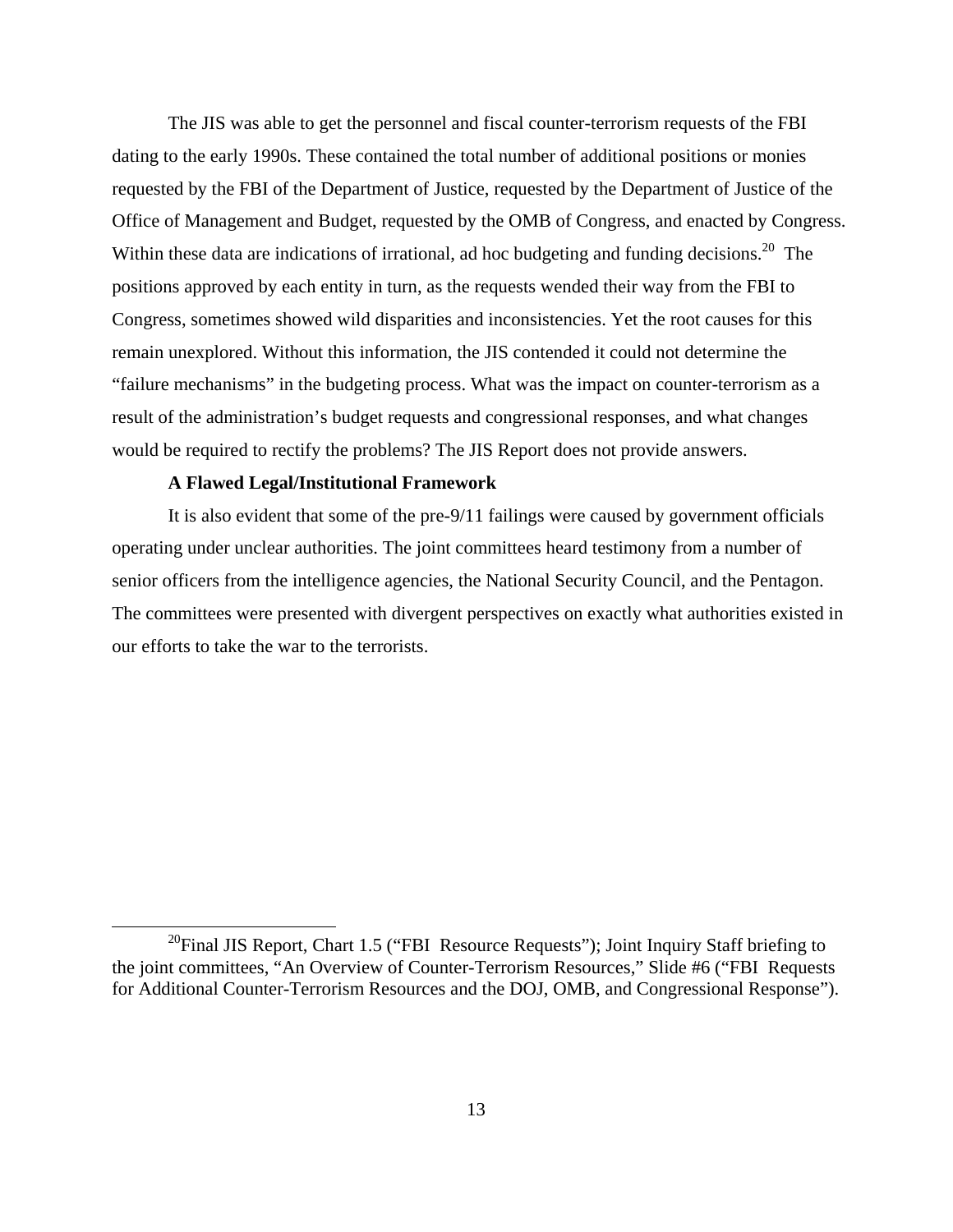National Security Council officials said they provided all the tools, both physical and legal, to do the job; intelligence agency officials said the National Security Council provided neither. Stated former National Security Advisor Anthony Lake: "In June, 1995, Presidential Decision Directive 39 mandated increased efforts to capture terrorists abroad."<sup>21</sup> His successor as National Security Advisor, Sandy Berger, said in response to our questions for the record: "President Clinton approved every strike or other action against bin Laden proposed by his intelligence, military, and national security advisors. $^{22}$ 

On the other side of this divide, Members heard from intelligence officials, such as Cofer Black, former chief of the Counter-Terrorism Center, comments about being hampered by a lack of operational flexibility. Mr. Black: "I want to make this very clear. I do not feel that I had sufficient authorities to do the best job that we could."<sup>23</sup> He underlined this point at a later hearing: "All I want to say is that there was before  $9/11$  and after  $9/11$ . After  $9/11$  the gloves came  $\mathrm{off.}^{9,24}$ 

While the details of this debate remain classified, the JIS Report, as it does in so many other respects, documents the fact that there were discordant views without digging to find the point of failure that allowed this confusion to persist.

 $^{23}$ Cofer Black, statements before the joint committees, September 12, 2002.

<sup>24</sup>Written statement of Cofer Black, in testimony before the joint committees, September 26, 2002.

 $^{21}$ Written statement of Anthony Lake, in testimony before the joint committees, September 19, 2002.

<sup>&</sup>lt;sup>22</sup>Memorandum from Sandy Berger to Senator Graham dated November 4, 2002, Subject: "Reply to Additional Joint Inquiry Questions."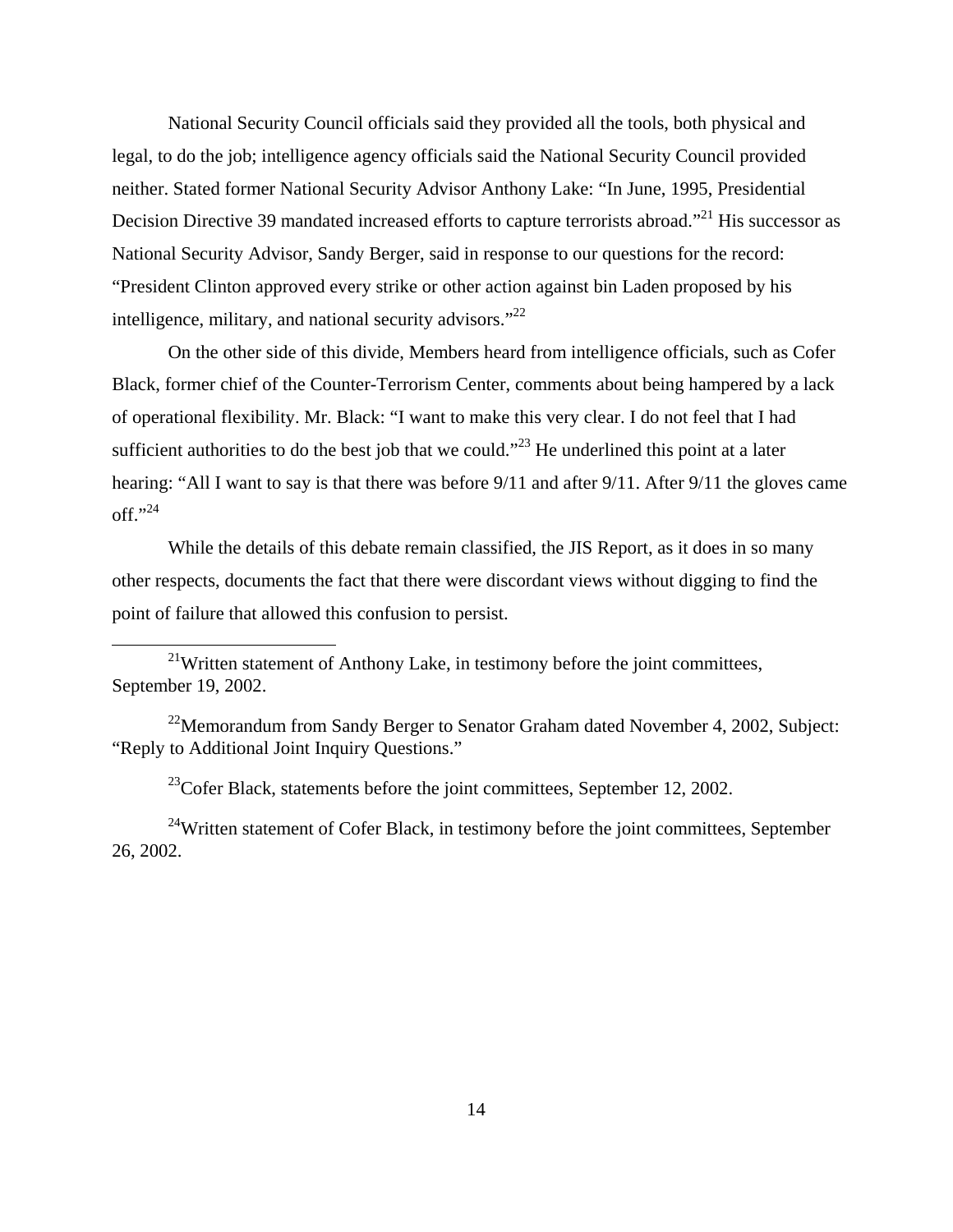Uncertainty about a particular legal authority is shown in the FBI's decision-making surrounding the search of Zaccarias Moussaoui's computer. Minneapolis agent Rowley thought a FISA warrant could be obtained. Headquarters personnel thought not, because it was not clear Moussaoui was acting on behalf of an international terrorist organization.<sup>25</sup> More in-depth analysis of this issue might have resulted in a recommendation by our committees to revisit the legal definition, under FISA, of a "foreign power"-- a term that currently only includes foreign governments or international terrorist organizations. A warrant for surveillance of an individual is only granted under FISA if a court finds probable cause to believe the target of the warrant is linked either to a foreign government or an established organization. This may have made sense when the Foreign Intelligence Surveillance Act was enacted during the Cold War, but apparently, as noted, U.S. authorities did not try to obtain a FISA warrant to search Moussaoui in the summer of 2001 because the FBI could not prove he was linked to a specific terrorist group. Senator Kyl has offered a three-word change to the statute that would permit a FISA warrant to be obtained if the person suspected of terrorist activity is a foreign person. This change is supported by the Department of Justice.

Another change in the law that could improve the institutional framework would be further congressional legislation to enable the U.S. Government to deter and punish unauthorized disclosure of security-related information.

## **Leadership Failures**

Al Qaeda's attack on Washington and New York occurred after a long period of poor leadership at the highest levels of the U.S. Government regarding terrorism. Despite repeated assaults on the United States and its interests -- the 1993 World Trade Center attack, the bombing of the American embassies in Kenya and Tanzania in 1998, the attack on the *USS Cole* in 2000, to name a few -- the U.S. Government was still unwilling to treat terrorism as a true national security issue until 9/11. Indeed, the previous administration strove mightily to treat terrorism strictly as a law-enforcement issue, often thinking in terms of what evidence could be gathered on

<sup>&</sup>lt;sup>25</sup> "F.B.I. Denial of Search Warrant for Suspect's Belongings Is at Center of Inquiries," Philip Shenon, New York Times, June 7, 2002.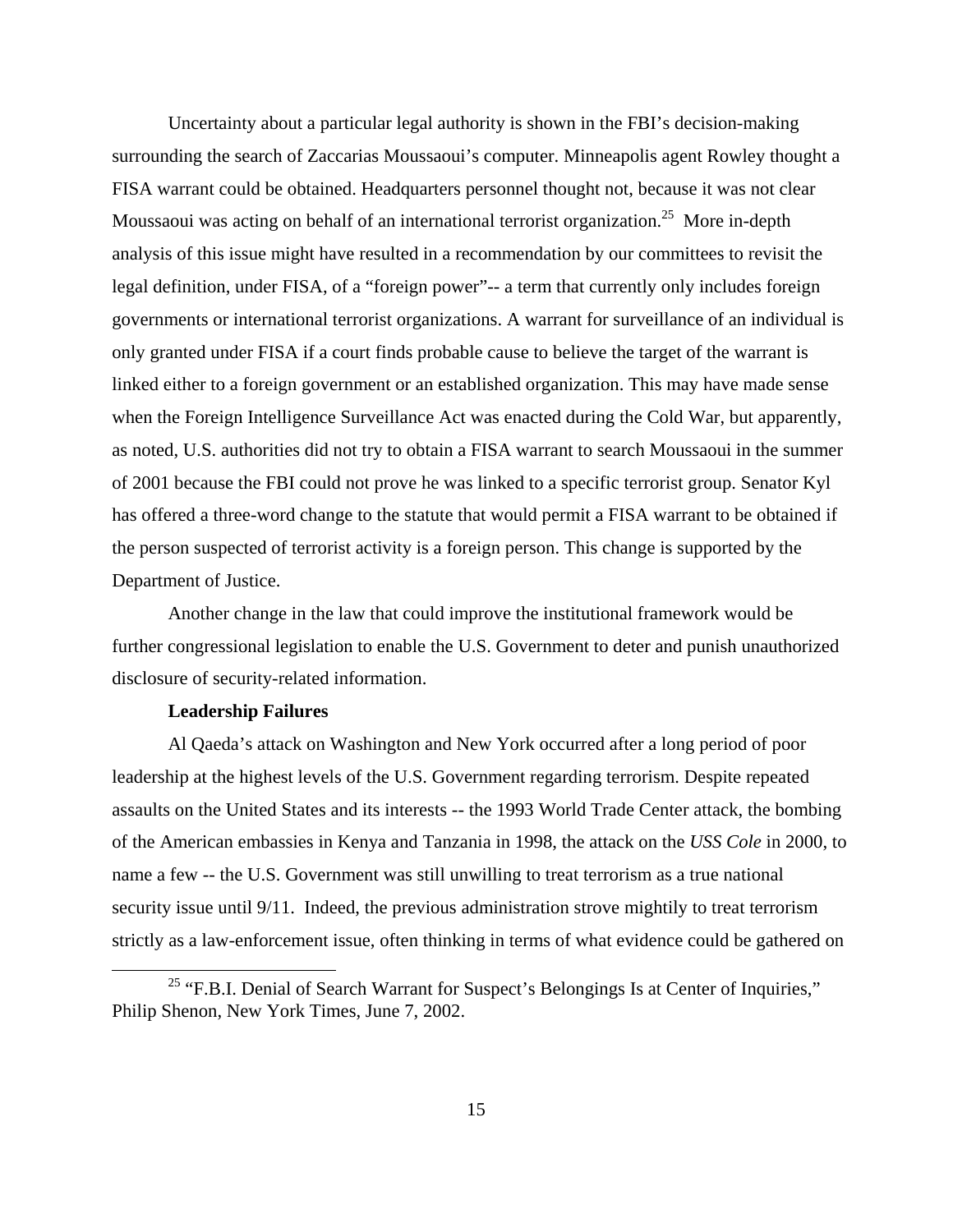terrorists that would hold up in a court of law. Even when we did respond with military force – sending cruise missiles into Afghanistan and Sudan after the 1998 embassy attacks, for instance – it smacked of doing something for show, rather than a real attempt to treat the terrorist threat for what it is -- a war.

But these leadership failures at the political level do not absolve the decision-makers at the intelligence agencies of their own failures. The problem of inadequate allocation of resources, for example, appears to be a result of confused leadership in the intelligence community. Just about every person interviewed indicated that, before 9/11, he or she was overtasked and undermanned. Yet the Counter-Terrorism "Center" evidently did not fully use the resources already in the community. Analysts from agencies outside the CIA indicated to the JIS that they were not being tapped to assist counter-terrorism work inside the Counter-Terrorism Center. JIS information indicates that the Defense Intelligence Agency and the Federal Aviation Administration offered analytic support to the chief of the Counter-Terrorism Center, but both offers were rebuffed.<sup>26</sup> So, in spite of a 1998 DCI declaration of war on Al Qaeda, two key organizations were not allowed to fully throw their support behind the anti-terror effort. In this connection, Director Tenet stated before our committee – apparently with pride -- that, by 2001, the Counter-Terrorism Center "had 30 officers from more than a dozen agencies on board, [constituting] ten percent of its staff complement at that time."<sup>27</sup> This means the CIA accounted for 90 percent of the personnel at the Counter-Terrorism Center, and the "more than a dozen" other agencies were only allotted the remaining 10 percent of the billets. Clearly, the Counter-Terrorism Center, created as an intelligence community entity to fuse information and analysis, did not fully leverage the assets resident throughout the law-enforcement and intelligence communities.

Instead we had fragmented counter-terrorism analytic centers at CIA headquarters, at the Pentagon, and at various FBI locations. The failure to concert the community's activities had

<sup>&</sup>lt;sup>26</sup> Joint Inquiry Staff, Memorandum from the Joint Inquiry Staff to Eleanor Hill, dated November 6, 2002, Subject: "October 31, 2002, Questions from Senators Kyl and Roberts."

 $27$ Written statement of George Tenet, in testimony before the joint committees, October 17, 2002.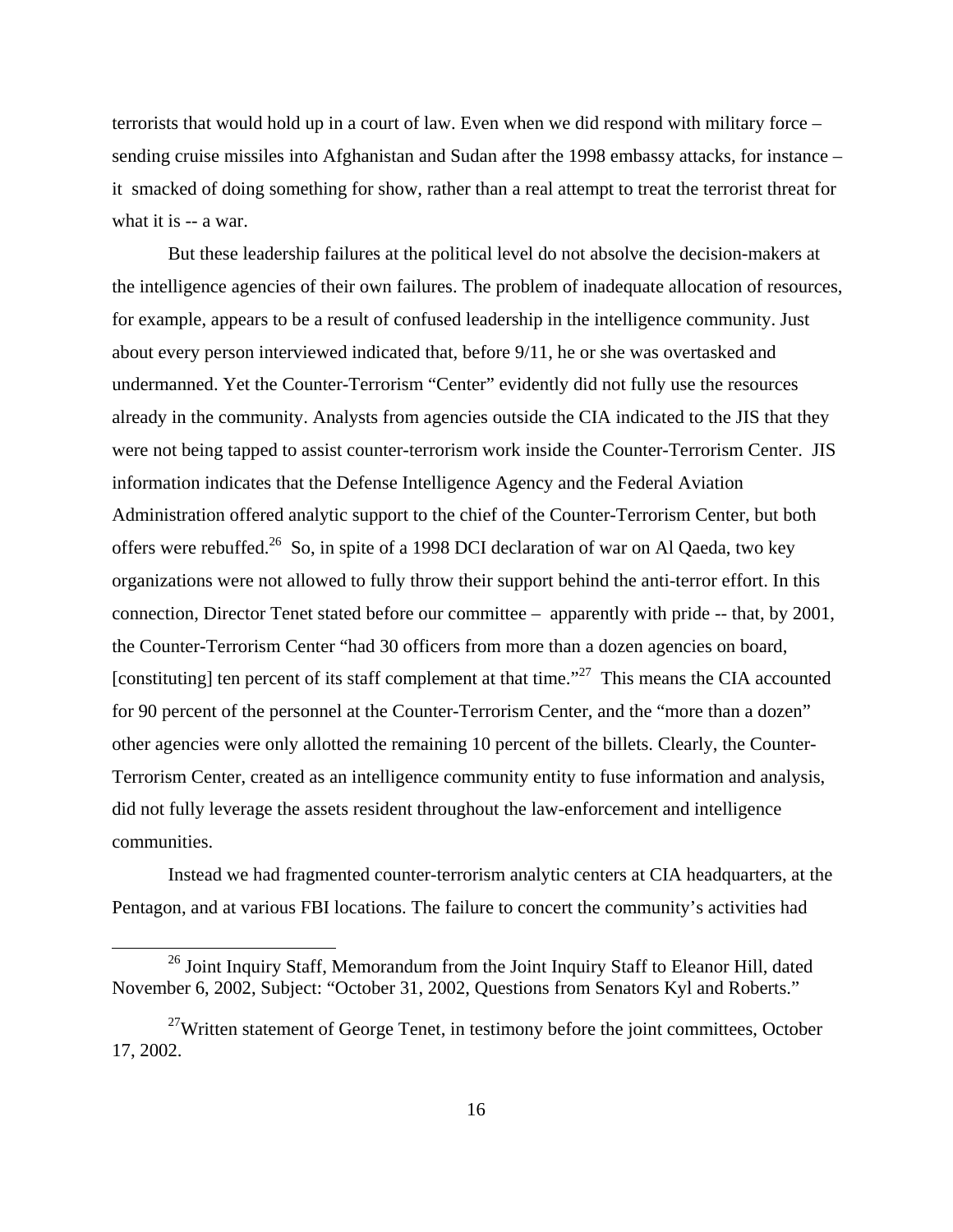severe consequences. Did the intelligence community fail the Director of Central Intelligence by not offering more support to the Counter-Terrorism Center, or did the Director of Central Intelligence fail the Counter-Terrorism Center by not bringing in more government-wide talent and skills?

Only after 9/11 did the various intelligence and law-enforcement entities begin to put aside their parochialism and work together in a more productive manner. With better leadership of the intelligence community, this condition would not have been prevalent before 9/11. It would not have taken that monumental disaster for our nation to get the members of the community to cooperate with one another.

One of the purposes of the Joint Inquiry, as stated in the preamble to the House and Senate committees' "Initial Scope" document, was to "lay the basis for assessing the accountability of institutions and officials of government." The JIS Report, however, apparently fails to identify which officials within the intelligence community had responsibility, before 9/11, for strategic and tactical warning of terrorist activity. Instead, Recommendation #16 suggests that discovering who is accountable should be the job of the Inspectors General of the various agencies.

#### **Inadequate Scope**

The failures that led to 9/11 occurred not only in the intelligence community. The JIS was selective about what threads of inquiry it was willing to follow beyond the intelligence community. Failure to examine the State Department's visa-issuance process must rank as the most glaring of these omissions because the answer to the question – could 9/11 have been prevented -- is yes, if State Department personnel had merely followed the law and not granted non-immigrant visas to 15 of the 19 hijackers in Saudi Arabia.

We repeat: If our own laws regarding the issuance of visas had been followed by the State Department, most of the hijackers would not have been able to obtain visas, and 9/11 would not have happened. Because the entire culture of the State Department is geared toward facilitating smooth relations with foreign governments, State Department personnel have tended to ignore the potential effect of their practices on national security.

An October, 2002 report of the General Accounting Office found that, before 9/11, there was among U.S. consular officers abroad a wide divergence of opinions and practices regarding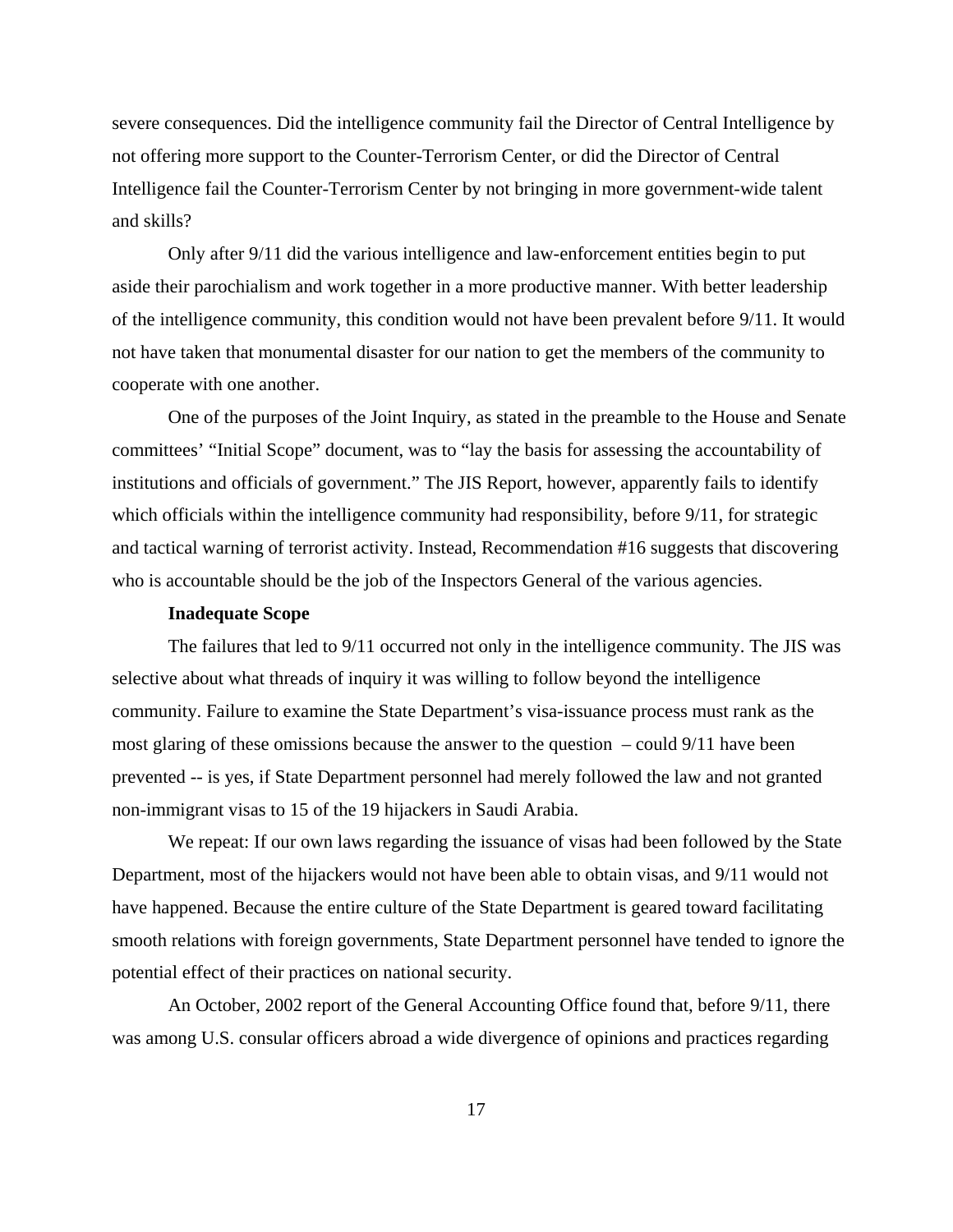"the authority of consular officers to deny questionable applicants a visa; the role of the visa process in ensuring national security; and the types of changes . . . appropriate given the need for heightened border security."<sup>28</sup>

Section 214(b) of the Immigration and Nationality Act essentially creates a presumption against the issuance of visas to single young men without visible means of support. Consular officers are empowered with broad authority to deny visas in cases where the applicant fails to overcome this presumption. Section 214(b), which pertains to non-immigrant visas, specifically provides that applicants for such visas must demonstrate that they: 1) have a residence abroad and strong ties to a country that they have no intention of abandoning; 2) intend to leave the United States in a timely manner; and 3) intend to engage in legitimate activities related to the non-immigrant category.

<sup>&</sup>lt;sup>28</sup> "Border Security: Visa Process Should Be Strengthened as an Antiterrorism Tool," General Accounting Office, October, 2002, p. 3.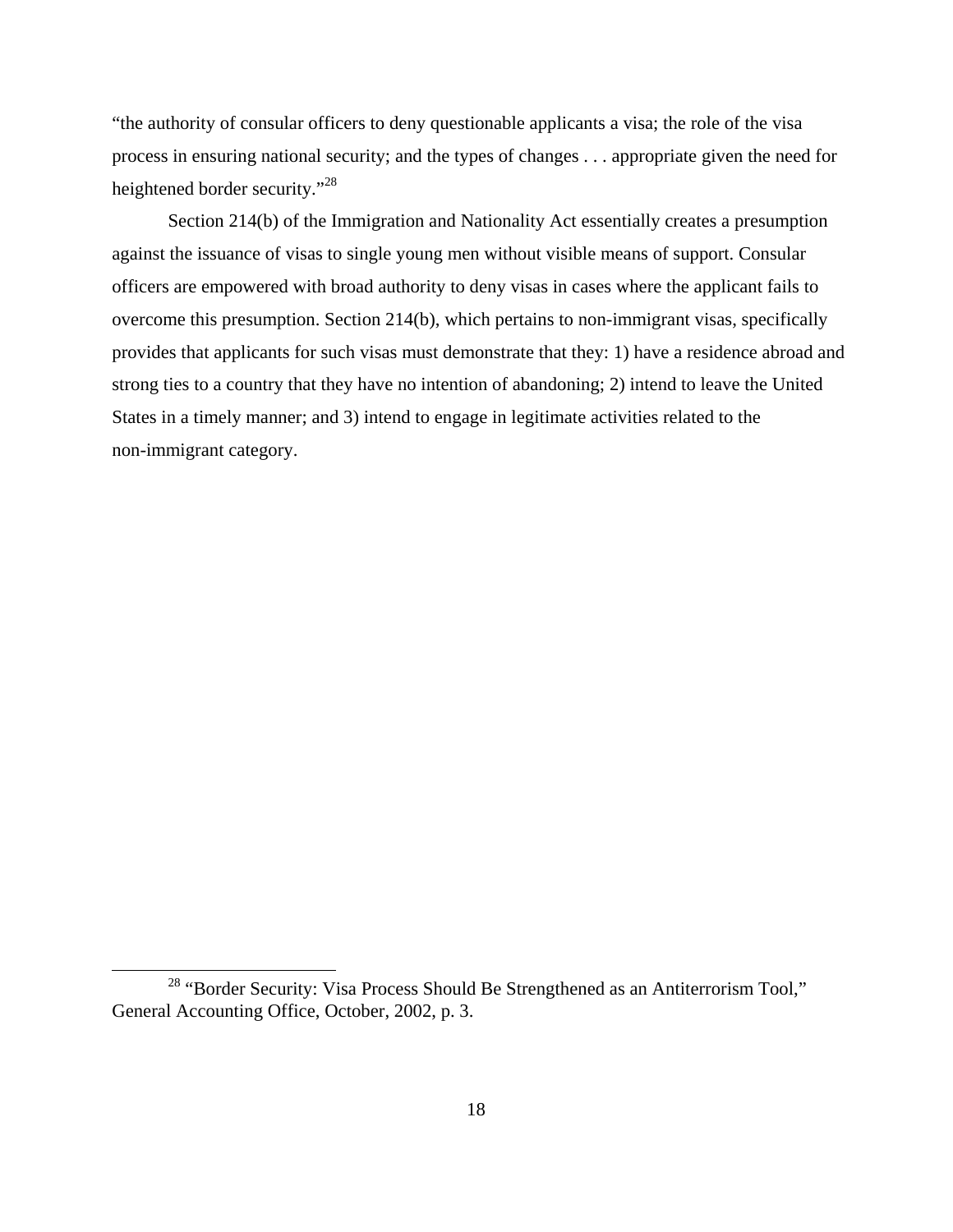The failure of several of the terrorist hijackers, including the ringleader, Mohammed Atta, to completely fill out their applications provided ample reason for denying the visas. Only one of the 15 terrorists who were from Saudi Arabia provided an actual address; the rest listed only general locations, such as "California," "New York," "Hotel D.C." and "Hotel."<sup>29</sup> Only three of the 15 provided the name and street address of present employer or school as required on the application. Only one of these applications had additional documentation or explanatory notes provided by a consular officer that addressed any discrepancy or problem with the original application.

It was the official position of the State Department's Bureau of Consular Affairs for over a year, that 13 of the 15 terrorists from Saudi Arabia had been personally interviewed and that there was nothing in their visa applications or in the interviews that should have prevented issuance of their visas. According to the GAO, however, only two of the Saudi applicants were actually interviewed, and all 19 hijackers had substantial omissions and inconsistencies on their visa applications that should have raised concerns about why they wanted visas.

<sup>&</sup>lt;sup>29</sup> "Visas for Terrorists," Joel Mowbray, National Review, October 28, 2002.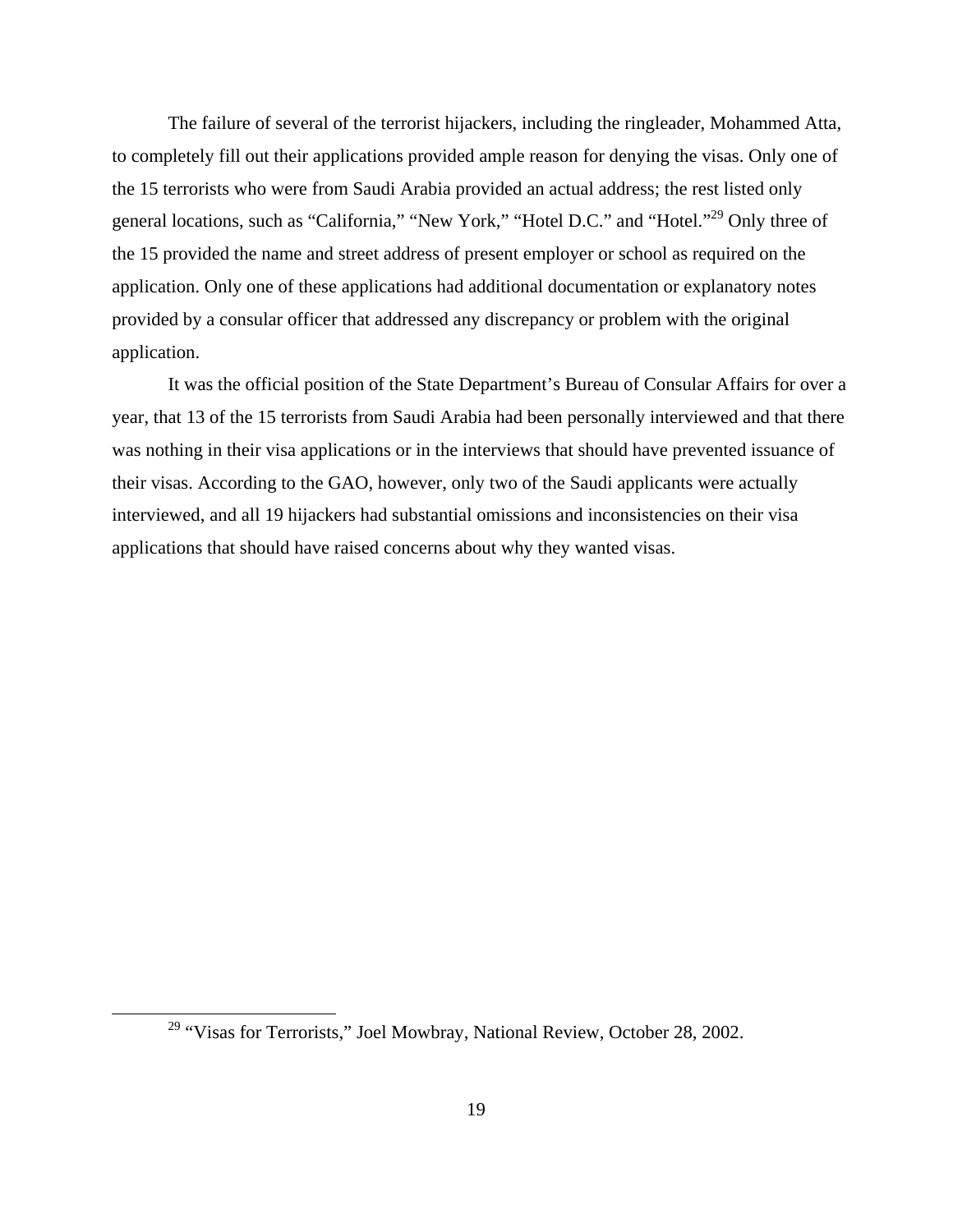The GAO reported that these applicants were presumed to be eligible based upon pre-9/11 internal State Department policies that stressed that all applicants from Saudi Arabia and the United Arab Emirates were to be considered "good cases" and, therefore, exempt from interviews. Moreover, the GAO noted that applicants from these two countries were not required to "complete their applications or [provide] supporting documentation."<sup>30</sup> Why was this so? The pervasiveness in Saudi Arabia of Wahhabism, a radical, anti-American variant of Islam, was well-known before 9/11. The JIS should have inquired why the country of Saudi Arabia was given such preferential treatment by the State Department and whether the intelligence agencies were complicit in the policy.

#### **III. Comments on Recommendations**

When there is a crisis, there is a tendency to look for easy solutions. A case in point is the first and most publicized Recommendation to come out of this investigation: the creation of a new "Director of National Intelligence." Good policies, good leadership, adequate resources, and will can better protect the American people from terrorism than simply creating new offices and rearranging organizational charts. And, as we have attempted to show, policy, resources, and leadership were issues that were not treated in sufficient depth by the JIS. It is not at all clear that a new intelligence "czar" could succeed where the Director of Central Intelligence has not. For that matter, the Report does not even conclude that DCI Tenet or any predecessor DCI did fail. The disconnect between the JIS' investigative efforts and the Recommendation supposedly based on them is remarkable.

On the merits of the "Director of National Intelligence" idea itself, we would concur with some of the points made by Vice Chairman Shelby in his Statement of Additional Views. Separating the job of the head of the intelligence community from the directorship of the CIA is an idea of some value. It has been endorsed by a number of post-Cold War studies of intelligencecommunity reform. However, we in the House and Senate intelligence committees have not yet deliberated enough on this question to draw any conclusions.

 $30$ GAO report, p. 17.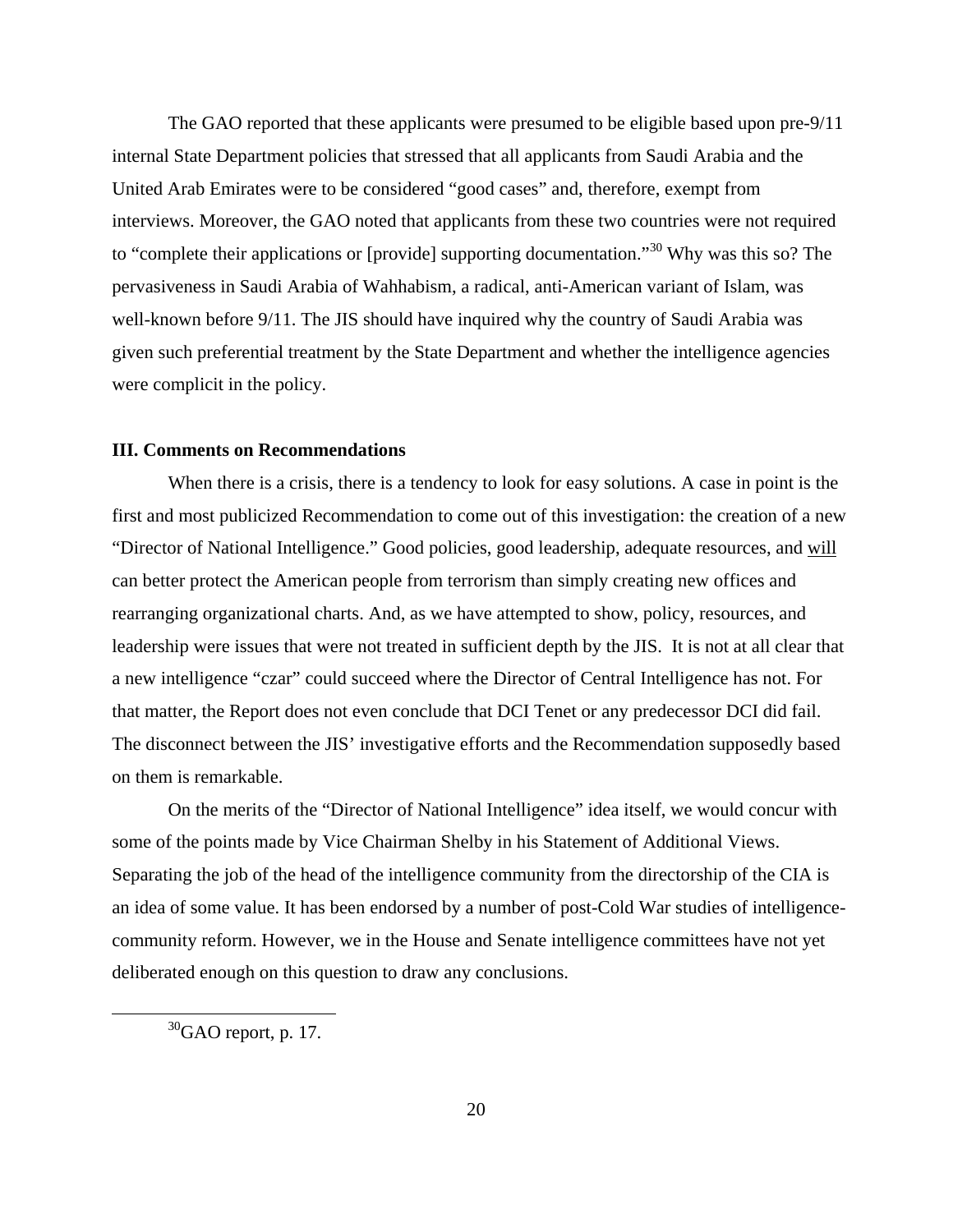As indicated above, we are particularly troubled by the JIS Report's Recommendation #16, calling for lower-level personnel to be held accountable by the various agencies' Inspectors General. It is doubtful whether this would improve the functioning of the intelligence agencies. Accountability of this kind would, in our view, have a troubling result: exacerbating what so many people quoted herein cited as a pervasive problem, namely, aversion to risk. Accountability of those at the very top is what is needed; it alone produces accountability at the intervening levels, and among officers in the field who run down the leads to find terrorists.

It would be expecting too much to think that U.S. authorities should have predicted that the attack of 9/11 would come. But the level of dysfunction in the security and intelligence agencies comes as a shock to Americans, who had faith in the expertise of the intelligence community. To restore that faith it must improve its performance, and in this regard, the proposition "First things first" is only common sense. Our duty to understand precedes our ability to improve. The JIS Report, in not fully coming to terms with what produced the intelligence failures it identified, left that duty unfulfilled. These Additional Views are offered not to criticize those who worked very hard under difficult circumstances to file a Report by the end of the  $107<sup>th</sup>$ Congress, but to provide a more complete perspective for those who are charged to further investigate the terrorist attacks of September 11, 2001.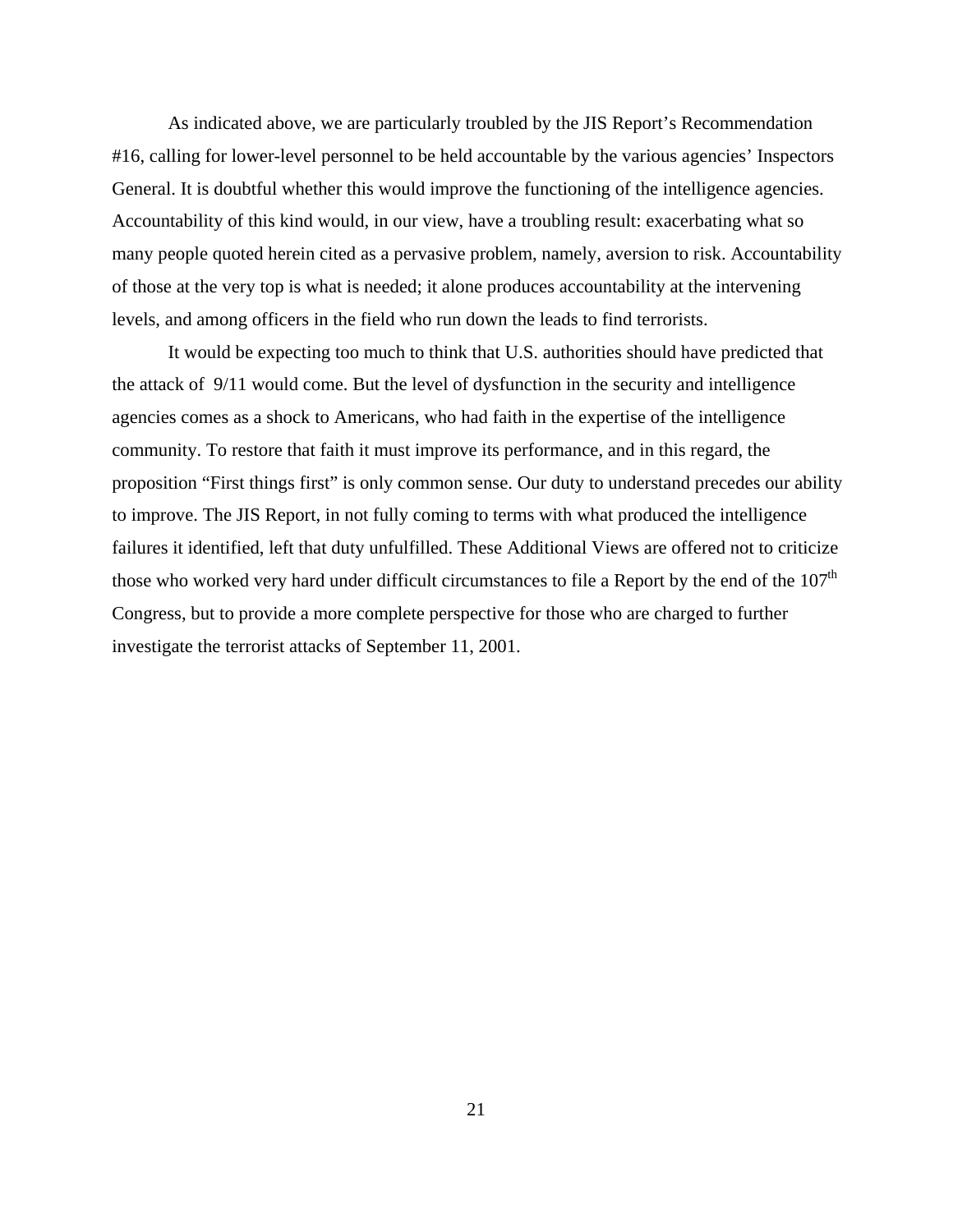# **LAW ENFORCEMENT SENSITIVE Additional Views of Senator Carl Levin**

A fair reading of the facts contained in the Joint Inquiry report has led me to a deeply troubling conclusion:

Prior to September  $11<sup>th</sup>$ , United States intelligence officials possessed terrorist information that if properly handled could have disrupted, limited, or possibly prevented the terrorist attacks against the World Trade Center Towers, the Pentagon, and United Airlines Flight 93. At crucial points in the twenty-one months leading up to September  $11<sup>th</sup>$ , this intelligence information was either not shared or was not acted upon, and, as a result, opportunities to thwart the terrorist plot were squandered.

While the Joint Inquiry did not uncover a "smoking gun" leading up to September  $11<sup>th</sup>$ , a number of "lit fuses" were known to counter-terrorism officials during a period of time when our Intelligence Community was at a heightened state of alert over imminent attacks from al-Qaeda. The report details how in the months leading up to September  $11<sup>th</sup>$  these fuses were allowed to burn and how attempts to extinguish them were shockingly frustrated.

Two of the terrorists hijackers – al-Mihdhar and al-Hazmi – were allowed to enter the United States in January 2000 because the CIA, who knew the two to be linked with al-Qaeda and the 1998 East African embassy bombings, failed repeatedly to place them on a entry watchlist. One of the two – al Mihdhar – was able to leave and re-enter the United States in 2001 and, according to the FBI, may have spent his time abroad organizing the travel of the twelve terrorists who constituted the hijacking "muscle" into the United States.

On June 11, 2001, at a meeting of FBI and CIA officials, FBI field agents from New York investigating al-Qaeda's responsibility for the deadly U.S.S. Cole bombing, pressed for information regarding the CIA's interest in al-Mihdhar and al-Hazmi and their attendance at the

## LAW ENFORCEMENT SENSITIVE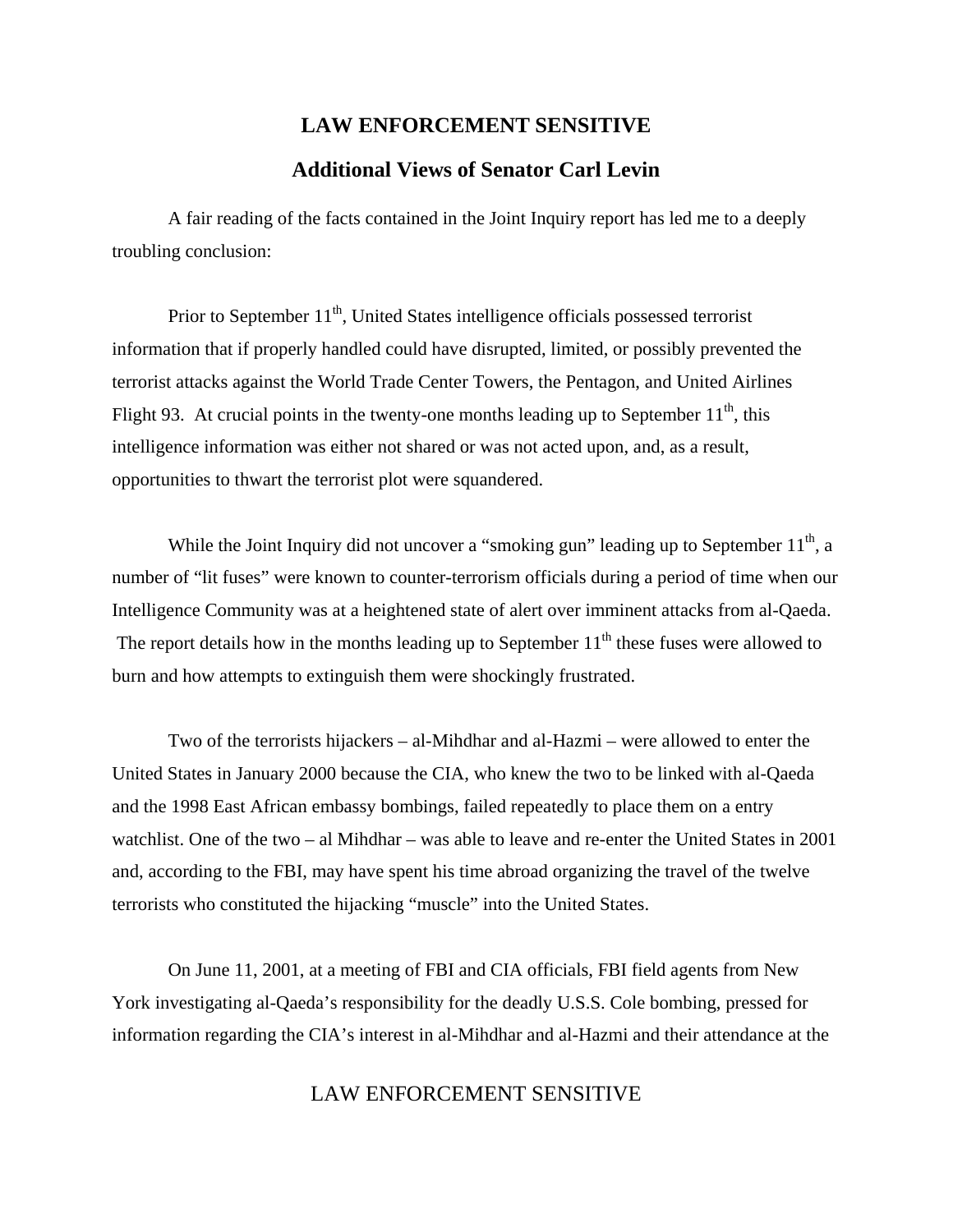#### **LAW ENFORCEMENT SENSITIVE**

January 2000 Malaysia meeting of al-Qaeda terrorists, which included the person responsible for planning the U.S.S. Cole attack. The CIA official at the meeting denied the FBI agent's request and withheld basic and relevant information about the suspected terrorists because he did not believe he had the authority to share the information.

Two and half months after this June 11, 2001, meeting, and after the two terrorists had been determined to have entered the country and were watchlisted, a FBI New York agent pressed FBI headquarters to use full criminal resources to find these at-large members of al-Qaeda. The agent's request was denied by the FBI's National Security Law Unit which cited a "wall" that prevented the sharing of intelligence information with criminal case agents. Invoking this so-called "wall" was erroneous however, and, as a result, the FBI's search for the terrorists in the two weeks leading up to the attacks was unnecessarily hamstrung.

**(LES)** The FBI's Minneapolis field office opened an international terrorism investigation of Zacarias Moussaoui and soon after arrested him on August 16, 2001. After the arrest, the CIA urgently solicited its stations around the world for additional information on Moussaoui, who it characterized as a "suspect airline suicide attacker" who might be "involved in a larger plot to target airlines traveling from Europe to the U.S." And yet, over the next three weeks FBI Minneapolis officials were frustrated in their efforts to obtain a FISA search warrant of Moussaoui's belongings by legal officials at FBI headquarters based on an incorrect reading of the search warrant requirements, a mistake now acknowledged by the FBI. After September 11<sup>th</sup>, Moussaoui's belongings revealed links to al-Qaeda officials which connected him to the planners of the terrorist plot.

Finally, while the Joint Inquiry report addresses at length the FBI's mishandling of the July 10, 2001, Phoenix Electronic Communication, it fails to note that many of the individuals identified by the FBI Phoenix agent as being part of a suspected al-Qaeda cell infiltrating the American civil aviation industry were the subject of "UBL-related investigations" by the FBI

#### LAW ENFORCEMENT SENSITIVE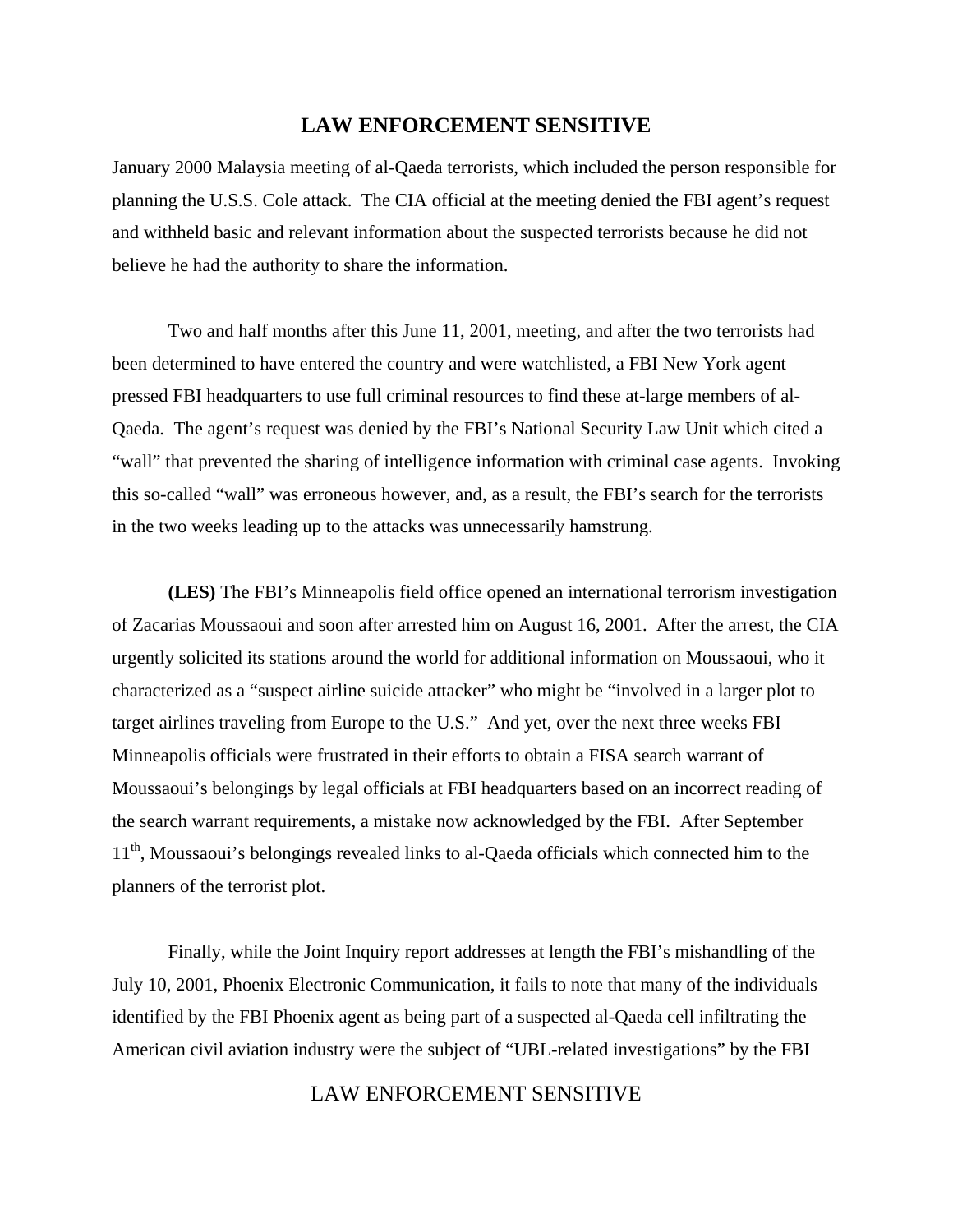#### **LAW ENFORCEMENT SENSITIVE**

after the terrorist attacks. The warnings contained in the Phoenix Electronic Communication were largely ignored before September  $11<sup>th</sup>$ . But surprisingly, despite all the subsequent attention given to the Phoenix document, the FBI Director, in the year after the terrorists attacks, was unable to inform the Senate Select Committee on Intelligence and the Joint Inquiry how many of the suspects identified by the Phoenix agent were linked to al-Qaeda and of the status of the investigation.

## LAW ENFORCEMENT SENSITIVE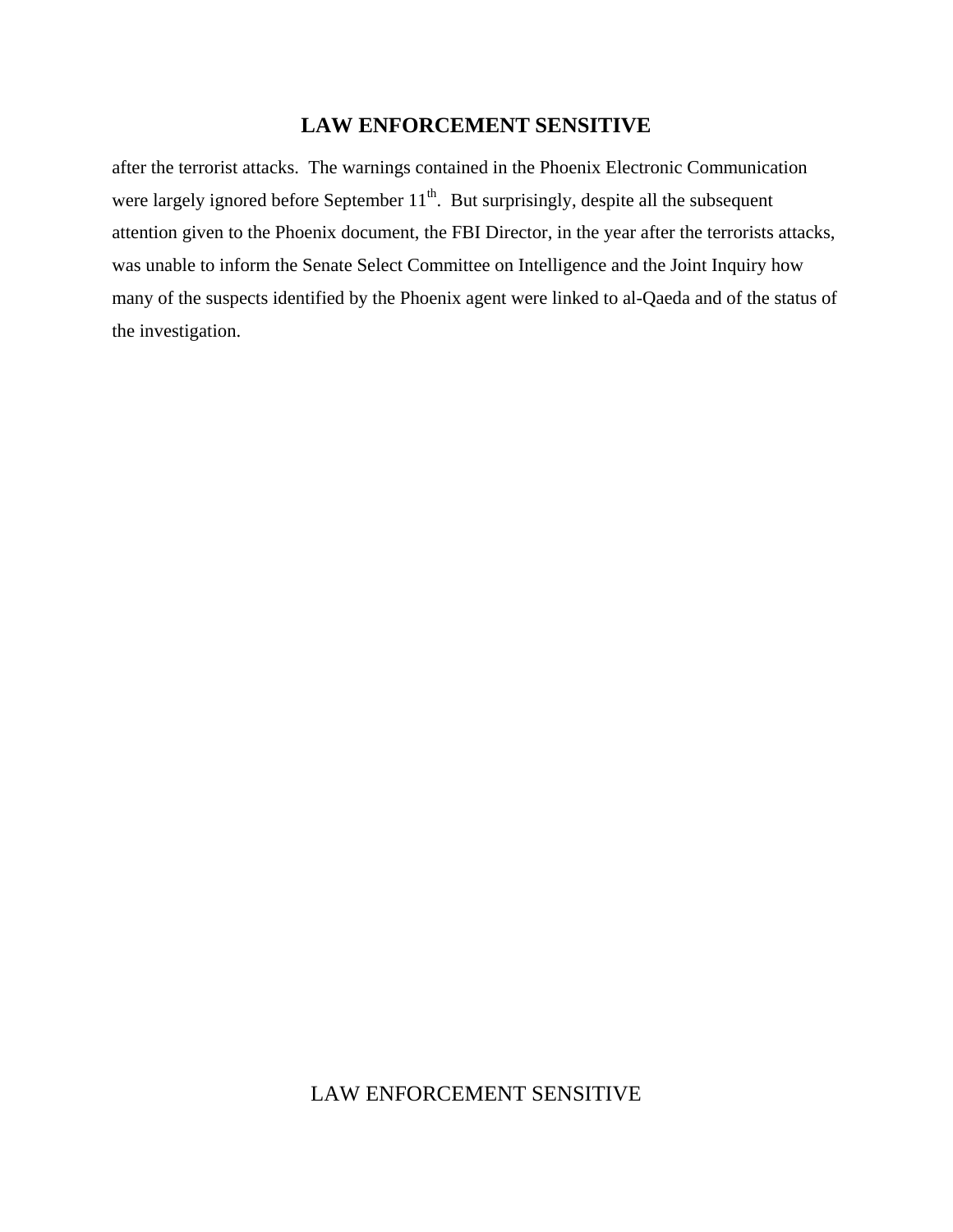#### **Senator Barbara A. Mikulski**

As a member of the Senate Intelligence Committee, I voted in support of the recommendations of the Joint Intelligence Inquiry.

Protecting the American people is the most important responsibility I have as a United States Senator. We owe it to the victims of the September  $11<sup>th</sup>$  and anthrax attacks, their families, and the nation to find answers. Who knew what and when before the September  $11<sup>th</sup>$  attacks? And if they didn't know, why? The purpose of the joint inquiry was to ask the tough questions and use the answers to detect, deter and disrupt future attacks.

We must put in place an intelligence framework to meet the threats of the twenty-first century. We need a national debate and national consensus on the best way to prevent terrorism, protect the nation and preserve the Constitution and civil liberties.

A new framework demands reform. Our intelligence agencies must change. They must change their culture and how they operate. Congress and the Administration must make sure these agencies have the right resources to do their jobs. That means new technology, better training, and increased funding. The time for status quo is over. The threats to America are real and potentially devastating. We must be rigorous and unflinching in pursuit of reform.

While we protect America, we must also protect our Constitution and civil liberties.

There must be a vigorous national debate about the need for a domestic intelligence agency. The American people have a right to know, a right to be heard and a right to be included. The debate must be conducted in the sunshine. Congress should review any proposals through the committee process. Public comment should be encouraged through hearings, town halls meetings and other forums.

The American people must be informed and involved. Reform cannot be achieved in secret or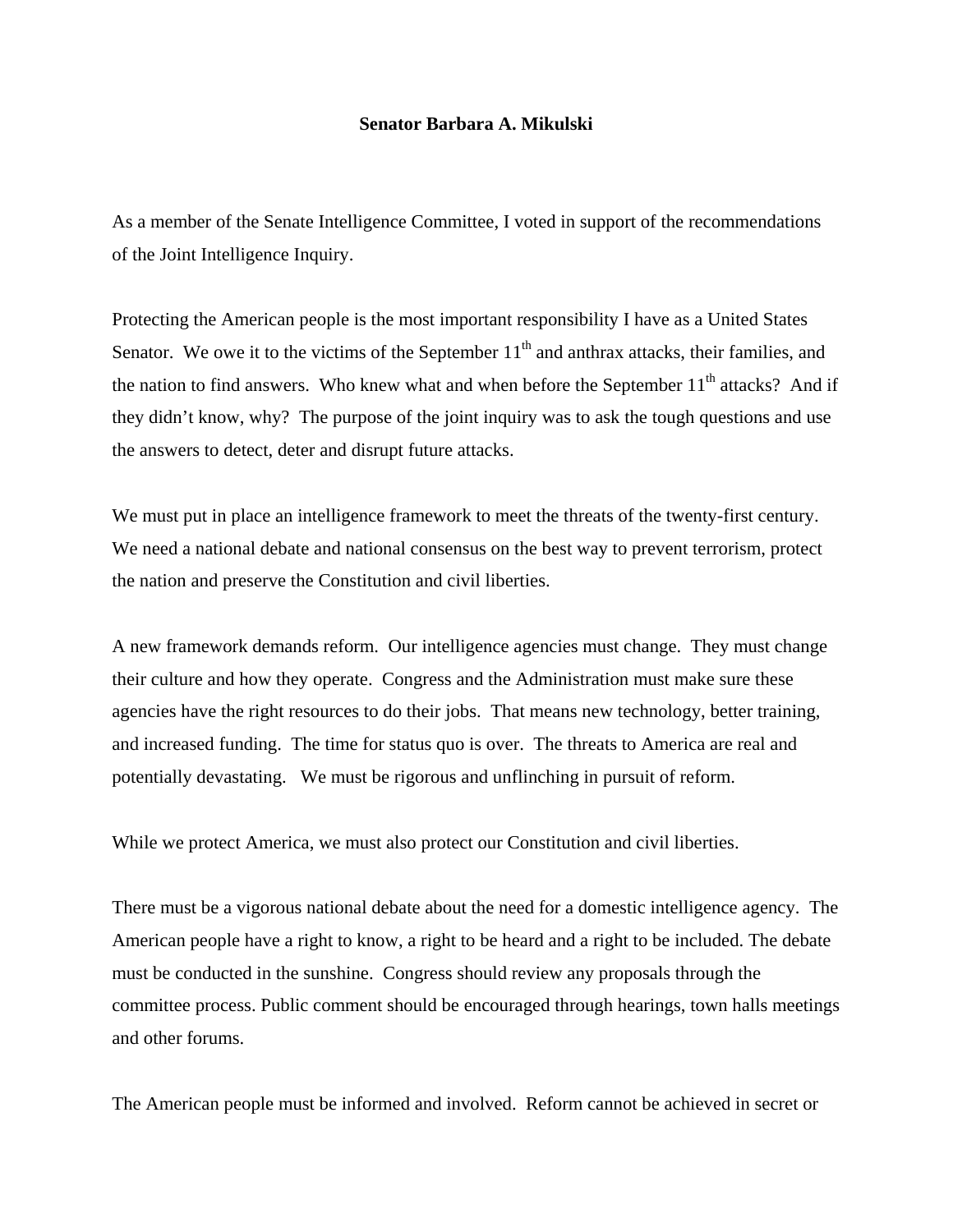by executive fiat. A decision on a new intelligence agency should be based on a national debate and national consensus, not partisan politics.

This debate must take place, and it must happen soon. I have no doubt that if America goes to war against Iraq, terrorists will go to war against America – on American soil. America will be part of the battlefield. We must be prepared.

That is why I support the important concrete changes recommended by the Joint Inquiry Committee to revamp, reform and reinvigorate the Intelligence Community.

- **Creating a Cabinet-level Director of National Intelligence position.** This gives one person responsibility and authority over every element of the Intelligence Community – to set priorities, assign personnel, and manage a unified budget. Breaking down silos and ending turf battles must be top priority. Putting a single person in charge is a solid first step to real reform.
- **Creation of a national watchlist center.** Four of the terrorists involved in the September  $11<sup>th</sup>$  attacks were stopped by local law enforcement for speeding or for not having a driver's license. When the police officers did the checks, there were no flashing yellow lights about these men. Today local law enforcement knows more about deadbeat dads than death threat terrorists. Something is really wrong here. We need to fix it. Creating a national watchlist center will ensure that information about potential terrorists is available to those who need it – from Customs inspectors to local cops on the beat.
- **Creating better technologies for intelligence.** Our intelligence community must stay ahead of the curve on developing and using new technologies. We need to make sure our ears on the world don't go deaf because of commercial encryption or huge volumes of data.
- **Reforming the FBI.** The FBI must be more effective and efficient in both law enforcement and preventing terrorism. That means better analysis and training,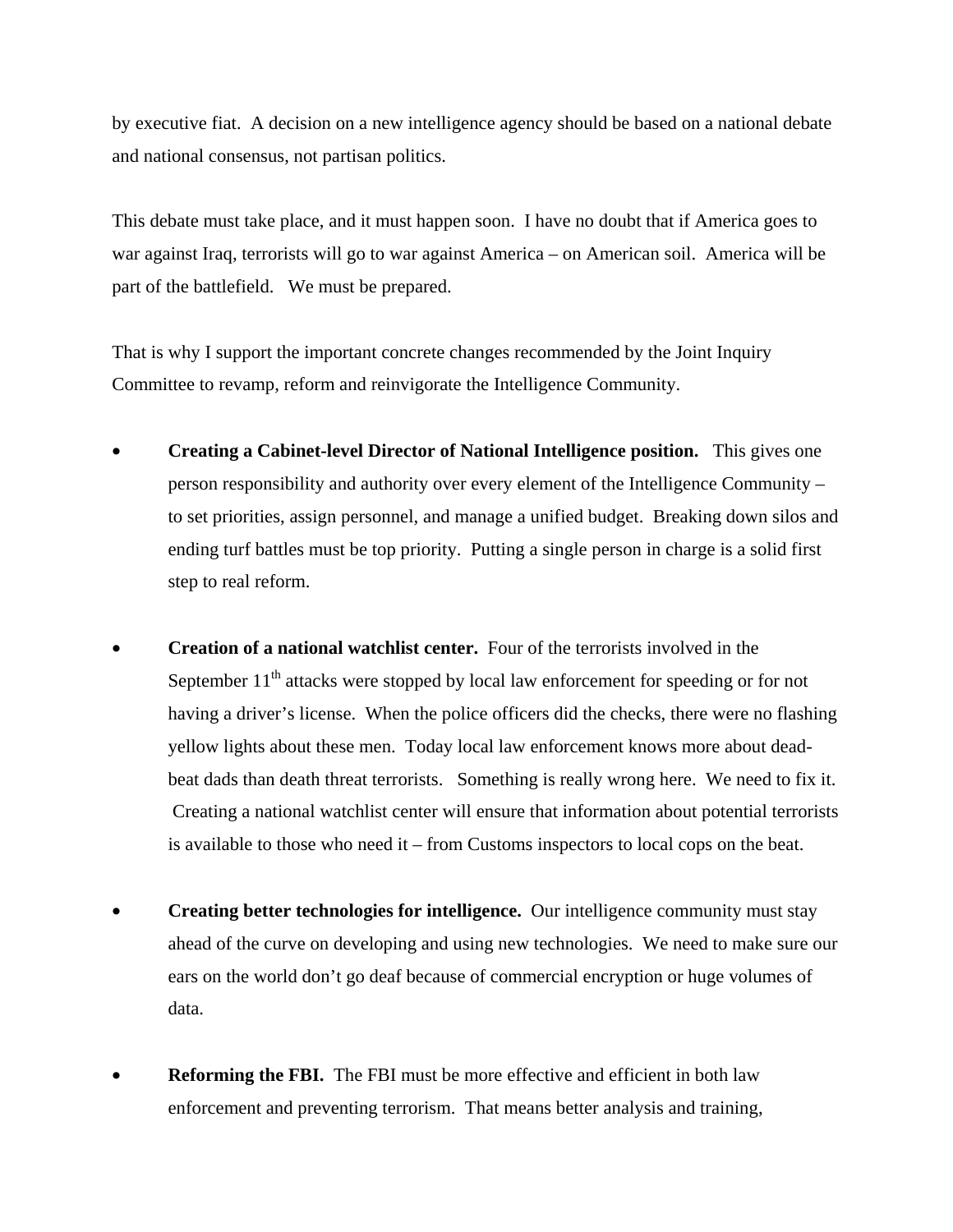modernizing computer systems to share information, and cooperation with other intelligence agencies.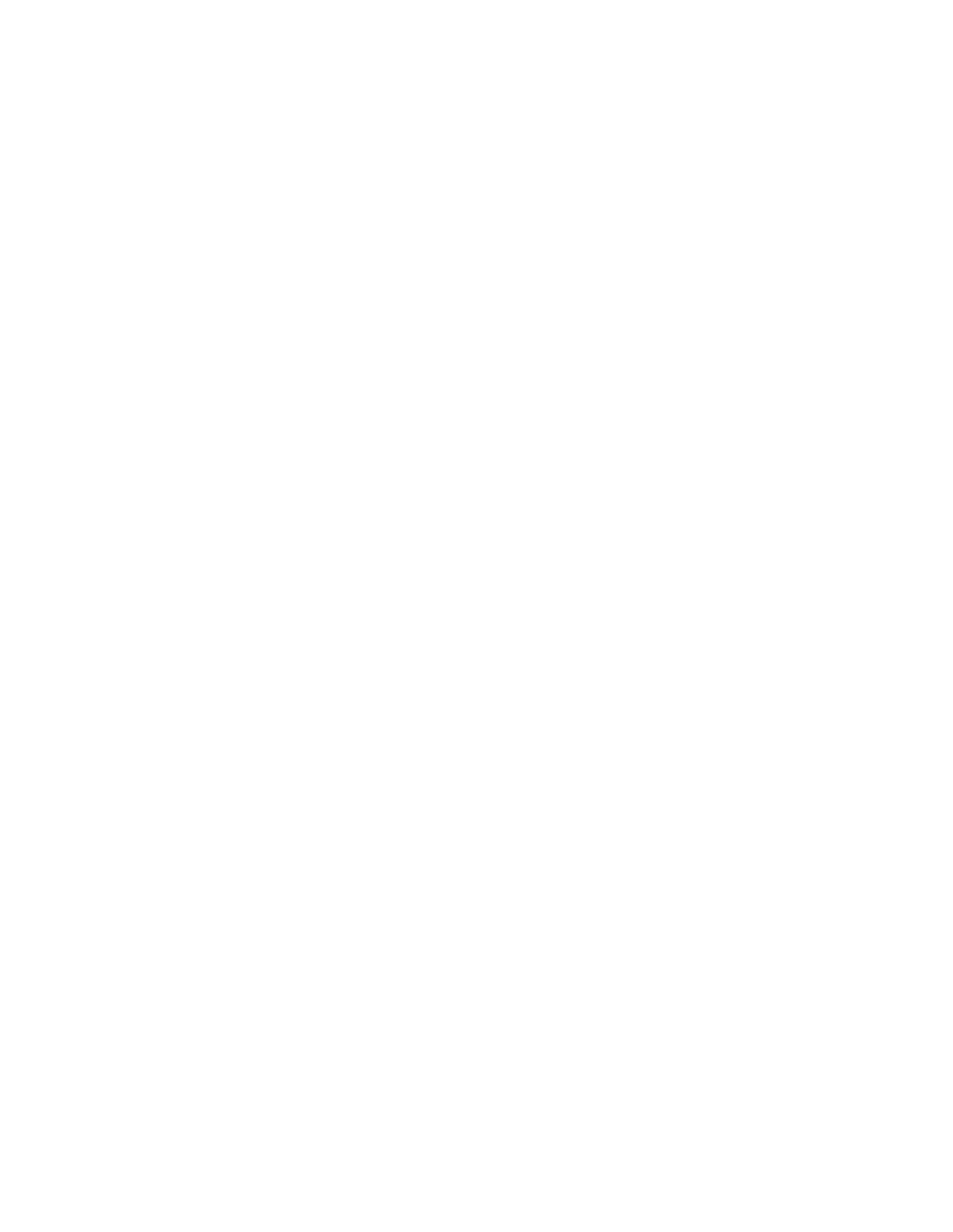# **ADDITIONAL VIEWS Congressman Tim Roemer**

I want to begin by congratulating the leadership of the Joint Inquiry for their bipartisanship, productivity, and helpful recommendations. In the history of Congress, very few joint inquiries have been created, let alone been successful. Congress, as an institution, can look at this bicameral and bipartisan accomplishment with pride.

Although I generally embrace the findings and recommendations of the report, there are several areas where further emphasis is needed and additional improvements must be made.

One of my great frustrations during my service on the Permanent Select Committee on Intelligence has been the degree to which access to information is restricted, either from the committee or within the committee, often for reasons that have little or no correlation to national security. Many times, these restrictions have the effect of impairing the ability of members of the committee to make fully informed decisions on important budgetary or policy matters. For example, during the Joint Inquiry, it became clear that individual government officials had been briefed about certain terrorist related information before September 11. The substance of these briefings was declassified and made public. The dates that these briefings took place were declassified. Thus, sensitive information that might reveal sources, methods, or expose national security concerns, is not part of the equation here. But the identity of the participants in the briefings, even by reference to the title of the offices they held, was not declassified. In other words, a judgment was made that national security would not be endangered if the American people knew the specifics about information their government possessed about terrorism, but would be threatened if they knew who in their government knew that information. There are few things more destructive, in my judgment, to the bond of trust between the people and their government than refusing to declassify information which might be politically uncomfortable or embarrassing. Classification should be for important national security reasons, and references to title and positions should not be classified or asserted as covered under the doctrine of executive privilege.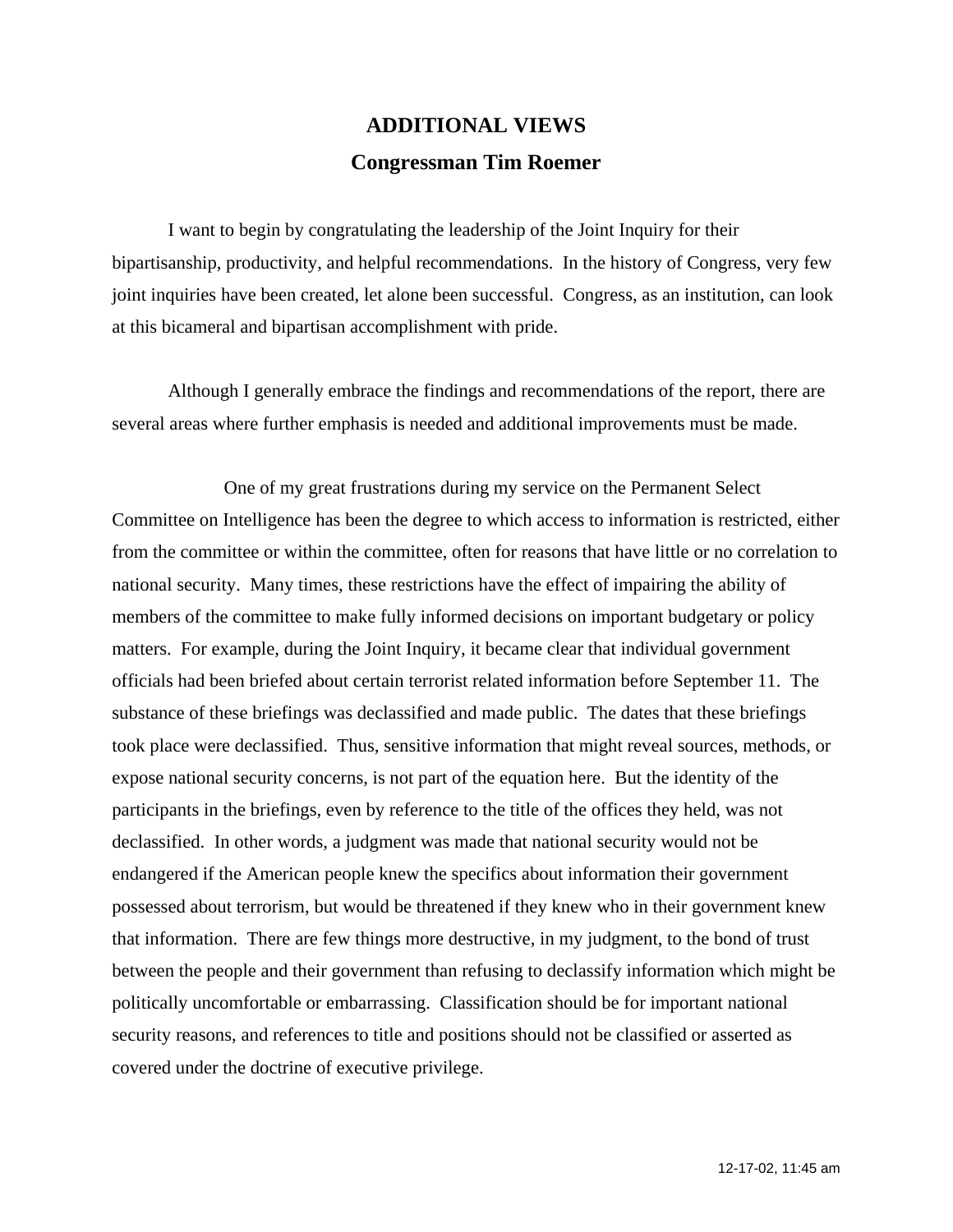The executive branch suffers from a tendency toward over classification which, especially in the area of intelligence, diminishes Congress' ability to effectively oversee budget and policy decisions. I hope that the procedures through which information is classified will be streamlined. Additionally, we must accelerate the pace of review for declassification of information already classified. As part of these efforts, I strongly encourage the administration to reconsider its decision to maintain the classification of titles and positions in the matter of concern to the Joint Inquiry.

The Joint Inquiry focused almost totally, given the jurisdiction of the two committees, on the September 11-related activities of the intelligence agencies. Although these agencies have significant responsibilities on security issues, and terrorism issues specifically, those responsibilities are not exclusive in either area. To understand fully how the September 11 attacks were successfully conducted requires a look well beyond the borders of the intelligence community. Issues like the Federal Aviation Administration (FAA) and airline security; the manner in which visa applications are reviewed; the procedures used to grant entry into the United States at points of entry, as well as those used to monitor our borders; and issues related to the security of our ports, particularly our ability to track the movement of cargo, all need to be scrutinized. A more thorough and comprehensive look at the September 11 attacks, and ways to prevent attacks in the future, needs to be done. I am hopeful that the recently established national commission will complete that job.

The Joint Inquiry would have benefited greatly, in my judgment, had it been able to hear directly from the most senior national security officials in the current administration. For various reasons, the Secretaries of State and Defense, the Attorney General, and the National Security Advisor were not questioned directly about issues related to the September 11 attacks. I do not believe that the record of the national commission will be complete unless this shortcoming is addressed.

I agree with those who urge a more exhaustive investigation of the means through which the September 11 hijackers were supported financially while they were planning and training for the attacks. Money combines with ideology to form the lifeblood of terrorism. Shutting off the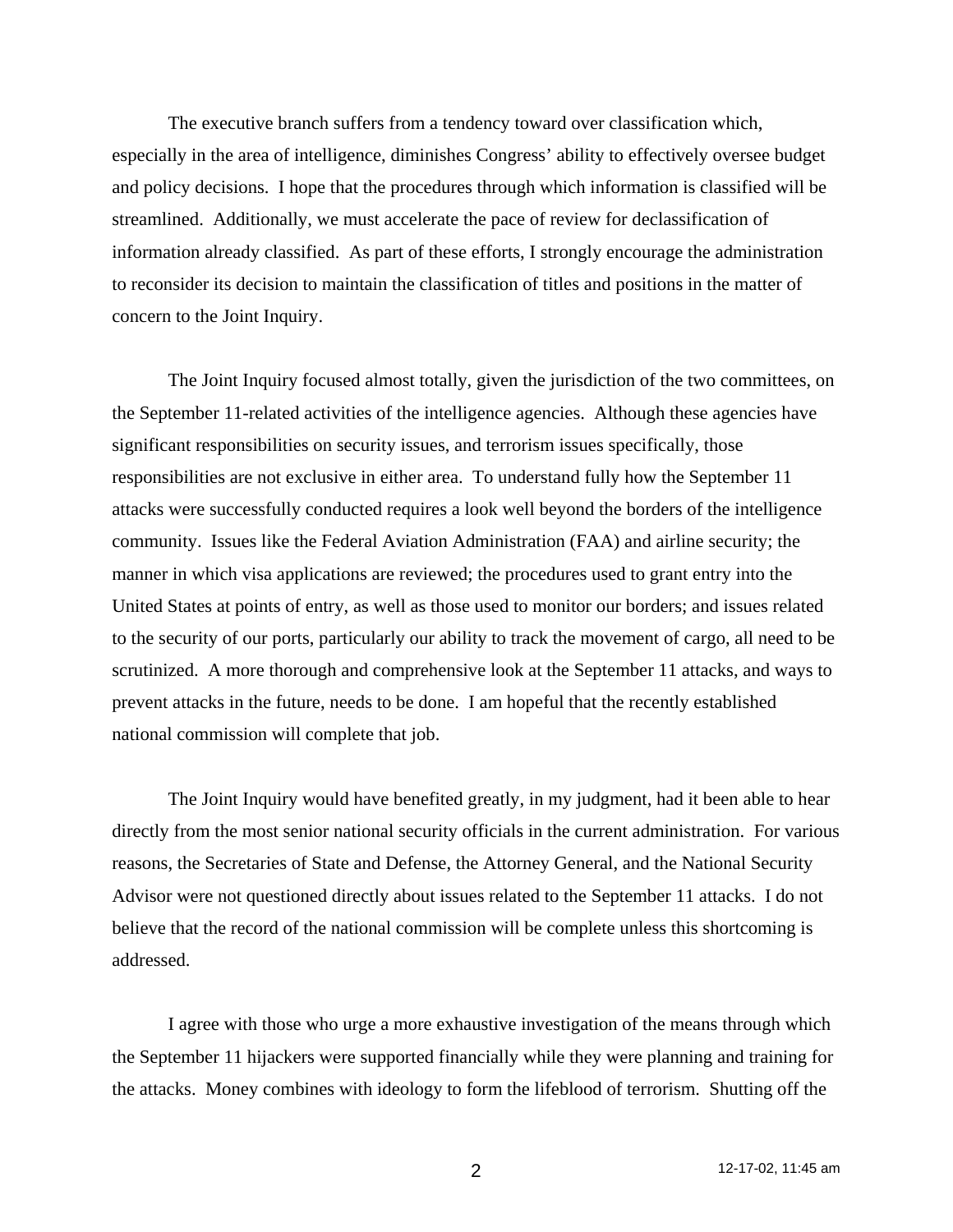flow of funds, whatever their source, is critical to winning the war against terrorism. Of particular concern is whether other nations, either wittingly or as a result of less than aggressive efforts to monitor financial transactions within their own borders, may have provided support to the September 11 hijackers, or may be providing support to other terrorists who would do harm to the United States. I believe it is imperative that every effort be made to fully investigate all financial relationships between terrorist groups and members of the international community. Our Joint Inquiry has scratched the surface of this critical issue; other investigations, including the national commission, must complete this effort.

We also recommended that a Cabinet-level Director of National Intelligence (DNI) be appointed to lead the intelligence community. This grows out of our concern that the current structure is not conducive to the management of the intelligence community as a coherent whole. The intelligence community encompasses more than a dozen agencies and tens of thousands of employees. These entities are diverse in their focus and composition. We found that there were serious difficulties in setting budget and policy priorities across the intelligence community and ensuring their implementation. Thus, the intelligence community is ill equipped to meet the new challenge of global terrorists focused on targets within the United States.

Leadership of the intelligence community should be strengthened through the creation of a new position with sufficient authority, resources, and staff to manage intelligence agencies as a cohesive entity. We believe this Director of National Intelligence should be sufficiently empowered that he or she can exercise the full range of management, budgetary and personnel responsibilities. Making this position a reality, however, will raise a host of practical issues that will require careful consideration by the Congress, not least of which is the question of what authority over the intelligence agencies should remain with the heads of the departments in which these entities reside.

The Joint Inquiry recommends that the new Director of National Intelligence not be permitted to serve as the head of the Central Intelligence Agency (CIA) or any other individual intelligence agency. The intent of this provision is to ensure that leadership of the intelligence community remains focused and consistent across all agencies of the community. However, an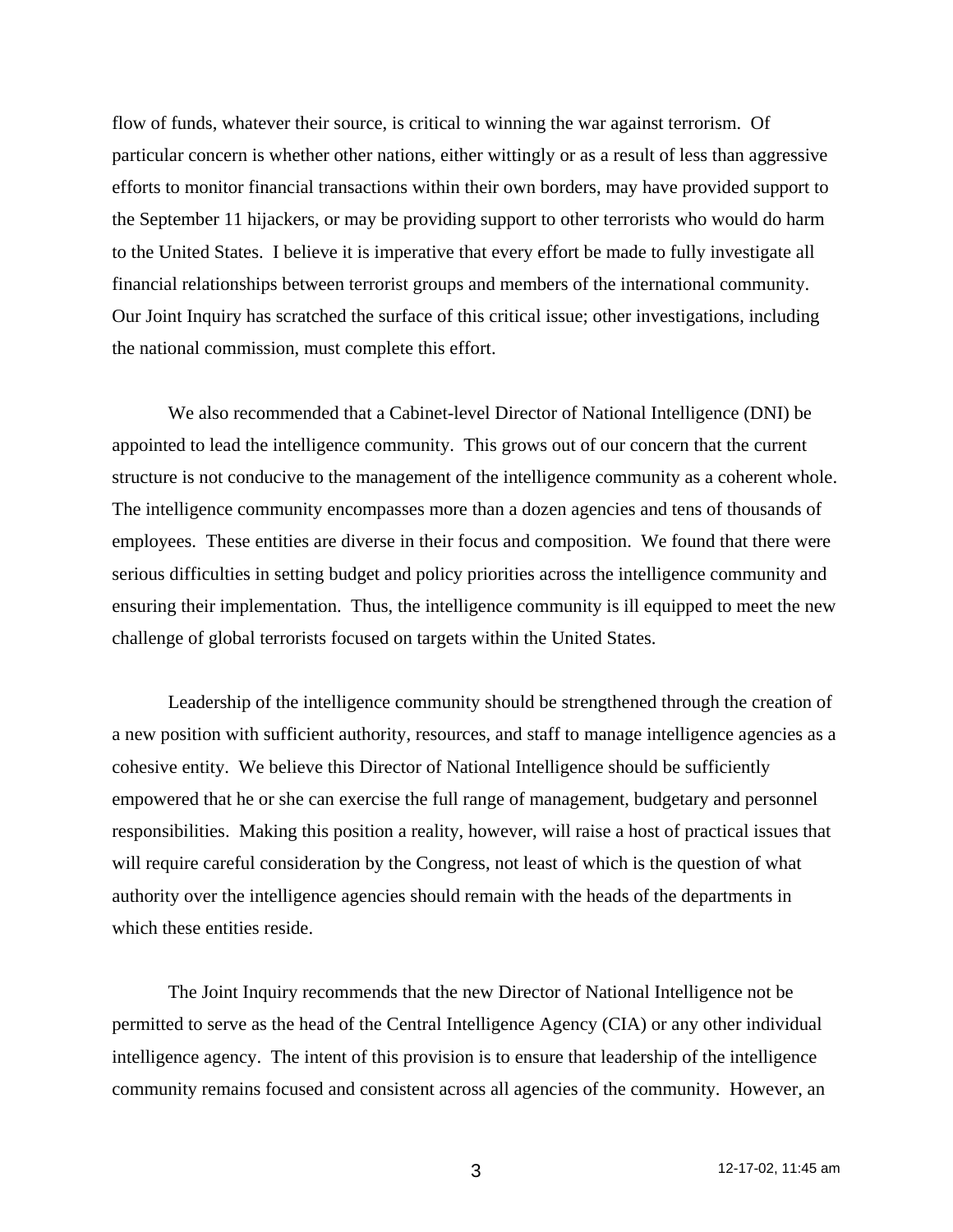argument can be made that a DNI would be more effective if he or she also served as the head of an agency. I would strongly recommend that the Congress and commission study this issue more carefully, and I will remain open to the debate.

The Joint Inquiry recommendations recognized that the workforce of the intelligence community is its greatest resource. All Americans should be thankful for the thousands of individuals employed by U.S. intelligence agencies who make countless sacrifices for our collective security. Yet we have found that these individuals are not as well equipped and well trained as they should be. The Joint Inquiry makes numerous recommendations on measures that should be implemented to enhance the development of the workforce with the skills and expertise, and intelligence tools, needed for success in counterterrorist efforts. First among these is better expertise, especially in languages. Language readiness is woefully inadequate across the intelligence community, and the Congress has repeatedly stressed the need for a strategic plan to remedy the problem with multi-faceted, sustained and creative approaches.

On another personnel matter, the importance of strategic analysis cannot be overstated. This topic is well developed in sections of the report, but I wish to further emphasize that already existing information technology can assist in the development of better analytic products, if fully utilized. The collection agencies disseminate intelligence reports to large numbers of users through cables, whose formats were defined many years ago. These cables tend to provide very little context, so if the recipient is not familiar with the details of the particular topic the importance of the intelligence could be likely missed. This could have contributed to the failure of the CIA to watchlist Nawaf al-Hazmi and Khaled al-Mihdhar. Intelligence reporting formats should be modernized and analytic tools more widely utilized to facilitate the discovery of links between new and previously acquired information. These efforts can contribute to a greater depth and quality of analysis.

Finally, the importance of all collected information is not always well understood by the reports officers who act as collection filters when they create the cables that are disseminated to the all-source analysts. The Joint Inquiry uncovered instances where information was not disseminated, because intelligence thresholds were not met, that in hindsight, would have